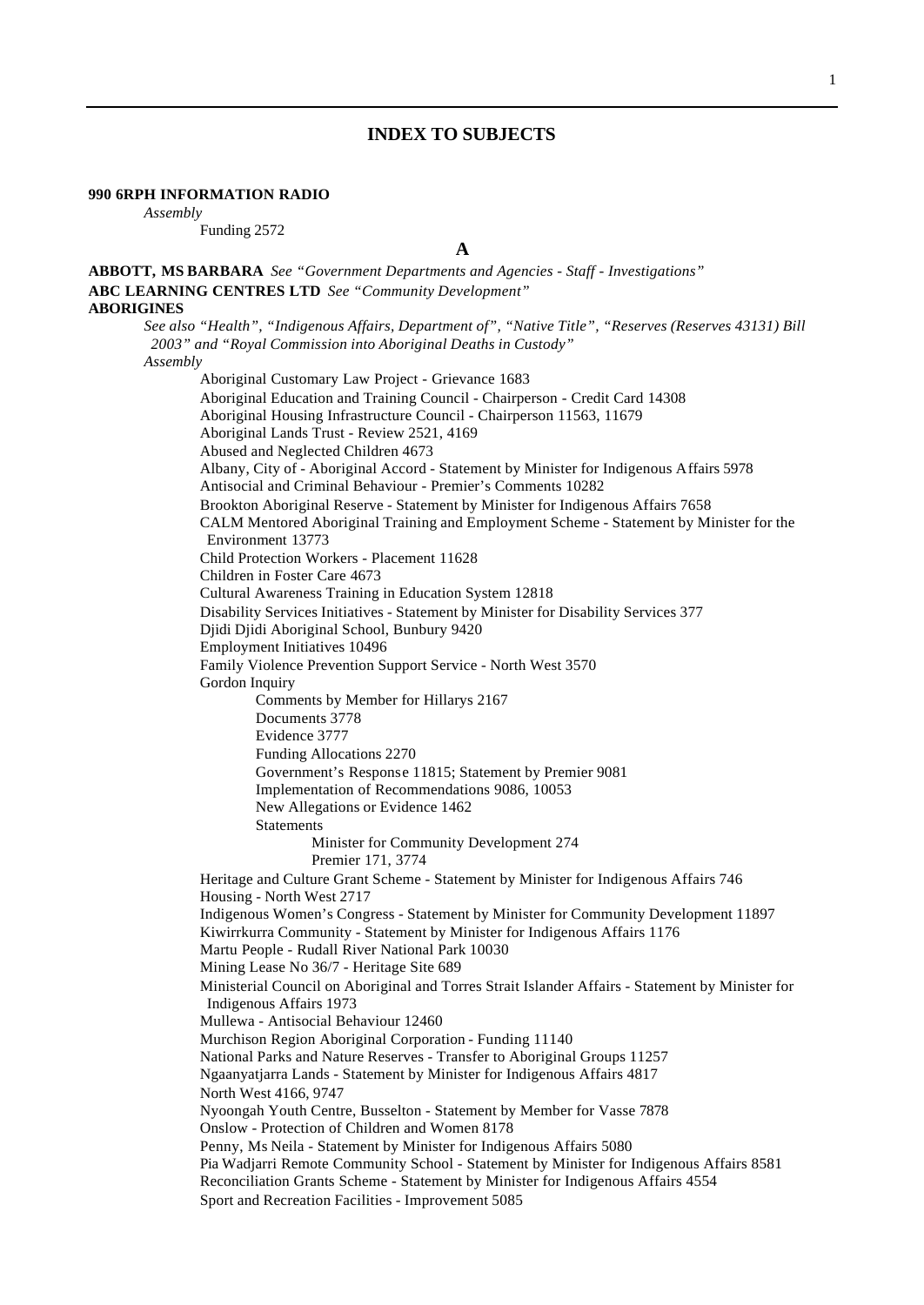| <b>ABORIGINES</b> (continued) |                                                                                                                    |
|-------------------------------|--------------------------------------------------------------------------------------------------------------------|
|                               | Assembly (continued)                                                                                               |
|                               | Swan Valley Nyungah Community                                                                                      |
|                               | Appointment of Administrator 8726                                                                                  |
|                               | Claims of Oppression, Abuse and Intimidation 8001                                                                  |
|                               | Closure 13608; Statement by Premier 7655                                                                           |
|                               | Police Guard or Patrol 14486<br>Role of Department of Indigenous Affairs 8174                                      |
|                               | Statement by Minister for Planning and Infrastructure 1972                                                         |
|                               | Status of Land 10636                                                                                               |
| Council                       |                                                                                                                    |
|                               | Aboriginal and Torres Strait Islander Commission Act - Rate Exemptions 13065                                       |
|                               | Aboriginal Cultural Materials Committee                                                                            |
|                               | Appointments and Turnover of Registrars 6604                                                                       |
|                               | Chairperson - Conflict of Interest 13165                                                                           |
|                               | Portman Iron Ore Ltd - Koolyanobbing Mine Expansion 6604                                                           |
|                               | Recommendations on Sacred Sites at Yakabindie Nickel Project 6603                                                  |
|                               | Section 18 Applications 4945, 5659, 5665, 9649                                                                     |
|                               | Aboriginal Heritage Act                                                                                            |
|                               | Prosecutions 5438                                                                                                  |
|                               | Review 945                                                                                                         |
|                               | Section 16 Excavations 7179, 7450                                                                                  |
|                               | Sites of Significance - Protection 6085, 6457                                                                      |
|                               | Aboriginal Heritage Sites Register - Broome - Registration of Names 5957                                           |
|                               | Aboriginal Housing Development Authority                                                                           |
|                               | Funds Allocated 4937                                                                                               |
|                               | Unacquitted Grant 5026                                                                                             |
|                               | Aboriginal Housing Infrastructure Council 3868, 12005                                                              |
|                               | Aboriginal Justice Council 4937, 10150                                                                             |
|                               | Aboriginal Visitors Scheme in Prisons 712, 4937<br>Affirmative Action on Public Employment - Legislation 3612      |
|                               | Alcohol on Community Lands - Prohibition 2867                                                                      |
|                               | Belang Aboriginal Corporation - Living Area Excision in Shire of Murchison 14710                                   |
|                               | Bringing them Home Report - Implementation of Recommendations 9193, 9648, 9656                                     |
|                               | Broome - Heritage Consultants 8423                                                                                 |
|                               | Bungalbin, Windarling, Boondine Hill and Mt Jackson - Sites of Cultural Significance 5317                          |
|                               | Cheeditha Community - Complaint about Forging of Signatures of Community Development                               |
|                               | <b>Employment Project Recipients 9022</b>                                                                          |
|                               | Child Protection Workers - Placement 9357, 9362, 11481, 12924                                                      |
|                               | Personal Explanation by Hon Derrick Tomlinson 11484                                                                |
|                               | Child Sexual Abuse - Statistics on Communities 8367, 8566, 8678, 8679, 9566, 9567                                  |
|                               | Conservation Reserves - Transferring of Ownership 13349                                                            |
|                               | Council of Aboriginal Elders - Abolition 9633                                                                      |
|                               | Dampier Public Wharf - Engravings 10262                                                                            |
|                               | Electricity Supply Cost - Remote Communities 8422<br>Family Violence Prevention Support Service - North West 11481 |
|                               | Personal Explanation by Hon Derrick Tomlinson 11484                                                                |
|                               | Gordon Inquiry                                                                                                     |
|                               | Additional Child Protection Workers 3875                                                                           |
|                               | <b>Costs 2910</b>                                                                                                  |
|                               | Interim Report 8                                                                                                   |
|                               | Recommendation No 187<br>4257                                                                                      |
|                               | Recommendations - Cost 12163                                                                                       |
|                               | Record-keeping Plan 4532, 14838                                                                                    |
|                               | Report - Statement by Leader of the House 130                                                                      |
|                               | Retention and Disposal Schedule 13470                                                                              |
|                               | Secret Evidence 6953                                                                                               |
|                               | Government Programs 7014-7017, 7509, 7511, 7654, 7841-7846, 8402, 8407                                             |
|                               | Heritage Issues - Aboriginal Heritage Sites 9552                                                                   |
|                               | Homelessness 1263, 2157                                                                                            |
|                               | Housing - Construction Program 12005                                                                               |
|                               | Inalienable Freehold Title to parts of Conservation Estate 11830, 11831                                            |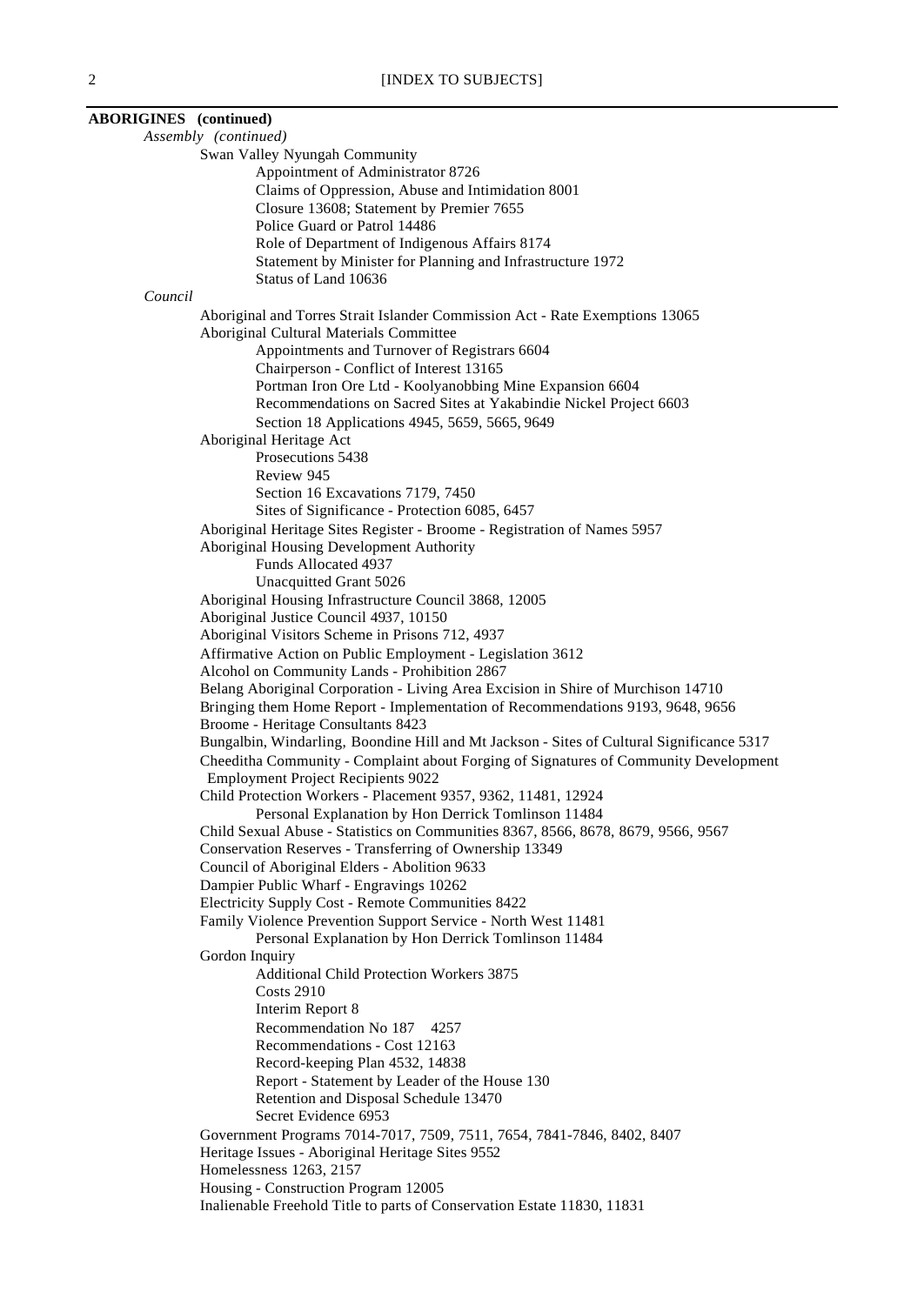| <b>ABORIGINES</b> (continued) |                                                                                                                          |
|-------------------------------|--------------------------------------------------------------------------------------------------------------------------|
|                               | Council (continued)                                                                                                      |
|                               | Mt Henry Bridge - Aboriginal Site Clearance 9651                                                                         |
|                               | Mungullah Community Aboriginal Corporation - Chairperson 6281                                                            |
|                               | Newton Moore Senior High - Absentee Rates 10362<br>Ngaanyatjarra Council (Aboriginal Corporation) College - Funding 5974 |
|                               | Ngaanyatjarra Lands School 5973                                                                                          |
|                               | Ngalia People - Yakabindie Nickel Project 6604                                                                           |
|                               | Ninga Mia Village - Relocation 4052, 4053, 4363                                                                          |
|                               | North West - Programs 8401                                                                                               |
|                               | Pastoral Leases - Number Held 14214                                                                                      |
|                               | Reserve 24574                                                                                                            |
|                               | Drilling Activity 4300, 6331, 6999, 8430, 9363, 9377, 10381<br>Dumping of Waste Rocks up to Boundaries 4301, 6122        |
|                               | Relocation Costs 4064, 7838                                                                                              |
|                               | Road Safety Directions for Aboriginal Road Users Document 6302                                                           |
|                               | Rock Art                                                                                                                 |
|                               | Burrup Peninsula                                                                                                         |
|                               | Assessment of Impact of Emissions 4298, 4527, 7014                                                                       |
|                               | Disturbance and Loss 6303, 6460, 6584, 7512                                                                              |
|                               | Evaluation 10931                                                                                                         |
|                               | Legislative Protection 7847<br>Minimisation of Emissions 7203                                                            |
|                               | Monitoring Committee 8576, 8688                                                                                          |
|                               | Murujuga Rock Art Estate 2766, 6584                                                                                      |
|                               | Petition 6289                                                                                                            |
|                               | Karijini National Park - Vandalism 9080                                                                                  |
|                               | Roebourne - Neglected Children 4448, 4452                                                                                |
|                               | Saunders Street Settlement - Statement by Hon Derrick Tomlinson 8683                                                     |
|                               | Sites of Significance                                                                                                    |
|                               | Assessment and Deletion from Register 11832                                                                              |
|                               | Cities of Perth and South Perth 7478                                                                                     |
|                               | Dunsborough Centrepoint Shopping Centre 13005<br><b>Excavation Applications 7450</b>                                     |
|                               | Heritage of WA Act 12146, 12965                                                                                          |
|                               | Perth Urban Rail Development 7647, 8362, 9192, 9356                                                                      |
|                               | Protection 6085, 6457, 7019, 12006                                                                                       |
|                               | Sorry Day - Statement by Hon Giz Watson 8570                                                                             |
|                               | Southern Rail Link - Heritage Sites 11054, 12045                                                                         |
|                               | State Forests - Transfer of Ownership to Aboriginal Groups 11172                                                         |
|                               | Support Workers - Placement, Experience and Training 9357, 9362                                                          |
|                               | Swan Valley Nyungah Community                                                                                            |
|                               | Access 4946<br>Ancestors' Remains 4946                                                                                   |
|                               | Audit 4393                                                                                                               |
|                               | Bropho, Mr Robert 554, 9022                                                                                              |
|                               | Closure 7643, 7825                                                                                                       |
|                               | Government Contact 4946                                                                                                  |
|                               | Meetings 13079                                                                                                           |
|                               | Memorandum of Understanding 4945                                                                                         |
|                               | Number at Henley Brook Camp 9024                                                                                         |
|                               | Raid 4253                                                                                                                |
|                               | Statement by Hon Paddy Embry 9198<br>Tjalka Boorda Aboriginal Community - Sewage Treatment Ponds 5960                    |
|                               | Urban Settlements - Closure 9360                                                                                         |
|                               | <b>ACCESS 31</b> See "Arts and Culture"                                                                                  |
|                               | ACTS AMENDMENT AND REPEAL (COMPETITION POLICY) BILL 2002                                                                 |
| Assembly                      |                                                                                                                          |
|                               | Introduction and First Reading 3482                                                                                      |
|                               | Second Reading 3482, 6501, 6503                                                                                          |
|                               | Returned 3215, 13422                                                                                                     |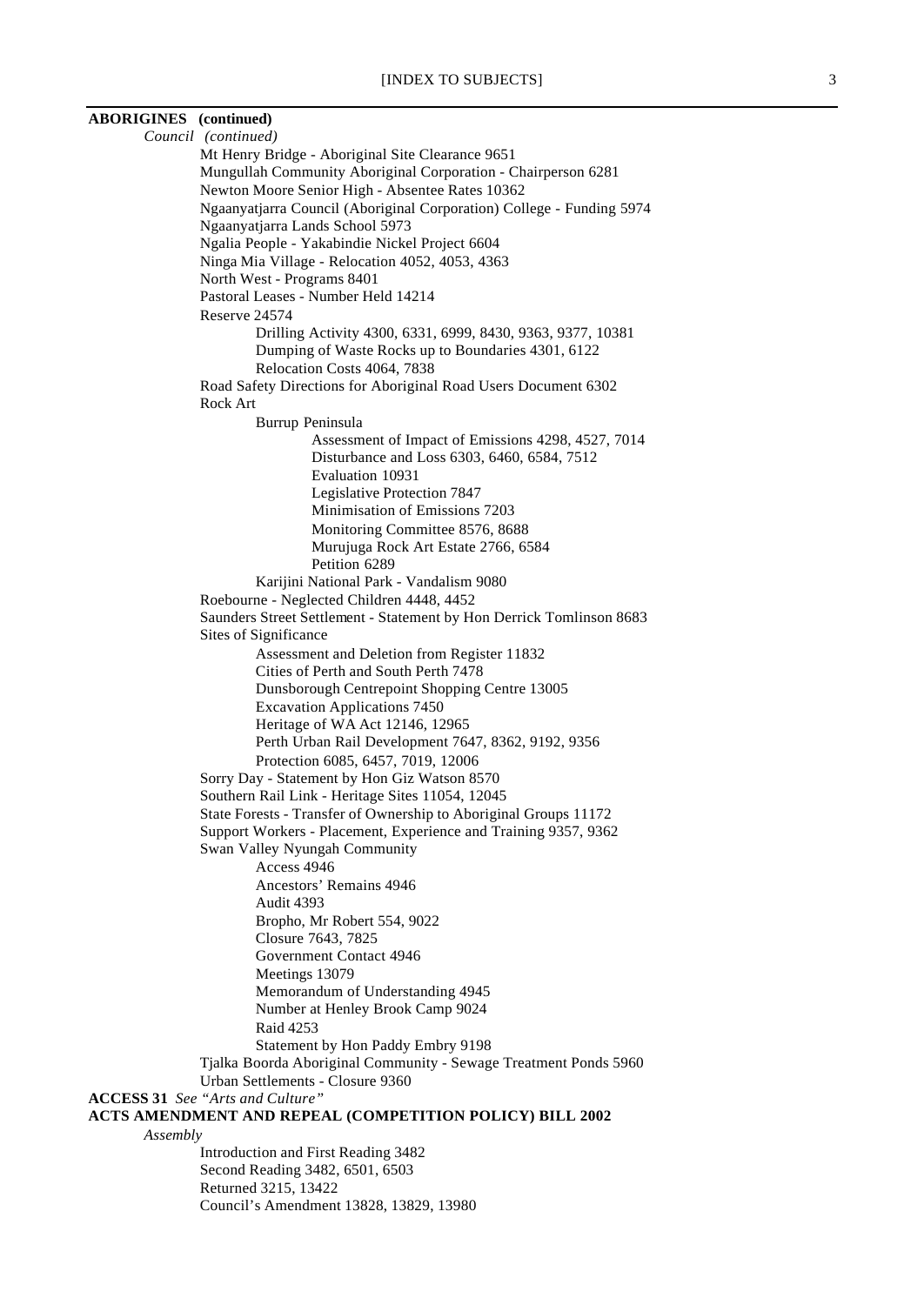|                           | <b>ACTS AMENDMENT AND REPEAL (COMPETITION POLICY) BILL 2002 (continued)</b>                  |
|---------------------------|----------------------------------------------------------------------------------------------|
| Council                   |                                                                                              |
|                           | Receipt and First Reading 6596                                                               |
|                           | Second Reading 6596, 12516, 12523, 12645; Ruling by Deputy President (Hon George Cash) 12645 |
|                           | Instruction to Committee of the Whole 12650                                                  |
|                           | Committee 12651-12654, 12919-12921, 12928-12951, 12968-12981                                 |
| <b>Report 13030</b>       |                                                                                              |
| Third Reading 13088       |                                                                                              |
|                           | Assembly's Message 14154                                                                     |
|                           | ACTS AMENDMENT AND REPEAL (COURTS AND LEGAL PRACTICE) BILL 2002                              |
| Assembly                  |                                                                                              |
|                           | Introduction and First Reading 2256                                                          |
| Second Reading 2256, 4601 |                                                                                              |
| Appropriations 2525       |                                                                                              |
|                           | Consideration in Detail 4725, 8987-8991                                                      |
| Third Reading 8992        |                                                                                              |
|                           | Council's Amendments 13545                                                                   |
| <b>Assent 14896</b>       |                                                                                              |
| Council                   |                                                                                              |
|                           | Receipt and First Reading 9159                                                               |
| Second Reading 9159       |                                                                                              |
| Cognate Debate 13104      |                                                                                              |
|                           | Second Reading - Cognate Debate 13129, 13135                                                 |
| Committee 13154-13163     |                                                                                              |
|                           | Ruling by the Chairman 13155                                                                 |
|                           | Instruction to the Committee 13155                                                           |
| Report 13163              |                                                                                              |
| Third Reading 13163       |                                                                                              |
|                           | Assembly's Message 13575                                                                     |
| <b>Assent 14574</b>       |                                                                                              |
|                           | ACTS AMENDMENT (CARBON RIGHTS AND TREE PLANTATION AGREEMENTS) BILL 2002                      |
| Assembly                  |                                                                                              |
| Appropriations 102        |                                                                                              |
| Cognate Debate 2276       |                                                                                              |
|                           | Second Reading - Cognate Debate 2276                                                         |
| Second Reading 2308       |                                                                                              |
|                           | Consideration in Detail 2308, 2309                                                           |
| Third Reading 2361        |                                                                                              |
| Returned 6188             |                                                                                              |
|                           | Council's Amendments 9135-9137                                                               |
| Council's Message12470    |                                                                                              |
| <b>Assent 12864</b>       |                                                                                              |
| Council                   |                                                                                              |
|                           | Receipt and First Reading 2341                                                               |
| Second Reading 2341       |                                                                                              |
| Cognate Debate 5658       |                                                                                              |
|                           | Second Reading - Cognate Debate 5658, 5770, 5780                                             |
|                           | Committee 5930, 6044-6050                                                                    |
| Report 6051               |                                                                                              |
| Third Reading 6052        |                                                                                              |
|                           | Assembly's Message 9157, 12393                                                               |
| <b>Assent 12911</b>       |                                                                                              |
|                           | <b>ACTS AMENDMENT (EQUALITY OF STATUS) BILL 2002</b>                                         |
| Assembly                  |                                                                                              |
|                           | Introduction and First Reading 746                                                           |
| Second Reading 746, 3960  |                                                                                              |
| Appropriations 753        |                                                                                              |
|                           | Consideration in Detail 3963-3967                                                            |
| Third Reading 3967        |                                                                                              |
| Returned 6496             |                                                                                              |
|                           | Council's Amendments 7388-7390                                                               |
| Assent 8021               |                                                                                              |
|                           |                                                                                              |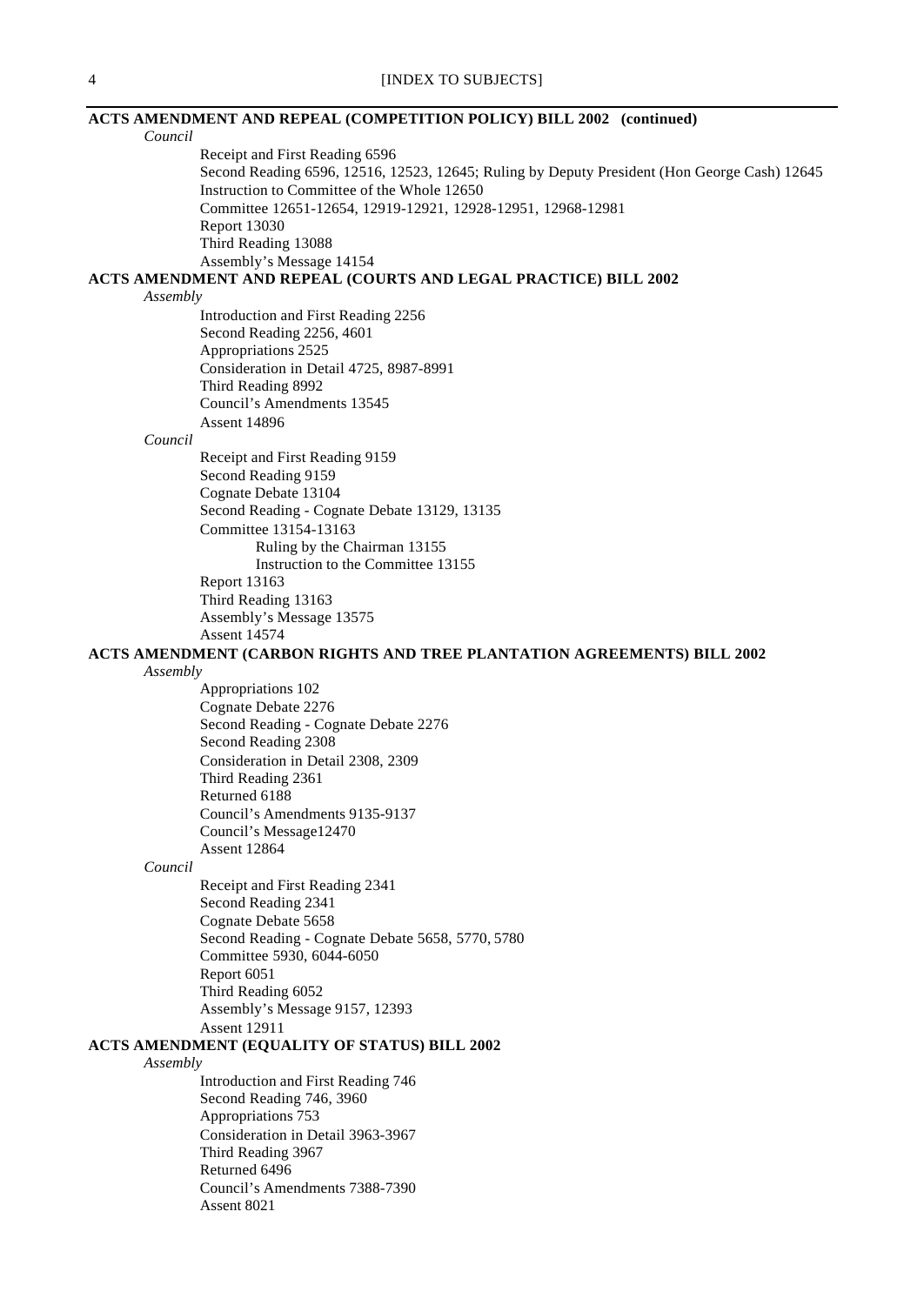| <b>ACTS AMENDMENT (EQUALITY OF STATUS) BILL 2002 (continued)</b>                                     |
|------------------------------------------------------------------------------------------------------|
| Council                                                                                              |
| Receipt and First Reading 4291                                                                       |
| Second Reading 4291, 6242, 6306                                                                      |
| Committee 6308-6313                                                                                  |
| Report 6314                                                                                          |
| Third Reading 6314                                                                                   |
| Assembly's Message 7409<br>Assent 8347                                                               |
| ACTS AMENDMENT (RESERVES AND RESERVE BOARDS) BILL 2003                                               |
| Assembly                                                                                             |
| Introduction and First Reading 8875                                                                  |
| Second Reading 8875, 10185                                                                           |
| Third Reading 10190                                                                                  |
| Returned 14896                                                                                       |
| Council                                                                                              |
| Receipt and First Reading 10327                                                                      |
| Second Reading 10756, 14580                                                                          |
| <b>ACTS AMENDMENT (STUDENT GUILDS AND ASSOCIATIONS) BILL 2002</b>                                    |
| Assembly                                                                                             |
| Introduction and First Reading 180                                                                   |
| Second Reading 180, 2525<br>Consideration in Detail 2561-2567, 2793-2811, 2833-2840, 2942-2973       |
| Third Reading 2974                                                                                   |
| Returned 4591                                                                                        |
| Assent 4591                                                                                          |
| Reaction 3498                                                                                        |
| Council                                                                                              |
| Receipt and First Reading 3057                                                                       |
| Second Reading 3057, 4233, 4271, 4346, 4468, 4480                                                    |
| Discharge from Notice Paper and Referral to Legislation Committee 4222-4231                          |
| Committee 4503-4523                                                                                  |
| Report 4524                                                                                          |
| Third Reading 4524<br>Assent 4887                                                                    |
| Draft Statutes 3733                                                                                  |
| <b>ACTS OF PARLIAMENT</b>                                                                            |
| Council                                                                                              |
| Partially Proclaimed 14788-14798, 14851                                                              |
| <b>ADAMS, MS BRENDA</b>                                                                              |
| Assembly                                                                                             |
| Condolences to Member for Avon 8436                                                                  |
| <b>ADDRESS-IN-REPLY</b>                                                                              |
| Assembly                                                                                             |
| Motion 16, 73, 102, 183, 294, 413, 1906, 2184, 3842, 3968<br>Amendments to Motion                    |
| Health Services 106                                                                                  |
| Water Shortages 214, 289                                                                             |
| Presentation to Governor 4110                                                                        |
| Council                                                                                              |
| Motion 10, 51, 140, 149, 238, 248, 353, 449, 555, 715, 837, 999, 1009, 1146, 1240, 1424, 1535, 1644, |
| 1809, 1935, 2127, 2233, 2331, 2487                                                                   |
| Deputy President's Ruling 1937                                                                       |
| Amendment to Motion - Government's Failure in Administering the State 2493, 2598, 2607, 2738,        |
| 2861, 3019, 3030, 3163, 3431, 3442, 3584, 3720, 3864, 3875, 4004, 4191, 4249, 4259, 4319, 4387,      |
| 4443, 4454                                                                                           |
| Motion, as Amended 4457, 4497                                                                        |
| Presentation to Governor 4500; Acknowledgment 4887<br><b>ADJOURNMENTS OF THE HOUSE</b>               |
| Assembly                                                                                             |
| Complimentary Remarks 4147, 9465, 9466, 14301                                                        |
| Special 535,1726, 2418,3256, 4147, 4885,5752, 6935, 7922,9465,10700, 11813,12880,14301,14916         |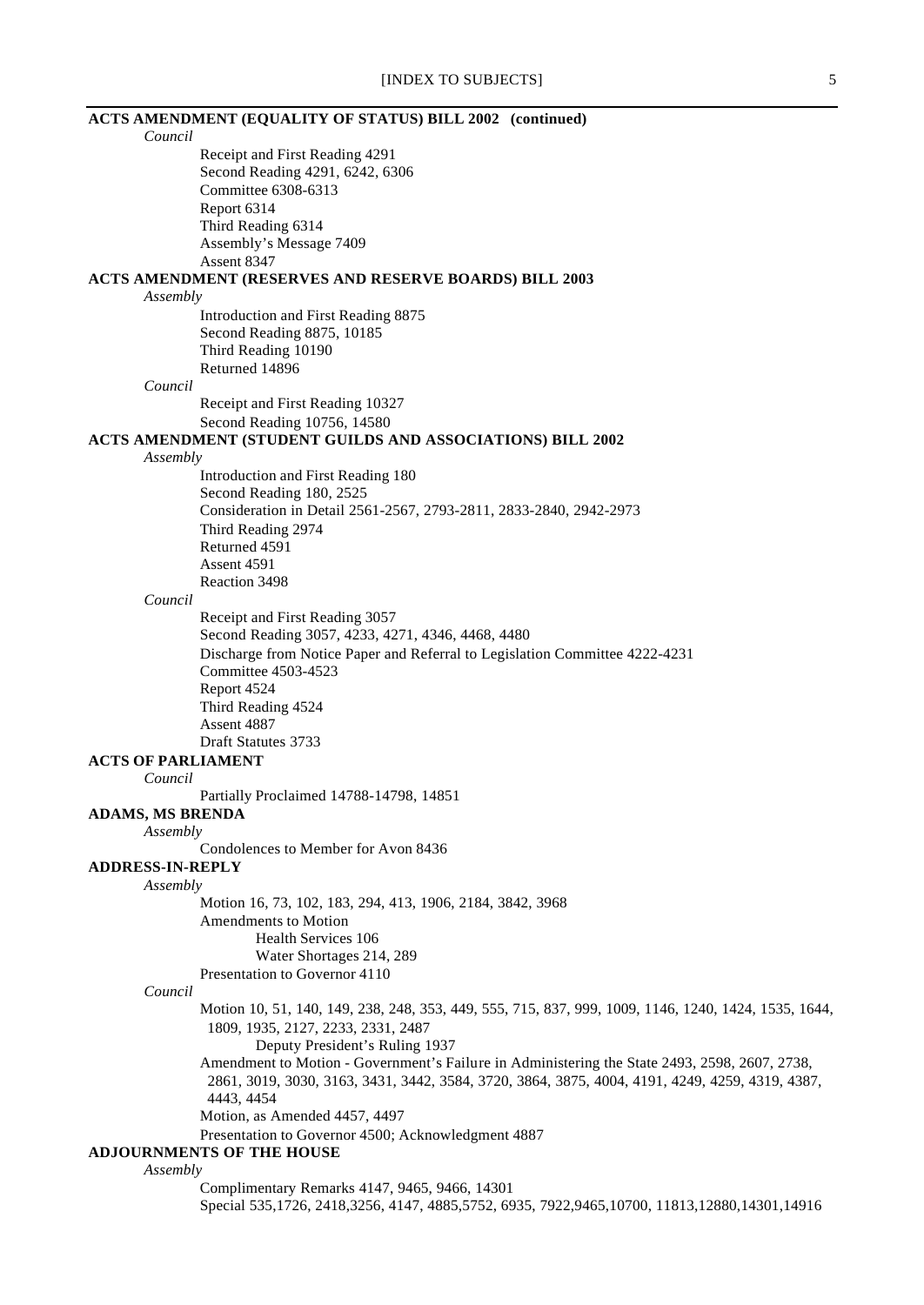## **ADJOURNMENTS OF THE HOUSE (continued)**

*Council*

Complimentary Remarks 4538, 14846 Special 472, 1668, 2350, 4538, 6589, 7966; Adjournment Debate 3190 Standing Orders Suspension 5666

### **ADOPTION**

### *Assembly*

Aboriginal or Torres Strait Islander Children - Foster Care and Abuse 4673 Adoptions Regulations 1995 - Statement by Minister for Community Development 8692 Budget Allocation 9494 Carer and Relative Inter-country Inquiries 4674, 5175 Gay and Lesbian Couples 10566 Health Assessment of Applicants 5174 Inquiries for Carer Adoption 4674 Laws - Petition 1970 Overweight Applicants 7107 Procedures for Birth Parents to Make Inquiries 4673

### *Council*

Laws - Petition 4181

## **ADOPTION AMENDMENT BILL (No. 2) 2002**

*Assembly*

Introduction and First Reading 99 Second Reading 99, 1853-1863, 1870-1880, 1891-1899 Appropriations 436 Consideration in Detail 3081-3087, 3093-3104, 3205-3223, 3236-3244, 3357-3402 Third Reading 3557 Returned 5465 Council's Amendments 5727-5733 Assent 5998

*Council*

Receipt and First Reading 3761 Second Reading 3761, 5206, 5299 Committee 5304-5309 Report 5309 Third Reading 5309 Assembly's Message 5669 Assent 6044

### **AGENT GENERAL OF WESTERN AUSTRALIA**

*Assembly*

Fisher, Mr Robert - Statement by Premier 11378 **AGREEMENT ACTS** *See "Industrial Development"*

## **AGRICULTURAL PRACTICES (DISPUTES) ACT 1995**

*Council*

Report - Statement by Minister for Agriculture 4378

# **AGRICULTURE**

*See also "Water Resources - Farm Dams" Assembly* Agricultural Protection Funding - North West 3410 Agricultural Shows - Statements Member for Greenough 12197 Member for Merredin 2000 Agriculture Protection Board - Select Committee - Motion 7238, 7691 Atrazine - Use in Western Australia 4172 Chicken, Meat and Egg Industry - Protection from Infectious Bursal Disease Virus 11436 Co-operative Bulk Handling Ltd - Merger with Grain Pool of WA - Statement by Treasurer 596 Compacted Soil and/or Subsoil Zones 1124 Dairy Industry Milk Prices - Grievance 8280 Select Committee Appointment of Members 9258 Establishment - Motion 8614, 9246; Amendment to Motion 9247; Motion, as Amended 9257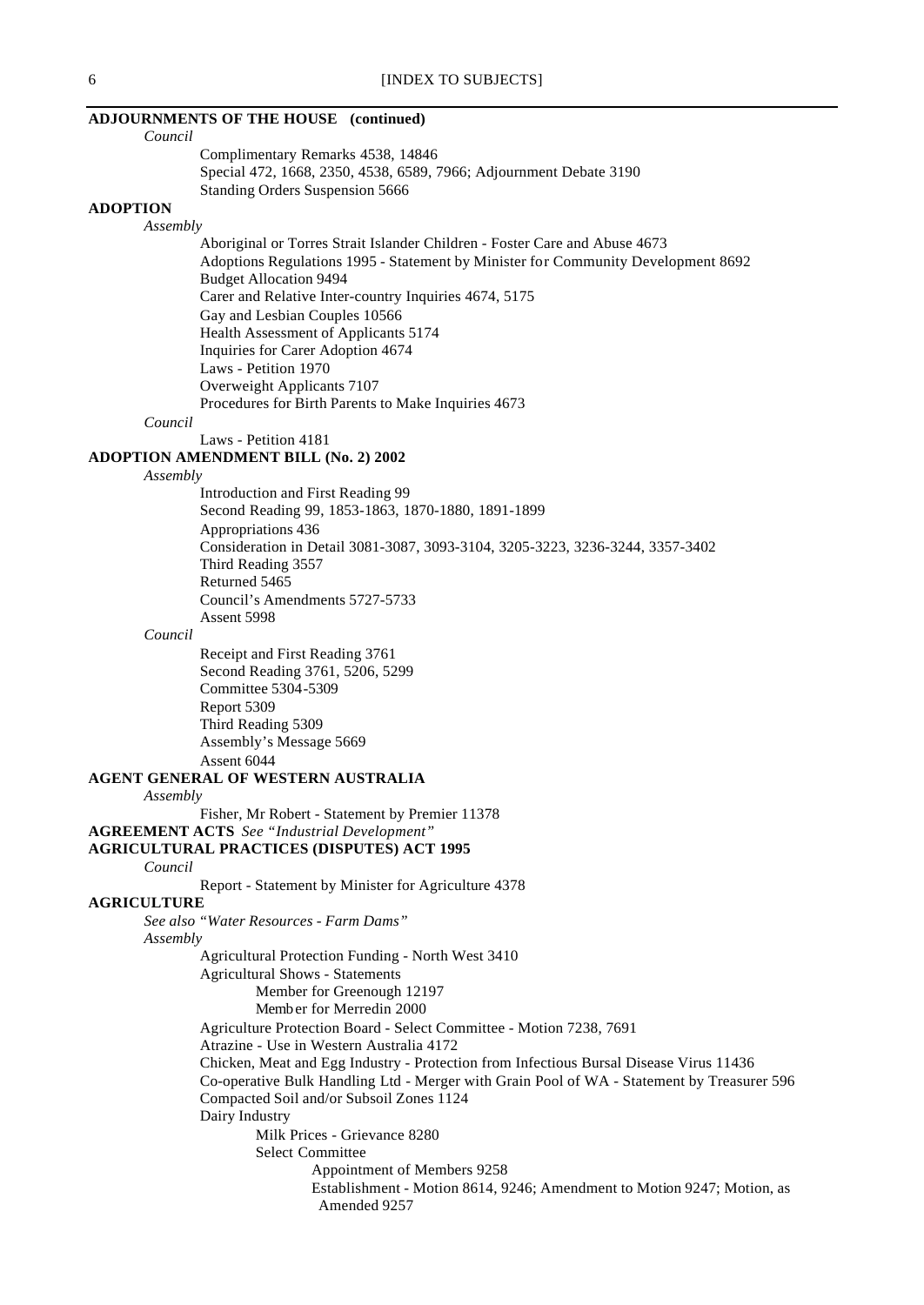| <b>AGRICULTURE</b> (continued) |                                                                                                                                                                           |
|--------------------------------|---------------------------------------------------------------------------------------------------------------------------------------------------------------------------|
|                                | Assembly (continued)                                                                                                                                                      |
|                                | Department                                                                                                                                                                |
|                                | <b>Bushland Covenanting Scheme 14968</b>                                                                                                                                  |
|                                | Closure of Offices or Facilities 3404                                                                                                                                     |
|                                | Horticulture/Viticulture Specialist at Waroona 1124                                                                                                                       |
|                                | Locust Control Campaign Award 914                                                                                                                                         |
|                                | Nannup and Busselton - Staff and Buildings 4696                                                                                                                           |
|                                | Select Committee - Motion 7238, 7691                                                                                                                                      |
|                                | South Perth - Valuation 4701                                                                                                                                              |
|                                | Dogs, Wild - Control - Shire of Collie - Petition 6608                                                                                                                    |
|                                | Drought                                                                                                                                                                   |
|                                | Assistance                                                                                                                                                                |
|                                | Dalwallinu 25                                                                                                                                                             |
|                                | <b>Exceptional Circumstances Aid 3779</b><br>Farm Water Grants - Statement by Minister for the Environment 4816                                                           |
|                                | Government Package 2270, 2927                                                                                                                                             |
|                                | North West 3570, 5513                                                                                                                                                     |
|                                | Northern and Eastern Wheatbelt 1198, 1199; Grievance 1681                                                                                                                 |
|                                | Nungarin Business Community 3090                                                                                                                                          |
|                                | <b>State Budget Initiatives 9788</b>                                                                                                                                      |
|                                | Statement by Parliamentary Secretary 2654                                                                                                                                 |
|                                | Economic Impact 3930                                                                                                                                                      |
|                                | Electricity Charges - Reduction 3931                                                                                                                                      |
|                                | Elevated Work Platforms - Safety Regulations 10166                                                                                                                        |
|                                | Flower Industry - Postal Poll - Accuracy of Eligible Producers List 13841                                                                                                 |
|                                | Gascoyne Muster, Carnarvon - Statement by Minister for Planning and Infrastructure 11898                                                                                  |
|                                | Geographe Wine District - Statement by Member for Murray-Wellington 3669<br>Gnowangerup Agricultural School 14524; Statement by Minister for Education and Training 14056 |
|                                | Grain Licensing Authority - Statement by Member for Ningaloo 12196                                                                                                        |
|                                | Grain Pool of Western Australia - Merger with Co-operative Bulk Handling Ltd - Statement by                                                                               |
|                                | Treasurer 596                                                                                                                                                             |
|                                | Hay Bales - Transport Regulations 7928, 13674                                                                                                                             |
|                                | Landcare Facilitators and Coordinators - Funding 208, 209                                                                                                                 |
|                                | Midland Saleyards 3707, 14884                                                                                                                                             |
|                                | Neglected Orchards Working Group Hills Area - Statement by Member for Roleystone 7356                                                                                     |
|                                | Oil Mallee Company of Australia Ltd - Funding 775                                                                                                                         |
|                                | Ovine Johne's Disease 14148                                                                                                                                               |
|                                | Pastoral Industry Working Groups - Development Reports                                                                                                                    |
|                                | Statement by Minister for Planning and Infrastructure 11682                                                                                                               |
|                                | Poison 10 80 691, 9309                                                                                                                                                    |
|                                | Soil Phosphorus Levels and Fertiliser Application Rates 9311<br><b>State Budget Initiatives 9787</b>                                                                      |
|                                | State Weed Plan - Funding 14981                                                                                                                                           |
|                                | Virulent Infectious Bursal Disease - Inspections 14984                                                                                                                    |
|                                | Wagin Electorate - Agricultural Shows and Festivals - Statement by Member for Wagin 13807                                                                                 |
|                                | Wanneroo Agricultural Show - Statement by Member for Wanneroo 13807                                                                                                       |
|                                | Waroona, Harvey and Brunswick Agricultural Societies - Statement by Member for Murray                                                                                     |
|                                | Wellington 12603                                                                                                                                                          |
| Council                        |                                                                                                                                                                           |
|                                | <b>Agriculture Protection Board</b>                                                                                                                                       |
|                                | Animal Pest Management - Feral Pigs and Emus 2872                                                                                                                         |
|                                | Chemical Use                                                                                                                                                              |
|                                | Kimberley                                                                                                                                                                 |
|                                | Armstrong Report 13118                                                                                                                                                    |
|                                | Compensation 2122, 2604; Petition 9517; Statement by Minister for                                                                                                         |
|                                | Agriculture 9544                                                                                                                                                          |
|                                | Harper Report - Herbicide Spraying 861<br>Herbicide Drums Buried 8                                                                                                        |
|                                | Interim Report of Expert Medical Panel - Statement by Minister for                                                                                                        |
|                                | Agriculture 5285                                                                                                                                                          |
|                                |                                                                                                                                                                           |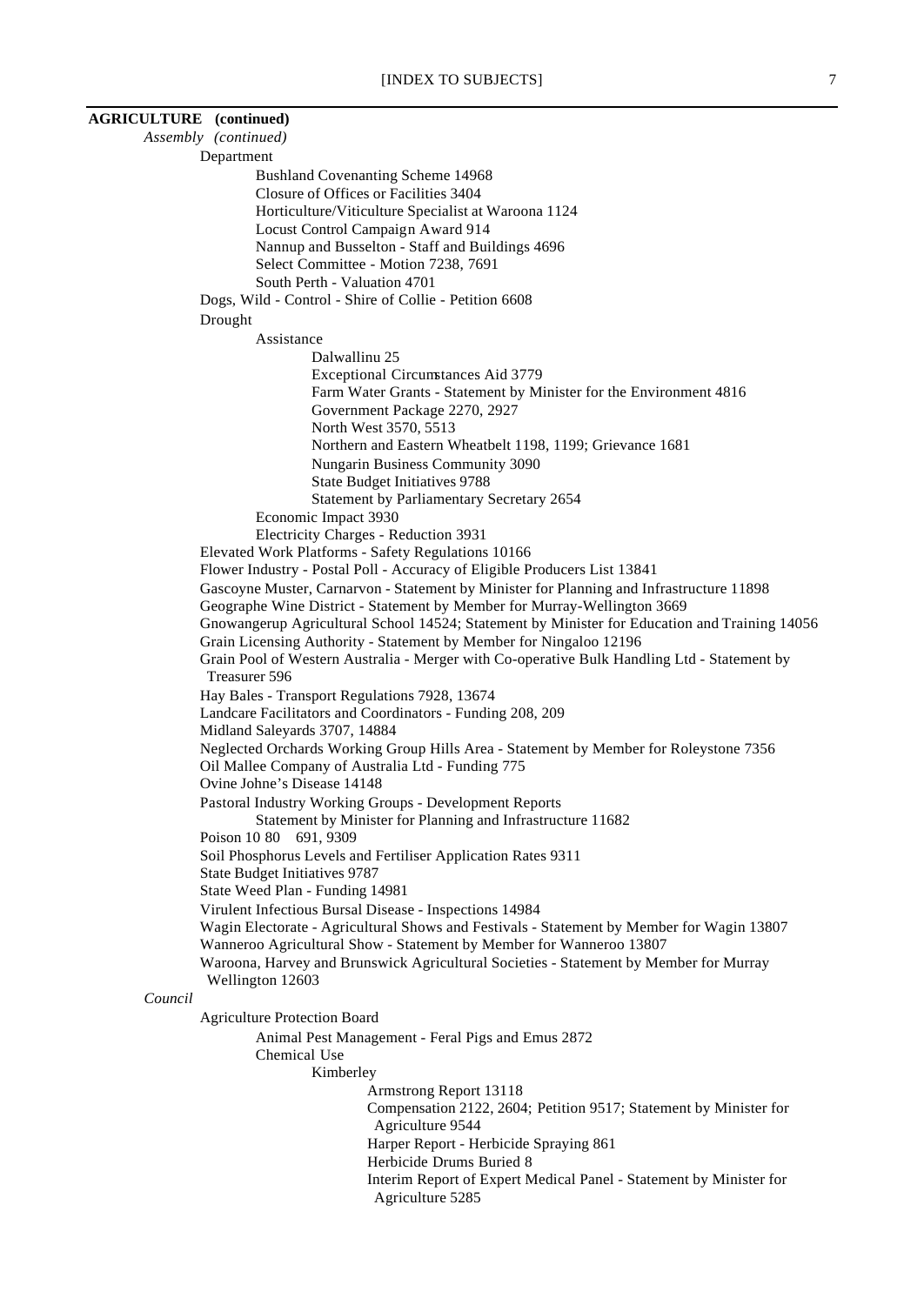**AGRICULTURE (continued)** *Council (continued)* Agriculture Protection Board (continued) Chemical Use (continued) Kimberley (continued) Report 12287, 13146, 13592; Statements by Minister for Agriculture 1630, 12662, 13105 Status of Review 11364 Terms of Reference of Medical Panel 3435 Weed Control Chemicals and Equipment 14045 Standing Committee on Environment and Public Affairs Inquiry; Motion 10900; Amendment to Motion 10906, 12001; Motion, as Amended 12002 Australia-United States Free Trade Agreement - ALP's Stance 10363 Bananas - Imports 12666 Cattle and Sheep Saleyards - Location 4902 Chemicals - Aerial Spraying - Legislation 12967 Chicken Meat Industry Act - Proposed Changes 10111 Climate Risk Management - Statement by Minister for Agriculture 13554 Co-operative Bulk Handling Ltd Ability to Handle Record Grain Crop 11044 Impact of Changes to Transport Legislation 2870 Merger with Grain Pool of Western Australia 6 Narrakine Storage Facility - Road Safety 11206 Cotton Industry, West Kimberley 9195, 9970; Petition 8756 Dairy Industry Crisis - Ministerial Inquiry 9552 Deregulation 7644 European Dairy Farmers in Western Australia 2121 Overseas Farmers and Investors 2126 Re-regulation 10918 Damara Sheep - Environmental Impact 10781 Department Economic Analysis Capability 11599 Eucla, Ravensthorpe and Esperance Offices 5193 Full-time Equivalents 1742 Functional Review Committee Review 5412 Institutional Biosafety Committee 593 Land Conservation Officers 3872 Merredin - Staffing and Funding 5534 Staff Appointments of Level 5 and Above 1739 Dogs, Wild Culling 5314, 5664 Increase in Pastoral Regions 2123 Review 5533, 10248 **Statements** Hon Kim Chance 6094, 7182 Hon Paddy Embry 5962 Hon John Fischer 7182 Drought Assistance Breakdown of Expenditure 1951 Exceptional Circumstances Aid 2764, 3442, 4258, 4394; Adjournment Debate 3900 Statement by Minister for Agriculture 5397 Government Package 2602 Northern and Eastern Wheatbelt 1532 Payroll Tax Reductions and Stamp Duty Exemptions 2868 Statements by Minister for Agriculture 2467, 5759, 13112, 13585 Supplementary Information 2120 Economic Impact 3729 Dwellingup - Chemicals Dump 8 Egg Industry - Deregulation Asset Value of Golden Egg Farms 14837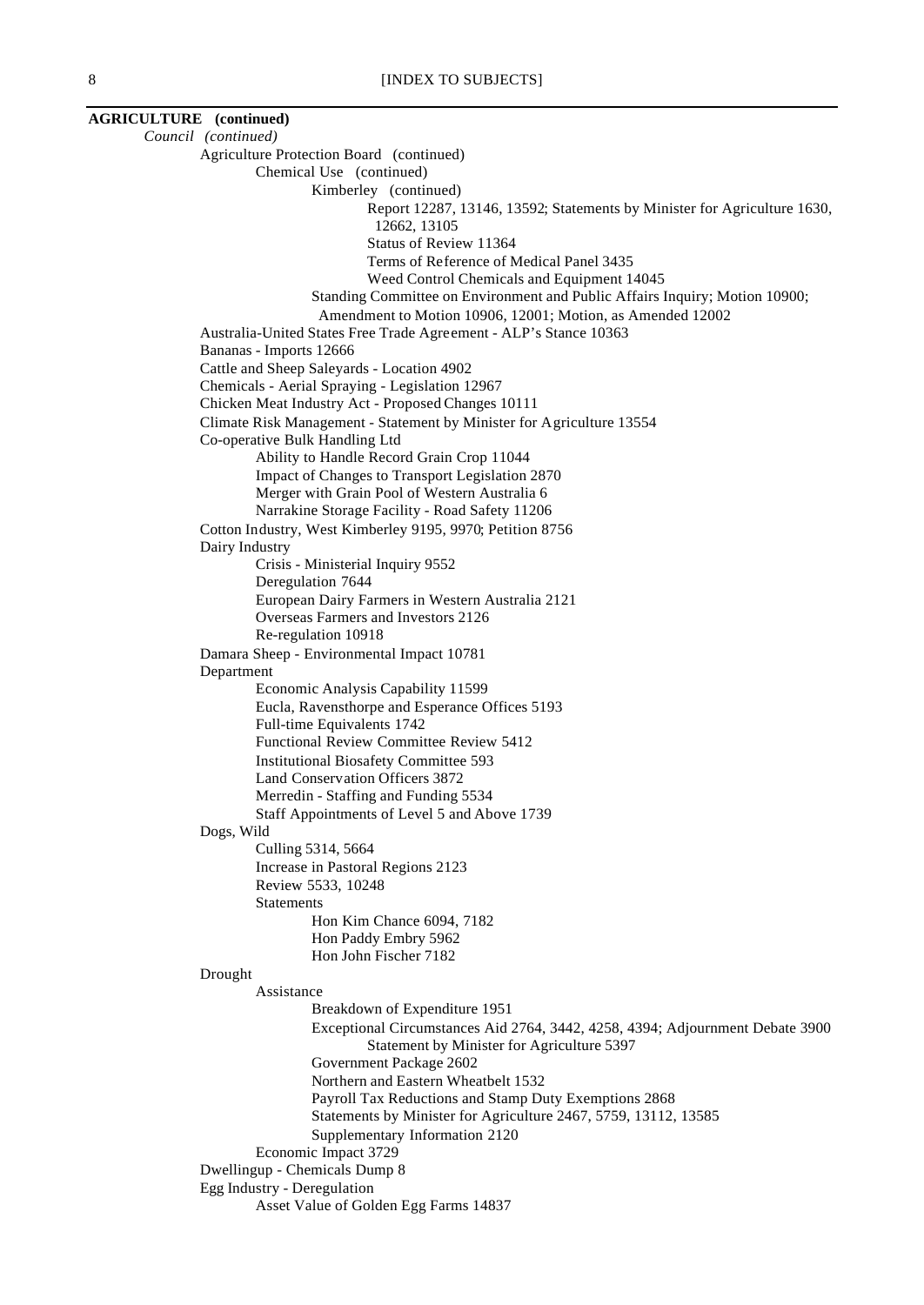# [INDEX TO SUBJECTS] 9 **AGRICULTURE (continued)** *Council (continued)* Egg Industry - Deregulation (continued) Egg Marketing Board 6281, 9847, 10251 National Competition Council Submission 13117 Elevated Work Platforms - Legislation 7824 Employment of Underage Children on Farms 12270 Environmental Protection Act Draft Regulations - Consultation 11838 Exceptional Circumstances Claims 11176 FarmBis Western Australia - Funding 9584 Farmers - Compensation - Petition 8639 Flatulence Tax on Livestock in Western Australia 9196 Flower Levy 11041 Food Irradiation - Quarantine Phytosanitary Measures 11602 Foxes Control Program - Adjournment Debates 580, 583 Increase in Pastoral Regions 2123 Gascoyne-Murchison Region - Shearing Numbers 6122 Genetically Modified Canola 6457, 11478, 12140, 12960 Genetically Modified Crops Adjournment Debate 1036 Gene Technology Agreement 466 Gene Technology Interdepartmental Committee 1661 Gene Technology Legislation - Adjournment Debate 1836 Introduction 2603 Marketing Strategy 10481 Office of the Gene Technology Regulator 161, 245 Trials 161, 11833, 12927 Genetically Modified Foods - Dispensing of Medicines and Vaccines 1006 Genetically Modified Organisms 6279, 7824 Grain Carting - Shortage of Drivers 12004 Grain Licensing Authority Grain Producer Members 5957 Statement by Minister for Agriculture 11565 Third Party Exporters 14713 Grain Marketing Legislation - Reform 862 Grain Pool of Western Australia - Merger with Co-operative Bulk Handling Ltd 6 Harper Report - Herbicide Spraying 861 Harvest Yields - Exceptional Circumstances Funding 3029 Hemp, Industrial - Legalisation 7177 Herbicides 2 4 5-T - Kimberley - Statement by Hon Robin Chapple 7321 Drums in Dwellingup Area 2346 Roundup - Environmental Guidelines for Use 10814 Horticultural Industry - Use of Chicken Litter 12670 Hydroponic Industry 9556, 11604 Indonesia and Singapore - Trade Potential - Statement by Minister for Agriculture, Forestry and Fisheries 830 Institutional Biosafety Committee - Membership 40 Lactanz Dairy Farm - Waste Water Discharge into D'Entrecasteaux National Park 4057 Lamb - Definitions of Lamb Meat 7450 Landcare Facilitators and Coordinators 161, 241, 352 Land, Water and Wool Sustainable Grazing on Saline Lands Subprogram 12558 Live Sheep Export - Statement by Hon John Fischer 6595 Livestock Transport - Regulations 6459, 7477, 11599, 11603 Meat Processing Industry - Statement by Minister for Agriculture 229; Motion 10077 Mediterranean Fruit Fly - Quarantine Checkpoint 10091

Merredin - Evaporation Ponds 4341

Mesquite - Control Policy 594

Midland Saleyards 160, 2873, 3732, 4204, 8366

Milk Prices 9971, 10480

Muchea Saleyards 10117, 13143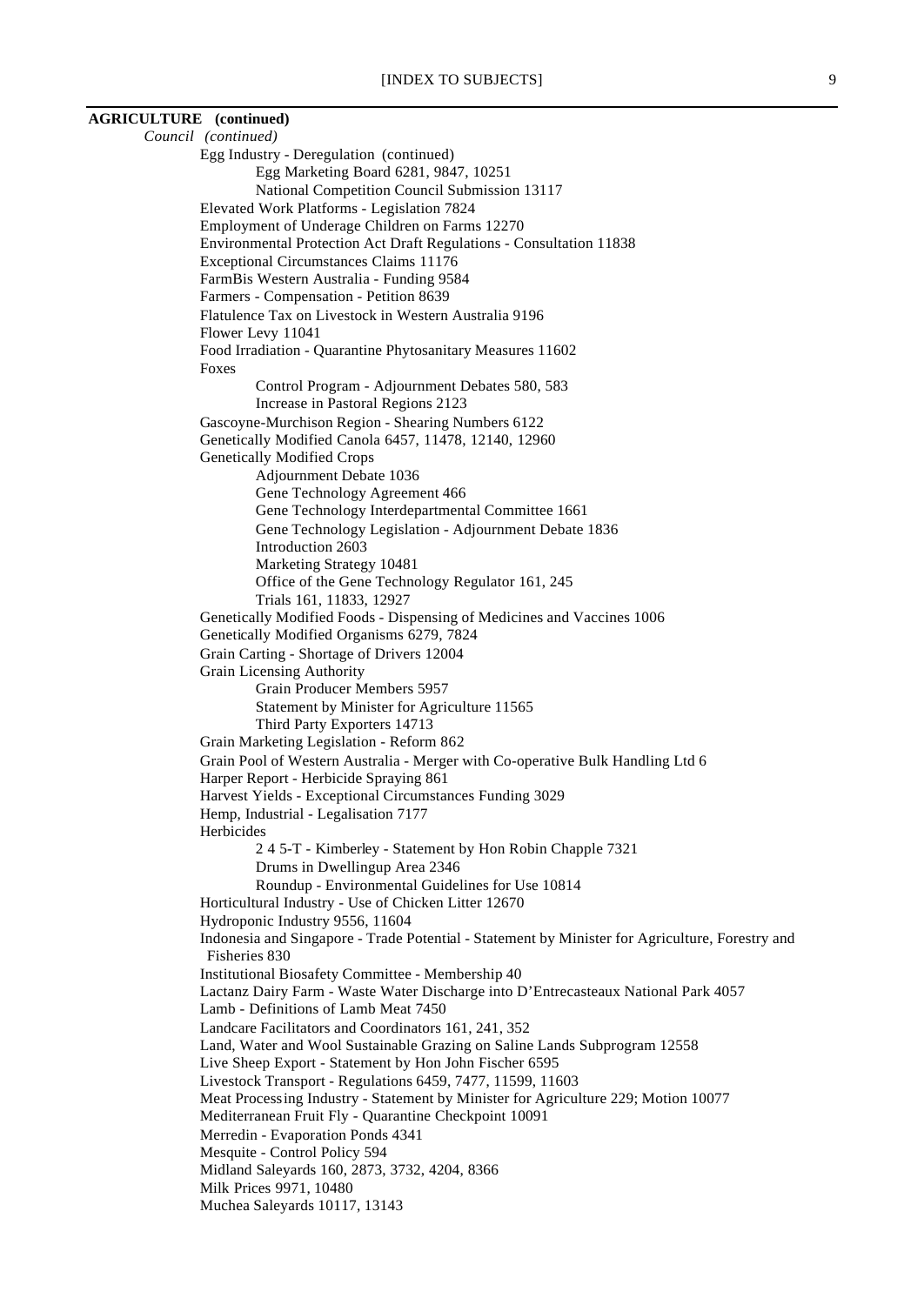# **AGRICULTURE (continued)**

*Council (continued)* Multi Peril Crop Insurance Taskforce Report - Statement by Minister for Agriculture 4948 Northern Emu Barrier Fence 551 Noxious Weeds - Kalgoorlie-WA Border Railway Track - Control 11365 Onion Weed - Declaration as Noxious Weed 12141 Operation Minotaur - Adjournment Debate 583 Ord River Muster - Statement by Hon John Fischer 8572 Stage 2 - Interim Joint Proponents 2869, 3288 Overwidth Loads of Hay and Straw - Restrictions on Travel 5051 Ovine Johne's Disease 551, 14029 Parkeston Stockyards 11207, 11479 Pastoral Industry Working Groups 2481 Persons Under 18 Years Operating Harvesting and Carting Machinery on Private Property - Regulations 12556 Pest Management - Inspections and Bounty 2872 Potato Marketing in Western Australia 5021, 9971; Statement by Minister for Agriculture 10882 Rabbit Control 14195 Saleyard Facilities - Development 10481 Scott Coastal Plain - Water Allocation 14777 Single Desk System - Statements Hon Paddy Embry 11489 Hon Frank Hough 11487 Skeleton Weed Eradication Program 711, 1533, 3177, 14839; Statements by Minister for Agriculture 538, 11598, 12252, 12654 Strainer Posts and Fencing Posts - Cutting by Farmers for Own Use 14839 Three-horned Bedstraw - Eradication Funding 12141 Wanneroo-Carabooda Area 4342, 4345, 4400 Western Agricultural Industries - Memorandum of Understanding 11039 Western Australian Export Grain Transportation and Handling Agreement 10154 Wheat Exports to Iraq 7 Impact on Crops of Snow in the Stirling Ranges 11043 Marketing - Single-desk Arrangement - Statements Hon Kim Chance 6462 Hon Frank Hough 6461 Outstanding Payments - Statements Hon Kim Chance 6094 Hon Frank Hough 6091 Variety WAWHT2248 - Release by Department of Agriculture 3872 Wheat Streak Mosaic Virus 8365 **AIMS CORPORATION** *See "Courts - Court Security and Custodial Services Contract"* **ALBANY CEMETERY** *Council* Funeral Services 11057 **ALBANY CITY BAND** *Assembly* Statement by Member for Albany 11530 **ALBERTA, CANADA** *Assembly* Oil and Gas Royalties - State-operated Investment Fund 1586 Tax Rates 1587 **ALCOA WORLD ALUMINA AUSTRALIA** *Assembly* Galton-Fenzi, Dr Brian - Conflict of Interest 987 Noise Regulation 27 Application 3003 Wagerup Alumina Refinery Emissions 3676 Noise Levels 822 Operation within EPA Environmental Conditions 9804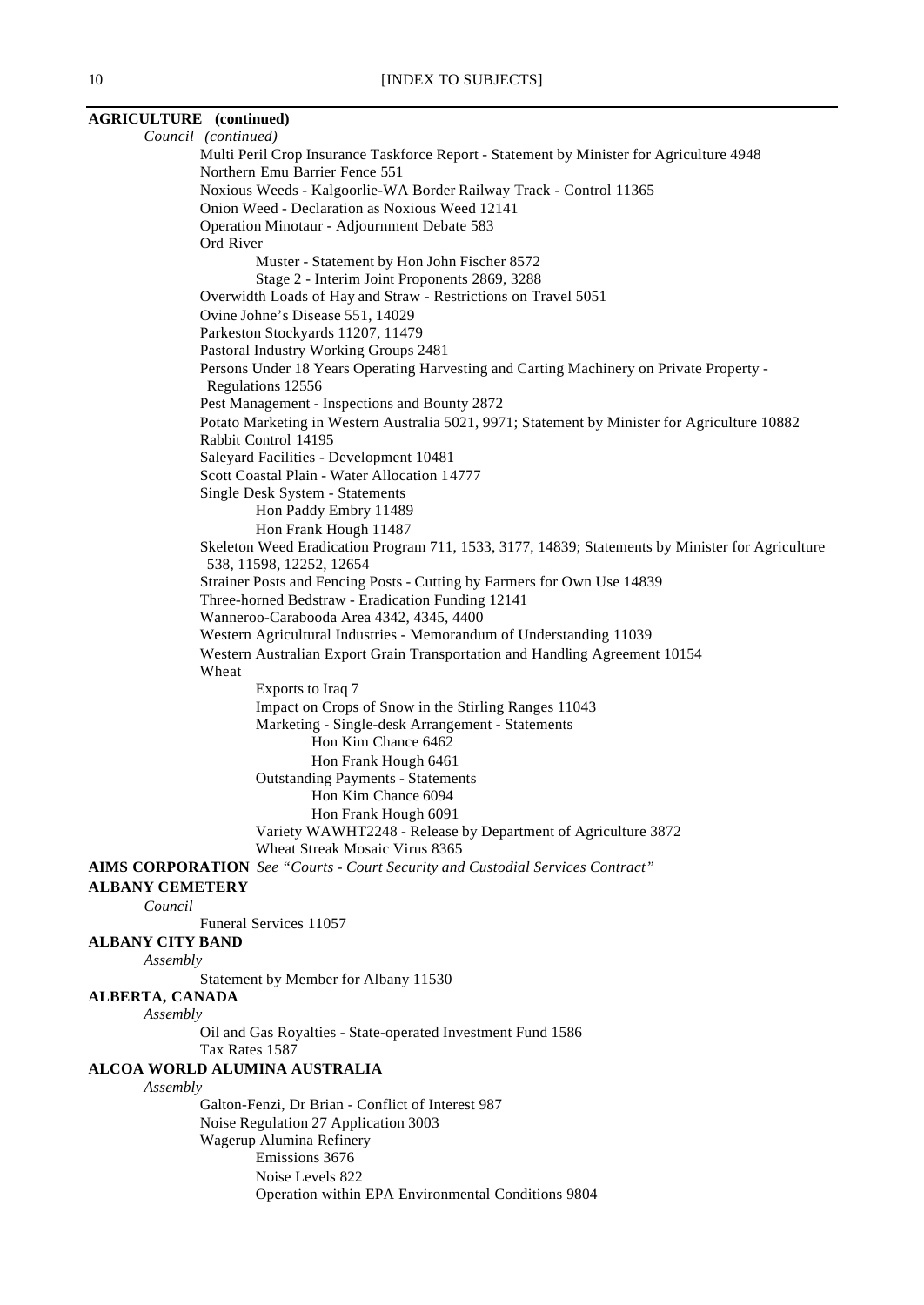## **ALCOA WORLD ALUMINA AUSTRALIA (continued)**

*Assembly (continued)* Wagerup Alumina Refinery (continued) Statement by Member for Murray-Wellington 8723 Use of Oil on Red Mud Lakes 8870

#### *Council*

Wagerup Alumina Refinery Future Tripartite Group 13006 Licence Conditions 12558 Monitoring of Health of Wagerup Community 9566 Operating Licence No 6217/7 12924 Output Expansion 7479 Waste Oil as a Dust Suppressant 5959

Water Allocation at Wagerup and Pinjarra Refineries 12434

### **ALINTAGAS**

### *Assembly*

Albany - Fee to Find Gas Line 14969 Full Retail Contestability in the Gas Market - Statement by Minister for Energy 745 Geraldton and Greenough - Availability of Natural Gas 6788 Sale - Allocation of Funds to Salinity 8276 South Busselton - Reticulated Gas - Statement by Member for Vasse 5362

**ALLEN, MR FRANK** *See "Employment and Training - Training - Western Australian Group Training Scheme"*

## **ALLNUT, MR IAN**

*Council*

Public Service Medal - Statement by President 8368

# **ALZHEIMER'S DISEASE** *See "Health"*

# **AMANDA YOUNG FOUNDATION**

*Assembly*

Statement by Member for Southern River 7355

**AMBULANCES** *See "Hospitals"*

**AMCOR CONTAMINATED SITE** *See "Pollution"*

**AMITY HOUSE** *See "Education"*

**ANDREWS, MR RON** *See "Health - Dental"*

**ANIMAL WELFARE**

### *Assembly*

Act - Appointment of Scientific Inspectors 8871

Dogs

Docking of Tails - Statement by Minister for Planning and Infrastructure 2920 Wild - Control - Shire of Collie - Petition 6608

RSPCA Officer, South West - Petition 11497

# *Council*

Dogs - Docking of Tails 2479

Petition 2851 Statement by Minister for Housing and Works 2851 Inspectors - Appointment 6299, 6460 Local Government Laws Controlling the Welfare of Cats 6467 Unit - Membership 7012

### **ANIMAL WELFARE BILL 2001**

### *Assembly*

Appropriations 102 Returned 2992 Assent 3355

### *Council*

Second Reading 2756, 2766 Committee 2774, 2775, 2876-2890 Report 2890 Third Reading 2890 Assent 3269 Order of Business Motion 2590, 2722 Amendment to Motion 2723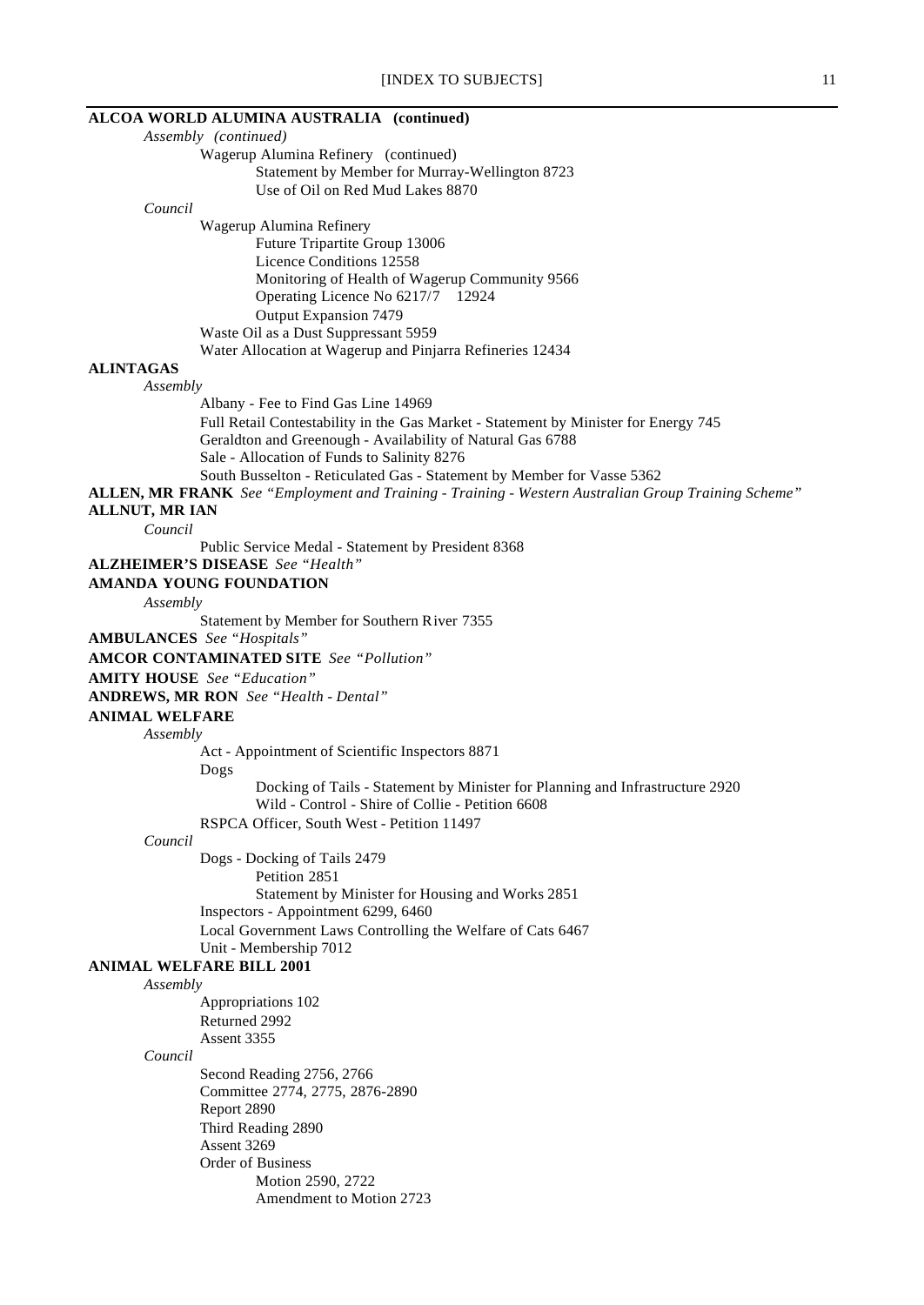# **ANTI-CORRUPTION COMMISSION**

*See also "Joint Standing Committee on the Anti-Corruption Commission" Assembly*

> Appointment of Chairman and Members 205 Premier's Meeting with Mr T.E. O'Connor 1759 Staff Job Offers with the CCC and Redundancies 7112

> > Permanency and Entitlements 12739

*Council*

Future Employment of Current Employees - Statement by Leader of the House 14725 Monitoring of Compliance with Code of Ethics 9063 Staff - Job Offers with the CCC and Redundancies 10789

**ANWYL, MS MEGAN** *See "Lobbyists" and "Ports and Harbours - Esperance Port Authority"*

## **ANZAC DAY AMENDMENT BILL 2003**

*Assembly*

Introduction and First Reading 8162 Second Reading 8162, 9129 Declaration as Urgent 9129 Remaining Stages 9130 Returned 13422 Assent 13928

## *Council*

Receipt and First Reading 9321 Second Reading 9321, 13339 Remaining Stages 13340 Assent 13843

### **ANZAC DAY REVIEW COMMITTEE**

*Assembly*

Statement by Premier 11680

**AOT CONSULTING PTY LTD** *See "Government Contracts"*

## **APPRENTICES** *See "Employment and Training"*

**APPROPRIATION (CONSOLIDATED FUND) BILL (No. 1) 2002**

*Assembly*

Assent 13

*Council*

Assent 28

### **APPROPRIATION (CONSOLIDATED FUND) BILL (No. 2) 2002**

#### *Assembly*

Assent 13

*Council*

Assent 28

## **APPROPRIATION (CONSOLIDATED FUND) BILL (No. 3) 2002**

*Assembly*

Introduction and First Reading 2252 Second Reading 2252, 4097, 4112 Appropriations 2525 Remaining Stages 4138 Returned 7069 Assent 8021

### *Council*

Receipt and First Reading 4235 Second Reading 4235, 6246, 6950 Committee 6960 Report 6961 Third Reading 6961 Assent 8347

# **APPROPRIATION (CONSOLIDATED FUND) BILL (No. 4) 2002**

*Assembly*

Introduction and First Reading 2252 Second Reading 2252, 4139 Appropriations 2525 Remaining Stages 4139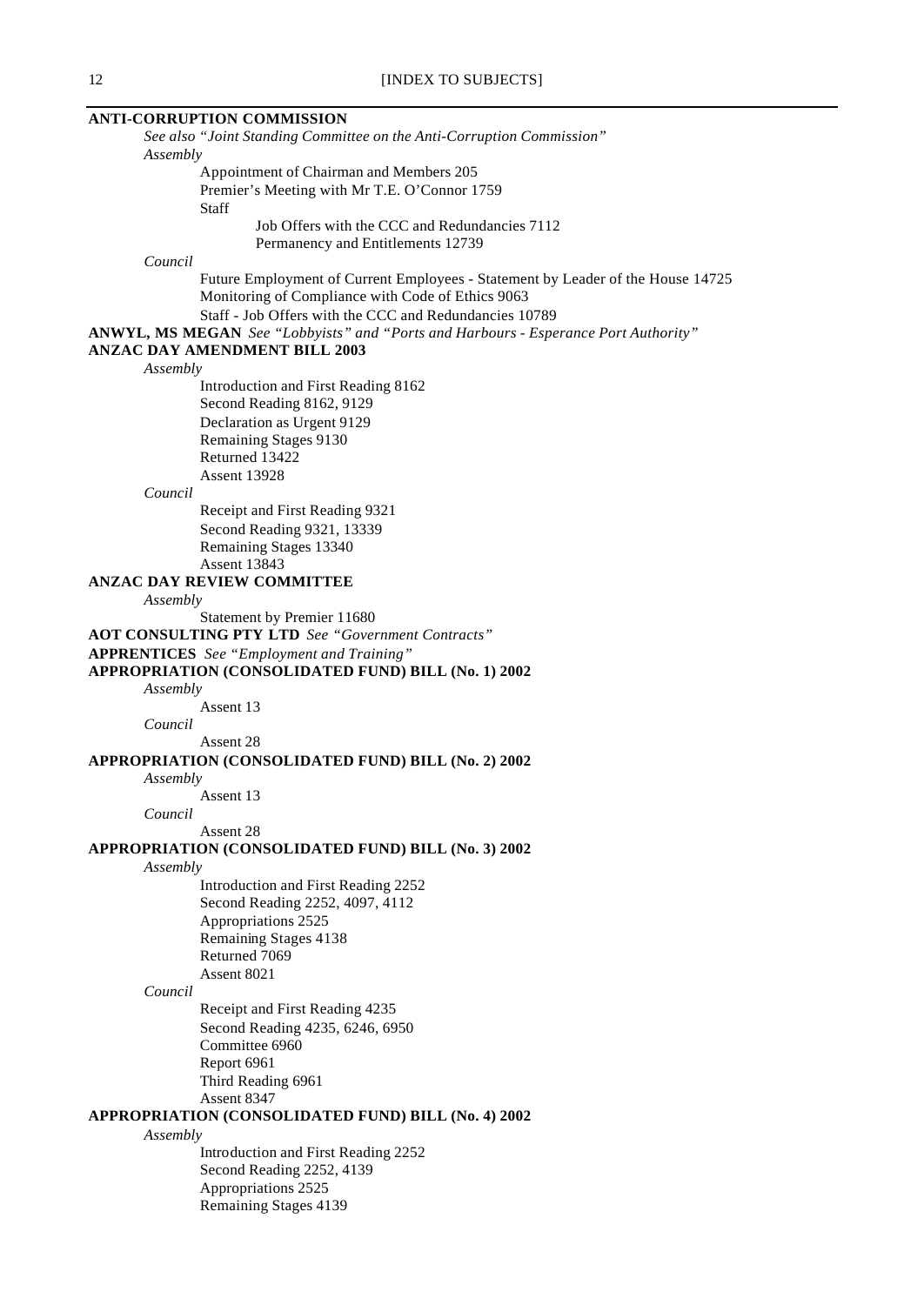| APPROPRIATION (CONSOLIDATED FUND) BILL (No. 4) 2002 (continued)                   |  |
|-----------------------------------------------------------------------------------|--|
| Assembly (continued)                                                              |  |
| Returned 7069                                                                     |  |
| Assent 8021                                                                       |  |
| Council                                                                           |  |
| Receipt and First Reading 4235                                                    |  |
| Second Reading 4235, 6258                                                         |  |
| Committee 6961                                                                    |  |
| Report 6963                                                                       |  |
| Third Reading 6963                                                                |  |
| Assent 8347                                                                       |  |
| APPROPRIATION (CONSOLIDATED FUND) BILL (No. 1) 2003                               |  |
| Assembly                                                                          |  |
| Introduction and First Reading 7362                                               |  |
| Second Reading 7363                                                               |  |
| Appropriations 7524                                                               |  |
| Declaration as Urgent 7527                                                        |  |
| Cognate Debate 7527                                                               |  |
| Second Reading - Cognate Debate 7527, 7543, 7660, 7689, 7706, 7865, 7912          |  |
| Estimates Committees A and B Reports and Minutes - Presentation and Adoption 8459 |  |
| Third Reading 8466, 8583                                                          |  |
| Returned 9671                                                                     |  |
| Assent 9667                                                                       |  |
| Council                                                                           |  |
| Receipt and First Reading 8682                                                    |  |
| Second Reading 8682, 9521                                                         |  |
| Committee 9530-9535                                                               |  |
| Report 9535                                                                       |  |
| Third Reading 9535                                                                |  |
| Assent 9569                                                                       |  |
| APPROPRIATION (CONSOLIDATED FUND) BILL (No. 2) 2003                               |  |
| Assembly                                                                          |  |
| Introduction and First Reading 7376                                               |  |
| Second Reading 7376, 7921                                                         |  |
| Appropriations 7524                                                               |  |
| Declaration as Urgent 7527                                                        |  |
| Cognate Debate 7527                                                               |  |
| Second Reading - Cognate Debate 7527, 7543, 7660, 7689, 7706, 7865, 7912          |  |
| Estimates Committees A and B Reports and Minutes - Presentation and Adoption 8459 |  |
| Third Reading 8590                                                                |  |
| Returned 9671                                                                     |  |
| Assent 9667                                                                       |  |
| Council                                                                           |  |
| Receipt and First Reading 8683                                                    |  |
| Second Reading 8683, 9536                                                         |  |
| Remaining Stages 9544                                                             |  |
| Assent 9569                                                                       |  |
| APPROPRIATION (CONSOLIDATED FUND) BILL (No. 5) 2003                               |  |
| Assembly                                                                          |  |
| Introduction and First Reading 14294                                              |  |
| Second Reading 14294                                                              |  |
| APPROPRIATION (CONSOLIDATED FUND) BILL (No. 6) 2003                               |  |
| Assembly                                                                          |  |
| Introduction and First Reading 14294                                              |  |
| Second Reading 14294                                                              |  |
| <b>AQ2 PTY LTD</b> See "Water Resources"                                          |  |
| <b>ARCHITECTS BILL 2003</b>                                                       |  |
| Assembly                                                                          |  |
| Introduction and First Reading 13679                                              |  |
| Second Reading 13679                                                              |  |
| Appropriations 13816                                                              |  |
| <b>AREA 1 NIGHT CLUB</b> See "Police - Crowd Control Licences"                    |  |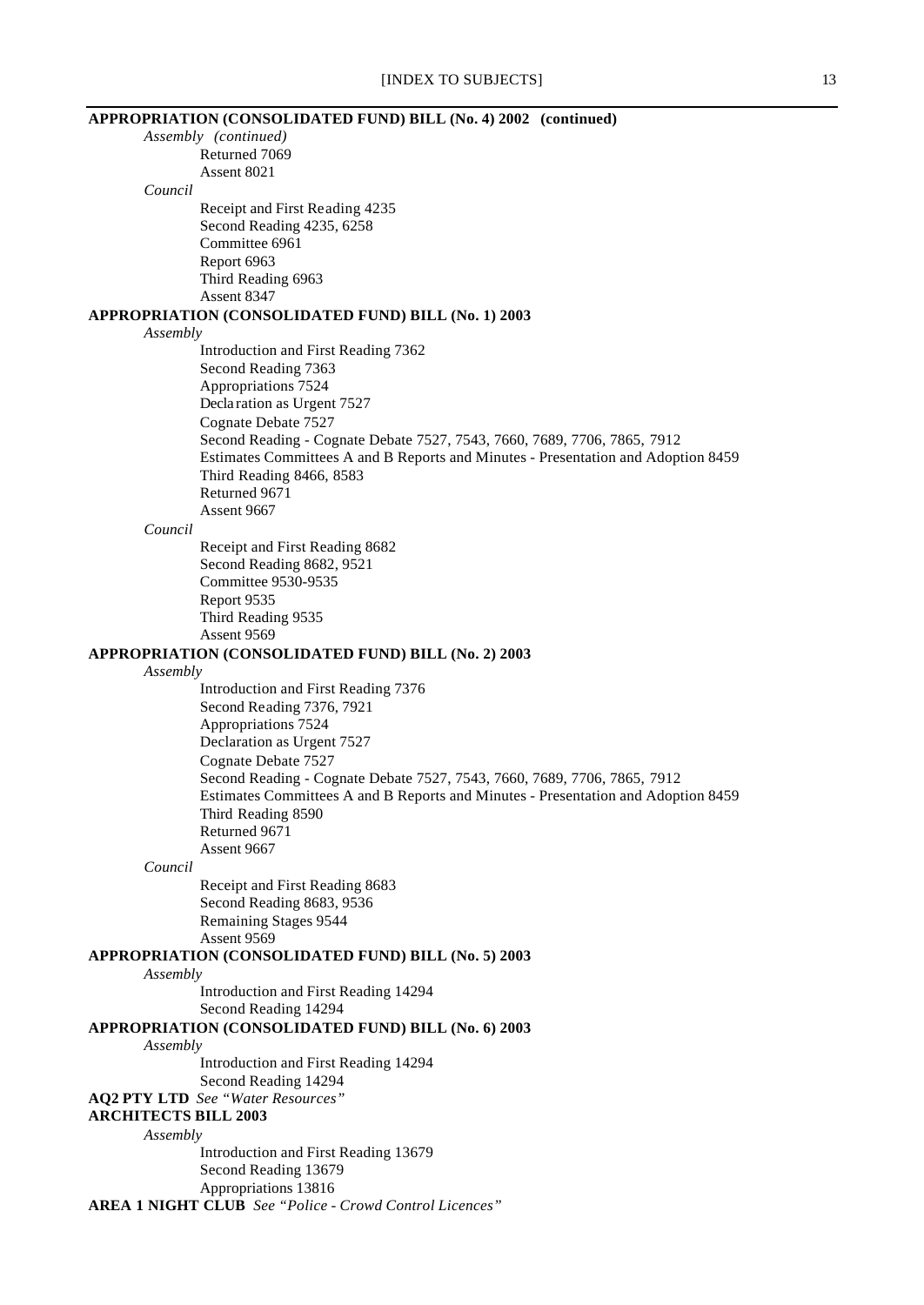## *Council*

Employment 13591

# **ARTS AND CULTURE**

*Assembly*

Australia Business Arts Foundation Awards - Statement by Minister for Culture and the Arts 9989 Business Sponsorship - Statement by Minister for Culture and the Arts 478 City Entertainers Community Concert Group - Statement by Member for Wanneroo 11776 Contemporary Music Initiatives for Young People - Statement by Minister for Seniors and Youth 10945 Contemporary Music Task Force - Statement by Minister for Culture and the Arts 4070 Cultural Ministers Council Meeting - Statement by Minister for Culture and the Arts 6132 Entertainment-culture Centres - Bunbury, Mandurah, Kalgoorlie and Geraldton 3008 "Essentially Ellington" Event - Statement by Minister for Culture and the Arts 479 North West - Building Programs 5515 Peel Schools Fest 2003 - Statement by Member for Mandurah 12603 State Arts Sponsorship Scheme Awards - Statement by Minister for Culture and the Arts 13193 "Unhiding Visibility" Project - Statement by Member for Albany 2812

Visual Arts - Achievements and Developments - Statement by Minister for Culture and the Arts 1853 Western Australian Symphony Orchestra - Year of the Outback Regional Tour 7782

## *Council*

Arts Awards - Statement by Hon Barbara Scott 10928 Arts Events - Value Adding 4964 Fremantle Arts Centre - Review 10115, 10479 His Majesty's Theatre - Statement by Hon Barbara Scott 14618 Palaeontologic Objects and Other Fossils - Protection from Removal from Western Australia 5773, 6582 Performing Arts Centre - Statement by Hon Barbara Scott 10484 Perth Entertainment Centre 39, 3733, 4934, 13011 ScreenWest - Screen Industry Partnership Fund 5777 Small to Medium Performing Arts Companies - Review 10922 Visual Arts - Myer Report 10751 WA Academy of Performing Arts 2914, 2915 WA Ballet and WA Opera - Merger 10478 WA Conservatorium of Music - Reorganisation 2914

WA Institute of Music - Reorganisation 2914

Year 12 Perspectives Program - Regional Tour 10092

**ASBESTOS** *See "Health"*

**ASCOT WATERS** *See "Environment"*

# **ASSOCIATIONS INCORPORATION ACT**

*Council*

Membership Provisions - Statement by Parliamentary Secretary 3010

### **ASSOCIATIONS INCORPORATION AMENDMENT REGULATIONS (No. 2) 2003** *Council*

Disallowance - Order Discharged 12104

**ASYMPTOTE CONSULTING** *See "Railways - Southern Rail Link - Tabled Paper"*

**ATLAS WASTE** *See "Waste Disposal"*

**ATRAZINE** *See "Agriculture"*

### **ATTENTION DEFICIT HYPERACTIVITY DISORDER** *See "Health"*

**ATTORNEY GENERAL** *See "Ministers of the Crown"*

**ATWELL SOUTH** *See "LandCorp"*

**AUBREY, MR RUSSELL**

*Assembly*

Personal Explanation by Member for Murdoch 4828

# **AUDITOR GENERAL, OFFICE OF**

*Assembly*

Budget - Motion 11715 Funding Allocation 11107 Matter of Public Interest 12327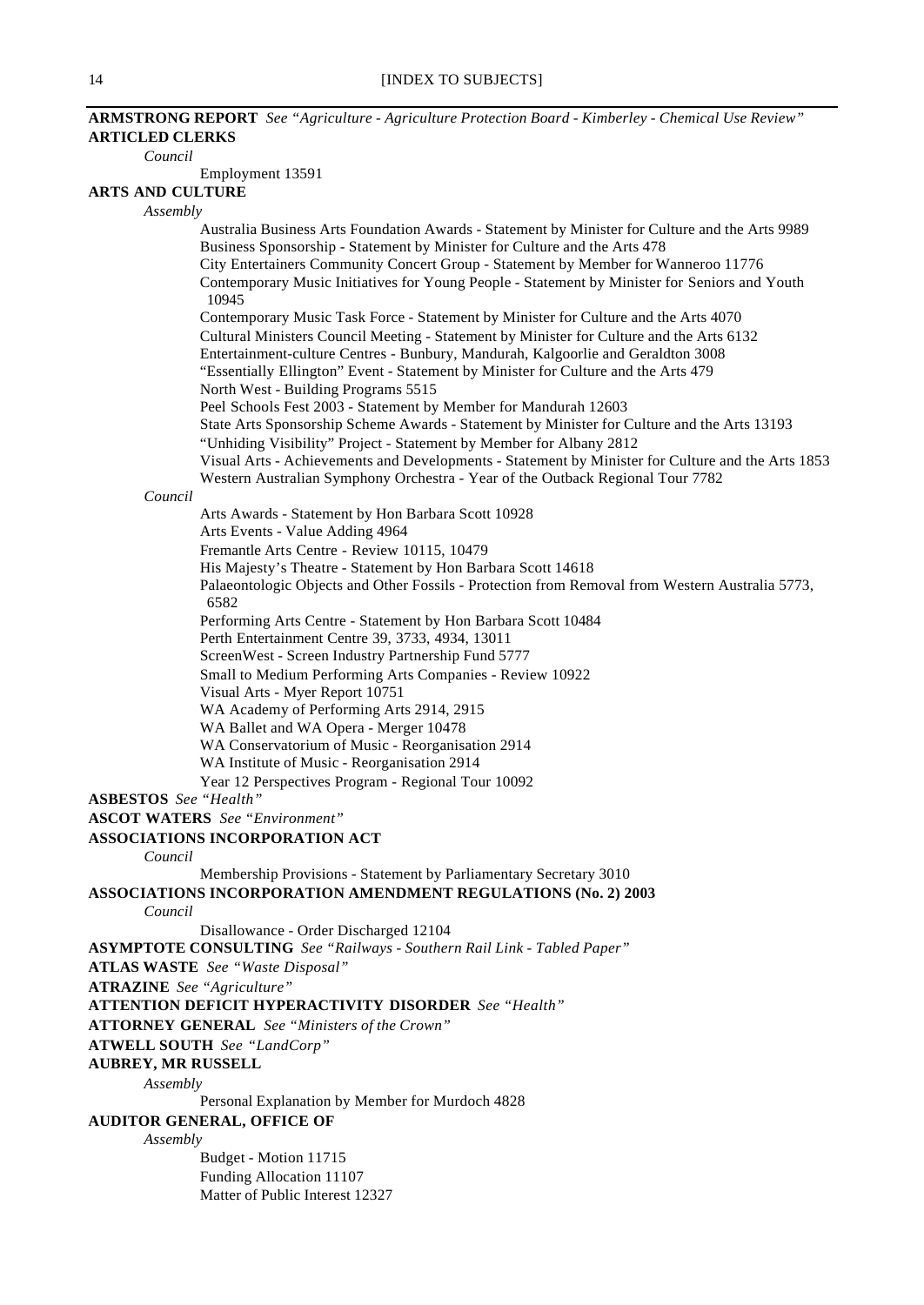# **AUSTRALIA AND ITS PEOPLE** *Assembly* Statement by Member for Peel 913 **AUSTRALIA-NEW ZEALAND FOOD STANDARDS SYSTEM** *See "Health"* **AUSTRALIA POST** *Council* Bulbs and other Plant Species 12266 **AUSTRALIAN BROADCASTING CORPORATION** *Assembly* Broadcasting Studio, Wagin - Statement by Member for Wagin 10021 Funding Cuts - Statement by Member for Roleystone 11105 **AUSTRALIAN COMPETITION AND CONSUMER COMMISSION** *Council* Samuel, Mr Graeme 3289, 4396 **AUSTRALIAN CRIME COMMISSION (WESTERN AUSTRALIA) BILL 2003** *Council* Introduction and First Reading 14149 Second Reading 14149 **AUSTRALIAN FLAG** *Assembly* Legislation to Outlaw Desecration 2518 **AUSTRALIAN LABOR PARTY** *Assembly* Deregulation of Trading Hours - Policy 8503 Election Policy - Regional WA 10028 Lawrence, Dr Carmen - Election to Federal Presidency 13202 Western Australian Labour Advisory Council - Establishment 7948 *Council* Brochures Outlining the Outlook for Western Australia - Cost 2225 Energy Platform - Variations to Alumina Agreements 12027 Northbridge Retailers - Donations 10365 Nuclear-powered Warships - Policy 4957 Western Australian Aboriginal Native Title Working Group - Attendance at ALP State Conference 43, 164 Western Australian State Conference 11883, 12026 **AUSTRALIAN SENATE** *Assembly* Expiry of Notice of Motion - Statement by Speaker 13203 **AUSTRALIAN WILDLIFE CONSERVANCY** *Council* Ningaloo Development Adjournment Debate 4354 Briefing 5811-5817, 5971-5973, 6276, 6286 Correspondence with the Premier 4251, 4525 Decision 4338 Meetings 6080 Statement by Hon Norman Moore 6591 Wilson, Dr Barry Conflict of Interest 1002, 1257, 1454, 1657, 3026, 3433, 3434, 3440, 4198, 5019, 5048, 5190, 6952 Directorship 349, 350, 462 **AUSTRALIAN YOUNG RURAL AMBASSADOR** *Assembly* Suckling, Mr Karl - Statement by Member for Greenough 2812

**B**

## **BALI BOMBINGS**

### *Assembly*

Anniversary

Personal Explanation by Member for Kingsley 11894; Speaker's Ruling 11894; Standing Orders Suspension 11894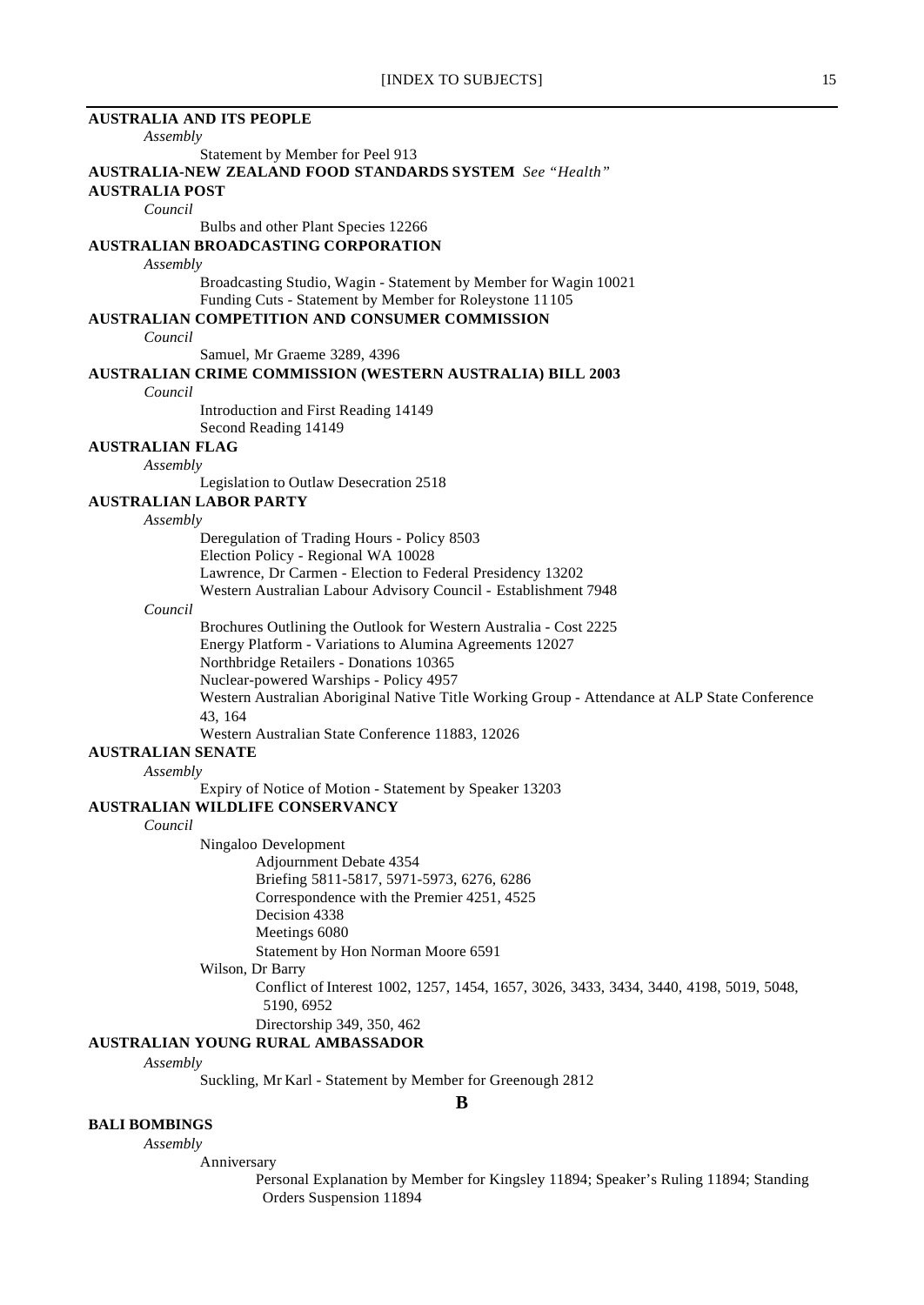# **BALI BOMBINGS (continued)**

*Assembly (continued)* Anniversary (continued) Statements Member for Kingsley 11895 Speaker 11892 Assistance and Support - Statement by Minister for Community Development 2251 Assistance to Western Australians 1865 Busselton Senior High School - Bali Bombings 2007 Condolence Motion 1747 Official Day of Mourning 2002 Statement by Speaker 1747 Victims Condolence Book - Statement by Speaker 2930 *Council* Condolence Motion 1731 Memorial Service - Statement by Hon Ray Halligan 12153 Offer by Private Organisation to Evacuate Australians 3866 **Statements** Hon Frank Hough 11179 President 1731 **BANKS** *Assembly* Branch Closures - Petition 744 Community - Stamp Duty Concessions for Patrons 2573 *Council* Manual Slide Credit Card Facilities 12435 **BARMAH FOREST VIRUS** *See "Health"* **BARROW ISLAND** *See "Environment" and "Industrial Development - Gorgon Project"* **BARROW ISLAND BILL 2003** *Assembly* Introduction and First Reading 11272 Second Reading 11272, 11921, 11930 Appropriations 11629 Consideration in Detail 12050-12060, 12070-12195, 12207-12217 Standing Orders Suspension 12217 Third Reading 12217 Returned 13215 Assent 13667 *Council* Receipt and First Reading 12250 Second Reading 12250, 12985, 13030, 13073 Order Discharged and Referral to Standing Committee on Uniform Legislation and General Purposes 12982 Committee 13089-13103 Report 13103 Third Reading 13103 Assent 13554 **BARTLE, MR JOHN** *See "Environment - Mallee Seed"* **BATEMAN, MR THOMAS HENRY MLA** *Assembly* Condolence Motion 11892 **BAUDIN, COMMANDER NICOLAS** *Council* Bicentenary of Expedition to Australia - Statements Hon Barry House 11367, 11368 Hon Peter Foss 11369 **BAXTER, HON NORMAN ERIC** *Council* Condolence Motion 13313 **BEACHSIDE CAFÉ, ALBANY** *See "Industrial Relations"* **BEACH TAVERN, MULLALOO** *See "Liquor"*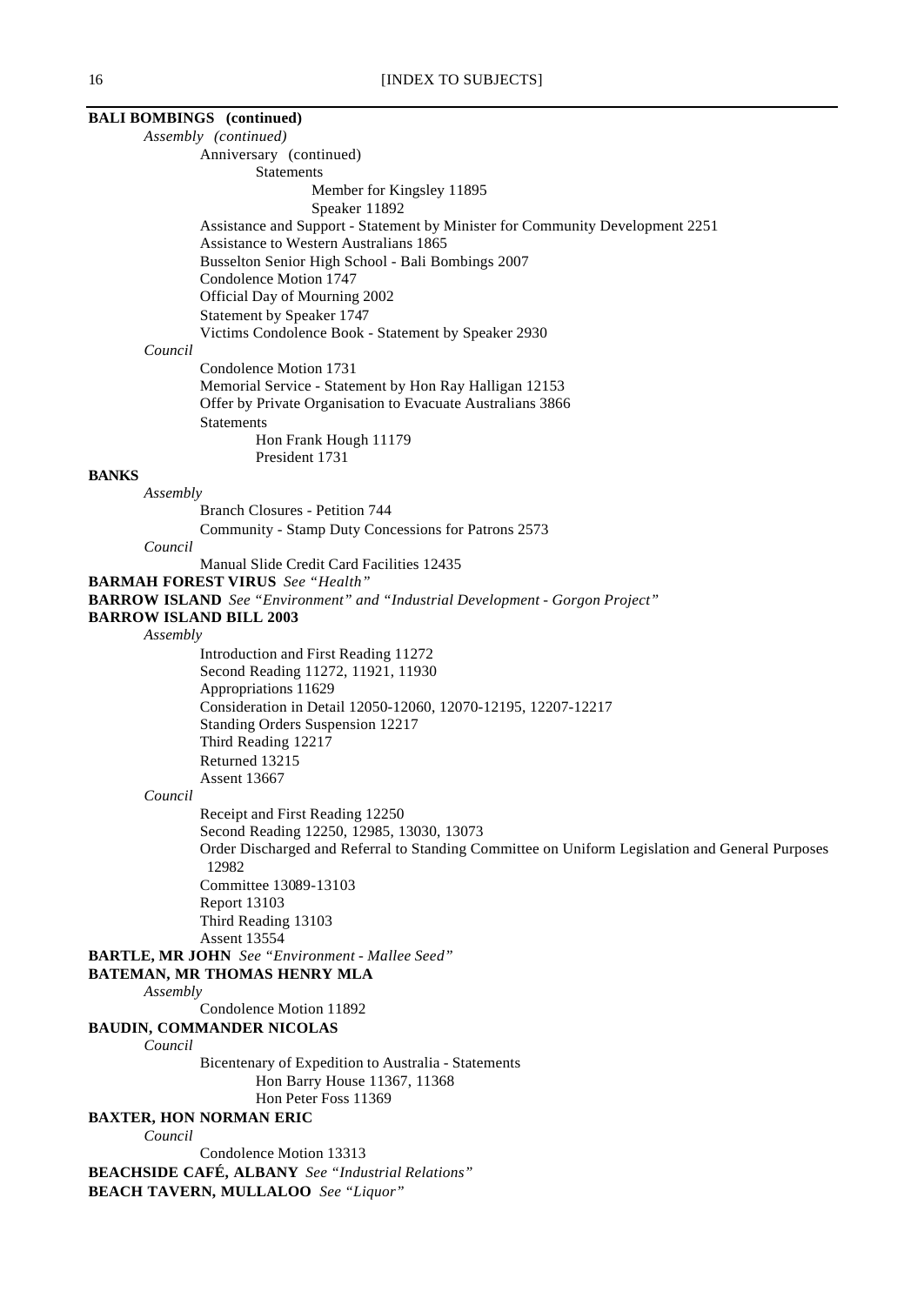**BEAMISH, MR DARRYL** *See "Justice, Department of"* **BECK, MR TINSLEY MANNING** *Council* Petition for Relief - Motion 4949, 4965 **BELLEVUE COMMUNITY CONSULTATIVE COMMITTEE** *See "Waste Disposal"* **BELLEVUE HAZARDOUS WASTE FIRE INQUIRY** *See "Waste Disposal - Hazardous Waste Solutions"* **BENCH WARRANTS** *See "Courts"* **BENLATE SYSTEMIC FUNGICIDE** *See "Health"* **BENNETT, MR MICHAEL** *See "Environment - Law Reform Program"* **BENSON, MS MELISSA** *Assembly* Statement by Minister for Sport and Recreation 4555 **BENTLEY, MR AND MRS** *See "Caravan Park - Ludlow Proposal"* **BEST BEGINNINGS PROGRAM** *See "Community Development"* **BETTING LEGISLATION AMENDMENT BILL 2001** *Assembly* Assent 13 *Council* Assent 28 **BEY APARTMENTS** *See "Consumer and Employment Protection"* **BGC (AUSTRALIA) LTD** *See "Building Industry", "Mining" and "Planning - Town Planning Appeal Tribunal"* **BHPB BRIQUETTE SHIPLOADER** *See "Environment"* **BHP BILLITON LTD** *See "Housing" and "Industrial Development"* **BIALA PSYCHIATRIC HOSTEL** *See "Health"* **BICYCLES** *See "Transport"* **BIKIE GANGS** *See "Police"* **BILLS, LAPSED** *Assembly* Restoration to Notice Paper 70-73, 211 Council's Message 1387, 1511 Motion 379; Amendment to Motion 389, 404; Motion, as Amended 407 *Council* Restoration to Notice Paper Revision of Procedures - Assembly's Messages 446, 1158-1162, 1246 **BIO-GENE BIOPROSPECTING LTD** *See "Environment"* **BLAIR FOX GENERATION WA PTY LTD** *See "Environment"* **BLAKE DAWSON WALDRON** *See "Fuel and Energy - Electricity - Reform"* **BLUE LIGHT EVENTS** *Assembly* North West 2720 **BOAB INN** *See "Liquor"* **BOARDS, REVIEWS, COMMITTEES, INQUIRIES AND TASK FORCES** *Assembly* Establishment 14308, 14311-14315, 14321, 14324, 14327, 14336, 14339, 14340, 14343, 14346, 14921, 14924, 14936 Welker, Mr - Appointment 5511, 13547, 14544-14551, 14967 **BOAT MOORINGS** *Council* South of Bunbury - Registration Regulations 3867 **BOAT TORQUE CRUISES** *See "Rottnest Island - Authority"* **BODY BAGS** *See "Fire and Emergency Services"* **BOWLER REPORT** *See "Mining"* **BOXING CONTROL AMENDMENT BILL 2001** *Assembly* Appropriations 102 Returned 6482 Assent 7034 *Council* Second Reading 6318 Remaining Stages 6320 Assent 6943 **BP REFINERY, KWINANA** *See "Environment"*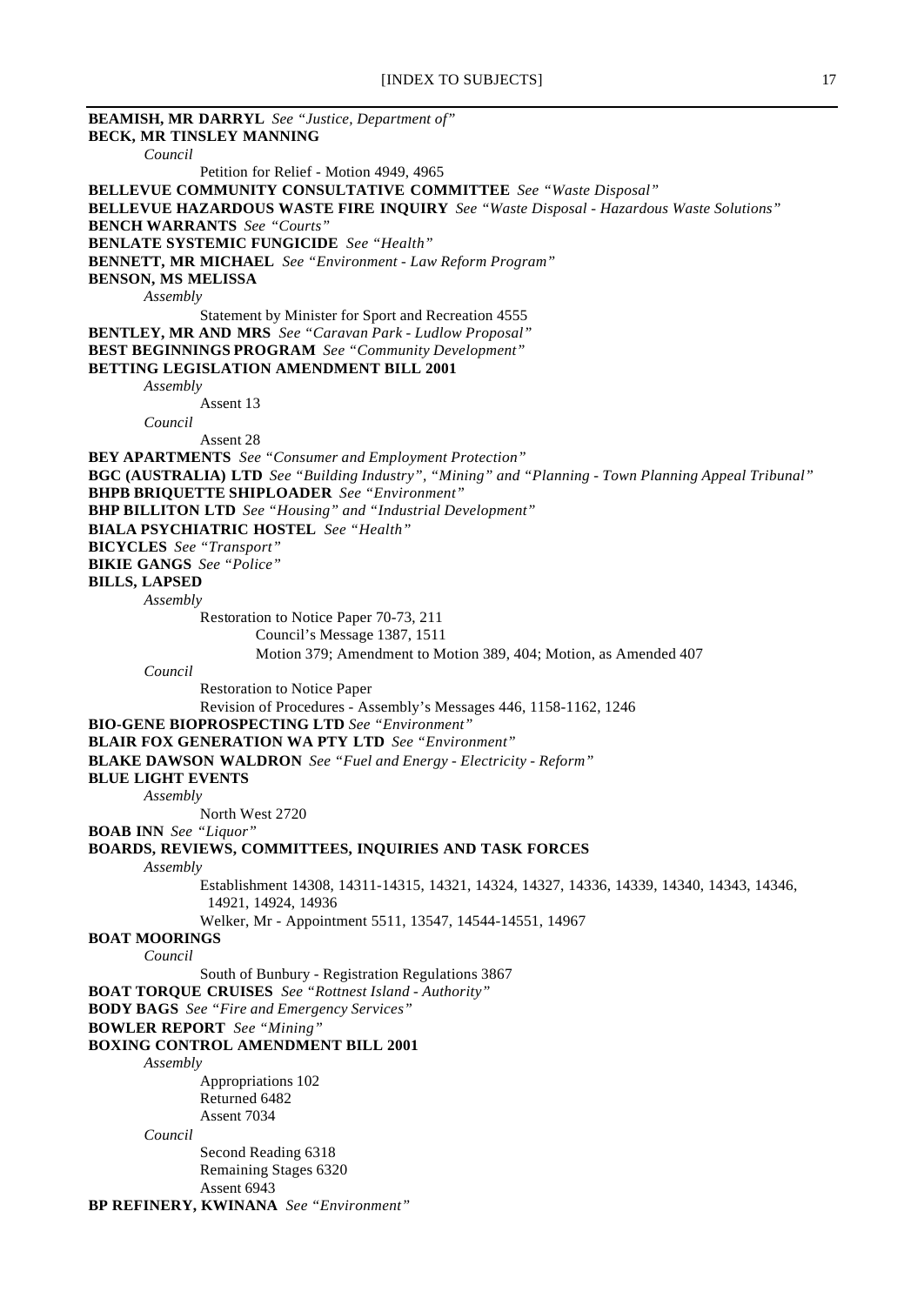**BRAZIER, MR MICHAEL** *Council* Forfeited Surety 8677 **BREASTFEEDING WELCOME HERE PROJECT** *See "Health"* **BRINGO MOTOCROSS TRACK** *See "Environment"* **BROAD CONSTRUCTION SERVICES PTY LTD** *See "Hospitals - Geraldton Regional"* **BROMELL, MR ROSS** *Assembly* Geographe Primary School - Grievance 1277 *Council* Personal Explanation by Hon Adele Farina - Grievance 1263 **BROMLEY, MR STUART** *See "Consumer and Employment Protection"* **BROOKDALE LIQUID WASTE TREATMENT FACILITY** *See "Waste Disposal"* **BROOMETIME LODGE** *See "Health"* **BROPHO, MR ROBERT** *See "Aborigines - Swan Valley Nyungah Community"* **BROWNING, MR PAUL** *See "Indigenous Affairs, Department of"* **BROWNLIE TOWERS** *Council* Statement by Hon Kate Doust 14784 **BROWN, MR RAY** *Council* Adjournment Debate 869 **BROWN, MRS HAZEL** *Council* Adjournment Debate 4237 **BROWN, SENATOR** *Council* Statement by Hon Bruce Donaldson 12670 **BRUNSWICK TUNNEL** *Assembly* Statement by Member for Murray-Wellington 8307 **BUDGET** *See "State Budget"* **BUEGGE, MR BOB** *Council* Adjournment Debate 5669 **BUILDING AND CONSTRUCTION INDUSTRY TRAINING FUND AND LEVY COLLECTION AMENDMENT BILL 2003** *Assembly* Introduction and First Reading 11379 Second Reading 11379, 12624 Consideration in Detail 12625-12629 Third Reading 12766 *Council* Receipt and First Reading 12981 Second Reading 12981 **BUILDING INDUSTRY** *See also "Industrial Relations - Cole Royal Commission into the Building Industry" Assembly* BGC (Australia) Ltd - Preferential Treatment by Court Government 5446 Building and Construction Industry Training Fund Board Composition 9803 New Board - Statement by Minister for Education and Training 9856 Building and Construction Site Inspections and Reports 5177 Building Code of Conduct - Code Monitoring Committee 1761 Building Industry and Special Projects Directorate Complaints by Union Officials 11819; Personal Explanation by Minister for Consumer and Employment Protection 11894 Criticism 400 Draft Memorandum of Understanding with Police Service 1761 Effectiveness 7945 Building Trades - Licensing 13985 Commonwealth Legislation - Statement by Minister for Consumer and Employment Protection 12573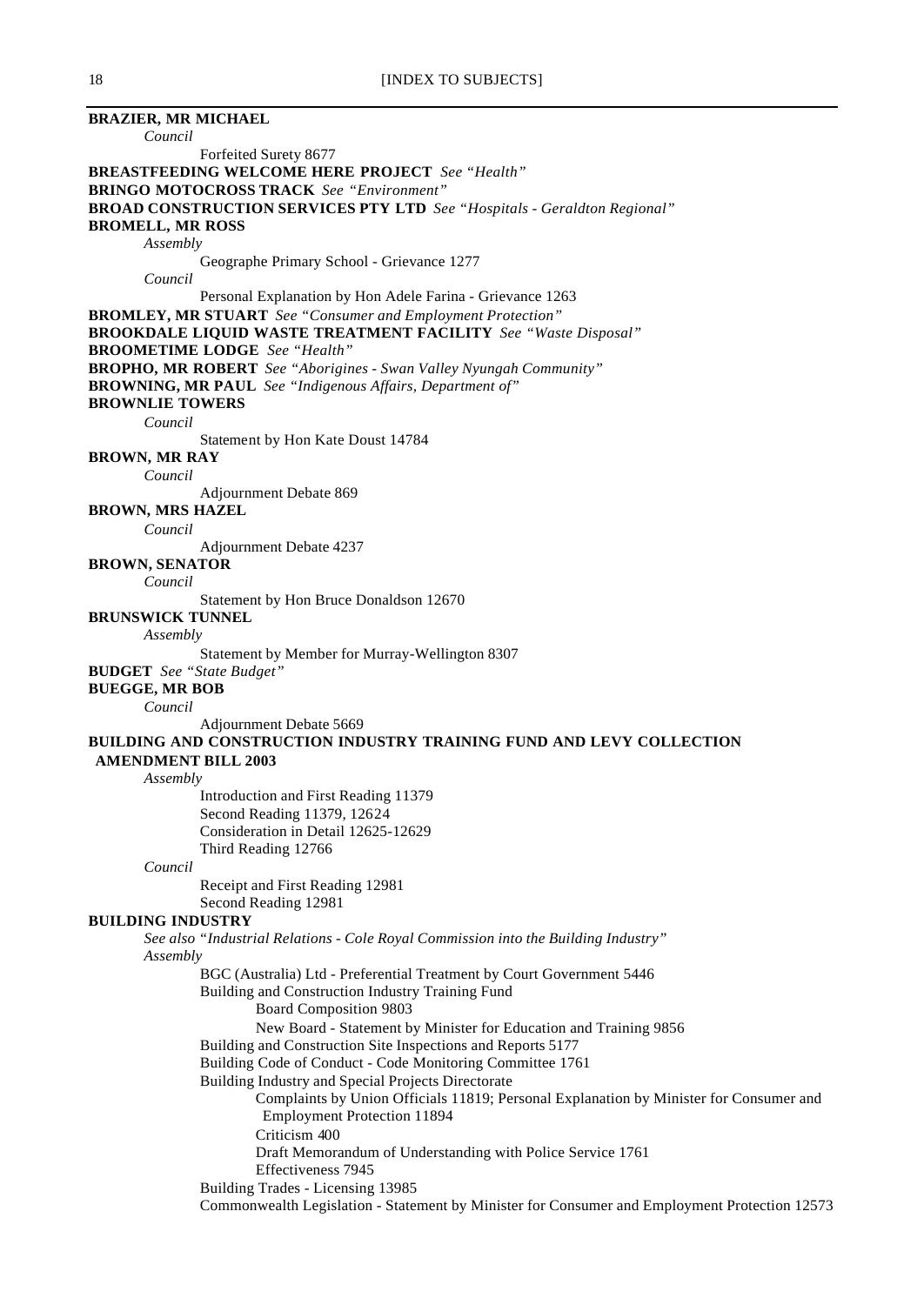# **BUILDING INDUSTRY (continued)**

|          | Assembly (continued)                                                                                                                      |
|----------|-------------------------------------------------------------------------------------------------------------------------------------------|
|          | Complaints Against Unions 3847                                                                                                            |
|          | Concrete Construction Methods - Statement by Minister for Consumer and Employment Protection<br>3068                                      |
|          | Construction Skills Training Centre - Funding 7887                                                                                        |
|          | <b>Crane Accidents</b>                                                                                                                    |
|          | Corner of Milligan and Hay Streets - Investigation 11956                                                                                  |
|          | Operator Training 5173, 11562                                                                                                             |
|          | Crane Industry Review - Industries Covered 11562                                                                                          |
|          | Crane Safety Standards Working Group                                                                                                      |
|          | Causes of Incidents Leading to Establishment 4698<br>New Regulations - Statement by Minister for Consumer and Employment Protection 11746 |
|          | Government Construction Contracts - Limit on Number and Value of Contracts Awarded 9230, 9418                                             |
|          | Home Indemnity Insurance<br>Albany - Grievance 885                                                                                        |
|          | Mutual Fund 14251, 14252                                                                                                                  |
|          | Protests by Builders, Subcontractors and Building Suppliers 1464, 1465                                                                    |
|          | Interim National Building Industry Task Force - Establishment 400<br>Safety Rules, New 11676                                              |
|          | Standard Working Week - Reduction 4155                                                                                                    |
|          | Working Days Lost through Industrial Disputes 3674                                                                                        |
|          | Workplace Health and Safety in the Building and Construction Industry Discussion Paper-<br>Submissions 1767                               |
|          | Workplace Safety 10818, 10967                                                                                                             |
| Council  | <b>BGC Construction - Government Contracts 7645</b>                                                                                       |
|          | Builders' Registration Amendment Regulations 2003 - Disallowance - Order Discharged 13431                                                 |
|          | Builders Registration Board and Building Disputes Tribunal 14716, 14776                                                                   |
|          | Building and Construction Industry Training Fund 12008, 12145, 12291                                                                      |
|          | <b>Government Construction Contracts</b>                                                                                                  |
|          | Limit on Number and Value of Contracts Awarded                                                                                            |
|          | Advice 7642                                                                                                                               |
|          | Cabinet Discussion 9552                                                                                                                   |
|          | Consultation 6956, 7165, 9193                                                                                                             |
|          | Exemptions 7825                                                                                                                           |
|          | Letter to Director General of Department of Housing and Works 6953                                                                        |
|          | Newspaper Report 7826                                                                                                                     |
|          | Premier's Directive 7822                                                                                                                  |
|          | Statement by Minister for Housing and Works 6944, 9315<br>Urgency Motion 7293, 7316                                                       |
|          | Requirement for CFMEU Enterprise Bargaining Agreement 9555, 10751                                                                         |
|          | Statement by Hon Sue Ellery 7319                                                                                                          |
|          | Home Building Contracts Act 1991 - Section 21 Remedies 8365                                                                               |
|          | Industry Construction Panel - Nominations Selection and Remuneration 2651                                                                 |
|          | Registered Builders - Qualifications 13861                                                                                                |
| Council  | <b>BULK HANDLING ACT AMENDMENT REGULATIONS 2003</b>                                                                                       |
|          | Order Discharged 13431                                                                                                                    |
|          | <b>BULK HANDLING AMENDMENT BILL 2002</b>                                                                                                  |
| Assembly |                                                                                                                                           |
|          | Introduction and First Reading 759                                                                                                        |
|          | Second Reading 759, 1725<br>Cognate Debate 1496                                                                                           |
|          | Declaration as Urgent 1496                                                                                                                |
|          | Second Reading - Cognate Debate 1496, 1503-1509, 1574-1578                                                                                |
|          | Returned 2172                                                                                                                             |
|          | Assent 2525                                                                                                                               |
| Council  |                                                                                                                                           |
|          | Receipt and First Reading 1668                                                                                                            |
|          | Second Reading 1668, 1816                                                                                                                 |
|          | Cognate Debate 1816                                                                                                                       |
|          |                                                                                                                                           |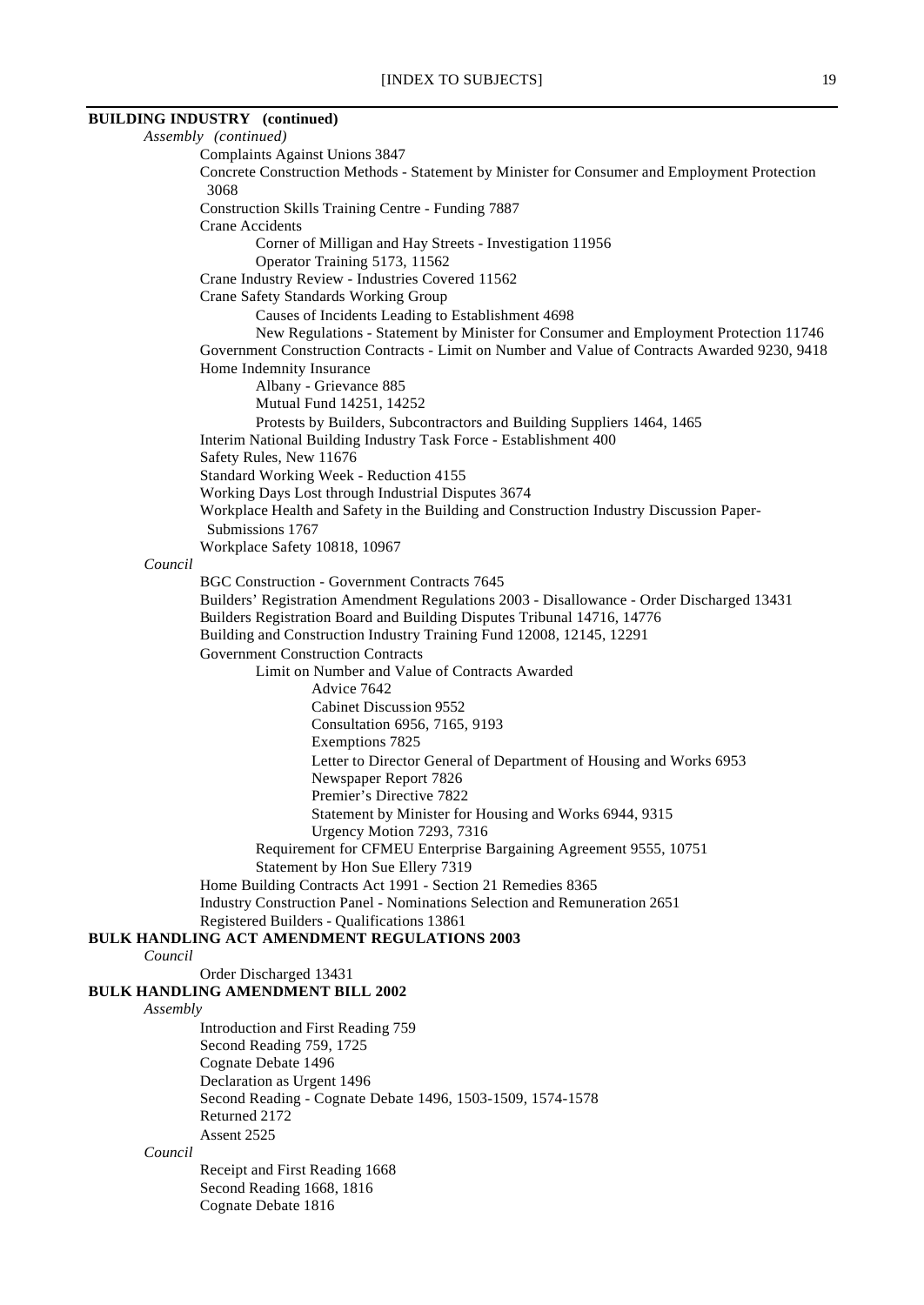**BULK HANDLING AMENDMENT BILL 2002 (continued)** *Council (continued)* Committee 1962 Report 1962 Third Reading 1963 Assent 2467 **BUNBURY PATHWAYS** *See "Health"* **BUNBURY TOWER** *See "Government Departments and Agencies"* **BURKE, MR BRIAN** *See "Lobbyists" and "Taxation - Payroll Tax - Amnesty"* **BURMA STAR ASSOCIATION** *Assembly* Statement by Member for Wanneroo 10414 **BURROWS, MR IAN** *See "Police - Multanovas"* **BURRUP FERTILISERS PTY LTD** *See "Industrial Development - Burrup Peninsula"* **BURRUP PENINSULA** *See "Industrial Development"* **BURRUP PENINSULA (CROWN LAND) BILL 2002** *Council* Introduction and First Reading 4502 Second Reading 4502 **BURSWOOD PROPERTY TRUST** *See "Gambling"* **BUSHPLAN-BUSH FOREVER** *See "Planning"* **BUSH, PRESIDENT** *See "United States of America"* **BUSINESS NAMES AMENDMENT BILL 2003** *Assembly* Introduction and First Reading 10266 Second Reading 10266, 11510, 11517 Consideration in Detail 11522-11526 Third Reading 11527 Returned 13526 Assent 13928 *Council* Receipt and First Reading 11580 Second Reading 11580, 13316 Committee 13322-13325 Report 13325 Third Reading 13431 Assent 13843 **BUSINESS OF THE HOUSE** *Assembly* Closing Days of Session - Standing Orders Suspension - Motion 13678 Management 1468 Motion 3071, 8614 Notices of Motion Amendment 12691 Expiry - Statements by Speaker 11114, 12742 Removal from Notice Paper - Statements Deputy Speaker 8797, 13614 Speaker 5560, 8163, 8278, 8692, 8874, 8931, 11499, 12047, 13816 Order of Business 91, 1176 Private Members' Business Notices of Motion - Removal from Notice Paper - Statements Acting Speaker (Mr P.W. Andrews) 5282 Acting Speaker (Mr A.P. O'Gorman) 10200 Precedence 1853; Standing Orders Suspension 6791 Speaker's Ruling - Amendment out of Order 1313 Standing Orders Suspension 7659, 14078 Standing Orders Suspension 9238 *Council* Afternoon Tea Suspension - Adjournment Debate 372 Legislative Assembly Messages - Sessional Orders Suspension 6587 Members' Statements 6088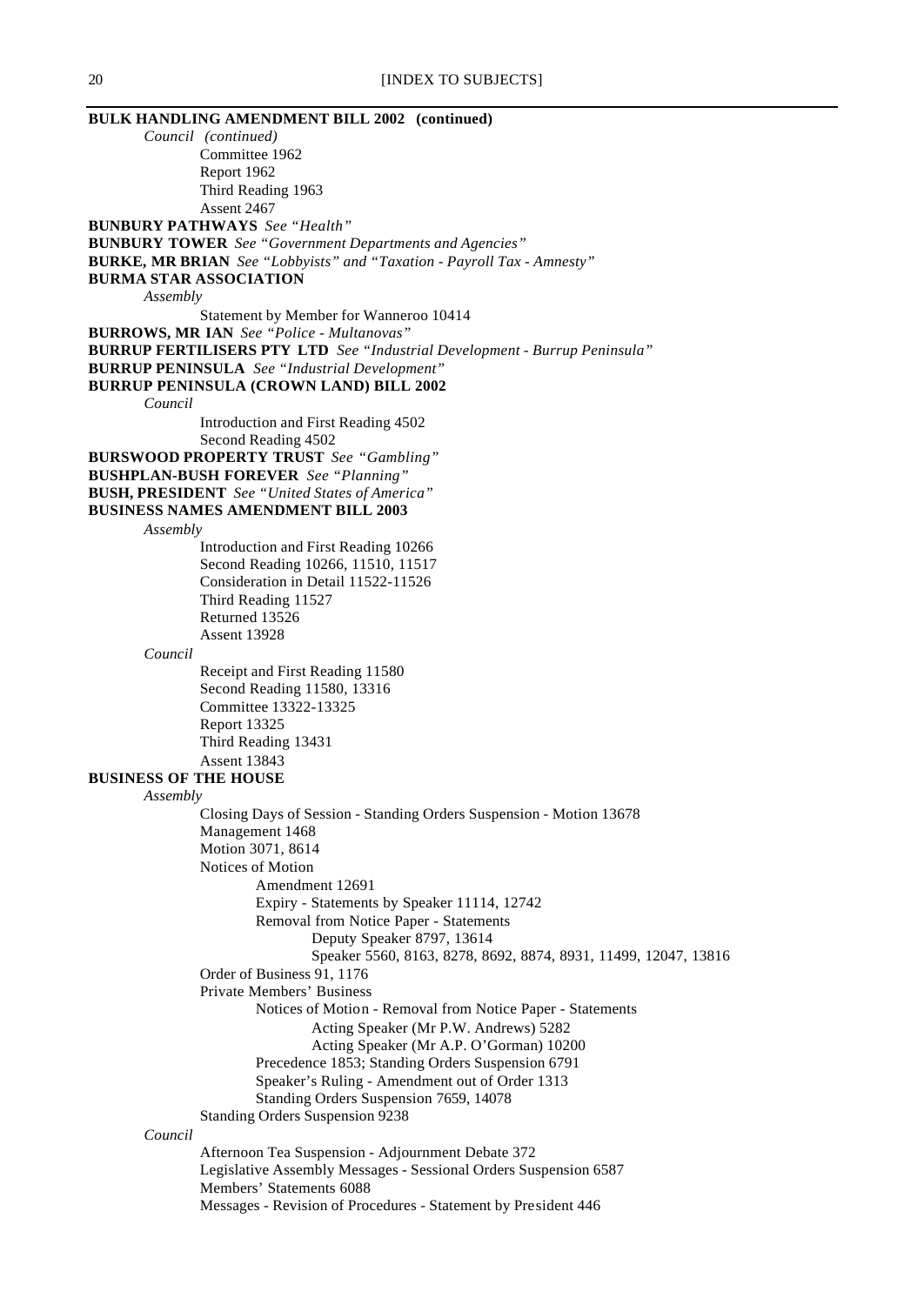# **BUSINESS OF THE HOUSE (continued)**

*Council (continued)* Motion No 17 - Minister for Housing and Works to Table Documents Relating to Western Power and Mr David Eiszele - Discharge from Notice Paper 12409 Order of Business 1639, 1640, 2860, 4500, 5636, 6305, 6414, 7828, 14626, 14804, 14820 Adjournment Debates 1035, 1166, 1266, 1553 Animal Welfare Bill 2001 2590 Motion 2722 Amendment to Motion 2723 Consumer Credit Legislation 9029 Motions 3270, 5285, 6242, 8525, 11442, 12104, 12227, 12411 President's Ruling 2861 Standing Orders Suspension 3584 Statements by Leader of the House 3584, 7416, 11320 Orders of the Day Nos 51(2), 51(3) and 51(4) - Progress 5639 Personal Explanation by Leader of the House 14804 Sessional Orders Suspension 14804 Orders of the Day 10238 Reserves (Reserve 43131) Bill 2003 7965 Standing Orders Suspension 10233 Statements Leader of the House 9926, 10327, 10379, 14204, 14726 Hon Norman Moore 6284 **BUSINESS TAX REVIEW (ASSESSMENT) BILL 2003** *Assembly* Introduction and First Reading 5222 Second Reading 5222 Cognate Debate 6381 Second Reading - Cognate Debate 6381, 6387 Consideration in Detail 6391, 6392 Third Reading 6482, 6493 Returned 9128 Assent 9667 *Council* Receipt and First Reading 6587 Second Reading 6587 Cognate Debate 6963 Second Reading - Cognate Debate 6963, 8774 Committee 9016 Report 9020 Third Reading 9020, 9028 Assent 9569 **BUSINESS TAX REVIEW (ASSESSMENT) BILL (No. 2) 2003** *Assembly* Introduction and First Reading 9238 Second Reading 9238 Cognate Debate 10200 Second Reading - Cognate Debate 10200 Consideration in Detail 10405-10413, 10429, 10430 Third Reading 10563 Returned 12706, 13626 Council's Amendments 13829 Council's Message 13214 Assent 14896 *Council* Receipt and First Reading 10738 Second Reading 10738 Cognate Debate 12530

Second Reading - Cognate Debate 12530, 12559, 12641 Committee 12642-12644 Order Discharged 12919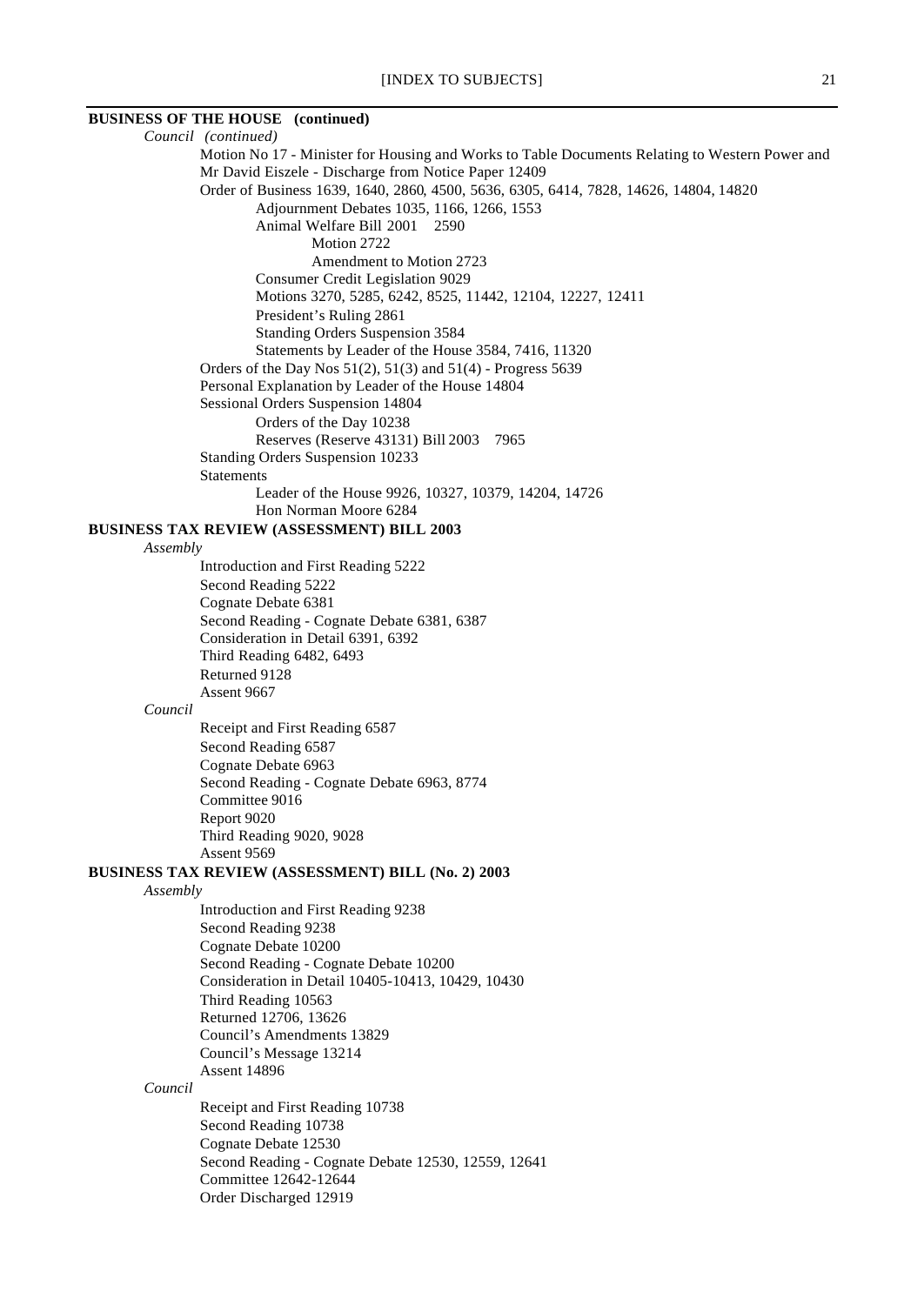## **BUSINESS TAX REVIEW (ASSESSMENT) BILL (No. 2) 2003 (continued)**

*Council (continued)* Restoration to Notice Paper - Assembly's Message 13316 Report 13431 Third Reading 13555 Assembly's Message 13849 Assent 14623

## **BUSINESS TAX REVIEW (TAXING) BILL 2003**

### *Assembly*

Introduction and First Reading 5224 Second Reading 5224, 6393 Cognate Debate 6381 Second Reading - Cognate Debate 6381 Consideration in Detail 6393, 6394 Third Reading 6496 Returned 9128 Assent 9667

### *Council*

Receipt and First Reading 6590 Second Reading 6590 Cognate Debate 6963 Second Reading - Cognate Debate 6963-6967, 8774 Committee 9018 Report 9020 Third Reading 9020 Assent 9569

### **BUSINESS TAX REVIEW (TAXING) BILL (No. 2) 2003**

### *Assembly*

Introduction and First Reading 9240 Second Reading 9240, 10205 Cognate Debate10200 Second Reading - Cognate Debate 10200 Consideration in Detail 10430 Third Reading 10563 Returned 12706, 13626 Council's Message 13214, 13215 Assent 13928

## *Council*

Receipt and First Reading 10739 Second Reading 10740 Cognate Debate 12530 Second Reading - Cognate Debate 12530, 12559, 12641, 12642 Committee 12645 Order Discharged 12919 Restoration to Notice Paper - Assembly's Message 13316 Report 13431 Third Reading 13555 Assent 13843

## **BUSSELTON JETTY**

#### *Assembly*

Interpretive Centre and Underwater Observatory 14254 Jarrah Logs for Use as Piles 8522 MarineCam - Statement by Member for Vasse 3668

# **BUTTON, MR JOHN** *See "Justice, Department of"*

**BUY LOCAL POLICY** *See "Regional Development"*

### **CABINET**

*Assembly* Anwyl, Ms Megan - Briefing 6677 Directive Banning Meetings with Mr Brian Burke and Mr Julian Grill 6644, 6645, 6678, 6679

**C**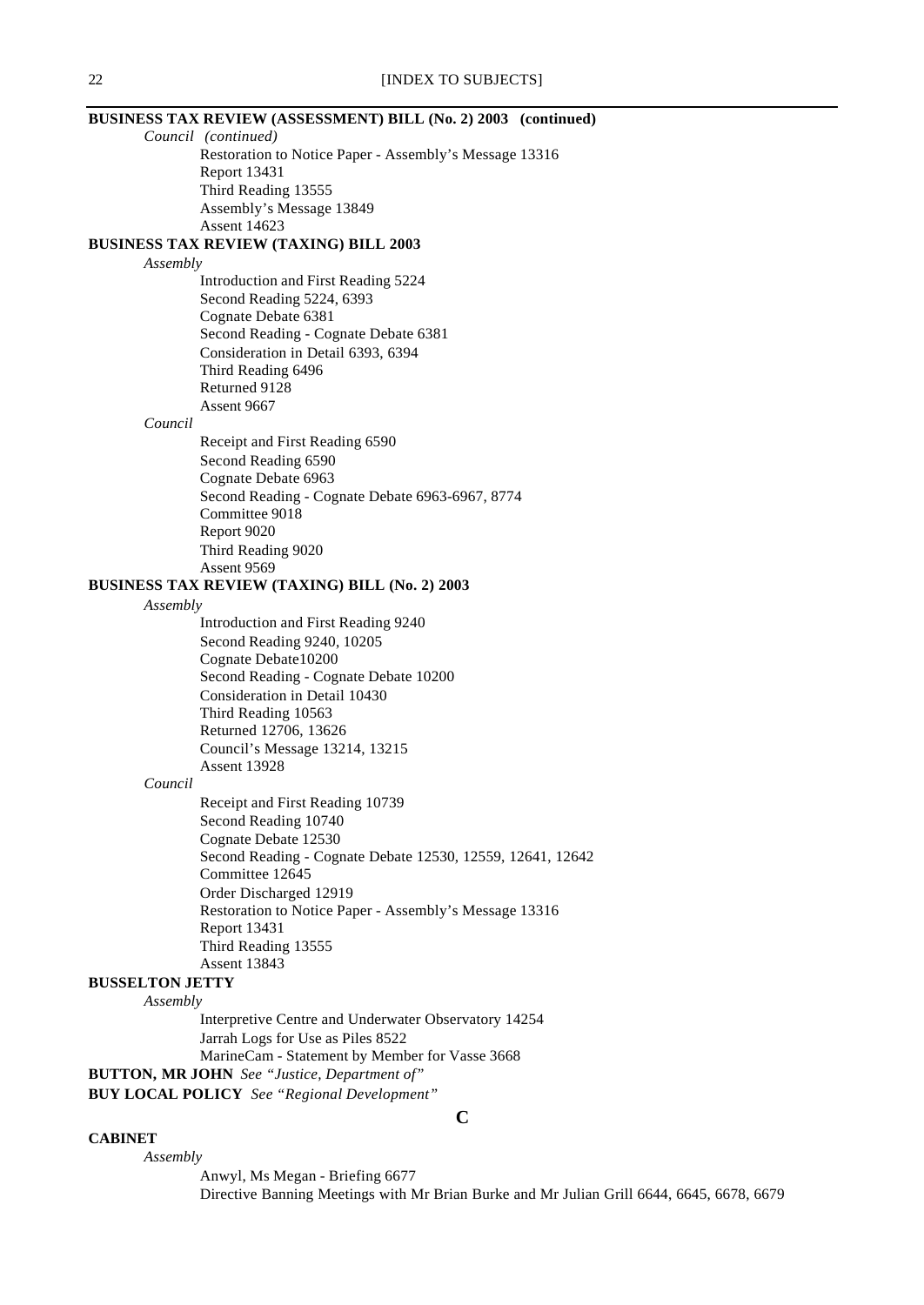| [INDEX TO SUBJECTS]                                                                                                                | 23 |
|------------------------------------------------------------------------------------------------------------------------------------|----|
| <b>CABINET</b> (continued)                                                                                                         |    |
| Assembly (continued)                                                                                                               |    |
| Meetings                                                                                                                           |    |
| Attendance of Cabinet Secretary 5516                                                                                               |    |
| Government's Election Promise - Motion 6009                                                                                        |    |
| Informal Discussions 6541                                                                                                          |    |
| Regional Subcommittee 4656, 4657, 12065                                                                                            |    |
| Reshuffle 8438                                                                                                                     |    |
| Secretary - Cabinet Minutes 5373                                                                                                   |    |
| Council                                                                                                                            |    |
| Meetings - Confidentiality of Discussions 10380                                                                                    |    |
| CABLE SANDS (WA) PTY LTD See "Mining - Ludlow Mineral Sand Mining"                                                                 |    |
| <b>CADCOM PROJECT</b> See "Police"                                                                                                 |    |
| <b>CADET PROGRAMS</b> See "Schools"                                                                                                |    |
| <b>CALDWELL, MR DAVID</b> See "Disability Services"                                                                                |    |
| <b>CANCER FOUNDATION OF WA</b>                                                                                                     |    |
|                                                                                                                                    |    |
| Assembly                                                                                                                           |    |
| Relay for Life, Geraldton - Statement by Member for Geraldton 6180<br><b>CANDLE WICKS</b> See "Health"                             |    |
|                                                                                                                                    |    |
| <b>CANNABIS CONTROL BILL 2003</b>                                                                                                  |    |
| See also "Drugs - Cannabis"                                                                                                        |    |
| Assembly                                                                                                                           |    |
| Introduction and First Reading 5694                                                                                                |    |
| Second Reading 5694, 6618, 6650, 6688                                                                                              |    |
| Appropriations 6188                                                                                                                |    |
| Consideration in Detail 6750-6764, 6772-6775, 6792-6807, 6848-6863, 6867-6881, 6887-6894, 6901                                     |    |
| 6915                                                                                                                               |    |
| Adjournments of Debate 6756, 6760, 6856<br>Deputy Speaker's Ruling 6894; Dissent from Deputy Speaker's Ruling 6895; Question to be |    |
| Put 6899                                                                                                                           |    |
| Question to be Put 6755, 6771, 6851, 6863, 6868, 6877, 6900, 6906, 6908, 6916                                                      |    |
| Referral to Joint Select Committee 6764; Question to be Put 6770                                                                   |    |
| Standing Orders Suspension 6864, 6881                                                                                              |    |
| As to Question to be Put 6866                                                                                                      |    |
| Question to be Put 6867, 6887                                                                                                      |    |
| Third Reading 6917                                                                                                                 |    |
| Returned 11433                                                                                                                     |    |
| Council's Amendments 11659-11669                                                                                                   |    |
| <b>Assent 11909</b>                                                                                                                |    |
| Abuse by Drug Dealers 6486                                                                                                         |    |
| Debate - Absence of Premier 6812                                                                                                   |    |
| Protection of Children who Experiment with Cannabis 6485                                                                           |    |
| Refusal of Minister for Police and Minister for Community Development to Speak 6812                                                |    |
| Statement by Minister for Health 7208                                                                                              |    |
| Council                                                                                                                            |    |
| Receipt and First Reading 7135                                                                                                     |    |
| Second Reading 7135, 7606, 7790, 7792, 7828, 7829, 7960, 9029, 9052, 9574, 9588, 9813, 9930,<br>10059                              |    |
| Committee 10065-10075, 10740-10745, 10752-10770, 10883-10900, 11008-11025<br>As to Report 11025                                    |    |
| <b>Report 11142</b>                                                                                                                |    |
| Third Reading 11331                                                                                                                |    |
| Assembly's Message 11823                                                                                                           |    |
| <b>Assent 11821</b>                                                                                                                |    |
| Analysis of Seized Cannabis by a Qualified Chemist - Cost 10094                                                                    |    |
| Hydroponic Equipment Policy 9023, 9556                                                                                             |    |
| <b>CANNING RIVER</b> See "Water Resources"                                                                                         |    |

**CAPEL**

*Assembly*

Statement by Member for Vasse 5713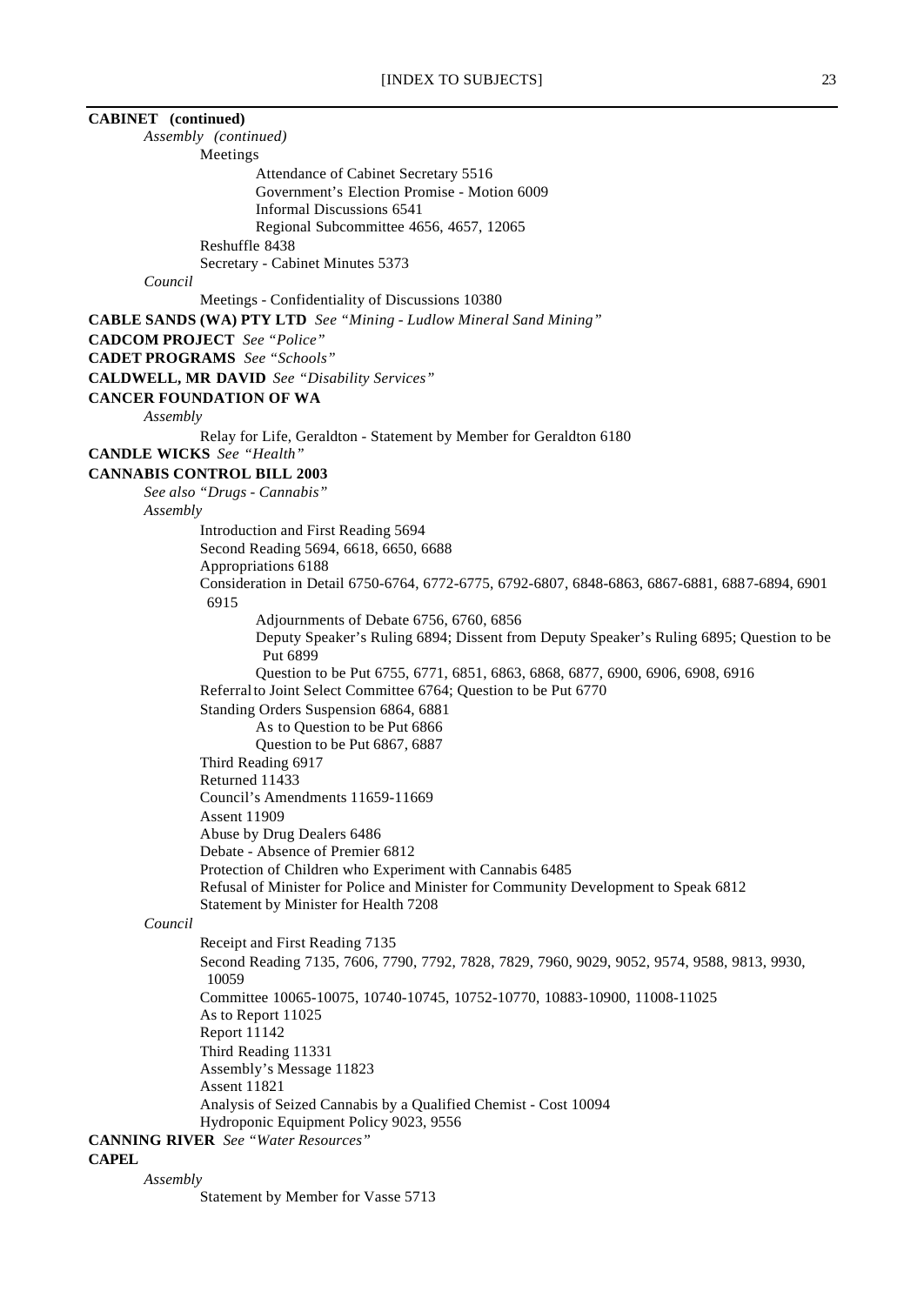# **CAPITAL PUNISHMENT**

*Council*

Offenders Convicted of Heinous Crimes Motion 12986, 13333

Statement by Hon Norman Moore 13352

### **CARAVAN PARK**

*Assembly*

Ludlow Proposal - Grievance 9991

**CARBON RIGHTS BILL 2002**

## *Assembly*

Appropriations 102 Cognate Debate 2276 Second Reading - Cognate Debate 2276 Consideration in Detail 2283 Third Reading 2361 Returned 6188 Assent 9667

*Council*

Receipt and First Reading 2338 Second Reading 2338 Cognate Debate 5658 Second Reading - Cognate Debate 5658, 5770, 5780 Committee 5928-5930 Report 6051 Third Reading 6051 Assent 9569

**CAREW-HOPKINS, MR DEREK** *See "Planning - Mauds Landing - Coral Coast Marina Development Pty Ltd"* **CARMODY, MR LAURIE** *See "Conservation and Land Management, Department of - Prosecution of Landholders"* **CARNAC ISLAND SEA LION COLONY** *See "Environment"* **CARNARVON**

*Council*

Carnarvon Gascoyne Flood Mitigation Plan - Statement by Hon John Fischer 9370 Surge Wall Project 163

# **CASINO (BURSWOOD ISLAND) AGREEMENT AMENDMENT BILL 2003**

*Assembly*

Introduction and First Reading 9241 Second Reading 9241, 9859 Consideration in Detail 9870, 9880-9999 Third Reading 9999 Returned 10500 Assent 10826

*Council*

Receipt and First Reading 9946 Second Reading 9946, 10459 Remaining Stages 10465 Assent 10735

### **CAT BILL 2003**

*Council*

Introduction and First Reading 14753 Second Reading 14753

# **CENSORSHIP**

*Assembly*

Access to Child Pornography on the Internet 10964 Film Classifications - Grievance 11077

**CENSORSHIP AMENDMENT BILL 2002**

*Assembly*

Appropriations 102 Returned 6667 Council's Amendment 7390 Assent 8021

### *Council*

Second Reading 6554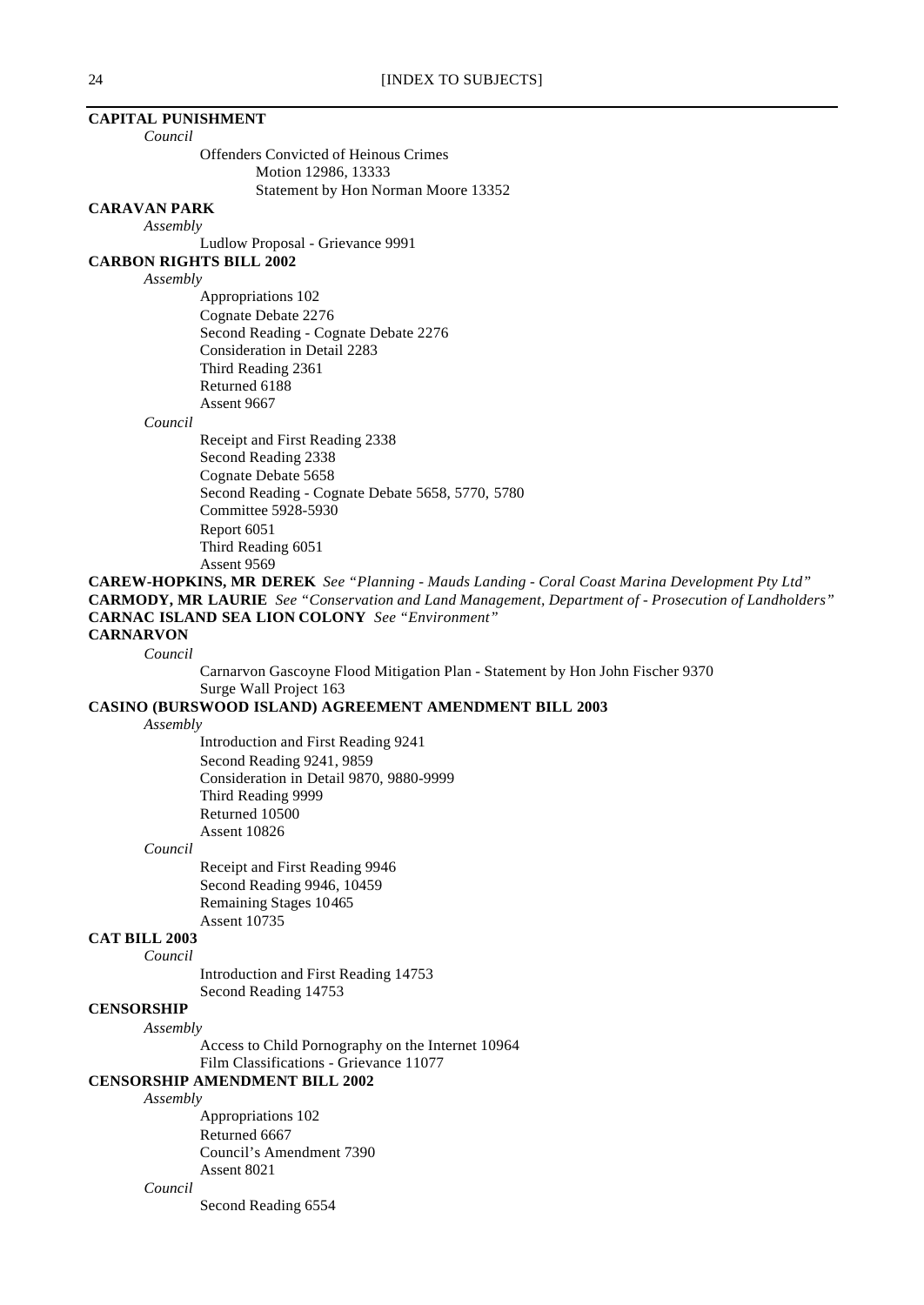| <b>CENSORSHIP AMENDMENT BILL 2002 (continued)</b>                                             |
|-----------------------------------------------------------------------------------------------|
| Council (continued)                                                                           |
| Committee 6557, 6558                                                                          |
| Report 6558                                                                                   |
| Third Reading 6558                                                                            |
| Assembly's Message 7409                                                                       |
| Assent 8347                                                                                   |
| <b>CENTENARY OF FEDERATION</b>                                                                |
| Assembly                                                                                      |
| Funding - North West 2719                                                                     |
| <b>CENTENARY OF FLIGHT 2003 AIR SHOW See "Transport - Air"</b>                                |
| <b>CENTRAL PARK PLAZA</b>                                                                     |
| Council                                                                                       |
| Sale of Half Ownership 12665                                                                  |
| <b>CENTRES OF EXCELLENCE</b>                                                                  |
| Assembly                                                                                      |
| Government Support 1307                                                                       |
| <b>CHAMBER OF COMMERCE AND INDUSTRY OF WA</b>                                                 |
| Assembly                                                                                      |
| Funding 3574, 3712, 3848-3851, 3987, 4170-4172, 4679                                          |
| <b>CHARACTER FIRST</b>                                                                        |
| Council                                                                                       |
| Adjournment Debate 3468                                                                       |
| <b>CHARTER VEHICLES</b> See "Transport"                                                       |
| <b>CHATLEY, BOB AND COLLEEN</b> See "Police - Stock Stealing Squad"                           |
| <b>CHATTEL SECURITIES AMENDMENT REGULATIONS 2003</b>                                          |
| Council                                                                                       |
| Disallowance - Order Discharged 12104                                                         |
| <b>CHEMICAL STORAGE FACILITIES</b> See "Pollution"                                            |
| <b>CHEMICAL USE IN THE KIMBERLEY</b> See "Agriculture - Kimberley"                            |
| <b>CHEMISTRY CENTRE (WA)</b>                                                                  |
| Council                                                                                       |
| Future 7825, 8675                                                                             |
| Resignations 14636                                                                            |
| <b>CHERAX ROTUNDUS</b> See "Fisheries"                                                        |
| CHEVRONTEXACO See "Environment - Barrow Island" and "Industrial Development - Gorgon Project" |
| <b>CHILD ABUSE</b> See "Community Development"                                                |
| <b>CHILD CARE CENTRES</b> See "Community Development"                                         |
| <b>CHILD DEATH REVIEW COMMITTEE</b> See "Community Development"                               |
| <b>CHILD RAPIST</b> See "Prisons"                                                             |
| <b>CHILD SEX OFFENDERS</b> See "Justice, Department of"                                       |
| <b>CHILD SUPPORT (ADOPTION OF LAWS) AMENDMENT BILL 2001</b>                                   |
| Assembly                                                                                      |
| Returned 3692                                                                                 |
| Council's Amendments 3694                                                                     |
| Assent 4591                                                                                   |
| Council                                                                                       |
| Second Reading 3463                                                                           |
| As to Committee Stage 3591                                                                    |
| Committee 3591                                                                                |
| Report 3591                                                                                   |
| Third Reading 3591                                                                            |
| Assembly's Message 3720                                                                       |
| Assent 4240                                                                                   |
| <b>CHILD WELFARE AMENDMENT BILL 2001</b>                                                      |
| Assembly                                                                                      |
| Returned 609                                                                                  |
| Assent 596                                                                                    |
| Council                                                                                       |
| Second Reading 470                                                                            |
| Third Reading 471                                                                             |
| Assent 537                                                                                    |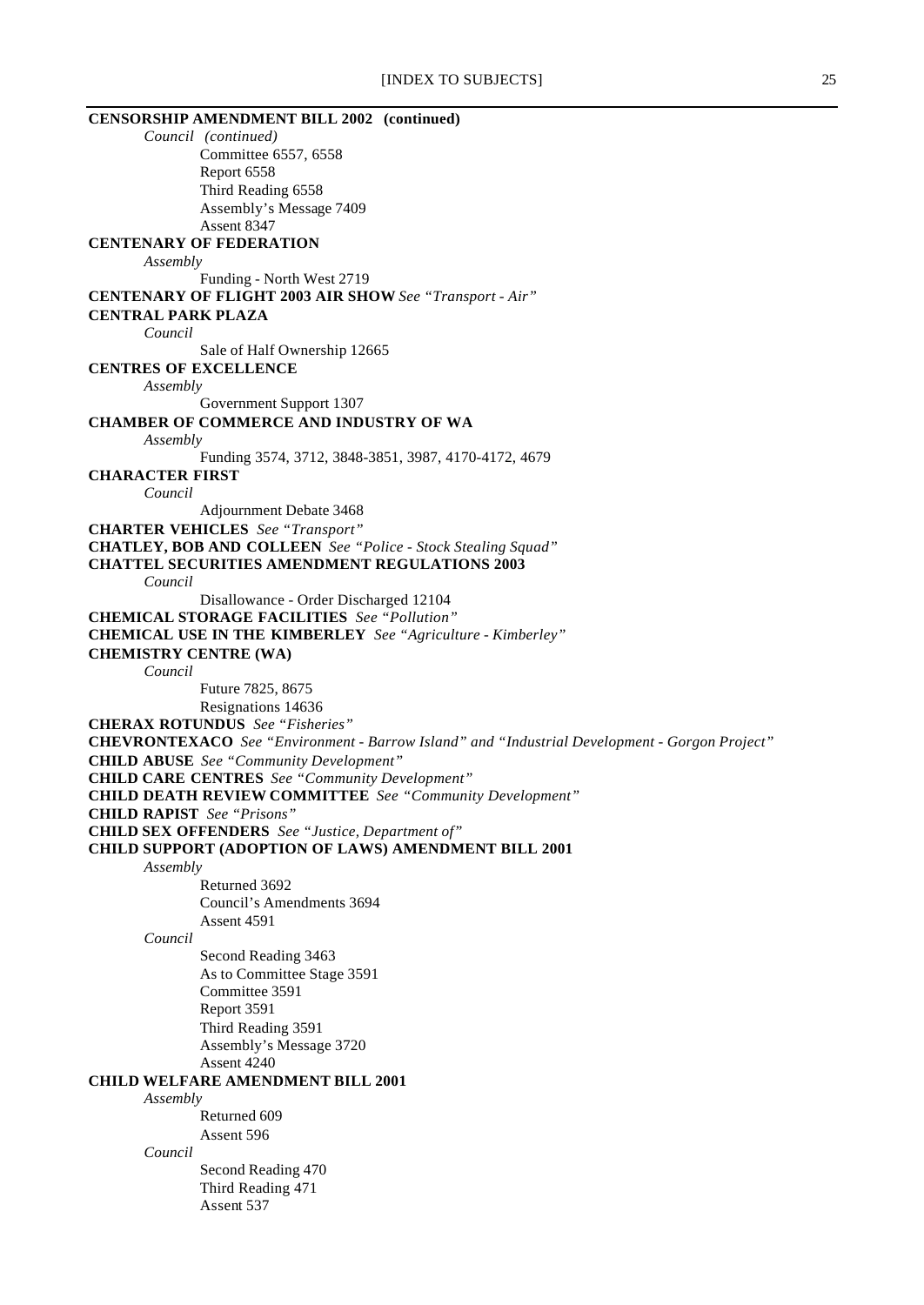| <b>CHILDREN AND COMMUNITY DEVELOPMENT BILL 2003</b><br>Assembly                                     |
|-----------------------------------------------------------------------------------------------------|
| Introduction and First Reading 14244                                                                |
| Second Reading 14244, 14259                                                                         |
| <b>CHILDREN AND YOUNG PEOPLE'S POLICY, OFFICE OF See "Community Development"</b>                    |
| CHINA See "Commerce and Trade" and "Industrial Development - North West Shelf Project"              |
| <b>CHIROPRACTORS</b> See "Health"                                                                   |
| <b>CITIZENSCAPE WEB SITE</b>                                                                        |
| Assembly                                                                                            |
| Statement by Premier 376<br>CITIZENSHIP AND MULTICULTURAL INTERESTS                                 |
| Assembly                                                                                            |
| WA Harmony Week - Statement by Premier 5330                                                         |
| <b>CITY CENTRE FITNESS CLUB</b> See "Government Departments and Agencies"                           |
| CITY ENTERTAINERS COMMUNITY CONCERT GROUP See "Arts and Culture"                                    |
| <b>CIVIL JUDGMENTS ENFORCEMENT BILL 2003</b>                                                        |
| Assembly                                                                                            |
| Introduction and First Reading 14278                                                                |
| Second Reading 14278<br><b>CIVIL LIABILITY BILL 2002</b>                                            |
| Assembly                                                                                            |
| Introduction and First Reading 94                                                                   |
| Second Reading 94, 1069, 1076                                                                       |
| Referral to Economics and Industry Standing Committee 1093, 1096; Question to be Put 1097           |
| Consideration in Detail 1984-1999, 2032-2036, 2172-2184                                             |
| Third Reading 2361                                                                                  |
| Returned 3235                                                                                       |
| Assent 3355<br>Ramifications for Claimants 2007                                                     |
| Council                                                                                             |
| Receipt and First Reading 2342                                                                      |
| Second Reading 2342, 2895                                                                           |
| <b>Committee 3038-3042</b>                                                                          |
| Third Reading 3037                                                                                  |
| Assent 3269                                                                                         |
| <b>CIVIL LIABILITY AMENDMENT BILL 2003</b>                                                          |
| Assembly<br>Introduction and First Reading 5691                                                     |
| Second Reading 5691, 7235                                                                           |
| Consideration in Detail 7352-7354, 7376-7387, 8735-8754, 8992-9003                                  |
| Adjournment of Debate 8751                                                                          |
| Third Reading 9135                                                                                  |
| Returned 12207                                                                                      |
| Council's Amendments 12589-12598                                                                    |
| <b>Assent 13214</b><br>Council                                                                      |
| Receipt and First Reading 9321                                                                      |
| Second Reading 9321, 10238, 10449, 11484                                                            |
| Instruction to the Committee of the Whole House 11485, 11824                                        |
| Committee 11825-11830, 11839-11859                                                                  |
| <b>Report 11961</b>                                                                                 |
| Third Reading 12104                                                                                 |
| Assembly's Message 12634<br><b>Assent 12911</b>                                                     |
| Application of Standing Order No 230A - Statement by Minister for Housing and Works 10055           |
| Statement by Minister for Housing and Works 12277                                                   |
| <b>CLIFTON CONEY STEVENS (WA) PTY LTD</b> See "Railways - Southern Rail Link"                       |
| <b>CLUNE FAMILY</b> See "Heritage"                                                                  |
| <b>COASTAL ZONE COUNCIL</b> See "Planning"                                                          |
| <b>COCKATOOS</b>                                                                                    |
| Assembly<br>Baudin's White-tailed and the Forest Red-tailed Black - Research into Conservation 1396 |
|                                                                                                     |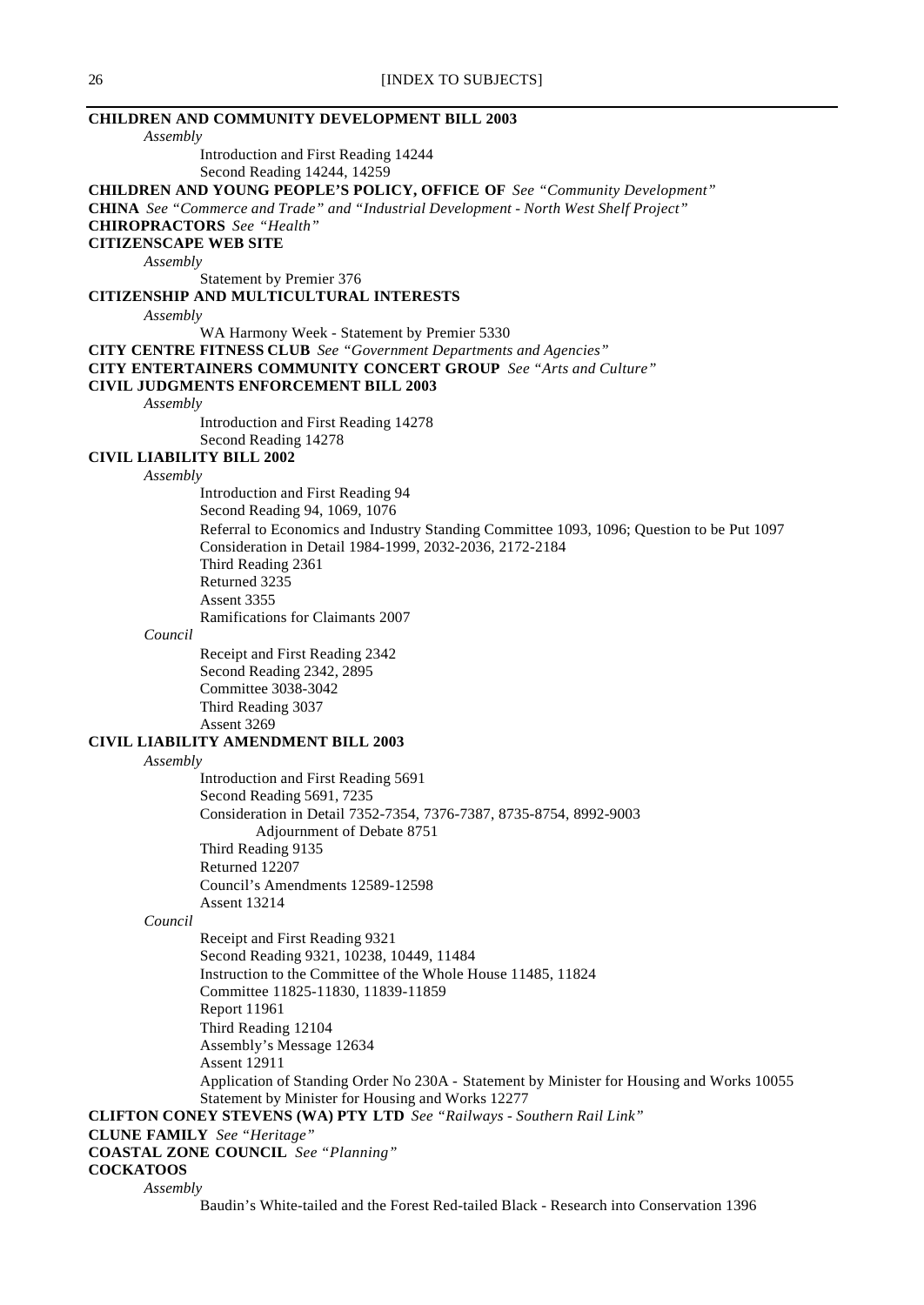|                                      | <b>COCKBURN CEMENT LTD</b> See "Industrial Development"<br><b>COCKBURN SHOPPING CENTRE</b>                                                       |
|--------------------------------------|--------------------------------------------------------------------------------------------------------------------------------------------------|
| Assembly                             |                                                                                                                                                  |
| <b>COCKBURN SOUND</b>                | Hamilton Hill - Ownership 9309                                                                                                                   |
| Assembly                             |                                                                                                                                                  |
|                                      | Environmental Protection Policy - Revised Draft - Statement by Minister for the Environment and<br>Heritage 3774                                 |
| Council                              |                                                                                                                                                  |
|                                      | Cockburn Sound Management Council - Establishment 6464<br>Dolphin Population - Studies 3024                                                      |
|                                      | Draft Environmental Protection Policy - Implementation 6465                                                                                      |
|                                      | Environmental Protection Policy - Completion 6123                                                                                                |
|                                      | <b>COLE ROYAL COMMISSION INTO THE BUILDING INDUSTRY</b> See "Industrial Relations"                                                               |
| <b>COLLEGES OF TAFE</b>              |                                                                                                                                                  |
| Assembly                             |                                                                                                                                                  |
|                                      | Class Sizes and Workload of Lecturers 3709, 5628                                                                                                 |
|                                      | Corporate Services -Centralisation 3780<br>Full-time Positions 4749                                                                              |
|                                      | Governing Council of Central TAFE - Chairperson - Mobile Telephone 14307                                                                         |
|                                      | Help in Pregnancy Program - Statement by Minister for Education and Training 11897                                                               |
|                                      | Hospitality Youth Showcase - Statement by Member for Joondalup 9416                                                                              |
|                                      | Lecturers Certified Agreement 14486                                                                                                              |
|                                      | Pilbara - Amalgamation 12812-12815                                                                                                               |
|                                      | Retention of 15 to 19-year-olds in Education in Training 12859                                                                                   |
|                                      | TAFEWA Training Program - Skill up for the Burrup - Statement by Minister for Education and                                                      |
|                                      | Training 10816                                                                                                                                   |
|                                      | West Coast College of TAFE                                                                                                                       |
|                                      | Carine Campus                                                                                                                                    |
|                                      | Closure 1768, 1776, 5516; Petition 1970                                                                                                          |
|                                      | Hospitality Training Centre 4702                                                                                                                 |
|                                      | Housing Density of R80 and Above 4687                                                                                                            |
|                                      | Sale 1728, 4638                                                                                                                                  |
|                                      | Hospitality Training Centre - Statement by Minister for Training 2352<br>Joondalup Campus - Tender for Works 1782                                |
| Council                              |                                                                                                                                                  |
|                                      | Eastern Pilbara - Accounting Controls 10367                                                                                                      |
|                                      | Joondalup Regional Performing Arts Centre and Hospitality Training Centre - Collocation 9358<br>Kimberley - Budgeted Student Contact Hours 14045 |
|                                      | Performance De livery Agreements - Tabling 592<br>Pilbara                                                                                        |
|                                      | Hedland Campus - Downsizing 14870, 14871                                                                                                         |
|                                      | Pundulmurra Campus - Selection Process for Manager 3773, 11478                                                                                   |
|                                      | Places in 2004<br>13862                                                                                                                          |
|                                      | Staff - Teaching of Schoolchildren 10365                                                                                                         |
|                                      | Student-teacher Ratios 592                                                                                                                       |
|                                      | Teaching Loads and Class Sizes 1259                                                                                                              |
|                                      | Training and Assessment - Competency-based System 14714                                                                                          |
|                                      | West Coast College of TAFE                                                                                                                       |
|                                      | Carine Campus - Sale 7822                                                                                                                        |
|                                      | Hospitality Training Centre 12270                                                                                                                |
| <b>COLLIEFIELDS HOTEL</b><br>Council |                                                                                                                                                  |
|                                      | Suspension of Licence 4526                                                                                                                       |
| <b>COMMERCE AND TRADE</b>            |                                                                                                                                                  |
| Assembly                             |                                                                                                                                                  |
|                                      | Australia-United States Free Trade Agreement - Discussions 14075                                                                                 |
|                                      | China 12682, 12686-12688                                                                                                                         |
|                                      | Free Trade Agreement - Discussions between Governments of Australia and USA 10587                                                                |
|                                      | Live Sheep Export - Cormo Express - Statement by Parliamentary Secretary 11898                                                                   |
|                                      | Trade Mission to India - Statement by Minister for State Development 4069<br>Western Australia's Export Performance 9660                         |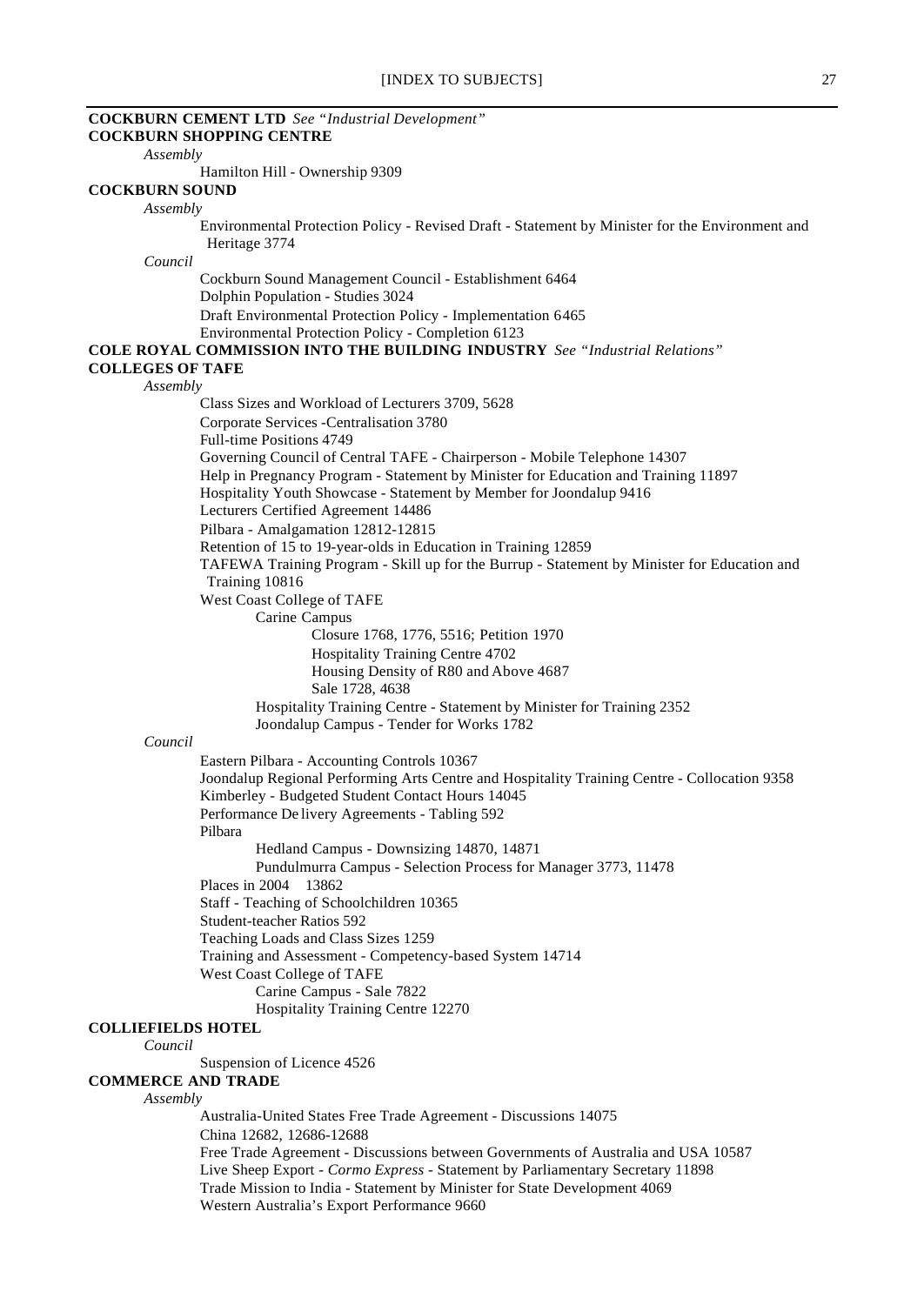## **COMMERCE AND TRADE (continued)**

### *Council*

Australia-United States Free Trade Agreement 10363, 12015, 12288; Statement by Hon Dee Margetts 14721

General Agreement on Trade in Services 5052

- Live Sheep Export
	- Ban on Export of Ewes 10090

*Cormo Express* 11175, 11821, 11838, 12292, 12553, 12664

James Point Facility 2763

Market Cultural and Religious Factors 12666

Petition 12634

Replacement with New Processed Meat Markets 11890

Sabotage of Feed 13473, 13593

Statement by Hon John Fischer 6595

South Korea - WA Trade Office Closure 1415

United States Free Trade Agreement - Statements Hon Paddy Embry 11489

Hon Frank Hough 11487

# **COMMITTEES AND BOARDS**

## *Assembly*

Appointments

Details 11531, 11560

Tabling of Boards and Committees Register 11787

Members - Mobile Telephones, Pagers, Vehicles and Credit Cards 7751-7756, 7929-7931, 8078 Review - Appeals Tribunal - Establishment 683

### *Council*

Appointments - Women 2512

### **COMMITTEES OF THE HOUSE**

*Assembly*

Appointment 70

Confidentiality - Statement by Speaker 1714

*Council*

Reports - Consideration President's Ruling 3143 Standing Orders Suspension 2735; Amendment to Motion 2736

# **COMMITTEES, TASK FORCES, REVIEWS AND ADVISORY GROUPS**

*Assembly*

Number Established 4786, 8307

### **COMMONWEALTH GOVERNMENT**

### *Council*

Policies and Legislative Approach - Motion 6562

# **COMMONWEALTH POWERS (DE FACTO RELATIONSHIPS) BILL 2003**

*Assembly*

Introduction and First Reading 12450 Second Reading 12450, 14065, 14079 Third Reading 14079

*Council*

Receipt and First Reading 14154 Second Reading 14154

### **COMMUNICATIONS AND PUBLIC RELATIONS**

*Assembly*

Cost of Consultancy 14391-14398

### **COMMUNITY DEVELOPMENT**

*See also "Aborigines", "Select Committee into Child Abuse in Western Australia" and "Volunteers" Assembly*

Aboriginal or Torres Strait Islander Children - Foster Care and Abuse 4673 Advisory Council on the Prevention of Deaths of Children and Young People 8600

Best Beginnings Program, Midland - Statement by Minister for Community Development 6132 Bunbury Parenting Information Centre - Petition 11261

Campaign to Warn of the Dangers of Parents Shaking their Babies

Statement by Minister for Community Development 7657

Care and Protection Orders 12739, 13840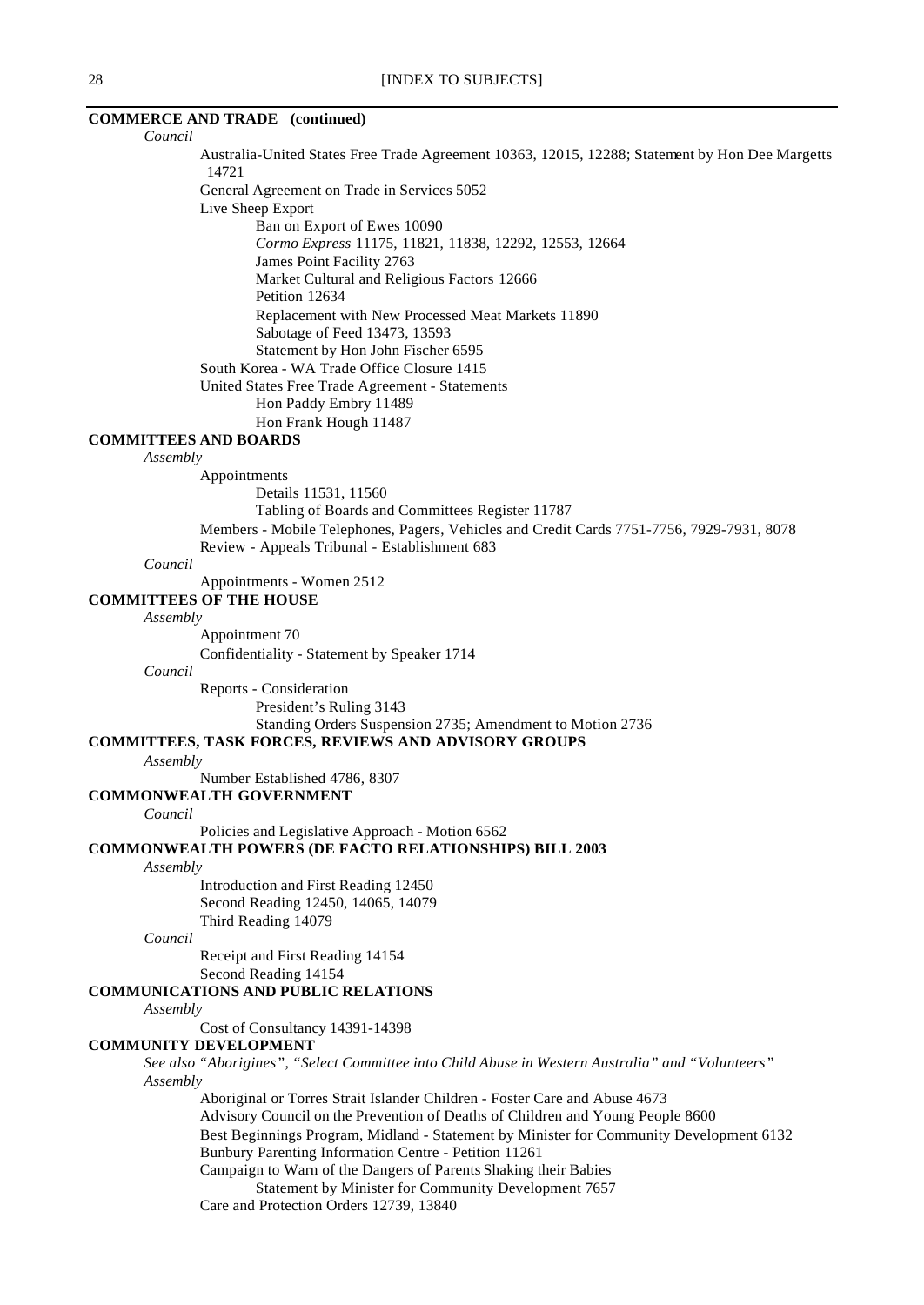# **COMMUNITY DEVELOPMENT (continued)**

*Assembly (continued)* Carers' Counselling Line - Statement by Minister for Community Development 10569 Child Abuse Child Sex Offenders Register 2820 Government Action 11109; Matter of Public Interest 9091 Investigation of Allegations 3230 Mandatory Reporting - Statement by Minister for Community Development 171 Petition 11909 Procurement of Children for Sexual Acts by Electronic Means - Grievance 11079 Select Committee - Establishment Motion 1880, 2289 Amendment to Motion 1890, 2285 Statement by Acting Speaker (Mr P.W. Andrews) 2301 Sexual Abuse - Petition 12572 Child Card - Funding 9085 Child Death Review Committee 5174, 5175, 6037, 6240; Statement by Minister for Community Development 11247 Child Pornography - Access on the Internet 10964 Child Protection Appointment of Officers in Aboriginal Communities 11628, 12610, 14955 Under-resourcing 9090 Children and Young People's Policy, Office of Establishment - Statement by Minister for Community Development 2251 Funding Cut 7523 Children in Care - Allegations of Abuse while in Care 8180 Children in Need of Care and Protection - Halls Creek and South Hedland 8141, 8143 Children Placed in Out-of-home and Alternative Care - Number 13840 Commissioner for Children - Appointment 8603, 9090 Community Service Industry Awards - Statement by Minister for Community Development 3341, 13604 CREATE Foundation Funding - North West 4167 Department Child Abuse Allegations 8182 Child Protection Workers 14955 Esperance Office - Staff 6042 Funerals 9512 Halls Creek 7597, 8144 Neagu, Ms - Vehicle Use 4686 South Hedland 7597, 8140 Staff Morale 13668 Donovan Village Hostel Playgroup - Statement by Minister for Community Development 6609 Early Years Strategy - Statement by Minister for Community Development 12314 Family Strength Programs - North West 4670, 4672, 8521 Family Violence - Police Reports 9089 Foster Carers Statement by Minister for Community Development 6335 Subsidy Increase 7028 Grandparents as Primary Carers Assistance in North West 5514 Grievance 9995 Statements by Minister for Community Development 5221, 12447, 12742, 13677 Mandurah Forum Family and Children's Facility - Closure 1519 Men's Emergency Accommodation Service 5395; Statement by Minister for Community Development 173 Mullewa - Resourcing 12460 National Carers Week - Statement by Minister for Community Development 2162 National Child Protection Week - Statement by Minister for Community Development 10816 North West Aboriginal Family Counselling 4166 Caring for the Carers Program 9476 Child and Family Sexual Abuse Counselling 8114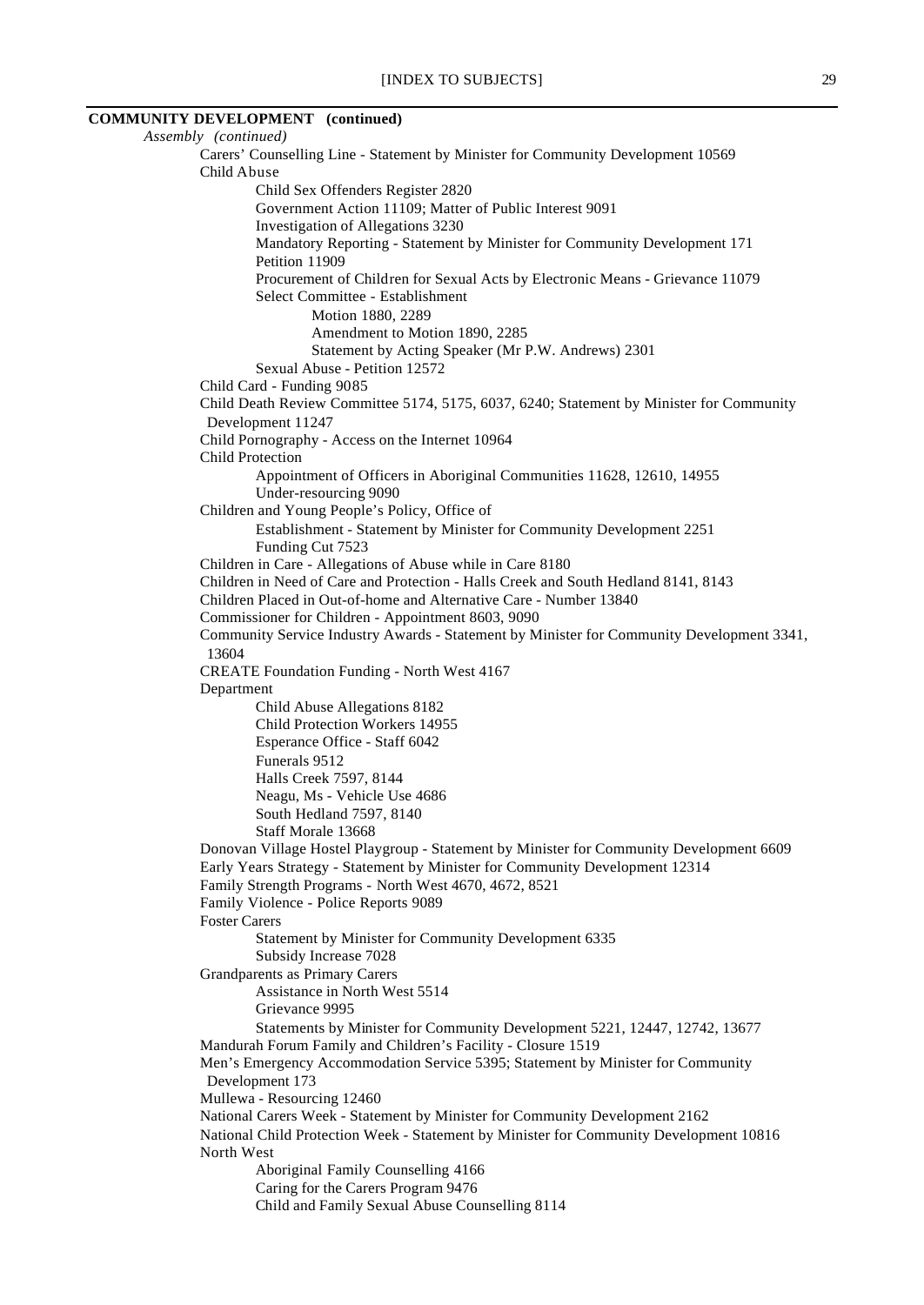# **COMMUNITY DEVELOPMENT (continued)**

|          | Assembly (continued)                                                                                                                                                                                                                                                                                                                                                                                                                                   |
|----------|--------------------------------------------------------------------------------------------------------------------------------------------------------------------------------------------------------------------------------------------------------------------------------------------------------------------------------------------------------------------------------------------------------------------------------------------------------|
|          | North West (continued)                                                                                                                                                                                                                                                                                                                                                                                                                                 |
|          | Homelessness and Social Exclusion Programs 5514                                                                                                                                                                                                                                                                                                                                                                                                        |
|          | Social Exclusion Programs 8867                                                                                                                                                                                                                                                                                                                                                                                                                         |
|          | Out of School Care - Regulations - Statement by Minister for Community Development 1276, 10639<br>Parkerville Children's Home - Centenary - Statement by Minister for Community Development 5681<br>Peel Visiting Community Mothers Program - Statement by Member for Mandurah 10413<br>Red Cross, Australian - Kalgoorlie-Boulder Soup Patrol 3572; Grievance 9384<br>Wanslea Family Services - Statement by Minister for Community Development 11617 |
|          | Wards of the State - Powers of Department 11742                                                                                                                                                                                                                                                                                                                                                                                                        |
|          | Westview Hostel, Sunset, Geraldton 11957                                                                                                                                                                                                                                                                                                                                                                                                               |
| Council  |                                                                                                                                                                                                                                                                                                                                                                                                                                                        |
|          | ABC Learning Centres Ltd - Child-care Centre, Hilton 1006                                                                                                                                                                                                                                                                                                                                                                                              |
|          | Child-care Centres                                                                                                                                                                                                                                                                                                                                                                                                                                     |
|          | Statement by Hon Barbara Scott 6594<br>Supervision and Breaches of Regulations 12268                                                                                                                                                                                                                                                                                                                                                                   |
|          | Child Care Services Board                                                                                                                                                                                                                                                                                                                                                                                                                              |
|          | Dismantling 10249                                                                                                                                                                                                                                                                                                                                                                                                                                      |
|          | Role and Changes 6959                                                                                                                                                                                                                                                                                                                                                                                                                                  |
|          | Child Abuse                                                                                                                                                                                                                                                                                                                                                                                                                                            |
|          | Aboriginal Communities 8367, 8566, 8678, 8679, 9566, 9567                                                                                                                                                                                                                                                                                                                                                                                              |
|          | Child Abuse and Maltreatment Notifications 11042, 12007                                                                                                                                                                                                                                                                                                                                                                                                |
|          | Child Death Review Committee - Reporting Process 11042                                                                                                                                                                                                                                                                                                                                                                                                 |
|          | <b>Child Protection</b>                                                                                                                                                                                                                                                                                                                                                                                                                                |
|          | Appointment of Officers in Aboriginal Communities 12924<br>"Caring Well - Protecting Well' Investing in Systemic Responses to Protect Children in<br>WA" Project Brief 12924                                                                                                                                                                                                                                                                           |
|          | Children's Advocate 6299, 6581                                                                                                                                                                                                                                                                                                                                                                                                                         |
|          | Unit - Funding 12557                                                                                                                                                                                                                                                                                                                                                                                                                                   |
|          | Children and Young People's Policy, Office of 2483, 4454                                                                                                                                                                                                                                                                                                                                                                                               |
|          | Children in Care - Placement Breakdowns 6300                                                                                                                                                                                                                                                                                                                                                                                                           |
|          | Children's Week - Statement by Hon Barbara Scott 12564                                                                                                                                                                                                                                                                                                                                                                                                 |
|          | Commissioner for Children - Appointment 2483; Adjournment Debate 474                                                                                                                                                                                                                                                                                                                                                                                   |
|          | Custody of Children - Legal Representation for Both Parents 12292                                                                                                                                                                                                                                                                                                                                                                                      |
|          | Department                                                                                                                                                                                                                                                                                                                                                                                                                                             |
|          | Derby - Staff 12955                                                                                                                                                                                                                                                                                                                                                                                                                                    |
|          | Marble Bar 592                                                                                                                                                                                                                                                                                                                                                                                                                                         |
|          | Officers - Physical Threats 8361, 9028, 9190, 9654                                                                                                                                                                                                                                                                                                                                                                                                     |
|          | Early Childhood - National Consultation Document - WA Submission 13145, 13148                                                                                                                                                                                                                                                                                                                                                                          |
|          | Employment Project - Complaint about Forging of Signatures 11478                                                                                                                                                                                                                                                                                                                                                                                       |
|          | Families in Need of Support - Assessment 9617<br>Foster Carers - Shortage 166                                                                                                                                                                                                                                                                                                                                                                          |
|          | Kids Cove Child Care Centre, Mandurah 6581                                                                                                                                                                                                                                                                                                                                                                                                             |
|          | Kids Help Line 9027, 9847, 9974                                                                                                                                                                                                                                                                                                                                                                                                                        |
|          | National Child Protection Week - Statement by Hon Barbara Scott 11050, 11180                                                                                                                                                                                                                                                                                                                                                                           |
|          | Out of School Care - Regulations 1137                                                                                                                                                                                                                                                                                                                                                                                                                  |
|          | Paedophiles - Protection of Children 9624<br>Roebourne - Initiatives to Assist Young People 4395                                                                                                                                                                                                                                                                                                                                                       |
|          | SafeCare                                                                                                                                                                                                                                                                                                                                                                                                                                               |
|          | Referral of Sex Offenders 4392, 4901                                                                                                                                                                                                                                                                                                                                                                                                                   |
|          | Reports on Intra-familial Sex Abuse 4452                                                                                                                                                                                                                                                                                                                                                                                                               |
|          | Social Workers and Graduate Welfare Officers - Cannington, Mirrabooka and Armadale Offices 7822                                                                                                                                                                                                                                                                                                                                                        |
|          | Wards of the State - Government Responsibility 5024                                                                                                                                                                                                                                                                                                                                                                                                    |
|          | COMMUNITY DEVELOPMENT AND JUSTICE STANDING COMMITTEE                                                                                                                                                                                                                                                                                                                                                                                                   |
| Assembly |                                                                                                                                                                                                                                                                                                                                                                                                                                                        |
|          | Annual Report 2001-02 1685-1690                                                                                                                                                                                                                                                                                                                                                                                                                        |
|          | Annual Report 2002-03 - Tabling 14217                                                                                                                                                                                                                                                                                                                                                                                                                  |
|          | Emergency Services Legislation in Western Australia                                                                                                                                                                                                                                                                                                                                                                                                    |
|          | Response to Recommendations and Report - Statement by Acting Speaker 4591                                                                                                                                                                                                                                                                                                                                                                              |
|          | Second Report 2790, 2792                                                                                                                                                                                                                                                                                                                                                                                                                               |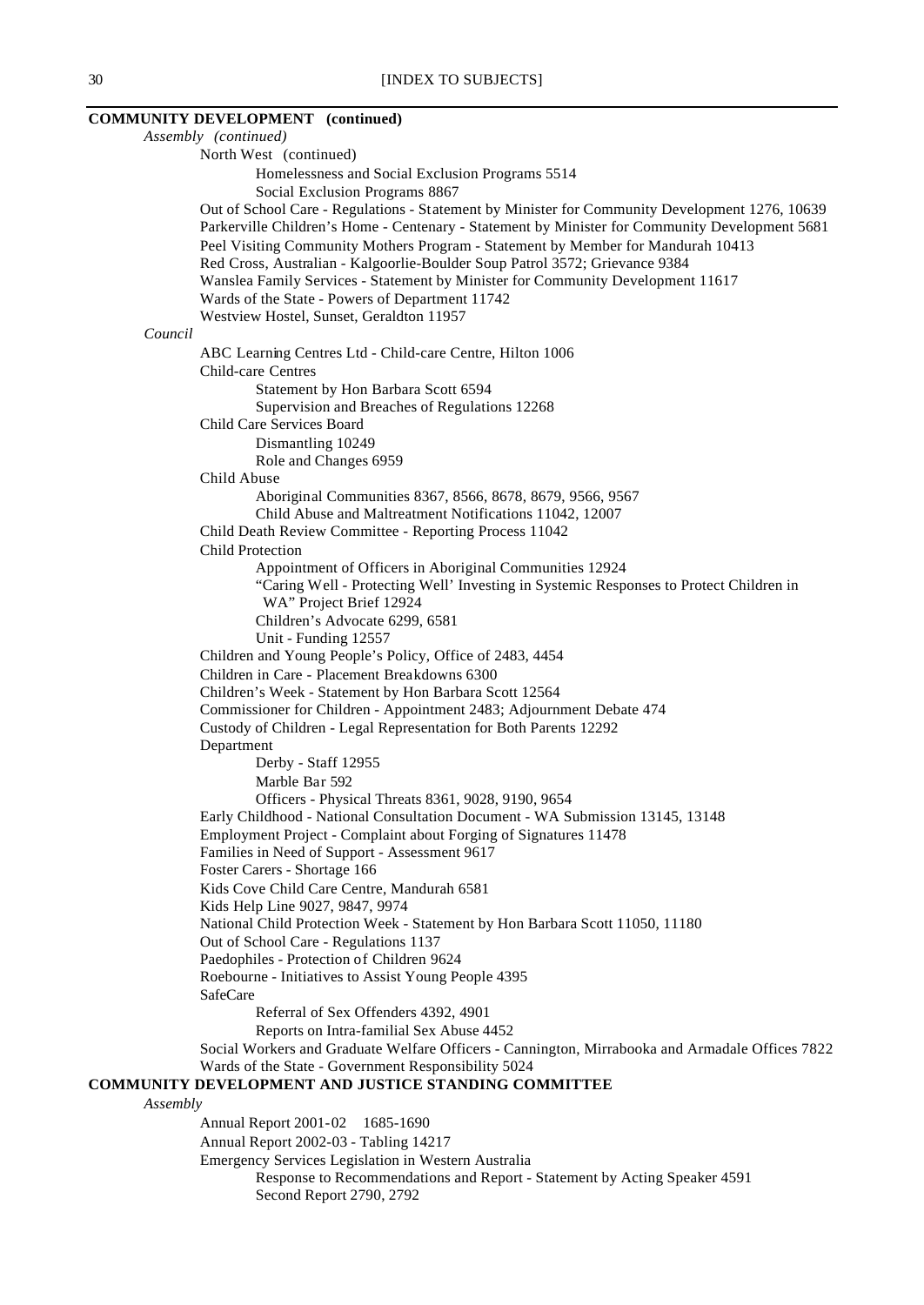| <b>COMMUNITY DEVELOPMENT AND JUSTICE STANDING COMMITTEE</b> (continued)                                     |
|-------------------------------------------------------------------------------------------------------------|
| Assembly (continued)                                                                                        |
| Inquiries into the Arts and Rehabilitation in Prisons - Statement by Acting Speaker (Mr A.D. McRae)<br>3691 |
| <b>COMMUNITY SAFETY AND CRIME PREVENTION COUNCIL</b> See "Crime"                                            |
| <b>COMPANIES (CO-OPERATIVE) ACT 1943</b>                                                                    |
| Council                                                                                                     |
| Amendments 7011                                                                                             |
| <b>COMPUTER SCIENCES CORPORATION</b> See "Water Corporation"                                                |
| <b>CONSERVATION AND LAND MANAGEMENT ACT</b>                                                                 |
| Council                                                                                                     |
| Amendment - Ecologically Sustainable Forest Management Provisions 1801                                      |
| <b>CONSERVATION AND LAND MANAGEMENT AMENDMENT BILL 2002</b>                                                 |
| Assembly                                                                                                    |
| Returned 3826                                                                                               |
| Assent 4591                                                                                                 |
| Council                                                                                                     |
| Second Reading 3464, 3604                                                                                   |
| Chairman's Ruling - Committee 3725                                                                          |
| Committee 3606, 3607, 3619, 3734-3744                                                                       |
| Report 3744                                                                                                 |
| Third Reading 3744                                                                                          |
| Assent 4304                                                                                                 |
| Division Number - Correction - Adjournment Debate 3629                                                      |
| CONSERVATION AND LAND MANAGEMENT, DEPARTMENT OF                                                             |
| See also "Forests and Forestry"                                                                             |
| Assembly                                                                                                    |
| Annual Report 2002-03 - Corrections - Statement by Speaker 12864                                            |
| Budget Papers - Reduction of 400 000 Hectares in Forest Area Managed 2843                                   |
| Bunbury Office - Wildlife Officer 2844                                                                      |
| <b>Busselton District Office - Positions Vacant 9794</b>                                                    |
| Coral Bay - Turtle Conservation 1629, 14982                                                                 |
| Denny Road - Maintenance 13307                                                                              |
| Management Costs for all Major Land Categories 3001                                                         |
| Mentored Aboriginal Training and Employment Scheme                                                          |
| Statement by Minister for the Environment 13773                                                             |
| Mowen Road - Maintenance 13307                                                                              |
| Prescribed Burning Program 3089, 5509, 8965, 9007, 13813, 14883                                             |
| Prosecution of Landholders 13923, 13924, 14071                                                              |
| Council                                                                                                     |
| Budget for Containment of Introduced Species 4048                                                           |
| Kimberley - Charter Flights 9373                                                                            |
| Prescribed Burning Program 3615, 4341, 7204, 9619, 10813, 14641                                             |
| Prosecution of Landholders - Cost 14774                                                                     |
| Whales and Marine Mammals - Fee for Films and Photographs 2605, 3474                                        |
| Yandle, Mr Alan - Sea Groatt Reserve 12146, 12438                                                           |
| <b>CONSERVATION COUNCIL OF WESTERN AUSTRALIA</b>                                                            |
| Council                                                                                                     |
| Dunlop, Mr Nic 9843                                                                                         |
| Funding 9969                                                                                                |
| CONSTITUTION ACTS AMENDMENT ACT                                                                             |
| Council                                                                                                     |
| Premier's View on Referendum for Change 3022                                                                |
| <b>CONSTITUTION ACTS AMENDMENT (VOTING ABILITY IN THE HOUSES OF PARLIAMENT) BILL</b>                        |
| 2002                                                                                                        |
| Assembly                                                                                                    |
| Introduction and First Reading 2259                                                                         |
| Second Reading 2284, 3104                                                                                   |
| Declaration as Urgent 3104                                                                                  |
| <b>CONSTITUTION AMENDMENT BILL 2002</b>                                                                     |
| Council                                                                                                     |
| Introduction and First Reading 2335                                                                         |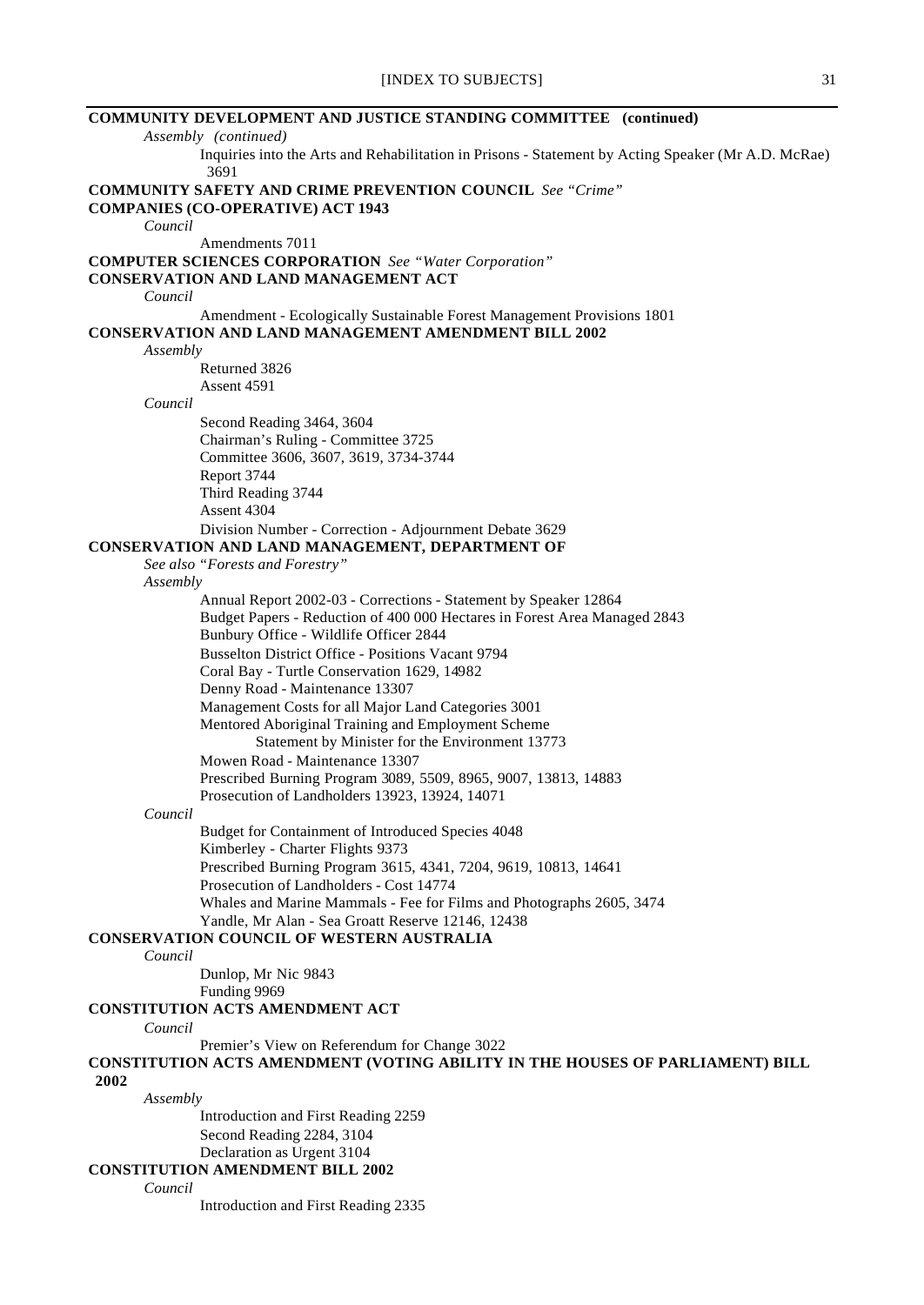### **CONSTITUTION AMENDMENT BILL 2002 (continued)**

|                    | Council (continued)                                                                                 |
|--------------------|-----------------------------------------------------------------------------------------------------|
|                    | Second Reading 2335; Ruling - Deputy President (Hon George Cash) 2337                               |
| <b>CONSULTANTS</b> |                                                                                                     |
| Assembly           |                                                                                                     |
|                    | Expertise 1397                                                                                      |
|                    | Government's Failure to Achieve Promised Cut in Expenditure 3087                                    |
|                    | Michael, Dr Ken - Ministerial Advice 7225                                                           |
|                    | Report - Tabling 2820                                                                               |
|                    | Welker Environmental Consultancy 5511, 13547, 14544-14551, 14967                                    |
| Council            |                                                                                                     |
|                    | Adjournment Debate 5435                                                                             |
|                    | Change in Policy 11599                                                                              |
|                    | Six-monthly Returns 8674, 10091                                                                     |
|                    | <b>CONSUMER AND EMPLOYMENT PROTECTION</b>                                                           |
| Assembly           |                                                                                                     |
|                    | Bromley, Mr Stuart - Breach of Travel Agents Act 3492                                               |
|                    | <b>Community Education Program 1791</b>                                                             |
|                    | Consumer Credit Grants 8177                                                                         |
|                    | Consumer Justice Strategy - Statement by Minister for Consumer and Employment Protection 4068       |
|                    | Consumer Protection Boards and Committees - Statement by Minister for Consumer and Employment       |
|                    | Protection 9382                                                                                     |
|                    | Department                                                                                          |
|                    | Media Statement - Photocopying of Legal Tender 9148                                                 |
|                    | Property Investment Seminar 12765                                                                   |
|                    | Extended Working Hours Review Panel - Membership and Terms of Reference 11950                       |
|                    | Fair Trading Legislation 11908                                                                      |
|                    | Ferguson, Mr Peter - 5 Columba Street, Bunbury 9803, 10326, 14985                                   |
|                    | Financial Counsellors Association of WA                                                             |
|                    | Statement by Minister for Consumer and Employment Protection 11247                                  |
|                    | FuelWatch - Quantifiable Benefits for Consumers 13926                                               |
|                    | Illegal Retail Trading from a Residential Home in East Perth - Grievance 9993                       |
|                    | Itinerant Salesmen - Sale of Stereo Speakers from the Back of Vans 10825                            |
|                    | Kaye Group - National Investment Institute 13815                                                    |
|                    | Mezzanine Financing 283, 5372; Statement by Minister for Consumer and Employment Protection<br>7656 |
|                    | Motor Vehicle Industry - Corrosion Detectors - Petition 65                                          |
|                    | Prestige Coatings and Restorations - Grievance 5335                                                 |
|                    | Reference No 0211682 - Number of Complaints 1769                                                    |
|                    | Soft Furnishings Businesses - Backyard Operators 9802                                               |
|                    | Solar Eclipse Sunglasses 3780                                                                       |
|                    | Statement by Minister for Consumer and Employment Protection 3069                                   |
|                    | Strata Management Industry Report - Statement by Minister for Consumer and Employment               |
|                    | Protection 11896                                                                                    |
|                    | Wealth Creation Seminars - Property Investment Adviser Regulations 11627                            |
| Council            |                                                                                                     |
|                    | Bey Apartments, East Perth - Strata Management 12963                                                |
|                    | Community Development Employment Project, Roebourne - Complaint about Forging of Signatures<br>9022 |
|                    | Complaint PE36898 - Application for Leave to Appeal 1139                                            |
|                    | Department                                                                                          |
|                    | Adjournment Debate 1165                                                                             |
|                    | Motor Vehicle Industry - Not Guilty Appeals 1005<br>Staff 553                                       |
|                    | Ford, Ms Jan - Complaints about Sale of Properties in Port Hedland 14868                            |
|                    | Home Building Contracts Act 1991 - Section 21 Remedies 8365                                         |
|                    | Walker, Mr Pat 3289                                                                                 |
|                    | <b>CONSUMER CREDIT (WESTERN AUSTRALIA) AMENDMENT BILL 2002</b>                                      |
| Assembly           |                                                                                                     |
|                    | Introduction and First Reading 3913                                                                 |
|                    | Second Reading 3913, 4609, 4617                                                                     |
|                    | Consideration in Detail 4845-4853, 5488, 5489, 5506, 5507                                           |
|                    |                                                                                                     |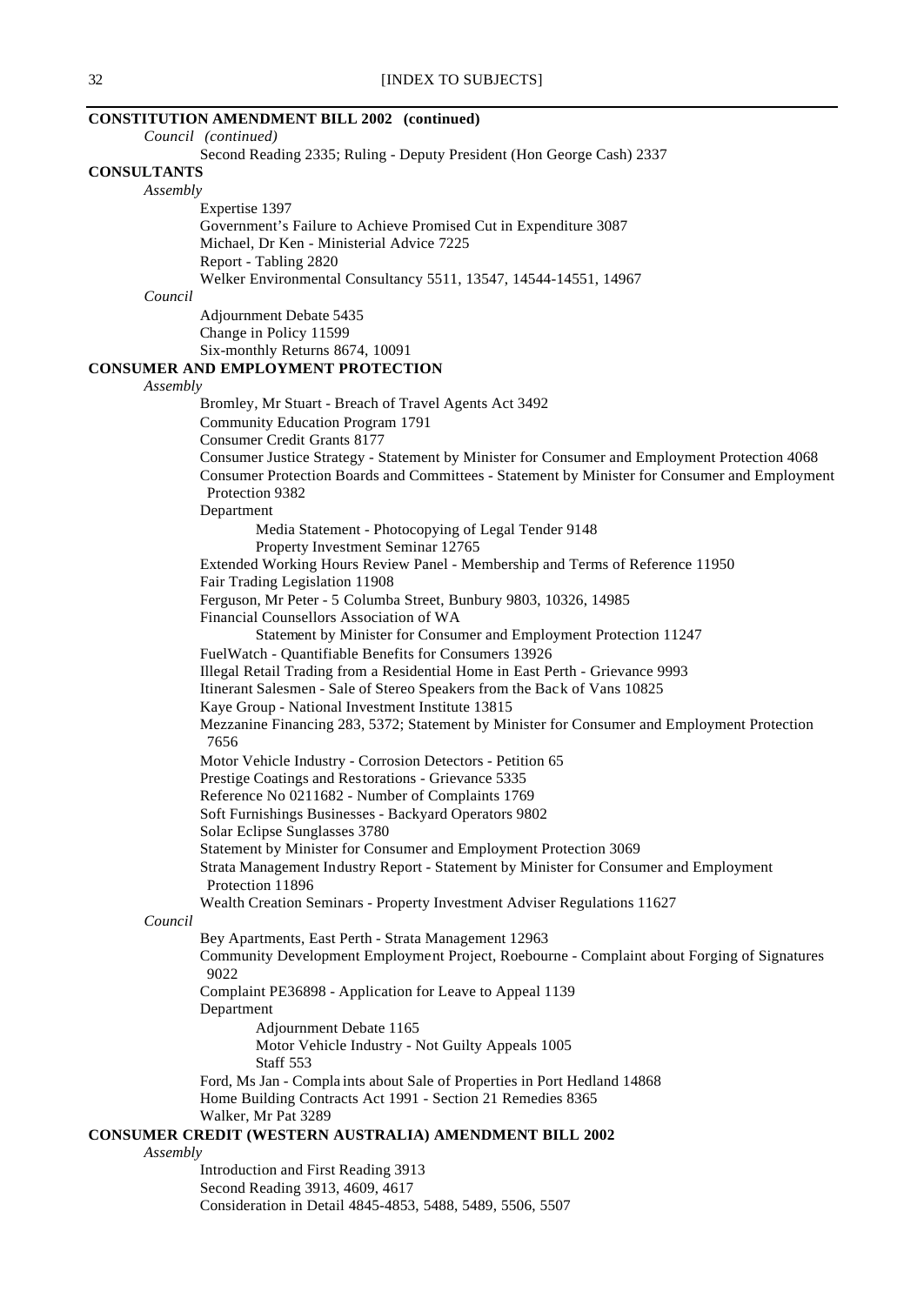|                                     | <b>CONSUMER CREDIT (WESTERN AUSTRALIA) AMENDMENT BILL 2002 (continued)</b>                |
|-------------------------------------|-------------------------------------------------------------------------------------------|
| Assembly (continued)                |                                                                                           |
|                                     | Referral to Select Committee 5490                                                         |
|                                     | Third Reading 5591, 5698                                                                  |
|                                     | Returned 9238, 9292                                                                       |
|                                     | Council's Amendments 9292                                                                 |
|                                     | Assent 9667                                                                               |
| Council                             |                                                                                           |
|                                     | Receipt and First Reading 6052<br>Second Reading 6052, 7139, 9039                         |
|                                     | Committee 9041-9045                                                                       |
|                                     | Report 9045                                                                               |
|                                     | Third Reading 9045                                                                        |
|                                     | Assembly's Message 9320                                                                   |
|                                     | Assent 9569                                                                               |
|                                     | <b>CONTAMINATED SITES</b> See "Pollution"                                                 |
| <b>CONTAMINATED SITES BILL 2002</b> |                                                                                           |
| Assembly                            |                                                                                           |
|                                     | Introduction and First Reading 3479                                                       |
|                                     | Second Reading 3479, 5104, 5110                                                           |
|                                     | Appropriations 4080                                                                       |
|                                     | Consideration in Detail 5564-5573, 5586-5590, 5701-5713, 5724-5726, 5979-5992, 6191-6203  |
|                                     | Third Reading 6504, 6667                                                                  |
|                                     | Returned 12630                                                                            |
|                                     | Council's Amendments 12767-12769                                                          |
|                                     | <b>Assent 13214</b>                                                                       |
| Council                             |                                                                                           |
|                                     | Receipt and First Reading 6597                                                            |
|                                     | Second Reading 6597, 11046, 11335, 11437                                                  |
|                                     | Committee 11584-11586, 12386-12392                                                        |
|                                     | <b>Report 12392</b>                                                                       |
|                                     | Third Reading 12511                                                                       |
|                                     | Assembly's Message 12915                                                                  |
|                                     | <b>Assent 12911</b><br>Personal Explanation by Hon Bill Stretch 12227                     |
| <b>CONTE, MR VIC</b>                |                                                                                           |
| Assembly                            |                                                                                           |
|                                     | Statement by Member for Warren-Blackwood 4101                                             |
|                                     | <b>CONVENTION AND EXHIBITION CENTRE</b>                                                   |
| Assembly                            |                                                                                           |
|                                     | Budget and Timing 1781                                                                    |
|                                     | Liquor Licence Application - Statement by Attorney General 12446                          |
| Council                             |                                                                                           |
|                                     | Completion Date 6298, 6304                                                                |
|                                     | COOKE REVIEW See "Mineral and Petroleum Resources, Department of - Incorrect Information" |
|                                     | <b>COOKSLEY, MS JANICE</b> See "Disability Services"                                      |
|                                     | <b>CO-OPERATIVE BULK HANDLING LTD</b> See "Agriculture"                                   |
| <b>CORAL BAY</b>                    |                                                                                           |
|                                     | See also "Planning - Mauds Landing Development"                                           |
| Assembly                            |                                                                                           |
|                                     | Bills Bay - Protection of Environment 818                                                 |
|                                     | CALM Rangers - Number 816                                                                 |
|                                     | Commercial Marine Nature-based Tourism Licences 815                                       |
|                                     | Land Vested in CALM 816                                                                   |
|                                     | Leach Drains and Sewerage Ponds - Impact 1395                                             |
|                                     | Marine Parks and Reserves Authority Responsibility 818                                    |
|                                     | Moorings 817                                                                              |
|                                     | Ningaloo Reef                                                                             |
|                                     | Damage from Mooring and Anchoring Activities 819                                          |
|                                     | Future Directions - Statement by Premier 11499<br>Pastoral Release Exclusions 3677        |
|                                     | Public Meeting and Fish and Coral Deaths 820                                              |
|                                     |                                                                                           |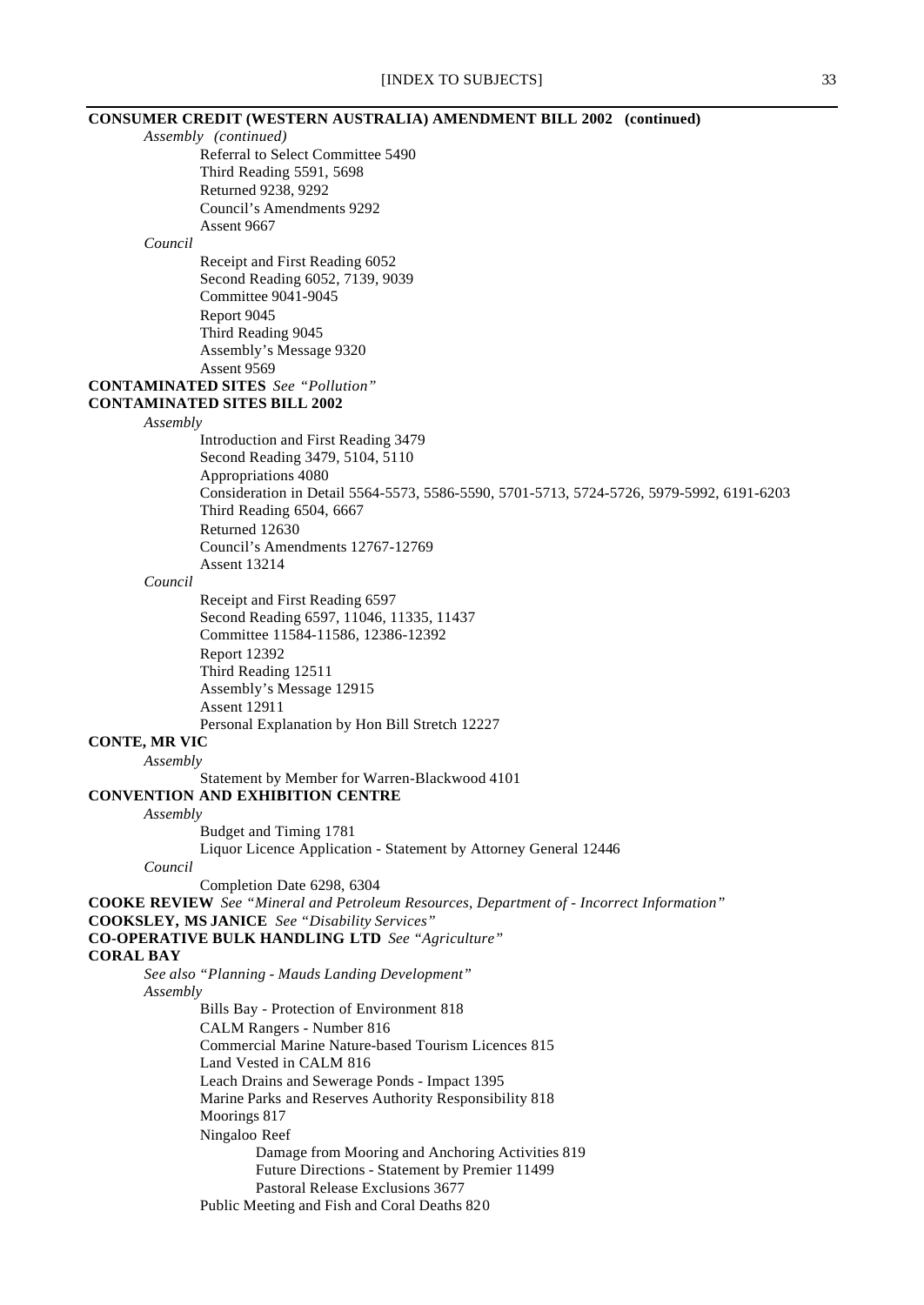| <b>CORAL BAY</b> (continued)                                                 |
|------------------------------------------------------------------------------|
| Assembly (continued)                                                         |
| Rehabilitation 820                                                           |
| Rubbish Dump, Sewerage Outlets and Community Fishing Tables 820              |
| Turtle Conservation - CALM Management 1629, 5583                             |
| Visit by Minister for the Environment and Heritage 819                       |
| Council                                                                      |
| Ningaloo Reef                                                                |
| Adjournment Debate 4354                                                      |
| Ningaloo Station                                                             |
| Briefing on Tourist Accommodation 5811-5817, 5971-5973, 6120, 6121, 6286     |
| Ecotourism Facility 6276                                                     |
| Permanent Dive Site Moorings 11879                                           |
| Rally - Adjournment Debate 3768, 3770                                        |
| Save Ningaloo Reef Campaign<br>Disclosure of Contributions 4446              |
| Financial Contributions 4392                                                 |
| Meetings 4392, 6080                                                          |
| Statement by Hon Norman Moore 6591                                           |
| Tourism Development Proposals for Coast 10088                                |
| <b>CORAL COAST MARINA DEVELOPMENT PTY LTD</b> See "Planning - Mauds Landing" |
| <b>CORMO EXPRESS</b> See "Commerce and Trade - Live Sheep Export"            |
| <b>CORONERS AMENDMENT BILL 2001</b>                                          |
| Assembly                                                                     |
| Appropriations 102                                                           |
| Returned 6396                                                                |
| Assent 7034                                                                  |
| Council                                                                      |
| Second Reading 6061, 6086                                                    |
| Committee 6305                                                               |
| Report 6306                                                                  |
| Third Reading 6306                                                           |
| Assent 6943                                                                  |
| <b>CORPORAL PUNISHMENT</b>                                                   |
| Council<br><b>Convicted Offenders</b>                                        |
| Motion 8558, 9183, 9825, 10225                                               |
| Deputy President's Ruling 10233                                              |
| Amendment to Motion 10227                                                    |
| Statement by Hon Frank Hough 10485                                           |
| Statement by Hon Giz Watson 10256                                            |
| <b>CORPORATIONS (CONSEQUENTIAL AMENDMENTS) BILL (No. 2) 2001</b>             |
| Assembly                                                                     |
| Returned 5889                                                                |
| Council's Amendments 6497, 6499                                              |
| Assent 7034                                                                  |
| Council                                                                      |
| Second Reading 5428                                                          |
| Committee 5762-5765                                                          |
| Report 5765                                                                  |
| Third Reading 5765                                                           |
| Assembly's Message 6544                                                      |
| Assent 6943                                                                  |
| <b>CORPORATIONS (CONSEQUENTIAL AMENDMENTS) BILL (No. 3) 2001</b>             |
| Assembly<br>Council's Amendments 6499, 6500                                  |
| Returned 5889                                                                |
| Assent 7034                                                                  |
| Council                                                                      |
| Second Reading 5765, 5768                                                    |
| Committee 5768, 5769                                                         |
| Report 5770                                                                  |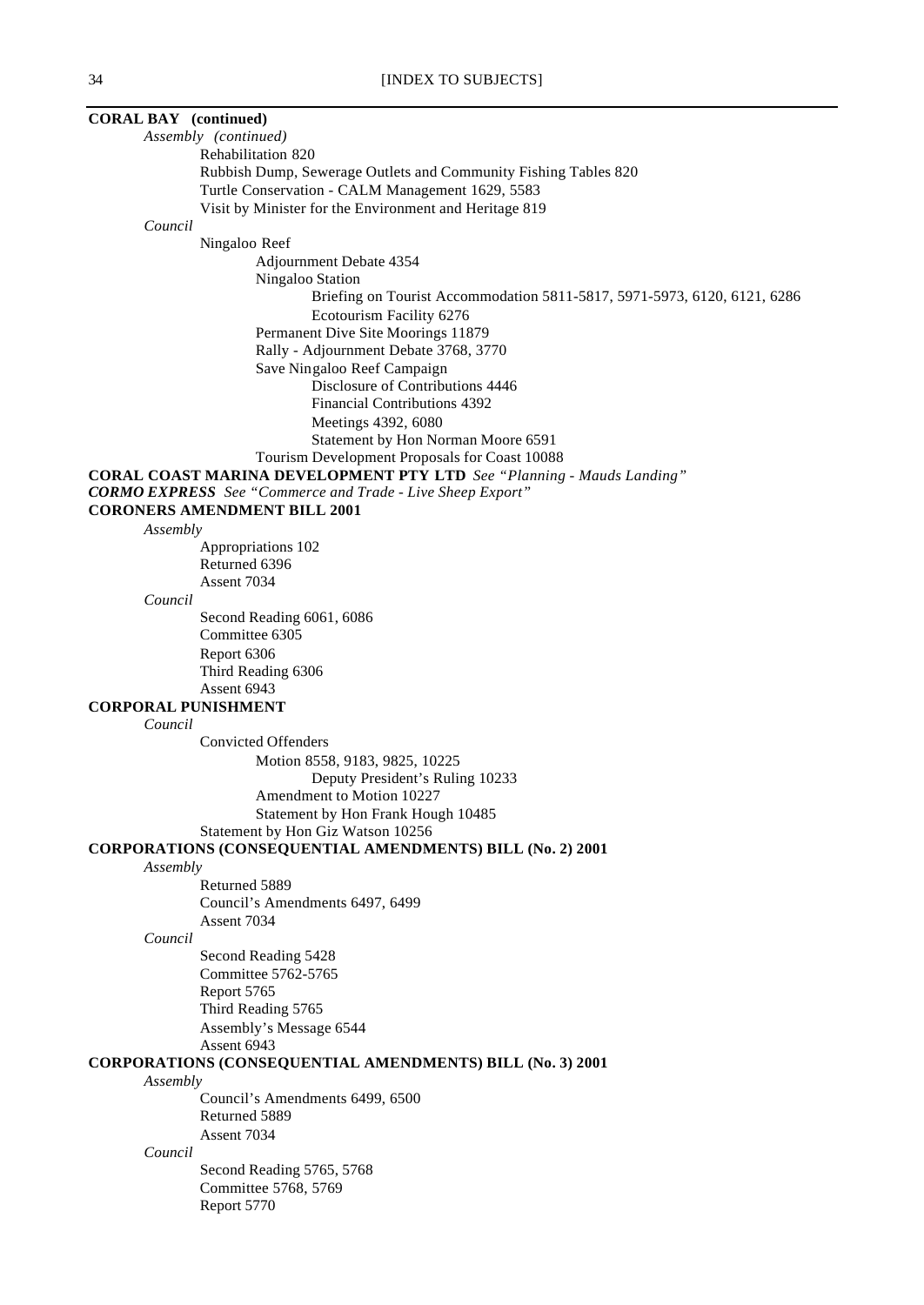|          | [INDEX TO SUBJECTS]                                                               | 35 |
|----------|-----------------------------------------------------------------------------------|----|
|          | CORPORATIONS (CONSEQUENTIAL AMENDMENTS) BILL (No. 3) 2001 (continued)             |    |
|          | Council (continued)                                                               |    |
|          | Third Reading 5770                                                                |    |
|          | Assembly's Message 6544                                                           |    |
|          | Assent 6943                                                                       |    |
|          | <b>CORRUPTION AND CRIME COMMISSION</b>                                            |    |
| Assembly |                                                                                   |    |
| Council  | Legislation 7519, 8964                                                            |    |
|          | Anti-Corruption Commission Staff - Job Offers with the CCC and Redundancies 10789 |    |
|          | <b>CORRUPTION AND CRIME COMMISSION AMENDMENT AND REPEAL BILL 2003</b>             |    |
| Assembly |                                                                                   |    |
|          | Receipt 14896                                                                     |    |
|          | Speaker's Ruling 14896                                                            |    |
|          | Standing Orders Suspension 14896                                                  |    |
|          | Motion 14898                                                                      |    |
|          | First Reading 14908                                                               |    |
|          | Appropriations 14908                                                              |    |
|          | Second Reading 14908                                                              |    |
|          | Third Reading 14912                                                               |    |
| Council  |                                                                                   |    |
|          | Committee 14754-14769, 14779-14782, 14826-14832                                   |    |
|          | Further Report 14826, 14832                                                       |    |
|          | Further Recommittal 14826                                                         |    |
|          | Third Reading 14832<br><b>CORRUPTION AND CRIME COMMISSION AMENDMENT BILL 2003</b> |    |
| Council  |                                                                                   |    |
|          | Referral to Committee of the Whole House - Motion 14666                           |    |
|          | Committee 14734-14751, 14751-14753                                                |    |
|          | Report 14751                                                                      |    |
|          | Recommittal 14751                                                                 |    |
|          | <b>CORRUPTION AND CRIME COMMISSION BILL 2003</b>                                  |    |
| Assembly |                                                                                   |    |
|          | Introduction and First Reading 7861                                               |    |
|          | Second Reading 7861, 8061, 8164, 8183                                             |    |
|          | Adjournment of Debate 8070                                                        |    |
|          | Appropriations 8021                                                               |    |
|          | Declaration as Urgent 8061                                                        |    |
|          | Pro Forma Amendments 8191                                                         |    |
|          | <b>Standing Orders Suspension 8288</b>                                            |    |
|          | Consideration in Detail 8288-8305, 8316-8335<br>Recommittal 8336, 8337            |    |
|          | Third Reading 8337                                                                |    |
|          | Council's Amendments 9453-9456                                                    |    |
|          | Council's Amendments, as Corrected 9456, 9458                                     |    |
|          | Assent 9668                                                                       |    |
|          | Delay 11781                                                                       |    |
| Council  |                                                                                   |    |
|          | Receipt and First Reading 8356                                                    |    |
|          | Second Reading 8356, 9367                                                         |    |
|          | Instruction to Committee of the Whole 9367, 9368                                  |    |
|          | Committee 9368                                                                    |    |
|          | Referral to Standing Committee on Legislation 9369                                |    |
|          | Report 9369                                                                       |    |
|          | Third Reading 9370                                                                |    |
|          | Assembly's Message 9521                                                           |    |
|          | Assent 9569                                                                       |    |

# **COUNTRY ALLIANCE**

### *Assembly*

Matter of Privilege - Information Divulged - Motion 1172 Dissent from Speaker's Ruling 1188 Dissent from Speaker's Ruling 1188<br>Question to be Put 1187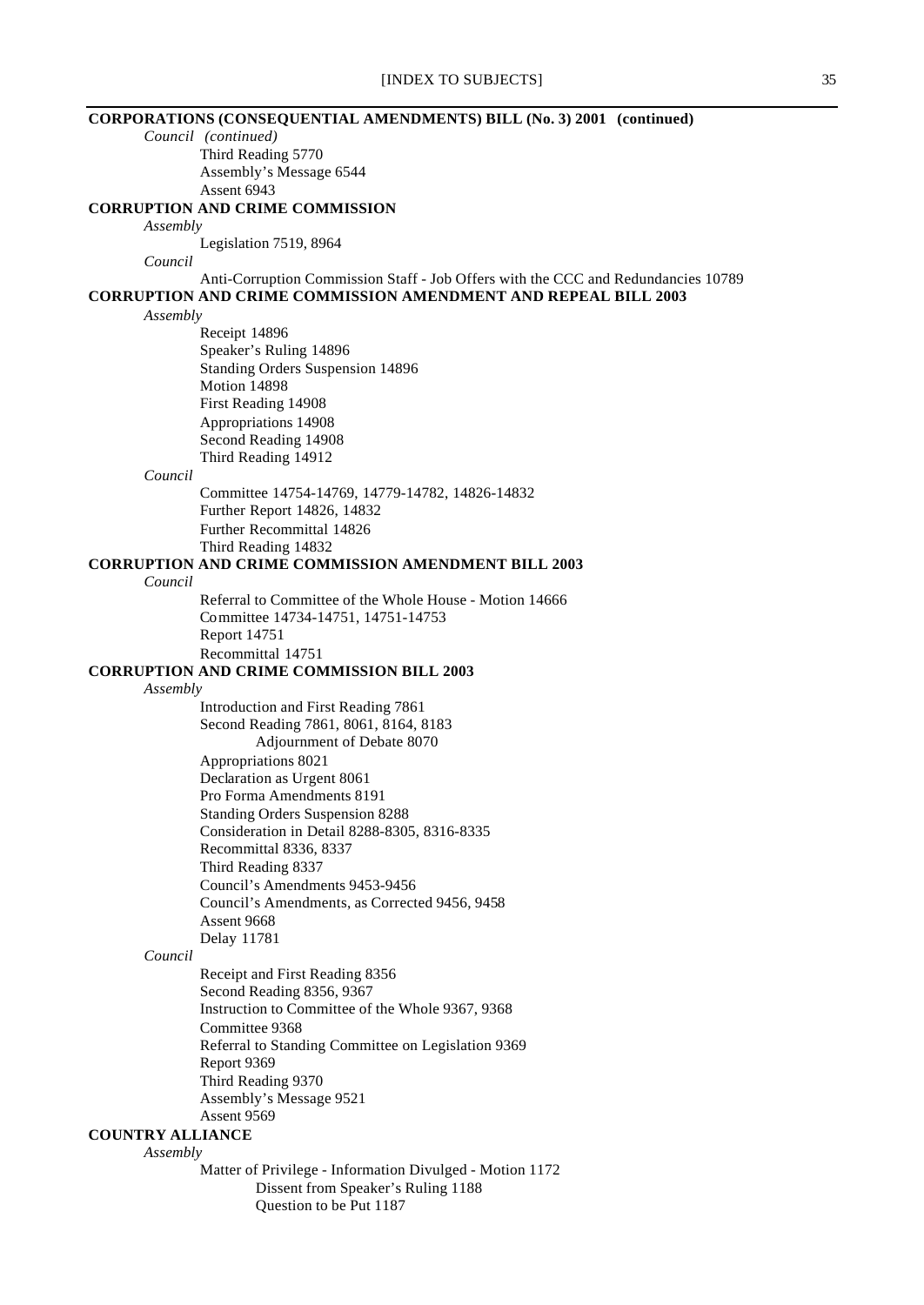## **COUNTRY PATHWAYS SCHEME** *See "Transport"* **COURT HOTEL** *See "Heritage"* **COURTS** *See also "Justice, Department of" and "Sentencing Legislation" Assembly* Albany - New Complex 7881 Bench Warrants - Number Outstanding 9798 Court Security and Custodial Services Contract 12855; Statement by Attorney General 478 Courts of Petty Sessions - Convictions, Suspended Jail Terms, Fines and Community-based Orders 678 Family Court Duvall, Mr David and Ms Debbie 4703 Petition 13485 Kalgoorlie Court of Petty Sessions 675, 678 Pinjarra Courthouse - Closure 3234 Port Hedland Magistrate - Transfer to Kalgoorlie 4860 *Council* Children's Court - Rights of Representation - Petition 13843 Local Court Amendment Rules (No. 2) 2002 - Disallowance - Order Discharged 7271 Preliminary Hearings - Abolition - Adjournment Debate 730 **COURTS LEGISLATION AMENDMENT AND REPEAL BILL 2003** *Assembly* Introduction and First Reading 14292 Second Reading 14293 **COXALL, MADDISON** *See "Hospitals - Bunbury Regional"* **CRANE, MR ALBERT VICTOR** *Assembly* Condolence Motion 10155 *Council* Statement by Hon Paddy Embry **CRANES HAULAGE** *See "Ports and Harbours - Esperance Port Authority"* **CREMATORIUMS** *Assembly* Legislation, Number and Location 14145 **CRIME** *See also "Police" Assembly* Australian Crime Commission - Creation 209 Burglary Rates 8308 Strategies to Reduce 11785 Cannabis - Link to Criminal Offending 5995 Child Offenders - Esperance - Petition 5329 CityNEX Camera Surveillance System 11396 Clearance Rates 13611 "Crime and Justice Statistics for Western Australia: 2002" Statement by Minister for Police and Emergency Services 14874 Crime Prevention Structures Review Report 8599, 8728; Statement by Member for Wagin 8961 Crime Stoppers - Advertisement on Drug Dealer Phone-in Day 4558, 4559 Curfew Juveniles in Northbridge 6678, 6808, 6809, 8439, 8440, 8888, 8965, 9872, 12198, 12321, 12683, 12684 Statewide 8888, 8889 Forfeiture of Cash and Property - Statement by Attorney General 3478 Fremantle - Statistics 12685 Goldfields-Esperance Region - Statistics 14074 Gosnells Area - Police and Local Government Initiatives 5368 Government Initiatives 8442 Halls Creek and South Hedland 6680, 6681 Home Burglaries - Convictions 11814 Links between Drug Use and Crime - Grievance 8936 Motor Vehicle Break-ins 8076, 12374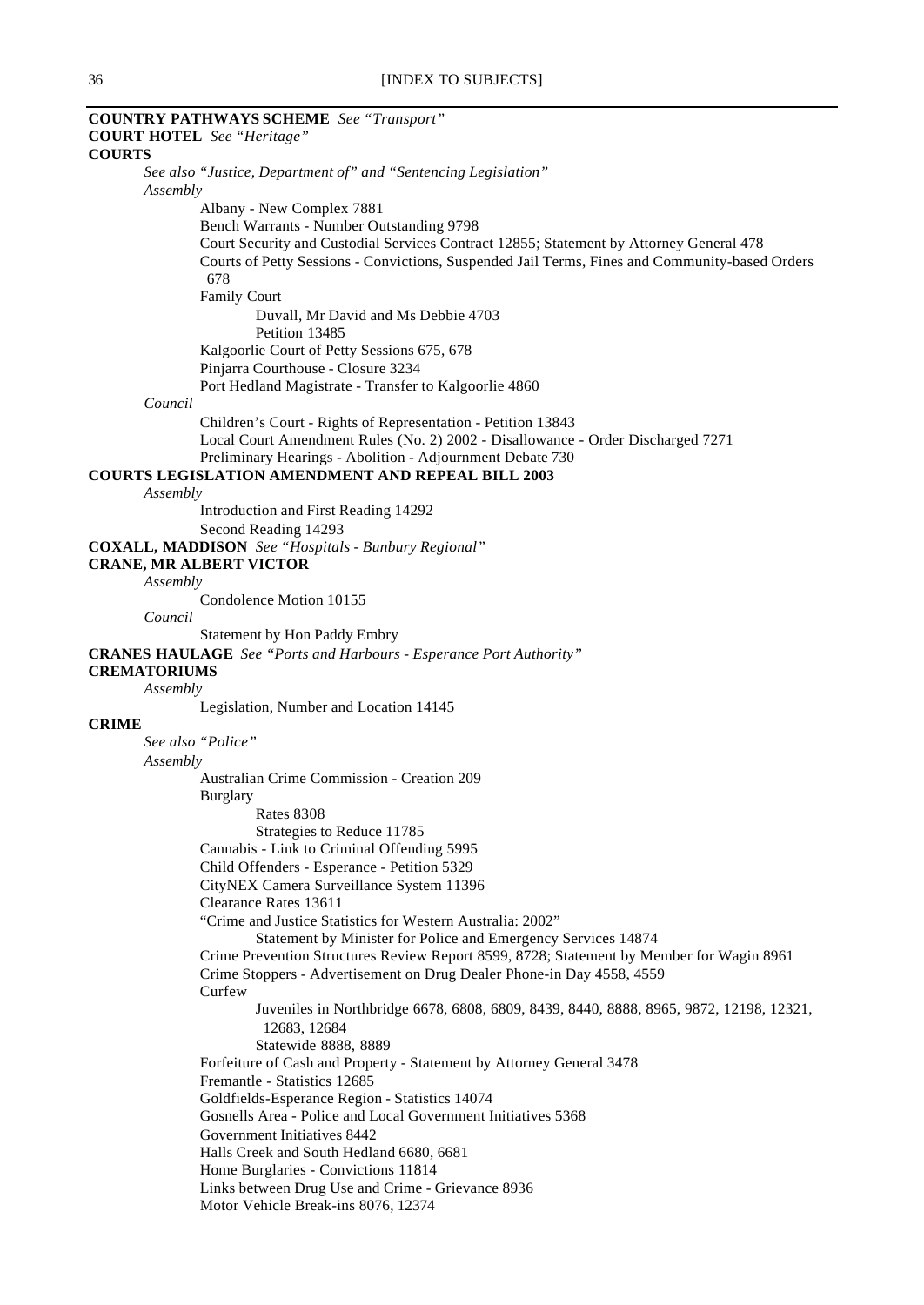# **CRIME (continued)**

|          | Assembly (continued)                                                                                |
|----------|-----------------------------------------------------------------------------------------------------|
|          | Neighbourhood Watch                                                                                 |
|          | Committees and Projects 9796                                                                        |
|          | Geraldton - Statement by Member for Geraldton 1305                                                  |
|          | North West - Youth-related Crime and Antisocial Behaviour Programs 8272                             |
|          | Northbridge                                                                                         |
|          | Curfew for Juveniles 6678,6808,6809,8439,8440,8888,8965,9872,12198,12321,12683,12684                |
|          | Security 8598                                                                                       |
|          | Statistics 14917                                                                                    |
|          | Police Success in Combating 8891                                                                    |
|          | Prevention and Emerging Trends 10871                                                                |
|          | Prevention Programs - North West 3006, 3416                                                         |
|          | Railway Stations - Motor Vehicles Stolen, Damaged or Burgled 11698, 11700                           |
|          | Reported Offence and Clearance Statistics - Statement by Minister for Police and Emergency Services |
|          | 11244                                                                                               |
|          | Safer WA                                                                                            |
|          | Albany, Mandurah and Rockingham 1782                                                                |
|          | <b>Axing 12682</b>                                                                                  |
|          | Bayswater and Swan, Cities of 1783                                                                  |
|          | Committees and Projects 9796                                                                        |
|          | Downgrading 8071                                                                                    |
|          | Funding Allocation 8599, 14986                                                                      |
|          | Gosnells, City of 3009                                                                              |
|          | Perth, City of 2573                                                                                 |
|          | Leonora 1787                                                                                        |
|          | Review 9745                                                                                         |
|          | Transfer of Responsibility to Local Government 4855                                                 |
|          | Statistics 1513, 8076, 8077, 9422; Statements by Minister for Police and Emergency Services 3069,   |
|          | 5079, 14874                                                                                         |
| Council  |                                                                                                     |
|          | Burglary - Charges Laid 10941                                                                       |
|          | Car Theft - Three-strikes Law 7475                                                                  |
|          | Community Safety and Crime Prevention Council - Funding Allocation 12289                            |
|          | Curfew for Juveniles in Northbridge 7175, 9849, 9974, 10365, 10923, 10939                           |
|          | Homicides - Number of Charges 2510                                                                  |
|          | House Break-ins 14852-14867                                                                         |
|          | Kalgoorlie - Burglary Charges 4302                                                                  |
|          | Murchison Region - Adjournment Debate 2508                                                          |
|          | North West Metropolitan Police District - Statistics 11174                                          |
|          | Perth Station - Children Apprehended 10940                                                          |
|          | Railway Stations - Motor Vehicles Stolen, Damaged or Burgled 9618                                   |
|          | Safer WA 3871, 12289, 13594, 14027; Statement by Hon Simon O'Brien 11491                            |
|          | Theft from Vehicles - Preventive Measures 5049                                                      |
|          | <b>CRIMINAL CODE AMENDMENT BILL 2003</b>                                                            |
| Assembly |                                                                                                     |
|          | Introduction and First Reading 6151                                                                 |
|          | <b>Standing Orders Suspension</b>                                                                   |
|          | Motion 6151; Question to be Put 6157                                                                |
|          | Amendment to Motion 6154; Question to be Put 6154                                                   |
|          | Second Reading 6158, 10827, 10946                                                                   |
|          | Division of Bill                                                                                    |
|          | Motion 10955                                                                                        |
|          | Statement by Acting Speaker (Mr A.P. O'Gorman) 10956                                                |
|          | Consideration in Detail 10956-10960, 11127-11139                                                    |
|          | Third Reading 11560                                                                                 |
|          | Statement by Deputy Speaker 11127                                                                   |
| Council  |                                                                                                     |
|          | Receipt and First Reading 11582                                                                     |
|          | Second Reading 11582, 14729                                                                         |
|          | Referral to Standing Committee on Uniform Legislation and General Purposes                          |
|          | Ruling by Deputy President (Hon Simon O'Brien) 11598                                                |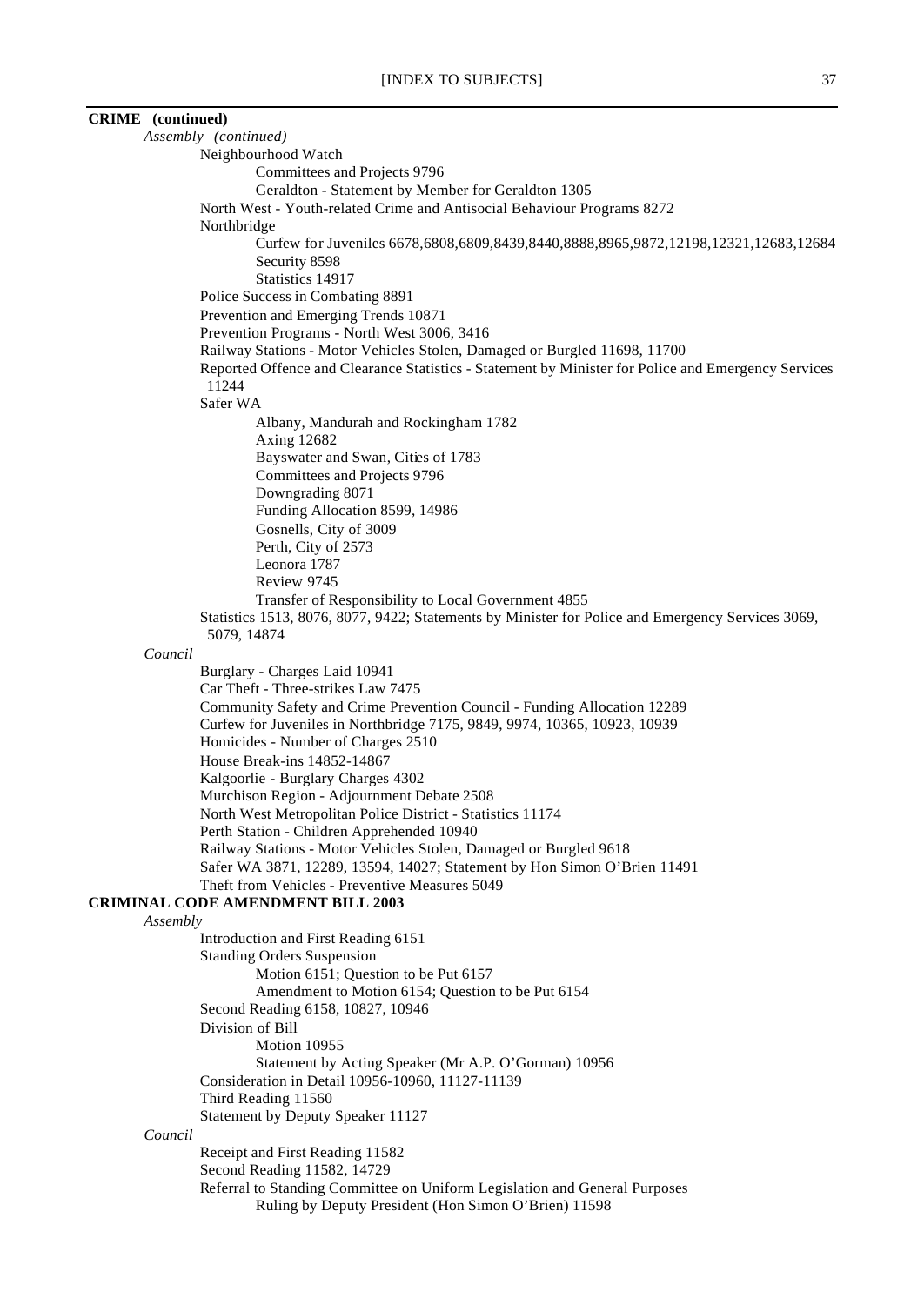| 38 | [INDEX TO SUBJECTS]                                                                    |
|----|----------------------------------------------------------------------------------------|
|    | <b>CRIMINAL CODE AMENDMENT BILL (No. 2) 2003</b>                                       |
|    | Assembly                                                                               |
|    | Division of Bill 10955<br>Consideration in Detail 14263-14271                          |
|    | Third Reading 14272                                                                    |
|    | Council                                                                                |
|    | Receipt and First Reading 14625                                                        |
|    | Second Reading 14625                                                                   |
|    | <b>CRIMINAL CODE AMENDMENT BILL (No. 3) 2003</b>                                       |
|    | Assembly                                                                               |
|    | Introduction and First Reading 14065                                                   |
|    | Second Reading 14087                                                                   |
|    | <b>CRIMINAL CODE AMENDMENT (CORRUPTION PENALTIES) BILL 2002</b>                        |
|    | Assembly                                                                               |
|    | Assent 13                                                                              |
|    | Council                                                                                |
|    | Assent 28                                                                              |
|    | <b>CRIMINAL INJURIES COMPENSATION</b>                                                  |
|    | Council                                                                                |
|    | Act - Amendments 13348                                                                 |
|    | Maximum Amount 9969, 10089                                                             |
|    | Statement by Hon Peter Foss 10095                                                      |
|    | <b>CRIMINAL INJURIES COMPENSATION AMENDMENT BILL 2003</b>                              |
|    | Assembly                                                                               |
|    | Introduction and First Reading 9858                                                    |
|    | Second Reading 9890                                                                    |
|    | <b>CRIMINAL INJURIES COMPENSATION BILL 2003</b>                                        |
|    | Assembly                                                                               |
|    | Introduction and First Reading 11682                                                   |
|    | Second Reading 11682, 12352                                                            |
|    | Appropriations 11909                                                                   |
|    | Consideration in Detail 12354-12373                                                    |
|    | Third Reading 12599                                                                    |
|    | Returned 14057                                                                         |
|    | Council's Amendments 14262, 14263<br>Council                                           |
|    |                                                                                        |
|    | Receipt and First Reading 12634<br>Second Reading 12634, 13325, 13332, 13867           |
|    | Committee 13870-13872                                                                  |
|    | Report 13873                                                                           |
|    | Third Reading 13873                                                                    |
|    | Assembly's Message 14199                                                               |
|    | <b>CRIMINAL INVESTIGATION (EXCEPTIONAL POWERS) AND FORTIFICATION REMOVAL ACT 2002</b>  |
|    | Council                                                                                |
|    | Appointment of Special Commissioners 5412                                              |
|    | <b>CRIMINAL INVESTIGATION (EXCEPTIONAL POWERS) AND FORTIFICATION REMOVAL BILL 2001</b> |
|    | Assembly                                                                               |
|    | Assent 13                                                                              |
|    | Council                                                                                |
|    | Assent 28                                                                              |
|    | CRIMINAL LAW (PROCEDURE) AMENDMENT BILL 2002                                           |
|    | Assembly                                                                               |
|    | Returned 1285                                                                          |
|    | Council's Amendments 1387-1389                                                         |
|    | Assent 1677                                                                            |
|    | Council                                                                                |
|    | Second Reading 1014, 1154                                                              |
|    | Committee 1154-1157                                                                    |
|    | Report 1157                                                                            |
|    | Third Reading 1157                                                                     |
|    | Assembly's Message 1444                                                                |

Assent 1630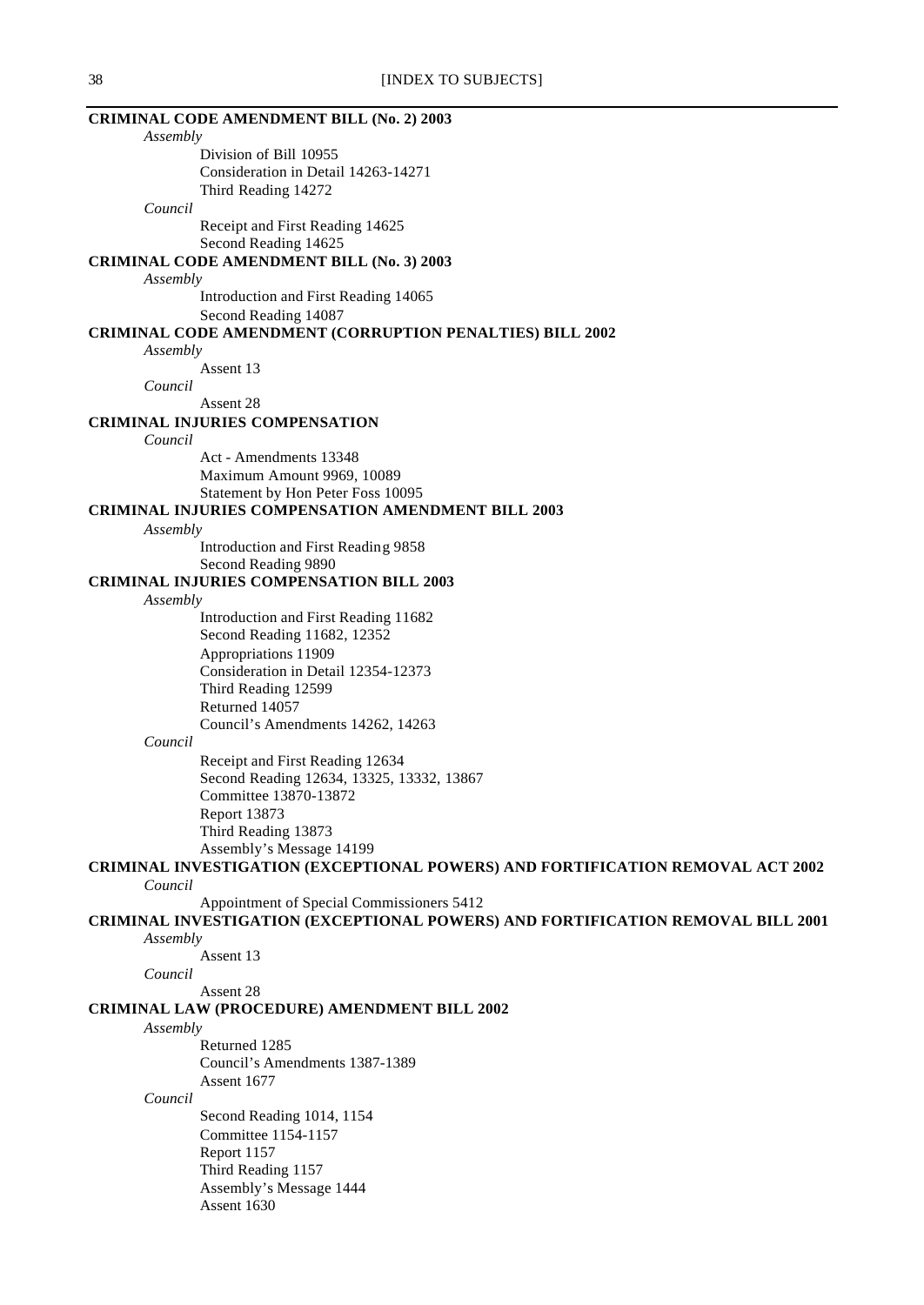| <b>CRIMINAL PROPERTY CONFISCATION ACT</b>                                      |
|--------------------------------------------------------------------------------|
| Assembly                                                                       |
| Ruling by Court of Criminal Appeal - Statement by Attorney General 10156       |
| Council                                                                        |
| Contravention of the Bill of Rights 1689<br>12966                              |
| <b>CROOK, MR IAN</b> See "Disability Services"                                 |
| <b>CROWN SOLICITOR</b>                                                         |
| Assembly                                                                       |
| Appointment - Statement by Attorney General 11246                              |
| <b>CULLEN, MS DI</b><br>Council                                                |
|                                                                                |
| Adjournment Debate 4930<br><b>CUNDERDIN AVIATION EXPO COMMITTEE</b>            |
| Assembly                                                                       |
| Statement by Member for Merredin 7879                                          |
| <b>CUNNINGHAM, MR EDWARD JOSEPH</b>                                            |
| Assembly                                                                       |
| Condolence Motion 13176                                                        |
| <b>CURFEW IN NORTHBRIDGE</b> See "Crime"                                       |
| <b>CYCLEWAYS</b> See "Transport                                                |
| D                                                                              |
|                                                                                |
| <b>DAFFODIL DAY</b> See "Health"                                               |
| <b>DAIRY INDUSTRY</b> See "Agriculture"                                        |
| DANGEROUS GOODS SAFETY BILL 2002                                               |
| Assembly                                                                       |
| Introduction and First Reading 3915                                            |
| Second Reading 3915, 8812                                                      |
| Appropriations 5452                                                            |
| Consideration in Detail 8818-8822                                              |
| Third Reading 8877                                                             |
| Council                                                                        |
| Receipt and First Reading 9047                                                 |
| Second Reading 9047                                                            |
| DAUBE, MR MIKE See "Health - Health Administrative Review Committee"           |
| <b>DAVIS, MR WINSTON</b> See "Disability Services"                             |
| <b>DAWESVILLE ELECTORATE</b>                                                   |
| Assembly<br>Suburb of Falcon - Statement by Member for Dawesville 11777        |
| <b>DAWSON, MR PETER</b>                                                        |
| Assembly                                                                       |
| WAIS Athlete of the Year - Statement by Minister for Sport and Recreation 2919 |
| <b>DEATH IN CUSTODY</b> See "Prisons"                                          |
| DEBITS TAX ASSESSMENT BILL 2001                                                |
| Assembly                                                                       |
| Appropriations 102                                                             |
| Returned 4591                                                                  |
| Assent 5834                                                                    |
| Council                                                                        |
| Second Reading 3760                                                            |
| Cognate Debate 3760                                                            |
| Second Reading - Cognate Debate 4268                                           |
| Third Reading 4268                                                             |
| Assent 5759                                                                    |
| <b>DEBITS TAX BILL 2001</b>                                                    |
| Assembly                                                                       |
| Returned 4591                                                                  |
| Assent 5834                                                                    |
| Council                                                                        |
| Second Reading 3760                                                            |

Cognate Debate 3760

Second Reading - Cognate Debate 4268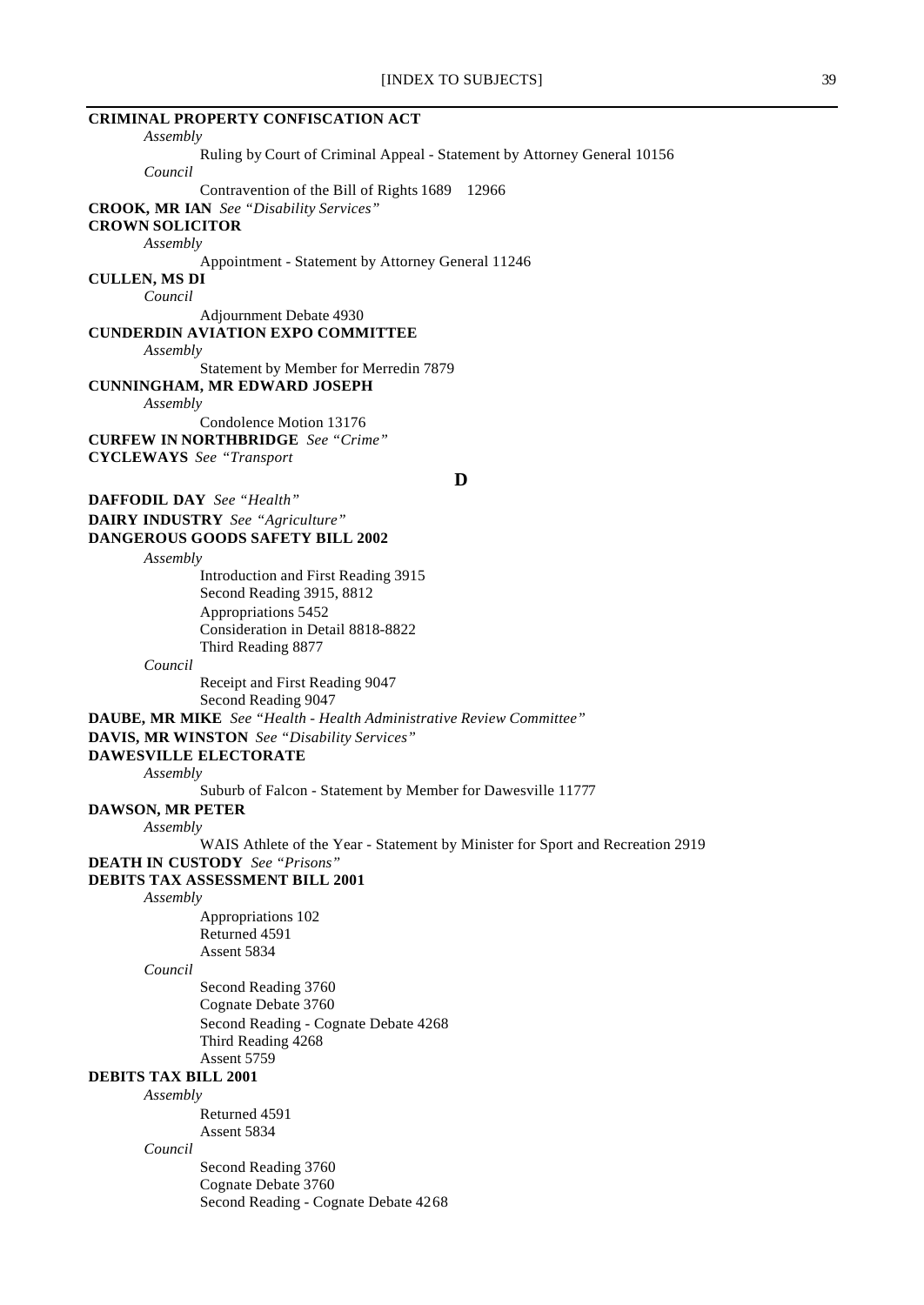| <b>DEBITS TAX BILL 2001</b> (continued)                                                     |
|---------------------------------------------------------------------------------------------|
| Council (continued)                                                                         |
| Third Reading 4268                                                                          |
| Assent 5759                                                                                 |
| DEER, FERAL                                                                                 |
| Assembly                                                                                    |
| Gidgegannup, Greenough, Chapman Valley and Northampton 5896                                 |
| <b>DEERY, MR ADEN</b> See "Disability Services"                                             |
| DEFAMATION AND LIBEL LAWS                                                                   |
| Assembly                                                                                    |
| Grievance 3198, 3199                                                                        |
| Statement by Attorney General 13486                                                         |
| <b>DEFENCE FORCES</b>                                                                       |
| See also "Iraq War" and "United States of America - United States Navy"                     |
| Assembly                                                                                    |
| Armidale-class Patrol Boats - Tender 9417                                                   |
| Army Museum of WA - Motion 10983; Amendment to Motion 10994; Amendment on the               |
| Amendment 10997<br><b>Fremantle Artillery Barracks</b>                                      |
| Motion 10983; Amendment to Motion 10994; Amendment on the Amendment 10997                   |
| Statement by Premier 11376                                                                  |
| Transfer to State Government 8311, 11785                                                    |
| Fremantle-class Patrol Boats - Contract 766; Statement by Member for Rockingham 3224        |
| Military Heritage - School Students 14255                                                   |
| Premier's Message of Support for Personnel in Gulf Region 5716                              |
| Services Joblink - Petition 477                                                             |
| Council                                                                                     |
| Army Vehicles - Accidents with Civilian Vehicles 14030; Statement by Hon Dee Margetts 14038 |
| B Squadron No 3 - 4th Cavalry Unit - Adjournment Debate 582                                 |
| Fremantle Artillery Barracks - Statement by Hon Jim Scott 12440                             |
| Lancelin Defence Training Area                                                              |
| Adjournment Debate 473                                                                      |
| Delegation to the United States Military 1847                                               |
| Environmental and Socioeconomic Impact 12162, 13081, 14841                                  |
| Extension 865                                                                               |
| Fire 5778, 7450, 9057                                                                       |
| Permissive Occupancy Arrangement 1803, 14715                                                |
| Proclamation 11039                                                                          |
| Public Environmental Review 554, 11207<br>Statement by Hon Frank Hough 9851, 10096          |
| Training Activities 13070                                                                   |
| Military Flights - Perth International Airport 12160                                        |
| Military Strategies of Federal Government - Statement by Hon Dee Margetts 14721             |
| Nuclear-powered Warships - Labor Party Policy 4957                                          |
| Support for Service Men and Women - Adjournment Debate 5673                                 |
| Thirtyniners' Association of Australia - Adjournment Debate 582                             |
| DELEGATED LEGISLATION COMMITTEE See "Joint Standing Committee on Delegated Legislation"     |
| <b>DENMARK PEDESTRIAN ACCESS WAY</b> See "Planning"                                         |
| DENTAL PROSTHETISTS AMENDMENT BILL 2003                                                     |
| Assembly                                                                                    |
| Introduction and First Reading 13681                                                        |
| Second Reading 13722                                                                        |
| <b>DETENTION CENTRES</b>                                                                    |
| See also "Immigration"                                                                      |
| Assembly<br>Banksia Hill 5757                                                               |
| Council                                                                                     |
| Security Concerns 4940                                                                      |
| <b>DIALOGUE WITH THE CITY</b> See "Planning"                                                |
| <b>DIAMOND TREE SKY LIFT</b> See "Tourism"                                                  |
| <b>DICHLORVOS</b> See "Health"                                                              |
| <b>DIERMAJER, MR AARON</b> See "Disability Services"                                        |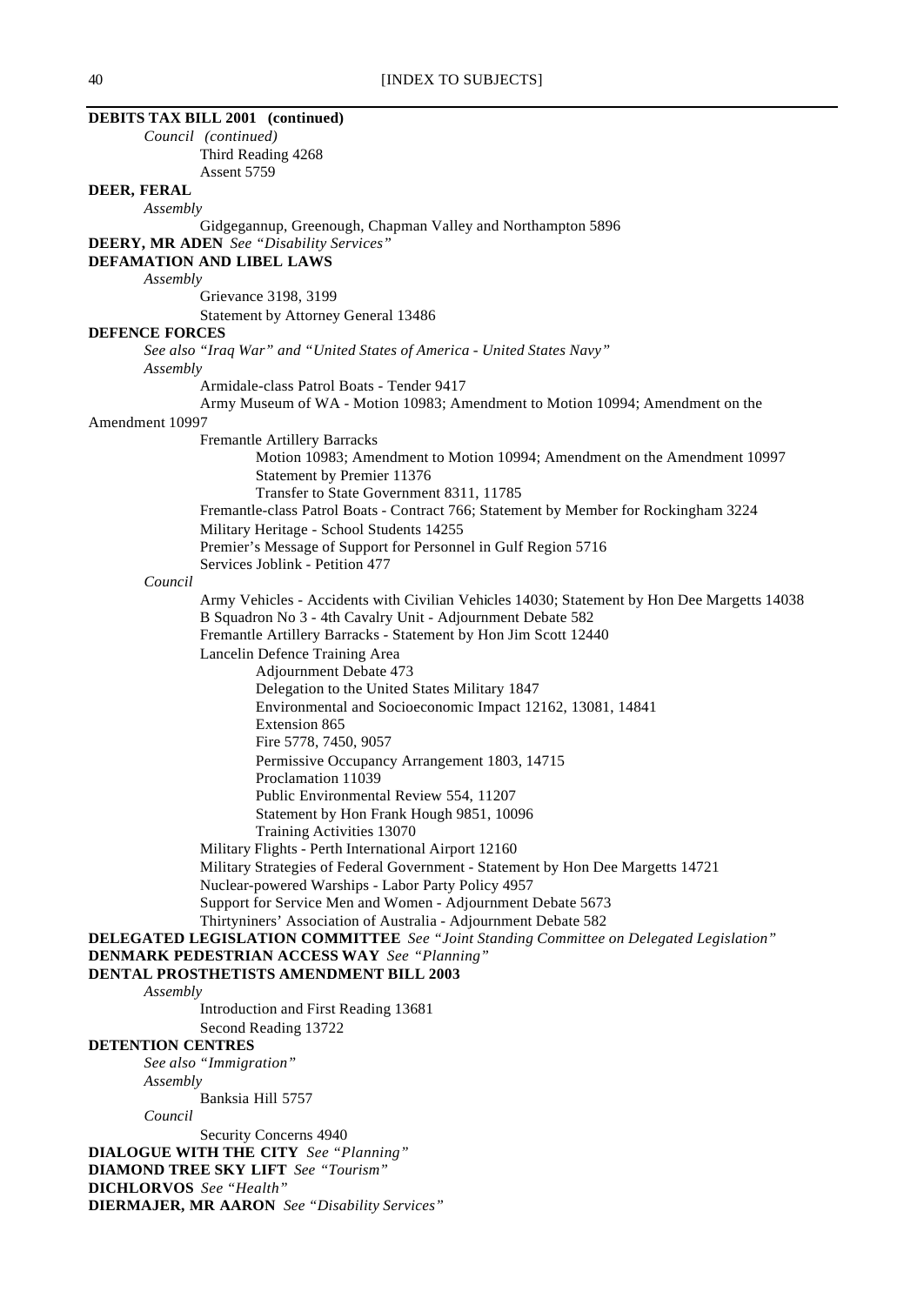| <b>DIRECTOR OF PUBLIC PROSECUTIONS, OFFICE OF</b>                      |                                                                                                                    |
|------------------------------------------------------------------------|--------------------------------------------------------------------------------------------------------------------|
| Council                                                                |                                                                                                                    |
| Establishment 5808<br><b>DISABILITY SERVICES</b>                       |                                                                                                                    |
|                                                                        |                                                                                                                    |
| Assembly                                                               | 990 6RPH Information Radio - Funding 2572                                                                          |
|                                                                        | Access for People with Disabilities to Government Information Services and Facilities - Statement by               |
| Minister for Disability Services 8693                                  |                                                                                                                    |
|                                                                        | Access to Public and Private Sector Organisations - Grievance 11502                                                |
|                                                                        | Accommodation Support - Statement by Minister for Disability Services 4554                                         |
|                                                                        | Autism - Early Intervention Programs 14554                                                                         |
|                                                                        | Bennett Brook Arts and Training Pilot Project - Statement by Minister for Community Development                    |
| 12681                                                                  |                                                                                                                    |
| Caldwell, Mr David - Petition 9380                                     |                                                                                                                    |
|                                                                        | Carer Training Program - North West 6783                                                                           |
| Commission                                                             |                                                                                                                    |
| Budget 6411                                                            |                                                                                                                    |
|                                                                        | Cleaning Services 5520, 5721, 6341, 6411                                                                           |
| Funding 6341                                                           |                                                                                                                    |
|                                                                        | Health Resource and Consultancy Team - Statement by Minister for Disability Services 5824<br>Health Services 13278 |
| Commonwealth Assistance 7521                                           |                                                                                                                    |
|                                                                        | Commonwealth-State-Territory Disability Agreement - Statement by Minister for Disability Services                  |
| 2353, 8161                                                             |                                                                                                                    |
| Cooksley, Ms Janice - Petition 5836                                    |                                                                                                                    |
| Crook, Mr Ian - Petition 6129                                          |                                                                                                                    |
| Davis, Mr Winston - Petition 6686                                      |                                                                                                                    |
| Deery, Mr Aden - Petition 5328                                         |                                                                                                                    |
| Diermajer, Mr Aaron - Petition 4588                                    |                                                                                                                    |
|                                                                        | Disability Services Act 1993 - Tenth Anniversary - Statement by Minister for Disability Services                   |
| 14875                                                                  |                                                                                                                    |
|                                                                        | Domestic Violence - Women with Disabilities - Statement by Minister for Community Development                      |
| 14056                                                                  |                                                                                                                    |
| Doust, Mr Bradley - Petition 5092<br>Drury, Mr Matthew - Petition 5453 |                                                                                                                    |
| Edgar, Mr Kenneth - Petition 14051                                     |                                                                                                                    |
| Evans, Mr Shaun - Petition 4708                                        |                                                                                                                    |
| Ewers, Mr Ken - Petition 9669                                          |                                                                                                                    |
| Farina, Ms Judith - Petition 5328                                      |                                                                                                                    |
|                                                                        | Franceschini-Piil, Daniel - Petition 14215                                                                         |
| Holton, Ms Leah - Petition 7525                                        |                                                                                                                    |
| House, Ms Melinda - Petition 4708                                      |                                                                                                                    |
|                                                                        | Indigenous People - Statement by Minister for Disability Services 377                                              |
|                                                                        | International Day of People with a DisAbility - Statement by Minister for Disability Services 3775                 |
|                                                                        | Local Area Coordination Program - Statement by Minister for Disability Services 9082                               |
|                                                                        | Making a Difference Awards - Statement by Minister for Community Development 598                                   |
| Martin, Ms Ruth - Petition 4814                                        |                                                                                                                    |
| Miller, Ms Coral - Petition 10169<br>Murphy, Mr Garth - Petition 9668  |                                                                                                                    |
| Netherway, Ms Donna - Petition 9226                                    |                                                                                                                    |
| North West                                                             |                                                                                                                    |
|                                                                        | <b>Emergency Support Programs 7598</b>                                                                             |
| Funding 6784, 8151                                                     |                                                                                                                    |
| Nylander, Mr Owen - Petition 5452                                      |                                                                                                                    |
| Palmer, Mr Nathan - Petition 14052                                     |                                                                                                                    |
|                                                                        | Parliamentary Adoption Scheme - Statement by Member for Carine 3224                                                |
| Paterson, Fraser - Petition 10264                                      |                                                                                                                    |
|                                                                        | People with Intellectual Disabilities - Petitions 9381                                                             |
|                                                                        | Post-school Options Program - Funding in North West 2848                                                           |
| Pryce, Ms Jacinta - Petition 11261                                     |                                                                                                                    |
| Read, Ms Annette - Petition 10171                                      |                                                                                                                    |
|                                                                        | Recreational Arts Activities - Access 7228                                                                         |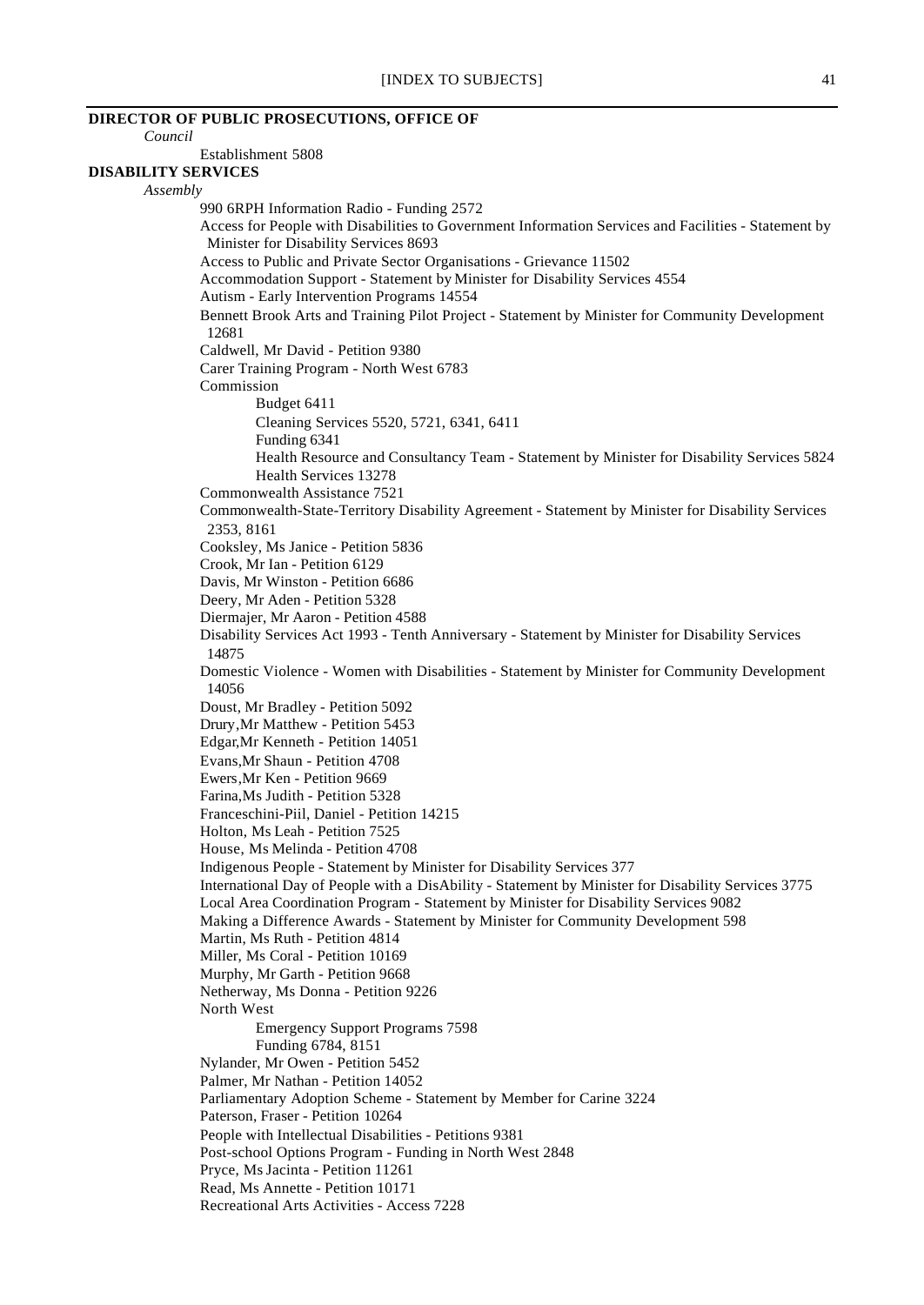#### **DISABILITY SERVICES (continued)**

*Assembly (continued)* Residential Accommodation Services - Drop in Places 4745, 4746 Respite Initiatives - North West 3414 Richards, Mr Robert - Petition 14052 Robinson, Ms Sally Anne - Petitions 6346, 7030 Ryback, Mr Wilfred - Petition 12572 Seniors Card - Extension of Benefits - Statement by Member for Rockingham 6642 Sexton, Mr Peter - Petition 6468 Shurmer, Ms Sarah - Petition 8011 Stathy, Ms Raelene - Petition 5834 Stewart, Ms Amanda - Petition 4813 Sullivan, Mr Rick - Petition 4589 Supporting our Seniors and Disabled - Statement by Member for Mandurah 2811 Therapy and Professional Services Funding - Statement by Minister for Disability Services 2655 Turpin, Mr Boris - Petition 10168 "Unhiding Visibility" Project - Statement by Member for Albany 2812 United Nations International Day of People with a DisAbility - Statement by Minister for Community Development 14054 Women on Wellness Conference, Perth - Statement by Minister for Community Development, Women's Interests, Seniors and Youth 3070 *Council* Accommodation Support - Applications 11044 Alternatives to Employment Funding 6280 Commission Budget Increase 165 Cleaning Services 5663 Residential Accommodation 5318, 5959 Committees, Working Parties and Reviews 6096 Funding - Budget Measures 6960 Industrial Relations Reform Legislation - Impact on People with Disabilities 6585, 12266 Labour Relations Reforms - Impact 467 Miller, Ms Coral - Statement by Hon Simon O'Brien 10252 Paterson, Fraser - Statement by Hon Simon O'Brien 10370 Read, Ms Annette - Statement by Hon Simon O'Brien 10252 Residential Accommodation Services - Number Accommodated 5023 Turpin, Mr Boris - Statement by Hon Simon O'Brien 11050 Whale Watching Augusta and Dunsborough - Facilities for the Disabled 4062 **DISSENTS FROM RULINGS** *Assembly* Acting Speaker (Mr A.D. McRae) Code of Coduct for Members of the Legislative Assembly - Amendment to Motion, as Amended 10660 Acting Speaker (Mr A.J. Dean) - Swan River - Matter of Public Interest - Amendment to Motion 8806 Deputy Speaker - Cannabis Control Bill 2003 - Consideration in Detail 6895 Speaker - Matter of Privilege - Public Accounts Committee - Motion 1188 **DIVE WRECKS** *See "Fisheries"* **DIVISIONS** *Assembly* Privacy of Documents - Statement by Speaker 6493 **DMR CONSULTING PTY LTD** *See "Police"* **DNA TESTING** *See "Police"* **DOGS** *See "Agriculture" and "Animal Welfare"* **DOLBY, MR AIDEN** *Assembly* Statement by Member for Kimberley 8722 **DOMESTIC VIOLENCE** *Assembly* Domestic Violence Advocacy Support Central 11703 Evans, Mrs Sue - Statement by Member for Geraldton 10414 Family and Domestic Violence - Statements by Minister for Community Development 274, 3196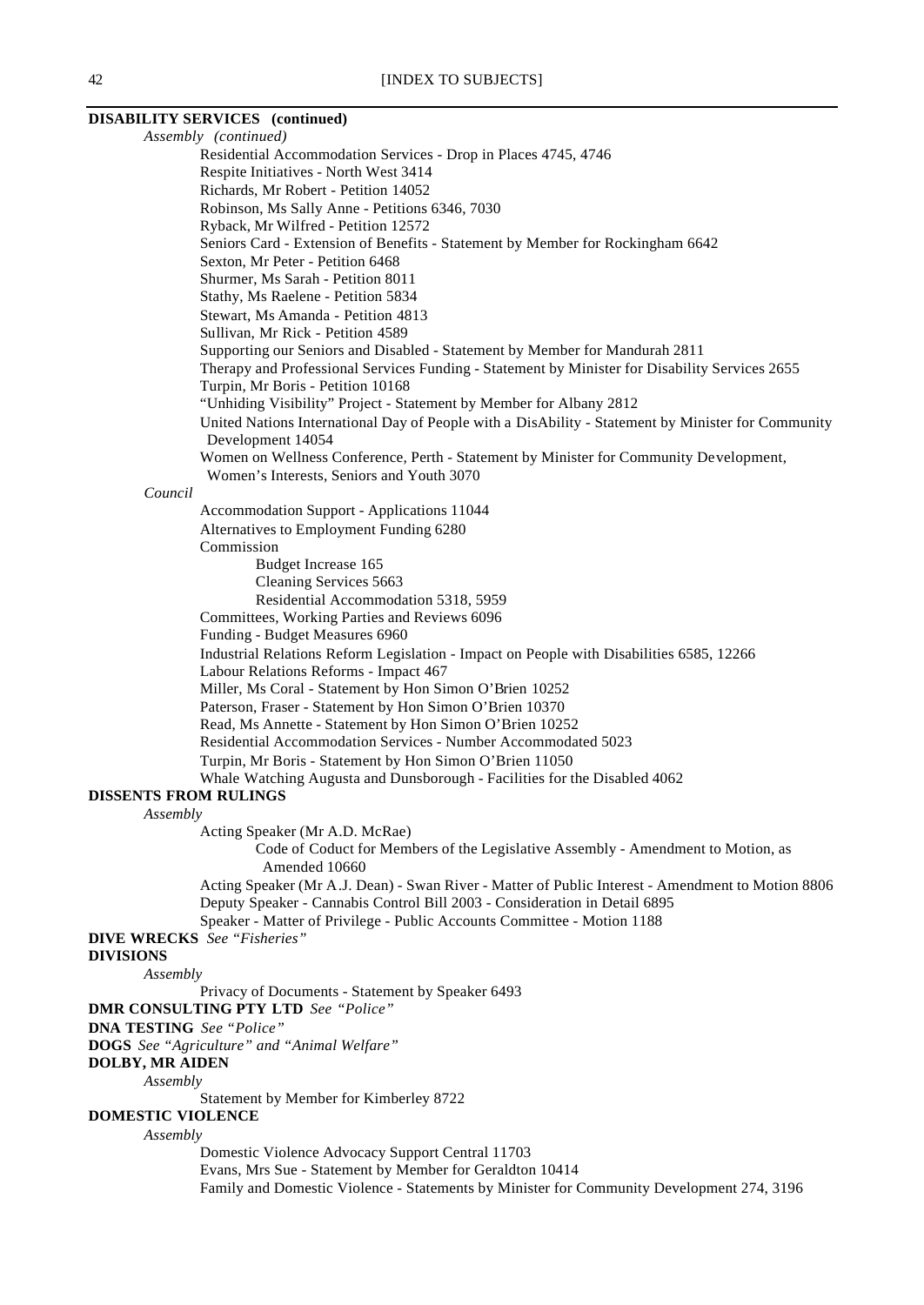## **DOMESTIC VIOLENCE (continued)**

*Assembly (continued)* Freedom from Fear Campaign - Cancellation 280 Government Action 11109 Grievance 9389 Indigenous Family Violence Prevention Support Service - North West 3570 International Day for the Elimination of Violence against Women Statement by Minister for Community Development, Women's Interests, Seniors and Youth 13603 Involvement of Children - Police Reports 9089 Regional Domestic Violence Committees - Statement by Minister for Community Development 1044 Statement by Minister for Community Development 4711 Warren-Blackwood Area 3350 Women's Refuge Group Funding - North West 4167 Women with Disabilities - Statement by Minister for Community Development 14056 *Council* Appointment of Eight Specialist Police Officers 12924 Joondalup - Reduction in Numbers at Domestic Violence Unit 2873, 3175 **DONALDSON AND WARN** *See "Planning"* **DORIC CONSTRUCTIONS PTY LTD** *See "Housing"* **DOUBLE JEOPARDY LAW** *Assembly* Statement by Attorney General 13487 **DOUST, MR BRADLEY** *See "Disability Services"* **DOUST WATER BRAKE** *See "Water Resources"* **DRAKE-BROCKMAN, MR FRED** *Assembly* Statement by Member for Collie 7880 **DRINK-DRIVING** *See "Police"* **DRIVER TRAINING AND EDUCATION CENTRE** *Assembly* Perth International Airport 9138 **DRIVERS LICENCES** *See also "Transport - Licensing Centres" Assembly* Replacement Licences - Fee 10565 *Council* Fatal Accident - Statement by Hon Paddy Embry 7456 Funding for Young People to Learn to Drive 8411 **DROUGHT ASSISTANCE** *See "Agriculture"* **DRUGS** *See also "Cannabis Control Bill 2003" Assembly* Alcohol - Western Australian Drug and Alcohol Strategy 2002-05 - Statement by Minister for Health 175 Cannabis Convictions 7108 Crime Stoppers Advertisement on Drug Dealer Phone-in Day 4558, 4559 Decriminalisation Cultivation of up to Two Cannabis Plants 5829, 6646, 7671, 7880 Dependence and Mental Illness 7882 Experience in Other States 5715 Limit on Number of Cautions Issued 5716 Matter of Public Interest 6347 Minister for Health's Position 5718 Petitions 6470, 7033, 9225, 9855, 10171 Education Classes and Health Campaigns 1197 Export to Finance Purchase of Harder Drugs 6336 Fawcett, Mrs Julie - Invitation to Appear at Bar of the House - Standing Orders Suspension 7680 Link to Criminal Offending 5995 Offences - Statistics 8514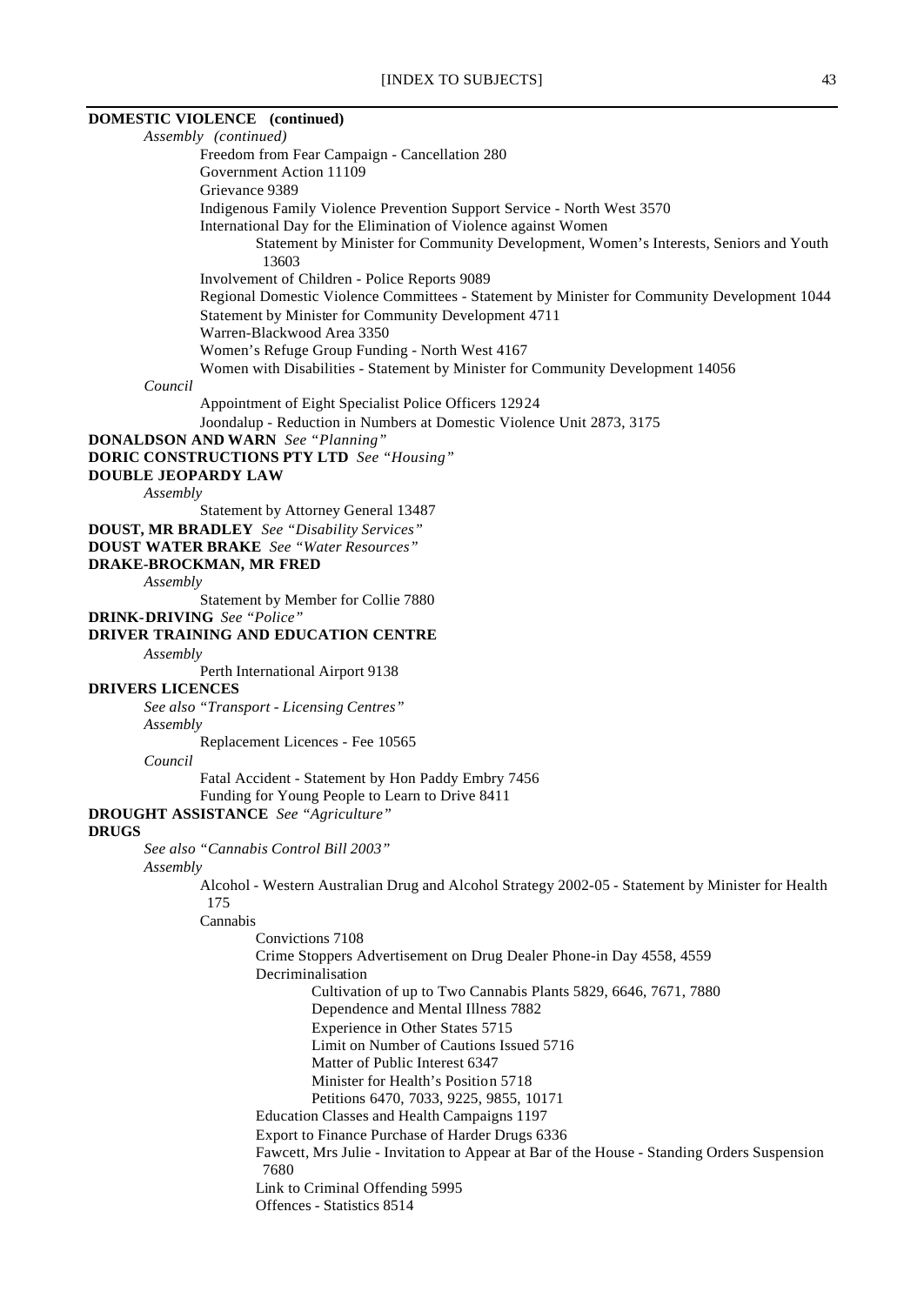| DRUGS (continued) |                                                                                                                          |
|-------------------|--------------------------------------------------------------------------------------------------------------------------|
|                   | Assembly (continued)                                                                                                     |
|                   | Cannabis (continued)                                                                                                     |
|                   | Personal Explanation by Member for Murdoch 6675<br>Youth Suicide 6815                                                    |
|                   | Detoxification and Respite Centres - North West 3268, 6785, 6787, 8520                                                   |
|                   | Illegal Drug Laboratories - Introduction of Legislation 8596                                                             |
|                   | Interstate and International Travel by Government Employees 10876                                                        |
|                   | Life Education Preventive Health Program - Funding Cut 12757, 12761<br>Links between Drug Use and Crime - Grievance 8936 |
|                   | Next Step Drug Addiction Program - Number of Clients 5176                                                                |
|                   | North West 3005, 3268, 6785, 6787, 8520                                                                                  |
|                   | Perth Drug Court - Evaluation - Statement by Attorney General 13486                                                      |
|                   | Record Drug Bust 5088                                                                                                    |
|                   | Regional Areas - Drug Teams 8893                                                                                         |
|                   | Use Analysis 8789<br>Western Australian Drug and Alcohol Strategy 2002-05 - Statement by Minister for Health 175         |
|                   | Wheatbelt Community Drug Service Team 6647, 6648                                                                         |
| Council           |                                                                                                                          |
|                   | Alcohol - Derby - Alcohol-related Medical Treatment 12435                                                                |
|                   | Alcohol and Drug Authority                                                                                               |
|                   | Funding 14047                                                                                                            |
|                   | McCotter, Dr Denzil 13004, 13072, 13121, 13143, 13352, 13864<br>Buprenorphine 12958, 13082, 14609                        |
|                   | Cannabis                                                                                                                 |
|                   | CANNA Range of Fertilisers 13121                                                                                         |
|                   | Changes to Legislation 1167                                                                                              |
|                   | Charges and Cautions 7309                                                                                                |
|                   | Convictions 7309                                                                                                         |
|                   | Custodial Sentences for Convictions 9976, 10942                                                                          |
|                   | Decriminalisation - Plant Material Demonstration 7826<br>Funding for Education 8686                                      |
|                   | Minor Offences - Legislation 4451                                                                                        |
|                   | <b>Student Information 7449</b>                                                                                          |
|                   | Drug and Alcohol, Office of - Annual Report Correction - Tabling 14623                                                   |
|                   | Drug and Alcohol Strategy 244; Urgency Motion 230                                                                        |
|                   | Law Enforcement 7448                                                                                                     |
|                   | Mirrabooka - Report of Drug Dealing 7180                                                                                 |
|                   | School Education Program - Funding 12928, 13912, 14642                                                                   |
|                   | Sobering-up Centres - Funding 9362, 9653<br>Tetrahydrocannabinol - Taxi and Bus Drivers 7178                             |
|                   | WA Drug Abuse Strategy Office - Funding 14047                                                                            |
|                   | <b>DRURY, MR MATTHEW</b> See "Disability Services"                                                                       |
|                   | <b>DUNCRAIG HOUSE</b> See "Heritage"                                                                                     |
|                   | <b>DUNLOP, MR NIC</b> See "Fisheries - Department"                                                                       |
|                   | DUNSBOROUGH CENTREPOINT SHOPPING CENTRE                                                                                  |
| Council           |                                                                                                                          |
|                   | Cessation of Work 13005                                                                                                  |
|                   | DUVALL, MR DAVID AND MS DEBBIE See "Courts - Family Court"                                                               |
|                   | E                                                                                                                        |
|                   | <b>EAST PERTH POWER STATION SITE</b>                                                                                     |
| Assembly          | Funding 13812                                                                                                            |
|                   | Future Use 5245, 13610                                                                                                   |
|                   | Ministerial Council Meetings 7679, 9312                                                                                  |
|                   | Sale of Surrounding Land 8896                                                                                            |
| Council           |                                                                                                                          |
|                   | Expressions of Interest - Future Plans 13011                                                                             |
|                   | Future Use 1167                                                                                                          |
|                   | Scitech Proposal 1168, 1169                                                                                              |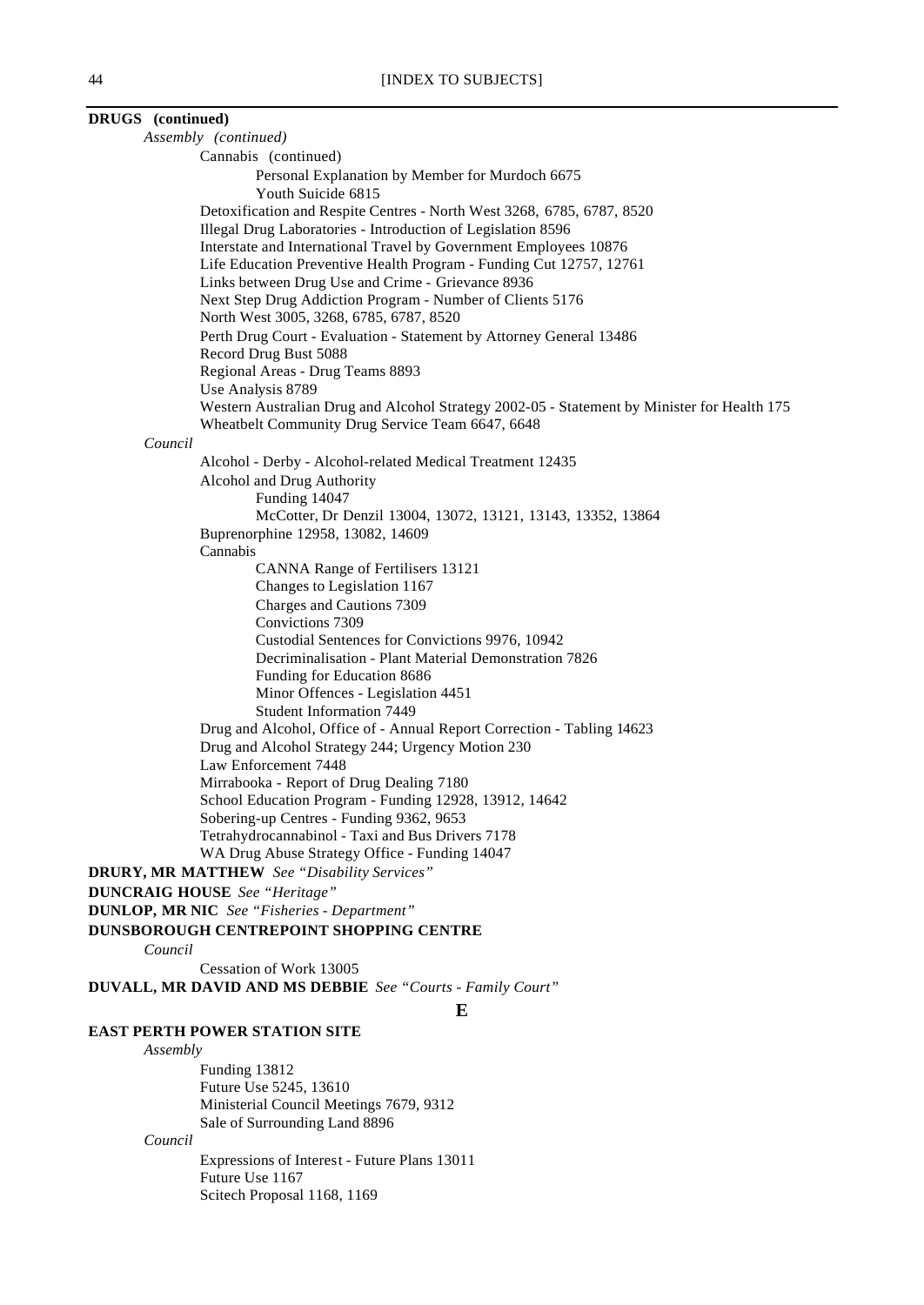| <b>EASTERN GOLDFIELDS TRANSPORT BOARD ACT 1984</b>                                                                                   |
|--------------------------------------------------------------------------------------------------------------------------------------|
| Council                                                                                                                              |
| Machinery of Government Report 10930                                                                                                 |
| <b>ECONOMIC REGULATION AUTHORITY</b><br>Council                                                                                      |
| Community Consultation 5316, 6330                                                                                                    |
| Establishment 5534                                                                                                                   |
| <b>ECONOMIC REGULATION AUTHORITY BILL 2002</b>                                                                                       |
| Assembly                                                                                                                             |
| Introduction and First Reading 3911<br>Second Reading 3911, 5122, 5130                                                               |
| Appropriations 4080                                                                                                                  |
| Consideration in Detail 5225-5235, 5246-5254, 5348-5361, 5374-5391                                                                   |
| Third Reading 5392                                                                                                                   |
| Returned 13215                                                                                                                       |
| Council's Amendments 13824-13828                                                                                                     |
| <b>Assent 14896</b><br>Council                                                                                                       |
| Receipt and First Reading 5432                                                                                                       |
| Second Reading 5432, 9806, 9947, 9977, 10444, 11859, 11961                                                                           |
| Order Discharged and Referred to Standing Committee on Public Administration and Finance 6545                                        |
| Committee 11963-11979, 12148, 12278-12285, 12293-12312, 12511-12516                                                                  |
| Report 12641                                                                                                                         |
| Third Reading 12918<br>Assembly's Message 13849                                                                                      |
| <b>ECONOMIC REGULATION AUTHORITY BILL 2003</b>                                                                                       |
| Council                                                                                                                              |
| <b>Assent 14623</b>                                                                                                                  |
| ECONOMICS AND INDUSTRY STANDING COMMITTEE                                                                                            |
| Assembly<br>Annual Report 2001-02 - Tabling 493, 494                                                                                 |
| Annual Report 2002-03 - Tabling 12830, 12832                                                                                         |
| Declaration of Pecuniary Interests - Strata Management Inquiry - Statement by Deputy Speaker 1628                                    |
| Inquiry into the WA Strata Management Industry - Report 4829, 9397-9399                                                              |
| Interim Report on the Sustainability of the Dairy Industry - Report No 6 10648                                                       |
| Report - Statement by Speaker 11114<br>Sustainability of the Dairy Industry in WA - Eighth Report 14231, 14233; Statement by Speaker |
| 14886                                                                                                                                |
| Terms of Reference 1592                                                                                                              |
| <b>ECONOMY</b>                                                                                                                       |
| Assembly                                                                                                                             |
| Forecasts and Reports 11252<br>New Projects 85                                                                                       |
| Western Australian                                                                                                                   |
| Forecasts 3087, 10421                                                                                                                |
| China - Benefit to State of Economic Ties 12686                                                                                      |
| Government's Management 2164                                                                                                         |
| Impact of Industrial Relations Reforms 5451                                                                                          |
| Indicators and Forecasts 21, 4556<br>Strength 5085, 10818, 13194, 14071                                                              |
| Council                                                                                                                              |
| Western Australian - Sustainability - Motion 11454, 11468                                                                            |
| <b>ECOSCAPE (AUSTRALIA) PTY LTD</b> See "Housing and Works, Department of"                                                           |
| <b>EDGAR, MR KENNETH</b> See "Disability Services"                                                                                   |
| <b>EDUCATION</b><br>See also "Colleges of TAFE", "Schools" and "Universities"                                                        |
| Assembly                                                                                                                             |
| Aboriginal Education and Training Council - Chairperson - Credit Card 14308                                                          |
| Albany District Education Awards - Statement by Member for Albany 12603                                                              |
| Amity House, Albany 5756, 8130                                                                                                       |
| Australian Education Union - Pay Demand 11253<br>Budget - Increase 7025                                                              |
|                                                                                                                                      |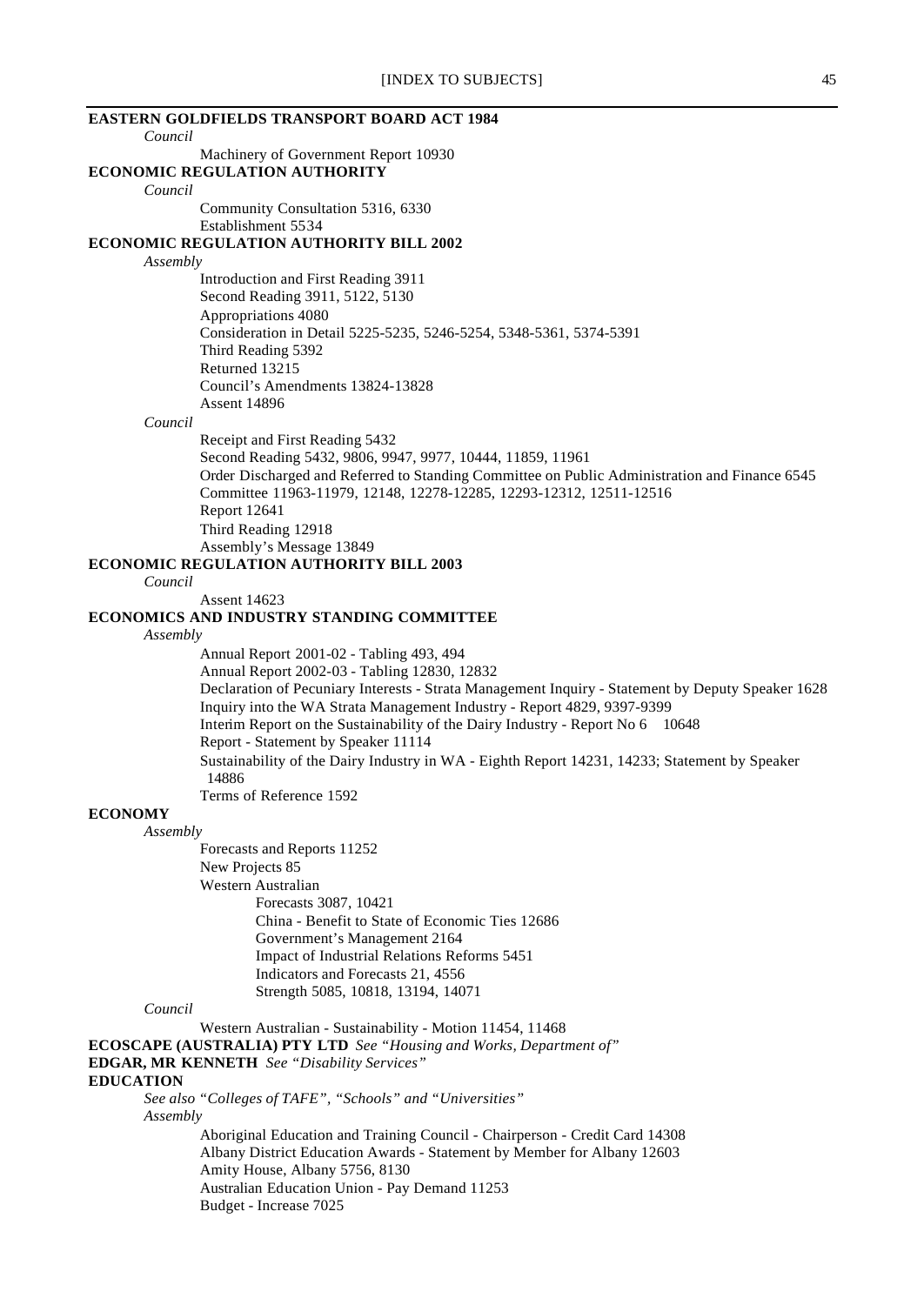| EDUCATION (continued) |                                                                                                                                                                                                  |
|-----------------------|--------------------------------------------------------------------------------------------------------------------------------------------------------------------------------------------------|
|                       | Assembly (continued)                                                                                                                                                                             |
|                       | Children's Book Week - Statement by Member for Bunbury 11530                                                                                                                                     |
|                       | China - Development of Educational Services with China 12687                                                                                                                                     |
|                       | Clontarf Aboriginal College - Location 1309                                                                                                                                                      |
|                       | College of Teaching - Interim Board - Statement by Minister for Education 68                                                                                                                     |
|                       | Compulsory Schooling for Years 11 and 12 9784, 13815                                                                                                                                             |
|                       | Conferences and Seminars by School Executive Organisations 7936                                                                                                                                  |
|                       | <b>Cultural Awareness Training 12818</b>                                                                                                                                                         |
|                       | Curriculum Council - Amalgamation with Department of Education and Training 5242                                                                                                                 |
|                       | Curriculum Guides 11742                                                                                                                                                                          |
|                       | Department                                                                                                                                                                                       |
|                       | Amalgamation with Department of Training 5242, 11948                                                                                                                                             |
|                       | Statement by Minister for Education and Training 4553                                                                                                                                            |
|                       | Appointment of Directors - Statement by Minister for Education and Training 4816<br>Budget 11780, 11781, 13918                                                                                   |
|                       | Capital Works Budget 8894, 8895                                                                                                                                                                  |
|                       | Central Office - Positions Abolished 14355                                                                                                                                                       |
|                       | Complaints Management Unit 14353                                                                                                                                                                 |
|                       | District Offices - Staff 9478                                                                                                                                                                    |
|                       | Evaluation of Students at Educational Risk Program 14957                                                                                                                                         |
|                       | Funding Cuts 13813, 13918                                                                                                                                                                        |
|                       | Internet Bandwidth Cost 11947                                                                                                                                                                    |
|                       | Internet Use by Students - Policy 11947                                                                                                                                                          |
|                       | Internet Web Site 9712                                                                                                                                                                           |
|                       | Mills, Ms Sally - Grievance 1281                                                                                                                                                                 |
|                       | Officers at Level 9 and Above 5625                                                                                                                                                               |
|                       | Staff - Compulsory Criminal Records Checks - Statement by Minister for Education and                                                                                                             |
|                       | Training 14053                                                                                                                                                                                   |
|                       | Director General - Advice to and Approval of Minister when Meeting Members of Parliament 2846,                                                                                                   |
|                       | 2847                                                                                                                                                                                             |
|                       | "Do you Hear what I Hear?" Resource Kit - Statement by Minister for Education 274<br>Duty of Care for Students Policy 14485                                                                      |
|                       | Education and Training Initiatives - Training System Plans 6342                                                                                                                                  |
|                       | Education Innovation Awards - Statement by Minister for Education 3342                                                                                                                           |
|                       | Ethnic Job Study Grant 14500                                                                                                                                                                     |
|                       | Functional Review Taskforce - Recommendations 12463, 12465                                                                                                                                       |
|                       | Geraldton Region - Statement by Minister for Education 13192                                                                                                                                     |
|                       | Government Policies - Impact on Start of School Year 4564                                                                                                                                        |
|                       | Harvey Agricultural College 683, 5510                                                                                                                                                            |
|                       | Hearing Impaired Children - Funding 8134                                                                                                                                                         |
|                       | Help in Pregnancy Program - Statement by Minister for Education and Training 11897                                                                                                               |
|                       | Lake Joondalup Baptist College Skill Centre - Statement by Member for Joondalup 10022                                                                                                            |
|                       | Language Development Centres 4169, 14530                                                                                                                                                         |
|                       | Languages other than English Program - Grievance 7331                                                                                                                                            |
|                       | Literacy and Numeracy Programs 3004, 7229                                                                                                                                                        |
|                       | Midvale Multi-agency Service Centre - Statement by Minister for Education and Training 12315<br>Ministerial Council on Education, Employment, Training and Youth Affairs - Statement by Minister |
|                       | for Education 174                                                                                                                                                                                |
|                       | Mott Inquiry - Report 5627                                                                                                                                                                       |
|                       | North West - Land Packages for Educational Institutions 3411                                                                                                                                     |
|                       | Phoenix - Proposed Workshop 8792                                                                                                                                                                 |
|                       | Port Hedland Education Partnership - Statement by Minister for Education and Training 11377                                                                                                      |
|                       | Read Write Now - Termination of Contracts 3419, 3420                                                                                                                                             |
|                       | Review of Education and Training - Statement by Minister for Education 4068                                                                                                                      |
|                       | Rockingham - New Initiatives 10027                                                                                                                                                               |
|                       | Secondary Graduation Certificates - Number 5518                                                                                                                                                  |
|                       | Standards and Outcomes - Improvement 5905                                                                                                                                                        |
|                       | State Budget Initiatives 9783                                                                                                                                                                    |
|                       | Students at Educational Risk Program - Evaluation 4176                                                                                                                                           |
|                       | Teachers                                                                                                                                                                                         |
|                       | 400 New Teachers for 2003<br>1784                                                                                                                                                                |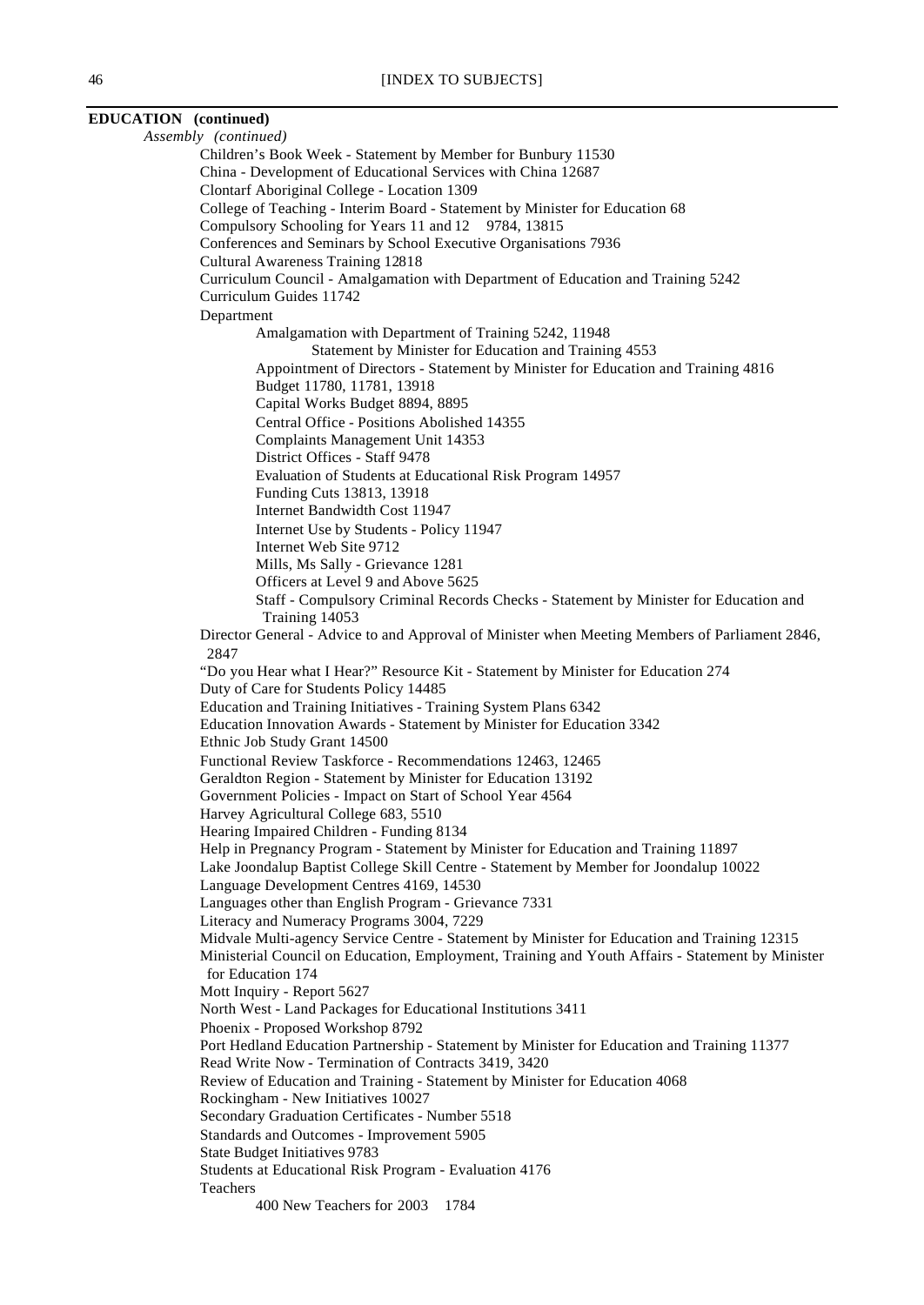| <b>EDUCATION</b> (continued) |                                                                                                                |
|------------------------------|----------------------------------------------------------------------------------------------------------------|
|                              | Assembly (continued)                                                                                           |
|                              | Teachers (continued)                                                                                           |
|                              | Complaints of Physical and Sexual Abuse of Students 1774, 5625                                                 |
|                              | Enterprise Bargaining Agreement 9664, 9878                                                                     |
|                              | High Schools - Number of Teachers and Male Teachers 1786                                                       |
|                              | Language-other-than-English 6339                                                                               |
|                              | Laptop Computers 691, 2584                                                                                     |
|                              | Level 3 - Appointment 8130                                                                                     |
|                              | LOTE, Technology and Enterprise, Science and Mathematics 14966                                                 |
|                              | Numbers 5624, 8125, 8126, 9468<br>Pay Rise 7026, 10821, 11250, 11253, 11706, 11707, 12863, 13197, 13198, 14883 |
|                              | Matter of Public Interest 10967                                                                                |
|                              | Motion 11415                                                                                                   |
|                              | Permanency 11396; Grievance 3197                                                                               |
|                              | Placement Process 4176                                                                                         |
|                              | Potential Teachers Available to Rejoin Profession 1783                                                         |
|                              | Predicted Shortage 11537                                                                                       |
|                              | Primary                                                                                                        |
|                              | Male-Female Ratio 8131                                                                                         |
|                              | Number of Teachers and Male Teachers 1785, 1786                                                                |
|                              | Projected Number of Retirements 1784                                                                           |
|                              | Recruitment 1048, 1783, 5332                                                                                   |
|                              | Relief Teachers in Country Schools 11703                                                                       |
|                              | Retirements 1784-1786                                                                                          |
|                              | Resignations 1784-1786, 8125, 8126                                                                             |
|                              | Scholarships and Recruitment - Statement by Minister for Education and Training 5332                           |
|                              | Secondary - Male/Female Ratio 8131                                                                             |
|                              | Strike Action 11250, 13197, 13198<br>Stress Leave 5624                                                         |
|                              | Student Scholarships - North West 3004                                                                         |
|                              | Teacher of the Year Award 7029                                                                                 |
|                              | Temby, Mrs Therese - Statement by Minister for Education and Training 9659                                     |
|                              | Tertiary - Statement by Member for Girrawheen 5362                                                             |
|                              | VacSwim Program - Cost and Number Enrolled 8127                                                                |
|                              | Vocational Education and Training                                                                              |
|                              | Expansion of Programs 11743                                                                                    |
|                              | Statement by Minister for Education and Training 11681                                                         |
|                              | Wanneroo - New Initiatives 2387                                                                                |
|                              | Westfield Premier's Education Scholarship - Statement by Premier 3196                                          |
| Council                      |                                                                                                                |
|                              | Amity House, Albany                                                                                            |
|                              | Adjournment Debate 5672                                                                                        |
|                              | Funding - Petition 8525                                                                                        |
|                              | Redevelopment 5536, 7477                                                                                       |
|                              | Central Reserve Area - Costs 13142                                                                             |
|                              | Children with Special Needs - Educational Aides 3439                                                           |
|                              | Curriculum Council - Amalgamation with Department of Education and Training 5411<br>Department                 |
|                              | \$19 Million Gain 12667                                                                                        |
|                              | Amalgamation with Department of Training 4906, 5026, 5053, 5313, 11837, 12143                                  |
|                              | Statement by Hon Norman Moore 6284                                                                             |
|                              | Buy Local Policy 1258                                                                                          |
|                              | Central Office Structure - Reform 594                                                                          |
|                              | Early Childhood Education - Training and Experience of Personnel 246                                           |
|                              | Early Development Survey - Joondalup, West Coast and Swan Education Districts 14195, 14802                     |
|                              | Joondalup Hospitality Training Institute - Cost Blow-up 12927                                                  |
|                              | Joondalup Regional Performing Arts Centre and Hospitality Training Centre - Collocation 9358                   |
|                              | Local Learning and Employment Partnership Program - Joondalup Pilot Project 6458                               |
|                              | Ngaanyatjarra Council (Aboriginal Corporation) College - Funding 5974                                          |
|                              | Pilot Course Program - Changes 8678                                                                            |
|                              | Post-compulsory Courses of Study - Support Materials 7474                                                      |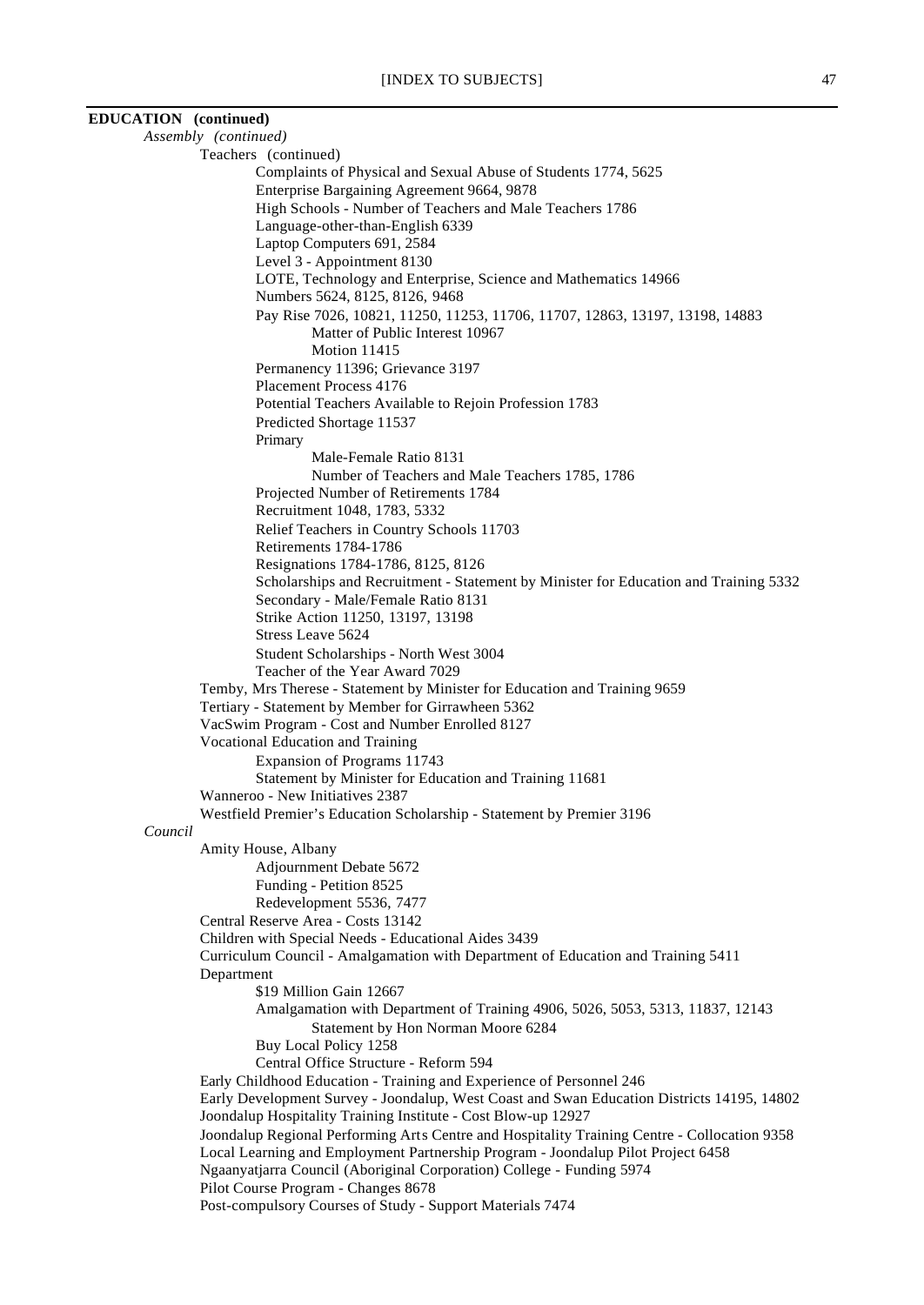| EDUCATION (continued)                                                                                       |
|-------------------------------------------------------------------------------------------------------------|
| Council (continued)                                                                                         |
| Public Education Endowment Trust - Grant Applications 14044                                                 |
| Robson Report - Recommendations 164, 594                                                                    |
| Teachers                                                                                                    |
| Appointments to Non-teaching Positions 14717<br>Criminal Records Checks - Statement by Hon Alan Cadby 14204 |
| Long Service Leave 12669                                                                                    |
| Pay Rise - Appointment of Conciliator 14798                                                                 |
| Primary - Professional Development in Mathematics and Science 5775                                          |
| Professional Development for New Upper School Courses 3178                                                  |
| Remedial 13859                                                                                              |
| Specialist Teachers for Students with Special Needs 2346                                                    |
| Strike Action 11483                                                                                         |
| Training in Aboriginal Culture 9026                                                                         |
| Unqualified 10923                                                                                           |
| Tertiary Entrance Examination - Statistics 14838                                                            |
| Upper School Courses, New - Funding and Professional Development 3178, 3615                                 |
| Vacswim Program - Cost and Number Enrolled 12925, 14620                                                     |
| Vocational Education and Training - Review 12556                                                            |
| Year 11 and 12 Courses 10112                                                                                |
| EDUCATION AND HEALTH STANDING COMMITTEE                                                                     |
| Assembly<br>Annual Report 2001-02 - Tabling 489                                                             |
| Annual Report 2002-03 - Report No 4<br>10649                                                                |
| Leave to Sit when House is Sitting 1691                                                                     |
| The Role and Interaction of Health Professionals in the WA Public Health System: Report on                  |
| International Travel - Fifth Report 11754                                                                   |
| Trip to Canada and the United Kingdom - Statement by Member for Murdoch 8702                                |
| <b>EDUCATION AND TRAINING, DEPARTMENT OF See "Education"</b>                                                |
| <b>EGERTON ESTATE, ELLENBROOK</b> See "Planning"                                                            |
| <b>EISZELE, MR DAVID</b> See "Western Power"                                                                |
| <b>ELECTORAL</b>                                                                                            |
| Assembly                                                                                                    |
| Legislation - Supreme Court Decision 1865, 1866, 2921, 2922, 2927<br>One Vote, One Value                    |
| Petition 5559                                                                                               |
| Statement by Member for Mitchell 14249                                                                      |
| Overriding of State Laws 7023                                                                               |
| Political Parties - Funding 12862                                                                           |
| Reform 2005; Statement by Attorney General 6676                                                             |
| Council                                                                                                     |
| Legislation - Supreme Court Decision 11361; Urgency Motion 1792, 1808                                       |
| One Vote, One Value - Mid West 1807                                                                         |
| Reform - Adjournment Debate 1835                                                                            |
| ELECTORAL AND CONSTITUTION AMENDMENT BILL 2003                                                              |
| Assembly                                                                                                    |
| Introduction and First Reading 13495                                                                        |
| Second Reading 13496                                                                                        |
| Appropriations 13928                                                                                        |
| <b>ELECTORAL LEGISLATION AMENDMENT BILL 2003</b>                                                            |
| Assembly<br>Introduction and First Reading 12744                                                            |
| Second Reading 12744                                                                                        |
| Order Discharged 13397                                                                                      |
| Political Parties Funding 12862                                                                             |
| <b>ELECTORAL REFORM BILL 2002</b>                                                                           |
| Assembly                                                                                                    |
| Introduction and First Reading 2257                                                                         |
| Second Reading 2257                                                                                         |
| Appropriations 2525                                                                                         |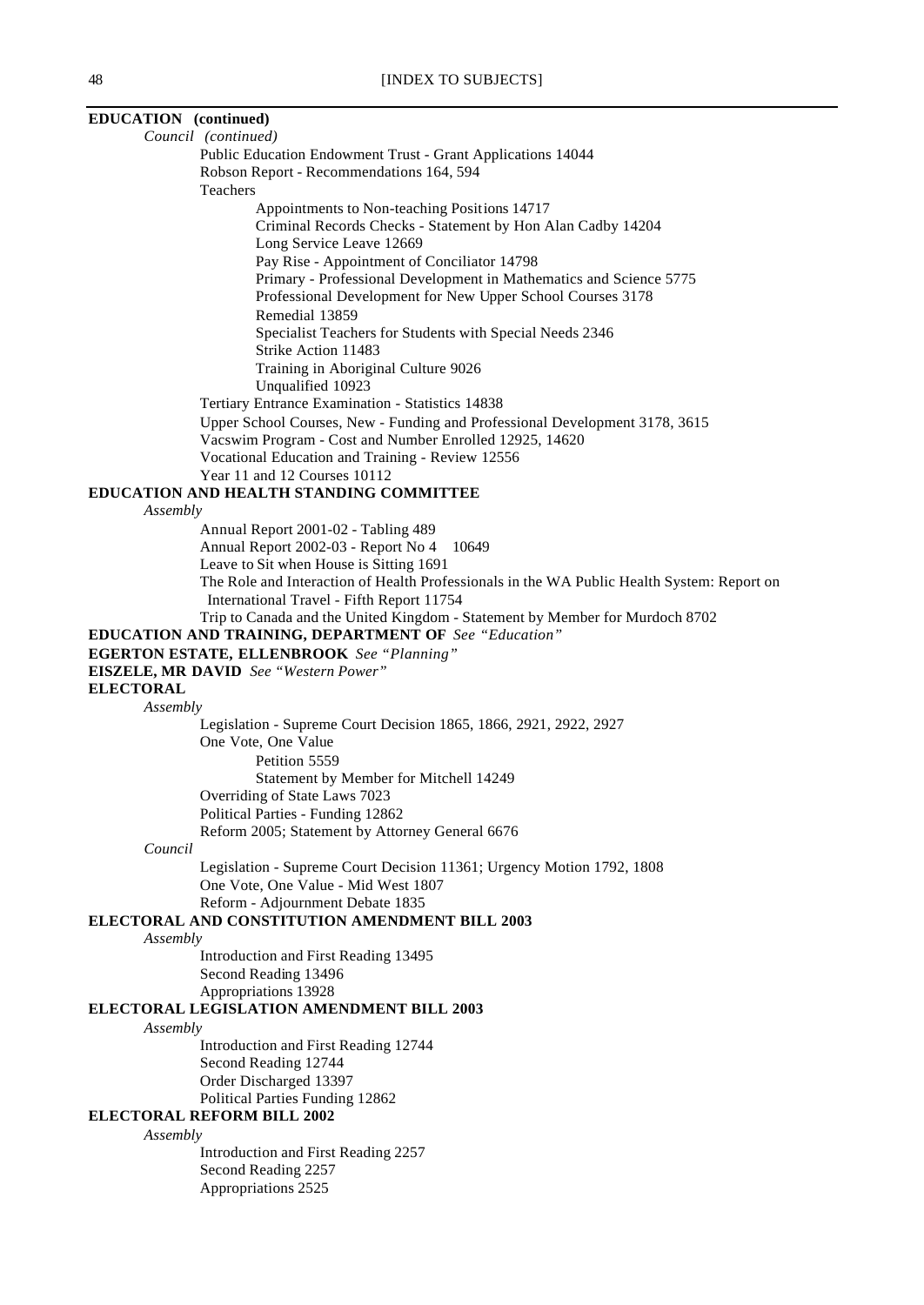| <b>ELECTRICITY</b> See Fuel and Energy" and "Western Power"                              |
|------------------------------------------------------------------------------------------|
| <b>ELECTRICITY CORPORATIONS BILL 2003</b>                                                |
| Assembly                                                                                 |
| Introduction and First Reading 12836                                                     |
| Second Reading 12836                                                                     |
| Appropriations 13214<br>Declaration as Urgent 13215-13218                                |
| Cognate Debate 13626                                                                     |
| Second Reading - Cognate Debate 13626                                                    |
| Referral to Economics and Industry Standing Committee                                    |
| Motion 13702-13711, 13726, 13727                                                         |
| Amendment to Motion 13710                                                                |
| Consideration in Detail 13728-13733                                                      |
| Third Reading 13734                                                                      |
| Council                                                                                  |
| Receipt and First Reading 13844                                                          |
| Second Reading 13844                                                                     |
| Cognate Debate 14649                                                                     |
| Second Reading - Cognate Debate 14649, 14669, 14804                                      |
| As to Committee 14820                                                                    |
| <b>ELECTRICITY INDUSTRY BILL 2003</b>                                                    |
| Assembly                                                                                 |
| Introduction and First Reading 12833<br>Second Reading 12833, 13219, 13368, 13391, 13499 |
| Appropriations 13214                                                                     |
| Declaration as Urgent 13215                                                              |
| Consideration in Detail 13504-13515, 13528-13541, 13683-13692                            |
| Third Reading 13702                                                                      |
| Council                                                                                  |
| Receipt and First Reading 13851                                                          |
| Second Reading 13851                                                                     |
| Cognate Debate 14649                                                                     |
| Second Reading - Cognate Debate 14649, 14669, 14804                                      |
| Order of the Day 14820                                                                   |
| Committee 14832-14835; Deputy Chairman's Ruling 14833                                    |
|                                                                                          |
| ELECTRICITY LEGISLATION (AMENDMENTS AND TRANSITIONAL PROVISIONS) BILL 2003               |
| Assembly                                                                                 |
| Introduction and First Reading 12838                                                     |
| Second Reading 12838, 13667                                                              |
| Appropriations 13214                                                                     |
| Declaration as Urgent 13215                                                              |
| Cognate Debate 13626                                                                     |
| Second Reading - Cognate Debate 13626                                                    |
| Third Reading 13738<br>Council                                                           |
| Receipt and First Reading 13846                                                          |
| Second Reading 13846                                                                     |
| Cognate Debate 14649                                                                     |
| Second Reading - Cognate Debate 14649, 14669, 14804                                      |
| As to Committee 14820                                                                    |
| ELECTRONIC TRANSACTIONS BILL 2001                                                        |
| Assembly                                                                                 |
| Returned 5374                                                                            |
| Assent 5834                                                                              |
| Council                                                                                  |
| Second Reading 5198                                                                      |
| Remaining Stages 5200<br>Assent 5759                                                     |
| <b>ELLENSBROOK PRECINCT</b> See "Heritage"                                               |
| <b>EL QUESTRO STATION</b> See "Pastoral Leases"                                          |
| <b>ELSEGOOD, MR JOHN</b> See "Justices of the Peace"                                     |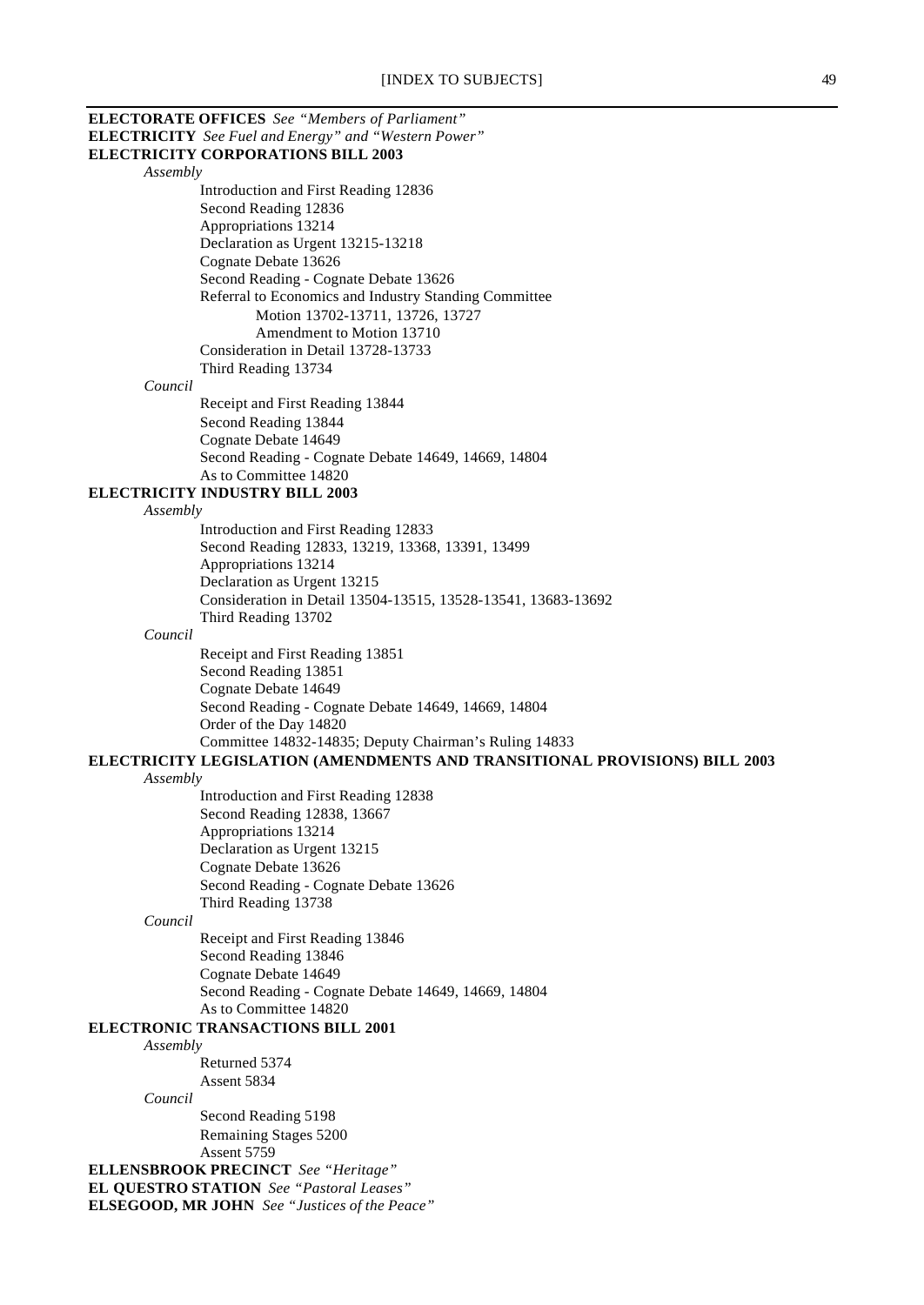# **ELWOOD, MR TONY** *See "Environment"*

**EMERGENCY SERVICES LEVY BILL 2002**

*Assembly*

Introduction and First Reading 1572 Second Reading 1573, 2193, 2414 Cognate Debate 2192 Returned 3557 Assent 4591

#### *Council*

Receipt and First Reading 2507 Second Reading 3047, 3462 Third Reading 3463 Assent 4181

#### **EMPIRE GAMES VILLAGE PRECINCT** *See "Heritage"*

#### **EMPLOYMENT ADVOCATE, OFFICE OF THE**

#### *Assembly*

Workplace Agreements - Interpretation of No-disadvantage Test 3932

*Council*

Wage Decisions - Government Action 5818

#### **EMPLOYMENT AND TRAINING**

*See also "Education - Department"*

#### *Assembly*

Aborigines - New Initiatives 10496 Apprentices - Transfield Services 2671 Burrup Resource Development Projects - Karratha School Students 5994 Business Grow - North West 3413 CALM Mentored Aboriginal Training and Employment Scheme - Statement by Minister for the Environment 13773 Employment Directions Initiative 4697 Enterprise Options Program - North West 3413 Hospitality Training Centre, Joondalup - Establishment 4702 Hospitality Youth Showcase - Statement by Member for Joondalup 9416 Read Write Now - Termination of Contracts 3419, 3420 Regional Areas - Employment Initiatives 9232 Review of Education and Training - Statement by Minister for Education 4068 Technology and Training Centres - North West 3414 **Training** Budget 7025 Bunbury Automotive Training Facility - Minister's Visit - Morning Tea 1728 Burrup Skills Task Force - Statement by Minister for Education and Training 477, 5563 Construction Skills Training Centre - Funding 7887 Crane Operators - Accredited Trainers 11562 Department Amalgamation with Department of Education 5242, 11948 Statement by Minister for Education and Training 4553 Budget 11780, 11781, 13918 Capital Works Budget 8894, 8895 District Offices - Staff 9478 Funding Cuts 13813 Officers at Level 9 and Above 5625 Staff - Compulsory Criminal Records Checks Statement by Minister for Education and Training 14053 Development of Training Services with China 12687 Evaluation of Students at Educational Risk Program 14957 Excellence Awards - Statement by Minister for Education and Training 10944 Internet Skills Training - Advertising Campaign 1709 Lake Joondalup Baptist College Skill Centre - Statement by Member for Joondalup 10022 Qatar Training Program - Statement by Minister for Training 273 Rockingham 10027 Services Joblink - Petition 477 Skill up for the Burrup 12606; Statement by Minister for Education and Training 10816 Training System Plans 6342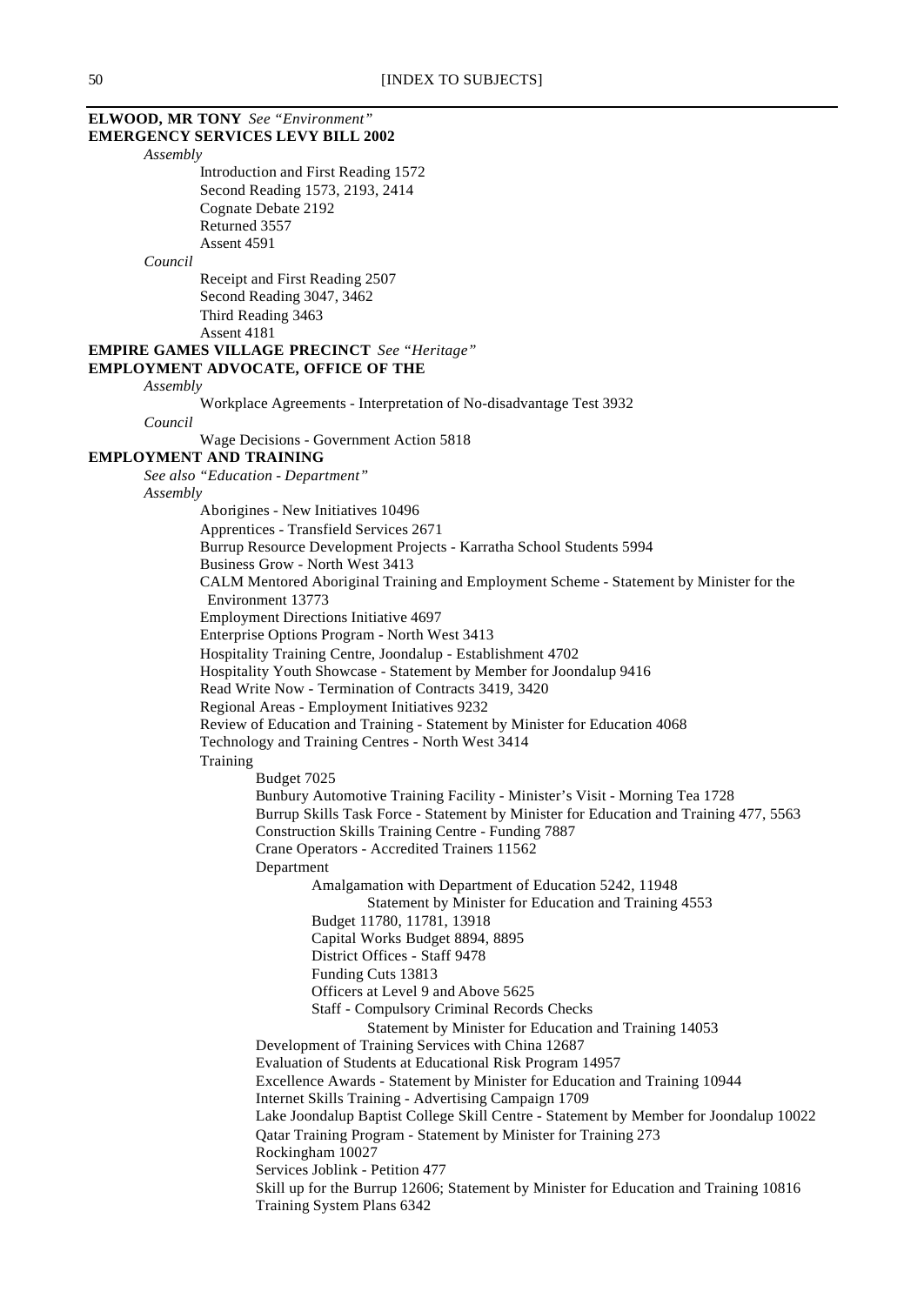|                         | <b>EMPLOYMENT AND TRAINING</b> (continued)                                                                                                                  |
|-------------------------|-------------------------------------------------------------------------------------------------------------------------------------------------------------|
|                         | Assembly (continued)                                                                                                                                        |
|                         | Training (continued)                                                                                                                                        |
|                         | Vocational Education and Training Programs 11743                                                                                                            |
|                         | Statement by Minister for Education and Training 11681                                                                                                      |
|                         | Western Australian Group Training Scheme 4174                                                                                                               |
|                         | Grievance 7853                                                                                                                                              |
|                         | Personal Explanation by Member for Peel 7857                                                                                                                |
|                         | Unemployment                                                                                                                                                |
|                         | Rate 1770, 4743, 8788                                                                                                                                       |
|                         | Statistics 2814, 5364, 6644, 8724                                                                                                                           |
| Council                 |                                                                                                                                                             |
|                         | Apprentices - Financial Incentive for Ongoing Training 5773<br>Local Learning and Employment Partnership Program - Joondalup Pilot Program 6458<br>Training |
|                         | Department                                                                                                                                                  |
|                         | \$19 million Gain 12667                                                                                                                                     |
|                         | Amalgamation with Department of Education 4906, 5026, 5053, 5313, 11837,                                                                                    |
|                         | 12143; Statement by Hon Norman Moore 6284<br>Farm Forestry Training 1450                                                                                    |
|                         | Industry Training Advisory Bodies - Funding 1661, 2127                                                                                                      |
|                         | Joondalup Hospitality Training Institute - Cost Blow-up 12927                                                                                               |
|                         | Vocational Education and Training                                                                                                                           |
|                         | Amendment Regulations 2002 - Disallowance - Order Discharged 2591                                                                                           |
|                         | <b>Courses and Support Materials 7474</b>                                                                                                                   |
|                         | Review 12556                                                                                                                                                |
|                         | <b>ENERGY LEGISLATION AMENDMENT BILL 2003</b>                                                                                                               |
| Assembly                |                                                                                                                                                             |
|                         | Introduction and First Reading 9401                                                                                                                         |
|                         | Second Reading 9401, 9703                                                                                                                                   |
|                         | Appropriations 9668                                                                                                                                         |
|                         | As to Third Reading 9711                                                                                                                                    |
|                         | Third Reading 9859                                                                                                                                          |
|                         | Returned 11559                                                                                                                                              |
|                         | Council's Amendments 11774, 11787                                                                                                                           |
|                         | <b>Assent 11909</b>                                                                                                                                         |
| Council                 |                                                                                                                                                             |
|                         | Receipt and First Reading 9927                                                                                                                              |
|                         | Second Reading 9927, 11442                                                                                                                                  |
|                         | Committee 11450, 11451                                                                                                                                      |
|                         | Report 11451                                                                                                                                                |
|                         | Third Reading 11451                                                                                                                                         |
|                         | Assembly's Message 11824                                                                                                                                    |
|                         | <b>Assent 11821</b>                                                                                                                                         |
|                         | ENERGY OPERATORS AND WATER AGENCIES (POWERS) AMENDMENT BILL 2003                                                                                            |
| Assembly                |                                                                                                                                                             |
|                         | Introduction and First Reading 5225                                                                                                                         |
|                         | Second Reading 5254, 6032, 6505                                                                                                                             |
|                         | Declaration as Urgent 6031                                                                                                                                  |
|                         | <b>ENOCH, MR JEFF</b> See "Justice, Department of"                                                                                                          |
| <b>ENRIGHT, MR NICK</b> |                                                                                                                                                             |
| Assembly                |                                                                                                                                                             |
|                         | Death 7597                                                                                                                                                  |
|                         | Statement by Minister for Culture and the Arts 6132                                                                                                         |
| Council                 |                                                                                                                                                             |
|                         | Statement by Hon Giz Watson 6283                                                                                                                            |
|                         | <b>ENTERPRISE BARGAINING AGREEMENTS</b> See "Industrial Relations"                                                                                          |
| <b>ENVIRONMENT</b>      |                                                                                                                                                             |
|                         | See also "Cockburn Sound", "Industrial Development", "Pollution" and "Waste Disposal"                                                                       |

*See also "Cockburn Sound", "Industrial Development", "Pollution" and "Waste Disposal" Assembly*

Acid Sulfate Soils - Management Strategy 13519 Appeals to the Minister - Number and Processing 7268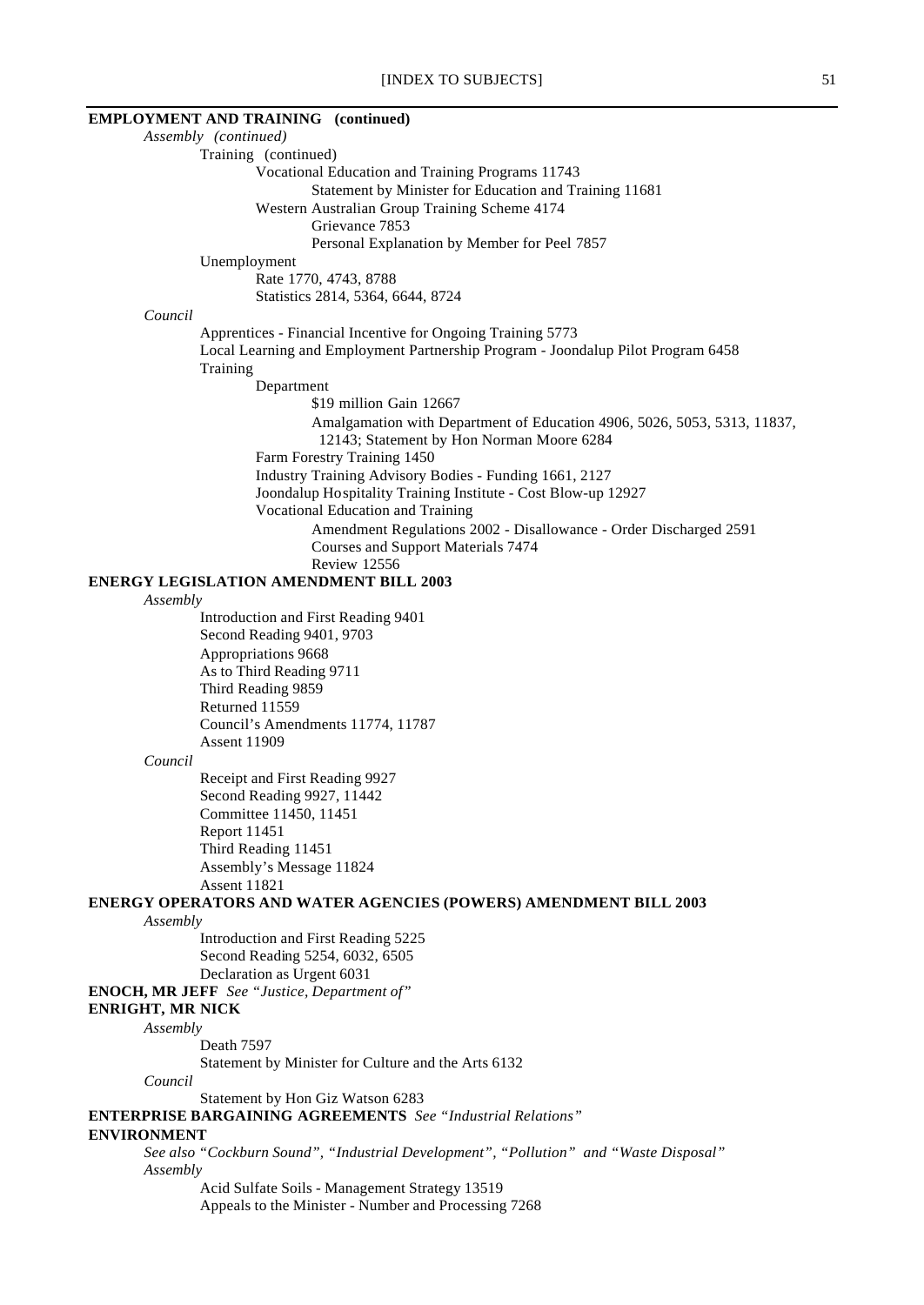**ENVIRONMENT (continued)** *Assembly (continued)* Biodiversity Conservation Act Consultation Paper 8138 Bioprospect Ltd - Licence to Assess and Commercially Exploit Chemicals in WA's Plants and Animals 14983 Carnac Island Sea Lion Colony - Statement by Member for Rockingham 5363 Catchment Management - Responsible Agency and Funding 14543 China - Environmental Benefits and Opportunities 12688 Coastal Erosion - Grievance 5337 Coastwest Grants Program - Statement by Minister for Planning and Infrastructure 9990 Container Deposit Legislation 8794; Grievance 1279 Development Proposals - Geoheritage Issues 13312 Elwood, Mr Tony - Quarry at Red Hill 8315, 12069; Grievance 6609, 6611 Environmental Enforcement Unit 4857, 5910, 6936 Environmental Protection Policies - Cockburn Sound Statement by Minister for the Environment and Heritage 3774 Erosion Programs - North West 4670 Flooded Gums - Defoliation by Insects 2843 Florida, Bouvard and Melros - Sand Dune Degradation - Grievance 6139; Petitions 5977, 7033, 9090 Friends of the Porongurup Range Inc - Assistance to Purchase Farming Property 2845 Geographe Bay - Removal of Seagrass Wrack from Beach 7117 Geraldton Junior and Senior Motocross Club - Grievance 2782 Gnangara Concept Plan - Delay 2843 Greenhouse Gas Emissions "Draft Western Australian Greenhouse Strategy" Statement by Minister for the Environment 14875 Reduction by Government Departments and Agencies 685 Indigenous Plant Species - Statistics on Diversity 3404 International Sustainability Events - University of Notre Dame Australia Statement by Minister for the Environment 10568 Kalgan Queen Scenic Cruises and Wildlife Interpretation - Grievance 11748 Kalgoorlie-Boulder Golf Course - Site Pollution 1401 Keep Australia Beautiful Council - Funding 4863 Lake Bryde Conservation Reserve 6813 Landcare Conference - Statement by Member for Wagin 12197 Law Reform Program - Bennett, Mr Michael 688 Legislation - Complaints of Non-compliance 7100 Litter Regulations 10590 Manganese Levels 9785 Native Wildlife - Smuggling 12319 Natural Heritage Trust 208, 209, 8869, 9086 North West - Environmental Improvement Initiative Programs 5182 Peel-Harvey Estuarine System - Nutrients 13675 Peel Waterways - Economic and Development and Recreation Management Plan 9793 Plastic Bags 8445, 10495 Port Geographe - Groyne Field - Grievance 5337 Prescribed Burning 11110 Quokka - Muddy Lake Wetland System, Bunbury 6532 Regional Herbarium Project 3002, 6397, 7596 Reilly, Ms Bobbie - Environmental Achievement Award - Statement by Member for Merredin 12855 Sand Pile, Lot 2000 Pearson St, Churchlands 7751 Shopping Trolleys - Abandoned - Grievance 1680 Snake Creek Diversion - Grievance 12169 State Agreements - Exemptions from Act 11315 State Budget Initiatives 9785-9788 State Reference Network Gauging Stations - Closure 981 State Weed Plan - Funding 14981 Tremaine, Mr Gary - Sale of Property - Grievances 6135, 10645 Two Rocks - Seagrass Management - Statement by Member for Wanneroo 5714 Underwood Avenue Bushland - Protection from Development 7116 Urban Nature Program - Budget and Staff 9800 WA Coastlines Document - Cost, Distribution, Purpose and Funding 11318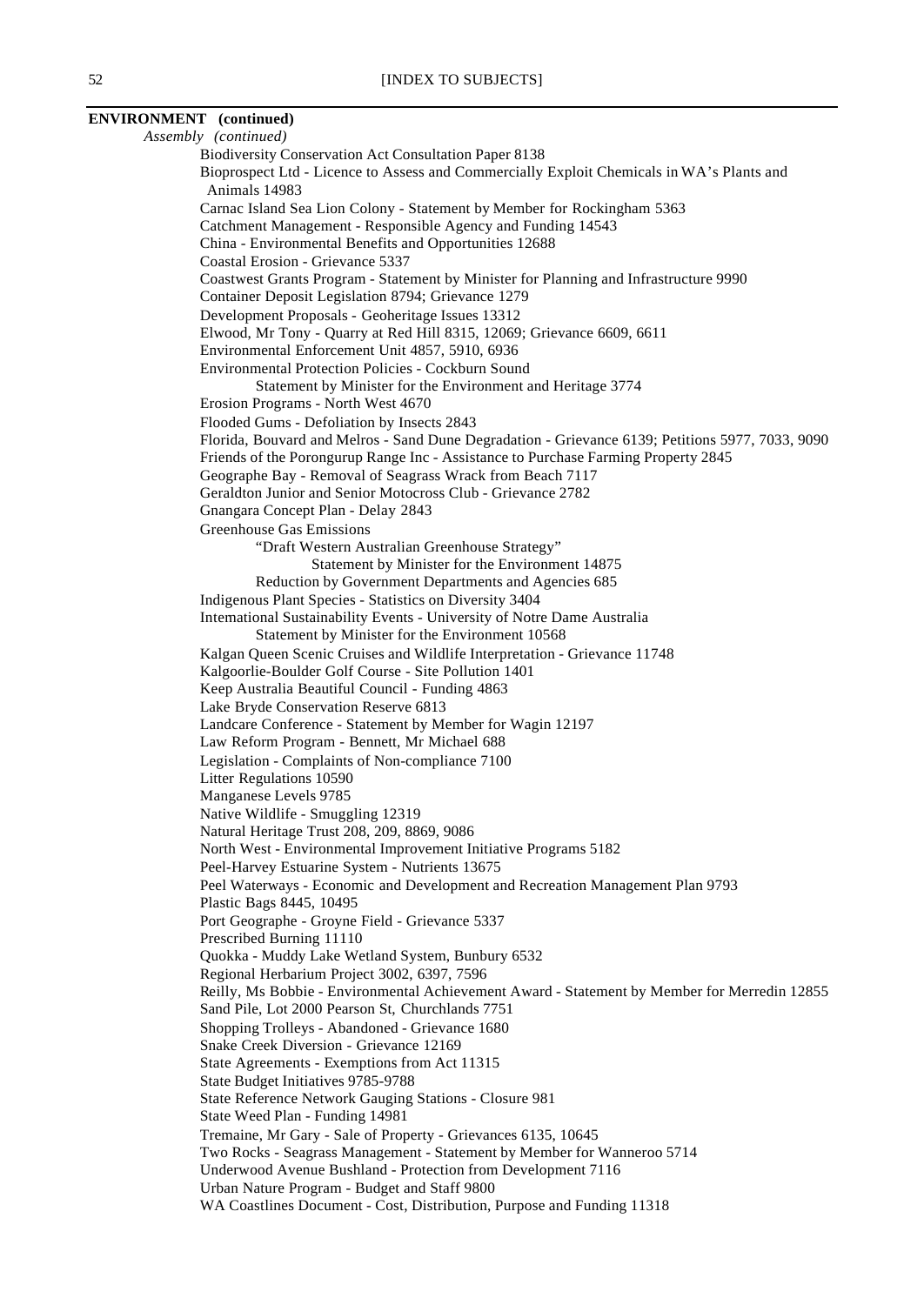**ENVIRONMENT (continued)** *Assembly (continued)* WA Environmental Awards 2003 - Cost 9800 Western Swamp Tortoise 7115. 8275 Wetlands - Stirling Estate 1757 Wilderness Discovery Centre - Costs 14551 Wilderness in Western Australia - Liberal Party Position 12858, 12859 Woodcrest Rise, College Grove, Bunbury - Petition 11260 World Summit on Sustainable Development Statement by Minister for the Environment and Heritage 2517 *Council* Acid Sulfate Soils 1560, 4056 Approval Process - Transparency 9207 Ascot Waters Development 11836, 11839, 14048; Adjournment Debate 4484 Barrow Island Building Demolition - Asbestos Disposal 10482 ChevronTexaco - Breach of DEP Licence Conditions 14042 Demolition Work - Waste Disposal 12016 Fauna Road Kills 9626 Gorgon Gas Development 10483 Naturally Occurring Radioactive Material 10367; Statement by Hon Robin Chapple 10378 BHPB Briquette Shiploader - Boodarrie Iron HBI-DRI Plant - Notification of Incident 4433 Bio-Gene Bioprospecting Ltd 13118, 14211 Blair Fox Generation WA Pty Ltd - Poultry Litter-fired Electricity Plant, Muchea 4398 BP Kwinana Refinery 12037, 12145 Brickworks Emissions - Consultant's Report 9630 Bringo Motocross Track - Relocation 1262 Burns Beach Property Trust - Appeal 1567 Burrup Peninsula Archaeological and Ethnographic Surveys 7996 West Intercourse Island - Impediments to Development 5779 Bushland Management - Adjournment Debate 4986 Chittering - Application for Planning Consent for Water Supply System 9635 Coastal Region between Abrolhos Islands and Fremantle - Declaration 13590 Conservation Estate - Grazing Impacts 9845 Craft Wood - Exemption for Use of Trees from Private Properties 12008, 12291 Statement by Hon Robyn McSweeney 12150 Damara Sheep - Environmental Impact 10781 Dampier Public Wharf Expansion - Impact 463 Domestic Fires - Burning of Painted Wood 10801 Draft Wilderness Policy 11476 Dwellingup - Drums Containing Herbicides 2346 East Kimberley Nature Reserves - Stock Incursions 10362 Environmental Approval Process - Transparency 10774, 10776 Environmental Education Discussion Paper - Cabinet Endorsement 4239 Environmental Enforcement Unit - Establishment 7006 Environmental Health Foundation - Establishment 11177, 11205 Environmental Health Standards 10782 Environmental Protection Act - Regulations 11838, 13145 Environmental Protection Policies - Completion 2779 Environmental Recovery Services Ltd 2347, 3337 Firewood Draft Regulations 11211 Legal Collection 9976 Public Firewood Areas 10094 South West 10382, 10923 Supplies and Collection 10806 Flora and Fauna - Rare and Presumed Extinct - South West 11890 Four-wheel-drive Vehicles - Advertising Depicting Damage to Environment 1140, 1848 Gnangara Land Use and Water Management Strategy 1742, 1844 Gnangara Park Management Plan - Finalisation 1743 Gnangara Water Mound - Threatened Species and Ecological Communities 1845, 6302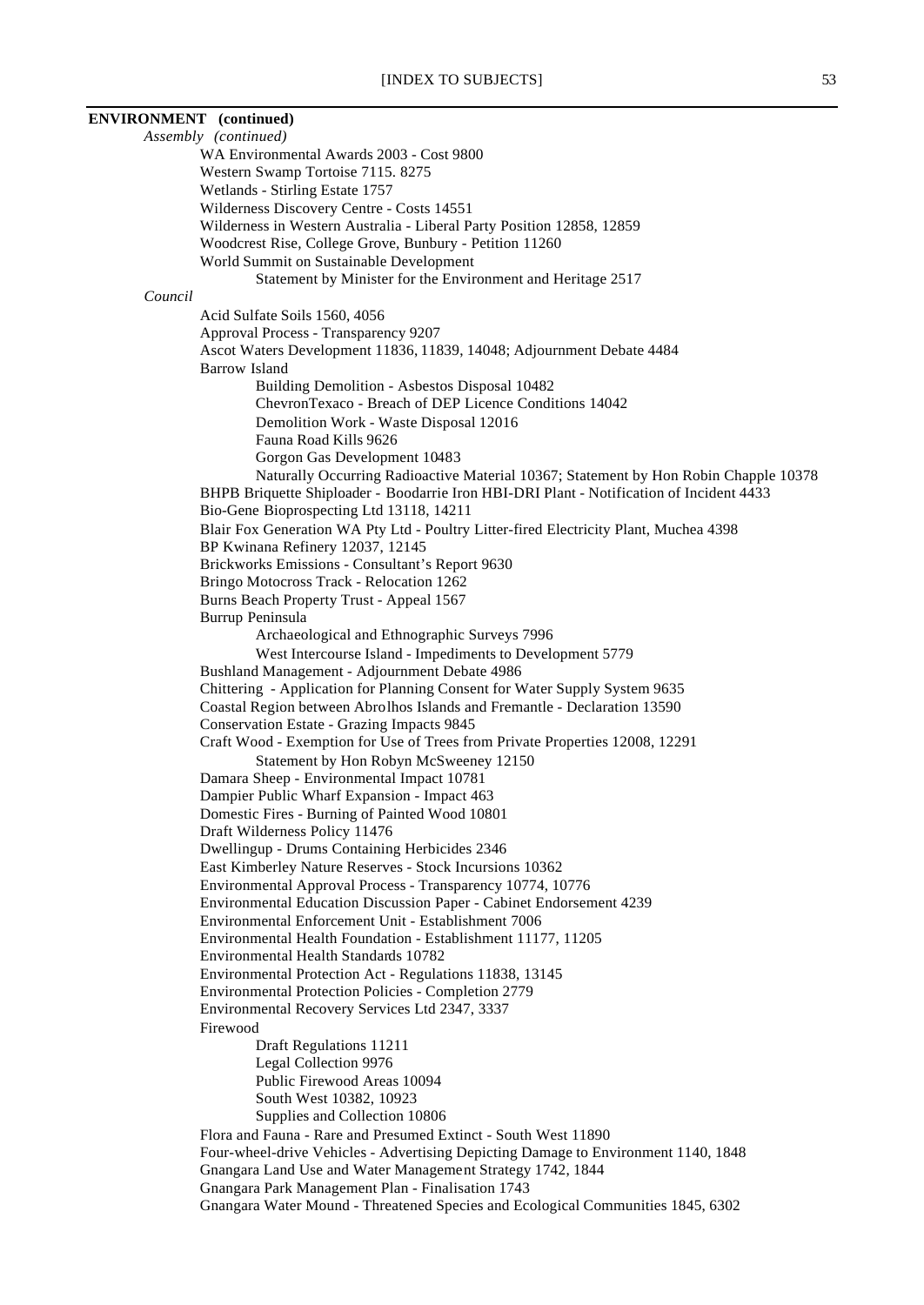#### **ENVIRONMENT (continued)** *Council (continued)* Goats, Feral - Damage to Conservation Estate 12016 Government Departments and Agencies - Annual Environmental Performance Reporting 12036 Green Stamp Program - Accreditation 2913 Greenhouse Gas Emissions Adjournment Debates 1038, 1669, 4295 Kyoto Protocol 1134, 1261; Adjournment Debate 4294 Reduction 12042 State Government Stand - Urgency Motion 991 State Strategy - Completion 11374 "Western Australia and Greenhouse" Issues Paper 4450, 4942 Heinrich, Mr and Mrs - Compensation for Loss of Earnings 14030, 14639 Industrial Projects - Post-approval Monitoring 11889 Introduced Species - Budget for Containment 4048 James Point Live Sheep Export Facility - Odour Modelling 2763 Kalgoorlie-Boulder Community and Industry Reference Committee 10258, 11373 Kalgoorlie Cement Works Acoustic Consultant and Stormwater Run-off 7837 Adjournment Debate 1836 Breaches of Occupational Safety and Health Legislation 9378 Compliance with Departmental Instruction 7507 Document Improvement Notice 5807, 5808 Dust Complaints 5970, 9652 E-mail about Dangerous and Unsafe Work Practices 9643 E-mail with Photographic Evidence 9375 Improvement Notices 5076, 5077 Letter from Acting Minister for the Environment and Heritage 9646 Licensing under the Environmental Protection Act 9632 Noise Levels 469, 5676, 7003, 9649 Non-compliance with Department of Environmental Protection Orders 5678 Occupational Safety and Health Legislation Breaches 8433 Petition 1403 Soil Contamination and Toxic Dust 13015 Trailers - Roadworthiness 9616 Unlicensed Forklift on Wilson Street 9616 Unsafe Work Practices 9376, 9377 Verbal Directions on Safety Issues 8430 Vexatious Complaints 7653 Video of Worker Spraying a Diesel-engine Oil Aerosol Solution 4903 Web Site - Investigations 5677 WorkSafe Improvement Notices 6466 Kimberley Prawn Farm 1531, 1806 Kwinana International Motorplex - Impact of Noise on Hope Valley Residents 14770 Lancelin Defence Training Area - Environmental Impact 12162 Leschenault Estuary - Development - Petition 13554 Mallee Seed 13864, 14031, 14196, 14206, 14607 Mid West and Murchison Rangelands - Management 4943 Midland Railway Workshop Site - Soil Stockpiles and Air Monitoring 2483, 3903, 7008 Moore River Estuary Development - Petition 8347 Mt Gibson Station - Field Report on Endangered Flora 11879 Narembeen Deep Drainage Project 551, 1741, 3336 Natural Heritage Trust 161, 241, 352 Nelson Locations 12889 and 12890 - Forest Conservation Area 9844 Perth Airport - High Conservation Value Land 14713 Plant and Animal Extinctions in Australia - Statement by Hon Robin Chapple 13596 Plastic Bags - Levy 1804, 3335 Regional Coastal and Marine Facilitator - South Coast Region - Funding 10089 Regional Herbarium Project 3023, 4431, 6084 Rural Sector, Controls - Motion 12531, 12541 Ship-blasting Abrasive High Pressure - Environmental Impact 1842 Smoky Vehicle Reporting Program 11889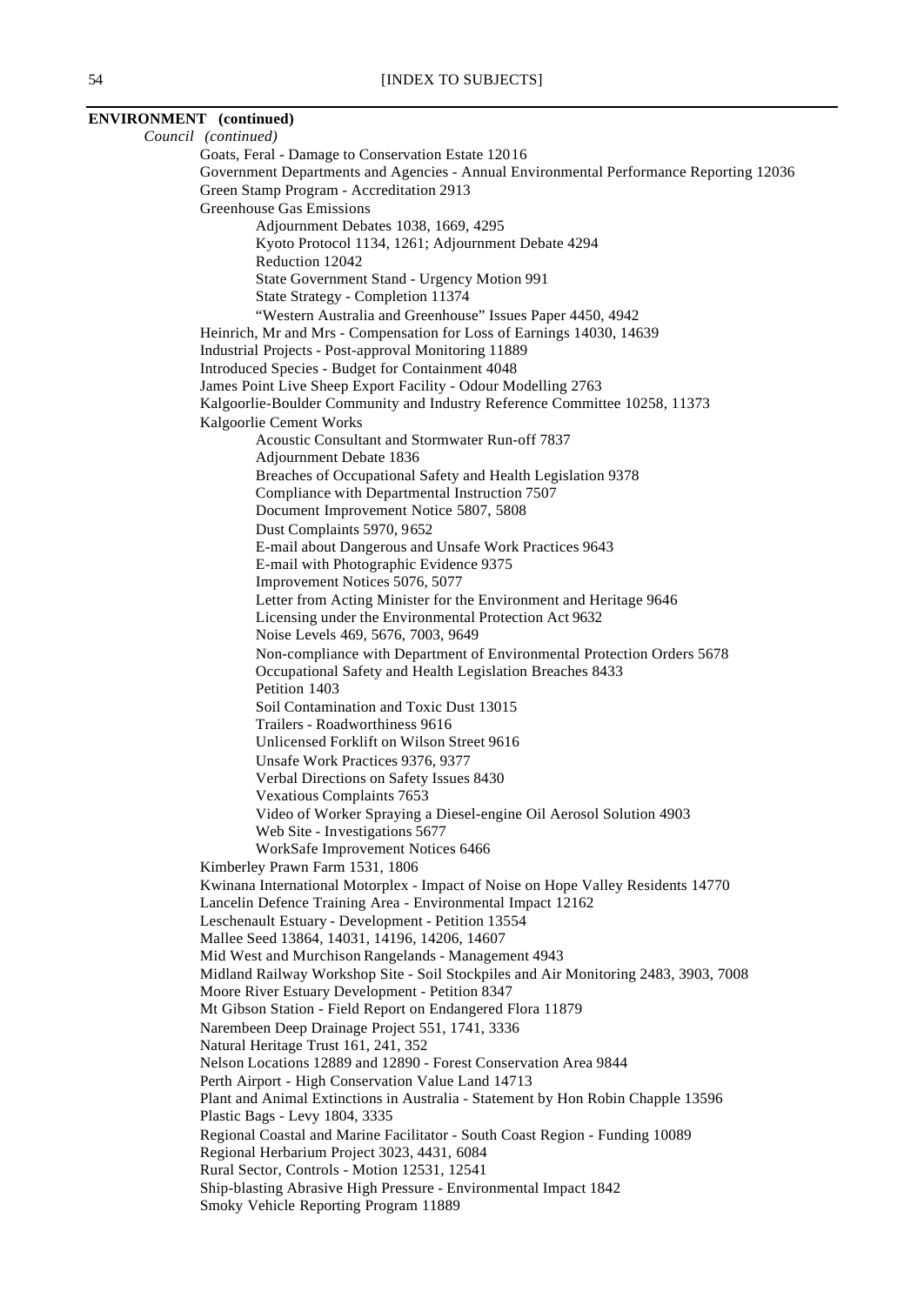| <b>ENVIRONMENT</b> (continued)                                                              |
|---------------------------------------------------------------------------------------------|
| Council (continued)                                                                         |
| South Beach Urban Redevelopment, South Fremantle 735, 7009, 7010, 12313                     |
| Spoil Bank, Port Hedland - Vehicle Access 3470                                              |
| Swan Coastal Plain Lakes Environmental Protection Policy - Completion 11886                 |
| Thomsons Lake and Lake Kogolup - Swans 12040                                                |
| Timber Fellers - Wildlife Conservation Act - Section 23D Exemptions 12925                   |
| Waste Discharge into Marine Environment 6460, 13024                                         |
| Wetlands                                                                                    |
| Nominations under Ramsar Convention 12036                                                   |
| Protection - Funding 9637                                                                   |
| Whitlock Creek - Dredge Spoil 12038                                                         |
| ENVIRONMENT AND PUBLIC AFFAIRS STANDING COMMITTEE See "Standing Committee on                |
| <b>Environment and Public Affairs</b> "                                                     |
| <b>ENVIRONMENTAL PROTECTION AMENDMENT BILL 2002</b>                                         |
| Assembly                                                                                    |
| Appropriations 102                                                                          |
| Second Reading 499, 505, 529, 1469                                                          |
| Referral to Legislation Committee 1487; Appointment of Members 1488                         |
| Report of Legislation Committee 2414                                                        |
| Third Reading 2567                                                                          |
| Returned 11639                                                                              |
| Council's Amendments 11788, 11794-11805<br><b>Assent 12326</b>                              |
|                                                                                             |
| Grievance 12574<br>Council                                                                  |
| Receipt and First Reading 2637                                                              |
| Second Reading 2637, 4916, 4966, 4976, 5008, 5010, 5015, 5027                               |
| Discharge from Notice Paper and Referral to Standing Committee on Public Administration and |
| Finance 4907                                                                                |
| Ruling by Deputy President 5026                                                             |
| Order Discharged and Referral to Standing Committee on Legislation 6414                     |
| Committee 10128-10141, 10207-10225, 10329-10360, 10368, 11142-11159, 11196-11204, 11212     |
| 11235, 11320-11330                                                                          |
| Chairman's Ruling 11330                                                                     |
| <b>Report 11437</b>                                                                         |
| Third Reading 11566                                                                         |
| Assembly's Message 11824                                                                    |
| <b>Assent 12277</b>                                                                         |
| Clearing Regulations 6583, 7311, 14615; Statement by Hon Dee Margetts 7320                  |
| ENVIRONMENTAL PROTECTION AUTHORITY                                                          |
| See also "Planning - Mauds Landing Development"                                             |
| Assembly                                                                                    |
| Advisory Council - Membership 13311                                                         |
| Board Membership Changes 4746                                                               |
| Qualifications of Potential Members 823                                                     |
| Council                                                                                     |
| Consultants - Number and Cost 3440                                                          |
| Formal Assessment Process 8420                                                              |
| LeProvost, Mr Ian - Conflict of Interest 1271                                               |
| Project Development Proposals - Assessment and Approval 5818, 7848                          |
| Regulations - Draft Exemptions 14195                                                        |
| Reports - Use of Appeal Committees in Appeals 13913                                         |
| ENVIRONMENTAL PROTECTION, DEPARTMENT OF                                                     |
| Assembly                                                                                    |
| Chief Executive Officer - Appointment 13809                                                 |
| Payne, Mr Roger 4556, 4742, 4743                                                            |
| Pollution Response Squad - Training 12612<br>Review 6648                                    |
| Staff 8856, 13810                                                                           |
| Council                                                                                     |
| Air Quality Branch - Senior Staff Resignations 2511                                         |
|                                                                                             |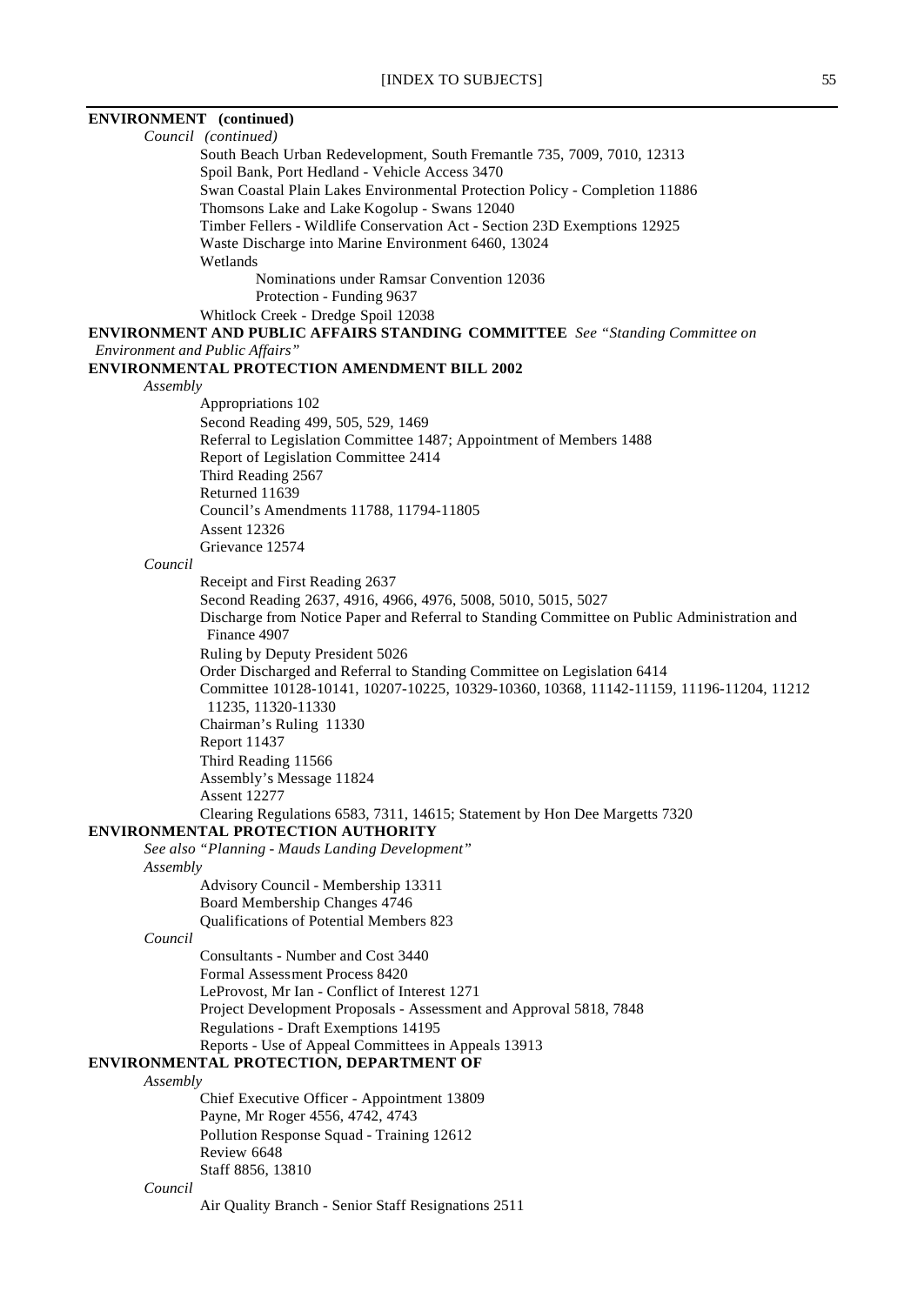## **ENVIRONMENTAL PROTECTION, DEPARTMENT OF (continued)** *Council (continued)* Cockburn Cement Ltd - Review of Audit Findings 737 Code of Conduct and Public Sector Code of Ethics 7992 Hine, Mr Phillip - Alleged Breach of Code of Ethics 595 Industrial Pollution Monitoring - Budget 10805 Kalgoorlie Regional Office 8782, 9653 Keating, Ms Fiona - Employment Details 14192 Mistakes 7003 Waste Control Fire in Bellevue - Review of Audit Findings 737 Water and Catchment Protection - Records of Decisions and Actions 9062 **EPIC ENERGY** *See "Fuel and Energy"* **EQUAL OPPORTUNITY COMMISSION WA** *Council* Gay and Lesbian Liaison Officers - Appointment 13595 **"ESSENTIALLY ELLINGTON" EVENT** *See "Arts and Culture"* **ESTIMATES COMMITTEES** *Assembly* Procedure and Privileges Committee's Report - Statement by Leader of the House 2917 Report of Management Committee 7706 Standing Orders Suspension 7390 Statement by Leader of the House 6608 *Council* Appointment Motion 7143 Amendment to Motion 7146 Motion, as Amended 7150 Correction to Answer Statement by Minister for Agriculture, Forestry and Fisheries 8756 Water and Rivers Commission 9027 **ESTIMATES OF REVENUE AND EXPENDITURE** *Council* Consideration of Tabled Papers 7288, 7599, 7783, 7949, 8348, 8526, 8639, 8756, 9011, 9150 Standing Orders Suspension 7287 Tabling of Budget Papers 7287 **EUTHANASIA** *Council* Voluntary - Petitions 1521, 5636 **EVANS, MR SHAUN** *See "Disability Services"* **EVANS, MRS SUE** *See "Domestic Violence"* **EWERS, MR KEN** *See "Disability Services"* **EXCELL, MR** *See "Prisons"* **EXMOUTH MARINA VILLAGE** *See "Planning"*

**EXPORTS** *See "Commerce and Trade"*

**EXTENDED WORKING HOURS REVIEW PANEL** *See "Consumer and Employment Protection"*

#### **F**

#### **FAIRBRIDGE**

*Assembly* Statement by Member for Murray-Wellington 4854 **FAMILY COURT AMENDMENT BILL 2001**

## *Assembly*

Appropriations 102 Leave to Consider 930 Returned 930 Council's Amendments 979 Assent 1677

*Council*

Second Reading 155, 167, 721 Committee 723-729 Report 729 Third Reading 729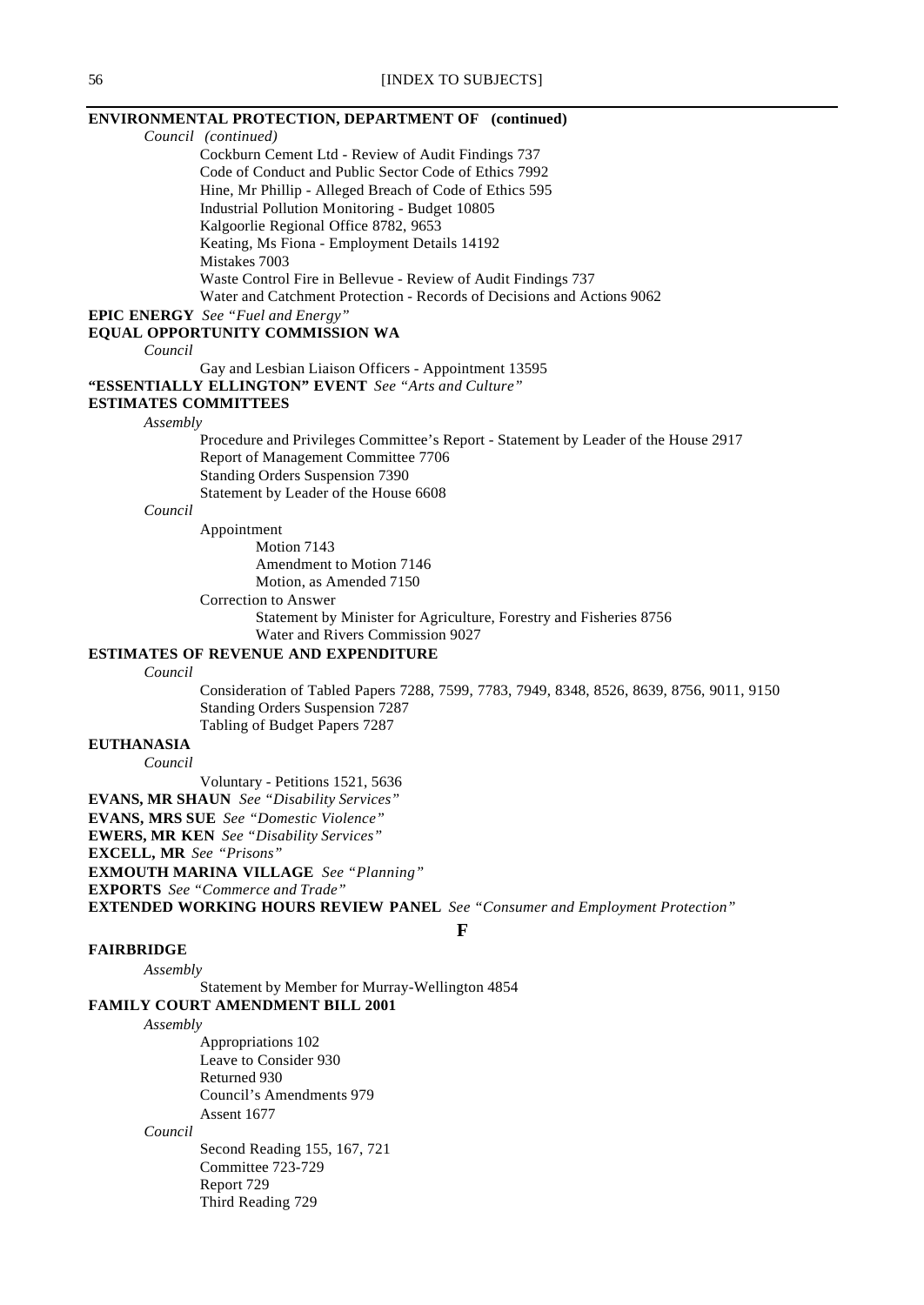|                                 | [INDEX TO SUBJECTS]                                                                                                                              | 57 |
|---------------------------------|--------------------------------------------------------------------------------------------------------------------------------------------------|----|
|                                 | <b>FAMILY COURT AMENDMENT BILL 2001 (continued)</b>                                                                                              |    |
| Council (continued)             |                                                                                                                                                  |    |
|                                 | Assembly's Message 999                                                                                                                           |    |
|                                 | Assent 1630                                                                                                                                      |    |
|                                 | <b>FARINA, MS JUDITH</b> See "Disability Services"                                                                                               |    |
|                                 | <b>FARMBIS WESTERN AUSTRALIA</b> See "Agriculture"                                                                                               |    |
|                                 | <b>FAWCETT, MRS JULIE</b> See "Drugs - Cannabis"                                                                                                 |    |
| <b>FEDERAL BUDGET</b>           |                                                                                                                                                  |    |
| Assembly                        |                                                                                                                                                  |    |
|                                 | Impact on State's Health Portfolio 7674<br>Road Funding 7677                                                                                     |    |
|                                 | State Government's Expectations 7518                                                                                                             |    |
|                                 | State Government's Response 7672                                                                                                                 |    |
|                                 | FEMALE GENITAL MUTILATION                                                                                                                        |    |
| Assembly                        |                                                                                                                                                  |    |
|                                 | Legislation - Grievance 3202                                                                                                                     |    |
|                                 | FERGUSON, MR PETER See "Consumer and Employment Protection"                                                                                      |    |
|                                 | <b>FESTIVALS IN NORTH OF STATE</b>                                                                                                               |    |
| Assembly                        |                                                                                                                                                  |    |
|                                 | Statement by Member for Ningaloo 10673                                                                                                           |    |
|                                 | <b>FILM CLASSIFICATION</b> See "Censorship"                                                                                                      |    |
|                                 | <b>FINANCE BROKERS CONTROL AMENDMENT BILL 2003</b>                                                                                               |    |
| Assembly                        |                                                                                                                                                  |    |
|                                 | Introduction and First Reading 14062                                                                                                             |    |
|                                 | Second Reading 14062                                                                                                                             |    |
| <b>FINANCE BROKING INDUSTRY</b> |                                                                                                                                                  |    |
| Assembly                        |                                                                                                                                                  |    |
|                                 | Finance Brokers Scandal - Charges and Convictions 8155<br>Part Repeal of Act - Statement by Minister for Consumer and Employment Protection 1971 |    |
| Council                         |                                                                                                                                                  |    |
|                                 | Finance Brokers Control Act - Repeal 7476, 8426                                                                                                  |    |
|                                 | <b>FINES ENFORCEMENT REGISTRY</b> See "Justice, Department of"                                                                                   |    |
|                                 | FINES, PENALTIES AND INFRINGEMENT NOTICES ENFORCEMENT AMENDMENT BILL 2002                                                                        |    |
| Assembly                        |                                                                                                                                                  |    |
|                                 | Introduction and First Reading 2253                                                                                                              |    |
|                                 | Second Reading 2253, 3959                                                                                                                        |    |
|                                 | Returned 6396                                                                                                                                    |    |
|                                 | Assent 7034                                                                                                                                      |    |
| Council                         |                                                                                                                                                  |    |
|                                 | Receipt and First Reading 4037                                                                                                                   |    |
|                                 | Second Reading 4037, 6253                                                                                                                        |    |
|                                 | Remaining Stages 6258                                                                                                                            |    |
|                                 | Assent 6943                                                                                                                                      |    |
| FINN, MR SHANE See "Prisons"    |                                                                                                                                                  |    |
|                                 | <b>FIRE AND EMERGENCY SERVICES</b>                                                                                                               |    |
| Assembly                        | Authority - Defence Force National Employer Support Award                                                                                        |    |
|                                 | Statement by Minister for Police and Emergency Services 1852                                                                                     |    |
|                                 | Bushfire Risk 2384, 2385, 2519, 13813                                                                                                            |    |
|                                 | Combined Ladder Platform Appliance - North West 2587                                                                                             |    |
|                                 | Emergency Helicopter Service - Elvis Helicopters 1707                                                                                            |    |
|                                 | Emergency Services - Community Development and Justice Standing Committee Report                                                                 |    |
|                                 | Statement by Minister for Police and Emergency Services 5220                                                                                     |    |
|                                 | Fire Hazard Alarms - Petition 66                                                                                                                 |    |
|                                 | Fire Hydrant Installation 14348                                                                                                                  |    |
|                                 | Fire Management in the Western Australian Environment                                                                                            |    |
|                                 | Motion 2702                                                                                                                                      |    |
|                                 | Statement by Minister for the Environment and Heritage 7330                                                                                      |    |
|                                 | Firefighting Aircraft 1046, 7117                                                                                                                 |    |
|                                 | Firefighting in the USA and Canada - WA Contribution 10678                                                                                       |    |
|                                 | House Fires - Smoke Alarms and Causes of Fires 9729                                                                                              |    |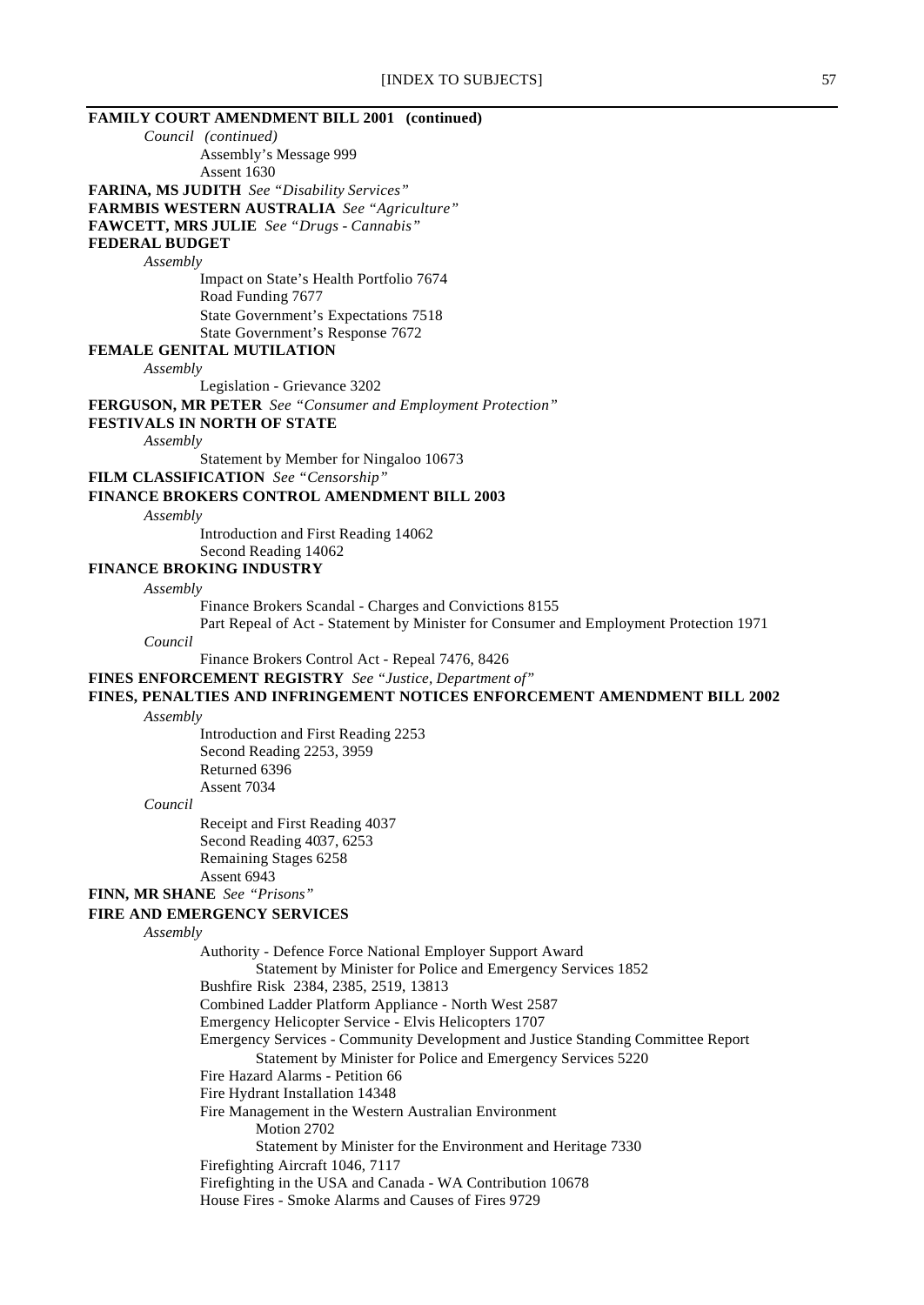|                  | FIRE AND EMERGENCY SERVICES (continued)<br>Assembly (continued)                                                            |
|------------------|----------------------------------------------------------------------------------------------------------------------------|
|                  | Levy                                                                                                                       |
|                  | City of Wanneroo 10161                                                                                                     |
|                  | Insurance Companies - Charges on Notices 11435                                                                             |
|                  | Introduction 8313                                                                                                          |
|                  | Matter of Public Interest 10172                                                                                            |
|                  | Amendment to Motion 10179                                                                                                  |
|                  | Amendment on the Amendment 10182                                                                                           |
|                  | Motion, as Amended 10184<br>Rebates 12378                                                                                  |
|                  | Revenue 14487                                                                                                              |
|                  | Manjimup - Petition 3908                                                                                                   |
|                  | New South Wales Bushfires - Statement by Minister for Police and Emergency Services 2782                                   |
|                  | North West 5180, 5756                                                                                                      |
|                  | Prescribed Burning 11110                                                                                                   |
|                  | Regional Airports - Removal of Front-line Emergency Response Crews 5241                                                    |
|                  | State Security - Up-to-date Plans 1864                                                                                     |
| Council          |                                                                                                                            |
|                  | Authority                                                                                                                  |
|                  | Advertising 10114                                                                                                          |
|                  | Charter Flights in the Kimberley 9621                                                                                      |
|                  | Fires on Derby Highway 9623                                                                                                |
|                  | Prescribed Burns - Incendiary Devices 9623                                                                                 |
|                  | Backpacker Hostels - Fire Safety 1260                                                                                      |
|                  | Body Bags Purchase 11208                                                                                                   |
|                  | Chemical Fires - Emergency Response Plan 11040                                                                             |
|                  | Communications Systems 12433                                                                                               |
|                  | Coronial Inquiry into Fire at Lancelin - Statement by Hon Dee Margetts 7455                                                |
|                  | Emergency Call System for Medical Emergencies - Changes 2347                                                               |
|                  | Emergency Helicopter Service - Funding 1042<br>Gingin, Shire of - Firebreak Order - Swan Location 7807, East Lancelin 4432 |
|                  | Kimberley - Permits to Burn 10149, 10154                                                                                   |
|                  | Lancelin Defence Training Area - Fire 5778                                                                                 |
|                  | Levy 590, 591, 2916, 13166, 14867                                                                                          |
|                  | Military Emergency or Retaliatory Attack - Essential Services 5022                                                         |
|                  | Northam Fire Station - Staffing 7177                                                                                       |
|                  | Nuclear Accidents 4397, 4526                                                                                               |
|                  | Prescribed Burning - Target 14641                                                                                          |
|                  | Regional Airports - Removal of Front-line Emergency Response Crews - Statement by Hon John                                 |
|                  | Fischer 6090                                                                                                               |
|                  | Risk Management Training 8415                                                                                              |
|                  | Swan Location 7807 - Seven-day Firebreak Order 3291                                                                        |
|                  | <b>FIRE AND EMERGENCY SERVICES LEGISLATION AMENDMENT BILL 2001</b>                                                         |
| Assembly         |                                                                                                                            |
|                  | Assent 3355                                                                                                                |
|                  | Council's Amendments 3235, 3236                                                                                            |
| Council          |                                                                                                                            |
|                  | Second Reading 1026, 1253, 1431                                                                                            |
|                  | Committee 1434-1441, 3042, 3043                                                                                            |
|                  | Report 3044                                                                                                                |
|                  | Third Reading 3044                                                                                                         |
|                  | Assembly's Message 3190<br>Assent 3269                                                                                     |
|                  | FIRE AND EMERGENCY SERVICES LEGISLATION (EMERGENCY SERVICES LEVY) AMENDMENT                                                |
| <b>BILL 2002</b> |                                                                                                                            |
| Assembly         |                                                                                                                            |
|                  | Introduction and First Reading 1570                                                                                        |
|                  | Second Reading 1570, 2193                                                                                                  |
|                  | Appropriations 1850                                                                                                        |
|                  | Cognate Debate 2192                                                                                                        |
|                  | Consideration in Detail 2259, 2269, 2361-2382, 2401-2411; Adjournment of Debate 2363                                       |
|                  |                                                                                                                            |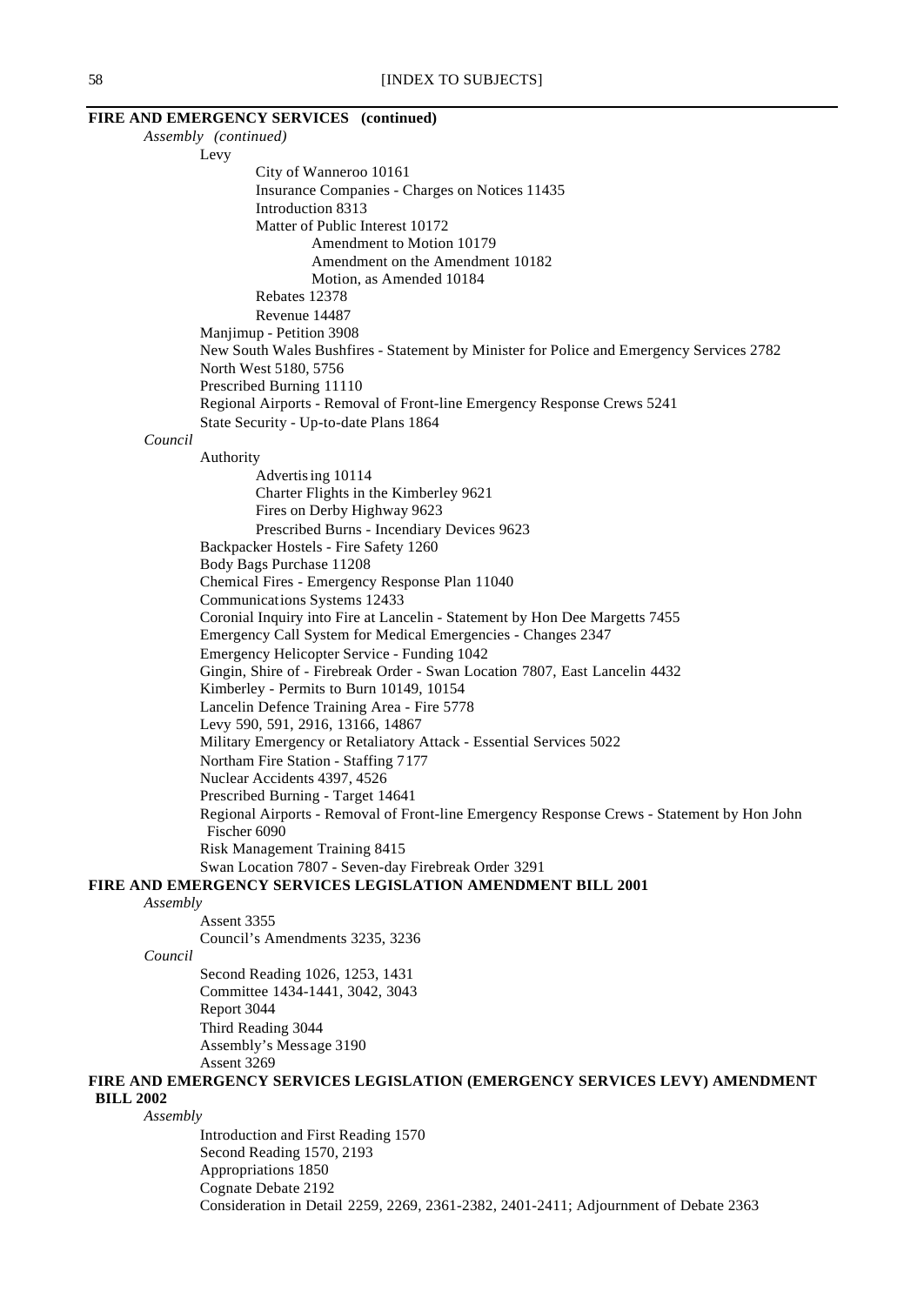# [INDEX TO SUBJECTS] 59 **FIRE AND EMERGENCY SERVICES LEGISLATION (EMERGENCY SERVICES LEVY) AMENDMENT BILL 2002 (continued)** *Assembly (continued)* Referral to Community Development and Justice Standing Committee 2259-2262, 2267, 2268 Third Reading 2411 Returned 3704 Council's Amendments 3826-3833 Assent 4591 *Council* Receipt and First Reading 2507 Second Reading 3044, 3446, 3456, 3592; Deputy President's Ruling 3447 Committee 3596-3602 Report 3602 Third Reading 3602 Assembly's Message 3761 Assent 4304 **FIREARMS** *Assembly* Antique and Curio - Legislation 2997 Unlicensed Hand Guns - Use in Criminal Activities - Grievance 5687 *Council* Act - Amendments 10364 Licences - Proof of Identity for Renewal 1137 Rifle Clubs - Rents - Adjournment Debates 2605, 2777 **FIREARMS AMENDMENT BILL 2003** *Assembly* Introduction and First Reading 13385 Second Reading 13385 Appropriations 13928 **FIREWOOD** *See "Environment"* **FIRST HOME OWNER GRANT AMENDMENT BILL 2002** *Assembly* Appropriations 102 Returned 5998 Council's Amendment 6188 Assent 7034 *Council* Second Reading 5404 Committee 5920 Report 5920 Third Reading 5920 Assembly's Message 6088 Assent 6943 **FISHER, MR ROBERT** *See "Agent General of Western Australia"* **FISHERIES** *Assembly* Aquaculture - North West 3415 Cherax Rotundus - Introduction 690 Commercial - Management Plans 671 Cottesloe Reef - Recreational Fishing - Petition 5977 Crayfish - Restrictions on Pots 2214 Dive Wrecks - Number and Fishing Exclusion Zone 12819 Fish Resources Management Amendment Regulations (No 8) 2003 - Motion for Disallowance 13406 Fishing Industry Council Awards - Statement by Member for Greenough 2812 Geographe Bay - Restrictions on Commercial Fishing 682 GG Fish - Statement by Member for Dawesville 8722 Mandurah and Peel Region - Fisheries Inspectors - Grievance 1678 North West - Strategic Research Fund for the Marine Environment 4166

Palmer, Jeff and Gail - High Court Appeal Case 2929

Pink Snapper - Effects of Trawl Fishery - Statistical Confidence Levels of Analyses 14147

Research and Community Education Programs - North West 3411

South West Bait, Herring, Salmon and Shark Fisheries - Sustainable Annual Catch 12506-12509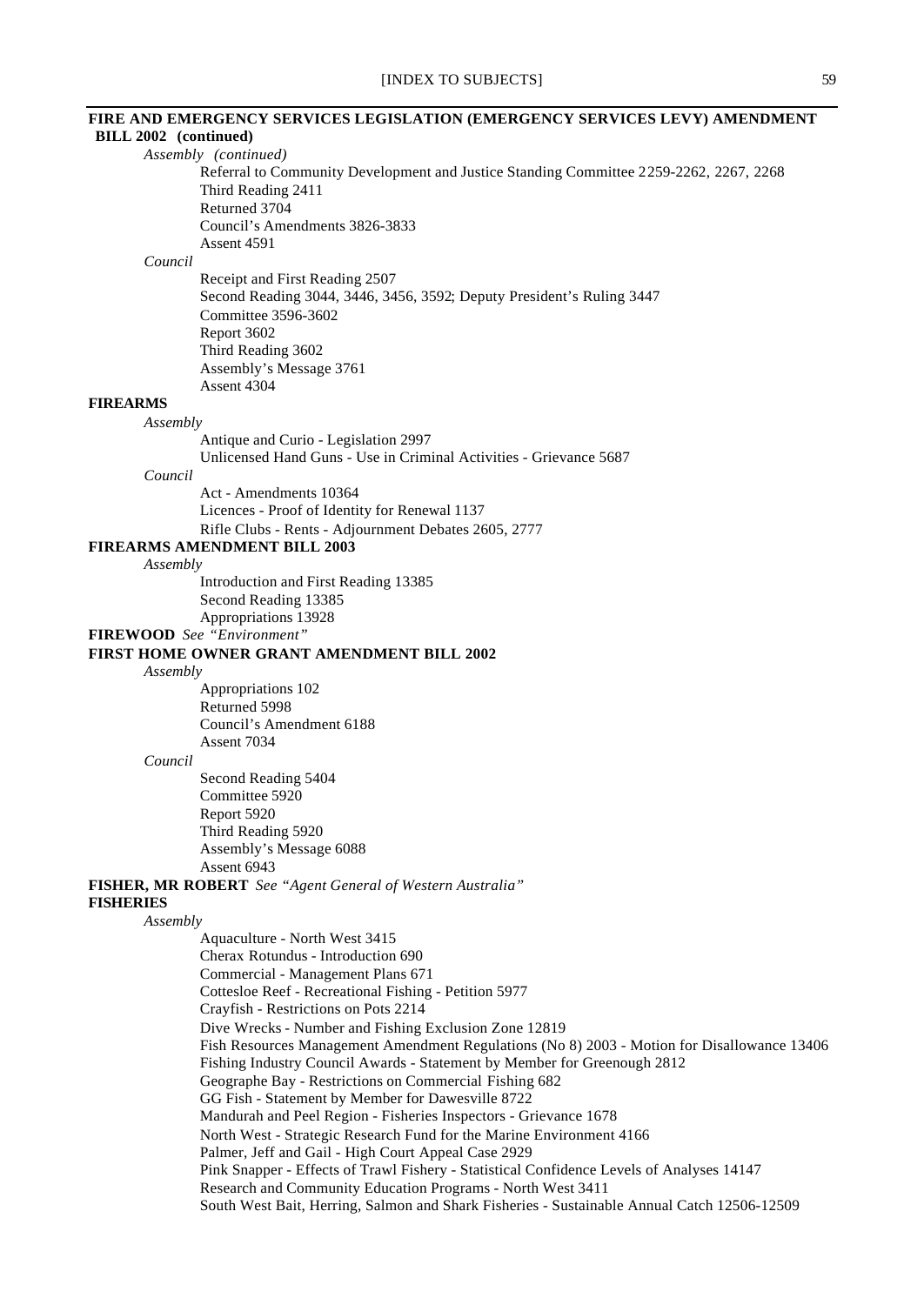| <b>FISHERIES</b> (continued)      |                                                                                                                                                     |
|-----------------------------------|-----------------------------------------------------------------------------------------------------------------------------------------------------|
| Assembly (continued)              |                                                                                                                                                     |
|                                   | Swan River - Ban on Recreational Fishing 8787                                                                                                       |
| Council                           | WA Fishing Industry Council - Seafood Cocktail Forum - Statement by Parliamentary Secretary 3344                                                    |
|                                   | Abalone Farm, Bremer Bay - Statement by Hon Paddy Embry 9371                                                                                        |
|                                   | Coastal Region between Abrolhos Islands and Fremantle - Declaration 13590                                                                           |
|                                   | Commercial - Licences to Trap Herring on South Coast 6955                                                                                           |
|                                   | Cottesloe Reef - Fish Habitat Protection Area 10812, 12666                                                                                          |
|                                   | Crayfish - Operators and Licences 2124                                                                                                              |
|                                   | Dampier Archipelago - Coral and Live Rock Collection Licences 11600, 12957                                                                          |
|                                   | Department - Dunlop, Mr Nic 9843                                                                                                                    |
|                                   | Dolphins - James Point, Cockburn Sound 3024                                                                                                         |
|                                   | Dusky Whaler Sharks - Conservation Status 1843, 3439                                                                                                |
|                                   | Finfish and Mackerel Reviews 12959                                                                                                                  |
|                                   | Fish Habitat Protection Area - Volunteer Program - Funding 10812                                                                                    |
|                                   | Fish Resources Management Amendment Regulations (No 6) 2003 - Disallowance - Order                                                                  |
|                                   | Discharged 11007                                                                                                                                    |
|                                   | Fish Resources Management Amendment Regulations (No 8) 2002 - Clause 5 - Disallowance 1641<br>Statement by Minister for Forestry and Fisheries 1640 |
|                                   | Fish Resources Management Amendment Regulations (No 8) 2003 - Disallowance 14581                                                                    |
|                                   | Gascoyne and West Coast - Recreational Fishing Regulations 5958                                                                                     |
|                                   | Houtman Abrolhos - Green Paper 3286                                                                                                                 |
|                                   | Indonesia and Singapore - Trade Potential - Statement by Minister for Agriculture, Forestry and<br>Fisheries 830                                    |
|                                   | Kimberley Prawn Farm 1531, 1806                                                                                                                     |
|                                   | Kimberley Prawn Fishery Management Plan Amendment 2002 - Disallowance - Order Discharged                                                            |
| 1631                              |                                                                                                                                                     |
|                                   | Lobster Pots - Number 9586, 10808                                                                                                                   |
|                                   | Management Report - Statement by Minister for Agriculture, Forestry and Fisheries 4240                                                              |
|                                   | Marron and Yabbies - Penalties for Stealing 5411, 8566                                                                                              |
|                                   | Master Class 5 Ticket - Changes 11834                                                                                                               |
|                                   | Palmer, Jeff and Gail                                                                                                                               |
|                                   | Prosecution 1841, 3028                                                                                                                              |
|                                   | <b>Statements</b><br>Hon Kim Chance 12567                                                                                                           |
|                                   |                                                                                                                                                     |
|                                   | Hon John Fischer 12565<br>Pearl Farm Lease - Paspaley Pearling Company Pty Ltd, Encounter Cove, Kimberley 8421                                      |
|                                   | Recreational - GST Contribution 12960                                                                                                               |
|                                   | Recreational Fishing Survey - Estimates of Catch 12959                                                                                              |
|                                   | Shark Bay - Prawn Trawling Fleet 10781                                                                                                              |
|                                   | Shark Fishing 8675, 13120                                                                                                                           |
|                                   | Tuna - Article in Magazine - Statement by Hon Bruce Donaldson 7453                                                                                  |
|                                   | Turtle Exclusion Devices on Vessels 11041                                                                                                           |
|                                   | West Coast Rock Lobster Fishery Management Plan Amendment 2003 - Disallowance 12105                                                                 |
|                                   | Western Rock Lobster Fishery                                                                                                                        |
|                                   | Crisis 7647                                                                                                                                         |
|                                   | Exemptions for Input Restrictions 11600                                                                                                             |
|                                   | Licences 1006, 1140                                                                                                                                 |
|                                   | Price Fluctuations 7314                                                                                                                             |
|                                   | Tariff Concessions - Statement by Minister for Agriculture, Forestry and Fisheries 12277                                                            |
|                                   | Whales and Marine Mammals - Fee for Films and Photographs 2605, 3474                                                                                |
|                                   | Wyndham Prawn Farm 10787                                                                                                                            |
| <b>FLAGS PROTECTION BILL 2003</b> |                                                                                                                                                     |
| Assembly                          |                                                                                                                                                     |
|                                   | Introduction and First Reading 6792                                                                                                                 |
|                                   | Second Reading 6825, 8205, 8922                                                                                                                     |
| <b>FLORA</b> See "Environment"    |                                                                                                                                                     |
|                                   |                                                                                                                                                     |

**FLY IN, FLY OUT EMPLOYEES** *See "Industrial Relations"*

# **FOLSOM PRISON**

*Council*

Statement by Hon Frank Hough 7649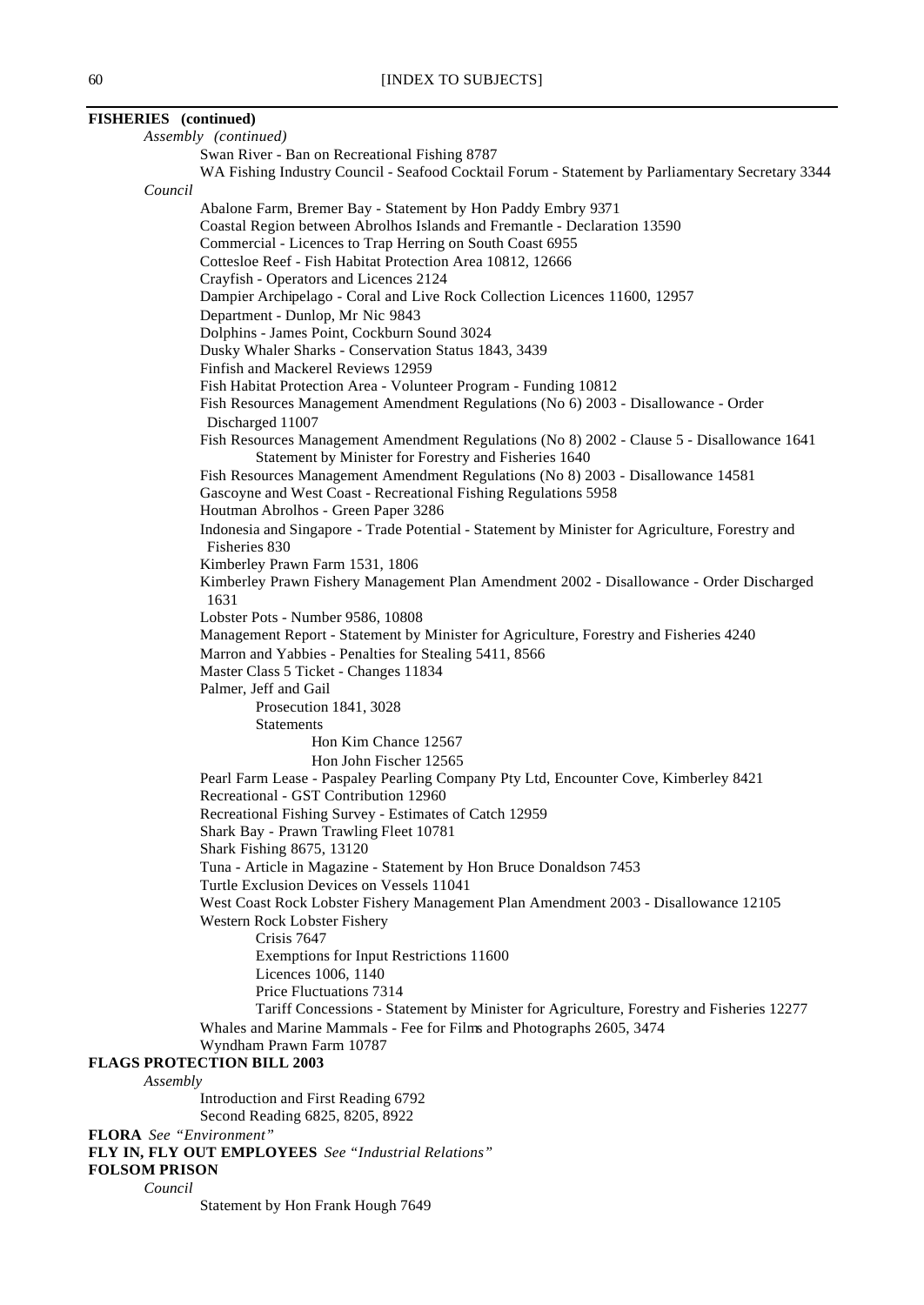**FOODBANK WA** *Assembly* Geraldton - Statement by Member for Geraldton 11106 **FORD, MS ERINNA** *Council* Statement by Hon Jon Ford 13014 **FORD, MS JAN** *See "Consumer and Employment Protection"* **FOREST HILL VINEYARD** *See "Western Power"* **FORESTS AND FORESTRY** *See also "Conservation and Land Management, Department of" Assembly* Buckingham near Collie - Impact of Logging 7780 Community Forest Inspection Program 5451 Diamond Tree Sky Lift 745, 5584, 9879 Draft Forest Management Plan 209, 210, 1048, 1049, 6533 Statement by Minister for the Environment and Heritage 172 Flooded Gums - Defoliation by Insects 2843 Forest Management Plans Assessment by EPA 4690 Implementation 24 Sustained Yield - Ferguson Report Recommendations 13553, 14529 Forest Products Commission Board Members - Credit Cards 11141 Personal Explanation by Parliamentary Secretary to the Minister for Agriculture, Forestry and Fisheries 7230 Plantation Forestry - Strategic Afforestation in Agricultural Zone 9788 Sawn Timber Recovery Data 4688 Treasury Performance Indicators 5622 Forests Round Table - Membership 13429 Gnangara Pine Plantation - Harvesting 5623 Greater Preston National Park - Illegal Tree Felling 8344 Infinitree Plantation Program 8438 Jarrah Allocation of 130 000 metres 9420 First and Second-grade - Implications of Opposition's Policy for Annual Yield 9663 Imbalance in Numbers of Marri 6205 Third Grade - Sawn Timber Recovery Rate 3000 Total Quota Request 5892 Karri Forest Explorer Self-guided Drive, Pemberton 8344 Total Quota Request 5892 Logging Perth Hills - Statement by Member for Swan Hills 10020 Roads - Traffic Rules 8501 Ludlow Tuart Forest Arum Lily Control 5897 Harvest Statistics 13276, 14145 Mining 11620, 13275 Petition 3354 Personal Explanation by Member for Vasse 3354 Manjimup - Furniture Industry 8600, 9420 Marri - Total Quota Request 5892 Mature and Intact Forest - Increase in Percentage Retained 1396 Old-growth Forest Commonwealth Government Commitment 4860 Government's Policy 11256, 11257 Leader of the Opposition's Comment 5240 Logging in South West 8601, 10424 Timber Industry Restructure Package 1587 Pinetec Pty Ltd 6397, 13924 Plantation Timber Industries in South West - Commonwealth Government Funding 398 Sky Jetty Project 745, 5584, 9879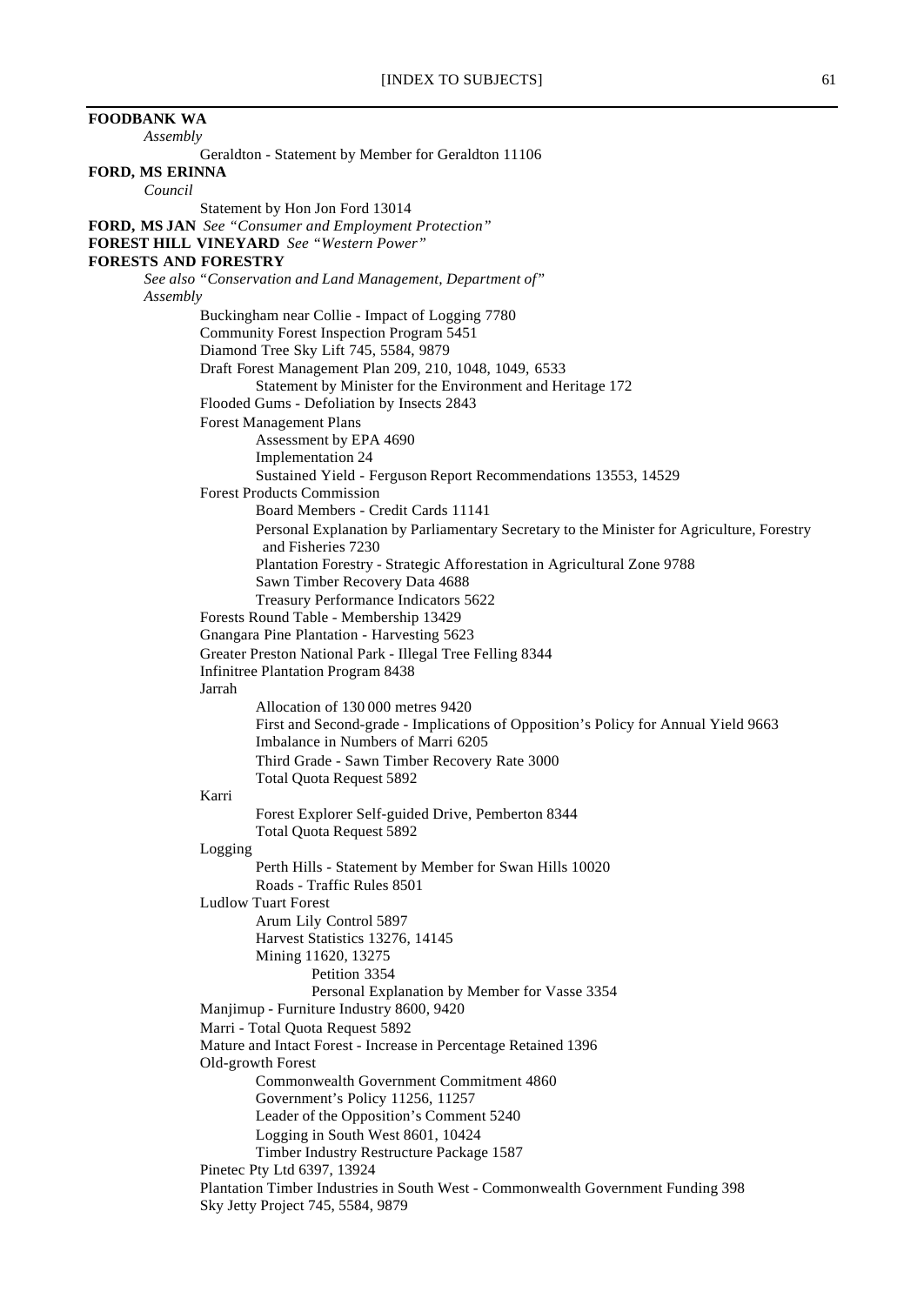# **FORESTS AND FORESTRY (continued)**

*Assembly (continued)* Social and Economic Impact of WA Forests Report - Alterations 5622 South West Area and Logging 9744 Nesting Hollows in Trees - Scientific Papers 1399 State Forests No 56 - Partial Revocation of Dedication - Motions 12174, 12588; Request for Council's Concurrence 12615 Tabling of Paper 11930 Nos 15, 39 and 64 - Partial Revocation of Dedication - Motions 13774, 14084; Request for Council's Concurrence 14086 Nos 7, 14, 16, 28, 32, 33 and 58 - Partial Revocation of Dedication - Motion 13681, 14083; Request for Council's Concurrence 14084 Sustainable Forest Management Output - 400 000 Hectare Reduction in Forest Area Managed 2843 Timber Allocations - Announcement 8600 Tree Farming - Timber Volumes 3848 Tuart Ecosystems - Swan Coastal Plain 1200 Tuart Forests - Conservation and Protection 7111 Warrup, Corbal, Mersea, Dudijup and Kingston Blocks 13770 Wellington Discovery Forest 7406, 8146 Woodchip Mill 2522, 3561 *Council* Alco, Yornup and Thornton Forest Blocks - Post-logging Audit 13008, 14620 Australian Forestry Standard - Certification 2761 Butler Forest, Nannup - Hot Regeneration Burn - Monitoring 4049 Craft Wood Licensing System 1954 Diamond Tree Sky Lift 6585, 13008; Statement by Hon Robyn McSweeney 14037 Draft Forest Management Plan Amendments to Conservation and Land Management Act 1801 Bole Logs Allocation 1008 First and Second Grade Log Allocation 351 Minister's Submission 1658 Statements by Leader of the House 169, 10468, 10471, 11168, 11586 Motion 10080 Sessional Orders Suspension 10472 Farm Forestry Training - Departmental Responsibility and Fees 1450 Forest Management Plans - Area for Logging 12571 Forest Products Commission Request for Tender No 2655 703, 9647, 9648, 10261 Sale of Marri Woodchips to Overseas Companies 9654 Sawlogs from Mine Sites 4958, 5776, 5956 State Native Forest - Claiming as an Asset 9203 Gnangara Pine Plantation Logging 713, 4448, 4991 Statement by Minister for Agriculture, Forestry and Fisheries 1407; Motion 12263, 12660, 13105 Volume of Timber Supplied 14800 Greenbushes Timber Mill - Conditions on Allocation of Resources 1840, 9055 Hacketts Gully - Logging 13858 Infinitree Plantation Program 9360, 14714 Jarrah and Karri Logging Statistics 2902, 8413, 10483 Personal Explanation by Minister for Agriculture, Forestry and Fisheries 6960 Request for Proposals - Stage B 2225, 2481 Sawlog Volumes 11182, 12960, 14799 Jarrah, Karri and Wandoo Production Forest 1561, 1562 Kojonup Location 9212 - Amendment of Class A Reserve 1736; Motion for Disallowance 14020 Log Prices - Review 1533 Logging Area and Volume 1560, 9619 Buffers Review - List of References 3473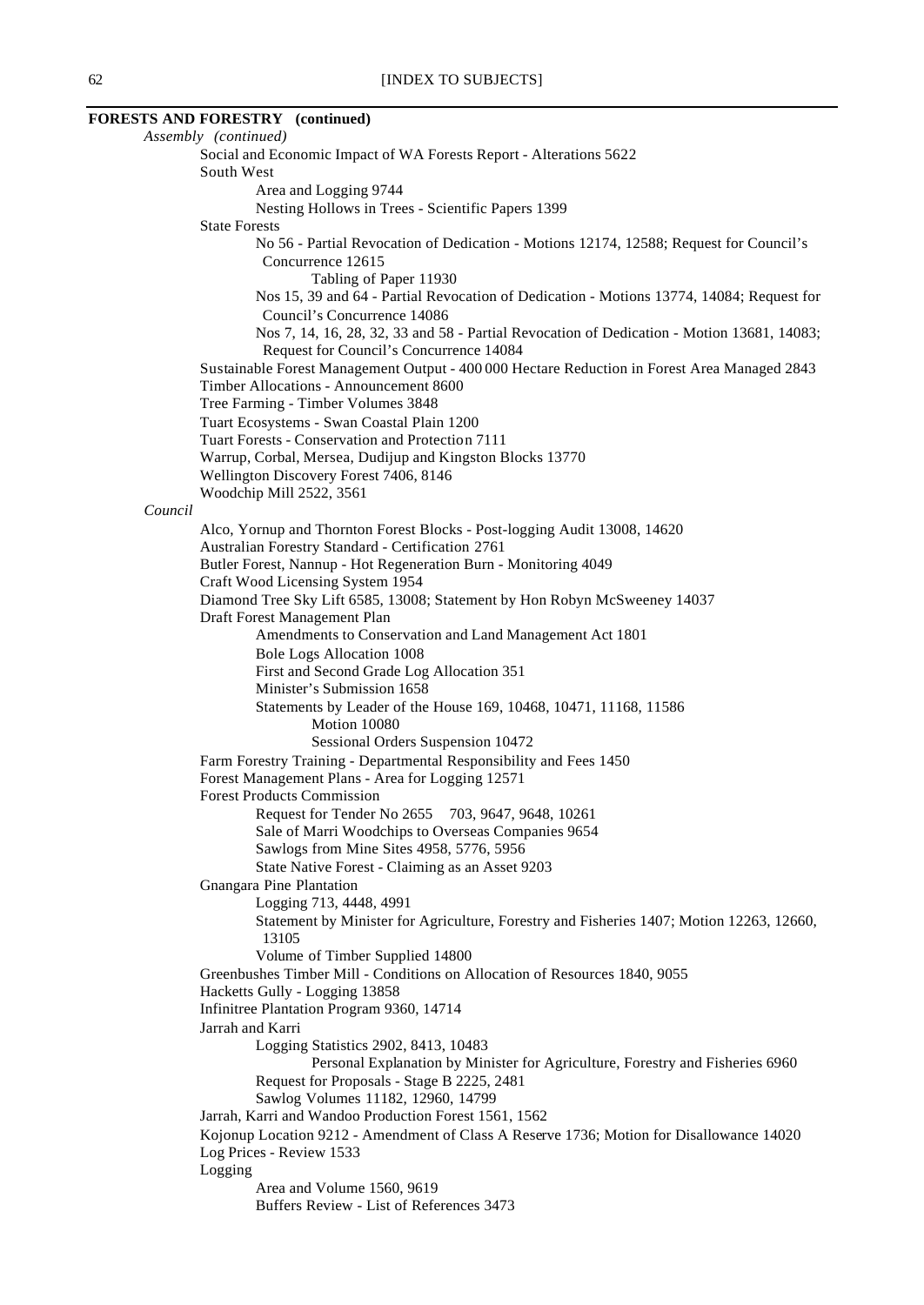# **FORESTS AND FORESTRY (continued)**

| Council (continued)                                                                           |
|-----------------------------------------------------------------------------------------------|
| Logging (continued)                                                                           |
| Karri and Jarrah 2902; Personal Explanation by Minister for Forestry and Fisheries 6960       |
| Meetings with Former Burke Government Ministers 6958, 7175, 8418, 9203                        |
| Recording in Forest Product Commission's Accounts 5025                                        |
| Timber Residue - Access for Craft Wood Industry 7323                                          |
| <b>Ludlow Tuart Forest</b>                                                                    |
| Inclusion on the Endangered Places List 3475                                                  |
| Mining 10746, 12668, 14715; Petition 11960                                                    |
| Tabling of Agreement 5076                                                                     |
| Manjimup 2874, 9357                                                                           |
| Marri                                                                                         |
| Clear-felling and Gap Creation 2228, 3473                                                     |
| Woodchips 7323, 9358                                                                          |
| Nannup Timber Mill - Conditions on Allocation of Resources 1840, 9055                         |
| Native Forest and Plantation Stumpages 11206                                                  |
| Nelson Locations 12889 and 12890 - Forest Conservation Area 9844                              |
| Old-growth Forest                                                                             |
| Government's Policy 7166                                                                      |
| Mills Seeking Business Exit Assistance 705                                                    |
| Social and Economic Impact of Policy - Urgency Motion 540                                     |
| Pentarch Forest Products Pty Ltd - Stumpage Rates and Log Specifications 5662                 |
| Pinetec Pty Ltd 710, 1262, 1743, 9191, 11173, 13018                                           |
| Pinjar Pine Plantations - Statement by Minister for Agriculture, Forestry and Fisheries 1407  |
|                                                                                               |
| Motion 12263, 12660, 13105                                                                    |
| Regional Forest Agreement - Mapping - Old-growth Area and Logging 12155                       |
| Richardson, Mr Trevor - Native Forest Log Sales Contracts 8676, 9628                          |
| Sawlogs from Mine Sites 6286, 6287                                                            |
| Sawmills - Registration - Number and Type 3772                                                |
| Sky Jetty Project 6585, 13008; Statement by Hon Robyn McSweeney 14037                         |
| South West                                                                                    |
| Area Burnt in Wildfires 13023                                                                 |
| Sawmills - Resource Security Commitment 14776                                                 |
| <b>State Forests</b>                                                                          |
| Land Swap - Petition 13122                                                                    |
| No 56 - Partial Revocation - Assembly's Resolution 12637; Motion to Concur 13029              |
| Nos 15, 39 and 64 - Partial Revocation of Dedication - Assembly's Resolution 14156, 14592     |
| Nos 7, 14, 16, 28, 32, 33 and 58 - Partial Revocation of Dedication - Assembly's Resolution   |
| 14156, 14591                                                                                  |
| Transfer of Ownership to Aboriginal Groups 11172                                              |
| Timber Contracts - Financial Security Beyond the Forest Management Plan 13860, 14198          |
| Timber Fellers - Wildlife Conservation Act - Section 23D Exemptions 12925                     |
| Timber Industry Restructure Plan 6277                                                         |
| Timber Industry Worker Assistance Package - Funding 3611                                      |
| Timber Mills - Business Exit Assistance 43                                                    |
| Timber Allocations - Final Recommendations 8565                                               |
| Tuart Trees South of Mandurah - Decline and Death - Impact of Bauxite Mining 13915            |
| Warren Forest Region - Logging Roads 8413                                                     |
| Wesbeam Pty Ltd - Timber Resource 1262; Statement by Minister for Agriculture, Forestry and   |
| Fisheries 1407                                                                                |
| Wespine Industries Pty Ltd - Pine Sawlogs 6282                                                |
| Wood Cutters, Sellers and Collectors - Goldfields - Licences 9646                             |
| Wood Processing (WESFI) Agreement Act 2000 - Schedule H 3028                                  |
| Wood Sellers - Unlicensed 9647                                                                |
| Woodchip Mill - Donnybrook 41, 1269                                                           |
| Woodchips - Transport - Manjimup-Bunbury Railway Line 13351                                   |
| Yanchep Pine Plantations - Statement by Minister for Agriculture, Forestry and Fisheries 1407 |
| Motion 12263, 12660, 13105                                                                    |
| <b>FORREST NURSERY PTY LTD</b> See "Environment - Mallee Seed"                                |
| FOX CONTROL PROGRAM See "Agriculture"                                                         |

**FRANCESCHINI-PIIL, DANIEL** *See "Disability Services"*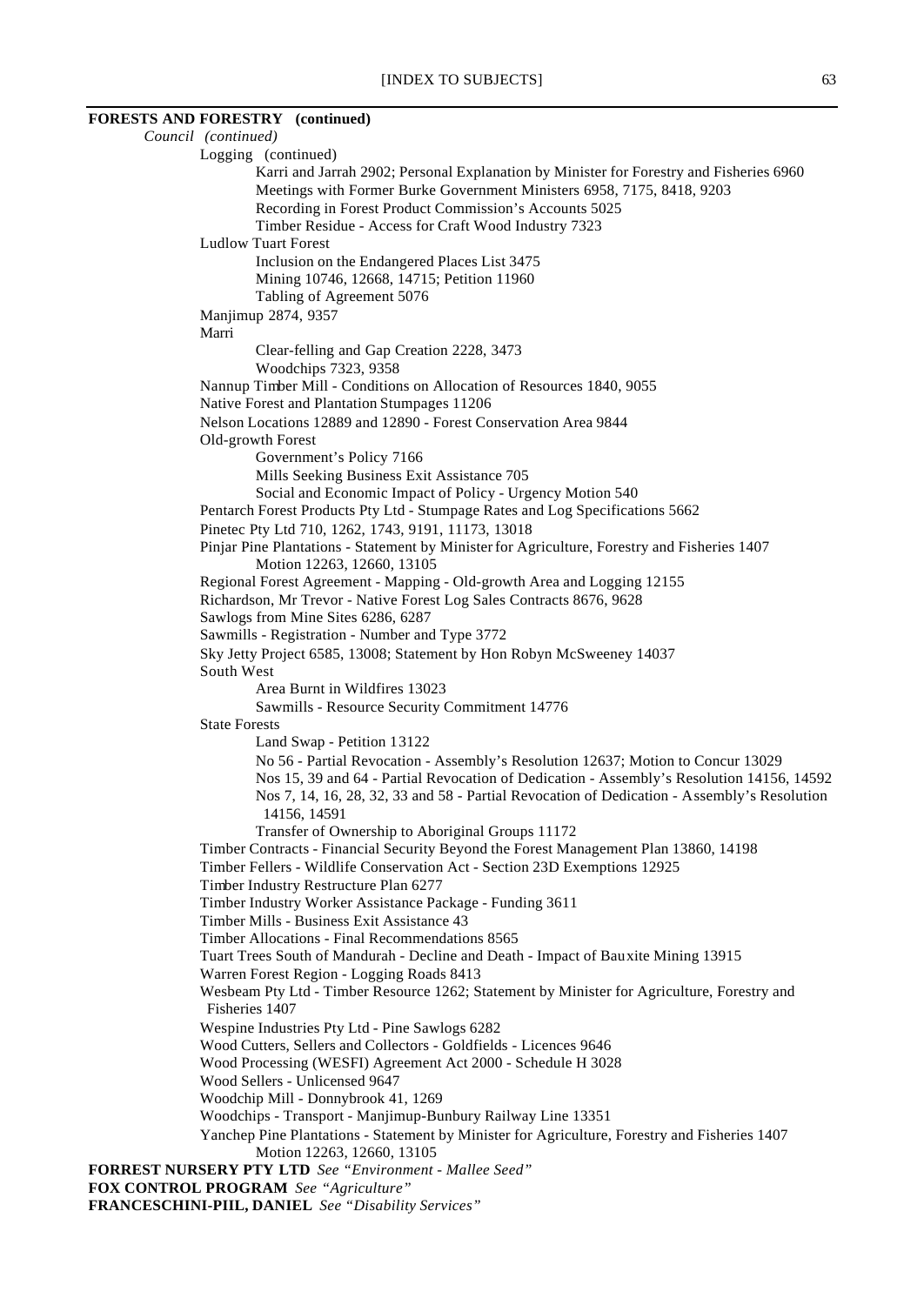#### **FREEDOM OF INFORMATION**

*Assembly*

Government's Accountability Policy 12197

#### **FREEDOM OF INFORMATION AMENDMENT BILL 2003**

*Assembly*

Receipt and First Reading 11313 Second Reading 12482

#### *Council*

Introduction and First Reading 9319 Second Reading 9319, 11025 Committee 11029, 11030 Report 11031 Third Reading 11031

# **FREMANTLE ARTILLERY BARRACKS** *See "Defence Forces"*

# **FREMANTLE CEMETERY**

*Assembly*

Amalgamation of Board with Metropolitan Cemeteries Board 8730, 8929; Motion 8907 *Council*

Transfer of Management to the Metropolitan Cemeteries Board 8366

Standing Committee on Public Administration and Finance Inquiry

### Motion 10910, 11338; Amendment to Motion 11339; Motion, as Amended 11339

# **FREYCINET COLLECTION**

*Assembly*

Auction 1711 Exhibiting of Items Purchased 2675

*Council*

Auction - Adjournment Debate 1037

**FRIENDS OF THE PORONGURUP RANGE INC** *See "Environment"*

**FRONTIER ECONOMICS PTY LTD** *See "Fuel and Energy - Electricity - Reform"*

#### **FUEL AND ENERGY**

*See also "AlintaGas" and "Western Power" Assembly*

> Albany Wind Farm 6788, 10880, 10881 Bottled Gas - Petitions 5559, 6128, 8012, 8278, 8447, 12821 Coal-fired Electricity Generation - Coal 21 Initiative 14882, 14883 Cockburn Gas-fired Power Station 9663, 9664; Statement by Minister for Energy 13191 Collie Power Station Privatisation 12463, 12758 Statement by Member for Collie 9415 Dampier-Bunbury Natural Gas Pipeline Motion 6827 Amendment to Motion 6837 Maintenance - Power Blackout Warnings 10286, 10287 Sale 8002 Director of Energy Safety - Report on Electricity Network - Statement by Minister for Energy 8161 Electricity Adeline Area of Kalgoorlie-Boulder - Statement by Minister for Energy 66 Country Power Supplies 5449 Deregulated Market 1199 Developments in the Industry - Grievance 1976 Drought Areas - Reduction of Charges 3931 East Kimberley 9232 Lower Prices 1868 Prices Guarantee 13517, 13518, 13701 Reform Election Platform 3776 Electricity Prices 13196 Implementation 10497 Legal Work 10590, 10679 Privatisation of Government-owned Power Stations 3348 Rural and Regional Areas 4675 Support 26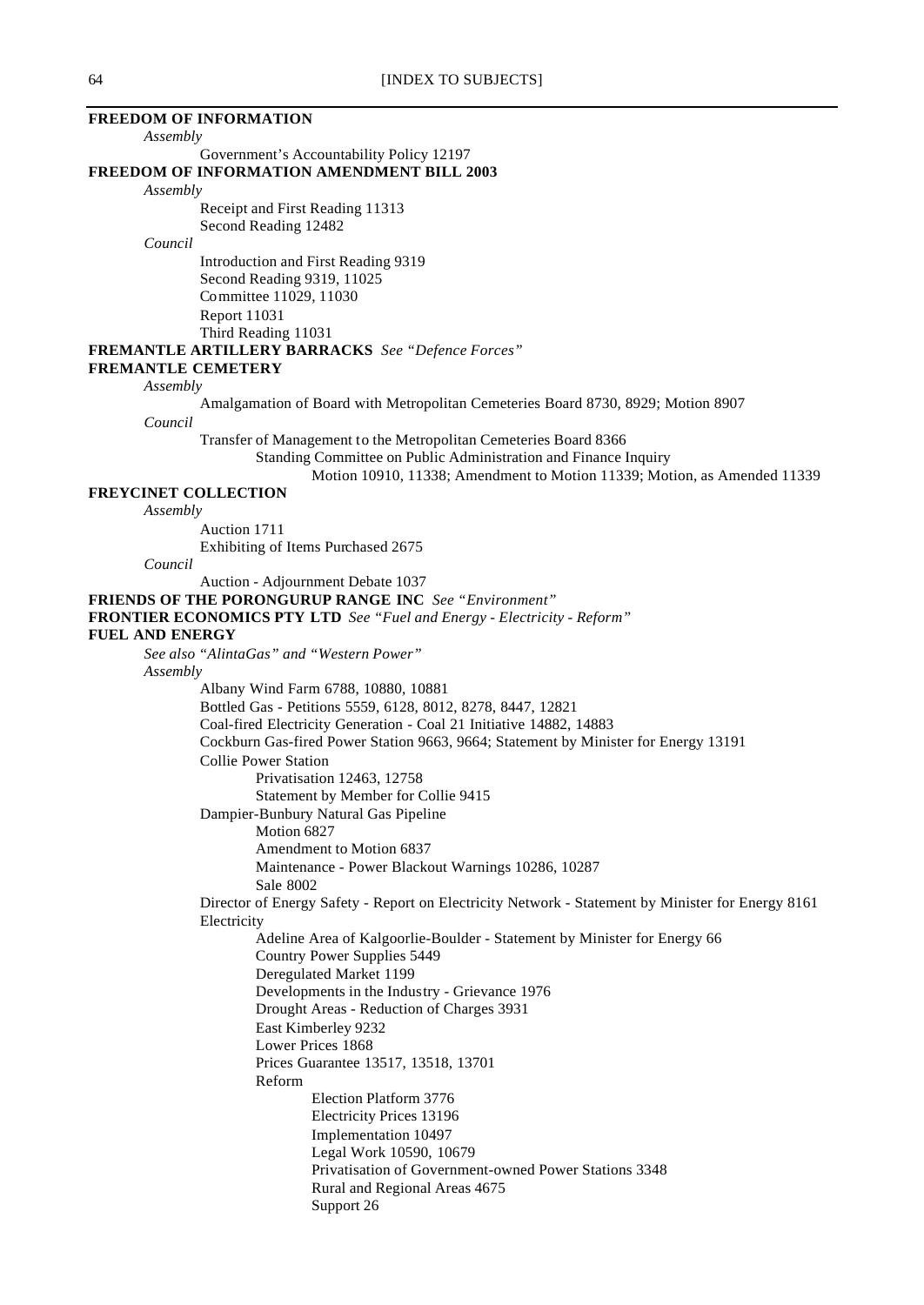**FUEL AND ENERGY (continued)** *Assembly (continued)* Electricity (continued) Reform (continued) WA Power Conference Support 11783 Simcoa Operations Pty Ltd 13517 South West Interconnected System 4680 Southern Rail Link Usage 10879 Windy Harbour - Petitions 284, 879, 1053 Energy in WA Conference - Address by Minister for Energy 8155 Energy Smart Government Program 14077; Statement by Minister for Energy 13917 Epic Energy 6492, 7518-7521 Fuel Prices Differential between City and Country 1052 Government's Policy - ACCC Letter 772 Maximum Wholesale Price System 3000 Minister for Consumer and Employment Protection's Lack of Action - Matter of Public Interest 919 Terminal Gate Price - Statement by Minister for Consumer and Employment Protection 1974 FuelWatch 7885, 10681, 13926 Gas Pipelines Access (Western Australia) Act - Review - Statement by Minister for Energy 12821 Goldfields Gas Pipeline 9425, 11958 Independent Gas Pipelines Access Regulator 6492, 7225, 7226, 7230, 7518, 10163 Kemerton Peak-load Gas Turbines 12765 Manganese Levels in Liquid Fuels 9785 Ministerial Council on Energy, Brisbane - Statement by Minister for Energy 3910 Mumbida Wind Farm Proposal - Delay in Approval 8793, 9236, 9237 Narrogin Electricity Generation Station - Oil Mallee Waste 8138 Poultry Litter-fired Electricity Plant, Muchea 5283, 7114 Power Stations - Minimum Buffer 986 Solar Hot Water Systems 9506; Statement by Member for Vasse 7356 United States Energy Market - Potential for WA Economy 13809 Waste-to-energy Projects 1866; Statement by Member for Roleystone 2000 Wellington Dam - Hydro-electric Power Generator 2577 Wind Power Great Southern 11958 Peppermint Grove Beach 685 Windy Harbour - Statement by Member for Warren-Blackwood 11106 *Council* Barrow Island - Oil Production Facilities 9557, 9566 Dampier-Bunbury Natural Gas Pipeline 4448, 9373 East-west Infrastructure Corridor - Mt Margaret-Geraldton - Land Acquisitions 2158 Electricity Aboriginal Communities 8422 Cost of Generation 13861, 13866 Council of Australian Governments Agreement 3029 Country Power Supplies 4960; Adjournment Debate 5074 Gnowangerup, Jerramungup and Ravensthorpe Areas 12923 Reform Adjournment Debate 4985 Blake, Dawson, Waldron - Advice 12143 Electricity Reform Implementation Committee - Frontier Economics Report - Tabling 13339 Motion 12411; Amendment to Motion 12427, 13336 Implementation 5019 Tabling of Frontier Economics Pty Ltd Study 8567 Report on Options for Development in Western Australia 1662, 2482, 2511; Personal Explanation 2485 South West Interconnected System 13347 Tariff Reduction 10092 Windy Harbour - Petition 1919 Energy Reduction Targets 10366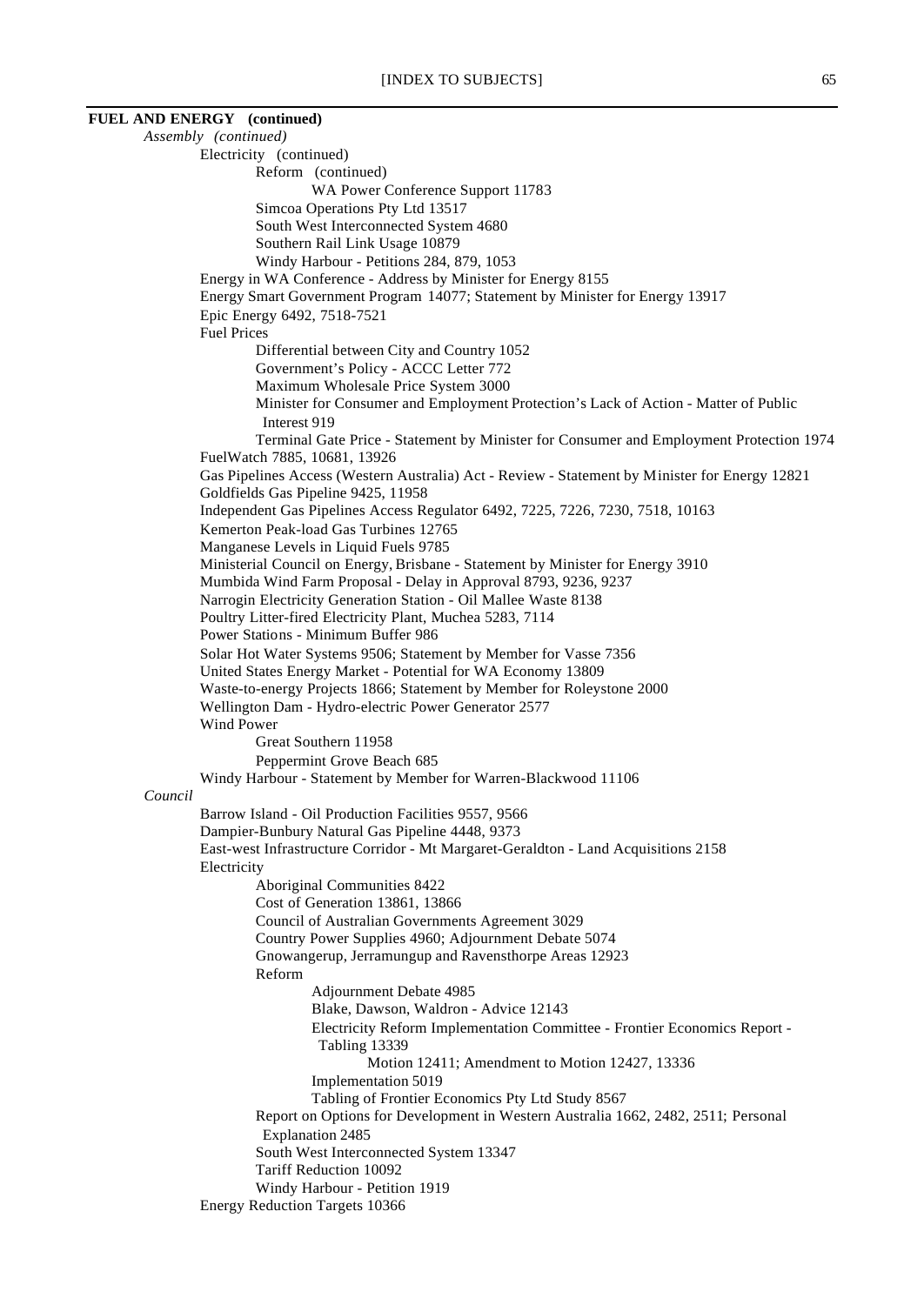# **FUEL AND ENERGY (continued)**

*Council (continued)* Field Use and Unaccounted for Gas - Emissions 12952 Fuel Prices 10921 Adjournment Debate 373 Statement by Hon Frank Hough 10926 International Hydrogen Conference, Broome - Funding 6123, 6328 Kwinana Power Station 13065, 13119 Mains Power Cable - Cost to Reconnect when Broken by a Storm 4939 Mumbida Wind Farm Proposal - Request to Proceed 11372 Narrogin Integrated Wood Processing Plant 14712 Oil and Gas Resources - Future Use 1660 Petrol Ethanol 4527 Legislative Requirements in WA 12035 Petroleum Resource Rent Tax 10745 Poultry Litter-fired Electricity Plant, Muchea 4398 Renewable Energy Access Regime - Introduction 9374, 13349 Projects 712; Adjournment Debate 579 Rural Areas - Reduction 12042 Sector - Statement by Hon Robin Chapple 13596 Waste-to-energy Projects - Maddington 2765 Waterloo-Busselton Transmission Line - Route 1009 West Kimberley Power Project 14608, 14777 Wyndham - Power Failures 3286

**G**

## **GALLOP LABOR GOVERNMENT**

*Assembly*

Approval Rating among Businesses 3671 Failure to Govern - Motion 3511, 3947 Performance in 2002 3925

**GALTON-FENZI, DR BRIAN** *See "Alcoa World Alumina Australia"*

#### **GAMBLING**

*Assembly* Burswood International Resort Casino Additional 200 Gaming Machines 1584 Burswood Dome - Retention 1706, 2008 Share Price 1707 Gaming Machines "Australia's Gambling Industry" Recommendations 1708 Western Australian Clubs 1127

## *Council*

Burswood International Resort Casino

Additional 200 Gaming Machines 1529 Mr Graham Richardson's Meeting with Minister 1659 Tax Changes 1419

Burswood Property Trust - Statements by Minister for Racing and Gaming 1404, 12263, 12660, 13104

Casino Tax - Shortfall 10808

Gaming Machines - Rate of Return for Punters 2125

*SuperStar Leo* and *Superstar Virgo* 7166

**GARLAND INTERNATIONAL PTY LTD** *See "Planning"*

#### **GAS AND ELECTRICITY SAFETY LEGISLATION AMENDMENT BILL 2003**

*Assembly*

Introduction and First Reading 10392 Second Reading 10392, 12706 Appropriations 11909

#### *Council*

Receipt and First Reading 12912 Second Reading 12912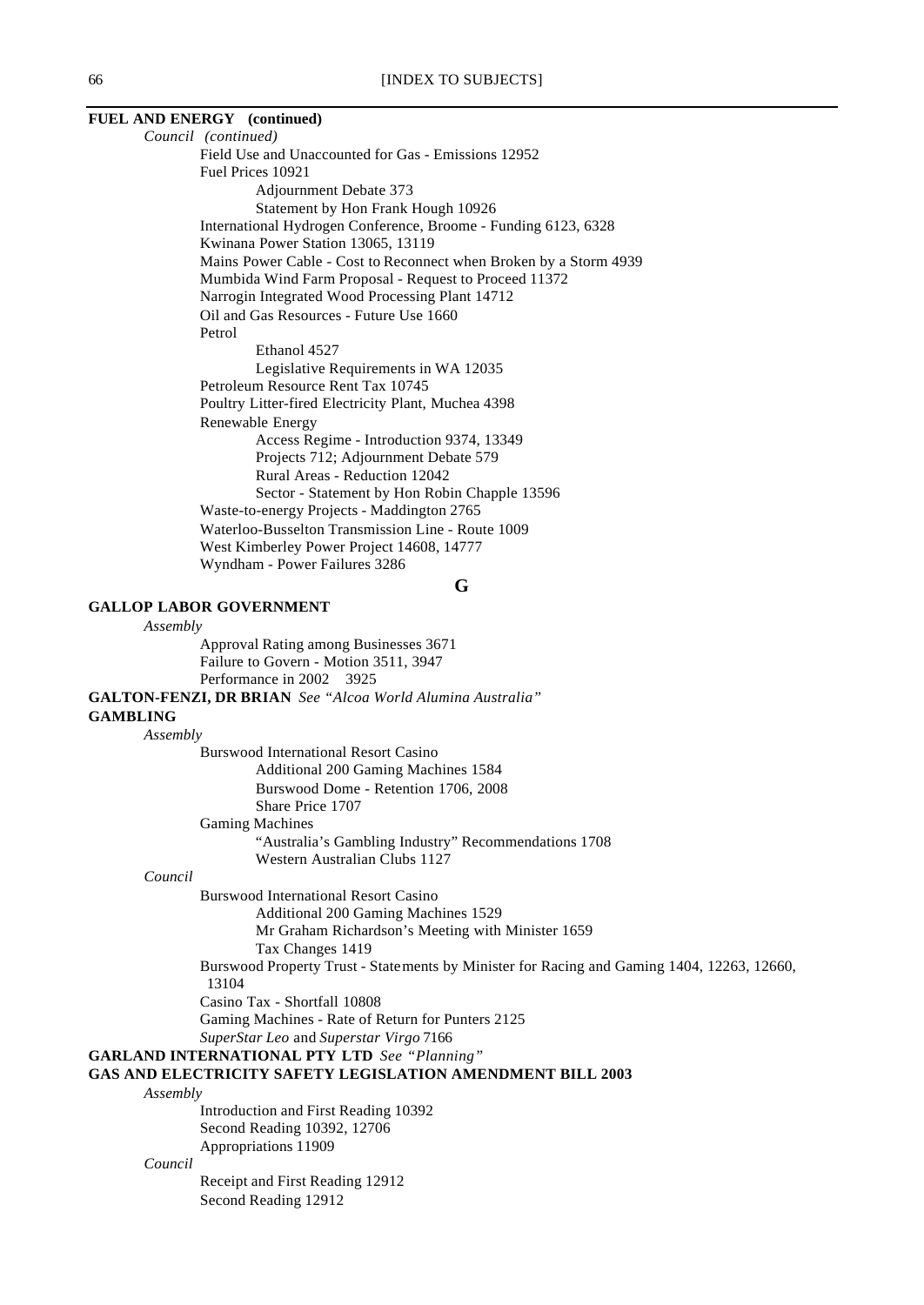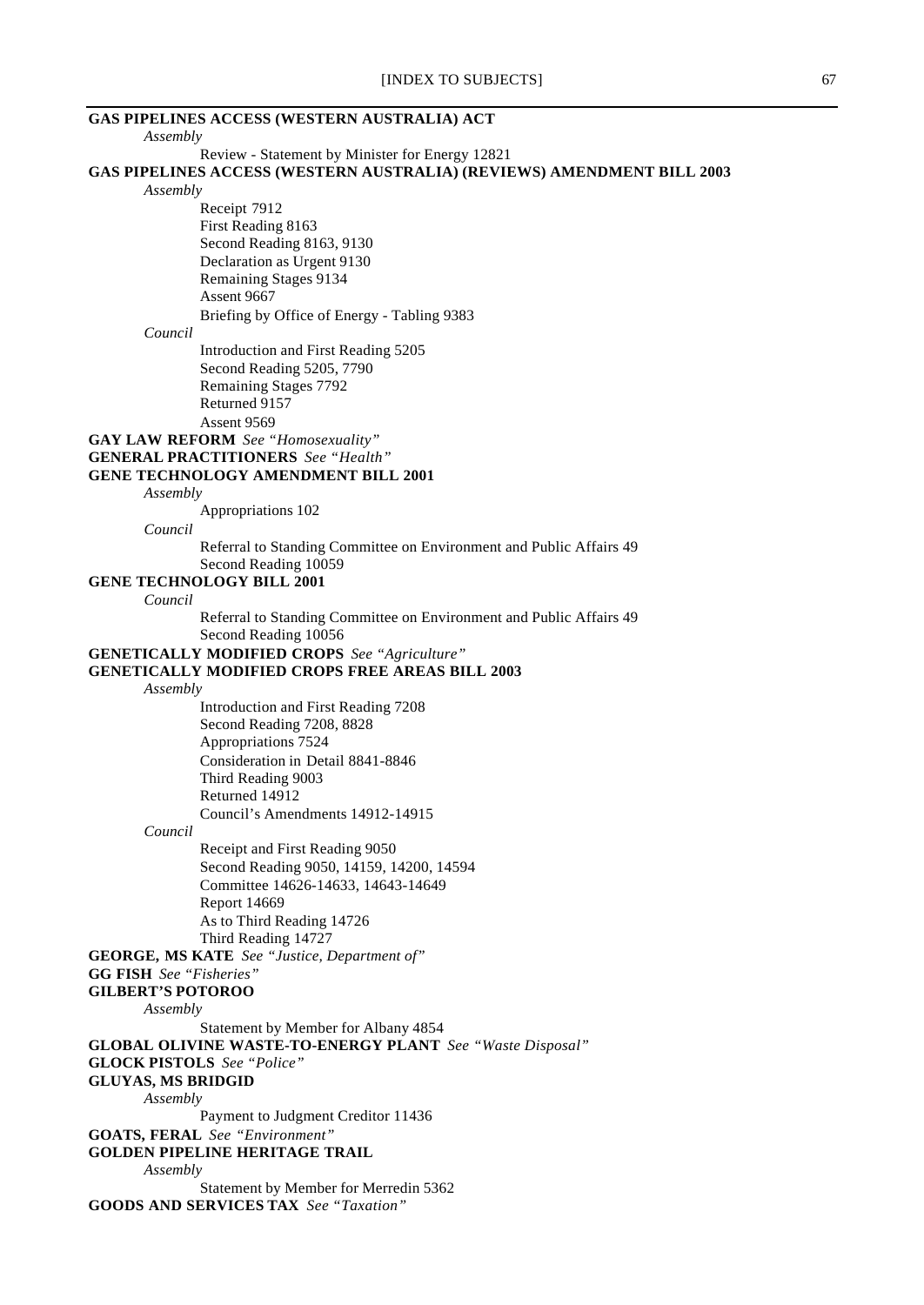|          | <b>GORDON INQUIRY</b> See "Aborigines"                                                                 |
|----------|--------------------------------------------------------------------------------------------------------|
|          | <b>GORGON PROJECT</b> See "Industrial Development"                                                     |
|          | <b>GOVERNMENT ADVERTISING</b>                                                                          |
| Assembly |                                                                                                        |
|          |                                                                                                        |
|          | Expenditure 5905, 6217, 6218, 6398, 6534, 6778, 7094, 7765, 7766, 8096                                 |
|          | Open Letter to the Prime Minister from the Premier - Cost 10637                                        |
|          | Radio Advertisements - Budget 7357                                                                     |
| Council  |                                                                                                        |
|          | Budget - Government's Self-promotion Campaign 8433                                                     |
|          | Cost of Campaigns 11366                                                                                |
|          | Expenditure 9065                                                                                       |
|          | <b>GOVERNMENT ARCHITECT</b>                                                                            |
|          |                                                                                                        |
| Assembly |                                                                                                        |
|          | Appointment 12226                                                                                      |
|          | <b>GOVERNMENT CONTRACTS</b>                                                                            |
|          | See also "Government Departments and Agencies"                                                         |
| Assembly |                                                                                                        |
|          | Buy Local Policy - Australian and New Zealand Government Procurement Agreement 13269                   |
|          | Centralisation of Procurement Process in Perth 14254                                                   |
|          | <b>Construction Contracts - Limit on Number and Value of Contracts Awarded</b>                         |
|          |                                                                                                        |
|          | Discussions 9418                                                                                       |
|          | Legal Action 9230                                                                                      |
|          | Ethnic Community Council 14500                                                                         |
|          | Occupational Safety and Health Policies 9773                                                           |
|          | Preference to Quality Assured Tenderers 1125                                                           |
|          | Statistics 6221-6223, 6398, 6535, 6536, 6779, 6936, 7094, 7095, 7263, 7767, 7768                       |
|          | Tendering Process - Impropriety under Previous Government 9234                                         |
|          |                                                                                                        |
| Council  |                                                                                                        |
|          | AOT Consulting Pty Ltd 12165                                                                           |
|          | Buy Local Policy 1258, 2650; Statement by Hon John Fischer 14785                                       |
|          | Cemetery Records System - Tender Details 13071, 13122                                                  |
|          | <b>Construction Contracts</b>                                                                          |
|          | Limit on Number and Value of Contracts Awarded                                                         |
|          | Cabinet Consideration 9552                                                                             |
|          | Consultation 6956, 7165, 9193                                                                          |
|          | Exemptions 7825                                                                                        |
|          |                                                                                                        |
|          | Letter to Director General of Department of Housing and Works 6953                                     |
|          | Newspaper Report 7826                                                                                  |
|          | Premier's Directive 7822                                                                               |
|          | Statements by Minister for Housing and Works 6944, 9315                                                |
|          | Urgency Motion 7293, 7316                                                                              |
|          | Requirement for CFMEU Enterprise Bargaining Agreement 9555                                             |
|          | Statement by Hon Sue Ellery 7319                                                                       |
|          | Court Complex, Hay Street, Perth - Tender Process 11480                                                |
|          | In Excess of \$50 000 9059                                                                             |
|          |                                                                                                        |
|          | Panel Contracts - Number and Cost 12966, 13025-13028, 13083-13086, 13126, 13167-13174,                 |
|          | 13361-13365, 13482, 13483, 13891, 13892                                                                |
|          | Tender No 12603 - Stationery Contracts for Government Agencies 14197, 14607                            |
|          | Tender No 26526 - Results on Government's Web Site 11210                                               |
|          | <b>Tendering Process</b>                                                                               |
|          | Government's Web Site 10251, 11210                                                                     |
|          | Procurement Policy Review 10477                                                                        |
|          | Union Agreements 10751                                                                                 |
|          | <b>GOVERNMENT DEPARTMENTS AND AGENCIES</b>                                                             |
|          | See also "Government Contracts" and "Government Vehicles"                                              |
|          |                                                                                                        |
| Assembly |                                                                                                        |
|          | Access for People with Disabilities to Information Services and Facilities - Statement by Minister for |
|          | Disability Services 8693                                                                               |
|          | Auditor General's Report - Breaches of Privacy by Agencies 3926                                        |
|          | Bad Debts Written Off 14441-14453                                                                      |
|          | Bunbury Tower - Lease Agreement 8274                                                                   |
|          | Call Centres 5178, 9732                                                                                |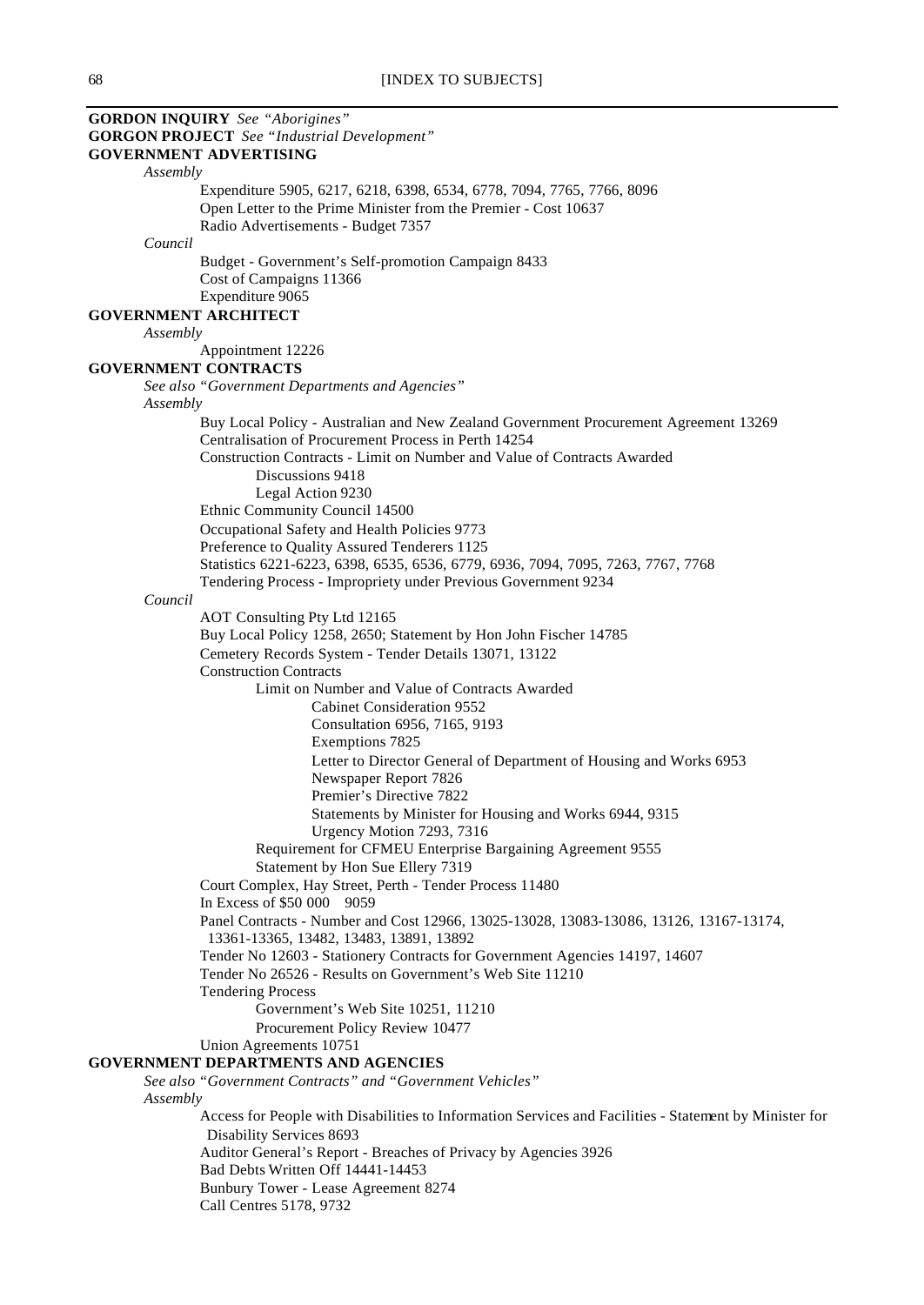#### **GOVERNMENT DEPARTMENTS AND AGENCIES (continued)**

*Assembly (continued)* Chamber of Commerce and Industry of WA - Funding 3574,3712,3848-3851, 3987,4170-4172, 4679 Chief Executive Officers - Names and Contracts 11955 City Centre Fitness Club Program 9514, 11677 Cleaning Services 6406-6410, 7101, 7102, 8270, 8503, 13764-13770 Club/Association Memberships Payment 7393, 7394, 7397-7400, 7587-7590, 7932, 8086, 8087, 8851, 9426; Personal Explanation 13526 Written Policy on Payment of Fees 9773-9779, 10206, 10702, 10703 Computers and Mobile Phones - Lost or Stolen 12385, 13296-13301, 13549, 13673, 14141, 14510 14517, 14560-14564, 14970, 14971 Conferences and Seminars - Cost 6233, 6234, 6400, 6539, 6782, 7098, 7772, 7940, 8106 Consultants 1397, 3705 Credit Cards Answers to Questions 14070 Details 6219, 6220, 6535, 6778, 7094, 7262, 7403, 7766, 8100, 11677 Expenditure Details 12631 Statements - Checking 12385, 12740, 14501-14509, 14956, 14957 **Creditors** Amount and Number 9752-9756, 9760-9770, 10052 Payment of Invoices 6207-6209, 6397, 6533, 7092, 7758, 7931, 8079 Employment Contracts 6534, 6672, 6776, 7093, 7261, 7587, 7758, 8083 Fixed-term Contracts - Management 3986; Statement by Premier 2160 Funding Cuts 7223, 11619 Government Employees' Home Ownership Scheme - Applications 10326 Government Intellectual Property Policy 8731 Grants - Number, Value and Acquittals of Funding 12881-12908, 13263, 13264 Greenhouse Gas Emissions - Reduction 685 Indigenous People - Number, Classification and Redundancies 5160-5170 Internet Payments 11004 Interpreting Services for Hearing Impaired People 6236, 6237, 6412, 6789, 6936, 7104, 7105, 7265, 8506, 8507 Key and Card Entry - Number and Procedures 14564-14570, 14973-14978 Leave Liability 5152-5160 Legal Advice - Expenditure 14365-14388, 14943, 14945 Leschenault Estuary - Management 5911, 5912, 6039-6041, 6238, 6672, 8135, 8136, 8270, 8341, 8511, 8512 Machinery of Government Taskforce - Reform Recommendations Statement by Minister for Public Sector Management 3775 Management-initiated Redundancies 5179, 6402-6406, 7595, 8122 North West - Staff and Programs 2577, 2579, 2713, 2714, 2844, 3002, 3405, 3409, 3568, 3981, 4160, 4163, 4658 Paid Parental Leave 1918, 4704; Statement by Minister for Consumer and Employment Protection 6334 Pay Dispute 13808, 13810, 14076 Plants and Flowers - Cost of Hiring or Purchasing 10704-10713, 10871 Printed Information 5177 Privacy Protection - Legislation 3927 Privatisation - Government's Position 12461, 12465-12469 Public Affairs, Public Relations and Media Liaison Sections - Employee Numbers 7772-7777, 7941, 7942, 8124 Public Sector Management Act 1994 - Review Statement by Minister Assisting the Minister for Public Sector Management 11376 Public Service Functional Review - Report 4155, 7749 Qantas Club or Other Airline Membership Programs - Payment of Membership Fees 14398, 14399, 14402-14426 Record Keeping Statement by Minister for Community Development, Women's Interests, Seniors and Youth 13485 Reform - Statement by Minister for Public Sector Management 4552 Right of Entry to Private Property - Statutes 14455-14461, 14470-14483, 14954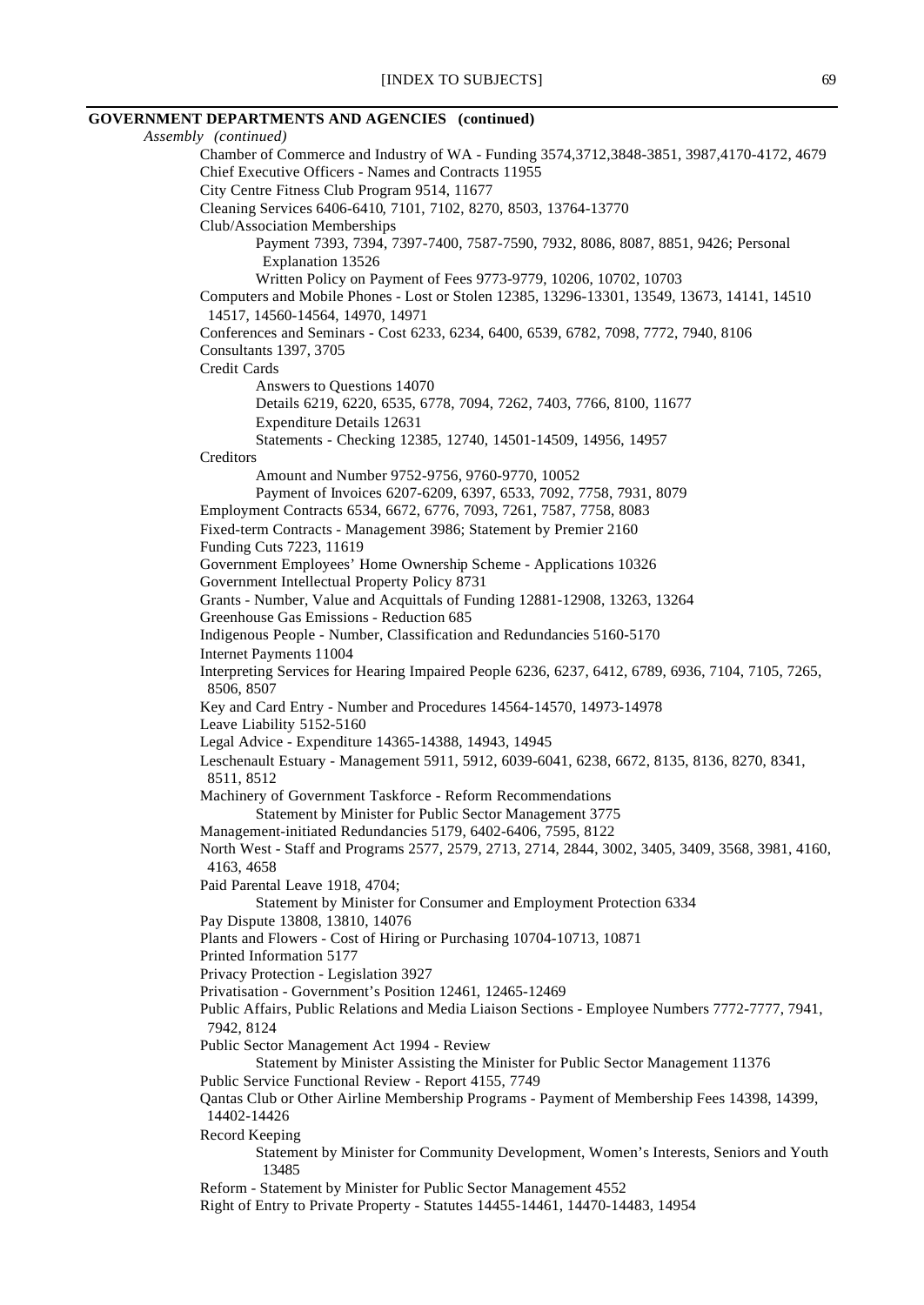#### **GOVERNMENT DEPARTMENTS AND AGENCIES (continued)** *Assembly (continued)* Sale of Assets Valued at over \$500 000 7758-7764, 7932, 8083, 8245, 8246 SARS Virus - Action Plan 7779 Significant and Major Incidents Reported - Tabling of List 1788 Staff "Attached List" 336, 669, 670, 821, 982, 1395, 2310, 3258, 3847 Investigations Conducted by Ms Barbara Abbott 14531-14540, 14964, 14965 Redundancy Packages 694 Seconded from Unions WA or Individual Unions 7118-7120, 7778, 8139, 9139, 9470 Senior and Executive Service Positions 5913 Sick Leave 12811 Unfilled and Acting Positions 335, 666, 1232, 1755, 1756, 3132, 3257, 3561 Travel Expenditure 2575, 2576 Unions WA or Individual Unions - Grants 8857-8865, 9138, 9469, 9716-9718 Wage Policy 14307 Web Sites - Online Payments 10720-10731, 11316, 11318 Welker, Mr Charlie 5511, 13547, 14544-14551, 14967 *Council* Aborigines Affirmative Action on Employment - Legislation 3612 Programs 7014-7017, 7509, 7511, 7654, 7841-7846, 8401, 8402, 8407 Annual Environmental Performance Reporting 12036 Budget Revenue 4527 Budget Savings - Schedule of Cost Reductions 9984-9986, 10153, 10260, 10380 Bunbury Tower 7308, 7473 Buy Local Policy - Exemptions 13146 Chief Executive Officers Inaccurate or Misleading Information to the Minister 8434, 9629, 10258, 11495 Resignations and Termination Packages 4962, 5019 Common Boundaries - Adjournment Debate 474 Consultants - Six-monthly Returns 8674 Court Action or Litigation 7184-7202, 7325, 7453, 7459, 7460, 12289 Directors General - Salary Packages 873 Energy Reduction Targets 10366 Functional Review Taskforce Savings - Schedule of Cost Reductions 9984,10151,10152,10259,10260 Grants, Loans and Financial Assistance 9067 Leave Liability 12431, 12552 Management-initiated Redundancies 6124 Media Advisers 12158 Partnerships 9555 Procurement Reform Process 12922, 12923, 13065 Public Relations-Community Awareness Expenditure11057-11070, 11178, 11183-11191, 11862 11868, 11874-11877, 12014, 13481 Public Sector Management Administrative Instruction 728 - Tabling 12023 Recycled Products - Purchase 11887 Register of Intellectual Property 5412, 6101-6119, 6325-6327, 6987, 6988, 7458, 7459 Salaries - Increase 11838 Schedule of Levies and Revenue 7010, 7327 Staff - Recruitment Procedures 4058 Voluntary Severance Schemes 7308 Waste Disposal Policy 6098, 12040 Wilson, Dr Barry - Positions Held 349 **GOVERNMENT EMPLOYEES HOUSING AUTHORITY** *Assembly* Busselton 692-694, 987-989, 1125, 1126, 1400, 1515, 1759, 3132, 3562 *Council*

Failure to Provide Housing in Regional Areas 554

# **GOVERNMENT EMPLOYEES SUPERANNUATION BOARD**

*Assembly*

Members - Credit Cards 11677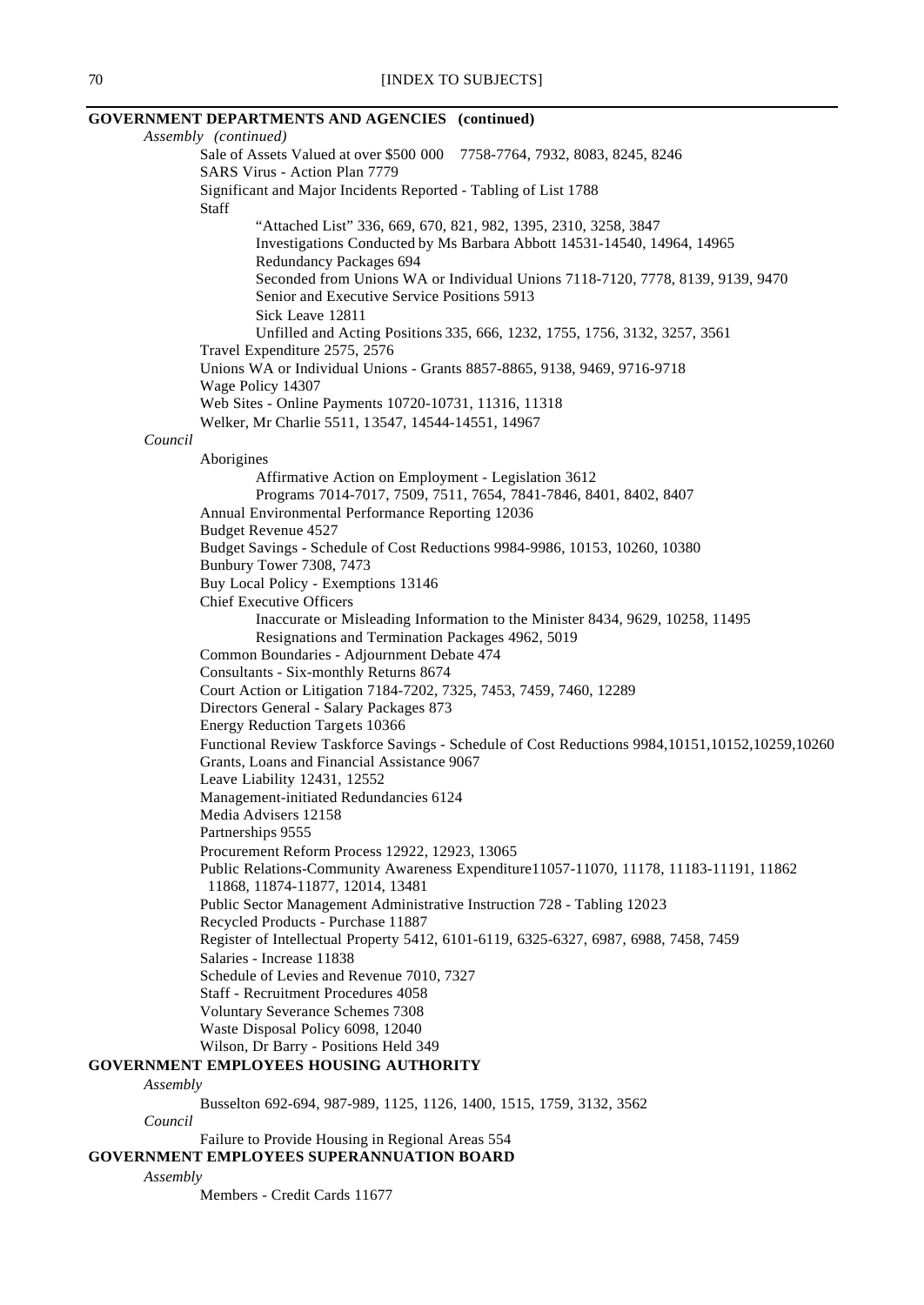**GOVERNMENT JET** *Council* Use on 12 and 13 October 2002 3609, 3727 **GOVERNMENT MEDIA OFFICE** *Assembly* Budget and Staff 2996, 6036 Corporate Credit Cards 5904 Preparation of Material for Labor Backbenchers 8173 Strategic Communications and Community Liaison Units 8173 *Council* Recipients of Media Summaries and Transcripts 11878 **GOVERNMENT OPENNESS AND ACCOUNTABILITY** *Assembly* Accountability Watchdogs - Underfunding - Matter of Public Interest 12327 **GOVERNMENT VEHICLES** *Assembly* Audible Security Alarms 13308 Home Garaging 6229-6231, 6399, 6538, 6781, 7097, 7593, 7770, 7771, 8104 Liquid Petroleum Gas-powered 6228, 6229, 6399, 6537, 6538, 6780, 7097, 7593, 7770, 8102 Motorcycles - Statistics 6224, 6225, 6398, 6536, 6780, 7095, 7096, 7263, 7768 Privately Plated 6226, 6227, 6399, 6537, 6780, 7096, 7769, 7936 *Council* Executive Vehicle Scheme 11192 Liquid Petroleum Gas-powered - Conversion Policy 12162 **GOVERNOR'S SPEECH** *Assembly* Distribution of Copies 16 *Council* Delivery 1 Distribution of Copies 10 **GRAFFITI** *Assembly* Removal Programs - North West 9006 Statement by Member for Rockingham 4855 **GRAIN MARKETING BILL 2002** *Assembly* Introduction and First Reading 751 Second Reading 751 Appropriations 1098 Declaration as Urgent 1496 Cognate Debate 1496 Second Reading - Cognate Debate 1496, 1503, 1574 Consideration in Detail 1580-1583, 1693-1704, 1714-1721 Third Reading 1722 Returned 2172 Council's Amendments 2191, 2192 Assent 2525 *Council* Receipt and First Reading 1666 Second Reading 1666, 1816 Cognate Debate 1816 Committee 1831, 1945-1948, 1956-1962 Recommittal 1962 Report 1963 Third Reading 1963 Assembly's Message 2136 Assent 2467 **GRAIN POOL OF WESTERN AUSTRALIA** *See "Agriculture"* **GRAYDEN, MR DAVID** *Assembly*

Condolence Motion 8785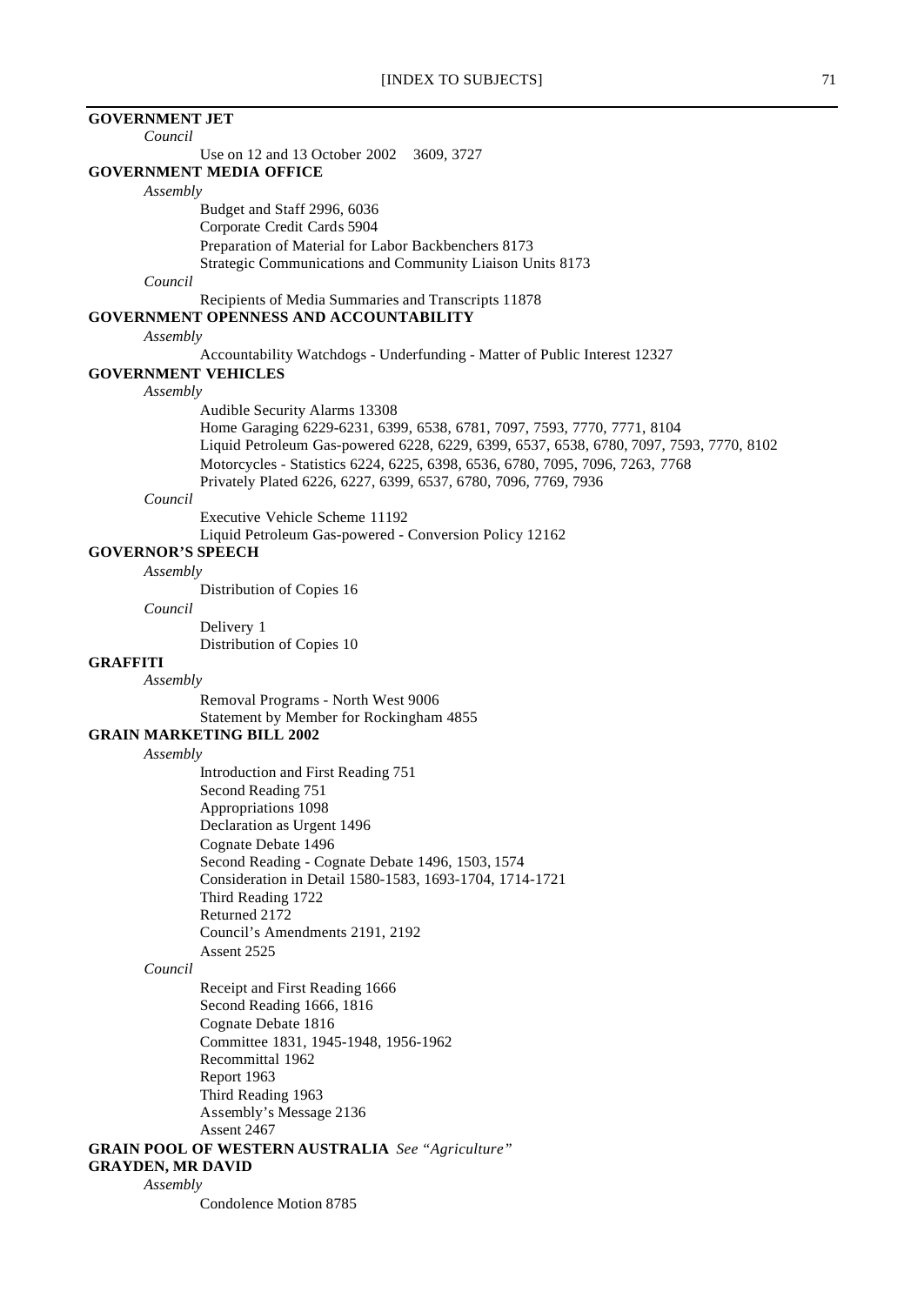**GREENHOUSE GAS EMISSIONS** *See "Environment"* **GREEN STAMP PROGRAM** *See "Environment"* **GREENS (WA)** *Council* Protest in Federal Parliament - Statements Hon Bruce Donaldson 12670 Hon Jim Scott 12673 Resources - Statement by Hon Robin Chapple 9201 Salary Increases - Adjournment Debate 580, 871 **GREER, MR ARTHUR** *See "Police"* **GRILL, MR JULIAN** *See "Lobbyists"* **GROVES, MS VICKI** *See "Justice, Department of - Parole"* **GTL RESOURCES PLC** *See "Industrial Development"* **GUARDIANSHIP AND ADMINISTRATION BOARD** *Assembly* Applications - Number 4705 Location 5754 **H HACKETT, MR WINTHROP** *See "Universities - University of Western Australia"* **HAIRDRESSERS REGISTRATION BOARD** *Assembly* Annual Report 2002 7779 **HALDEN, HON JOHN** *Assembly* Meetings with Minister for Housing and Works and Ministerial Staff 6043 **HAMELIN BAY** *Assembly* Access Road and Boat Ramp 3420 **HANCOCK, MR DON** *See "Justice, Department of"* **HANCOCK, MR LANG** *Assembly* Development of Iron Ore Industry - Statements Leader of the National Party 4111 Leader of the Opposition 4111 Inquiry into Death 9801 **HARDING, MR RICHARD** *See "Prisons"* **HARPER REPORT** *See "Agriculture"* **HARRISON, MS NICOLE** *Assembly* Statement by Member for Dawesville 4853 **HARVEY ITALIAN SHRINE COMMITTEE** *Assembly* Statement by Member for Murray-Wellington 1706 **HARVEY NORMAN** *See "Retail Trading"* **HATT, MR DAVID** *See "Water Resources - Strategic Management Unit"* **HAWKER BRITTON** *Assembly* Cost of Consultancy 14391-14398 **HAWKER, MR BRUCE** *See "Lobbyists"* **HEALTH** *See also "Drugs" and "Hospitals" Assembly* Aborigines Aboriginal Community Controlled Health Organisation, Western Australian Former Minister for Health's Failure to Take Action 9660, 9665; Matter of Public Interest 9671 Select Committee 10418 Motion 10301 Amendment to Motion 10324, 10608 Motion, as Amended 10615 Statement by Minister for Health 9658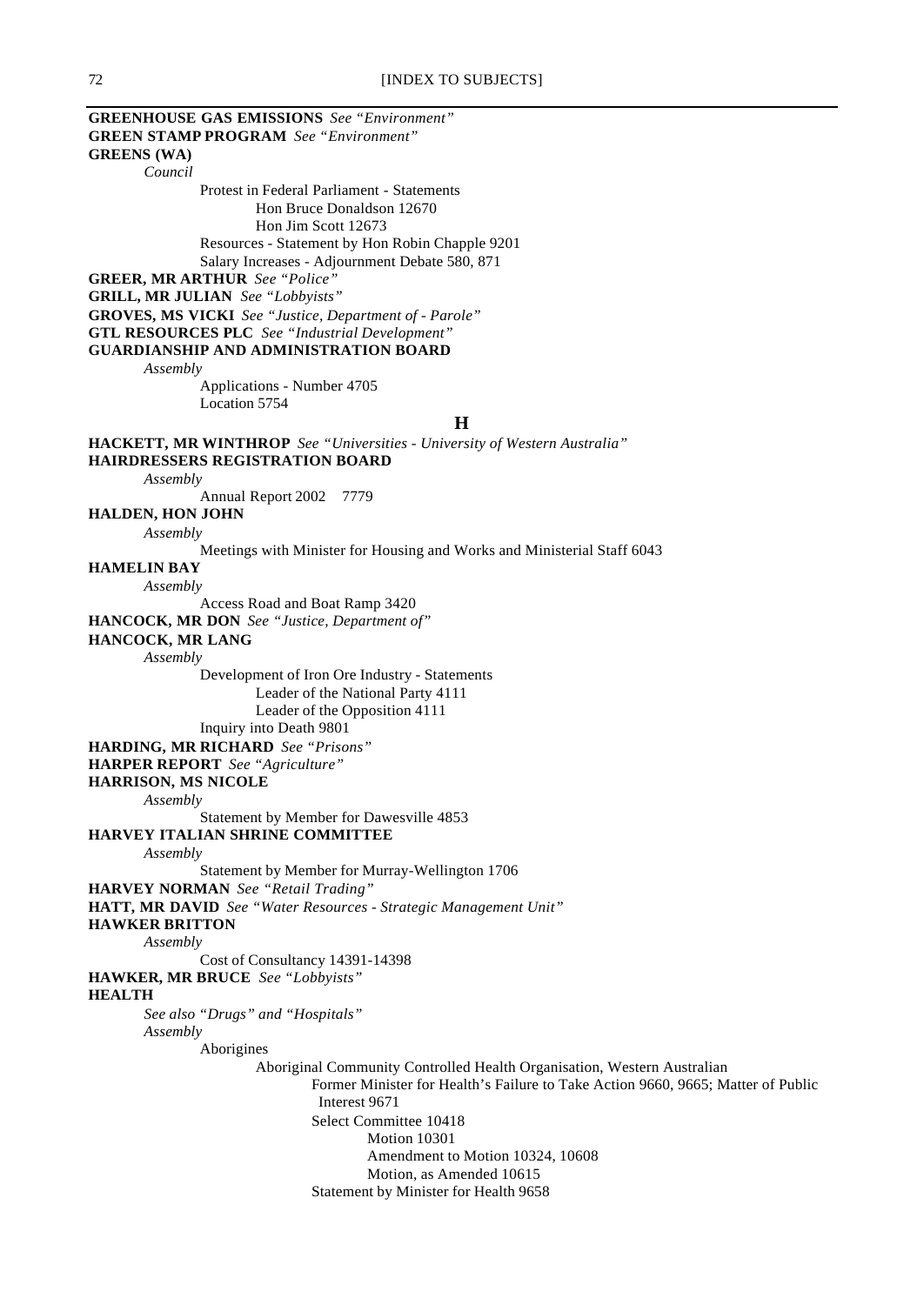# **HEALTH (continued)** *Assembly (continued)* Aborigines (continued) Aboriginal Health, Office of - Houston, Mr Edward Shane 6236, 14138 Health Statistics - Derby Regional Hospital 83 Kimberley 8310 Mental Health Services - Funding Cuts 11905 Aged Care Kununurra 5722 Respite Accommodation 8518, 8519 State Aged Care Plan for WA 2003 to 2008 - Statement by Minister for Health 9382 Young People in Aged Care Accommodation - Statement by Member for Kingsley 9415 Alzheimer's Disease - McCusker Foundation - Statement by Member for Joondalup 4100 Asbestos - Buildings on Corner of William and Murray Streets, Perth 1767, 4705, 4879 Asbestosis - Vitamin A Program 11140 Association of Relatives and Friends of the Mentally Ill - Funding 11254 Attention Deficit Disorder and Attention Deficit Hyperactivity Disorder Drug-free Attention Deficit Support - Statements by Member for Roleystone 1705, 8961, 12197 Petition 4066 Referral to Education and Health Standing Committee Motion 6844 Appointment of Co-opted Member 6848 Subsidised Medication 9491 Audiology Services - Statistics 14138 Auditor General's Report - Stroke Management 10168 Autism 13312, 14144, 14554 Barmah Forest Virus - South West 9472 Breastfeeding Welcome Here Project - Statement by Member for Mandurah 6180 Broome Nursing Home - Agreement with the Ribibi 8182 Budget - Spending Levels 5172 Bulk-billing Grievance 6611 Impact of Decline 3495 Petitions 4589, 5837, 8008 Proposed Changes 5829 Bunbury Health Task Force - Report 14571

Candle Wicks Containing Lead - Ban on Importation Production and Sale 7946 Cardiac Recovery and Intervention Programs - Funding 14146 Centre for Mental Health Services Research - Funding 8523 Child and Adolescent Mental Health Clinic - Patient Numbers, Staff and Funding 6209 Child Development Services - Funding Cuts 13699 Chinese Herbal Medicine Practitioners and Acupuncturists - Petitions 3783, 5454 Chiropractors 2039, 2040. 14144 Chlorination of Drinking Water - Changes to Ovarian Function 8147, 8520 Chronic Myeloid Leukaemia - Statement by Member for Cockburn 1305 Clinical Psychologists - University Places and Number Trained and Employed 6777 Commonwealth-State Health Care Agreement Commonwealth Government's Advertisement 10417 Funding Cuts 3778 Negotiations 7026 Shortfall 7678, 7679 Signing 10673, 10674 Community-based Health Services - Funding Cuts - Matter of Public Interest 11910 Conservation and Land Management, Department of - Health Impacts of Prescribed Burning Program 5509 Continence Aids - Government Funding 13309 Corrigin Medical Trauma Training Weekend - Statement by Member for Merredin 5714 Council of Australian Governments Meeting 10160, 10589 Country Health Services Review 9501, 13195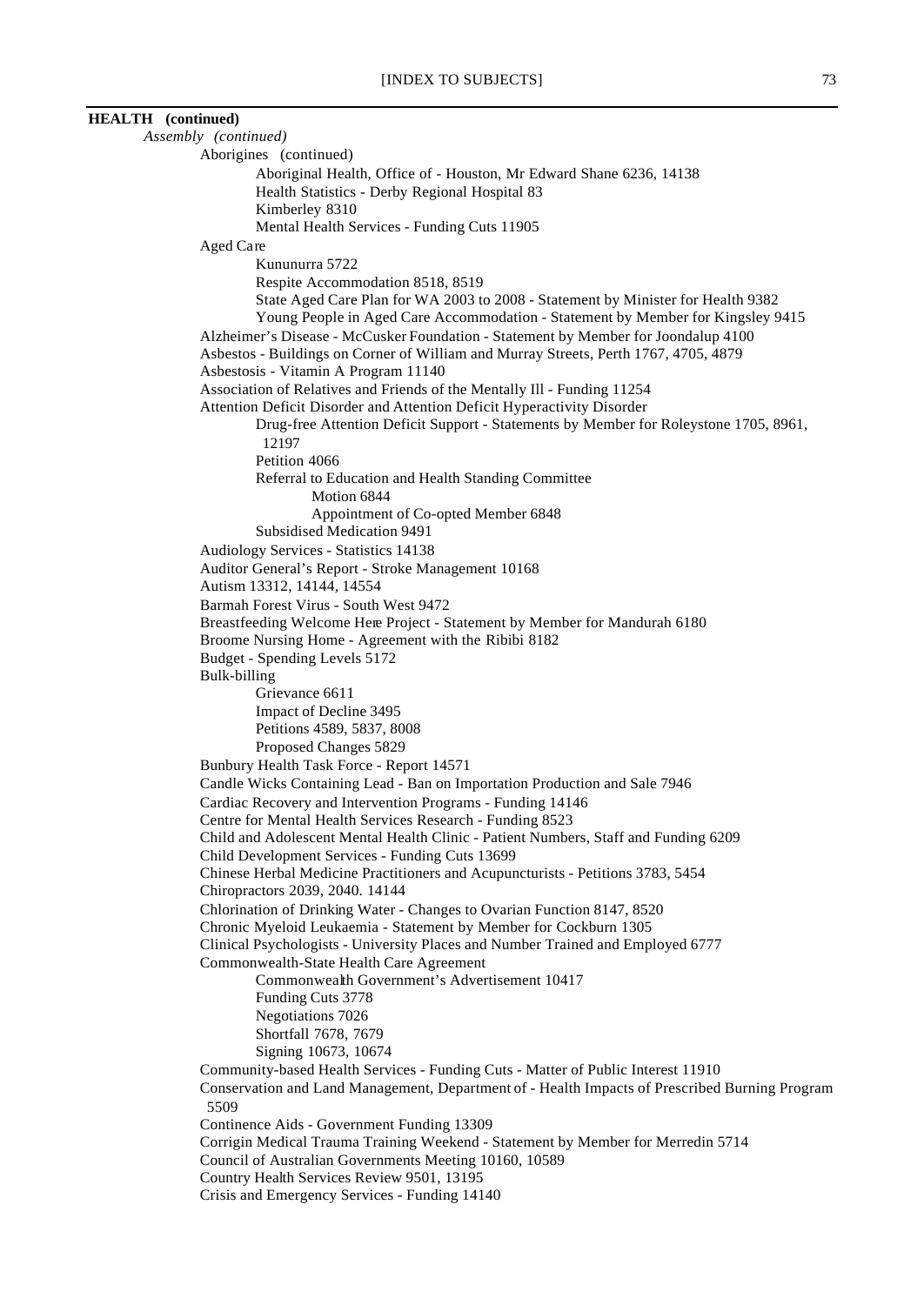| <b>HEALTH</b> (continued)                                                                                                               |  |
|-----------------------------------------------------------------------------------------------------------------------------------------|--|
| Assembly (continued)                                                                                                                    |  |
| Crisis in System 10824, 11400; Matter of Public Interest 5093                                                                           |  |
| Daffodil Day - Statement by Member for Girrawheen 506                                                                                   |  |
| Dental                                                                                                                                  |  |
| Aged-care Oral Health Program 3265, 7360                                                                                                |  |
| Andrews, Mr Ron 1311, 1312, 3261<br>Bunbury Clinic 5830, 5831                                                                           |  |
| Craigie Dental Therapy Centre 12857                                                                                                     |  |
| Dental Board of Western Australia 1589, 1590                                                                                            |  |
| Funding for Dental Health Programs - Grievance 1980                                                                                     |  |
| North West - Funding 3266                                                                                                               |  |
| Regional Services - Waiting Lists 11702                                                                                                 |  |
| Seniors - Subsidy Scheme 278                                                                                                            |  |
| Department                                                                                                                              |  |
| Annual Reporting Procedures - Investigation 7360, 8595                                                                                  |  |
| Annual Reports and Auditor General's Qualified Audit Opinion 13274                                                                      |  |
| Auditor General's Report 8725<br>Holden Statesman Sedans - Number and Cost 6240                                                         |  |
| Human Resource Standards Inquiry - Statement by Premier 10491                                                                           |  |
| Key Performance Indicators and Annual Reports 5086                                                                                      |  |
| Reviews, Committees, Inquiries and Task Forces - Allocation of Funds 4704                                                               |  |
| Staff and Salaries Increases 14256                                                                                                      |  |
| Thornton, Ms Jean                                                                                                                       |  |
| Allegations 9661-9667, 9871-9875                                                                                                        |  |
| Letter to the Premier 10022, 10023, 10287, 10587                                                                                        |  |
| Response to Matters Raised in a Letter - Statement by Premier 9658                                                                      |  |
| Derby Health Summit - Statement by Minister for Health 275<br>Dichlorvos - Approval for Use 2038                                        |  |
| District Health Advisory Councils 1309, 6490; Statement by Minister for Health 9383                                                     |  |
| DNA Analysis - Staff Numbers 11677                                                                                                      |  |
| Duncraig House - Proceeds from Sale 11909                                                                                               |  |
| East Pilbara Health Service - Budget Allocation 3264                                                                                    |  |
| Eastern States Consultants - Hiring 10593                                                                                               |  |
| Escalating Crisis - Matter of Public Interest 3786                                                                                      |  |
| Esperance Doctor to Provide Services to Norseman - Budget Allocation 9503                                                               |  |
| Family Early Intervention Program - Funding Cuts 12739<br>Full-time Equivalent Employees - Number 14572                                 |  |
| Funding                                                                                                                                 |  |
| Cuts 11621, 11622, 11959, 12611, 13700                                                                                                  |  |
| Impact of Federal Budget 7674                                                                                                           |  |
| Increase 5235, 5236, 5373                                                                                                               |  |
| Matter of Public Interest 14886                                                                                                         |  |
| Statement by Minister for Health 11244                                                                                                  |  |
| Superannuation and Capital User Charges 8723, 8724                                                                                      |  |
| General Practitioner Services - Wanneroo - Grievance 11752                                                                              |  |
| Health Administrative Review Committee - Daube, Mr Mike 7091<br>Health Practitioner Legislation - Statement by Minister for Health 7999 |  |
| Health Reform Committee 9501                                                                                                            |  |
| Health Review, Office of - Statement by Minister for Health 2919, 14258                                                                 |  |
| Hearing                                                                                                                                 |  |
| "Do you Hear what I Hear?" Resource Kit - Statement by Minister for Education 274                                                       |  |
| Universal Newborn Hearing Screening Program 11778                                                                                       |  |
| Improved Services - Government's Commitment 1313-1318, 1322, 1323                                                                       |  |
| Incontinence Pads - Petitions 5835, 6469                                                                                                |  |
| Independent Living Program - Expansion - Request for Quotation 14986                                                                    |  |
| Insurance Funds - Premiums - Increase 916<br>IVF Programs 4174, 9493                                                                    |  |
| Kalamunda Child and Adolescent Mental Health Service - Closure 3985                                                                     |  |
| Kalgoorlie and Eyre - Funding Cuts 14143                                                                                                |  |
| Kimberley                                                                                                                               |  |
| Capital Works Moneys 1201                                                                                                               |  |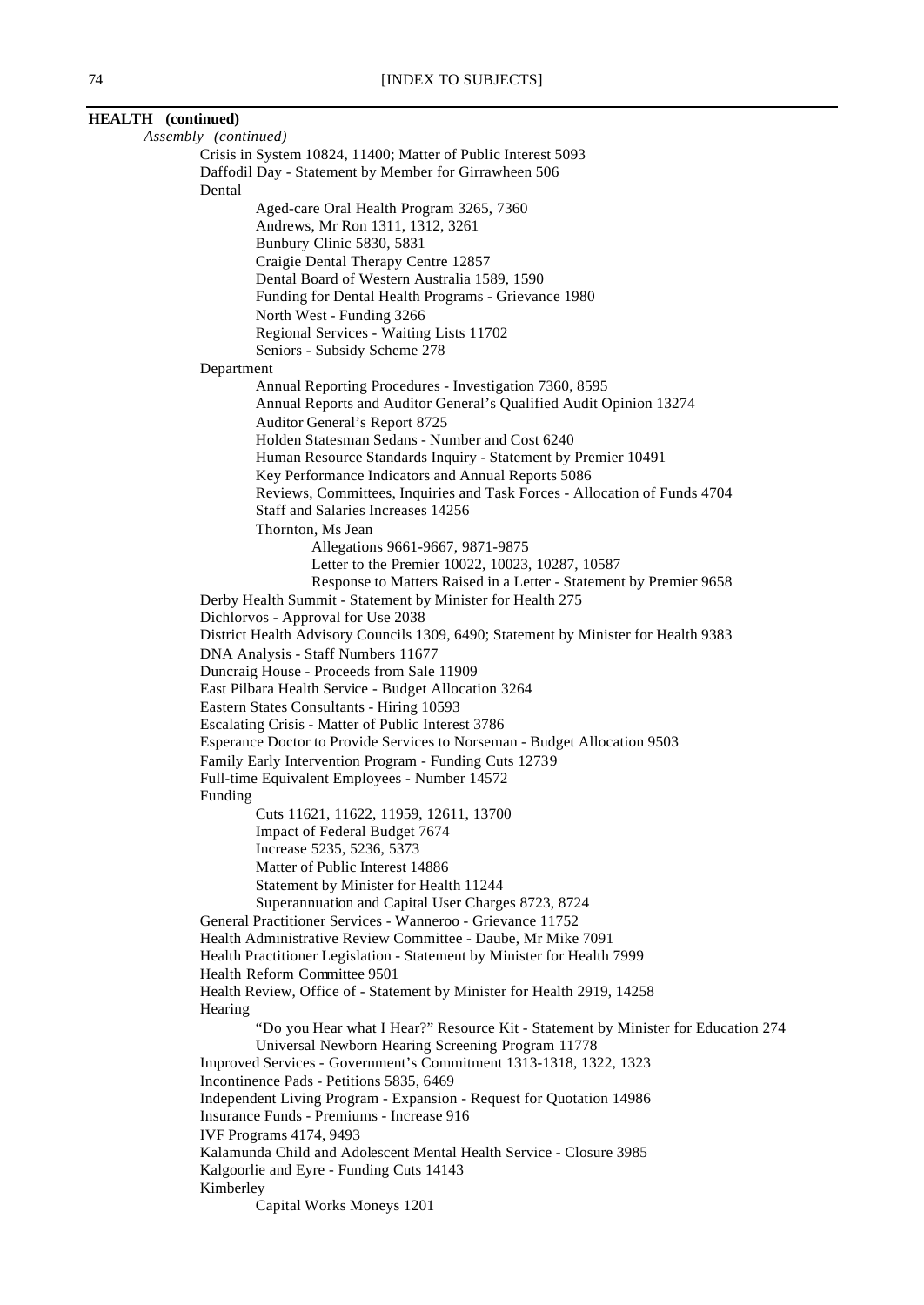# **HEALTH (continued)**

*Assembly (continued)* Kimberley (continued) Health Status of Residents 6812 Lady Brand Lodge - Closure 12860 Lead Concentrations in Human Blood - Guidelines 7946 Life Education Preventive Health Program - Funding Cut 12757, 12761 Mammography Service - Kalgoorlie-Boulder - Petitions 7033, 8009, 8158, 8796, 8873, 9226 Management of Health System - Matter of Public Interest 11629; Standing Orders Suspension 11629 Manjimup - Petition 3908 McCallum, Dr Barney - Government Payments 10877 Medical Act Reforms 4177; Statement by Minister for Health 8786 Review 5240 Medical Indemnity Tort Law Reform 6184 Medical Services Agreement - Signing 7923 Medical Students - Increase in Number of University Places - Grievance 6136 Mental Health System Aboriginal Services - Funding Cuts 11905 Accommodation Services - Funding 13280 Adult Inpatient Facilities - Funding 13286 Bed Closures 13274 Carer Respite Programs - Funding 13279 Clinical Outcomes 11903 Community Services - Funding 13290 Funding 10822, 10823, 11533, 12205, 12612, 12613 Matter of Public Interest 11262 Amendment to Motion 11269 Motion, as Amended 11272 Petitions 11910, 12166, 12444, 13928; Statement by Speaker 12047 Health Consumers' Council of WA - Funding Cuts 12203 Older Adult Psychiatry Services - Funding 13283 Report on Review of Mental Health Act 11901 Mental Health Web Site 8967 Metropolitan Health Service - Report 2001-02 5993, 5994 Midwives 4106, 8179 Mundaring Medical Centre - X-ray Licence - Petition 6687 Murray Districts Multipurpose Health Service 11436 Neurotrauma Research Program - Petitions 6344, 6468, 6469, 6608; Personal Explanation 6472 North Metropolitan Population Health Division - Funding Cut 12688 North West Capital Works Programs 6786, 7099 Child Health Nurses - Enhanced Home Visiting Program 9476 Dialysis Units 6783 Funding 3267, 4667, 7099 Medical Equipment Funding 3982 Medical Professionals - Packages 3263 Mental Health Services for Children 6235 Nullagine Health Clinic - Construction of Replacement 4179 Nurse Practitioners - Progress 6645 Nurses Additional Positions 7676 Aged Care - Statement by Member for Alfred Cove 2383 Agency 204, 205, 2821, 5581, 11951, 12462, 12817 Enterprise Bargaining Agreement 3776 "National Review of Nursing Education 2002" 1044, 1045 Motion 1206 Amendment to Motion 1230; Speaker's Ruling 1313 Number 7924, 7942, 7943, 12817 Nurse-Link Initiative 604, 7923, 8725 NurseWest 9515, 11670 Prisons - Pay Commitment 3344, 3496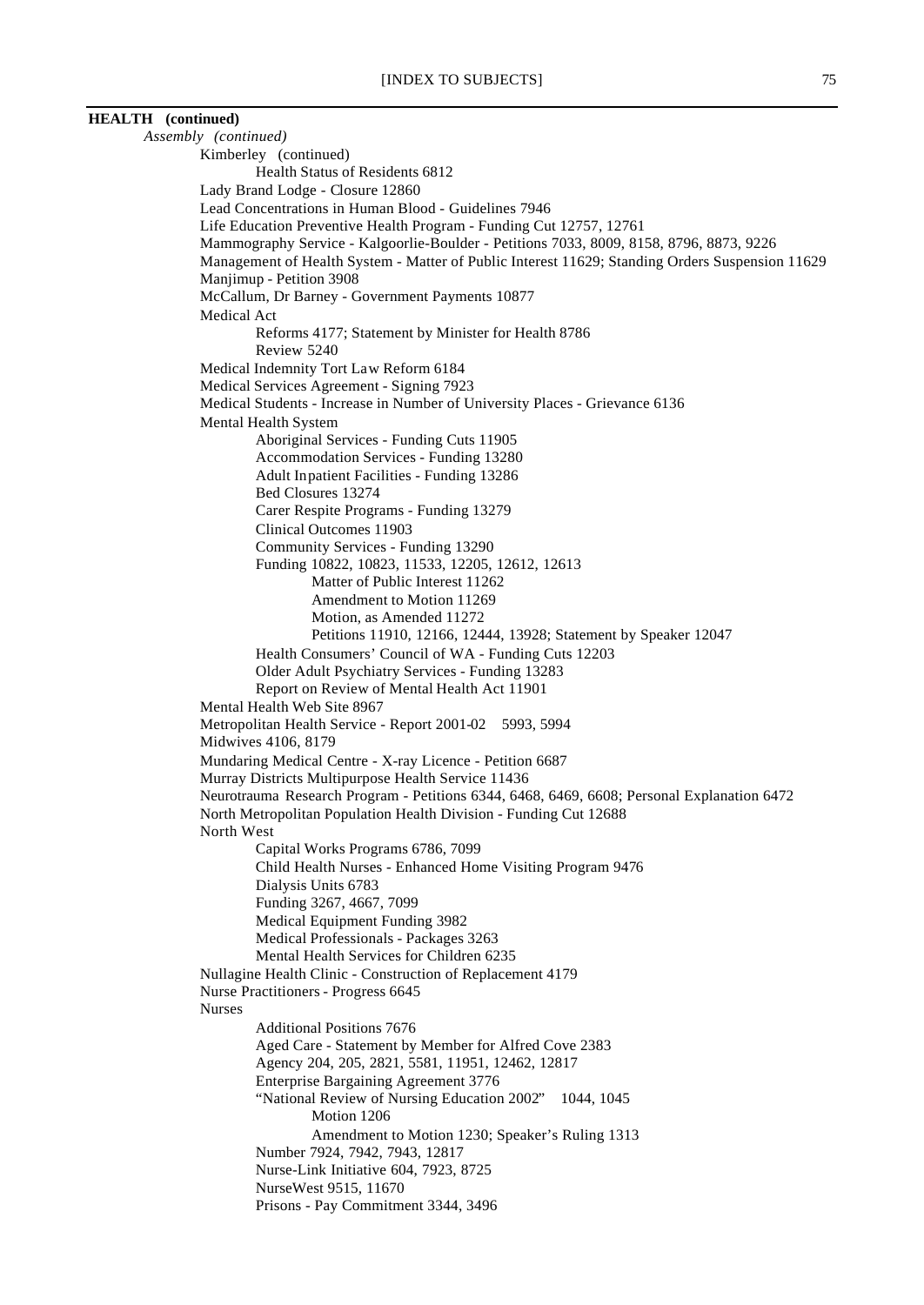| <b>HEALTH</b> (continued)   |                                                                                                      |
|-----------------------------|------------------------------------------------------------------------------------------------------|
| Assembly (continued)        |                                                                                                      |
| Nurses (continued)          |                                                                                                      |
|                             | Recruitment Campaign 1312, 2167, 2672; Grievance 2788<br>Resignations 7942, 7943                     |
|                             | Retirements and Resignations 4159                                                                    |
|                             | Statements by Minister for Health 69, 1459                                                           |
|                             | Stress Leave 7924                                                                                    |
|                             | Use of Personal Care Assistants 1313                                                                 |
|                             | Wage Parity 2821                                                                                     |
|                             | Workloads - Exceptional Matters Order 2002 1711                                                      |
|                             | Obesity in Children - Grievance 10647                                                                |
|                             | Obstetric Services Review - Implementation of Recommendations 6649                                   |
|                             | Opposition's Report Card 4747                                                                        |
| Organ Donation 6491         |                                                                                                      |
|                             | Osteopathic Profession - Competition Review of Health Provider Legislation 14144                     |
|                             | Pain Management Centre, Bunbury - Funding 13309                                                      |
|                             | Parkinson's Disease Nurse Specialists - Grievance 12579                                              |
|                             | Patient Assisted Travel Scheme 3264, 3265<br>Peel District Health Advisory Council - Membership 7925 |
|                             | Peel Region - Specialist Services for Women 211                                                      |
| Phoenix                     |                                                                                                      |
|                             | Audit Report - Statement by Minister for Health 8279                                                 |
|                             | Proposed Workshop 8792                                                                               |
|                             | Physical Activity Taskforce - Recommendations 4156                                                   |
| Pilbara 3262, 4178          |                                                                                                      |
|                             | Pit Stop Program - Albany 3262                                                                       |
|                             | Pneumococcal Disease - Immunisation Program - Grievance 8696; Petition 13929                         |
|                             | Police Background Checks on those Looking after Children 2048                                        |
|                             | Priority Issues - Matter of Public Interest 6815                                                     |
|                             | Psychiatrists - Number Trained 6216                                                                  |
|                             | Radiotherapy Treatment 13700; Grievance 9386                                                         |
|                             | Reform Committee 10495, 13921                                                                        |
|                             | Regional Areas 2273, 3263, 4165, 5242, 8791, 8792, 9503                                              |
| Renal Dialysis Services     | Geraldton 1462                                                                                       |
|                             | Kimberley 2389                                                                                       |
|                             | Restaurants - Unwrapped Complimentary Mints 13305                                                    |
|                             | Reviews, Committees, Inquiries and Task Forces 2040                                                  |
|                             | Rockingham - Recreational Social Centre for People with Mental Illness - Petition 6686               |
| Ross River Virus 2054, 9472 |                                                                                                      |
| Royal Flying Doctor Service |                                                                                                      |
|                             | Fundraising 13383; Statement by Member for Geraldton 8307                                            |
|                             | Government Assistance to Replace Aircraft 8965                                                       |
|                             | Rural and Regional Services - Budget Allocation 9497, 9503, 9504                                     |
|                             | SARS Virus 6343, 6340, 7027, 7779                                                                    |
|                             | Selby Child and Adolescent Mental Health Service                                                     |
|                             | Petition 8446                                                                                        |
|                             | Statement by Minister for Health 173                                                                 |
| Seniors                     | General Practitioner Access 6185                                                                     |
|                             | Physiotherapy and Mobility Classes - Funding Cuts 11623                                              |
|                             | Sexually Transmitted Infections - Statement by Minister Health 10265                                 |
|                             | Skin Cancer Awareness Week - Statement by Member for Girrawheen 3223                                 |
| Smoking                     |                                                                                                      |
|                             | Environmental Tobacco Smoke in Workplace 9146, 9793                                                  |
|                             | Playgrounds and Schools 7027, 7028                                                                   |
|                             | Public Places - Statement by Minister for Health 4069                                                |
|                             | Regulations - Review                                                                                 |
|                             | Response - Statement by Minister for Health 9228                                                     |
|                             | Tabling 8896                                                                                         |
|                             | Smoke-free Enclosed Public Places - Review 7886, 7887                                                |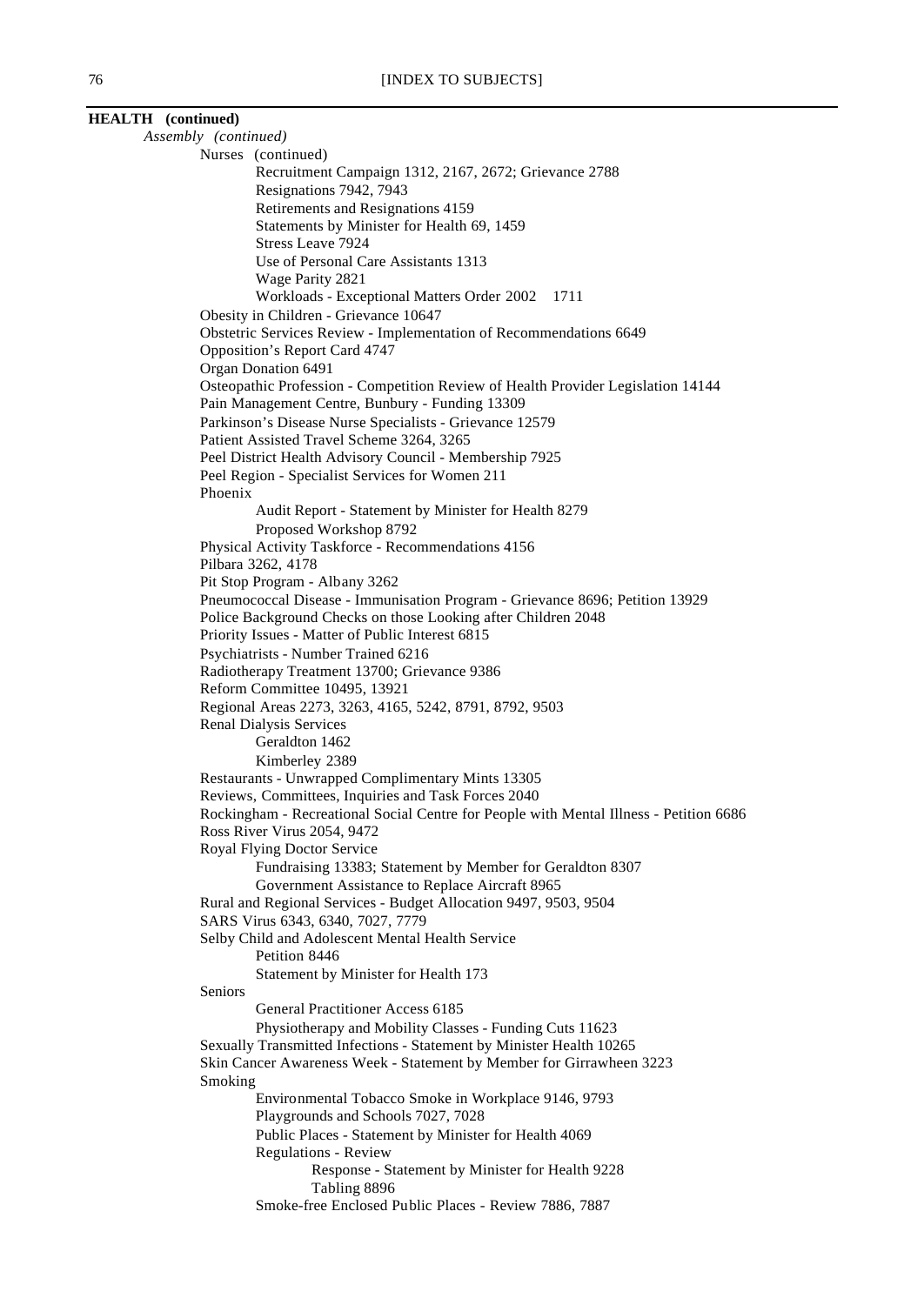# **HEALTH (continued)** *Assembly (continued)* South West District Health Advisory Committee 3979 South West Health Service 1125, 11111 South West Mental Health Service - Staffing Levels and Expenditure 14146 Stroke Strategy Plan 1466, 3979 Telehealth Initiatives - Budget 4176 Telemedicine Programs - Nature, Location and Cost 4175 Tetrahydrocannabinol - Acceptable Level of Impairment in the Workplace 9792 Ultrafine Airborne Particles - Impact on Health 4173 Vasse Leeuwin Health Service - Budget 1125 Victoria Park Pharmacy - Statement by Minister for Health 9989 Visiting Medical Practitioners 6206; Statement by Minister for Health 5081 Vitamin A Program - Funding 3985 Warburton Medical Clinic - Dialysis Services 10876 Warren Blackwood Health Service - Petition 2171 Western Australian Drug and Alcohol Strategy 2002-05 - Statement by Minister for Health 175 Wheatbelt District Health Advisory Council - Meetings - Reimbursement of Costs 12065 *Council* Aborigines Aboriginal Community Controlled Health Organisation, Western Australian - Funding - Select Committee - Motion 14007; Amendments to Motion 14017; Motion, as Amended 14018 Aboriginal Health, Office of Budget and Expenditure 2647 Funding Cut 4345 Houston, Mr Edward Shane 9356 Management Review 2779 Statement by Hon Giz Watson 10098 Xanthis, Mr Colin - Legal Fees 1659, 2484, 9583 Building Solid Families Program - Funding 163 Derbarl Yerrigan Health Service - Closure 12008 Services Purchased by Department - Payments 10790 Act - Amending Legislation 9562 Agencies - Statutory Reporting Deadlines 9194 Allied Health Taskforce - Work Force Issues Report 5412, 5536, 5778, 10482 Asbestos BHP Billiton Ltd Housing in Port and South Hedland 1003 Kingstown Barracks Rottnest Island 1008; Adjournment Debates 1163, 1555 Australia-New Zealand Food Standards System 13470; Statement by Hon John Fischer 13076 Autism - Statistical Occurrences 10801 Benlate Systemic Fungicide 11479 Biala Psychiatric Hostel - Licensing 9 BreastScreen WA 9557, 9568 Brookdale Community Health Centre - Community Nurse 9561 Broometime Lodge 5660, 13007, 14029; Statement by Hon John Fischer 9980 Bunbury Health System - Statement by Hon Paddy Embry 13353 Bunbury Health Task Force - Report 4904 Bunbury Pain Management Centre - Funding 12552 Bunbury Pathways Program - Funding 11476 Cancer-related Illnesses - Statistical Data on Patients 14621 Carer Support Programs - Funding 11476 Chemical Fires - Emergency Response Plan 11040 Chiropractors - Workers Compensation 12966 Clinic Plane Based at Kununurra - Use by Medical Practitioners 10787 Commonwealth-State Health Care Agreement 11477, 12270 Community Child Health Team - Full-time Equivalents 13593 Cue Nursing Post 1136 Dental - City of Cockburn 10797 Department - Thornton, Ms Jean - Letter to the Premier 9848 Derby - Alcohol-related Medical Treatment 12435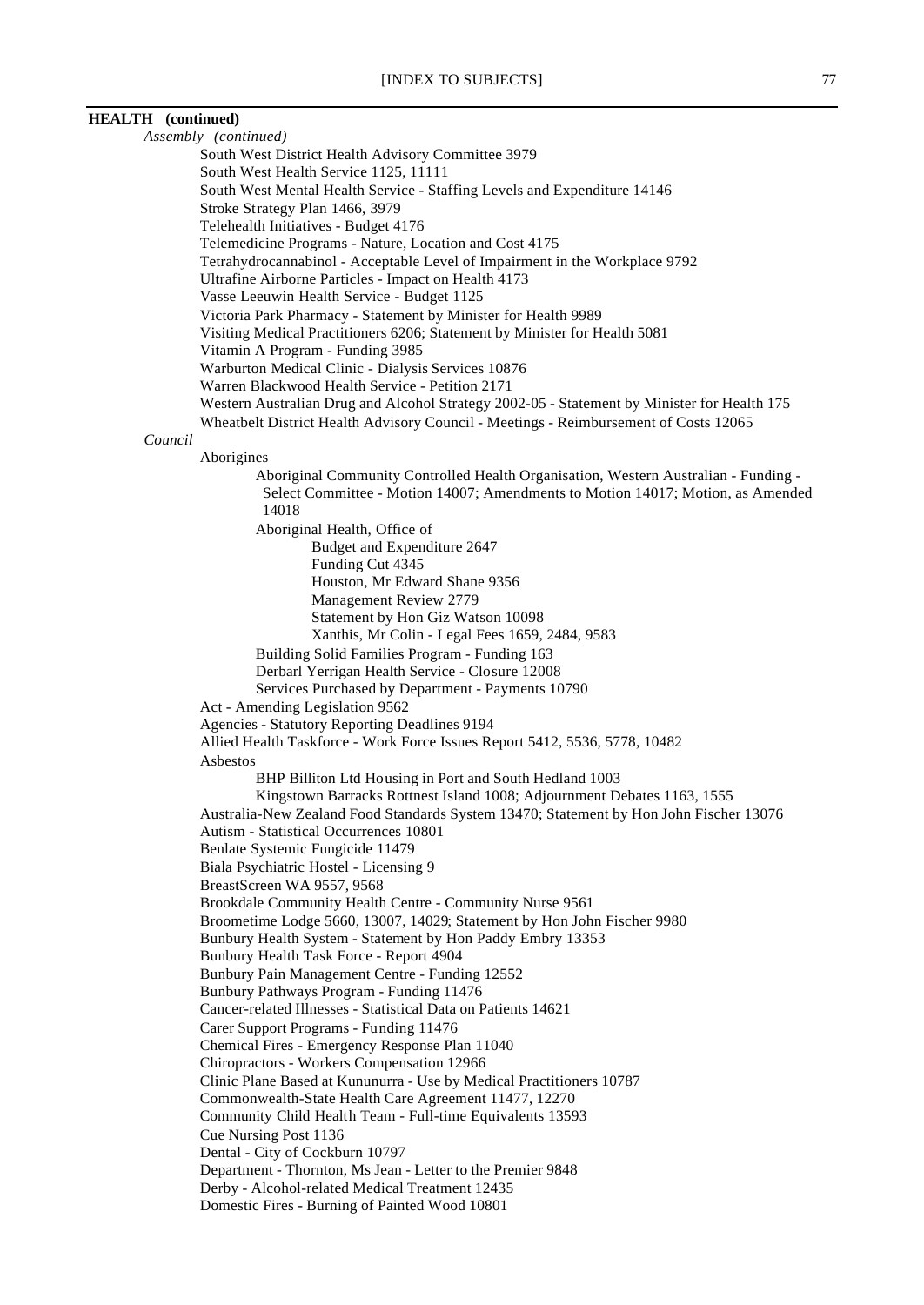# **HEALTH (continued)** *Council (continued)*

Early Development Survey - Joondalup, West Coast and Swan Education Districts 14195 Statement by Hon Barbara Scott 14619 Environmental Health Foundation - Establishment 11177, 11205 Environmental Health Standards 10782 Family Early Intervention Program - Closure 11482 Food Irradiation - Regulatory Controls 9555 Green Head - Palliative Care Services 9023 HIV Strategy - Implementation 8415 Iatrogenic Illnesses and Deaths 14640, 14775; Statement by Hon Frank Hough 14782 Joondalup Child Development Centre - Waiting List for Therapy 14608, 14637 Kimberley - Dialysis Centre 5192 Laverton - Agency Nurses - Expenditure 7007 Medical Emergency Helicopter 8671 Medical Personnel - Negligence Claims - Limitation Period 10262 Medical Practitioners - Spinal Manipulation - Qualifications 14198 Medical Practitioners who Deliver Infants - Negligence Claims Limitation 9568 Medicines and Vaccines - Dispensing Via Genetically Modified Foods 1006 Meningococcal Meningitis Vaccine - Adjournment Debate 474 Men's Advisory Network - Funding 13072 Men's Health - Funding in Rural Areas 13592 Mental Health Nurses 4202, 4990 Mental Health System Derbarl Yerrigan Health Service - Closure 12008 Funding 11601, 11836, 12434, 12438, 13086; Petitions 11960, 12103, 13088, 14040 Government Commitment 10093 Office of Mental Health - South West and Lower Great Southern Carer Program 11362 Review 9564 Midwives - Community Midwifery Program 4048 Petition 14724 Statement by Hon Giz Watson 14035 Multiple Chemical Sensitivity - Petition 229 Mustac, Dr - Medical Assessment Panel 14711 National Maternity Action Plan - Adjournment Debates 1446-1449 Non-government Health Organisations - Review 13350 North Metropolitan Health Service Survey 13860, 14032 Not-for-profit Organisations - Funding Cuts 12142, 12290, 13143 Nurses Crisis in Public Hospitals - Adjournment Debate 1267 Prisons 3610; Adjournment Debate 3767 Security in Remote Areas 8365, 9565 Occupational Therapists 2123, 3194 Organ Donation - Pre-transplant Testing 14049 Palliative Care Specialist Support - Partnership with Non-government Sector 1955 Parkinson's Disease Nurse Specialists - Funding 14607 Patient Assisted Travel Scheme 2126, 13008 Phoenix 8363; Statement by Hon Giz Watson 9198 Prisoners - Transfer of Responsibility 4398, 4447 Psychiatrists 4202, 4990 Q Fever - Number of Cases 10250 Repatriation Private Patient Scheme 7449 Sexual Health - Funding 11603 Smoking Cost to Health System of Smoking-related Diseases 9565 Enclosed Public Spaces 9359, 10747, 11837, 12965 NOHSC Guidance Note on the Elimination of Environmental Tobacco Smoke in the Workplace 12269 Regulations Cabarets, Nightclubs, Hotels and Bars 14211 Exemptions - WorkSafe Code of Practice 11242 Market Place Inequity 10815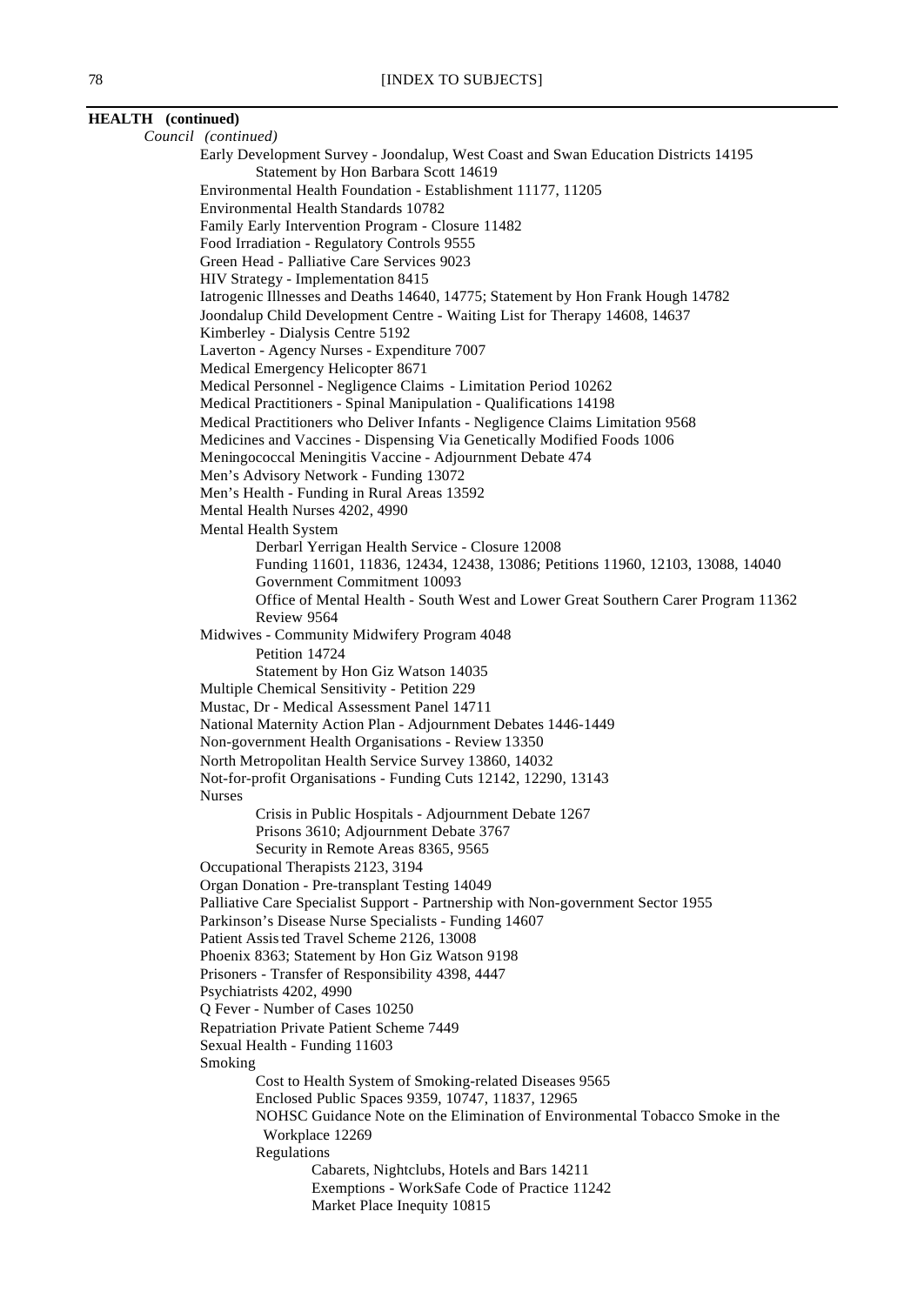| <b>HEALTH</b> (continued)    |                                                                                                                      |
|------------------------------|----------------------------------------------------------------------------------------------------------------------|
|                              | Council (continued)                                                                                                  |
|                              | Smoking (continued)                                                                                                  |
|                              | Regulations (continued)                                                                                              |
|                              | Review 8679, 9565, 9567, 10381, 10481                                                                                |
|                              | Smoking in Proximity to Entrances and Exits of Enclosed Public Places 11075                                          |
|                              | Smoke-free Workplaces 10790                                                                                          |
|                              | South West Mental Health Service 4343, 4397, 4959, 5025                                                              |
|                              | Spinal Manipulation - Statement by Hon Frank Hough 14782                                                             |
|                              | Statement by Hon Barry House 7648                                                                                    |
|                              | Tetrahydrocannabinol 6958, 7178, 7453                                                                                |
|                              | Thimerosol - Use as a Preservative in Vaccines 10801                                                                 |
|                              | War Widows - Treatment as Private Patients 7449<br>Warren Blackwood Health Service - Podiatrist 5776                 |
|                              | <b>HEALTH (SMOKING IN ENCLOSED PUBLIC PLACES) AMENDMENT BILL 2003</b>                                                |
| Assembly                     |                                                                                                                      |
|                              | Introduction and First Reading 7659                                                                                  |
|                              | Second Reading 7691                                                                                                  |
|                              | HEATHCOTE HOSPITAL SITE (RESERVATION) BILL 2001                                                                      |
| Assembly                     |                                                                                                                      |
|                              | Restoration to Notice Paper 183                                                                                      |
|                              | <b>HEATHCOTE SITE</b> See "Planning"                                                                                 |
|                              | <b>HEINRICH, MR AND MRS</b> See "Environment"                                                                        |
| <b>HEIRISSON ROTARY CLUB</b> |                                                                                                                      |
| Assembly                     |                                                                                                                      |
|                              | Principal of the Year Award 2002 - Statement by Minister for Education and Training 5823                             |
|                              | <b>HELP IN PREGNANCY PROGRAM</b> See "Education"                                                                     |
| HEMP See "Agriculture"       |                                                                                                                      |
|                              | <b>HERBICIDES</b> See "Agriculture"                                                                                  |
| <b>HERITAGE</b>              |                                                                                                                      |
| Assembly                     |                                                                                                                      |
|                              | Assessments - Number 10869, 10967                                                                                    |
|                              | Claremont Teachers College, Former - Heritage Listing 13276                                                          |
|                              | Clune Family, Newmarracarra Homestead, Greenough - Funding Assistance 13309                                          |
|                              | Court Hotel - Petition 10169                                                                                         |
|                              | Duncraig House - Sale 512, 513, 11909; Petitions 65                                                                  |
|                              | Empire Games Village Precinct 9876, 13275; Petition 9855, 10264                                                      |
|                              | Family Homes and Precincts Nominated and Listed for Heritage Assessment 12385                                        |
|                              | Great Fingal Mine Office, Cue - Roof Replacement 13309                                                               |
|                              | Greenough Hamlet Interpretive and Visitor Centre - Statement by Member for Greenough 10672<br>Heritage Council of WA |
|                              | Assessment Program - Backlog 11951                                                                                   |
|                              | Resignation of Ms Wallace 9237                                                                                       |
|                              | Staff 6940                                                                                                           |
|                              | Hillview Hospital Site - Future Use 2311                                                                             |
|                              | Municipal Inventories - Standard Policy 3562                                                                         |
|                              | North West - History Projects - Funding 9477                                                                         |
|                              | Rights of Landowners - Matter of Public Interest 518                                                                 |
|                              | WA Heritage Council - Raffles Hotel Site - Unlawful Actions 6186                                                     |
|                              | WA Heritage Icons - Statement by Member for Vasse 12853                                                              |
|                              | WA Register of Heritage Places - Number of Places Listed 7107                                                        |
|                              | William and Wellington Streets Precinct                                                                              |
|                              | Motion 120                                                                                                           |
|                              | Amendment to Motion 12083                                                                                            |
|                              | Amendment on the Amendment 12095                                                                                     |
|                              | Recommendation to Minister 11319                                                                                     |
|                              | Statement by Minister for Planning and Infrastructure 12047                                                          |
| Council                      |                                                                                                                      |
|                              | Act                                                                                                                  |
|                              | Aboriginal Sites of Significance 12146, 12965<br>Review 738                                                          |
|                              |                                                                                                                      |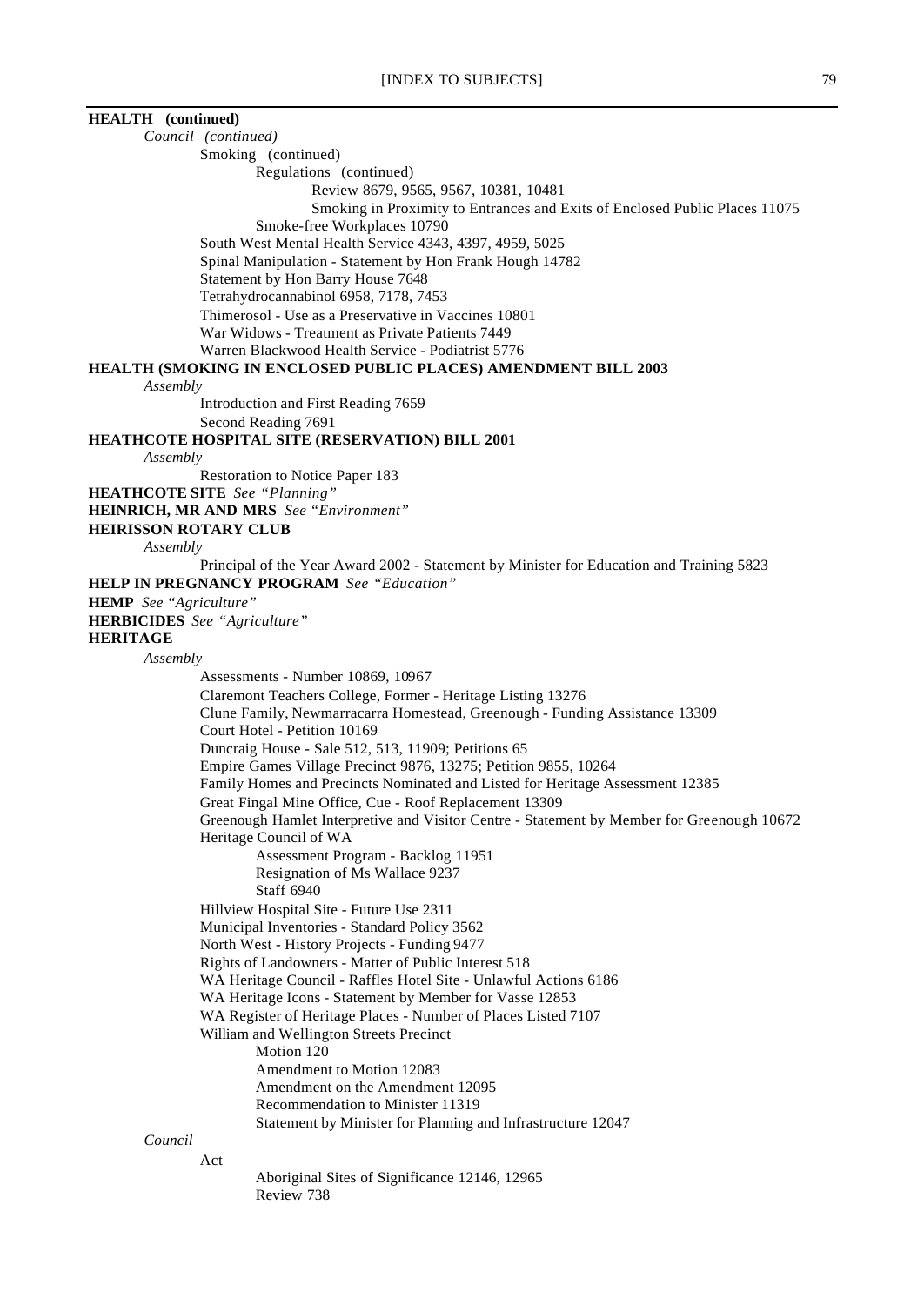# **HERITAGE (continued)**

*Council (continued)*

Duncraig House - Sale 467, 11483; Petition 537 Ellensbrook Precinct 3174 Fund and Register 11877 Legislation - Introduction 14840 Midland Inn 11172 Payment for Work Undertaken within Government Departments 4431 Places and Projects - Priorities 2762 Projects, New and Continuing - Funding 875 Rawlinna Precinct - Funding 12288 Shark Bay World Heritage Interpretive Centre - Delays 11052 Subiaco, City of - Petition 2590 WA Heritage Council - Development Applications - Negotiation and Approval 4432

#### **HERITAGE BILL 2002**

*Assembly*

Status of Draft 2311

**HIGH-RISK OFFENDERS** *See "Justice, Department of"*

# **HIGH, WIDE-LOAD CORRIDORS** *See "Roads"*

# **HIGHER EDUCATION BILL 2003**

*Assembly*

Introduction and First Reading 7044 Second Reading 7044, 8846 Appropriations 7207 Remaining Stages 8850

#### *Council*

Receipt and First Reading 9045

Second Reading 9045

**HIH INSURANCE** *See "Insurance"*

**HILLARYS BOAT HARBOUR** *See "Ports and Harbours"*

**HILLVIEW HOSPITAL SITE** *See "Planning"*

**HIS MAJESTY'S THEATRE** *See "Arts and Culture"*

**HISMELT CORPORATION PTY LTD** *See "Industrial Development"*

**HMAS** *ANZAC*

*Assembly*

Statement by Member for Rockingham 6181

# **HMAS** *DARWIN*

*Assembly*

Statement by Member for Rockingham 6181

**HMAS** *ORION*

*Council*

Dive Site - Location 3288

#### **HOAD, MR MICHAEL** *See "Real Estate and Business Agents Supervisory Board"*

**HOFFMAN, MR JOSHUA** *See "Molecular Inventory Systems Pty Ltd"*

**HOLTON, MS LEAH** *See "Disability Services"*

#### **HOME BUILDING CONTRACTS AMENDMENT BILL 2002**

*Assembly*

Appropriations 102 Reinstatement on Notice Paper 275 - Council's Message Motion 379 Amendment to Motion 389, 404 Motion, as Amended 407 Council's Message 1387, 1511; Motion 1489 Returned 2842 Council's Amendments 3074 Assent 3355

*Council*

Assembly's Message 446, 1445; President's Ruling 1445 Reinstatement on Notice Paper - Assembly's Message - Cognate Debate 1158, 1246 Assembly's Message 1445; President's Ruling 1445 Receipt and First Reading 1446 Second Reading 1834, 2144, 2240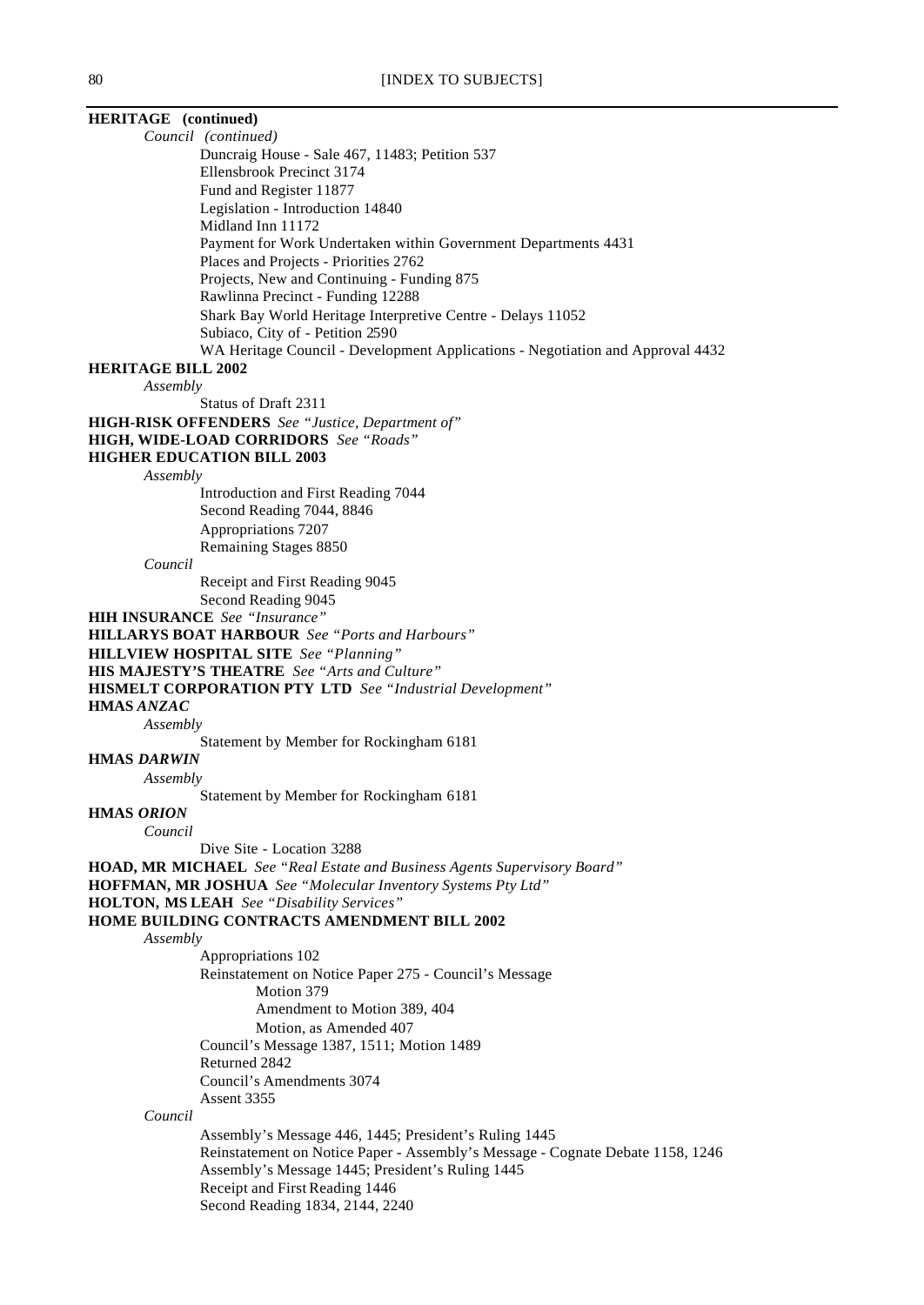# [INDEX TO SUBJECTS] 81

|                      | HOME BUILDING CONTRACTS AMENDMENT BILL 2002 (continued)                                      |
|----------------------|----------------------------------------------------------------------------------------------|
|                      | Council (continued)                                                                          |
|                      | Committee 2746                                                                               |
|                      | Report 2746                                                                                  |
|                      | Third Reading 2746                                                                           |
|                      | Assembly's Message 3059                                                                      |
|                      | Assent 3269                                                                                  |
|                      | <b>HOME DETENTION ORDERS</b> See "Justice, Department of"                                    |
|                      | <b>HOMELESSNESS</b> See "Housing"<br><b>HOMESWEST</b> See "Housing and Works, Department of" |
|                      | <b>HOMICIDE VICTIMS SUPPORT GROUP</b>                                                        |
| Council              |                                                                                              |
|                      | Funding 3866                                                                                 |
|                      | Grant 3728, 3730; Adjournment Debate 4043                                                    |
| <b>HOMOSEXUALITY</b> |                                                                                              |
| Council              |                                                                                              |
|                      | Discrimination - Community Education 13473, 14608, 14610                                     |
|                      | Gay and Lesbian Liaison Officers at Equal Opportunity Commission - Appointment 13595         |
|                      | Lesbian and Gay Law Reform 13473, 14608, 14610                                               |
| <b>HOOCHERY, THE</b> |                                                                                              |
| Council              |                                                                                              |
|                      | Kununurra - Statement by Hon John Fischer 11368                                              |
|                      | <b>HOPMAN CUP</b> See "Sport and Recreation"                                                 |
| <b>HOSPITALS</b>     | See also "Health"                                                                            |
|                      |                                                                                              |
| Assembly             | Admissions - Percentage from Regional Areas 9511                                             |
|                      | Agency Nurses - Excessive Use 204, 205                                                       |
|                      | Albany Regional - Surgeons 3262, 3985                                                        |
|                      | Ambulances                                                                                   |
|                      | Bypass and Ramping 397, 4158, 5371, 7925, 10823, 10825, 10963, 11399, 11400                  |
|                      | Drivers - Number and Stress Leave 7091                                                       |
|                      | Free Service for Pensioners 11397                                                            |
|                      | Improvement of Services in Metropolitan Area - Motion 12485                                  |
|                      | Northern Suburbs 14143                                                                       |
|                      | Armadale-Kelmscott Memorial - High Dependency Care Unit 5448                                 |
|                      | Bed Crisis 9422                                                                              |
|                      | Budget Overrun 3493                                                                          |
|                      | <b>Bunbury Regional</b>                                                                      |
|                      | Coxall, Maddison 10165, 10284<br>General Surgeons Roster 1308                                |
|                      | Intensive Care Unit 12063, 12064                                                             |
|                      | Specialist Surgeon Shortage 10675                                                            |
|                      | Theatre Facilities Upgrade 10166                                                             |
|                      | Capital Works Funding 7359, 11532, 11533, 11538; Personal Explanation by Minister for Health |
|                      | 11560                                                                                        |
|                      | Collie 1783; Statement by Member for Collie 1306                                             |
|                      | Complaints of Physical or Sexual Abuse by Staff 2048                                         |
|                      | Country                                                                                      |
|                      | Closure or Downgrading 4862, 4863                                                            |
|                      | <b>Improved Facilities 9087</b>                                                              |
|                      | Derby Regional - Relocation to Broome Regional Hospital 83, 2164; Petition 65                |
|                      | Directors of Nursing-Health Service Managers - Meetings in South West District 7110          |
|                      | Drug and Property Theft 2042<br>Dumbleyung District Memorial 13521, 13698                    |
|                      | Elective Surgery - Waiting Times 14879; Matter of Public Interest 14886                      |
|                      | <b>Emergency Departments</b>                                                                 |
|                      | Ambulance Bypasses 397, 4158, 5371, 7925, 10823, 10825, 10963, 11399, 11400                  |
|                      | Campaign to Ease Pressure 8602                                                               |
|                      | Number Treated 2047                                                                          |
|                      | Statement by Minister for Health 10265                                                       |
|                      | Upgrades 11532, 11533, 11538                                                                 |
|                      |                                                                                              |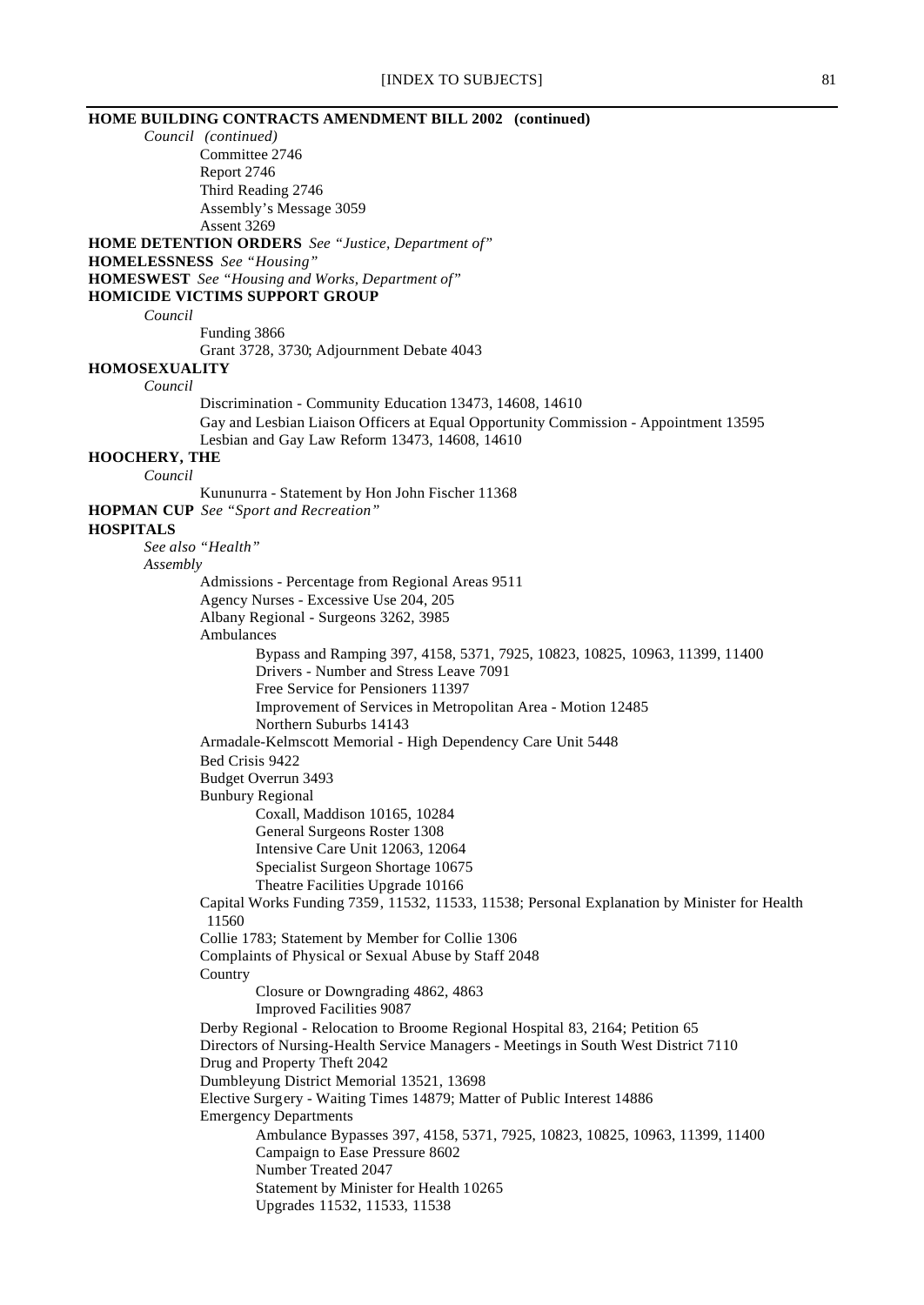# **HOSPITALS (continued)** *Assembly (continued)* Fremantle 209, 775, 3261, 11704; Statement by Minister for Health 4818 Geraldton Regional

Costs 13523, 13610 Due Diligence Reports 13200 Redevelopment Contract 9416, 9417, 12857, 13199 Government's Promise 5089 Graylands 2051, 6240 Halls Creek 1307, 4178, 5722 Harvey - Budget for Future Planning 11676 Hollywood Functional Rehabilitation Clinic - Statement by Member for Nedlands 10413 Joondalup Health Campus 7925; Grievance 2786, Joondalup Private Hospital - Sale 12469 Kalamunda District Community - Redevelopment 919, 13927; Motion 13399 Kalgoorlie Regional - Nurse Shortage 2675 King Edward Memorial Hospital for Women Medical Legal Actions - Cost 5172 Roberman, Dr Brian - Petitions 8011, 9670 Statements by Minister for Health 1677, 3910, 6472, 8874 Kununurra - Aged Care Facility 5722 Magnetic Resonance Imaging Technology - Progress 2165 Merredin District 2166, 2273, 2389, 2673; Grievance 2357 Moora District 13193-13195 Grievance 6614 Matter of Public Interest 13203 Morawa - Multipurpose Service Hospital - Grievance 13490 Murray District - Future 3263 North West 4692, 4693, 6782-6787, 7947 Northam District - Anaesthetist 2273 Northampton District 10963, 11624; Grievance 11750 Osborne Park - Upgrade 11907 Peel Health Campus 205, 206, 2009, 3263, 3979; Petition 284 Pemberton - Statistics 14553 Personal Care Assistants - Use 1313 Port Hedland 14881 Princess Margaret Hospital for Children 3980, 5172, 9088, 9471, 14249 Quality and Safety Accreditation 8963 Regional Areas - Downgrading for Redevelopments 13519 Rockingham-Kwinana District 6681; Statement by Member for Rockingham 2001 Royal Perth Ambulance Ramping 11399 Norrish, Mrs Sanchia - Death - Motion 13723 Shenton Park Rehabilitation 14558, 14559 Sir Charles Gairdner - Radiation Therapy 5238 St John Ambulance - Response Times 4748, 4749 Staff - Violent Attacks 12062, 12063 Teaching Funding 11540 Limit on Number of New Patients 8442 Trust Accounts - Indemnity for Doctors 14249 Waiting Lists - Purchase of Surgery from Non-public Hospitals 2817 Warren District 2271, 2272, 3784, 11110 Wheatbelt - Fundraising Proceeds 14075 Yarloop 4165, 10424, 11676 Petition 12445 Statement by Minister for Health 9990

#### Albany Regional 864, 5055 Ambulance Bypass 2779, 4057

*Council*

Breast Reconstructive Surgery - Waiting Time 11073 Broome District 38, 10813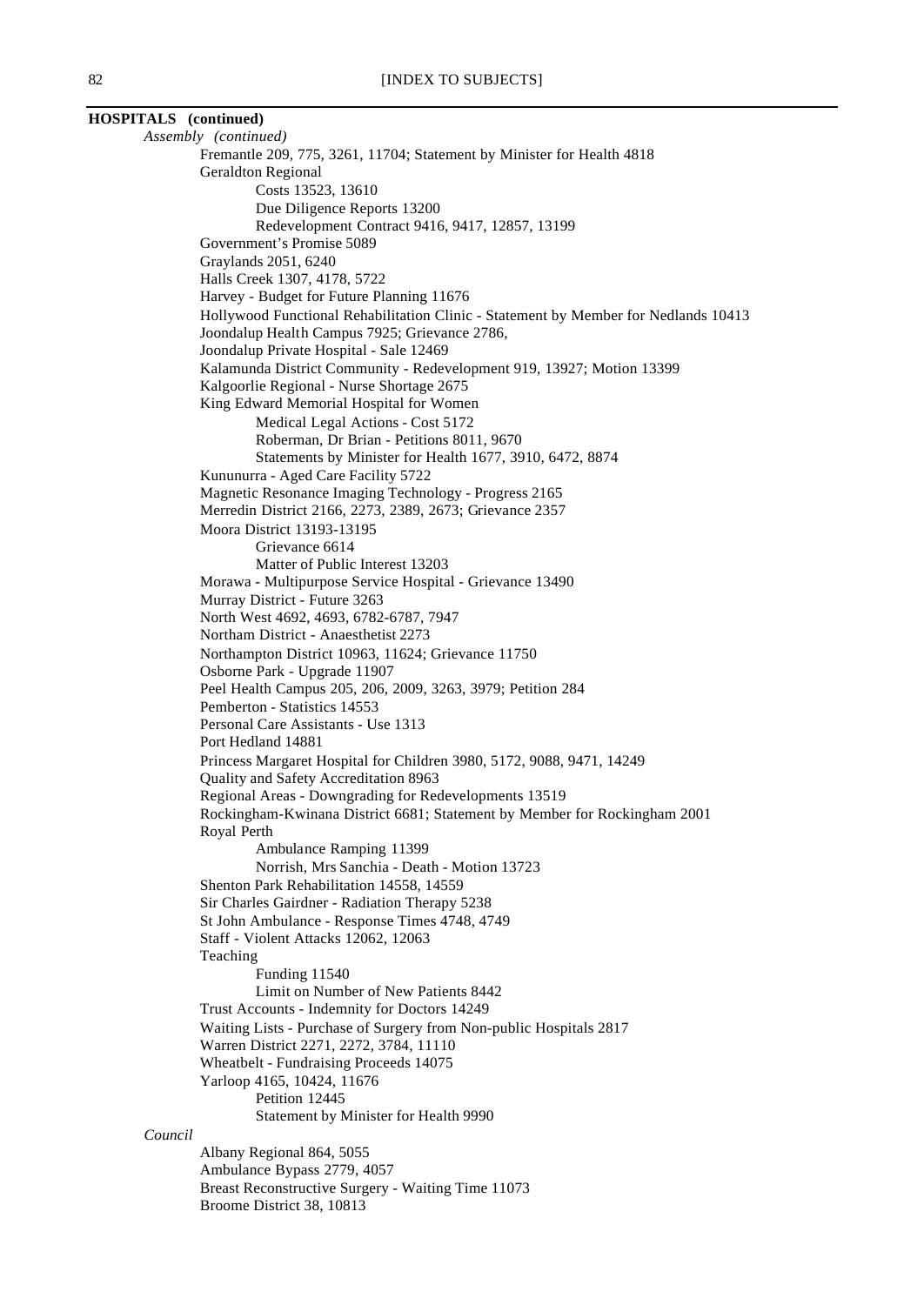# **HOSPITALS (continued)**

*Council (continued)* Bunbury Regional 2780, 8777, 14028 Busselton District - Bed Numbers 14028 Colonoscopies - Waiting Time 10812 Cost-care Centres - South West and Country Health Services 6582 Country - Budgets for Hospitals 8684 Country Hospital Medical Advisory Committees - Remuneration of Chairmen 5956 Derby Regional Medical and Financial Positions and Patient Transfers 10813 Nurse Numbers 465 Record Keeping 11614 Specialist Staff - Relocation to Broome District Hospital 35, 42, 1419, 3194, 4205 Staffing Arrangements 1419 Dumbleyung District Memorial - Statements Hon Kim Chance 13597 Hon Paddy Embry 13596 Elective Surgery - Waiting Times 11073 Elective Surgery Cutbacks 10811 Emergency Departments 2779, 4057. 11615 Fremantle - Magnetic Resonance Imaging Scanner 2780; Petition 337 Geraldton Regional Broad Construction Services Pty Ltd - Expression of Interest Documentation 14197, 14615 Construction Contract 13010, 13474; Statement by Minister for Housing and Works 14624 Cost Blow-out 13859 Medical Services Agreement 14193 Project Cost 13121 Tenders 12433, 13865, 14033 Graylands 13072, 14046 Gynaecological Surgeons 10750 King Edward Memorial Hospital for Women - Suits for Negligence 1041 Magnetic Resonance Imaging Technology - Additional Funding 5410 Margaret River 12266; Statement by Hon Barry House 12439 Medical and Surgical Registrars - Impaired Performance Risk 5051 Metropolitan Teaching - Recurrent Allocations 4256 Moora District - Brick - Request for Tabling 13129 Multipurpose Health Service Country Hospitals - Elderly Permanent Care Patients 4344, 4399 Northampton District - Services 10747 Paraburdoo - Future Plans 4063 Princess Margaret Hospital for Children Child Protection Unit - Additional Funding 11039 Magnetic Resonance Imaging Scanner 2780, 2916, 4058, 13082; Petition 337 Radioisotopes Usage 10794 South West 5313, 8684 Teaching - Overspending 4345 Waiting Lists 1137 Wyndham District 159, 12004, 12555 **HOSPITALS AND HEALTH SERVICES AMENDMENT BILL 2002** *Assembly* Assent 13 *Council* Assent 28 **HOUGHTON, MR COLIN** *Council* Adjournment Debate 3467 **HOUSE, MS MELINDA** *See "Disability Services"* **HOUSING** *See also "Government Employees Housing Authority" and "Housing and Works, Department of" Assembly* Affordable - Grievance 2355 BHP Billiton Ltd - Port Hedland and Newman 10963 Gosnells - Tenders for Six Town Houses 1787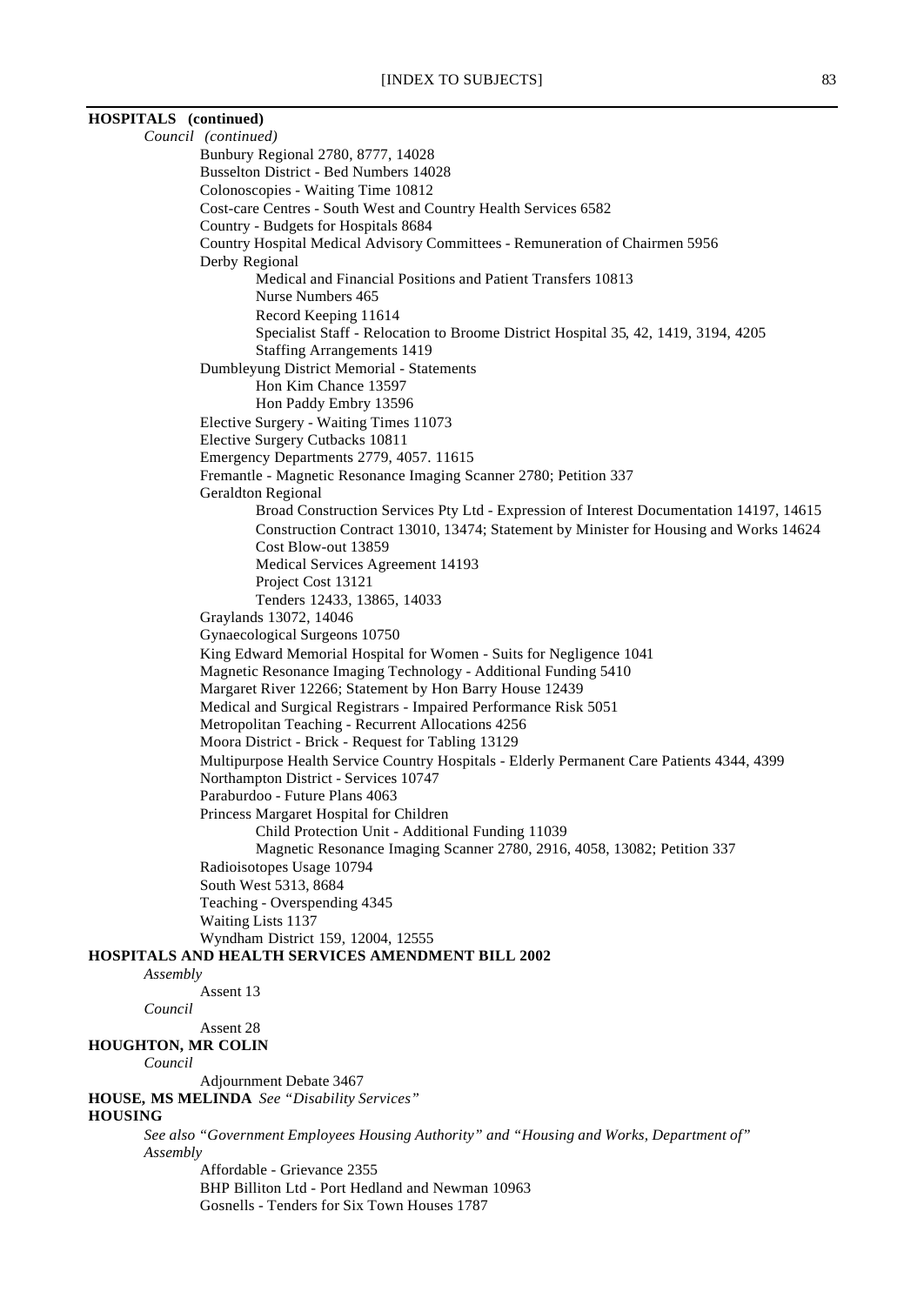| HOUSING (continued) |                                                                                                                                 |
|---------------------|---------------------------------------------------------------------------------------------------------------------------------|
|                     | Assembly (continued)                                                                                                            |
|                     | Government Employees' Home Ownership Scheme - Applications 10326                                                                |
|                     | Homelessness                                                                                                                    |
|                     | Mandurah 1867                                                                                                                   |
|                     | North West Programs 8867                                                                                                        |
|                     | Programs in North West 5514<br>Strategy to Prevent 2275                                                                         |
|                     | Youth - Funding 9791                                                                                                            |
|                     | Landstart Development Division - Joint Venture Developments in North West 5515                                                  |
|                     | Mia-Mia Flats, Modena Place, Balga - Petition 2652                                                                              |
|                     | New Living Program 2718, 5284, 6042                                                                                             |
|                     | North West                                                                                                                      |
|                     | Aborigines and Torres Strait Islander People 2717, 8152                                                                         |
|                     | Country Housing Authority Programs 8151                                                                                         |
|                     | Funding 8123, 8273                                                                                                              |
|                     | Seniors - North West 6036, 6037                                                                                                 |
|                     | Smoke Alarms Program - North West 2718                                                                                          |
|                     | State Housing Commission - Chairperson 11563, 11679<br>Supported Housing Assistance Program - North West 5396                   |
|                     | Sustainable Housing Design Competition - Restriction to House Designs for Broome Region 826                                     |
|                     | Urban Renewal Programs - North West 2720                                                                                        |
|                     | Woodrise Estate, Albany - Joint Venture Developments in North West 5515                                                         |
| Council             |                                                                                                                                 |
|                     | Aboriginal Housing Development Authority 4937, 5026                                                                             |
|                     | Aboriginal Housing Infrastructure Council 3868                                                                                  |
|                     | Albion Town, Henley Brook - Development 5661                                                                                    |
|                     | Backpacker Hostels - Fire Safety 1260                                                                                           |
|                     | BHP Billiton Ltd - Port and South Hedland - Asbestos Sheeting 1003                                                              |
|                     | Broometime Lodge 5660, 13007, 14029; Statement by Hon John Fischer 9980                                                         |
|                     | Commonwealth-State Housing Agreement 10117<br>Doric Constructions Pty Ltd - Contract for Mindarie High School 159               |
|                     | Hilton - Redevelopment 13144                                                                                                    |
|                     | Homelessness                                                                                                                    |
|                     | Indigenous Prisoners 1263, 2157                                                                                                 |
|                     | Task Force Strategy - Extra Units for Mentally Ill 14048                                                                        |
|                     | Kimberley Dialysis Centre - Location 5192                                                                                       |
|                     | Maniana - Aircraft Noise Restrictions 863                                                                                       |
|                     | Northbridge Railway Line, Sinking - Allocation of Land to Parks and Affordable Housing 10803                                    |
|                     | People Who Care - Government Support 1138                                                                                       |
|                     | Public Housing in the Western Suburbs of Perth - Tabling of List 1662                                                           |
|                     | Regional Areas - Government's Failure to Provide 554<br>Supported Housing Assistance Program - Criteria 6279                    |
|                     | Swanbourne Senior High School Site - Public Housing 3613                                                                        |
|                     | HOUSING AND WORKS, DEPARTMENT OF                                                                                                |
| Assembly            |                                                                                                                                 |
|                     | Albany - Security Doors 8146                                                                                                    |
|                     | Broome - Purchase of Hostel 5395                                                                                                |
|                     | Carnarvon - Antisocial Behaviour - Petition 12445                                                                               |
|                     | Collie - Maintenance Budget 7778                                                                                                |
|                     | Construction Contracts Policy - Limit on Number and Value of Contracts Awarded 9230, 9418                                       |
|                     | Director General - Joyce, Mr Greg - Discussions with Premier 9418<br>Public Housing Tenants - Behaviour - Notice of Motion 8459 |
|                     | Right to Buy Scheme - Number of Properties Sold 13296                                                                           |
|                     | Tenants - Antisocial Behaviour                                                                                                  |
|                     | Motion 8616                                                                                                                     |
|                     | Amendment to Motion 8623                                                                                                        |
|                     | Amendment on the Amendment 8636                                                                                                 |
|                     | Motion, as Amended 8637                                                                                                         |
|                     | Yarloop - Property Sales 3853                                                                                                   |

#### *Council*

6 Farr Avenue, North Perth - Renovation 2227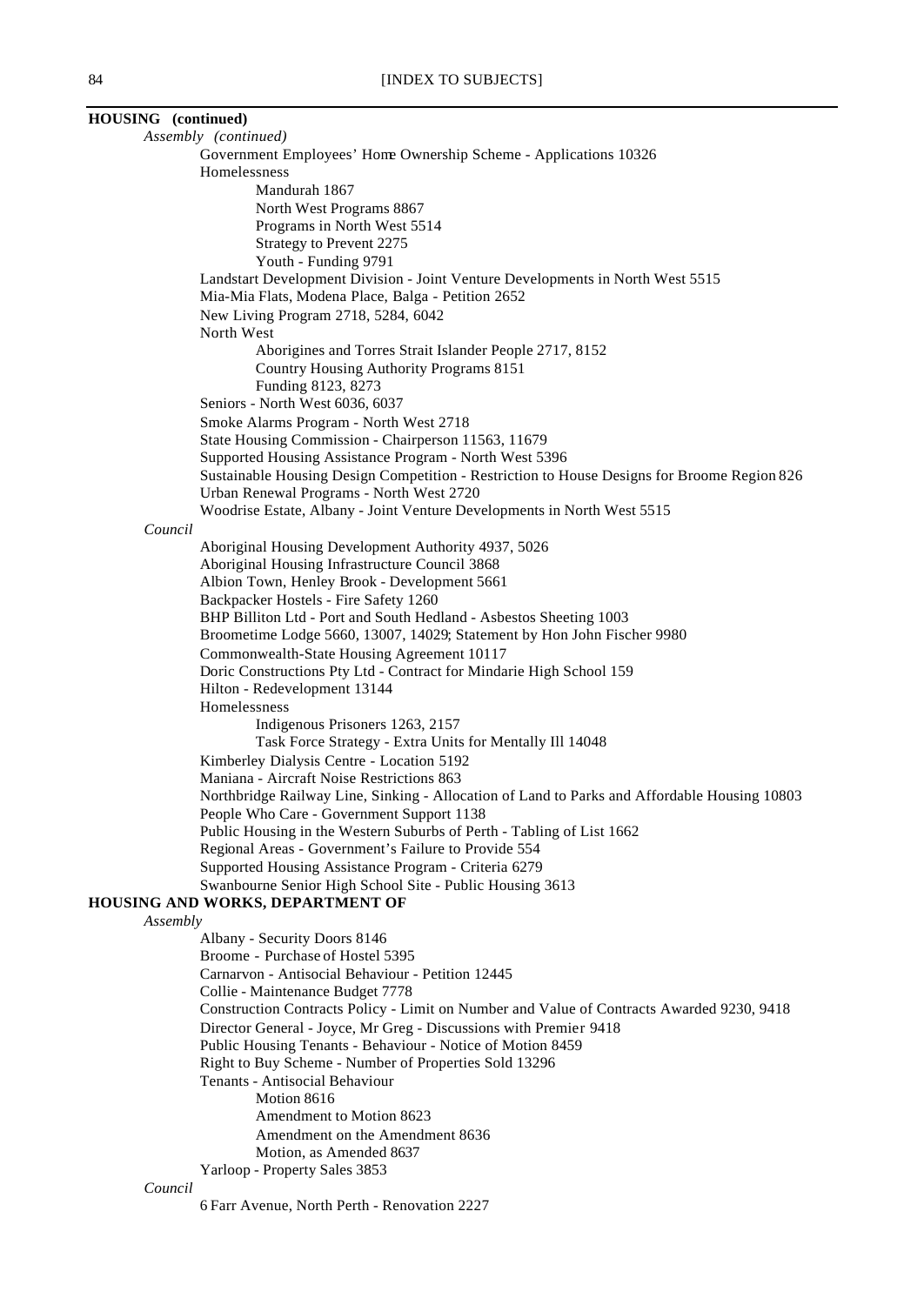# **HOUSING AND WORKS, DEPARTMENT OF (continued)**

*Council (continued)* 28 and 30 Phoenix Place, Kalgoorlie - Completion 7476 Aborigines - Rental Homes 9849 Better Risk Management and Best Practice Contracting - Policy Framework 6953, 6956 Statement by Minister for Housing and Works 6944 Bogle Way, Geraldton - Fence Height 5195 Broometime Lodge 5660, 14029; Statement by Hon John Fischer 9980 Brownlie Towers - Resolution of Issues 1422 Buckland Hill Properties - Undertaking to Purchase Properties 3338 Chief Executive Officer - Salary Package 552 Construction Contracts Policy Advice 7642 Limit on Number and Value of Contracts Awarded 7822, 7825, 7826, 9193, 9552 Statement by Minister for Housing and Works 9315 Statement by Hon Sue Ellery 7319 Urgency Motion 7293, 7316 Construction, Forestry, Mining and Energy Union - Requirement for Enterprise Bargaining Agreement 9555 Director General - Joyce, Mr Greg - Statement - Tabling 10116 Discrimination Complaints 866, 3772 Ecoscape (Australia) Pty Ltd - Albion Town Development Environmental Assessment 9844, 12143 Fremantle Eastern Bypass and Roe Highway Stage 8 - Land Reservations 10366, 10367 Hamilton Hill Town House Construction - Eligibility to Tender 8368 Heritage Work - Payment 4431 Kalgoorlie - Antisocial Behaviour 5054, 7476 Kununurra - Inspections of Rental Accommodation 10785 Lot 587 Herbert Street, Broome - Lodgment of Expression of Interest 13064 Manjimup - Low-income Families 2874 New Living Program 12668 Non-residential Building Budget - BGC Construction Contracts 7645 Plants - Type and Quantity 7475 Pre-qualified Contractors 9195 Register of Intellectual Property Assets 4907 Rental Stock and New Construction - Expenditure 5974 Seniors - Fire Alarms, Security Screens and External Lighting 5975 Solar Hot Water Heaters - Installation 6303 Transfer of Properties to Community Housing Providers 5975 Warren-Blackwood Call Centre 3617 **HOUSTON, MR EDWARD SHANE** *See "Health - Aborigines - Aboriginal Health - Office of"* **HOUTMAN ABROLHOS** *See "Fisheries"* **HUMAN REPRODUCTIVE TECHNOLOGY AMENDMENT BILL 2003** *Assembly* Introduction and First Reading 9404 Second Reading 9404, 11640, 11641, 11686, 11708, 11754 Division of Bill - Motion 11768 Pro Forma Amendments - Motion 11770 Consideration in Detail 12724-12737, 12749-12757, 12769-12775, 12840-12847, 12864-12874 Standing Orders Suspension 12874 Third Reading 12875 *Council* Receipt and First Reading 12915 Second Reading 12915 **HUMAN REPRODUCTIVE TECHNOLOGY AMENDMENT (PROHIBITION OF HUMAN CLONING) BILL 2003**

*Assembly*

Consideration in Detail 12876-12878 Third Reading 12878

*Council*

Receipt and First Reading 12917 Second Reading 12917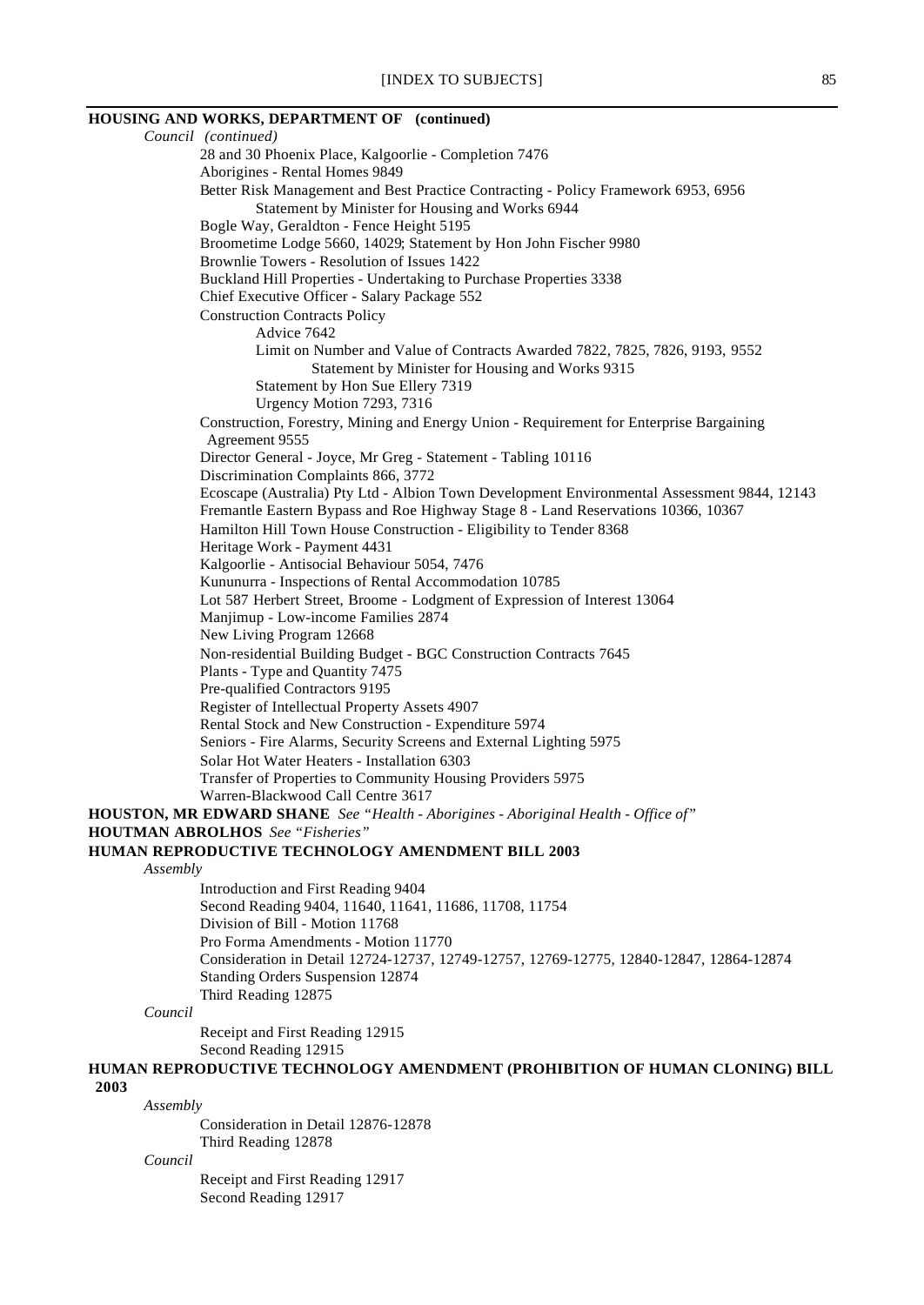#### **I**

# **IMMIGRATION**

# *Assembly*

Baxter Detention Centre - Letter from Inmates - Statement by Member for Riverton 10673 Business Migration 6684

Zimbabwean Farmers - Statement by Member for Ningaloo 1305

#### *Council*

Detention Centres - Release of Children 9656

Port Hedland Detention Centre - Visit by Girls from Mandurah Catholic College 14771 Refugees - Unaccompanied Minors - Memorandum of Understanding 9026

# **INDIGENOUS AFFAIRS, DEPARTMENT OF**

*See also "Aborigines"*

#### *Assembly*

Browning, Mr Paul - Appointment 3782, 3783 Bunbury Office - Closure - Petition 8277 Mandurah Office - Closure 1233 Regional Offices - Closure 8005 Swan Valley Nyungah Community - Role 8174

#### *Council*

Broome - Heritage Consultants 6459, 7312 Browning, Mr Paul - Appointment 4453 Bunbury Office - Closure 7310 Goldfields Office - Regional Manager 4024 Kalgoorlie Office - Regional Manager 4341 Offices - Closure Relocations 14639 Regional Offices - Closure 6580

#### **INDUSTRIAL DEVELOPMENT**

*See also "Alcoa World Alumina Australia" and "Environment - Barrow Island" Assembly*

Agreement Acts - Variations Approved Rejected Amended or Withdrawn 14528 Australian Marine Complex - Fabrication Precinct - Statement by Minister for Planning and Infrastructure 13485 BHP Billiton - Purchase of Tugboats 13611 "Building Future Prosperity: Creating Jobs and Wealth through Industry Development" Statement by Minister for State Development 10491 Burrup Peninsula Ammonia Plant 7884 Burrup Skills Task Force - Statement by Minister for Education and Training 477, 5563 Comments by Leader of the Opposition 5579 Development 23, 917, 918 Industrial Action 2523, 2670, 3988 Media Comments on Major Projects 8597 Native Title Agreement 10026, 10027 Protection of Investments - Emergency Response 8791 Training and Employment Opportunities for Karratha School Students 5994 Cockburn Cement Ltd - Dongara Lime Plant - Grievance 5689 Delta Electricity and Access Economics Investment Monitor 7222 Gorgon Project 8892, 11959, 12684 HIsmelt Corporation Pty Ltd Government Assistance 5906, 9304, 9305 Kwinana Plant 402, 1051; Petition 1175, 1276 Leader of the Opposition's Comments 3670 Industrial Sites Review - Geraldton 14257 James Point Development - Environmental Protection Authority Assessment 4699 Kwinana Buffer Zone - Grievance 2784 Noise Monitoring 3419 Methanex Corporation - Failure of Project to Proceed 11908 Monro's Plantation Tea Rooms - Closure 3670 New Projects 85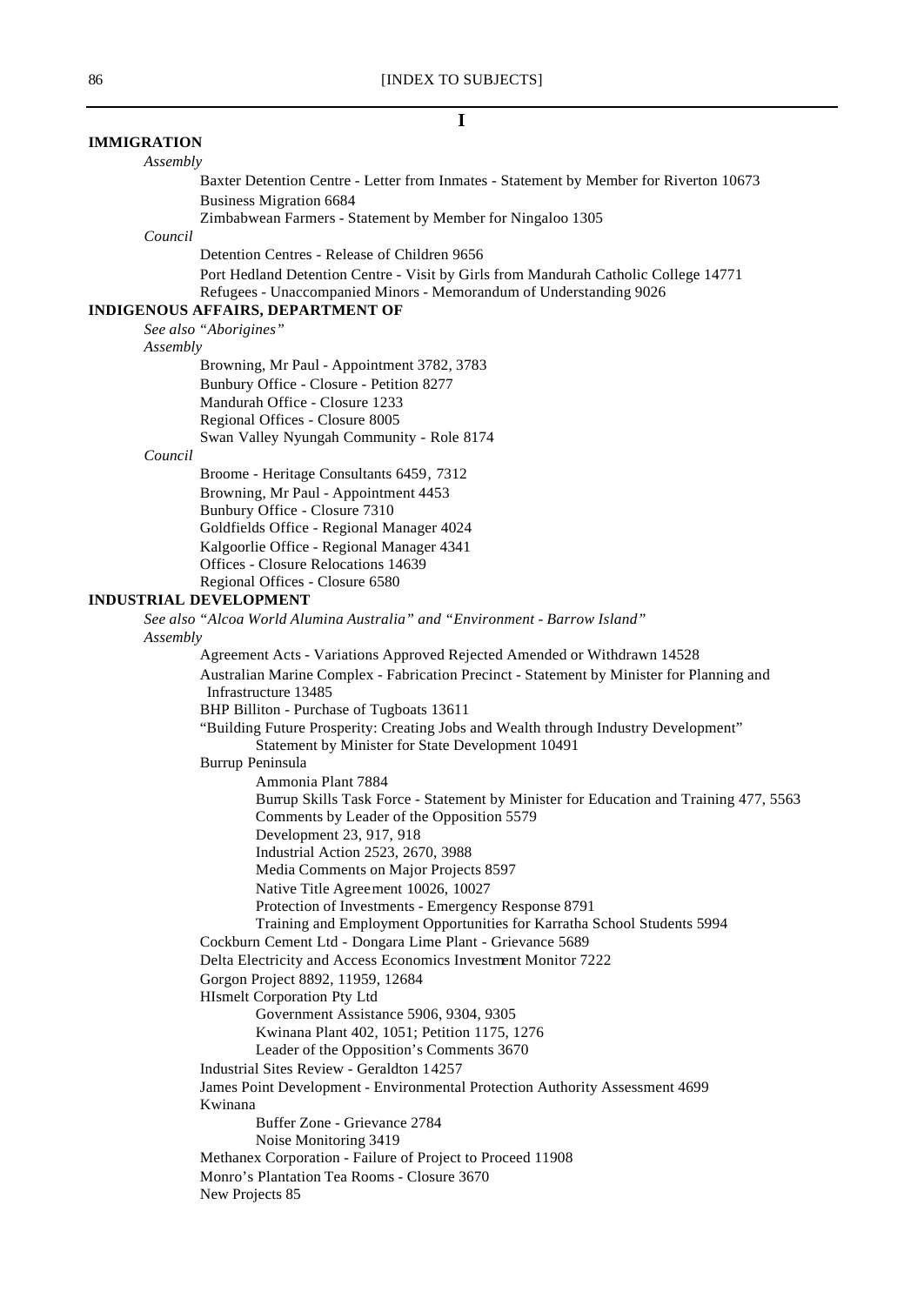# **INDUSTRIAL DEVELOPMENT (continued)**

*Assembly (continued)* North West Downstream Processing Projects 10164 Land Acquisition for Industry 4668 North West Shelf Project - China - LNG Contract 13, 2004, 5577; Statements by Premier 1175, 1850 Projects at Risk Due to Southern Rail Link Budget Blow-out 917, 918 Projects in Western Australia - Strength 13194 Raytheon Australia Pty Ltd 13812 Rockingham Area - Noise Monitoring 3419 Seed Capital for New Products and Services 1713 State Agreements - Exemptions from Environmental Protection Act 1986 11315 Whicher Range Gas Resource - Drilling Program 13198 *Council* Barrow Island - Motion 4246, 4305, 4435, 4490 Bauxite Deposit - Mitchell Plateau, Kimberley 14837 BHP Billiton Port Hedland - Iron Ore Dust Contamination 14198 Radioactive Material Disposal 10115 BP Kwinana Refinery - Diesel Fuel Leak 12037 Brickworks Industry - Monitoring of Stack Emissions 737 "Building Future Prosperity: Creating Jobs and Wealth Through Industry Development" Statement by Parliamentary Secretary 10207 Burrup Fertilisers - Commencement of Operations 10935 Burrup Peninsula Adjournment Debate 4988 Archaeological and Ethnographic Surveys 7996 Burrup Fertilisers Pty Ltd - Ammonia-urea Plant 4532 Correspondence with His Royal Highness Prince Charles 3613 Development 10930 Infrastructure Funding - Breakdown 4366 Murujuga Region - Tabling of Federal Minister's Letter 6584 Native Title Affidavits 2480 Agreement 5771, 6304, 9585, 9846, 13124, 13141 Approvals 549, 3171, 9020 Preservation - Petition 4 Projects and Map of Locations 3609 Rock Art Assessment of Impact of Emissions 4298, 4527 Disturbance and Loss 6303, 6460, 7512 Evaluation 10931 Legislative Protection 7847 Minimisation of Emissions 7203 Monitoring Committee 2766, 7014, 8576, 8688 Petition 6289 Service Corridors 10773 Use of Intercourse Islands or Maitland for Industrial Purposes 4299 Water Supply 8361 West Intercourse Island 5779, 6584 Woodside Petroleum Ltd - LNG Plant - Emissions 8420 Cockburn Cement Ltd Air Quality Monitoring Stations 2601, 4050, 13471 Breach of Licence Conditions 11882 Community Consultative Committee 13066 Department of Environmental Protection Licences 162 Environmental Audit and Review 7, 737 Licence Noncompliance 4901 Sulfur Dioxide Emissions 9583 Draft Wilderness Policy 11476 Drilling Platforms - Radioactive Material 37, 162 East-west Infrastructure Corridor - Mt Margaret-Geraldton - Land Acquisitions 2158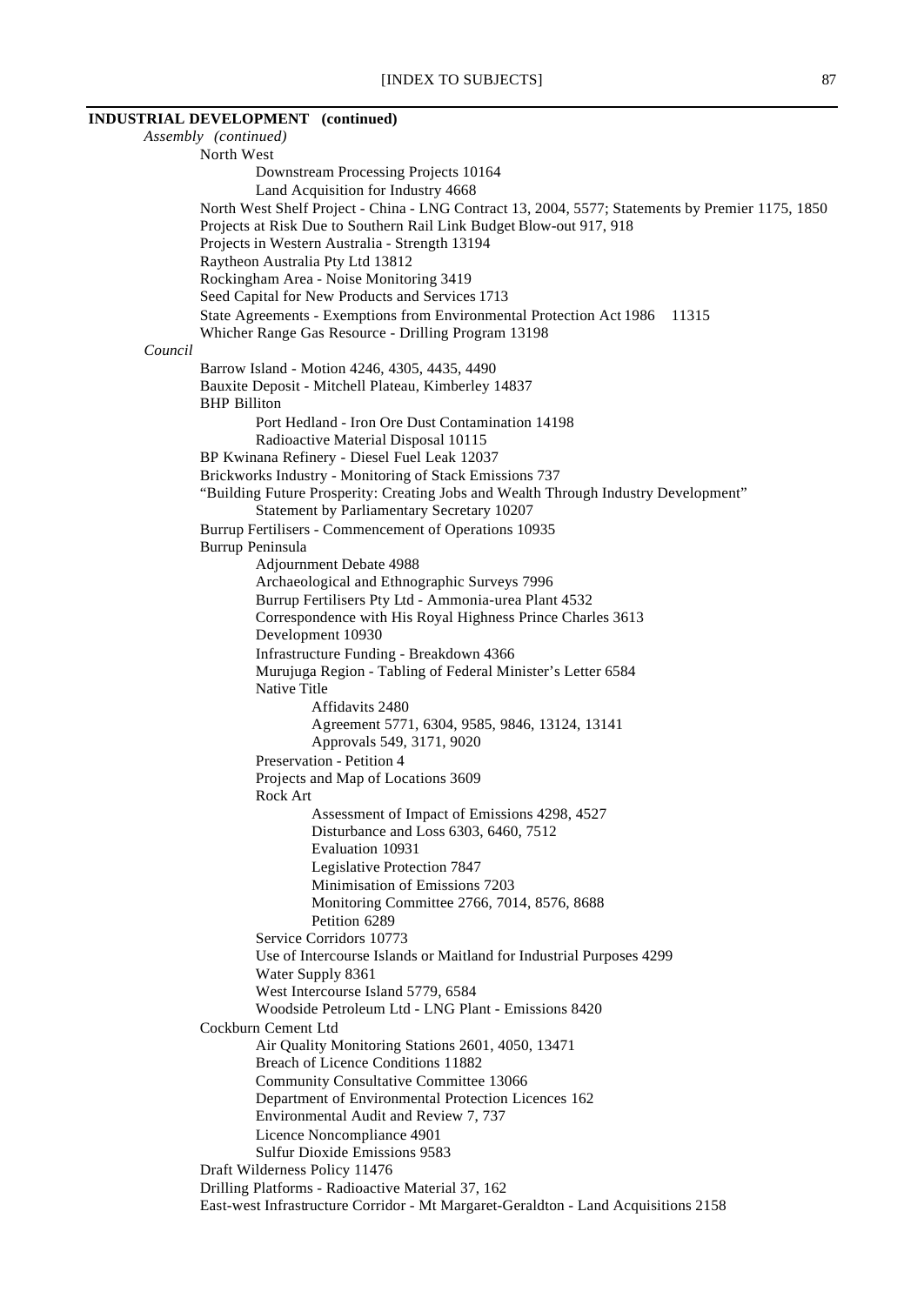# **INDUSTRIAL DEVELOPMENT (continued)**

*Council (continued)* Environmental Approval of Projects - Post-approval Monitoring 11889 Funding - Budget Breakdown 12017 Gorgon Project Carbon Sequestration Program - Monitoring 13019 ChevronTexaco - Breach of DEP Licence Conditions 14042 Conservation Projects Contribution 10919 Date of Development Advice 13020 Development 9975, 10483 Dupuy Aquifer 12921 Environmental Approval 13024 Environmental Evaluation 13020 Environmental Safeguards 10918, 11038 Environmental Social and Economic Review 11884 Tabling of Correspondence 10918 GTL Resources PLC - Methanol Proposal - Environmental Assessment 1271 Industry Assistance - Grant and Subsidy Programs and Loan Assistance 2511, 2649 Industry Construction Panel - Nominations, Selection and Remuneration 2651 Jervoise Bay Development Breakdown of Expenditure on Infrastructure 12027 Dolphin Population 3024 Heavy Fabrication Facility 1417, 3065, 4964; Adjournment Debate 1673 Karratha - PKK Environment and Infrastructure Pty Ltd - Report 10935 Karratha - Motion 4246, 4305, 4435, 4490 Kwinana Air Quality Buffer - Review 1738 Cumulative Risk Study 711, 1136, 2872, 3613 Adjournment Debate 3632 Statements by Parliamentary Secretary 3421, 3990, 4181 Emission Scrubbing Devices - Bypass Incidents 1744 Methanex Corporation - Development on Burrup Peninsula 1531 Mungari Industrial Estate 4931 North West Shelf Project China - LNG Contract - Motion 438, 696, 714, 830, 1131, 1141, 1235 Royalties Agreement 12144 Pilbara - Protection from Terrorist Attack 5533 Project Development Proposals - EPA Approval 5818 Resource Exploration - Native Title Act - Impediment to Land Access 2760 Resource Projects - Funding - Breakdown 12020 Shark Lake Industrial Site, Esperance 11209 Worsley Alumina Pty Ltd - Harris River Dam Water Allocation 4905 **INDUSTRIAL HEMP** *See "Agriculture - Hemp"* **INDUSTRIAL HEMP BILL 2003** *Assembly* Introduction and First Reading 13680 Second Reading 13680, 14080 Appropriations 13928 Declaration as Urgent 14080 Remaining Stages 14983 *Council* Receipt and First Reading 14154 Second Reading 14155 **INDUSTRIAL RELATIONS** *See also "Environment - Kalgoorlie Cement Works", "Workers Compensation" and "WorkSafe Western Australia" Assembly* Adult Minimum Wage - Statement by Premier 8874 Australian Education Union - Pay Demand 11253 Beachside Cafe, Albany - Investigation 2169 Cole Royal Commission into the Building Industry

Findings about Rule of Law 5826; Matter of Public Interest 5838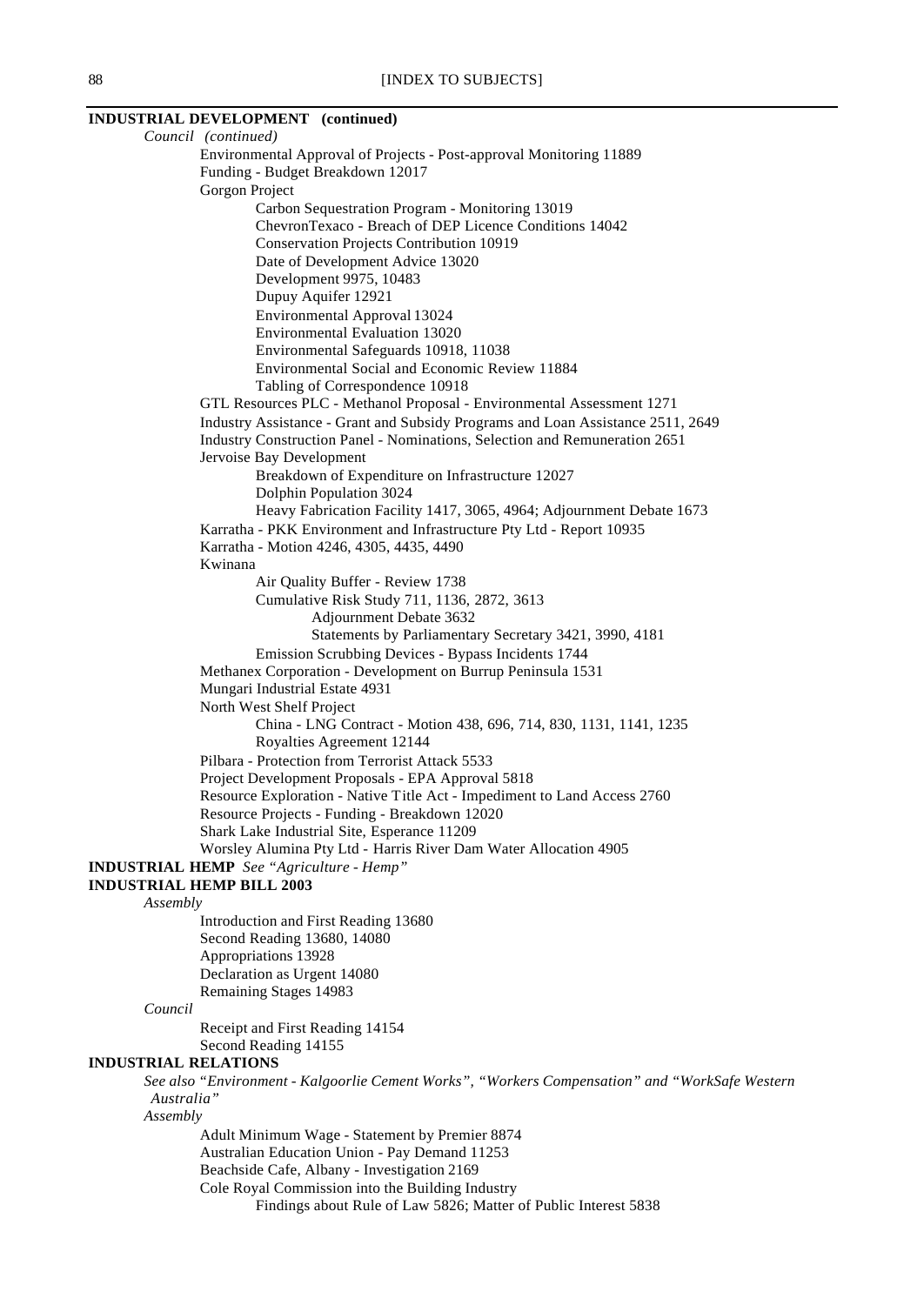# **INDUSTRIAL RELATIONS (continued)**

*Assembly (continued)* Cole Royal Commission into the Building Industry (continued) Government Support 1233 Report - Criminal Matters 11537 Compulsory Bargaining Services Fees - Government Support 5996 Construction, Forestry, Mining and Energy Union 36-hour Working Week Campaign 401, 4155 Action on Burrup Peninsula 2523, 2670, 3988 BGC Construction Correspondence 4700 Claims by Hon Tony Abbott in the *Sunday Times* 8729 Deal Struck with Building and Construction Companies 3351, 3352 Intimidatory Tactics 3853 Log of Claims 4170 Membership - Pressure Tactics 9730 Pattern Enterprise Bargaining Agreement 5827, 9743 Right-of-entry Privileges - Abuse 3853 Safety Complaints 1467 Targeting of Safety Issues on Building Sites 10594 Workplace Safety 8638, 10818, 10967 Construction Industry - Working Days Lost through Industrial Disputes 3674 Crane Safety Standards Report - Statement by Minister for Consumer and Employment Protection 14 Drug and Alcohol Testing of Employees - Union's Position 5913 Employer-employee Agreements Number Registered 8127, 14523 Registrar's Determinations 8755 Registration 5910, 5911, 6682, 7944 Enterprise Bargaining Agreements - Publication 6790, 7597 Fly in, Fly out Employees - Grievance 9997 Freedom of Association Rules - Federal Court Case 1770 Government Action on Disputes 13613, 13693, 13808, 14076 Government Employees - Pay Dispute 13808 Government Leadership - Matter of Public Interest 10967 Hours of Work for Employees 11399 Industrial Disputes - Number 12325 Industrial Relations Commission - Role in Resolving Teachers Industrial Dispute 14883 Legislation Advertisements - Small Business Development Corporation 4699 Advertising Costs 687, 3854 Schapper, Mr Derek - Drafting 1766 Small Business 8126 Tourism Industry 1590; Motion 1603 Transition Period 1770 Longer Working Hours - Review - Statement by Minister for Consumer and Employment Protection 8278 Minimum Conditions of Employment Act - Accrued Sick Leave Payments 5827 National Wage Case 6683; Statement by Minister for Consumer and Employment Protection 7021, 8580 Paid Parental Leave - Statement by Minister for Consumer and Employment Protection 6334 Pilbara Mine Workers Union - Registration 9715, 11818 Prosecutions for Breaches of Workplace Laws 1762 Reforms Level of Disputation 10817 Southern Rail Link 4648 Statement by Minister for Consumer and Employment Protection 376 Western Australian Economy 5451 Right of Entry List of Authorised Union Representatives - WA Industrial Relations Commission Web Site 1201 Shops and Warehouse (Wholesale and Retail Shops) State Award 1977 - Impact of Introduction 1763 State Wage Case Decision - Impact on Minimum Wages for Adult Apprentices 9233 Tracey, Mr Will - Union Entry Permit 3848 Unfair Dismissal Laws - Impact on Small and Medium Businesses 4678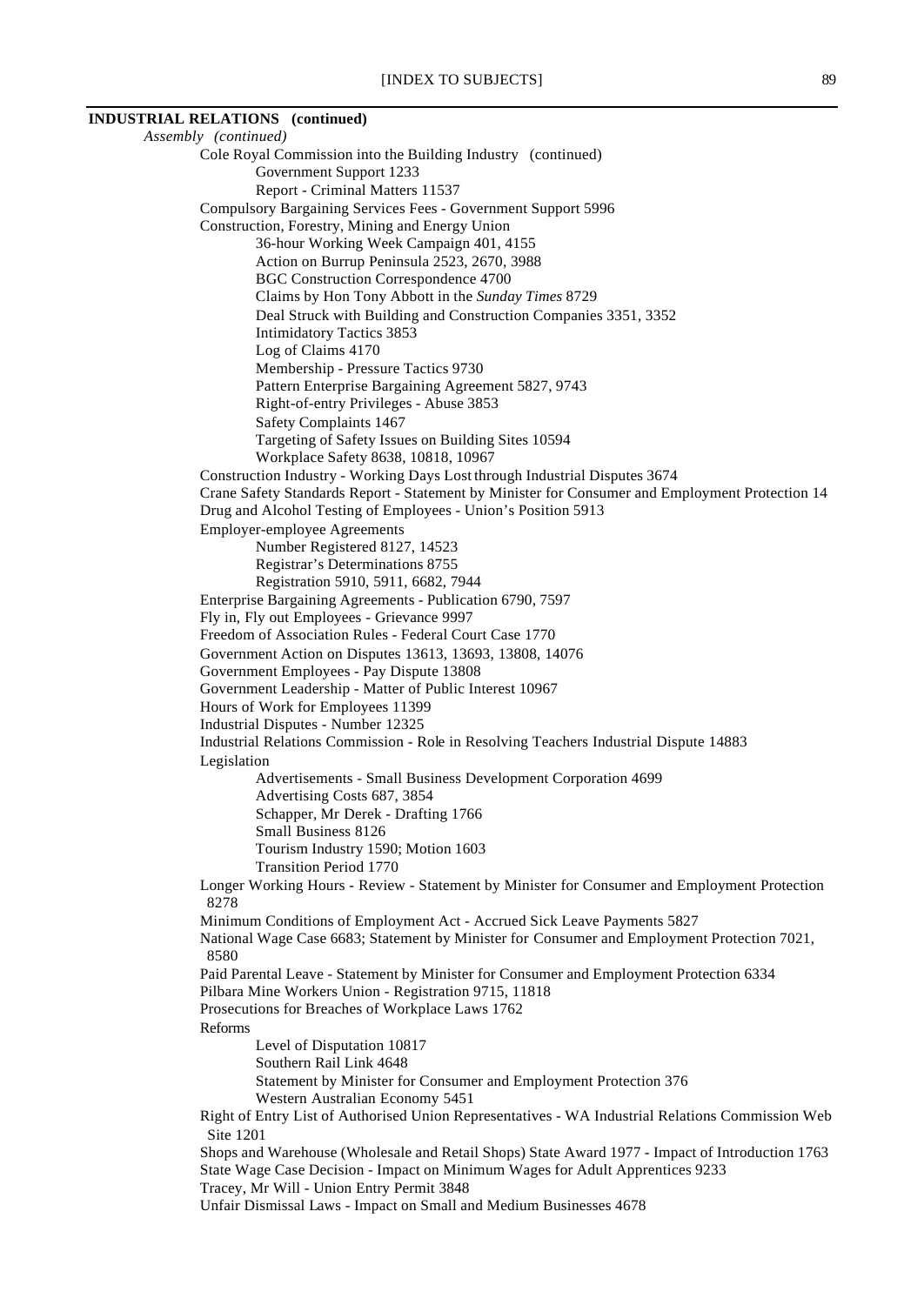#### **INDUSTRIAL RELATIONS (continued)**

*Assembly (continued)* Unions Building Industry 400 Complaints by Construction Firms 3847 Compulsory Charges 1768 Deregistration of State-based Unions 87, 88 Exemption under Act from Access to Medical Information 1768, 1769, 2042 Government Grants 8857-8865, 9138 Provision under which to take Action for Disclosure of Employee's Private Details 1769 Right of Entry to Work Sites 4701 Western Australian Labour Advisory Council - Establishment 7948 Workers' Minimum Standards - Statement by Minister for Consumer and Employment Protection 1851 Workplace Agreements Abolition 11113 Back Paying of Employees 11392 Date for Cessation 1763 Grievance 2359 Minimum Legal Standards for AWAs 5995 No-disadvantage Test - Interpretation by Office of the Employment Advocate 3932 Workplace Bullying - Statement by Minister for Consumer and Employment Protection 5682 Workplace Health and Safety Building and Construction Industry Discussion Paper - Submissions 1767 ILO Convention 155 - Statement by Minister for Consumer and Employment Protection 6472 *Council* Cole Royal Commission into the Building Industry - Statement by Hon Ljiljanna Ravlich 11605 Community and Public Sector Union - Wages and Conditions Bargaining 14770 Construction, Forestry, Mining and Energy Union - Enterprise Bargaining Agreements 10751 Doric Constructions Pty Ltd - Mr Kevin Reynolds 159 Industrial Relations Commission Amendment Regulations (No.2) 2002 - Disallowance - Order Discharged 2591, 3423 Kwinana Power Station - Picket Line 13591 Legislation 4; Adjournment Debate 59 Prisons - Industrial Disputes 4028 Reforms Impact on Agencies 467 Impact on People with Disabilities 6585, 12266 Wage Decisions - Government Action 5818 **INDUSTRY AND RESOURCES, DEPARTMENT OF** *Council* Advice to Magistrates - Statement Hon Ken Travers 7319 Hon Robin Chapple 7182, 8683 Political Recommendations by Officers - 12023 Records of Decisions and Actions 10143 **INFINITREE PLANTATION PROGRAM** *See "Forests and Forestry"* **INFORMATION COMMISSIONER** *Assembly* Amalgamation with Office of the Ombudsman 12199, 12318, 12319 Matter of Public Interest 12327 Wookey, Ms Darryl - Appointment in Acting Position 12197 **INFORMATION TECHNOLOGY** *Assembly* Computer Literacy - North West - Funding 3983 *Council* Government Information Technology Contracting and Purchasing - Compliance Reviews Statement by Minister for Housing and Works 1403; Motion 12260 **INQUIRIES, TASK FORCES, COMMITTEES, SUMMITS, SYMPOSIUMS AND REVIEWS** *Assembly* Number 8225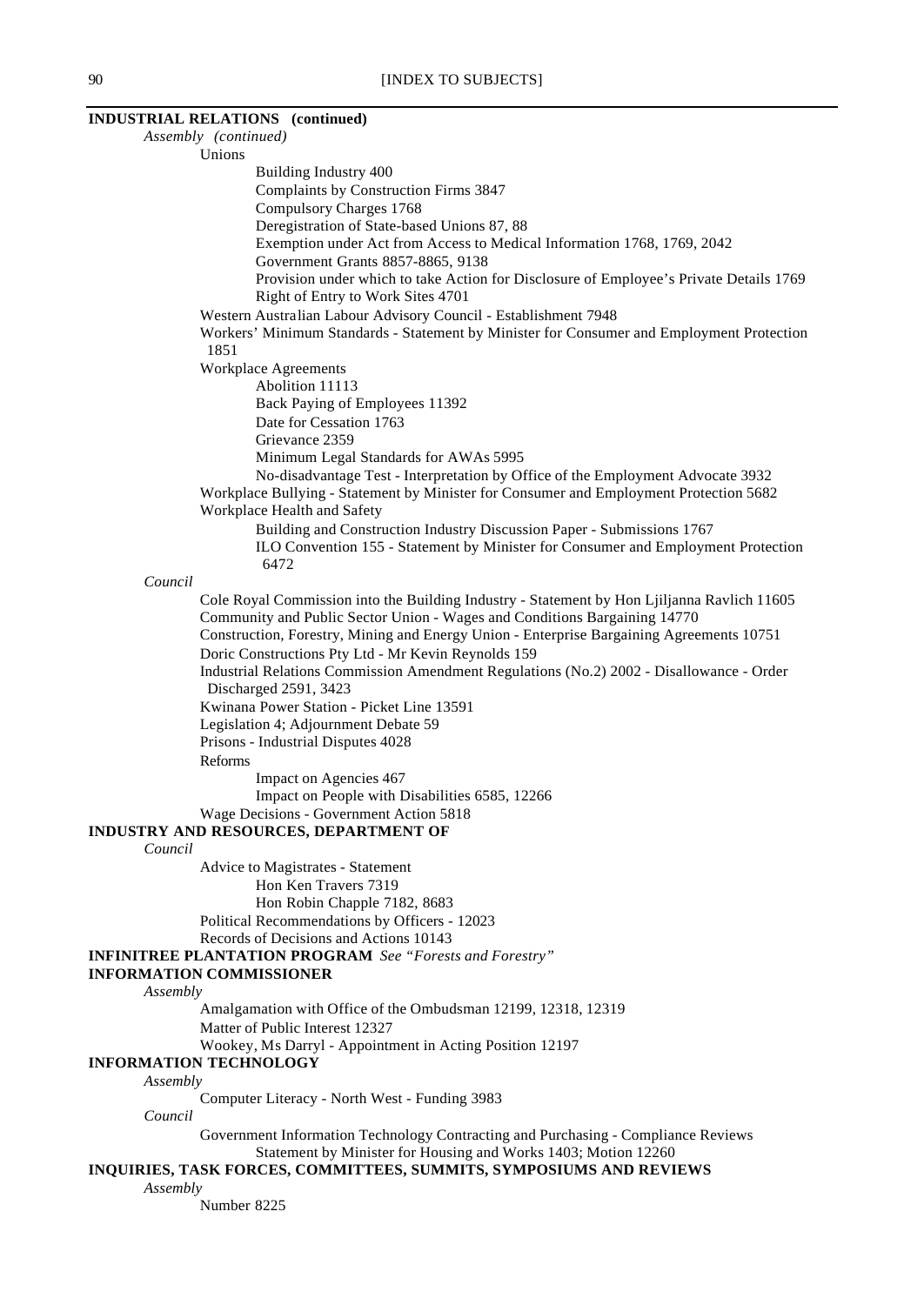# **INSPECTOR OF CUSTODIAL SERVICES BILL 2003**

*Assembly* Introduction and First Reading 11685 Second Reading 11685, 12707 Appropriations 11740 Consideration in Detail 12715-12718 Returned 14896 Third Reading 12718 *Council* Receipt and First Reading 12914 Second Reading 12914, 14575, 14578, 14579, 14580 **INSURANCE** *Assembly* Employers Indemnity Supplementation Fund Surcharge Statement by Minister for Consumer and Employment Protection 5681 Fire Service Levy Charge on Notices - Insurance Companies - Charges on Notices 11435 HIH Insurance Collapse - Costs to the State 5171 Home Indemnity Insurance 1464, 1465, 14251, 14252; Grievance 885 Ministerial Summit 6182 No-fault Compensation - Report 12225 Public Liability Affordable Cover 1049 Legislation 275 Premiums - Petition 477 Relief Package - Public Benefits 5717 Statements by Premier 3195, 8436 Taxis 4663 Western Australia's Response 3227 Regulation of Industry 1308 Small Business - Costs 10024, 10025 *Council* Claim of Blackmail by the Premier - Threshold on Claims 2480 Claims - 30 per cent Threshold 2761 Manipulation of Profits by Companies 2231, 2347, 2602 Multi Peril Crop Insurance Taskforce Report - Statement by Minister for Agriculture, Forestry and Fisheries 4948 Royal Life Saving Society of WA - Public Liability Cover 1005 Supplementation Fund Levy - Reduction 240 **INSURANCE COMMISSION OF WESTERN AUSTRALIA** *Assembly* Chairperson of Board of Commissioners - Mobile Telephone and Credit Card 11678 Land between 125 and 137 St Georges Terrace, Perth 1779, 5510 **INSURANCE COMMISSION OF WESTERN AUSTRALIA AMENDMENT BILL 2002** *Assembly* Introduction and First Reading 98 Second Reading 98, 609 Appropriations 436 Consideration in Detail 638-663, 1098-1120 Referral to Public Accounts Committee 1121 Third Reading1390 Returned 3235 Assent 3355 *Council* Receipt and First Reading 1444 Second Reading 1444, 2890, 3034 Third Reading 3037 Assent 3269 **INTERNATIONAL HUMAN RIGHTS DAY** *Council*

Statement by Hon Giz Watson 14719 **INTERNATIONAL HYDROGEN CONFERENCE** *See "Fuel and Energy"*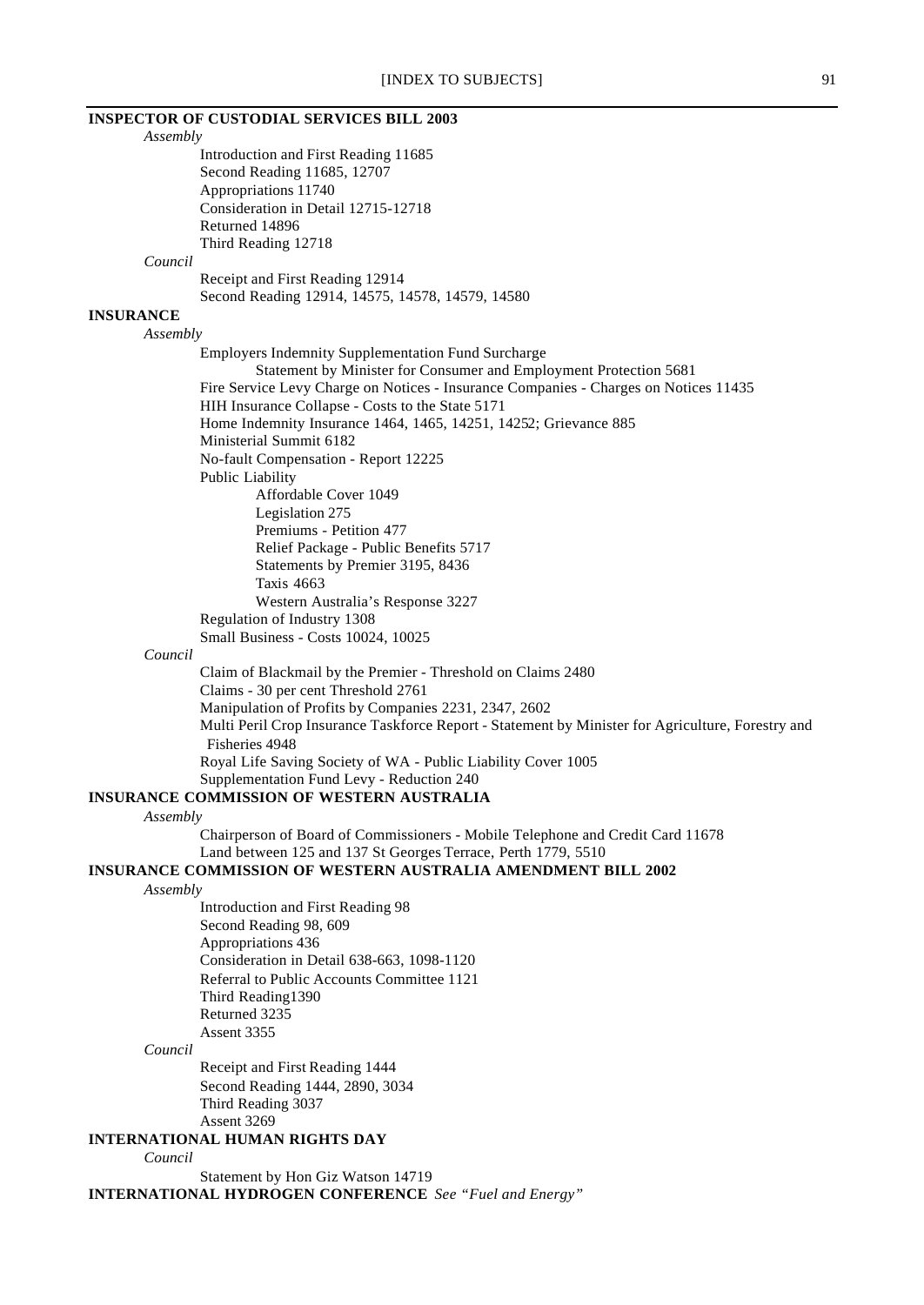#### **IRAQ WAR**

*See also "Defence Forces" and "United States of America" Assembly* Prime Minister's Statement 3932 Impact on Tourism 6343 Premier's Message of Support for Australian Defence Force Personnel 5716 Support for Australian Defence Personnel Standing Orders Suspension 5440 Motion 5440 Amendment to Motion 5443 Support to School Students 5996 *Council* Australia's Support for United States Military Action Adjournment Debate 5215 Motion 2591, 2729, 2852, 3010, 3134, 3423, 3575, 3582, 3713, 3992, 4190, 4241 Opposition - Urgency Motion 5037 Unilateral Military Action - Adjournment Debate 1672 United Nations Processes - Adjournment Debates 1164, 1266 Collateral Damage - Adjournment Debate 5322 Effect on Iraqi People - Adjournment Debate 5215 Justification - Adjourn ment Debates 5325, 5436, 5554-5557, 5673 March in Esperance - Statement by Hon Frank Hough 5964 Opposition - Adjournment Debates 5031, 5434, 5435, 5557, 5670, 5675 Student Rally - Adjournment Debates 5031, 5034 **IRON ORE PROCESSING (MINERALOGY PTY. LTD.) AGREEMENT BILL 2002** *Assembly* Returned 1098 Assent 1568 *Council* Second Reading 574, 843, 866 Discharge of Order of the Day and Referral to the Standing Committee on Environment and Public Affairs - Motion 851

Third Reading 1013

Assent 1521

#### **IRON ORE (YANDICOOGINA) AGREEMENT ACT 1996**

*Assembly*

Amendment - Statement by Minister for State Development 2160

*Council*

Amendment - Statement by Parliamentary Secretary 2108

**IVIS TECHNOLOGY** *See "Police"*

**J**

## **JEFFERY, MAJOR GENERAL MICHAEL AC MC**

*Council*

Governor General of Australia

Motion 9318 Statement by President 11046

**JERROLD, MR KENNY**

*Council*

Statement by Hon Robin Chapple 13011

**JERVOISE BAY DEVELOPMENT** *See "Industrial Development"*

#### **JOINT STANDING COMMITTEE ON DELEGATED LEGISLATION**

*Assembly*

Melville, City of - Local Law Relating to Signs, Hoardings and Billposting - Report - Tabling 4115 Membership Change 9857

Perth, City of - Code of Conduct Local Law - Fourth Report 1725, 1726

Powers of Entry and Powers to Make Local Laws that Affect Private Land under the Local Government Act 1995 - Seventh Report 7859

Sessional Report - 28 June 2001 to 9 August 2002 - Sixth Report 5691

*Council*

Melville, City of - Local Law Relating to Signs, Hoardings and Billposting - Report 4318, 4011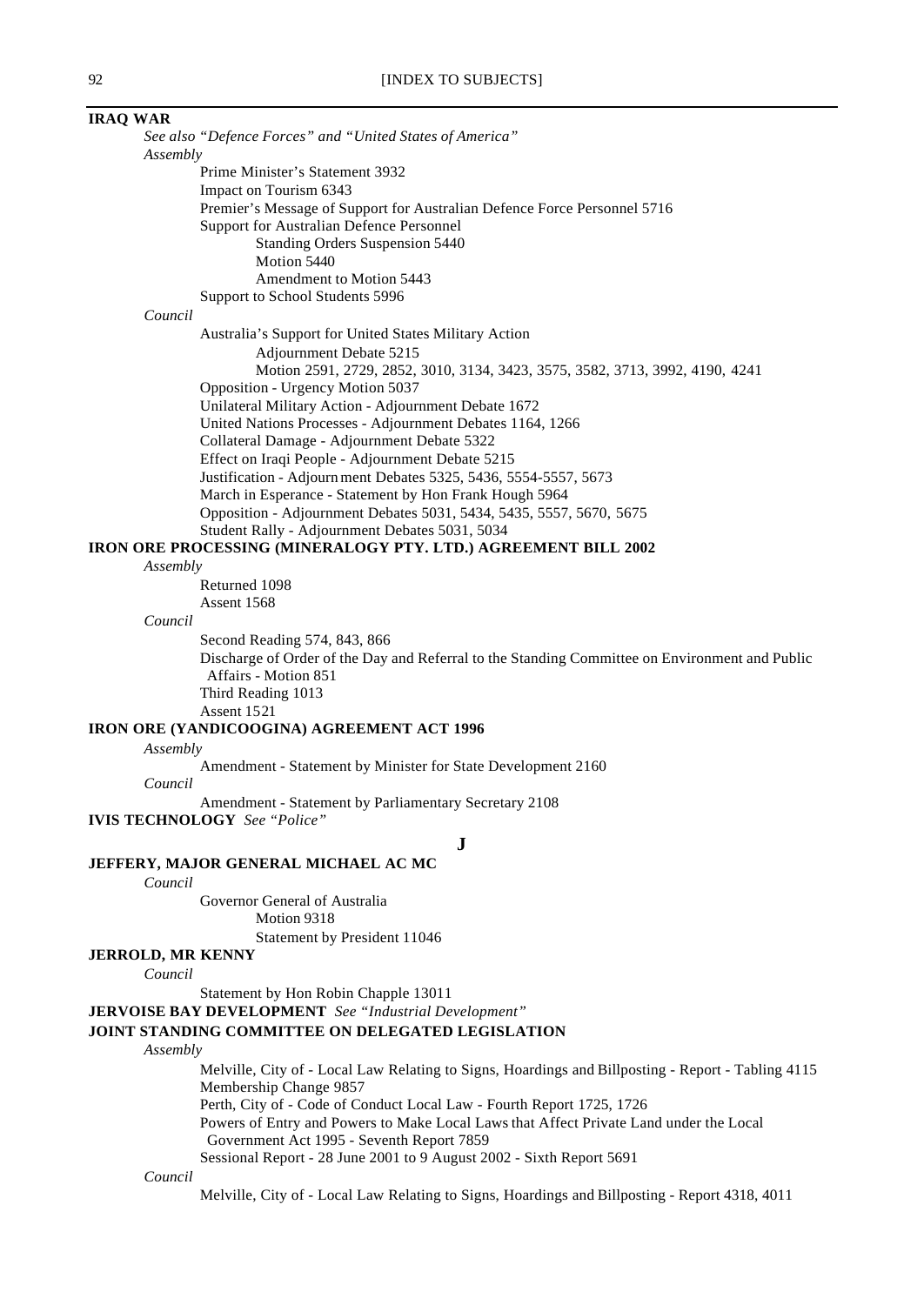**JOINT STANDING COMMITTEE ON DELEGATED LEGISLATION (continued)** *Council (continued)* Membership Change Assembly's Message 9929 Perth, City of - Code of Conduct Local Law - Fourth Report 1639, 3998 Powers of Entry and Powers to Make Local Laws that Affect Private Land under the Local Government Act 1995 - Seventh Report 7783, 11159 Sessional Report - 28 June 2001 to 9 August 2002 - Sixth Report 5636, 7444, 10077 **JOINT STANDING COMMITTEE ON THE ANTI-CORRUPTION COMMISSION** *Assembly* Annual Report 2001-02 1982 Annual Report 2002-03 11085 Government's Response to Report No 2 - Tabling 5560 Hearing with the Anti-Corruption Commission - Reports 6932, 12582 Integrity within the Public Sector - Third Report 6141 Membership Change 13679 National Conference of Parliamentary Oversight Committees of Anti-Corruption-Crime Bodies 2003 - Report 14239 *Council* Annual Report 2001-02 1920, 4318 Annual Report 2002-03 11007; Motion 11586 Hearing with the Anti-Corruption Commission on 25 August 2003 - Reports 6943, 10465, 12511, 12654 Integrity within the Public Sector - Reports 4490, 6044, 7444, 10076 National Conference of Parliamentary Oversight Committees of Anti-Corruption-Crime Bodies 2003 - Report 14149 **JOLLIFFE, MR TED** *Assembly* The Samaritans - Statement by Member for Nedlands 11106 **JOONDALUP BLUE LIGHT DRAGS** *Council* Funding 4451 **JOPPEK, MR PHIL** *Council My Explanation* - Adjournment Debate 4929 **JOYCE, MR GREG** *See "Housing and Works, Department of - Director General"* **JUDGE, MS PETRICE** *See "National Competition Council"* **JURIES AMENDMENT BILL 2003** *Assembly* Introduction and First Reading 4713 Second Reading 4713, 5999 Consideration in Detail 6008, 6009, 6189-6191 Third Reading 6496 Returned 7069 Assent 8021 *Council* Receipt and First Reading 6544 Second Reading 6544, 6945 Committee 6949 Report 6950 Third Reading 6950 Assent 8347 **JUSTICE, DEPARTMENT OF** *See also "Courts", "Prisons" and "Sentencing Legislation" Assembly* Annual Report - Correction - Statement by Speaker 3355 Charges against Australian Citizens by People from Overseas 5757 Court Security and Custodial Services Contract - Statement by Attorney General 478 Criminal Law - Joinder of Offences - Grievance 482 Employees Drink-driving in Government Car 7121 Human Rights and Equal Opportunity Commission Actions 7115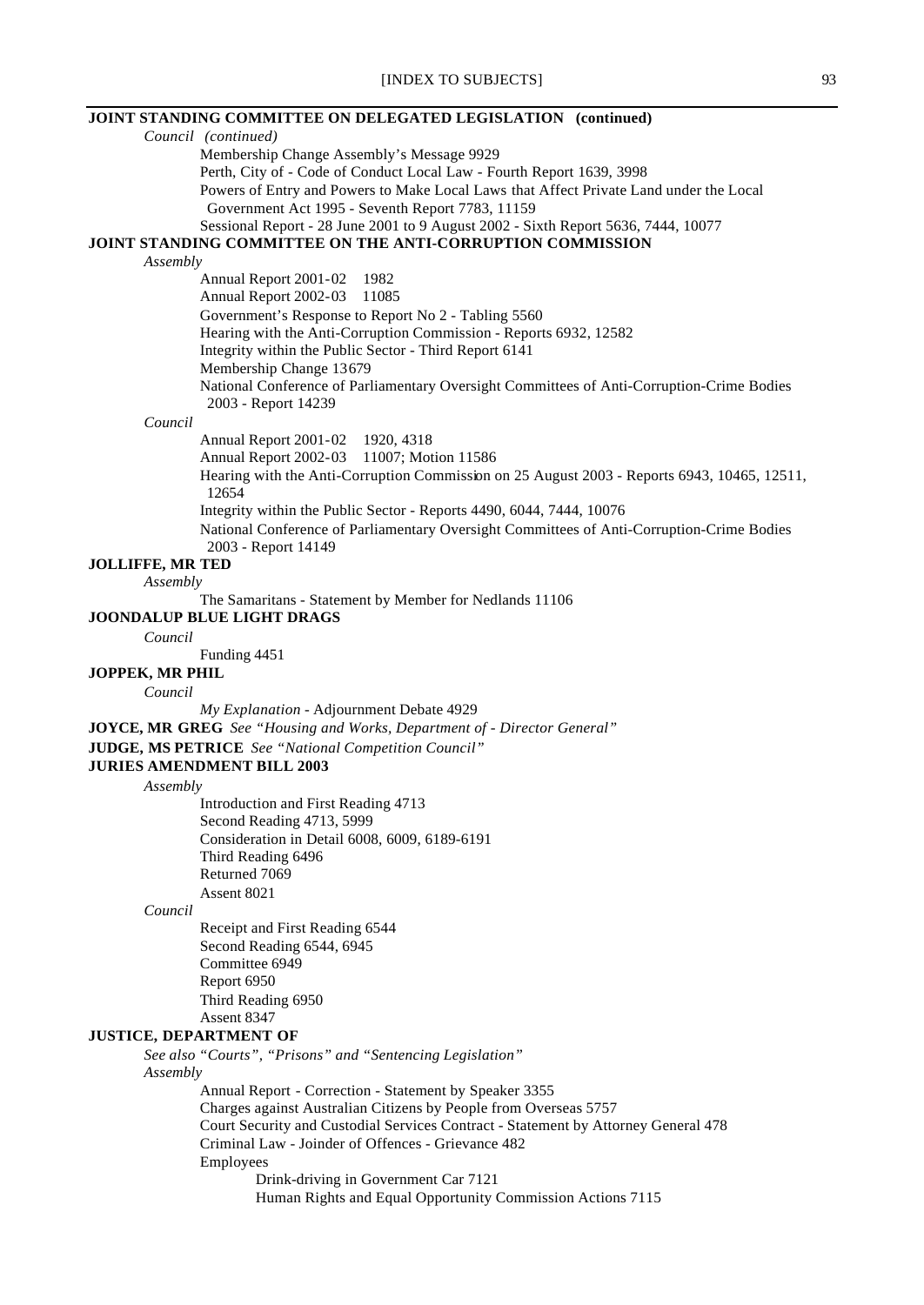#### **JUSTICE, DEPARTMENT OF (continued)** *Assembly (continued)*

Employees (continued) Theft of Plants 7121 Enoch, Mr Jeff 7269, 7885, 7886 Fines Enforcement Registry - Outstanding Fines 9505 Hancock, Mr Don - Murder Trial - Jury Decision 12763 Home Detention Orders - Number and Breaches 12374, 12812 Imprisonment Rates - Statement by Attorney General 4710 Lewis, Mr Lou - Murder Trial - Jury Decision 12763 North Fremantle Bail Hostel - Use 1309 Offender Management - Improvements 14253 Parole Board Matters - Portfolio Responsibility 14073, 14074 Breaches 10283, 10415, 12608 Correction to Previous Answer 10493 Details 10282 High-risk Offenders - Review of Management Practices 12605-12608 Statements by Minister for Justice 11899, 12574 Mitchell, Mr Russell James 10416, 10494, 10495 Parolees, High-risk - Motion 11408 System - Reforms 10493 People in Custody - Escapes, Deaths and Suicides 9491 Reduced Imprisonment Strategy 12606 Reid, Ms Rhonda 7121 Serious Offenders 10415-10417 *Council* Beamish, Mr Darryl - Cost of Appeal 4531 Button, Mr John - Cost of Appeal 4531 Child Sex Offenders - Names 12570 Community Orders - Completion - Statement by Hon Peter Foss 10253 Convicted Criminals - Right to Compensation 9194 Early Release Orders - Administrative Instructions on Breaches 5048 George, Ms Kate 4938 Juvenile Justice Teams 8432, 8671 Kanpa Bail Facility 5314 Leech, Mr Tony - Overseas Tour 3609 Ministerial Councils for Corrective Services 11831, 12265 Parole System Conditions 10361, 10362 Number of Offenders, Classification and Breaches 13167 Prisoner F - Parole Board's Decision 3434, 4026 Pre-release, Parole and Home Leave Programs 5530 Preliminary Hearings - Abolition - Adjournment Debate 730 Royal Association of Justices - Assistance to Produce Magazine 1744 SafeCare - Referral of Sex Offenders 4901 Tie Line between Attorney General's Office and Department of Justice 9633 Warrants of Commitment - Number and Classification of Offenders 13482 **JUSTICES OF THE PEACE** *Assembly* Age of Termination of Commissions 7945 Elsegood, Mr John 9396; Grievance 480 Females - Number 689 Motherway, Mr Liam - Statement by Attorney General 10568 *Council* Retirement 7651, 9375 **JUSTICES OF THE PEACE BILL 2003** *Assembly* Introduction and First Reading 14289 Second Reading 14289

**JUVENILE JUSTICE TEAMS** *See "Justice, Department of"*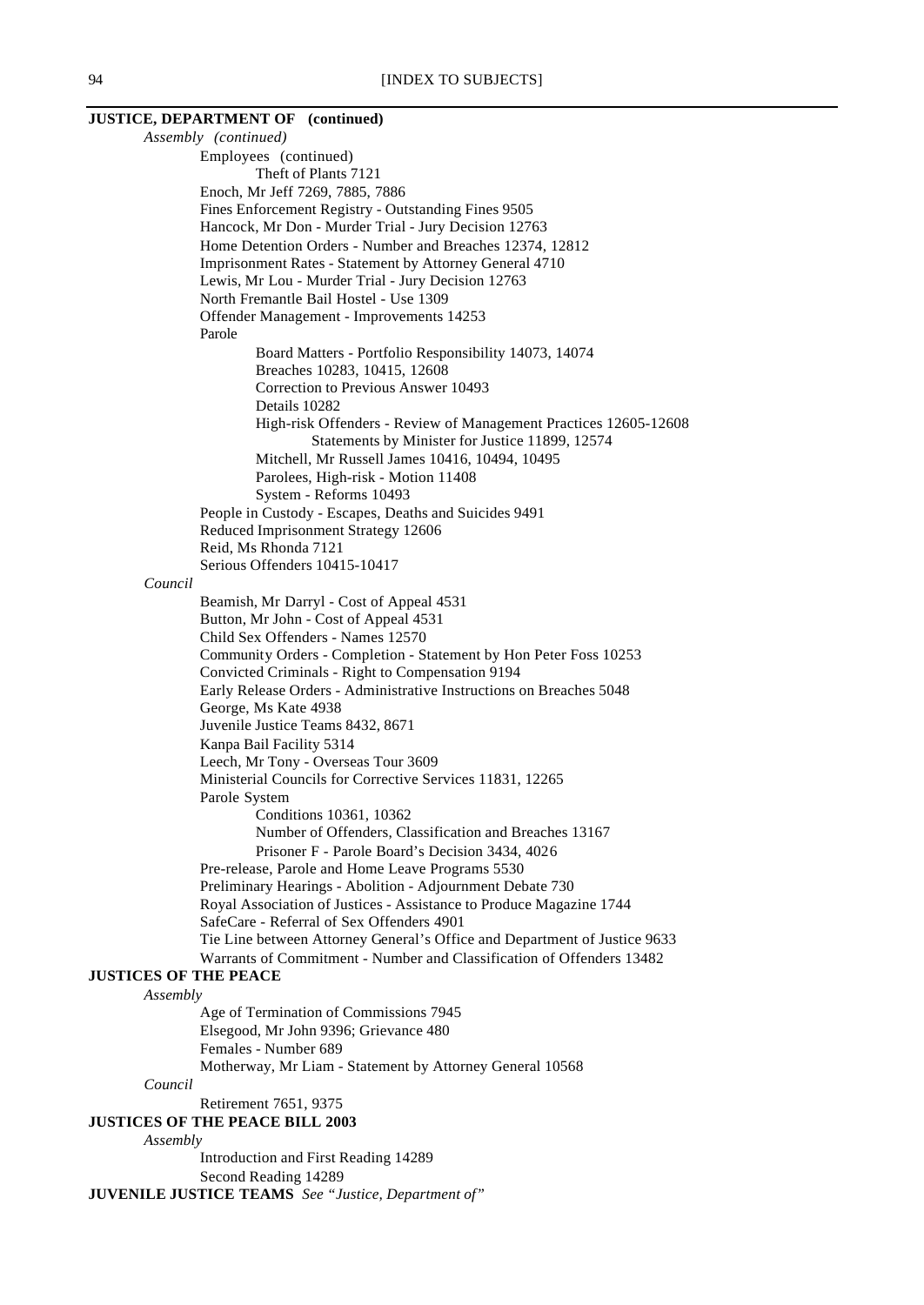# **K KALGAN QUEEN SCENIC CRUISES** *See "Environment"* **KALGOORLIE-BOULDER COMMUNITY AND INDUSTRY REFERENCE GROUP** *Council* Chairperson 10804 **KALGOORLIE CEMENT WORKS** *See "Environment"* **KALGOORLIE-BOULDER GOLF COURSE** *See "Environment"* **KAYE GROUP** *See "Consumer and Employment Protection"* **KEATING, MR PAUL STEPHEN** *See "Prisons"* **KEATING, MS FIONA** *See "Environmental Protection, Department of"* **KEEP AUSTRALIA BEAUTIFUL COUNCIL** *See "Environment"* **KELLY, HON GARRY KENNETH** *Council* Condolence Motion 28 **KENNEDY ROYAL COMMISSION** *See "Royal Commission Into Whether There Has Been Any Corrupt or Criminal Conduct by Western Australian Police Officers"* **KIDS COVE CHILD CARE CENTRE** *See "Community Development"* **KIDS HELP LINE** *See "Community Development"* **KIERATH, MR GRAHAM** *Assembly* BGC (Australia) Ltd - Preferential Treatment 5446 **KIMBERLEY CHEMICAL USE REVIEW** *See "Agriculture"* **KINDERGARTENS** *See "Schools"* **KINGS PARK** *Assembly* Parking Fees 10283 Western Power Parkland - Funding 8343 *Council* Inalienable Freehold Title to Aboriginal Groups 11831 **KNOWLES, MR BARRY** *See "Building Industry - Builders Registration Board"* **KOKODA TRAIL** *Council* Adjournment Debate 170 **KWINANA INTERNATIONAL MOTORPLEX** *See "Sport and Recreation"* **KYOTO PROTOCOL** *See "Environment - Greenhouse Gas Emissions"* **L LABOUR RELATIONS REFORM BILL 2002** *Assembly* Assent 13 Proclamation - Statement by Minister for Consumer and Employment Protection 882 *Council* Assent 28 Impact on Agencies 467 **LACTANZ DAIRY FARM** *See "Agriculture"* **LADY BRAND LODGE** *See "Health"* **LAKE NAVARINO FOREST RESORT** *See "Water Corporation"* **LAND** *See also "Native Title" Assembly* Acquisition - Valuations of CBD Buildings 8871 Clearing 304 Badgerup Road, Gnangara 8345, 8521, 11140, 13295, 13429 Binnu - Grievance 888 Member for Warren-Blackwood - Personal Explanation 892 South West - Remnant Native Vegetation on Private Land 9772 Crown Land Surrounding Sussex Location 4443, Scott River - Management 14552 Land between 125 and 137 St Georges Terrace, Perth 1779, 5510 North West - Purchases 4669 *Council* Certificate of Title Volume 1138 Folio 74 - Temopolous Family 1839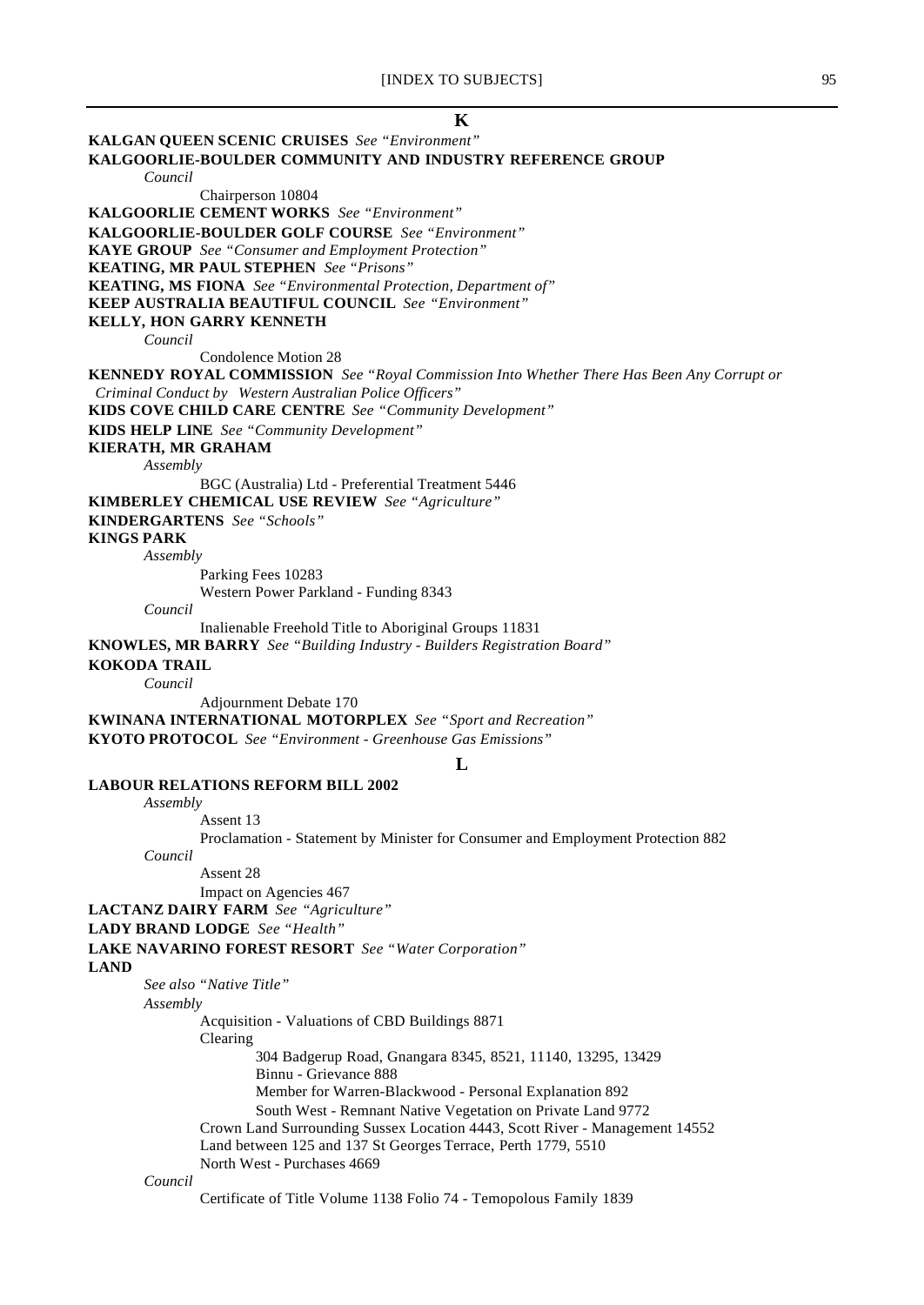|                 | LAND (continued)                                                                            |
|-----------------|---------------------------------------------------------------------------------------------|
|                 | Council (continued)                                                                         |
|                 | Clearing                                                                                    |
|                 | Block CG 3819 North of Old Plain Road 8417                                                  |
|                 | Bush Rural Land 1801, 1949                                                                  |
|                 | Derby-West Kimberley Shire 10789                                                            |
|                 | Gingin - Native Vegetation Clearing 10749                                                   |
|                 | Guidelines - Statement by Minister for Agriculture, Forestry and Fisheries 13554            |
|                 | Liveringa Station, Camballin 11044, 11210                                                   |
|                 | Regulations 6583, 7311; Statement by Hon Dee Margetts 7320                                  |
|                 | Remnant Native Vegetation 2345                                                              |
|                 | Road Verge Vegetation 3336                                                                  |
|                 | Satellite Imagery 8364                                                                      |
|                 | Statistics 8679, 8688                                                                       |
|                 | Statement by Hon Paddy Embry 12442                                                          |
|                 | Swan Location 6845 3873, 4255                                                               |
|                 | Crossing Falls - Land Development for Lifestyle Lots 1452                                   |
|                 | Lots 246 and 257 Lights Road, Denmark - Status 39                                           |
|                 | Lots 5 and 49 Great Eastern Highway, Belmont 7176, 8409                                     |
|                 | Margaret River - Land Swap 1135; Petition - Adjournment Debate 1670                         |
|                 | LAND ADMINISTRATION, DEPARTMENT OF                                                          |
|                 | Assembly<br>Document Lodgments - Statement by Minister for Planning and Infrastructure 9230 |
|                 | Restructure - Statement by Minister for Planning and Infrastructure 3070                    |
|                 | Council                                                                                     |
|                 | Deposited Plans 194089, 194090 and 194091 - Tabling 1838                                    |
|                 | Government Trading Enterprise 2604, 8412                                                    |
|                 | Restructure - Statement by Parliamentary Secretary 3010                                     |
|                 | Revenue Sharing Arrangements 11053                                                          |
|                 | <b>LAND TAX ASSESSMENT BILL 2001</b>                                                        |
|                 | Assembly                                                                                    |
|                 | Appropriations 102                                                                          |
|                 | Returned 4591                                                                               |
|                 | Assent 5834                                                                                 |
|                 | Council                                                                                     |
|                 | Cognate Debate 4268                                                                         |
|                 | Second Reading - Cognate Debate 4268                                                        |
|                 | Third Reading 4269                                                                          |
|                 | Assent 5759                                                                                 |
|                 | <b>LAND TAX BILL 2001</b>                                                                   |
|                 | Assembly                                                                                    |
|                 | Returned 4591                                                                               |
|                 | Assent 5834<br>Council                                                                      |
|                 | Cognate Debate 4268                                                                         |
|                 | Second Reading - Cognate Debate 4268                                                        |
|                 | Third Reading 4269                                                                          |
|                 | Assent 5759                                                                                 |
| <b>LANDCORP</b> |                                                                                             |
|                 | Assembly                                                                                    |
|                 | Atwell South - Statement by Member for Vasse 506                                            |
|                 | Hope Valley - Property Purchases 4682                                                       |
|                 | North West 4668, 4669                                                                       |
|                 | Stakehill Wetlands Precinct and Baldivis 10566                                              |
|                 | Wattleup - Property Purchases 4681                                                          |
|                 | Council                                                                                     |
|                 | Allegation of Bias in Dealings with Licensed Real Estate Agents 9058                        |
|                 | Land Clearing - Spearwood 2345                                                              |
|                 | LAUDER, MS JAN See "Seniors - Mandurah City Senior Citizens Centre"                         |

# **LAW AND ORDER** *Assembly*

Matter of Public Interest 3679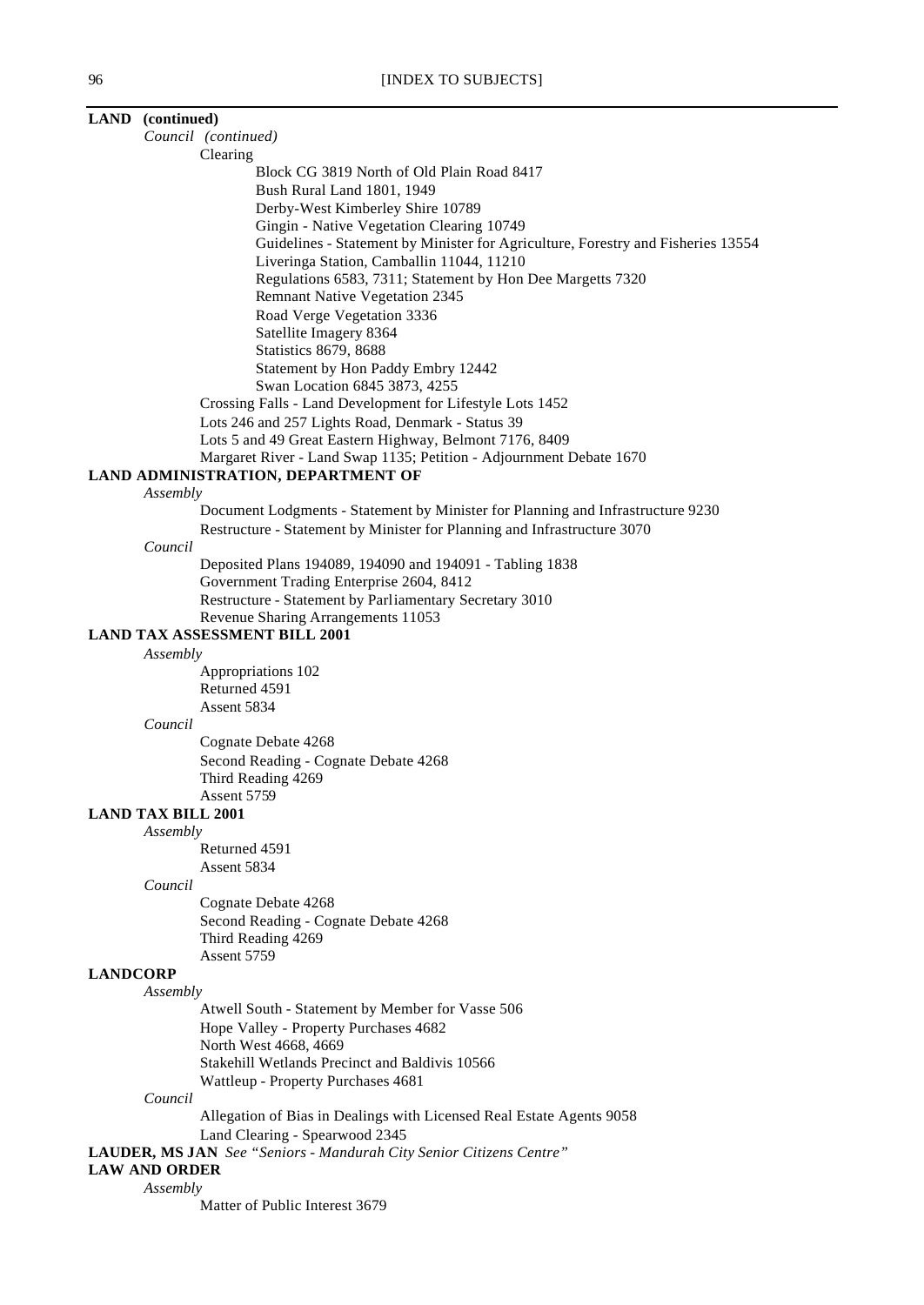| <b>LAW AND ORDER</b> (continued)                                                                                                               |
|------------------------------------------------------------------------------------------------------------------------------------------------|
| Council                                                                                                                                        |
| Adjournment Debates 731, 870                                                                                                                   |
| LAW REFORM COMMISSION, WESTERN AUSTRALIAN<br>Assembly                                                                                          |
| Aboriginal Customary Law Project - Grievance 1683                                                                                              |
| Recommendations on Joinder of Criminal Offences - Grievance 482                                                                                |
| LAW REFORM (CONTRIBUTORY NEGLIGENCE AND TORTFEASORS' CONTRIBUTION)                                                                             |
| <b>AMENDMENT BILL 2001</b>                                                                                                                     |
| Assembly                                                                                                                                       |
| Returned 6482                                                                                                                                  |
| Assent 7034                                                                                                                                    |
| Council                                                                                                                                        |
| Second Reading 6316                                                                                                                            |
| Remaining Stages 6318                                                                                                                          |
| Assent 6943                                                                                                                                    |
| LAWRENCE, DR CARMEN See: Australian Labor Party:                                                                                               |
| LAWRENCE, DR PETER See "Railways - Perth Urban Rail Development - Tabled Paper"<br><b>LEADER OF THE OPPOSITION</b> See "Members of Parliament" |
| LEECE, MR KEITH                                                                                                                                |
| Assembly                                                                                                                                       |
| Statement by Member for Murray-Wellington 10022                                                                                                |
| LEDGE POINT GOLF CLUB See "Sport and Recreation"                                                                                               |
| LEECH, MR TONY See "Justice, Department of"                                                                                                    |
| <b>LEEMAN BOAT RAMP</b>                                                                                                                        |
| Assembly                                                                                                                                       |
| Petition 7330                                                                                                                                  |
| <b>LEGAL AID</b>                                                                                                                               |
| Assembly                                                                                                                                       |
| Albany 1519                                                                                                                                    |
| Guidelines - Statement by Attorney General 3909                                                                                                |
| <b>LEGAL PRACTICE BILL 2002</b>                                                                                                                |
| Assembly                                                                                                                                       |
| Introduction and First Reading 2254                                                                                                            |
| Second Reading 2254, 4591                                                                                                                      |
| Appropriations 2525                                                                                                                            |
| Consideration in Detail 4717, 5733-5752, 8887, 8888, 8897-8904, 8959-8961, 8969-8983                                                           |
| Third Reading 9135                                                                                                                             |
| Returned 13422                                                                                                                                 |
| Council's Amendments 13542                                                                                                                     |
| <b>Assent 14896</b>                                                                                                                            |
| Council                                                                                                                                        |
| Receipt and First Reading 9157                                                                                                                 |
| Second Reading 9157                                                                                                                            |
| Cognate Debate 13104                                                                                                                           |
| Second Reading - Cognate Debate 13129, 13135                                                                                                   |
| Committee 13138, 13148-13154                                                                                                                   |
| As to Report 13163                                                                                                                             |
| Report 13163                                                                                                                                   |
| Third Reading 13163                                                                                                                            |
| Assembly's Message 13575                                                                                                                       |
| <b>Assent 14574</b>                                                                                                                            |
| <b>LEGAL PRACTICE BOARD</b>                                                                                                                    |
| Assembly                                                                                                                                       |
| Personal Explanation by Member for Innaloo 7068                                                                                                |
| <b>LEGAL PRACTITIONERS ACT</b>                                                                                                                 |
| Council                                                                                                                                        |
| Section 13(3) Directions - Statement by Hon Peter Foss 13600                                                                                   |
| LEGAL PRACTITIONERS DISCIPLINARY TRIBUNAL                                                                                                      |
| Assembly                                                                                                                                       |
| Matter of Privilege 12690; Statements by Speaker 12705, 12804, 13202                                                                           |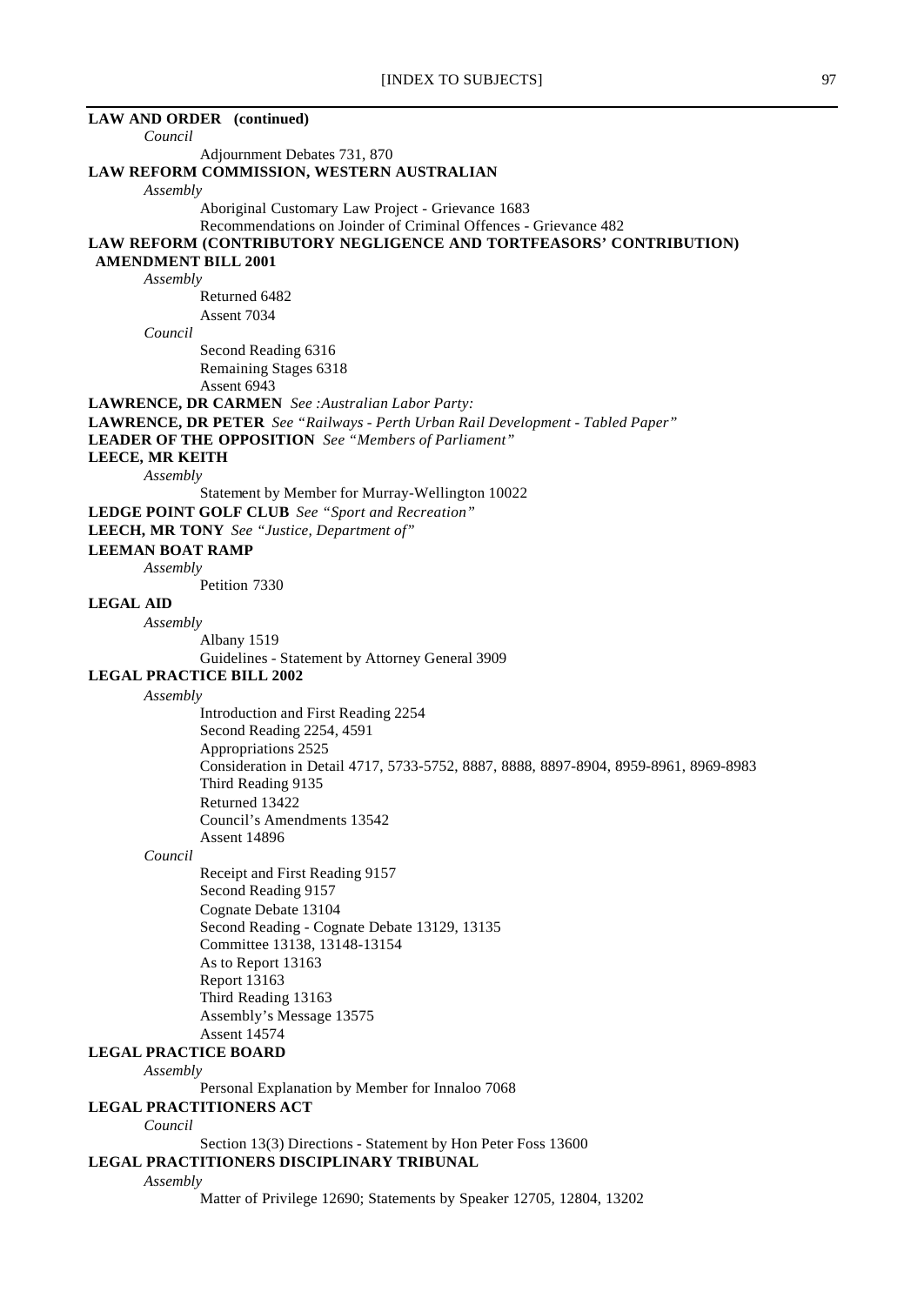|                             | LEGISLATION COMMITTEE See "Standing Committee on Legislation"                                  |
|-----------------------------|------------------------------------------------------------------------------------------------|
| <b>LEGISLATIVE ASSEMBLY</b> |                                                                                                |
| Assembly                    |                                                                                                |
|                             | Acting Speakers - Appointment 19; Statement by Speaker 1714                                    |
|                             | Code of Conduct for Members                                                                    |
|                             | Notice of Motion 9242; Postponement of Debate 9682, 9683                                       |
|                             | Motion 10511                                                                                   |
|                             | Amendment to Motion 10523, 10551                                                               |
|                             | Acting Speaker's Ruling 10552                                                                  |
|                             | Standing Orders Suspension 10553                                                               |
|                             | Motion, as Amended 10556, 10571, 10595, 10663, 10688                                           |
|                             | Amendments to Motion, as Amended 10596, 10652, 10669, 10682                                    |
|                             | Acting Speaker's Ruling 10660                                                                  |
|                             | Dissent from Acting Speaker's Ruling 10660                                                     |
|                             | Statement by Speaker 10817                                                                     |
|                             | Committees - Use of Videoconferencing - Motion 9399                                            |
|                             | Conscience or Free Votes - Recording of Pairs in Hansard - Statement by Speaker 12742          |
|                             | Daily Business Program on the Internet - Statement by Speaker 5079                             |
|                             | Laptops - Volume - Statement by Speaker 2518                                                   |
|                             | Members' Private Documents on Desks in the Chamber - Statement by Speaker 14286                |
|                             | Record-keeping Plan - Statement by Speaker 2171                                                |
|                             | Sittings in 2004 10676; Statement by Leader of the House 10383                                 |
|                             | Speaker                                                                                        |
|                             | Deliberative Vote 2814                                                                         |
|                             | Entrance into Chamber - Statement 11531                                                        |
|                             | Standards of Behaviour of Members - Statement by Speaker 9426                                  |
|                             | Unparliamentary Use of the Word "Corrupt" - Statements                                         |
|                             | Acting Speaker (Mr P.W. Andrews) 11774                                                         |
|                             | Speaker 11778                                                                                  |
| Council                     |                                                                                                |
|                             | Pairing Arrangements - Adjournment Debate 2149                                                 |
|                             | President and Speaker - Deliberative Vote 1948, 1949                                           |
|                             | Recurrent Funding 14774                                                                        |
|                             |                                                                                                |
|                             | Second Reading Speeches - Interjections - Adjournment Debate 3061<br>Sittings 4198, 4203, 4400 |
| <b>LEGISLATIVE COUNCIL</b>  |                                                                                                |
|                             |                                                                                                |
| Assembly                    |                                                                                                |
|                             | President - Deliberative Vote 2001-2003, 2813                                                  |
|                             | Matter of Public Interest 2010                                                                 |
|                             | Standing Orders Suspension 2010                                                                |
| Council                     |                                                                                                |
|                             | Attorney General's Remarks 4392; Urgency Motion 4378                                           |
|                             | Clerks Assistant and Usher of the Black Rod - Appointments - Statement by President 1919       |
|                             | Inaccuracy of Hourglass - Statement by President 12912                                         |
|                             | Members - Electorate Offices 9587                                                              |
|                             | President - Deliberative Vote 1948, 1949, 2119, 2344, 2600, 3022                               |
|                             | President's Ruling 2600                                                                        |
|                             | Statement by President 2478                                                                    |
|                             | Record-keeping Plan - Statement by President 4182                                              |
|                             | Recurrent Funding 14774                                                                        |
|                             | Refurbished Chamber - Statement by President 11607                                             |
|                             | Ringing of the Bells - Statement by President 11823                                            |
|                             | Sitting Arrangements - Statement by President 14726                                            |
|                             | <b>Sitting Hours - Statements</b>                                                              |
|                             | Hon Kim Chance 13014                                                                           |
|                             | Hon Peter Foss 7834                                                                            |
|                             | Sub Judice Rule - Statement by President 12568                                                 |
|                             | Temporary Chamber                                                                              |
|                             | Photographs - Statement by President 10735, 11007                                              |
|                             | <b>Statements</b>                                                                              |
|                             | Hon Bruce Donaldson 9982                                                                       |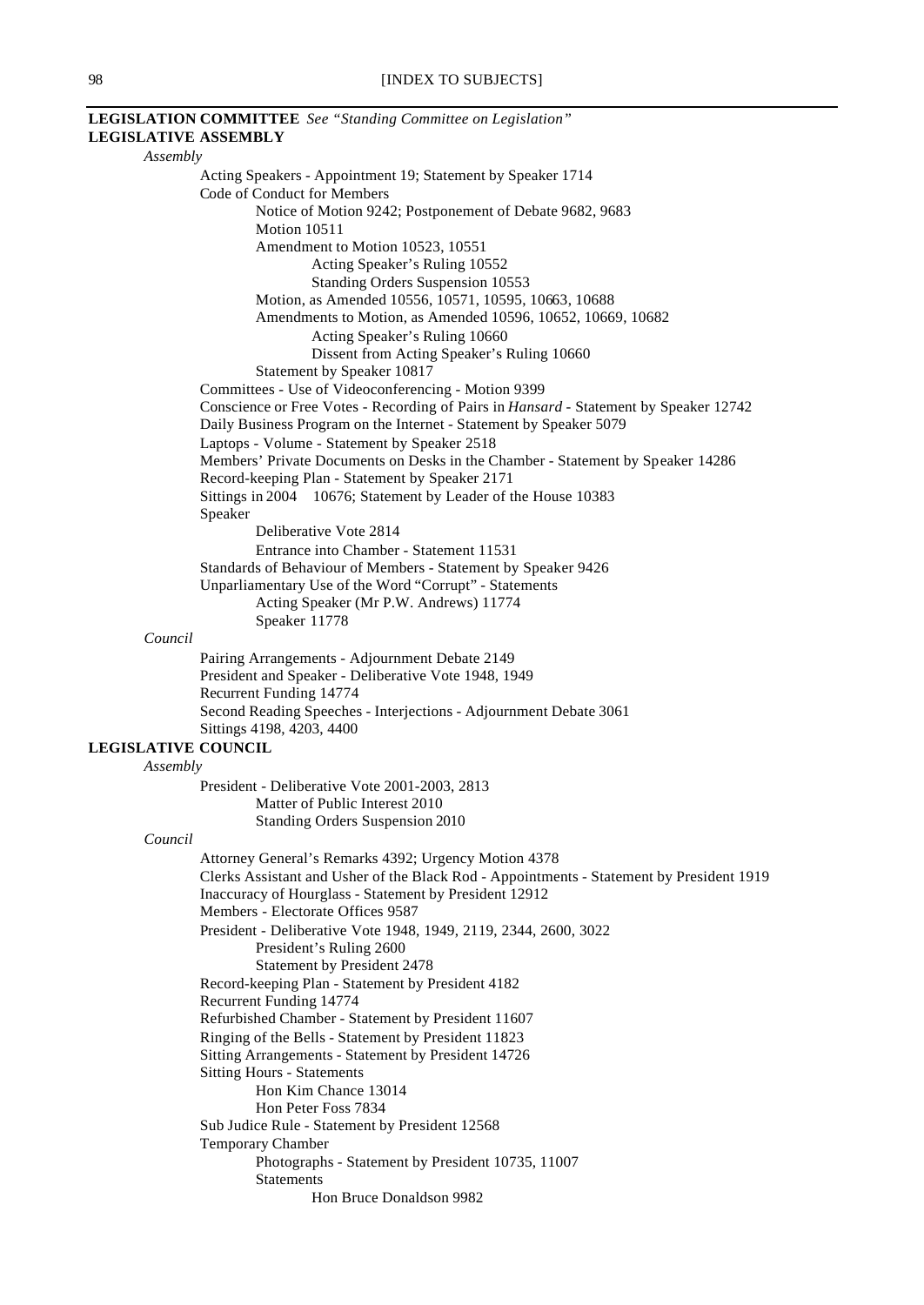# **LEGISLATIVE COUNCIL (continued)**

*Council (continued)*

Temporary Chamber (continued)

Statements (continued)

Hon Peter Foss 5963, 7834, 9980

President 4887, 5761, 9926 Hon Christine Sharp 7836

Temporary Change of Seating for Hon Peter Foss and Hon Barry House - Statement by President 12278

**LENDICH, MR VLADIMIR** *See "Planning"*

**LESBIAN AND GAY PRIDE PARADE** *See "Police"*

**LESBIAN LAW REFORM** *See "Homosexuality"*

**LEWANDOWSKI, MR ANTHONY** *See "Mickelberg Case"*

**LEWIS, MR LOU** *See "Justice, Department of"*

#### **LIBRARIES**

*Assembly*

Programs in North West 3416

# **LIFELINE WA**

*Assembly*

Annual Appeal - Statement by Member for Vasse 8306

#### **LIONS CLUBS INTERNATIONAL CHILDREN OF COURAGE AWARDS**

*Assembly*

Statement by Member for Southern River 8306

#### **LIQUOR**

*Assembly*

Beach Tavern, Mullaloo Grievance 4821 Petitions 4709, 5091, 5454, 6128, 6470 Deregulation of Industry - National Competition Policy Payments 11784 Licensing Changes to Laws Matter of Public Interest 12692 Amendment to Motion 12698 Motion, as Amended 12704 Petitions 12326, 12327 Convention and Exhibition Centre - Statement by Attorney General 12446 National Competition Policy 13524 Liquor Stores - Seven Days a Week Trading - Petitions 12572, 12691, 12821, 13367 Sales in Restaurants - Petitions 13614, 13676, 13773, 13928, 14053, 14215 *Council* Boab Inn, Derby - Extension of Trading Hours 11613 Deregulation of Industry 11477, 11832 Licensing Authority - Review 5820 Changes to Laws 12140, 12293, 12922, 13117, 13147 Consultation on Policy Changes to Laws 12003 National Competition Policy 4956, 5408, 13070, 13346 Licensing Bulletin - Purpose, Cost, Staff and Distribution 2513 Liquor Stores - Seven Days a Week Trading 8565, 10745; Petitions 14623, 14724 Rugby World Cup - Extended Hours for Liquor Outlets 10246, 10252, 10807 Summary of Transactions Annual Return 11204 **LIVE SHEEP EXPORT** *See "Commerce and Trade"* **LOAN BILL 2003** *Assembly* Introduction and First Reading 8162 Second Reading 8162, 10430, 10693, 10837, 10977, 11101, 11119, 11805, 12848, 12878, 13981, 14299 Appropriations 8183 *Council* Receipt and First Reading 14590 Second Reading 14590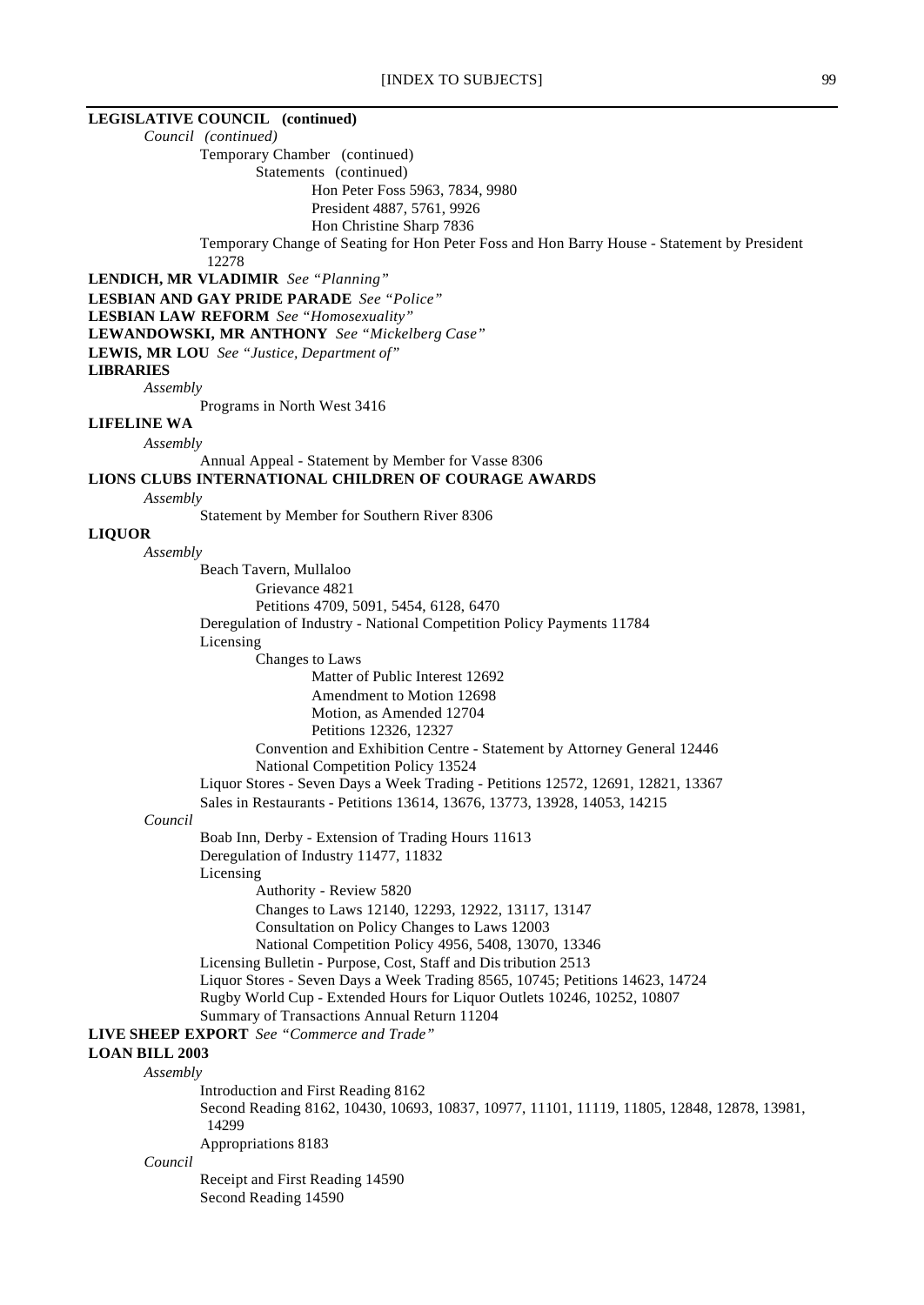# **LOBBYING DISCLOSURE AND ACCOUNTABILITY BILL 2003**

*Assembly*

Introduction and First Reading 8583 Second Reading 8612

#### **LOBBYISTS**

*Assembly*

Anwyl, Ms Megan - Briefing to Cabinet 6677 Burke, Mr Brian Cabinet Directive 6644, 6645, 6678, 6679 Labor Party Preselections 6186 Meetings with Ministers of Crown and Ministerial Staff 7270, 7779, 7946, 8145, 8146, 8343, 8518, 8638, 9140, 9306 Meetings with Premier and Ministerial Staff 6789 Payroll Tax Amnesty 5445, 5446, 5723, 5724, 6338, 6339, 6642, 6643 Premier's Instruction 5992, 6182 Privileged Access to Labor Government 5364 Racing and Wagering Western Australia - Board Composition 5363 Taxi Industry Decision 10162, 10285 Grill, Mr Julian Cabinet Directive 6645, 6678, 6679 Labor Party Preselections 6186

Meetings with Ministers of Crown and Ministerial Staff 7270, 7779, 7946, 8145, 8146, 8343, 8518, 8638, 9140, 9306 Meetings with Premier and Ministerial Staff 6789

Meetings with Premier and Ministerial Staff - Personal Explanation 6807 Payroll Tax Amnesty 5445, 5446, 5723, 5724, 6338, 6339, 6642, 6643

Premier's Instruction 5992, 6182

#### *Council*

Adjournment Debate 5435

Burke, Mr Brian - Payroll Tax Amnesty 4524; Personal Explanation by Minister for Racing and Gaming 6086 Former Burke Government Ministers - Meetings on Logging 6958, 7175, 9203 Grill, Mr Julian - Payroll Tax Amnesty 4524

Hawker, Mr Bruce - Meetings with Premier 6957

# **LOCAL GOVERNMENT**

# *Assembly*

Albany, City of - Aboriginal Accord - Statement by Minister for Indigenous Affairs 5978 Belmont, City of - Inquiry 11113 Broome, Shire of - Renal Dialysis Outpatient Hostel in Residential Area 8074 Coastal Planning and Land Use Strategies 13308 Fire and Emergency Services Levy - Rebate 12378 Fire Hydrant Installation 14348 Fremantle, City of - Curfew on Freight Routes 14256 Gosnells, City of Crime Initiatives 5368 Inquiry - Petition 2930 Safer WA Community Security Program 3009 Heritage Areas - Rights of Landowners - Matter of Public Interest 518 Joondalup, City of Government's Position 14250 Petition 4066 Main Street Program - North West 2717, 7781 Mandurah Cinema Complex - Non-compliance with Building Code 1778 Melville, City of - Sale of Primary School Land 9423; Statement by Member for Alfred Cove 11777 Mindarie Regional Council - Waste Disposal Plant - Grievance 5683 Mundijong Town Site - Town Planning Scheme Amendment - Personal Explanation by Member for Vasse 5091 Municipal Inventories - Statement by Minister for the Environment and Heritage 67 Murrah, Shire of - Town Planning Scheme No 4, Amendment No 157 8074 Outer Metropolitan Councils - Resourcing Levels - Statement by Member for Swan Hills 14249

Rates

Gross Rental Value and Unimproved Land Value Methods 5395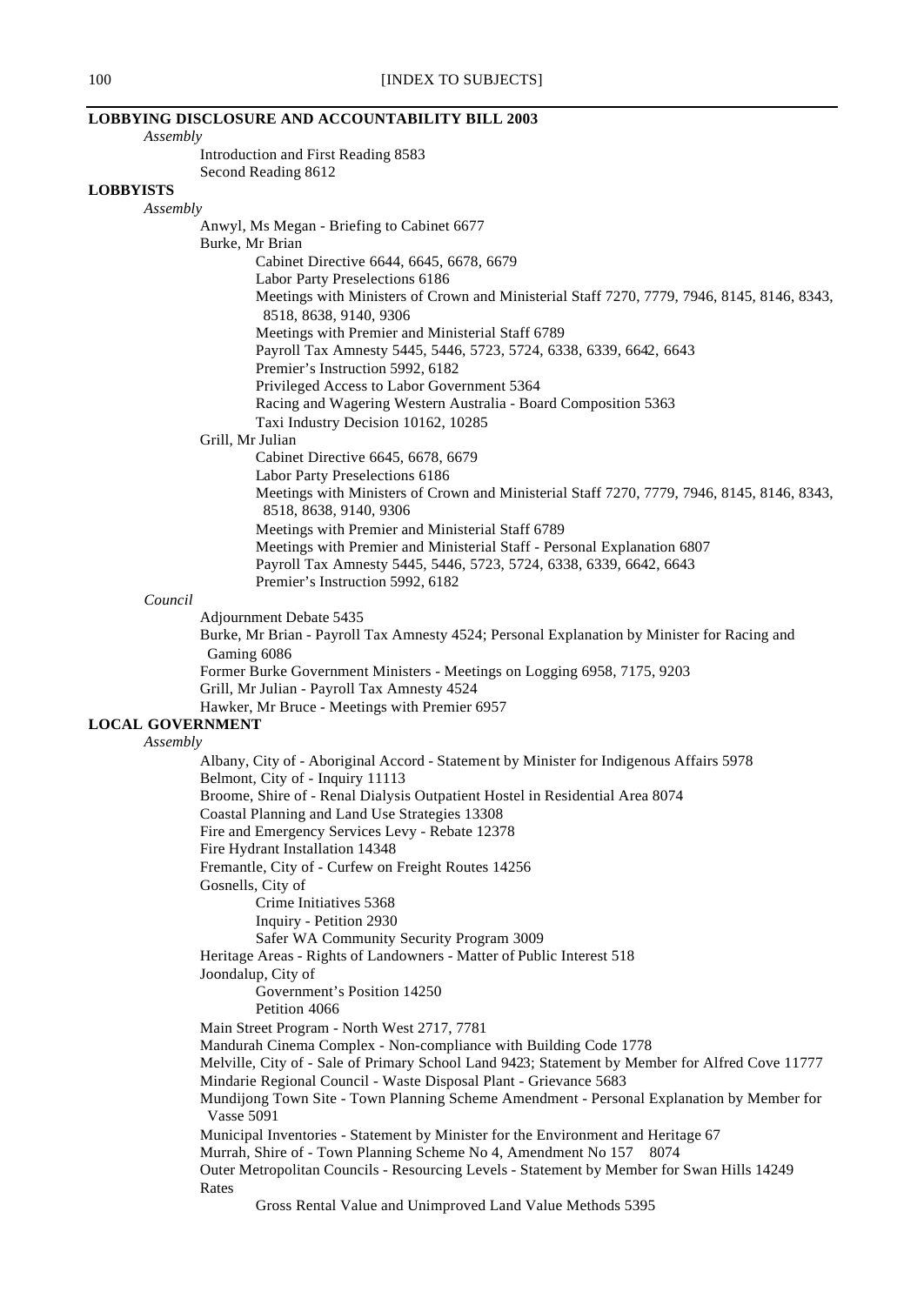#### **LOCAL GOVERNMENT (continued)**

*Assembly (continued)* Rates (continued) Pensioner Cardholders Concessions 13552, 14524 Seniors Concessions 13548, 13551, 13552; Grievance 5333 Record Keeping - Statement by Minister for Community Development, Women's Interests, Seniors and Youth 13485 Regional Collocation Scheme - North West 2719, 2721 Roads Funding 10874; Statement by Member for Kingsley 13806 Safer WA Funding 14986 Transfer of Responsibility 4855 South West Land Division - Private Ownership of Land 10564 Springfield Retirement Village - Rates Rebates 5508 Stirling, City of - Resource Recovery Rebate Scheme 11741 Swan, City of - Metropolitan Region Scheme Amendment - Statement by Minister for Planning and Infrastructure 14056 Wanneroo, City of - Employment and Management Practices 13277, 14984 *Council* Act Definition of Emergency 7177 Review 13470 Amalgamations - Financial Assistance Grants 12437 Amendment Bill - Introduction 11602 Appeals - Delays 6606 Belmont, City of Authorised Person's Report of Inquiry 10920 Chief Executive Officer - Resignation 12267 Inquiry 41, 553, 2762, 4257, 9553, 13474 Statements Hon Jim Scott 8569, 9557, 11048, 12566 Minister for Housing and Works 6543 Investigation of Complaints 10750 Legal Work 11363 Lots 5 and 49 Great Eastern Highway, Belmont 7176 Boddington, Shire of - Health Local Laws 2003 - Disallowance - Order Discharged 13431 Bunbury, City of - Local Law Relating to Advertising Devices - Disallowance - Order Discharged 9319 Bus Stop Infrastructure - Grants 14209 Busselton, Shire of - Legal Costs - Disputed Planning and Development Matters 9657 Chief Executive Officers - Use of Discretionary Accounts 4256 Dampier - Swimming Pool - Statement by Hon Norman Moore 7831 Derby-West Kimberley, Shire of Pastoral Lease Exclusions 11053 Permits to Clear or Maintain Road Verges 10789 Donnybrook-Balingup, Shire of - Local Law - Eating Areas in Streets and Other Places - Disallowance - Order Discharged 2591 Dumbleyung, Shire of - Health Local Laws 2001 - Disallowance - Order Discharged 13431 East Fremantle, Town of - Urban Environment and Nuisance Local Law - Disallowance - Order Discharged 4949 East Pilbara, Shire of - Boundary Change 13467, 14801 Elections - Ward Representation 6585 Executive Officers - Guidelines for Employment 4534 Fremantle, City of - Prevention and Abatement of Sand Drift Local Law - Disallowance - Order Discharged 4949 Gingin, Shire of - Firebreak Order - Swan Location 7807, East Lancelin 4432 Joondalup, City of Chief Executive 4344, 6583, 7478 Adjournment Debates 4293, 4483 Statement by Hon Ken Travers 6592 Mayoral Chain 13594 Meeting - Police Presence 14194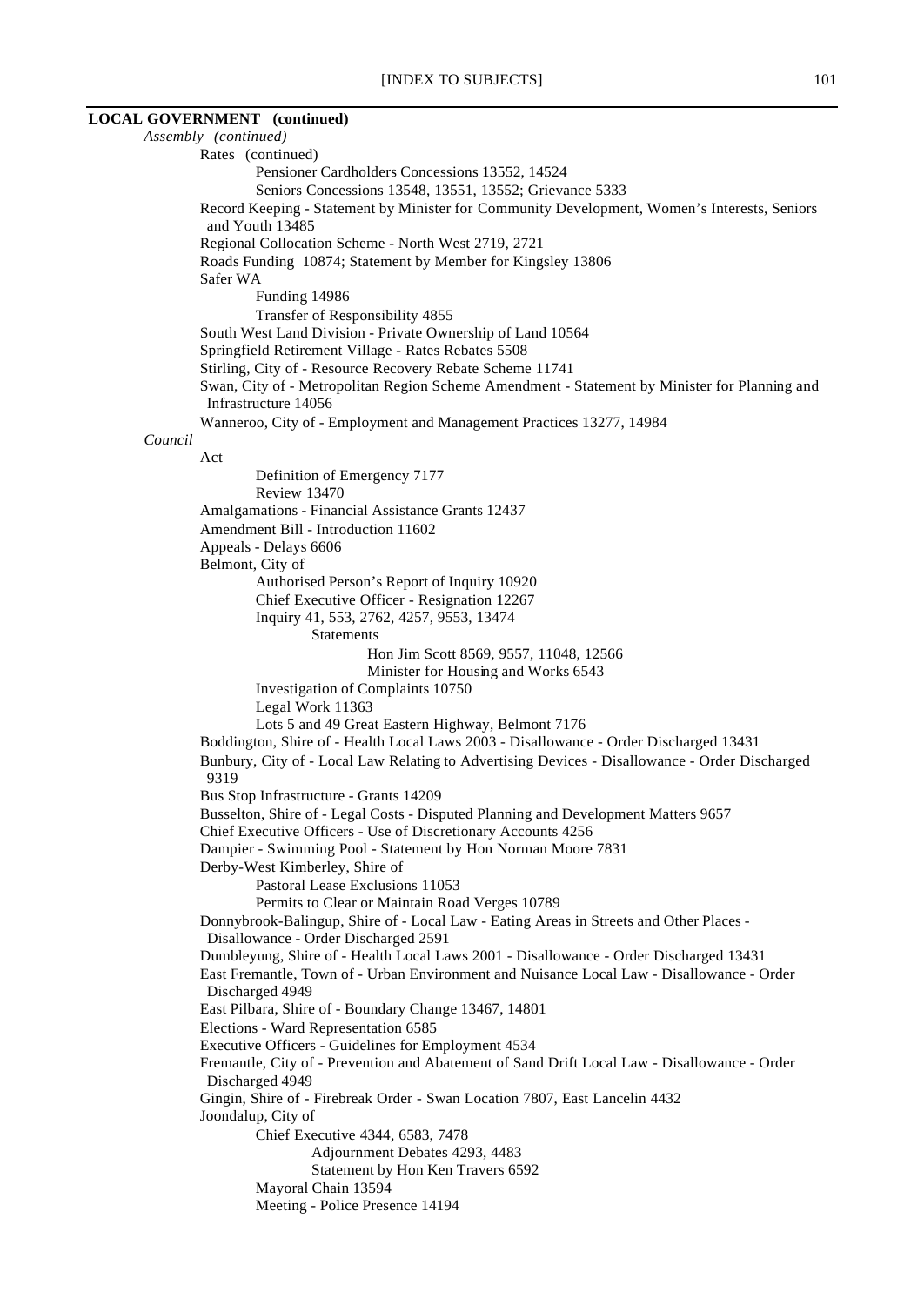| <b>LOCAL GOVERNMENT</b> (continued)                                                                                                                  |
|------------------------------------------------------------------------------------------------------------------------------------------------------|
| Council (continued)                                                                                                                                  |
| Joondalup, City of (continued)                                                                                                                       |
| Report of Governance 14193                                                                                                                           |
| Suspension 13858, 14718; Statement by Minister for Local Government and Regional                                                                     |
| Development 14574                                                                                                                                    |
| Kojonup, Shire of                                                                                                                                    |
| Regional Investment Fund Applications 468                                                                                                            |
| Valuation of Land 713                                                                                                                                |
| Kwinana, Town of - Urban Environment and Nuisance Local Law - Disallowance - Order Discharged<br>13555                                               |
| Laws Controlling the Welfare of Cats 6467                                                                                                            |
| Leonora - Swimming Pool - Statement by Hon Norman Moore 7831<br>Melville, City of                                                                    |
| Local Law Relating to Signs, Hoardings and Billposting - Disallowance - Order Discharged<br>3423                                                     |
| Lot Sizes 12558                                                                                                                                      |
| Reduction in Councillor Numbers 349                                                                                                                  |
| Mundaring, Shire of                                                                                                                                  |
| Clause 2.4.13(2) Standing Orders Local Law - Disallowance - Order Discharged 11007<br>Health Local Laws 2002 - Disallowance - Order Discharged 11008 |
| New Nullarbor Shire - Establishment 11834                                                                                                            |
| One Vote, One Value - Mid West 1807                                                                                                                  |
| Perth, City of                                                                                                                                       |
| Aboriginal Sites 7478                                                                                                                                |
| Amendments to Perth Parking Local Law 1999 - Disallowance - Notice Discharged 8525                                                                   |
| Pingelly, Shire of - Health Local Laws 2003 - Disallowance - Order Discharged 13029                                                                  |
| Port Hedland, Town of - Boundary Change 13467, 14801                                                                                                 |
| Rates - Aboriginal and Torres Strait Islander Commission Act 13065                                                                                   |
| Rating System and Distribution of Funds - Referral to Standing Committee on Public Administration<br>and Finance                                     |
| Motion 10234, 11344, 11352, 11979                                                                                                                    |
| Amendment to Motion 11986                                                                                                                            |
| Amendment on the Amendment 11992                                                                                                                     |
| Motion, as Amended 12000                                                                                                                             |
| Regional Road Group Funding Grants - Funding 5660                                                                                                    |
| Revaluations of Properties - Payments to Valuer General 10381                                                                                        |
| Roads Funding 10942                                                                                                                                  |
| Rockingham City Council                                                                                                                              |
| Height Restriction Policy 4200                                                                                                                       |
| Ramada Development 4200                                                                                                                              |
| Roebourne, Shire of                                                                                                                                  |
| Correspondence from Mrs Weightman 11362                                                                                                              |
| Local Laws Relating to Fencing - Disallowance - Order Discharged 13029                                                                               |
| Save Our Suburbs Advertisements - Use of Discretionary Accounts 4256                                                                                 |
| South Perth, City of                                                                                                                                 |
| Aboriginal Sites 7478                                                                                                                                |
| Council Elections 3733                                                                                                                               |
| Inquiry - Statements by Minister for Local Government and Regional Development 2722,<br>13587                                                        |
| Stirling, City of                                                                                                                                    |
| Domestic Waste Contract 9848                                                                                                                         |
| Resource Recovery Rebate Scheme 9625                                                                                                                 |
| Waste Diverted to Atlas Calingiri Farm 13120                                                                                                         |
| Waste Management System 12003                                                                                                                        |
| Subiaco, City of - Heritage Act - Petition 2590                                                                                                      |
| Swan , City of - Metropolitan Region Scheme Amendment No 1048/33 - Addition to Urban Zoning,                                                         |
| West Parade, South Guildford - Statement by Parliamentary Secretary 14149                                                                            |
| Swimming Pools - Subsidies 5053                                                                                                                      |
| Unauthorised Demolition of Buildings - Upgrading of Powers 9633                                                                                      |
| Valuations - Removal of Subsidy 10251                                                                                                                |
| Vincent Town Council - Inquiry 1806                                                                                                                  |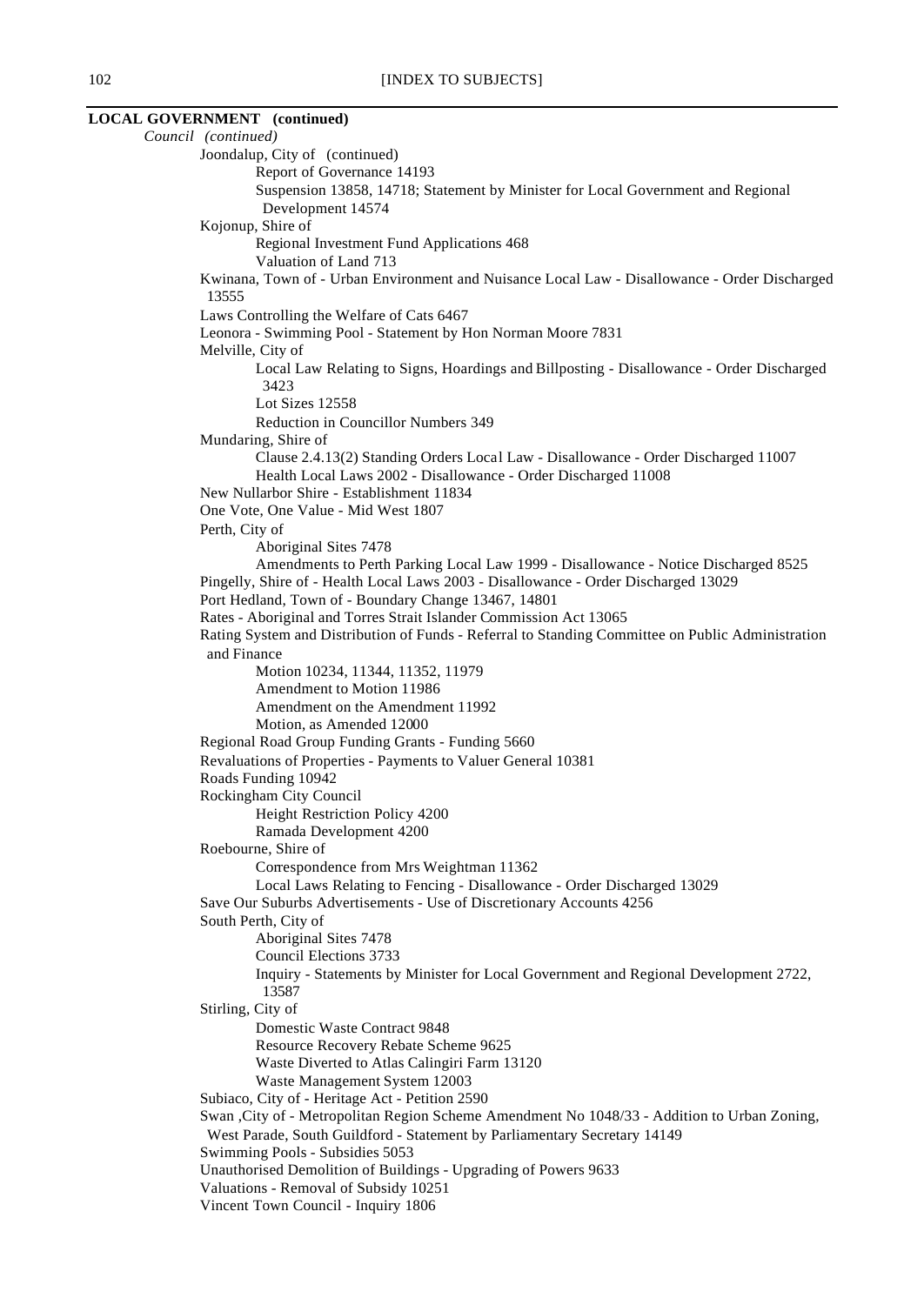#### **LOCAL GOVERNMENT (continued)**

*Council (continued)* Wanneroo, City of - Mayoral Chain 13594 Western Australian Local Government Superannuation Plan - Investment in Cedar Property Group 593 Westonia, Shire of - Yilgarn Location 162 - Sale - Councillors' Disclosure of Interests 14028 Wyndham-East Kimberley, Shire of Reserve 41812 - Lakeside Resort Development 13028, 13895 Town Reserves 740 **LOCAL GOVERNMENT AMENDMENT BILL 2003** *Council* Introduction and First Reading 13988 Second Reading 13988 Reference to Committee Inquiry in Second Reading Speech - Ruling by President 14199 Drafting 2605 Personal Explanation - Minister for Local Government and Regional Development 14034 **LOCAL GOVERNMENT AND REGIONAL DEVELOPMENT, DEPARTMENT OF** *Assembly* Corporate Membership of City Centre Fitness Club - Payment 11677 **LOCAL GOVERNMENT (MISCELLANEOUS PROVISIONS) AMENDMENT BILL 2003** *Assembly* Introduction and First Reading 12839 Second Reading 12839, 14272, 14273, 14274 Appropriations 13214 Remaining Stages 14275 *Council* Receipt and First Reading 14574 Second Reading 14574 **LOCAL GOVERNMENT (OFFICIAL CONDUCT) AMENDMENT BILL** *Council* Statement by Minister for Local Government and Regional Development 14725 **LOONGANA LIME** *See "Mining"* **LORD, DR DAVID** *See "Health - South West Mental Health Service"* **LOTTERYWEST** *Assembly* Chairperson - Government Car 11563 Federation Walkway - Cost of Advertisement 13306 Heritage-listed Buildings or Properties - Grants 2845 *Council* Community Service Outlet - Cost 13863 Increase in Price of Lotto Tickets 549 Name Change of Lotteries Commission to Lotterywest 6954 Ruah Community Services Grant 2780 Safer WA - Grants 14027 **LOVELL, MR AVON** *See "Royal Commission Into Whether There Has Been Any Corrupt or Criminal Conduct by Western Australian Police Officers* **LUISINI WINERY** *Assembly* Petition 14885 **M MACHINERY OF GOVERNMENT (MISCELLANEOUS AMENDMENTS) BILL 2003** *Assembly*

> Introduction and First Reading 14260 Second Reading 14260

**MACHINERY OF GOVERNMENT TASKFORCE** *See "Government Departments and Agencies"* **MACHINERY OF GOVERNMENT (WATER RESOURCES) AMENDMENT BILL 2003**

*Assembly*

Introduction and First Reading 12747 Second Reading 12747 Appropriations 13214 Cognate Debate 13943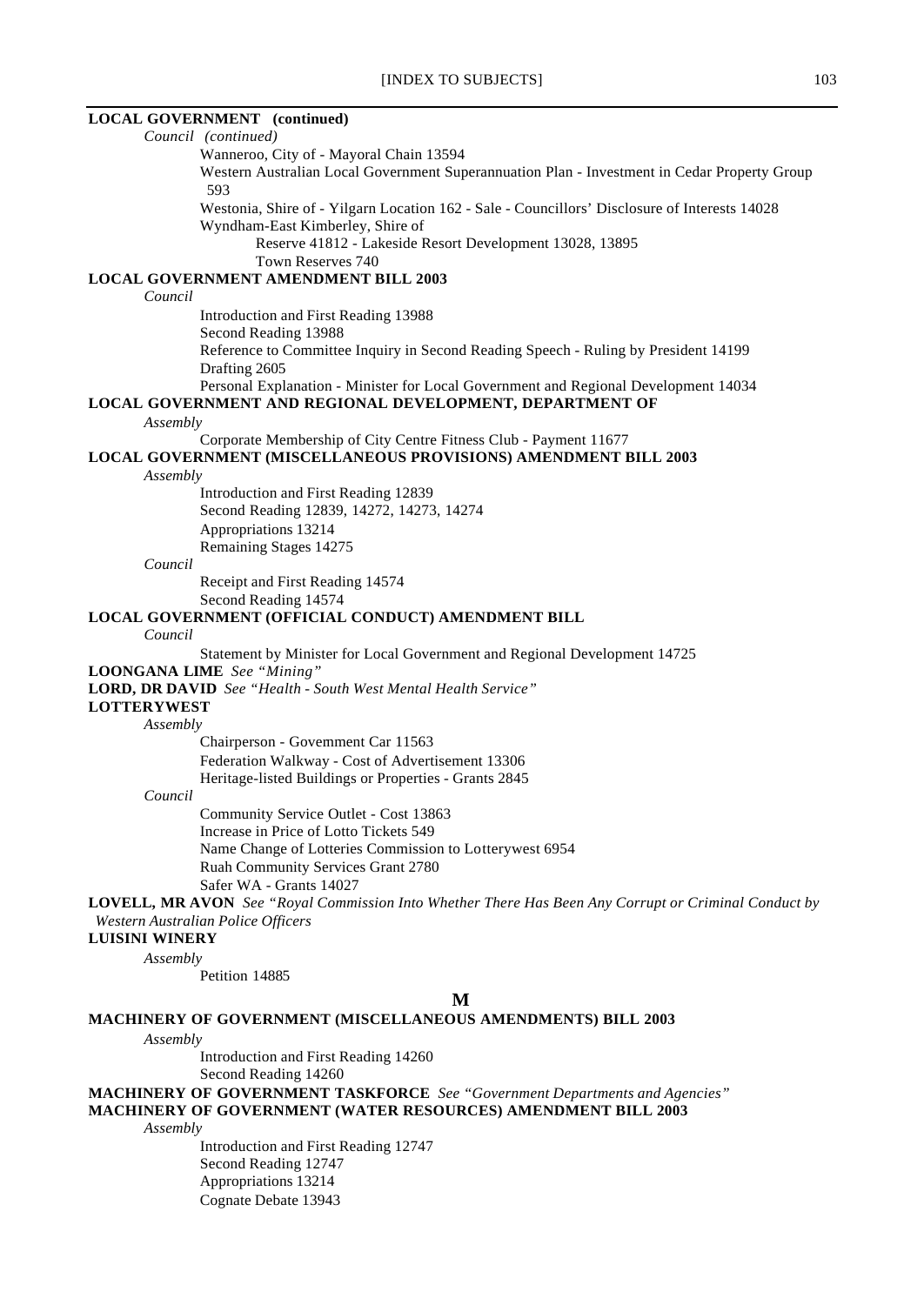# **MACHINERY OF GOVERNMENT (WATER RESOURCES) AMENDMENT BILL 2003 (continued)**

*Assembly (continued)* Consideration in Detail 13969-13973

Second Reading - Cognate Debate 13943

Third Reading 13973

*Council*

Receipt and First Reading 14152

Second Reading 14152

**MACQUARIE BANK LTD** *See "Taxis - Plate Buyback Scheme"*

# **MAGISTRATES COURT BILL 2003**

*Assembly*

Introduction and First Reading 14275

Second Reading 14275

# **MAGISTRATES COURT (CIVIL PROCEEDINGS) BILL 2003**

*Assembly*

Introduction and First Reading 14277 Second Reading 14277

### **MAIN ROADS WESTERN AUSTRALIA**

*See also "Roads"*

*Assembly*

10-year Plan for Road Construction Projects 4695 Expenditure 13295, 13429

*Council*

Contract Superintendents 1740 Employees - Complaints by Member for Armadale 4201 Roadside Tree Removal Policy 8408

# **MALLEE FOWL**

*Council*

Interpretive and Visitor Centre, Ongerup 11601

**MALLEE SEED** *See "Environment"*

# **MANDURAH**

*Assembly*

Cancer Fundraising Association - Statement by Member for Mandurah 8962 Cinema Complex - Non-compliance with Building Code 1778 City Choral Society - Statement by Member for Mandurah 8962 Concert Band - Statement by Member for Mandurah 11531 Historical Society - Statement by Member for Mandurah 8305

#### **MANGLES BAY** *See "Planning"*

**MANJIMUP**

*Assembly*

Cherry Harmony Festival - Statement by Member for Warren-Blackwood 3669 *Council*

Premier's Visit to Manjimup and Pemberton 4399 Relocation of Families 3618

# **MANTRAPS**

*Assembly*

Serpentine-Jarrahdale Hills 1587

**MARITIME MUSEUM**

#### *Council*

Opening 3441; Adjournment Debate 3630

**MARKET EQUITY PTY LTD** *See "Water Corporation"*

#### **MARKETING OF POTATOES ACT 1946**

*Council*

Statement by Minister for Agriculture, Forestry and Fisheries 10882

**MARTIN, MS RUTH** *See "Disability Services"*

#### **MASON, SHARON** *See "Police"*

#### **MATHEWS, J.B.** *See "Water Resources"*

**MATTERS OF PRIVILEGE**

*Assembly*

Legal Practitioners Disciplinary Tribunal 12690; Statement by Speaker 12705, 12804 Public Accounts Committee - Information Divulged - Motion 1172, 1178 Ruling by Speaker 1178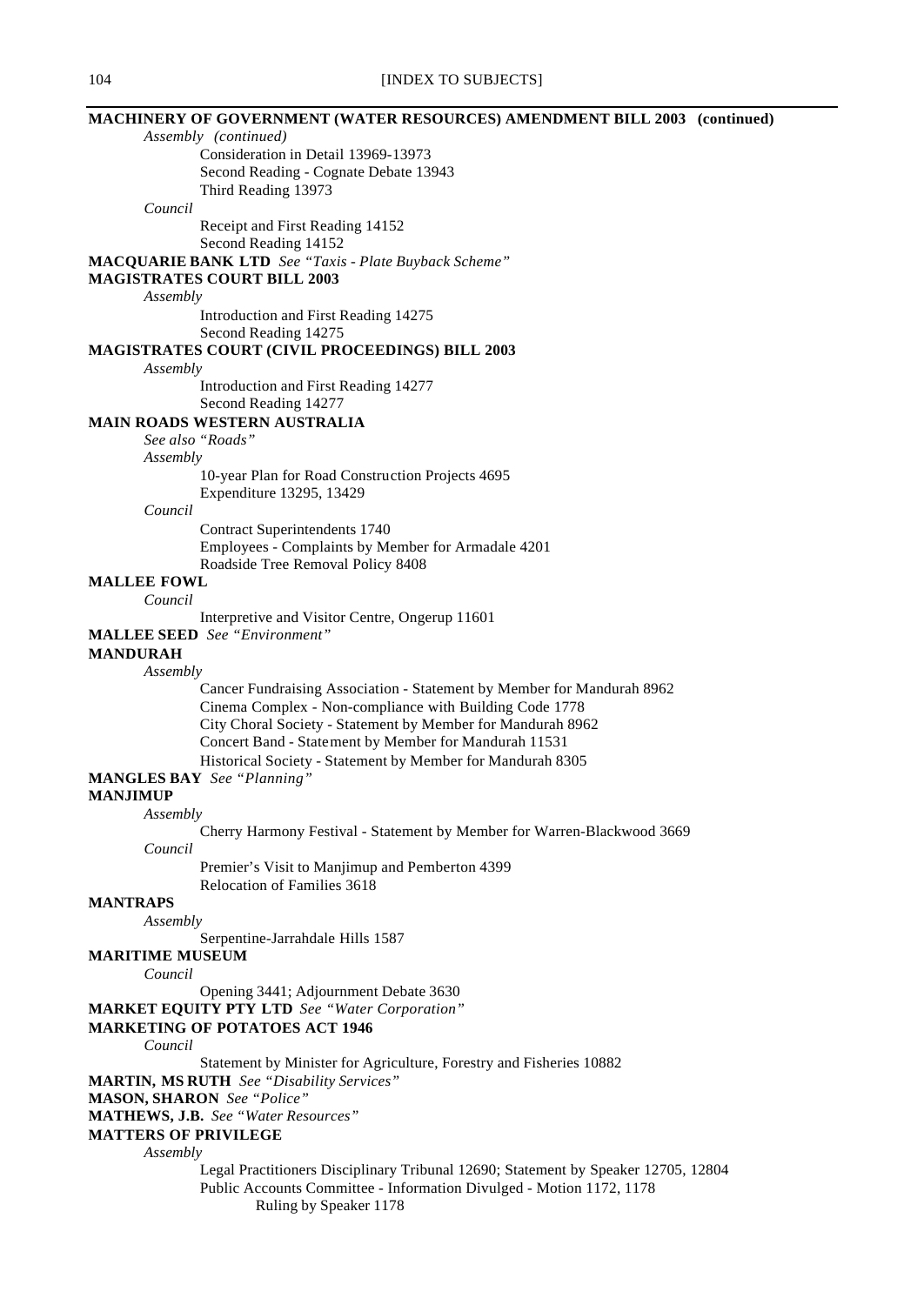| <b>MATTERS OF PRIVILEGE</b> (continued)                                                                  |
|----------------------------------------------------------------------------------------------------------|
| Assembly (continued)                                                                                     |
| Public Accounts Committee - Information Divulged - Motion (continued)                                    |
| Question to be Put 1187<br>Dissent from Speaker's Ruling 1188                                            |
| <b>MATTHEWS, FREDERICK NOEL</b>                                                                          |
| Assembly                                                                                                 |
| Statement by Member for Wagin 14248                                                                      |
| <b>MAUDS LANDING DEVELOPMENT</b> See "Planning"                                                          |
| <b>MAYLANDS BOATYARD PTY LTD</b> See "Planning"                                                          |
| McCALLUM, DR BARNEY See "Health"                                                                         |
| <b>McCARTHY, MR BRENDAN</b> See "Workers Compensation"                                                   |
| McCOTTER, DR DENZIL See "Drugs - Alcohol and Drug Authority"                                             |
| McCUSKER FOUNDATION See "Health - Alzheimer's Disease"                                                   |
| <b>McGOWAN, MR PETER</b> See "Planning - Town Planning Appeal Tribunal"<br>McGOWAN, MR TED               |
| Assembly                                                                                                 |
| Statement by Member for Joondalup 13517                                                                  |
| McILVEEN, MR WATSON                                                                                      |
| Assembly                                                                                                 |
| Grievance 8282                                                                                           |
| <b>MEAT PROCESSING INDUSTRY</b> See "Agriculture"                                                        |
| <b>MEDICAL ACT 1894</b>                                                                                  |
| Assembly<br>Reforms 4177; Statement by Minister for Health 8786                                          |
| Review 5240                                                                                              |
| <b>MEDICARE</b> See "Health"                                                                             |
| <b>MEDITERRANEAN FRUIT FLY</b> See "Agriculture"                                                         |
| <b>MEEHAN, MR JOHN</b> See "St Vincent de Paul Society"                                                  |
| <b>MEMBERS OF PARLIAMENT</b>                                                                             |
| Assembly                                                                                                 |
| Chamber of Minerals and Energy - Tour for Opposition Members - Statement by Member for                   |
| Ningaloo 6642<br>Code of Conduct for Members of the Legislative Assembly                                 |
| Notice of Motion 9242; Postponement of Debate 9682, 9683                                                 |
| Motion 10511                                                                                             |
| Amendment to Motion 10523, 10551                                                                         |
| Acting Speaker's Ruling 10552                                                                            |
| <b>Standing Orders Suspension 10553</b>                                                                  |
| Motion, as Amended 10556, 10571, 10595, 10663, 10688                                                     |
| Amendments to Motion, as Amended 10596, 10652, 10669, 10682<br>Acting Speaker's Ruling 10660             |
| Dissent from Acting Speaker's Ruling 10660                                                               |
| Statement by Speaker 10817                                                                               |
| Disclosure Standards 1046, 1047                                                                          |
| Driver Fatigue Due to Sitting Hours 6813                                                                 |
| Leader of the Opposition                                                                                 |
| Censure Motion 4866; Standing Orders Suspension 4864; Amendment to Motion 4865;<br>Speaker's Ruling 4870 |
| Comments on Burrup Development 5579                                                                      |
| Stirling House Hostel - Alcohol 3347; Personal Explanation 3476<br>Travel Allowance 13694                |
| Meetings with Director General of Education 2846, 2847                                                   |
| Member for Avon                                                                                          |
| Leave of Absence 8875                                                                                    |
| Personal Explanation - Matters Appearing in Hansard 6934                                                 |
| Member for Ballajura - Leave of Absence 8875                                                             |
| Member for Bunbury                                                                                       |
| Electorate Office Activities 5576, 5577<br>Personal Explanation - Correction of Error 11077              |
| Member for Hillarys - Personal Explanation - Fraudulent Behaviour by Members of Parliament 9393          |
|                                                                                                          |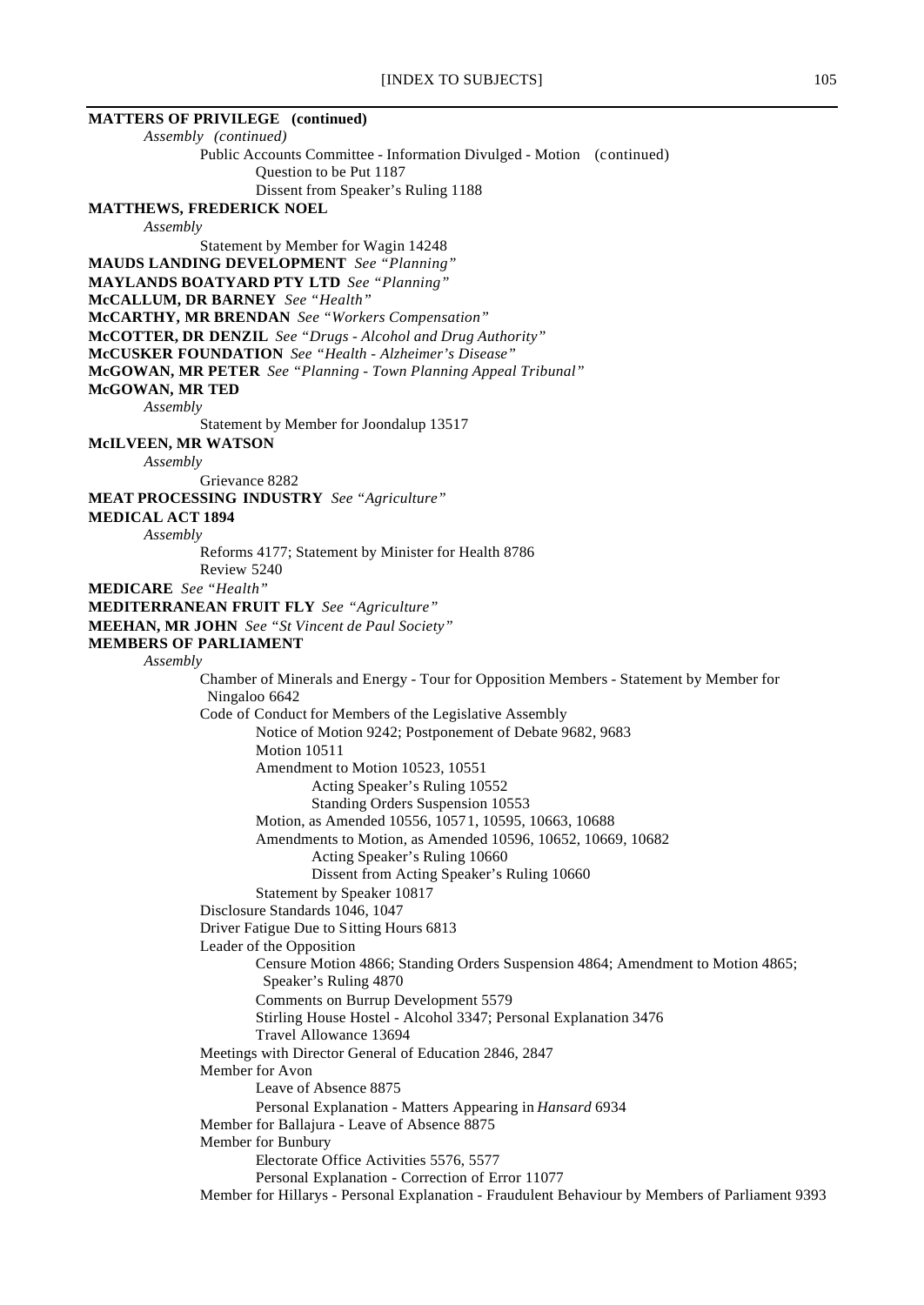# **MEMBERS OF PARLIAMENT (continued)**

*Assembly (continued)* Member for Innaloo - Personal Explanations Evidence given at the Police Royal Commission 10031 Legal Practice Board 7068 Member for Kingsley - Personal Explanation - Unparliamentary Language 2821, 2822 Member for Moore - Leave of Absence 7659, 9857 Member for Murdoch - Personal Explanations Aubrey, Mr Russell 4828 Cannabis Smoking Implements 6675 Member for Nedlands - Personal Explanations Fraudulent Behaviour by Members of Parliament 9395 Member for Perth's Comments 9426, 9442 Member for Peel - Personal Explanation - Western Australian Group Training Scheme 7857 Member for Perth - Personal Explanation - Withdrawal of Comment 9434 Member for Pilbara - Leave of Absence 746 Member for Riverton - Personal Explanation - Neurotrauma Research Program Petition 6472 Member for Rockingham - United States of America Visit - Statement 507 Member for Roleystone - Behaviour 12206; Personal Explanation 12315 Member for Stirling - Leave of Absence 8288 Member for Swan Hills Leave of Absence 746 Thanks for Support - Statement 5361 Member for Vasse - Personal Explanations Ludlow Mining 3354 Mundijong Town Site - Town Planning Scheme Amendment 5091 Member for Warren-Blackwood Personal Explanations Land Clearing 892 Remarks to Minister for Planning and Infrastructure 8280 Suspension from the House 210, 6341 Opposition Members - Statements - Standing Orders Suspension 4110 Parliamentary Privilege - Statement by Speaker 5082 Private Documents on Desks in the Chamber - Statement by Speaker 14286 Standards of Behaviour - Statements Member for Kimberley 3669 Speaker 9426 Stephens, Hon Tom - Carnarvon Electorate Office - Statement by Member for Ningaloo 7880 Travelling Entitlements - Review 4160 Vehicles - Audible Security Alarms 13308 *Council* Cash, Hon George - Leave of Absence 10883 Criddle, Hon Murray - Personal Explanation - Terrorism (Commonwealth Powers) Bill 2002 3860 Electorate Offices 8424 Farina, Hon Adele - Personal Explanation - Mr Ross Bromell 1263 Fischer, Hon John - Leave of Absence 10883 Foss, Hon Peter Personal Explanations Comments by Attorney General 3421; President's Ruling 3422 Perth Urban Rail Development - Comment by Parliamentary Secretary 3057 Staff - Attorney General's Attack - Adjournment Debate 3629 Giffard, Hon Graham Leave of Absence 11437, 11960, 12278, 12912 Personal Explanations Commonwealth Road Funding 6436 Metropolitan Region Scheme Amendment No 1055/33 - Fremantle Eastern Bypass 2861 Greens (WA) - Salary Increases - Adjournment Debate 580, 871, 1672 Member for Riverton - Statement by Hon Simon O'Brien 14205 Moore, Hon Norman - Personal Explanation - Coral Coast Marina Development Pty Ltd Proposal 12103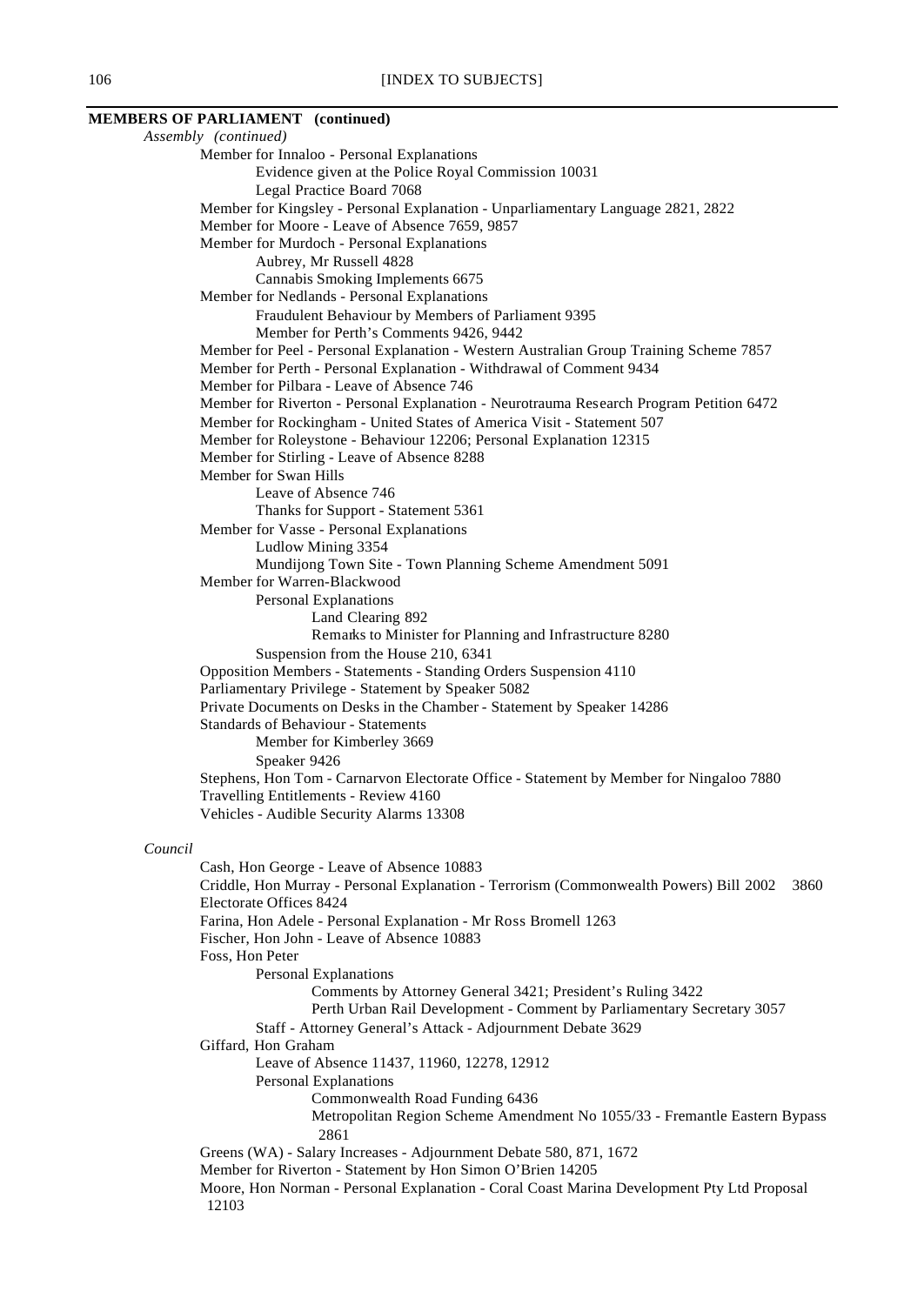# **MEMBERS OF PARLIAMENT (continued)**

*Council (continued)* O'Brien, Hon Simon - Personal Explanation - Fremantle Eastern Bypass 1639 Scott, Hon Barbara Overseas Travel 4202, 4528; Personal Explanation 4241 Fremantle Eastern Bypass - Personal Explanation 1639 Sharp, Hon Christine - Leave of Absence 4241 Stephens, Hon Tom Betrayal - Adjournment Debate 4986 Personal Explanation - Eiszele, Mr David - Contract of Employment 4889 Stretch, Hon Bill - Personal Explanation - Contaminated Sites Bill 2002 12227 Tomlinson, Hon Derrick - Personal Explanations Access to Police Files 8394 Question without Notice on the Gordon Report Implementation Group 11484 Watson, Hon Giz - Leave of Absence 2111 **MEMBERS OF PARLIAMENT (FINANCIAL INTERESTS) ACT 1992** *Assembly* Review 2575 **MENEGOLA, MR JOE** *Assembly* Statement by Minister for Sport and Recreation 7657 **MEN'S ADVISORY NETWORK** *See "Health"* **MESQUITE** *See "Agriculture"* **METHANEX CORPORATION** *See "Industrial Development"* **METROPOLITAN CEMETERIES BOARD** *Council* Funeral Fall - Compensation Payment 12923 **MEZZANINE FINANCING** *See "Consumer and Employment Protection"* **MICHAEL, DR KEN** *See "Consultants"* **MICKELBERG CASE** *Assembly* Appeal - Minister for Health - Evidence 2009, 2010, 2276 Legal Expenses - Statement by Attorney General 10157 Lewandowski Affidavit Attorney General Breach of Criminal Code 765, 766 Documents Given to Minister for Health 600, 602, 913 Media Statement 13918 Distribution of Copies - Minister for Health 88, 89 Formal Request for Further Documents 22 Government Discussions 516 Letter from the Director of Public Prosecutions to Raymond Mickelberg 913, 914 Minister for Health Allegations 1310, 1311 Discussions with and Copies to Staff 1306 Evidence on Involvement 1866 Ministerial Appointments Diary 2165 Use of Ministerial Office 1312 Minister for Police and Emergency Services - Advice and Discussions 1515 Minister for Tourism - Standing Aside 13919, 13920 Reassessment by Special Interagency Unit 7029 Minister for Health - Investigation by Police Royal Commission 4109 Police Royal Commission - Reopening of Investigation 767, 769 *Council* Lewandowski Affidavit Attorney General Documents Given to Minister for Health 549, 1005, 1422, 1528 Late-night Telephone Discussion with Premier 160, 166 Meetings with Solicitor General 344 Receipt of Documents from Solicitor General 462, 464, 550, 860 Solicitor General's Advice 1529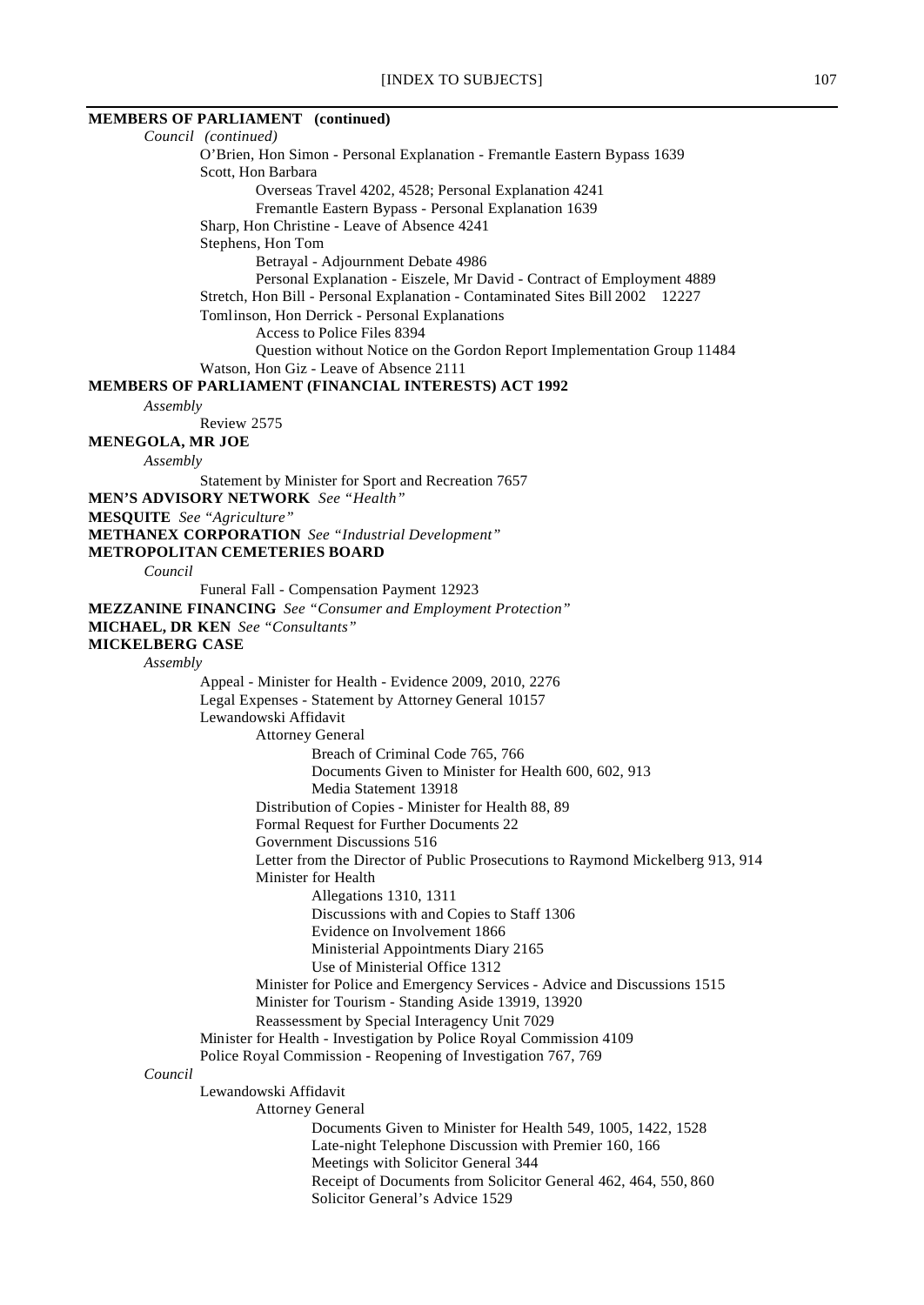# **MICKELBERG CASE (continued)**

*Council (continued)*

Lewandowski Affidavit (continued)

Attorney General (continued)

Tape of Channel 7 Interview 9021, 12286

Transcript of Assistant Commissioner Kucera's Transcript of Evidence and

Affidavit-in-chief 36

Copy to *The West Australian* 1003

Government Media Personnel 241

Minister for Health - Allegations 1136, 12966

Number of Copies and Source of Leaked Copy 345

Revocation of Mr Lewandowski's Indemnity 1802, 1950

Tape of Interview by Alison Fan with Mr Lewandowski 8564, 8671, 13141

Petition - Handing Over on Front Steps of Parliament 344

#### **MID WEST REGION**

*Assembly*

Projects - Funding 9140

**MIDLAND RAILWAY WORKSHOP SITE** *See "Railways"*

**MIDLAND SALEYARDS** *See "Agriculture"*

**MILLER, MS CORAL** *See "Disability Services"*

**MILLS, MS SALLY** *See "Education - Department"*

**MINDARIE MARINA** *See "Planning"*

#### **MINERAL AND PETROLEUM RESOURCES, DEPARTMENT OF**

*Council*

Breaches of Mining Act - Non-prosecution Policy 4370, 7652, 9207, 10142, 10774, 13911 Director General - Letter to Editor 10146, 10147 Incorrect Information 4933; Statement by Parliamentary Secretary 3270 Inspections and Prosecutions 12954 Records of Decisions and Actions 8430, 10144

# **MINERALS AND ENERGY, CHAMBER OF**

*Assembly*

Tour for Opposition Members of Parliament - Statement by Member for Ningaloo 6642 **MINES SAFETY AND INSPECTION AMENDMENT BILL 2001**

*Assembly*

Assent 13

*Council*

Assent 28

#### **MINING**

*See also "Alcoa World Alumina Australia"*

#### *Assembly*

BGC (Australia) Ltd - Open-cut Mining at the Lakes 12860 Bores - Water Users' Charge 7883 Eastern Goldfields Transport Board - Mine Site Charter Transport 10875 Exploration Expenditure Figures 2214 Goldfields Mining Expo - Statement by Member for Eyre 12604 Greenfields Mineral Exploration Inquiry - Exploration Expenditure Figures 2214 Iluka Resources - Mining Permit - Statement by Member for Roleystone 2383 Iron Ore (Hamersley Range) Agreement - Secondary Processing Obligations 9304 Lease No 36/7 - Aboriginal Heritage Site 689 Lease No 37/30 and Miscellaneous Licence No 27/83 - Seepage Management Plan 984 Lennard Shelf Zinc and Lead Mines - Closure 11904 Ludlow Mineral Sand Mining 11620, 13275, 13276, 14145 Petition 3354; Personal Explanation by Member for Vasse 3354 Mineral Titles - Auditor General's Report - Statement by Minister for State Development 1972 Newcrest Mining Ltd - Expansion of Telfer Goldmine 5827 Portman Iron Ore Ltd - Koolyanobbing Mine 6183 Grievance 4819 Petitions 4813, 5330, 5559 Rio Tinto Exploration Pty Ltd - Iron Ore Processing 5908, 5909 South West - Government Revenue 6941 WA Limestone - Petition 10170 Windimurra Vanadium Mine - Royalties 10881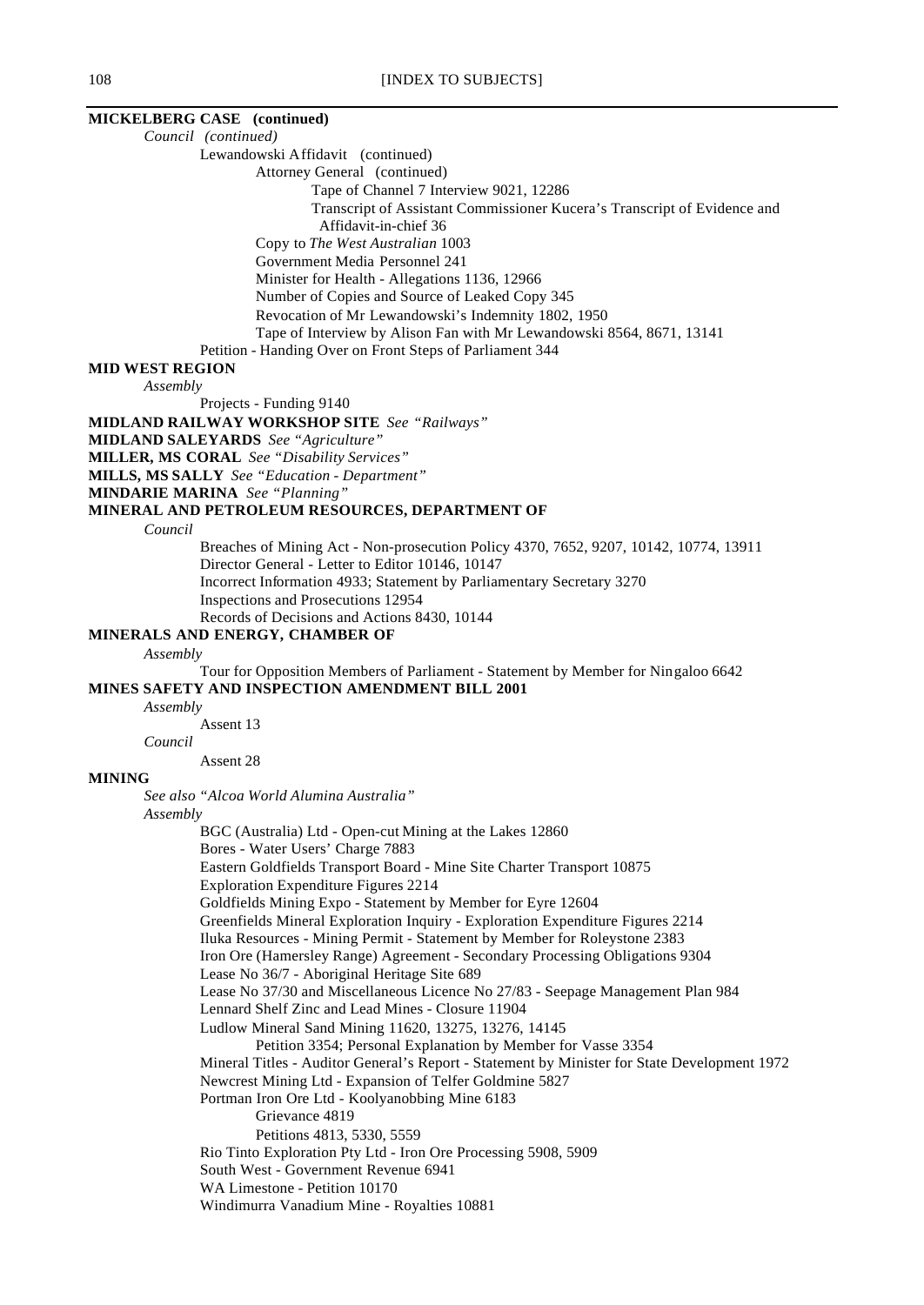# **MINING (continued)**

*Council* 12-hour Shifts - Review 4936 Aboriginal Sacred Sites - Protection 12006 Answers to Questions on Notice - Breach of Standing Orders 6998, 7000, 7013 Australian Prospectors and Miners Hall of Fame - Access Road 6998, 9206, 10775, 10936 Bauxite Deposit - Mitchell Plateau, Kimberley 14837 Beenup Mineral Sands Mine - Acid Sulfate Ground Water Plume 735 BGC (Australia) Ltd - Open-cut Mining at the Lakes - Impact on Water Resources 584 Big Bell Mine - Tailings Storage Facility 1674 Bowler Report into Mineral Exploration - Government's Response 3284, 11240 Bulong Nickel Mine 4053, 4361 Coalition Government's Policy Paper - Treatment of Prospectors' Ore 4368 Croesus Shaft Site Visit 8399, 8400, 10143 Dallhold Resources Management Pty Ltd - Tailings Dam - Monitoring Bores 4369 Delays in Projects - Statement by Hon John Fischer 12273, 12672 Drilling Platforms - Radioactive Material 37, 162 East-west Infrastructure Corridor - Mt Margaret-Geraldton - Land Acquisitions 2158 Exploration and Mining Tenement Holders - Expenditure Exemptions 9562 Exploration and Mining Title Applications 873, 7474, 8426 Exploration, Prospecting and Mining Licences - Number Surrendered 14801 Fimiston Site Contamination of Water 9077 Depth Width and Length of Super Pit 6332 EPA Service Unit Investigation 10809, 10810 Increase in Capacity 13017 Licence Conditions 1269, 1270, 1556, 5021, 5819, 8780 Monitoring 1272 Pollution Leakage and Seepage 10777 Seepage 13906-13910 Unconditional Performance Bond 4369, 6122 Works Approval 652 12955 Gidgi Site 1269, 1270, 1272, 1556 Gnangara - Status of Applications 3023, 3906 Goldfields Ltd - Kundana Gold Mine 7839, 13900-13902, 13898, 13899 Greenfields Mineral Exploration Guidelines 8435, 10144 Inquiry 2153, 4374-4376, 6607 Hazards of Old Workings 7328 Inalienable Freehold Title to Aboriginal Groups to parts of Conservation Estate 11830, 11831 Iron Ore (Yandicoogina) Agreement Act 1996 - Tabled Variation Agreement - Statement by Parliamentary Secretary - Motion 13107 Jangardup Mineral Sands Mine 735, 736, 739, 1042, 1560, 2156, 14641 Jubilee Gold Mine - Licence Conditions 1269, 6466, 9651 Jundee Gold Mine - Licence Conditions 1556 Kalgoorlie - Town Site Boundaries 1559 Kalgoorlie-Boulder - Review of Impact of Mining 1565 Kalgoorlie Consolidated Gold Mines Pty Ltd Acoustic Noise Consultant 9647 Asbestos in Open Pit 4056, 7001 Blast Hole Drill Rigs 1557 Breaches of Licence Conditions 1273, 1454, 4054, 4055, 10794, 10808, 13015 Breaches of Mining Act 1564, 3905 Closure Plan for Mt Charlotte Mine 1558 Cooke Review - Submissions 4364 Environmental Bond 8429, 10142 Fimiston Tailings Dams - Seepage 13906-13910 Licence Conditions 7508, 7993 Mr B. Hounslow's Complaints 1557 Ninga Mia Village 4052, 4053, 4363 Prospecting Licence No 26/2665 4362 Realignment of Eastern Bypass Road 4301, 4360, 4373, 4546; Petition 4052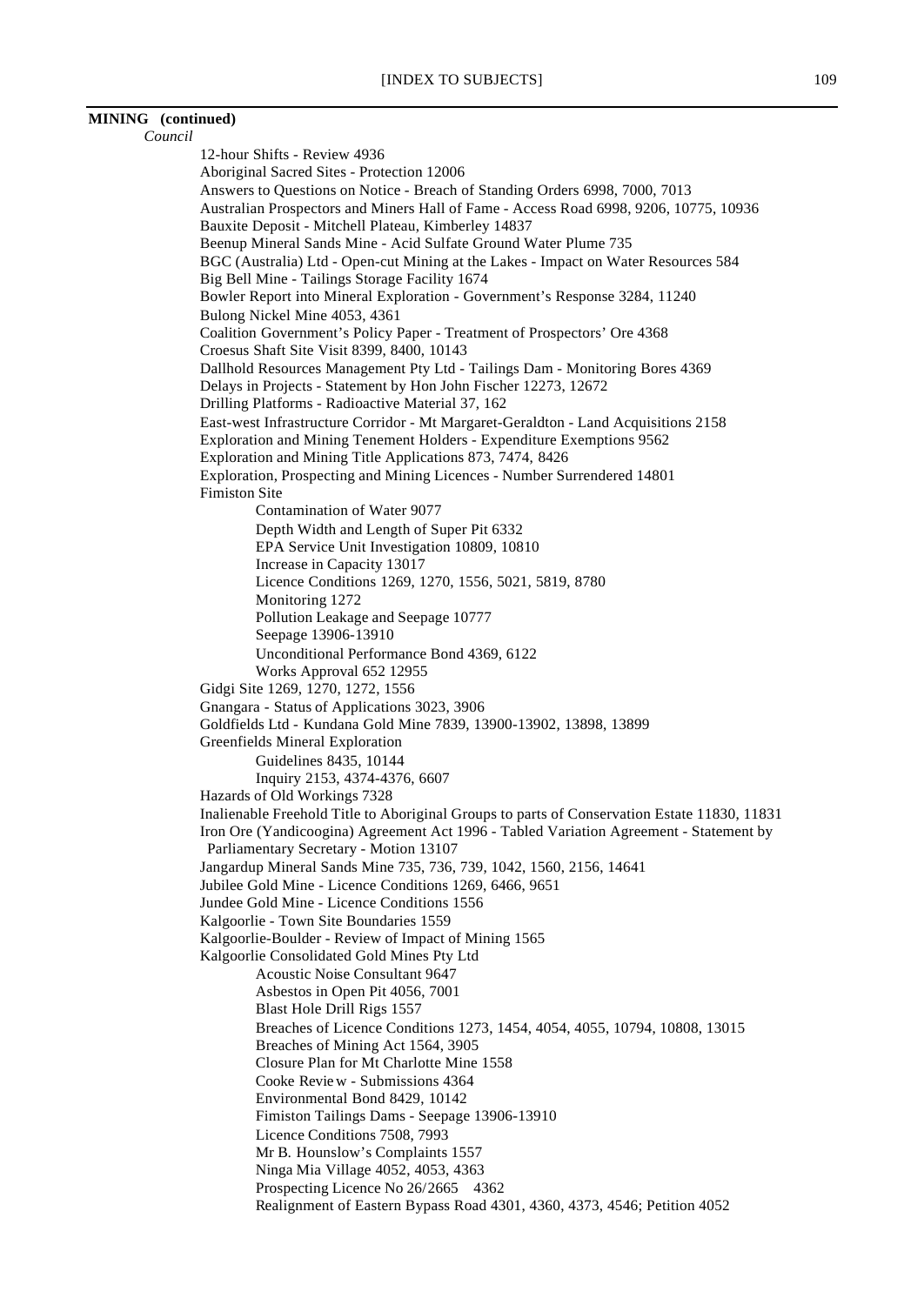**MINING (continued)** *Council (continued)* Kalgoorlie Consolidated Gold Mines Pty Ltd (continued) Rehabilitation of Tenements 4361, 7203 Relocation of Railway Line 3904 Removal of "Cyanide" from Licence Conditions 8780 Super Pit Mining Operations 1273, 1564, 1566, 4051, 5806, 7000 Waste Dump Proposal - Environmental Bond 4368 Lake Yellowdine - Discharges 13902 Lease No 26/261 - Reserve No 24574 4064, 4300, 4301, 6122, 6331, 6999, 7838, 8430, 9363, 9377, 10381 Lease No 26/353 - Complaints 12022, 13905 Lease No 26/383 - Conditions 10936, 10938 Lease No 36/7 - Mining Operations 7328, 7838, 9062, 9206, 10773 Lease Nos 24/352, 24/390, 24/39, 24/40 and 24/41 - Original Owners 10772, 12953 Lease Nos 25/32, 25/19 and Prospecting Licence 25/525 - Original Owners 10774, 12953 Lease Nos M25/19 and M25/32 - Clearing of Vegetation 1558 Leases - Standard No Mining Condition - Validity 4367 Lennard Shelf Zinc and Lead Mines - Closure 12265 Loongana Lime Breaches of Licence Conditions 11881 Burning of Waste Oil 7995 Complaints 7005, 13016 Kiln Temperature Readings 9631 Licence Conditions 7005, 8431, 8777, 8779 Ludlow Mineral Sand Mining Letter from Cable Sands 10746 Licence 14715 Ministerial Conditions Statement 12269 Petition 11960 Removal of *Pinus Pinaster* 12668 Mineral and Gold Deposits - Determination of Economic Viability 3905 Minerals Environment Liaison Committee - Membership 7329 Mines Safety and Inspection Amendment Regulations 2002 - Disallowance - Order Discharged 3423 Mining Amendment Regulations 2003 - Disallowance - Order Discharged 12104 Mt Charlotte-Fimiston Overland Conveyor - Approval to Build 1559 Mt Charlotte Site 4371-4374, 10148, 10149, 12024 Mt Gibson Integrated Iron Ore Deposit - Photographs of Exploration or Drill Pad Lines 10932 Mt Percy Open Pits - Relocation of Railway Line 4363 Mt Pleasant Gold Mine - Licence Conditions 1270, 7000 Open Pit - Calculation of Bonds 3905 Optimum Resources 6959, 9208 Oroya Tailings Dam 5801-5805, 7652, 8780, 8781 Parks and Reserves - Prohibition on Mineral and Petroleum Exploration and Mining 11883, 12025 Portman Iron Ore Ltd Cockatoo Island - Breach of Licence Conditions 9620 Koolyanobbing Mine 5317, 5659, 6604, 8423, 9585 Statement by Hon John Fischer 14202 Windarling and Jackson Ore Deposits - Archaeological Survey Report 5665, 13009 Portman-HWE Iron Ore Operations, Cockatoo Island - Breach of Tenement Conditions 8678 Prospecting Licence P25/525 - Clearing of Vegetation 1558 Regulation - Answers to Questions 8429 Resource Exploration - Native Title Act - Impediment to Land Access 2760 Rio Tinto Exploration Pty Ltd - Lease No 45/695 4992 Sawlogs from Mine Sites - Forest Products Commission Role 4958 Tailings Dams Kalgoorlie and Geraldton - PVC Plastic Liners 6999 Review 2511 Tenements P26/1848 and P26/1858 - Dangerous and Unsafe Working Conditions 11241, 12952 Tuart Trees South of Mandurah - Decline and Death - Impact of Bauxite Mining 13915 Uranium Applications to Convert Leases into Mining Tenements 7012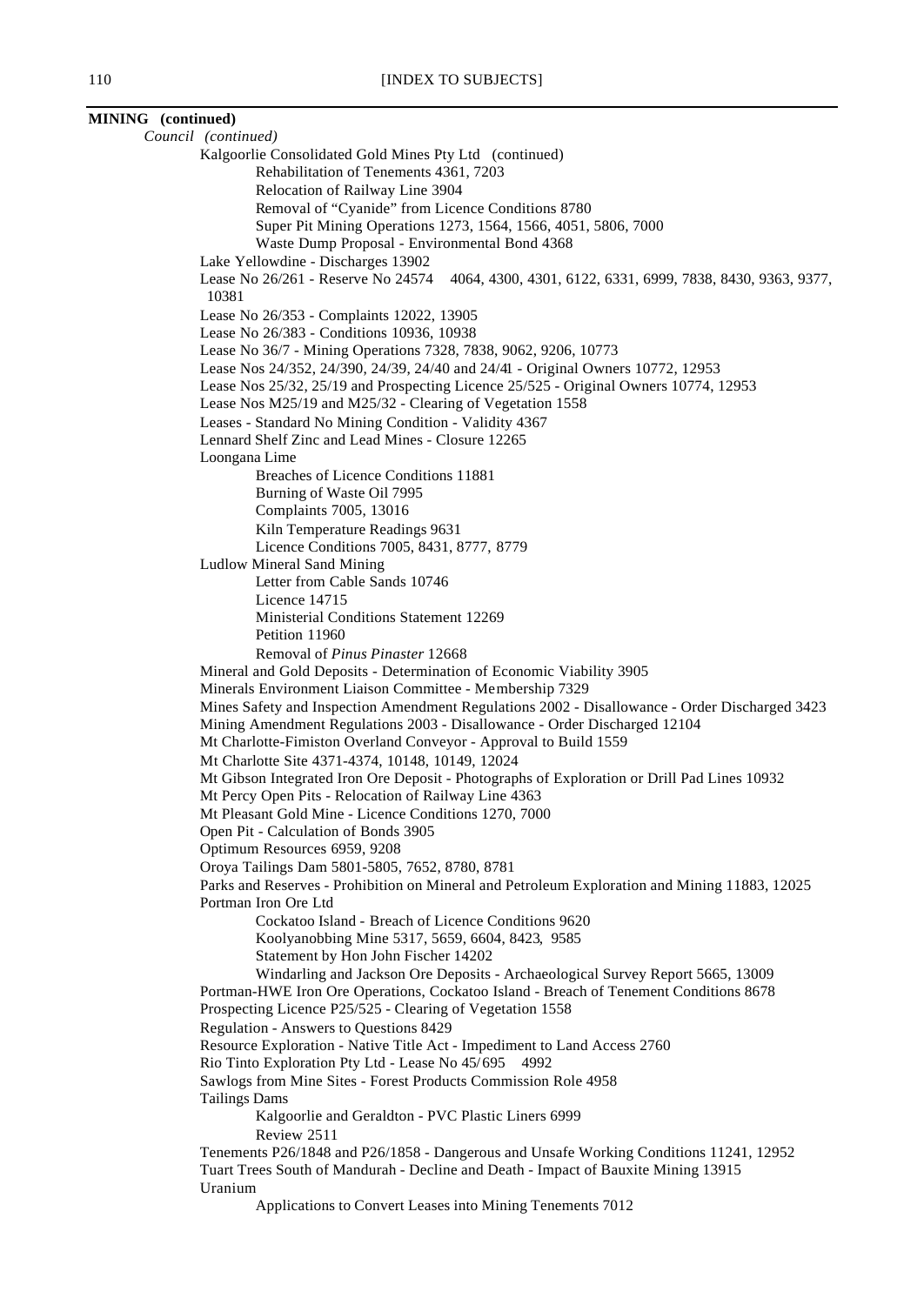| MINING (continued)                                                                                                               |
|----------------------------------------------------------------------------------------------------------------------------------|
| Council (continued)                                                                                                              |
| Uranium (continued)                                                                                                              |
| Mining Leases 5663, 5775                                                                                                         |
| Petition 6289                                                                                                                    |
| Yeelirrie 242, 3729; Petition 6289                                                                                               |
| Western Metals Export Facility, Derby 1137, 12265, 1423                                                                          |
| White Foil Project 11236-11239<br>Williamstown 1675, 4932, 7203                                                                  |
| Windarling Range - Portman Mining Ltd - Conditions 13009                                                                         |
| Windimurra Vanadium Mine 7651, 9554, 11880, 12021; Adjournment Debate 2643                                                       |
| Yakabindie Nickel Project 4530, 6603, 6604                                                                                       |
| <b>MINING AMENDMENT BILL 2001</b>                                                                                                |
| Assembly                                                                                                                         |
| Assent 13                                                                                                                        |
| Council                                                                                                                          |
| Assent 28                                                                                                                        |
| <b>MINISTERS OF THE CROWN</b>                                                                                                    |
| See also "Mickelberg Case"                                                                                                       |
| Assembly                                                                                                                         |
| Absence from Parliamentary Sittings 1713<br>Accountability - Standing Orders Suspension 11114; Question to be Put 11118          |
| <b>Attorney General</b>                                                                                                          |
| Coffee-making Machine in Ministerial Office 5756                                                                                 |
| Decisions on Matters Involving Allegations of Criminal Behaviour by Cabinet Members -                                            |
| Motion 785                                                                                                                       |
| Visits to the United Kingdom and Europe - Statement 494                                                                          |
| Credit Cards 6219, 6220, 9467, 13427, 14069, 14070, 14078                                                                        |
| Cultural Ministers Council Meeting - Statement by Minister for Culture and the Arts 6132                                         |
| Former Minister for Health - Portfolio Change 10167                                                                              |
| Lobbying - Premier's Instruction 5992                                                                                            |
| Meetings with Mr Brian Burke and Mr Julian Grill 7270, 7408, 7597, 7779, 7946, 8145, 8146, 8343,<br>8518, 8638, 9140, 9306, 9742 |
| Minister for Community Development - Halls Creek and South Hedland Visit 9470                                                    |
| Minister for Consumer and Employment Protection                                                                                  |
| Lack of Action on Fuel Prices - Matter of Public Interest 919                                                                    |
| Personal Explanation - Building Industry and Special Projects Directorate 11894                                                  |
| Minister for Education and Training - South Africa, Mozambique and Mauritius Trip - Statement                                    |
| 4818                                                                                                                             |
| Minister for Health                                                                                                              |
| Cannabis Decriminalisation 5718                                                                                                  |
| Investigation by Police Royal Commission 4109                                                                                    |
| <b>Personal Explanations</b><br>Hospitals - Capital Works 11560                                                                  |
| Newspaper Comment 5081                                                                                                           |
| Private Health Insurance 917                                                                                                     |
| Statement - Standing Orders Suspension 14258                                                                                     |
| Support for Southern Rail Link 917                                                                                               |
| Thornton, Ms Jean - Allegations Against Former Minister for Health 9661-9667, 9871, 9875,                                        |
| 10022, 10023                                                                                                                     |
| Minister for Housing and Works<br>Allegations of Ministerial Impropriety - Standing Orders Suspension 9210                       |
| Speaker's Ruling 9214                                                                                                            |
| Question to be Put 9223                                                                                                          |
| Breach of Code of Conduct 599                                                                                                    |
| Meetings with Hon John Halden 6043                                                                                               |
| Public Tender Process 9230, 9416, 9417                                                                                           |
| Minister for Peel and the South West - Visit to South West 11539                                                                 |
| Minister for Planning and Infrastructure                                                                                         |
| Expenditure on Parliamentary Refreshments 5831; Personal Explanation 5833                                                        |
| Personal Explanations                                                                                                            |
| Member for Warren-Blackwood 8280                                                                                                 |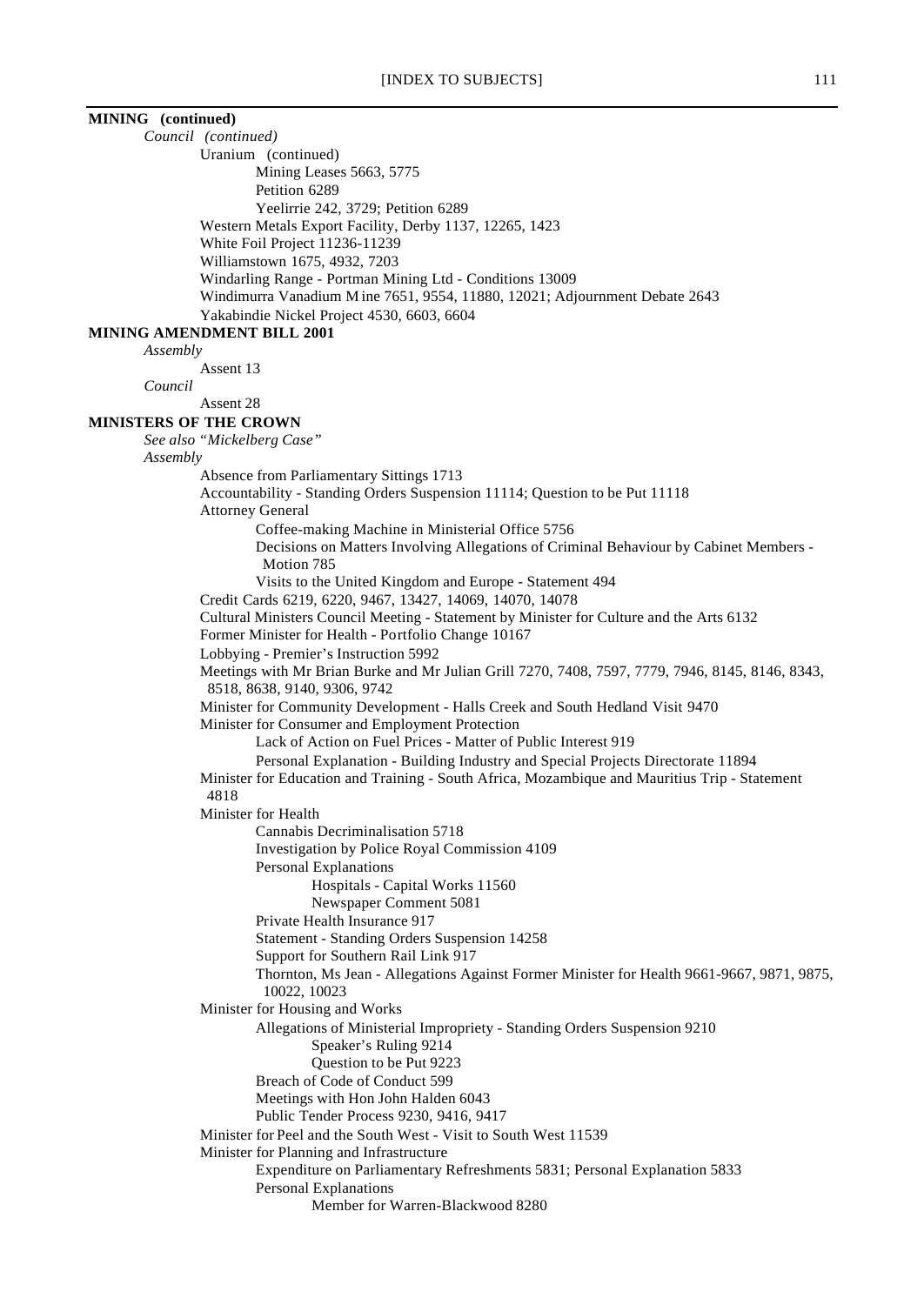# **MINISTERS OF THE CROWN (continued)**

*Assembly (continued)* Minister for Planning and Infrastructure (continued) Personal Explanations (continued) Metropolitan Region Scheme Amendment 535 Question on Notice - Government Contracts 10827 Planning Ministers' Conference, Adelaide - Statement 6334 Singapore and Malaysia Visit - Statement 10946 Visit to Europe and United Arab Emirates 9383 Minister for Police and Emergency Services Government Credit Card - Meals, Drinks and Expenses 9742, 13426 Parliamentary Questions - Motion 12775 Parliamentary Refreshments Expenditure 5831 Response to Recommendations and Report of the Standing Committee on Community Development and Justice - Statement by Acting Speaker 4591 Restaurant Expenditure 5997, 9744 Staff - Use of Government-owned Credit Cards 14955 Minister for Racing and Gaming Air Travel to Albany Cup 7270 Breach of Code of Conduct 599, 766 Charter Flight Cost 8871 Minister for State Development Business Mission to Germany, The Netherlands and the UK - Statement 8692 Failure to Attend In Unison Conference 11906; Personal Explanation 11909 Ministerial Mission to Hyogo-Kansai, Japan - Statement 14216 Overseas Trips 2056 Singapore and China Visit - Statement 1460 Visit to Indonesia - Statement 12449 Minister for the Environment and Heritage No-confidence Motion 4565; Standing Orders Suspension 4565 Personal Explanations Auditor General's Draft Report on Water Resource Management 11313 Correction to Question on Notice 14259 Government Departments and Agencies - Club-Association Memberships - Payment 13526 Total Waste Management Pty Ltd Licence 9464 Minister for Tourism - Attendance at Tourism Functions 3928, 3929 Minister for Training - Delegation to China - Statement 4070 Minister for Water Resources - Appointment 3573 Ministerial Code of Conduct 599, 5831 Mobile Phones - Use 4180-4809 Parliamentary Secretaries Appointment - Statement by Premier 9855 Minister for Agriculture, Forestry and Fisheries - Personal Explanation - Forest Products Commission Information 7230 Ministerial Code of Conduct - Expenditure 5833 Plants and Flowers - Cost of Hiring or Purchasing 10714-10717 Portfolio Changes - Statement by Premier 9855 Premier Accountability - Standing Orders Suspension 11114; Question to be Put 11118 Chief of Staff - Meeting with Mr Brian Burke 5723, 5724 Comments on Privatisation 12316 Meetings with Mr Brian Burke and Mr Julian Grill 6789 Move into Federal Politics 12060 Personal Explanations Correction to Answer to Question on Notice 9426 Meetings with Mr Julian Grill 6807 Number of Employees Classified at Level 9 or Higher in Department of the Premier and Cabinet 8159 Travel China - Statement by Premier 1850 China and Korea - Statement by Premier 10492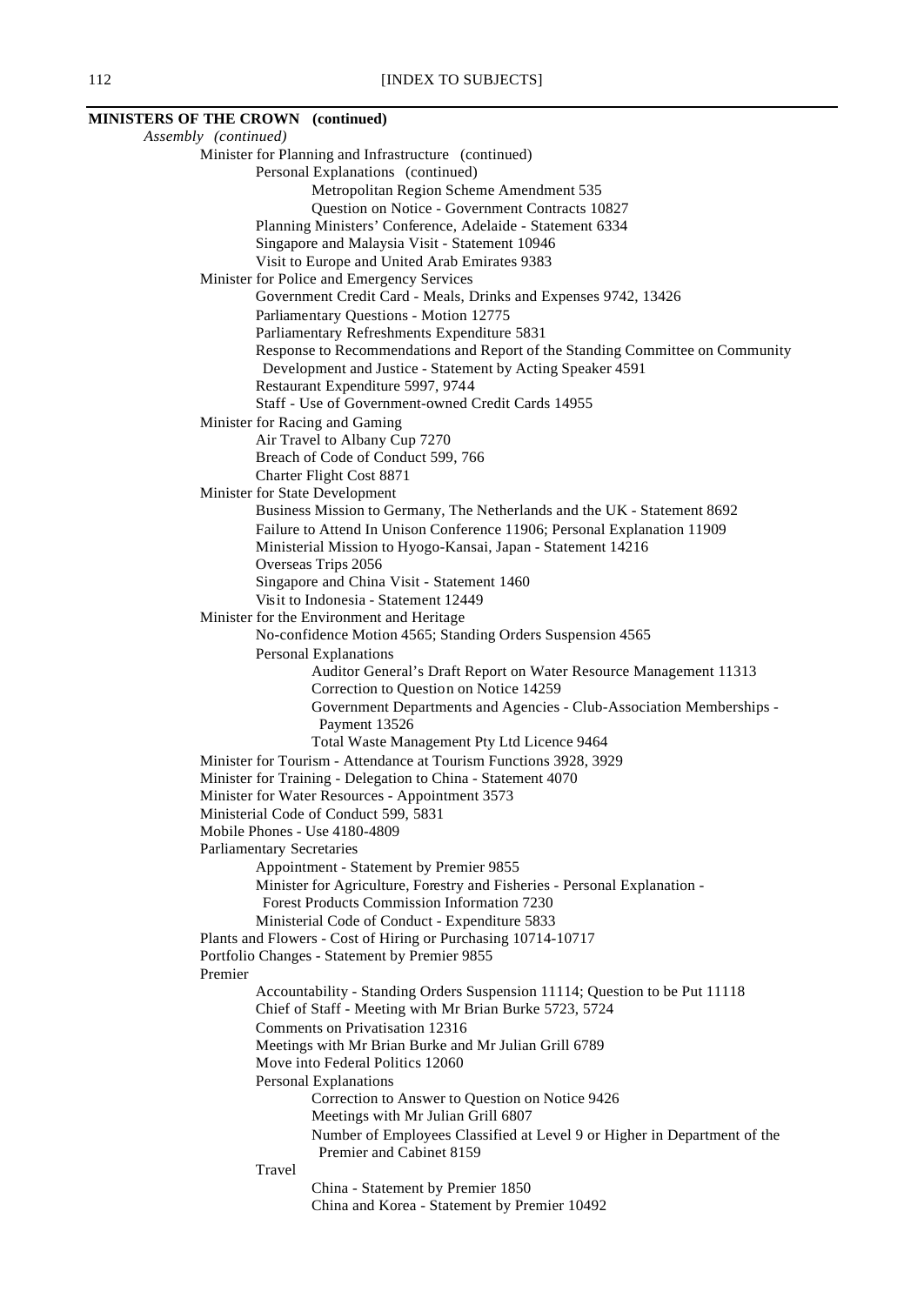# **MINISTERS OF THE CROWN (continued)**

*Assembly (continued)* Premier (continued) Travel (continued) Japan and Korea - Statement by Premier 273 Malaysia - Statement by Premier 8931 United Arab Emirates 2162; Statement by Premier 2917 United States of America 12317 United States of America and Mexico - Statement 14873 Warren-Blackwood Area - Visit - Petitions 2652, 2930, 3785 Wiese, Ms Barbara 13811 Royal Commission Into Whether There Has Been Any Corrupt or Criminal Conduct by Western Australian Police Officers - Naming of Cabinet Ministers 4750, 5083, 5084 Staff Contracts, Vehicles, Mobile Telephones and Credit Cards 14428-14441 Corporate Credit Cards 7934, 8246-8265, 9919-9925, 11314, 12102, 12382, 12506, 12510, 12631, 13272, 13985, 14360, 14361, 14365, 14531, 14940 Memberships of Clubs/Associations/Unions - Payment of Fees 9780-9782, 10206, 10704 Presents and Social Functions - Funding 4180, 4809-4812 Seconded from Unions WA or Individual Unions 7118-7120, 7778 Vehicles - Privately Plated 6231, 6232, 6539, 6781, 6782, 7097, 7098, 7265, 7771, 7939 Vehicles, Mobile Phones, Pagers and Credit Cards 4179, 5141-5152, 5173 Statements - Time Allotted - Statement by Speaker 11619 Treasurer Chief of Staff - Meetings with Mr Brian Burke and Mr Julian Grill 6642, 6643 Meetings with Mr Brian Burke and Mr Julian Grill 6338, 6339 Overseas Travel - Statement 880 Vehicles - Audible Security Alarms 13308 *Council* Air Charter Flights 7013, 7165 Attorney General Alleged Offences 14033 Facsimile Application of Signature 4956, 5020 Interview with Bob Maumill 1258 Legal Practitioner Qualifications 13468, 13591 Meetings with Solicitor General 344, 464 Policy for Announcing Early Release of Prisoners 4200 Posing with the Director of Public Prosecutions on Harley Davidson Motorbike 344 Receipt of Documents from Solicitor General 462 Resignation from the Position of Leader of the Opposition 14634 Tie Line between Attorney General's Office and the Department of Justice 9633 Visit by Journalists to Ministerial Office 1135 Excessive Workload 2868 Government Vehicles - Accidents 11192 Minister for Agriculture, Forestry and Fisheries - Personal Explanation - Karri and Jarrah Logging Statistics 6960 Minister for Culture and the Arts - Art Purchases 7479 Minister for Disability Services - Employment of People with Disabilities 14801 Minister for Education and Training Answers to Questions - Statements Hon Alan Cadby 13012 Hon Kim Chance 13013 Hon Barbara Scott 13012 Motion 6062 Minister for Government Enterprises - Restaurant Expenses 12677 Minister for Health - Recipient of Fax Sent to the WA Christian Community 1949, 1955 Minister for Housing and Works Administrative Staff 5659 Cost of Faxing 1801 Deferral of Cabinet Reshuffle Decision 9191 Personal Explanation - Question without Notice 2485 Reprimand by the Premier 702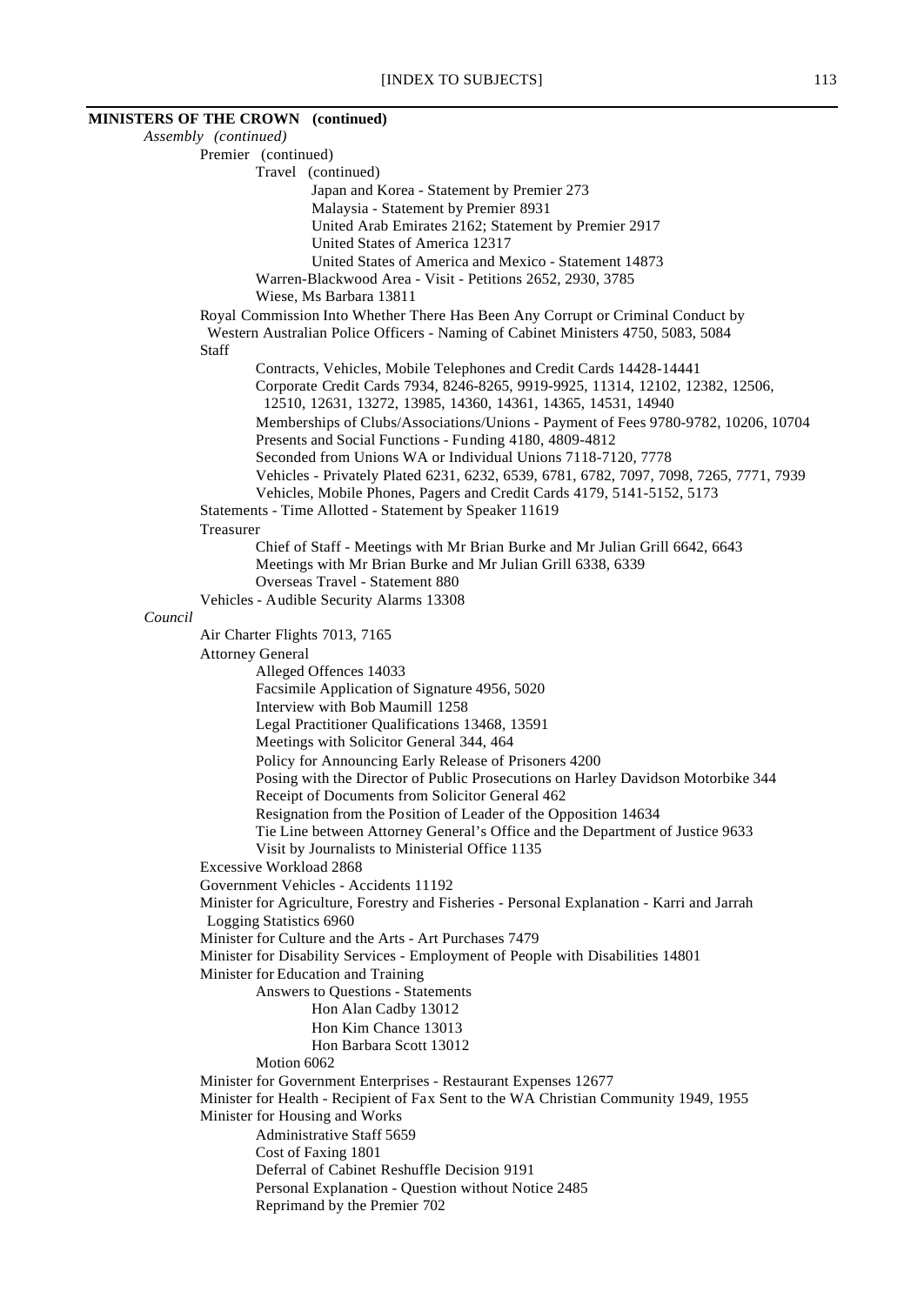# **MINISTERS OF THE CROWN (continued)**

|                          | Council (continued)                                                                            |
|--------------------------|------------------------------------------------------------------------------------------------|
|                          | Minister for Local Government and Regional Development                                         |
|                          | Air Charter 1800                                                                               |
|                          | Personal Explanation - Local Government Amendment Bill 2003 14034                              |
|                          | Minister for Planning and Infrastructure                                                       |
|                          | Absence 6277                                                                                   |
|                          | Power to Direct WA Planning Commission 11478                                                   |
|                          | Minister for Racing and Gaming - Personal Explanation - Mr Brian Burke - Payroll Tax Amnesty   |
|                          | 6086                                                                                           |
|                          | Minister for State Development                                                                 |
|                          | Letter from Mr K. Bartle, Kalgoorlie - Response 3907                                           |
|                          | Overseas Trips 1969                                                                            |
|                          | Visits to South Korea 1969                                                                     |
|                          | Minister for the Environment and Heritage - Standard of Answers to Questions -                 |
|                          | Statement by Hon Dee Margetts 8574                                                             |
|                          | Minister for the Kimberley, Pilbara and Gascoyne                                               |
|                          | Christmas Wish List 14778                                                                      |
|                          |                                                                                                |
|                          | Office Budget 865                                                                              |
|                          | Office Location and Refurbishment and Staff 2902-2909, 3063-3065, 3192, 3193, 3334, 3335, 3633 |
|                          | <b>Parliamentary Secretaries</b>                                                               |
|                          | Minister for Community Development, Women's Interests, Seniors and Youth - Visit to            |
|                          | Croatia - Statement 437                                                                        |
|                          | Minister for Planning and Infrastructure - Visit to China - Statement 2108                     |
|                          | Visit to Croatia - Statement 11588, 11589, 11594, 11595                                        |
|                          | Portfolio Changes - Statements                                                                 |
|                          | Leader of the House 9544                                                                       |
|                          | Minister for Housing and Works 9518                                                            |
|                          | Minister for Local Government and Regional Development 9517                                    |
|                          | Premier                                                                                        |
|                          | Travel                                                                                         |
|                          | China 1800; Statements 13108, 13576                                                            |
|                          | Japan - Meeting with Marubeni Corporation 3868                                                 |
|                          | Manjimup, Pemberton and Bridgetown 4399, 4529                                                  |
|                          | South Korea 2650                                                                               |
|                          | Workload 2868                                                                                  |
|                          | Questions without Notice - Attendance in Chamber 3171                                          |
|                          | Staff - Temporary 3906                                                                         |
|                          | Staff, Vehicles, Mobile Phones, Pagers, Credit Cards, Fax Machines, Business Cards and Home    |
|                          | Internet Access 4060                                                                           |
|                          | Statutory Obligations - Power of Minister to Direct 11478                                      |
| <b>MIRRABOOKA MOSQUE</b> |                                                                                                |
| Assembly                 |                                                                                                |
|                          | Interfaith Service - Statement by Member for Girrawheen 8721                                   |
|                          | MISUSE OF DRUGS AMENDMENT BILL 2003                                                            |
| Assembly                 |                                                                                                |
|                          | Introduction and First Reading 8582                                                            |
|                          | Second Reading 8582, 10190                                                                     |
|                          | Consideration in Detail 10196-10199                                                            |
|                          | Third Reading 10200                                                                            |
| Council                  |                                                                                                |
|                          | Receipt and First Reading 10327                                                                |
|                          | Second Reading 10327                                                                           |
|                          | <b>MITCHELL CORPORATION</b> See "Transport"                                                    |
|                          | MITCHELL, MR RUSSELL JAMES See "Justice, Department of - Parole"                               |
|                          | <b>MOBILE TELEPHONES</b> See "Telecommunications"                                              |
|                          | MOLECULAR INVENTORY SYSTEMS PTY LTD                                                            |
| Council                  |                                                                                                |
|                          | Dealings with Department 6081                                                                  |
|                          | <b>MONRO'S PLANTATION TEA ROOMS</b> See "Tearooms"                                             |
|                          |                                                                                                |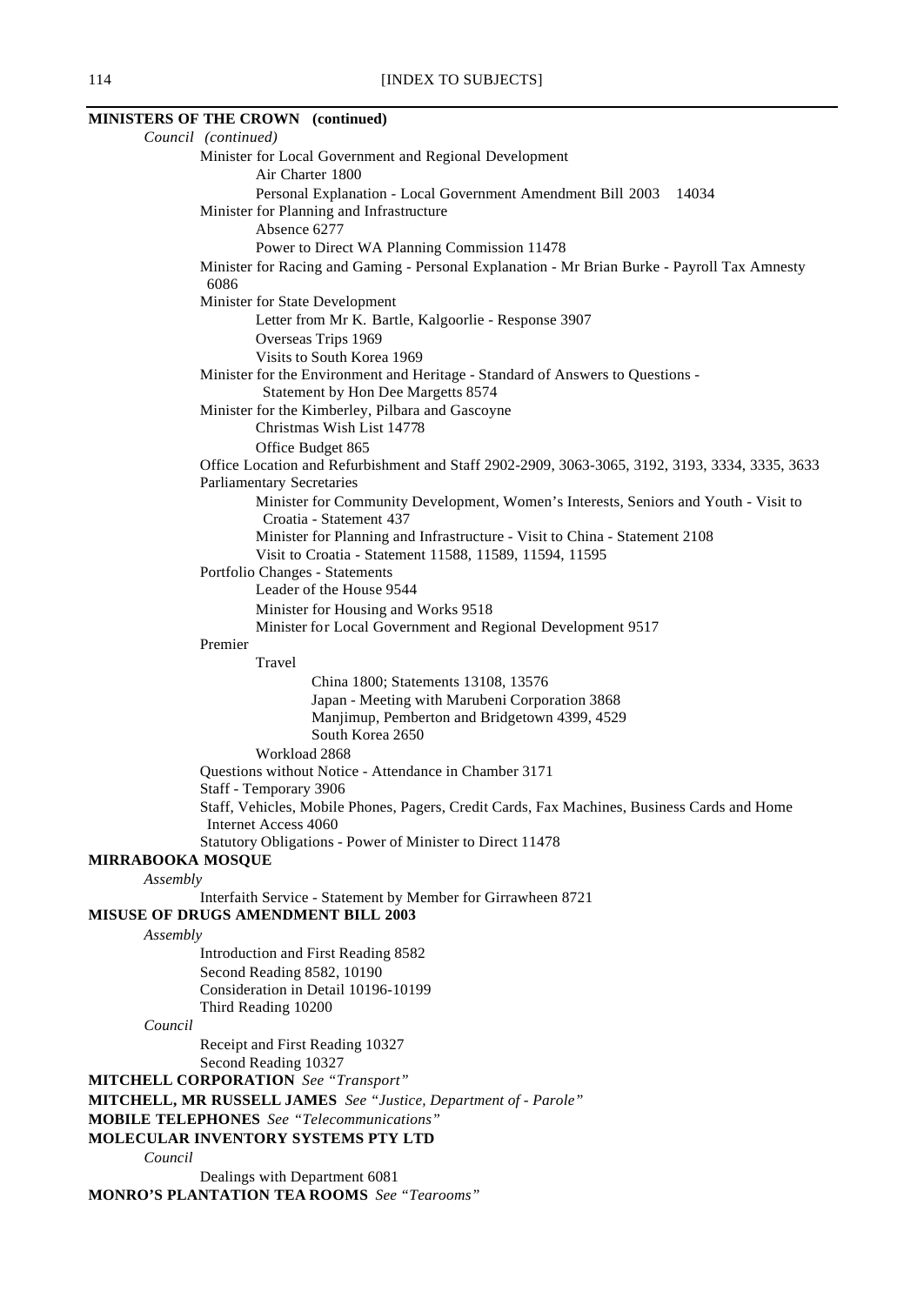# **MOSQUITOES** *Assembly* Mandurah 2053, 3260, 9514 Peel Region 14552 **MOTHERWAY, MR LIAM** *See "Justices of the Peace"* **MOTOR VEHICLE DEALERS AMENDMENT BILL (No.2) 2002** *Assembly* Introduction and First Reading 4079 Second Reading 4080, 8956 Appropriations 5452 Cognate Debate 5465 Second Reading - Cognate Debate 5465 Consideration in Detail 5475-487, 8957-8959 Third Reading 9135 Returned 14106, 14137 Council's Amendment 14137 *Council* Receipt and First Reading 9520 Second Reading 9520, 13994 Third Reading 13996 Committee 13995, 13996 Report 13996 Assembly's Message 14156 **MOTOR VEHICLE REPAIRERS BILL 2002** *Assembly* Introduction and First Reading 4078 Second Reading 4078 Cognate Debate 5465 Second Reading - Cognate Debate 5465 Consideration in Detail 5475-5487, 8941-8956 Third Reading 9135 Returned 14057 Assent 14896 *Council* Receipt and First Reading 9519 Second Reading 9519, 13340, 13873 Remaining Stages 13878 Assent 14724 **MOTOR VEHICLES** *Assembly* Break-ins 8076, 12374 Car Rental Industry - Review 5583 Caravans, Mobile - Licence Classifications 9797 Company Cars - Accidents 9138 DVD-Television Players - Statement by Member for Rockingham 11777 Industry - Corrosion Detectors - Petition 65 Loud Music - Police Powers to Control 9743 Noisy and Smoky Vehicles 5755, 8077, 9796 Unlicensed Dealers 10497 *Council* Four-wheel-drives - Advertising Depicting Damage to Environment 1140, 1848 Industry - Not Guilty Appeals 1005 LPG Conversion Policy - Conversion Policy 12162 Motor Bike Licensing - Restriction of Times 8411 Motor Vehicle Dealers Licence - Adjournment Debate 2507 Smoky Vehicle Reporting Program 11889 Stamp Duty - Petition 696 Theft Railway Stations 9618 Three-strikes Law 7475 **MOTT INQUIRY** *See "Education"*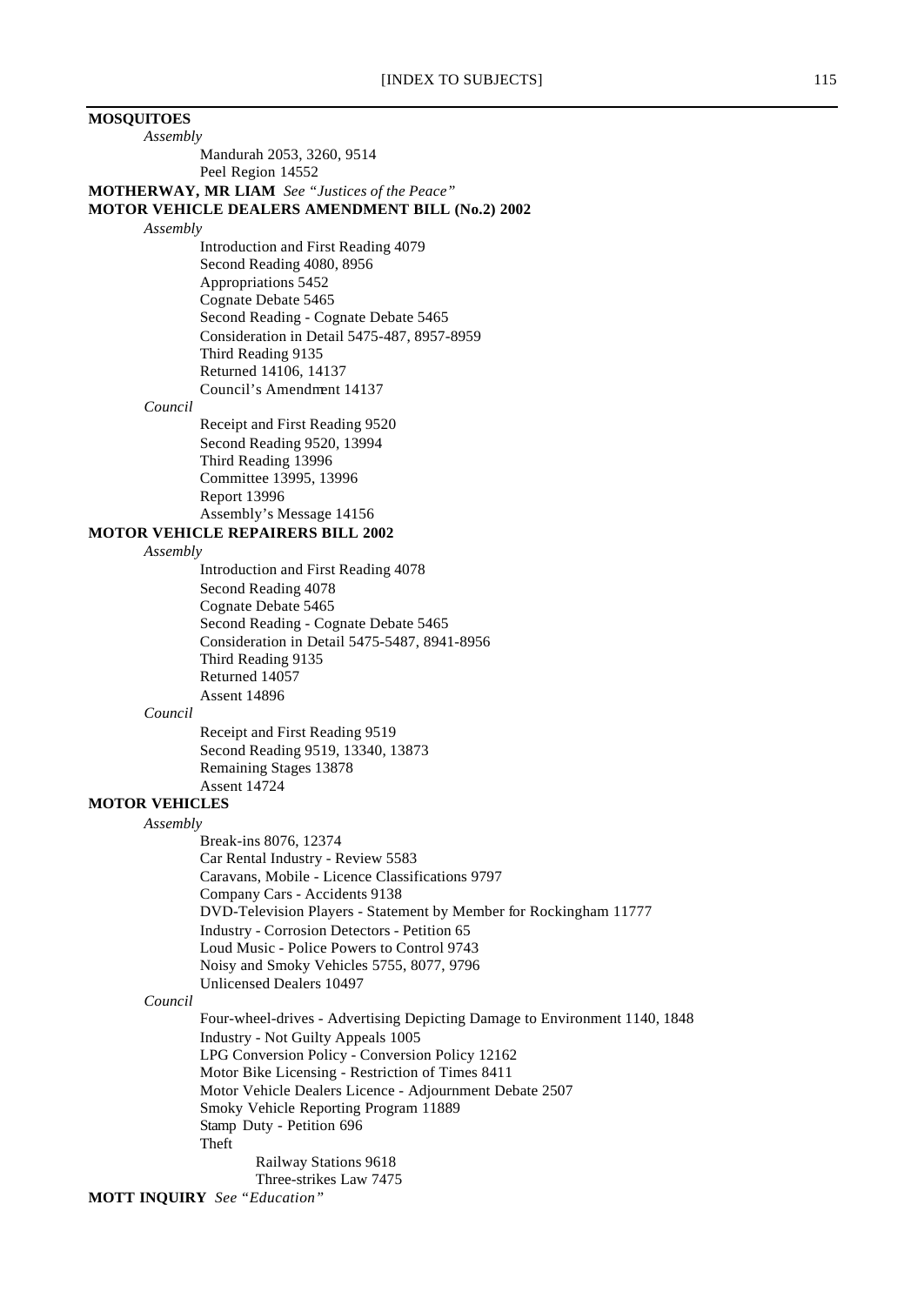# **MOZAMBIQUE RULE**

*Council*

Abolition 6300, 6459 Effectiveness in WA 13352

**MT GIBSON PTY LTD** *See "Ports and Harbours - Geraldton Port Authority"*

# **MT ROMANCE AUSTRALIA PTY LTD**

*Assembly*

Statement by Member for Albany 12853

#### **MULLEWA**

*Assembly*

Aboriginal Children's Behaviour - Resourcing 12460

*Council*

Breaking and Entering and Vandalism Incidents - Crime Statistics 12291 Statement by Hon Frank Hough 12152

**MULTANOVAS** *See "Police"*

**MULTIPLE CHEMICAL SENSITIVITY** *see "Health"*

**MURPHY INTEREST**

*Council*

Petition 537

**MURPHY, MR GARTH** *See "Disability Services"*

**MUSARRI, MR** *See "Royal Commission Into Whether There Has Been Any Corrupt or Criminal Conduct by Western Australian Police Officers*

**MUSEUMS**

*Assembly*

North West - Funding 5514, 5515 Regional Social History Museum, Bunbury - Grievance 8938 WA Museum 6038, 8147; Statement by Member for Kingsley 8306

*Council*

WA Museum 5052, 8362, 8674

**MUSTAC, DR** *See "Health"*

*MY EXPLANATION See "Joppek, Mr Phil"*

**N**

**NARROWS BRIDGE** *See "Roads"*

**NATHAN DREW MEMORIAL TRUST FOR COASTAL SAFETY**

*Assembly*

Statement by Member for Albany 13515

# **NATIONAL COMPETITION COUNCIL**

*Assembly*

Deregulation of Hours 8503, 12689 Liquor Licensing Act Review 13524 Proposed Penalty - Statement by Premier 12679 Tabling of Documents 12615 Threat to Payments 12061, 12204 Standing Orders Suspension 12470; Question to be Put 12472 Motion 12472

*Council*

Council of Australian Governments Communique 11175 Directive - Non-compliance 4200 Judge, Ms Petrice 14635 Legislative Reviews 12014 Liquor Licensing Guidelines 4956, 5408, 13346 Policy Agreements - Statement by Hon Dee Margetts 11608 Potato Marketing in Western Australia - Funding Implications 5021 Role and Implementation of Policy 4395 Statement by Hon Dee Margetts 10926

# **NATIONAL PARTY**

*Assembly*

New MetroRail - Cost Claims 8005 **NATIONAL WAGE CASE** *See "Industrial Relations"*

# **NATIVE TITLE**

*See also "Aborigines"*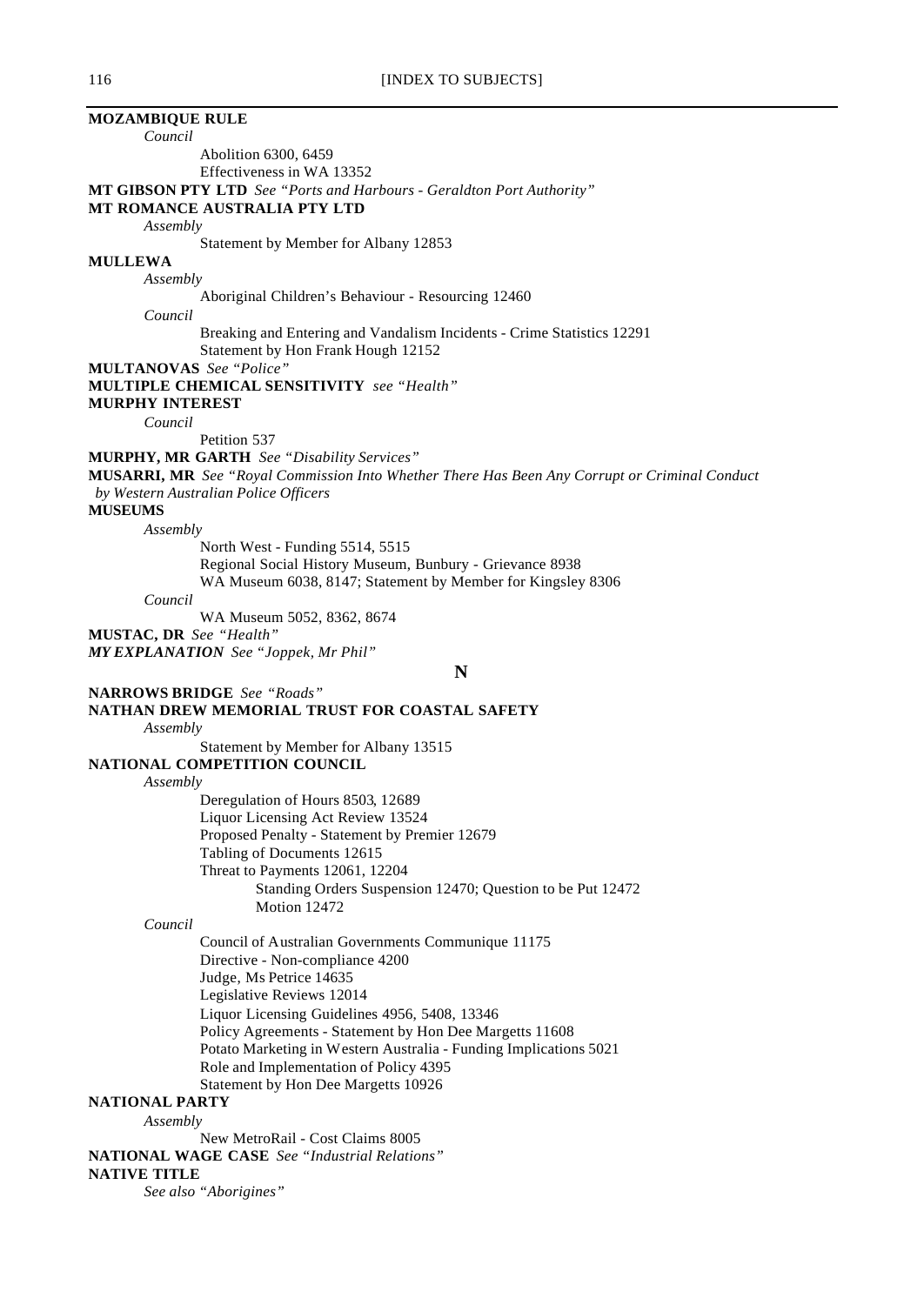| <b>NATIVE TITLE</b> (continued) |                                                                                                                     |
|---------------------------------|---------------------------------------------------------------------------------------------------------------------|
| Assembly                        |                                                                                                                     |
|                                 | Abolition - Implications 281                                                                                        |
|                                 | Agreements and Litigation 4102                                                                                      |
|                                 | Applications - South West Region - Statement by Treasurer 5331<br>Burrup Peninsula - Agreement Details 10026, 10027 |
|                                 | Combined Metropolitan Working Group's Application - Statement by Deputy Premier 9083                                |
|                                 | Martu Determination 10030; Statement by Acting Premier 1458                                                         |
|                                 | Metropolitan Area and South West - Statement by Deputy Premier 4815                                                 |
|                                 | Mining Tenements - Validity 401                                                                                     |
|                                 | Miriuwung-Gajerrong People - Statement by Deputy Premier 5824                                                       |
|                                 | <b>Representative Bodies</b>                                                                                        |
|                                 | Funding - Statement by Treasurer 5561                                                                               |
|                                 | Pressure to Deliver Results 2271                                                                                    |
|                                 | Technical Task Force - Cost 9311                                                                                    |
|                                 | Wongatha Native Title Application - Statement by Deputy Premier 9229                                                |
| Council                         |                                                                                                                     |
| Act                             | Impediment to Land Access 2760                                                                                      |
|                                 | Review 2478, 2915                                                                                                   |
|                                 | Burrup Peninsula                                                                                                    |
|                                 | Affidavits 2480                                                                                                     |
|                                 | Agreement Details 9585, 9846, 13124, 13141                                                                          |
|                                 | Approvals 549, 3171                                                                                                 |
|                                 | Assessment of Impact of Emissions 4298                                                                              |
|                                 | Management Plan for Non-industrial Land 8671, 9020                                                                  |
|                                 | Native Title Claimants 6282                                                                                         |
|                                 | Tabling of Agreement 5771, 6304                                                                                     |
|                                 | Use of Intercourse Islands or Maitland for Industrial Purposes 4299                                                 |
|                                 | West Intercourse Island - Impediments to Development 5779                                                           |
|                                 | Claims - Statistics 1736<br>Combined Metropolitan Working Group's Application - Mediation 10803                     |
|                                 | Derby-West Kimberley Shire 10788                                                                                    |
|                                 | Exploration and Mining Title Applications - Heritage Surveys and Agreements 873                                     |
|                                 | Kununurra - Claims 10785                                                                                            |
|                                 | Legislation - Amendments 548                                                                                        |
|                                 | Litigation 1043, 2510                                                                                               |
|                                 | Mindi Mindi Aboriginal Corporation - Bungle Bungle National Park Decision 1004                                      |
| Office of                       |                                                                                                                     |
|                                 | Budget 241, 348; Adjournment Debate 269                                                                             |
|                                 | Funding 462, 860                                                                                                    |
|                                 | Pilbara - Alcohol Consumption 4448, 4452                                                                            |
| Pilbara                         |                                                                                                                     |
|                                 | Termination of Proceedings in National Native Title Tribunal 8671, 9020<br>Up-front Payment 8395                    |
|                                 | Portman Iron Ore Ltd - Statement by Hon John Fischer 14202                                                          |
|                                 | Wand Report - Recommendations 4028                                                                                  |
|                                 | Western Australian Aboriginal Native Title Working Group - Attendance at ALP                                        |
|                                 | State Conference 43, 164                                                                                            |
|                                 | Yaburarra and Mardudhunera Claim 9847                                                                               |
|                                 | <b>NATURAL HERITAGE TRUST</b> See "Environment"                                                                     |
|                                 | NEAGU, MS See "Community Development - Department"                                                                  |
| <b>NEGO KIM</b>                 | NEESHAM, MR HARRY See "Workers Compensation - WorkCover WA"                                                         |
| Assembly                        |                                                                                                                     |
|                                 | State Coroner's Finding - Statement by Minister for Planning and Infrastructure 11378                               |
|                                 | NEIGHBOURHOOD WATCH COMMITTEES See "Crime"                                                                          |
| NEIL, MR JACK                   |                                                                                                                     |
| Assembly                        |                                                                                                                     |
|                                 | Statement by Member for Eyre 11777                                                                                  |

**NETHERWAY, MS DONNA** *See "Disability Services"*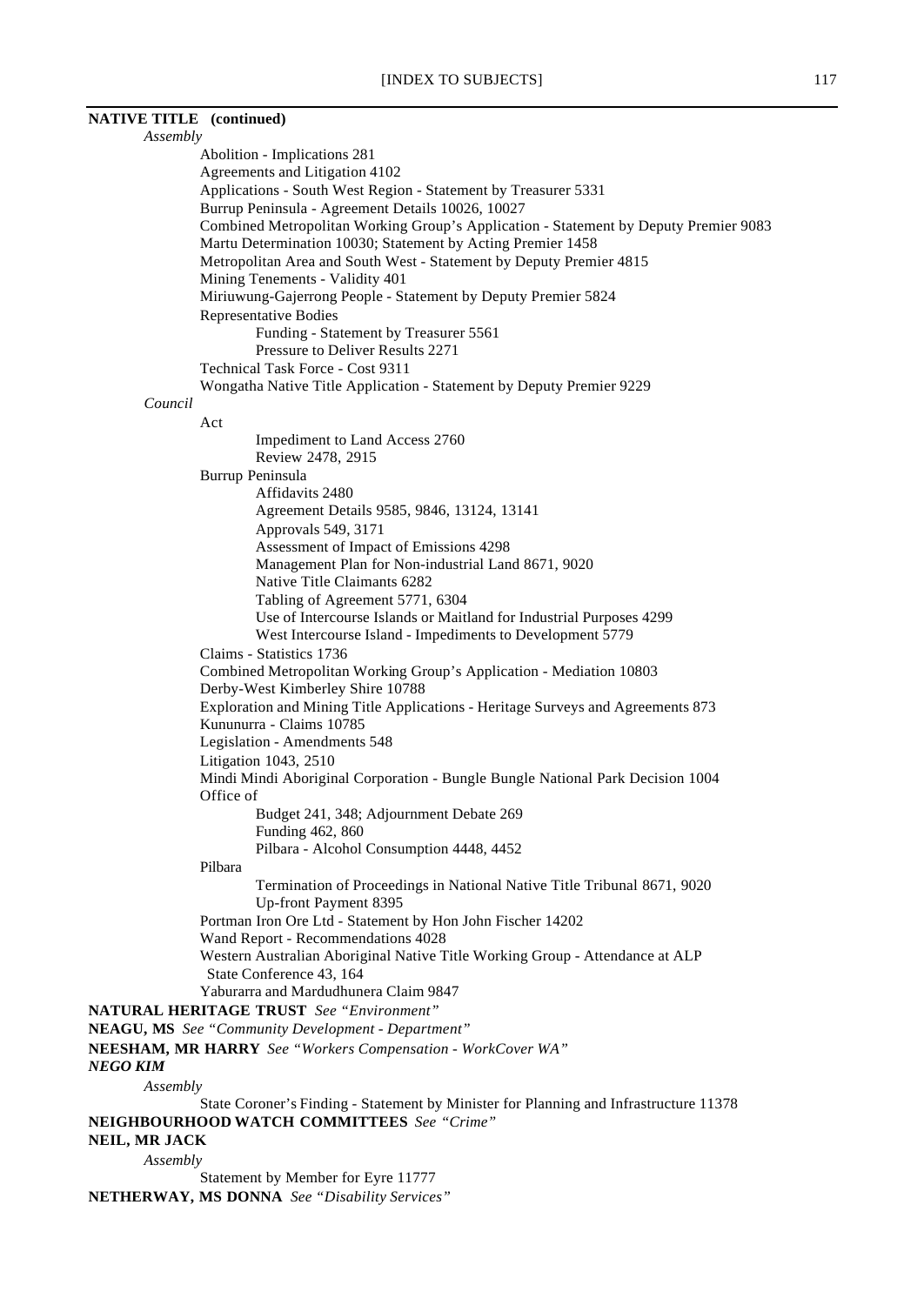**NETTLES, SENATOR** *Council* Statement by Hon Bruce Donaldson 12670 **NEWCREST MINING LTD** *See "Mining"* **NEWDEGATE AND DOWERIN FIELD DAYS** *Council* Adjournment Debate 731, 870, 1036 **NILGIN SERVICE CO LTD** *See "Water Resources"* **NINGALOO REEF** *See "Coral Bay"* **NOALIMBA RECREATION CAMP** *See "Sport and Recreation"* **NORRISH, MRS SANCHIA** *See "Hospitals - Royal Perth"* **NORTHBRIDGE CURFEW** *See "Crime"* **NORTHBRIDGE TUNNEL** *See "Roads"* **NORTH WEST SHELF PROJECT** *See "Industrial Development"* **NUCLEAR ACCIDENTS** *Council* Response Measures 4397, 4526 **NUCLEAR ACTIVITIES (PROHIBITION) BILL 2002** *Council* Introduction and First Reading 1144 Second Reading 1144, 7807 Enactment - Petition 6289 Impact on Mining and Exploration Leases 4367 Introduction and Purpose 246 Mining of Uranium 1563 Prohibition on Uranium Mining from Leases 350 Statement by Hon Giz Watson 7833 **NUCLEAR POWER STATIONS** *Council* Prohibition Legislation 164 Statement by Hon Dee Margetts 7835 **NUCLEAR WASTE** *Assembly* Importation into Western Australia - Petitions 879, 12327 Storage Facility - Petition 1053 **NUCLEAR WASTE STORAGE (PROHIBITION) ACT** *Council* Loopholes in Legislation 42 **NUCLEAR WASTE STORAGE (PROHIBITION) AMENDMENT BILL 2003** *Assembly* Introduction and First Reading 9857 Second Reading 9857, 12338 Consideration in Detail 12346-12451, 12601, 12602, 12615-12623 Referral to Select Committee 12451, 12482, 12600 Amendment to Motion 12458, 12482 Question to be Put 12481 Third Reading 12629 *Council* Receipt and First Reading 12637 Second Reading 12637 **NUFARM LTD** *See "Waste Disposal"* **NUNGARIN BUSINESS COMMUNITY** *Assembly* Letter to Minister for State Development 3090 **NURSES** *See "Health"* **NURSES AMENDMENT BILL 2002** *Assembly* Introduction and First Reading 2655 Second Reading 2655, 3484, 3501, 3510, 3798 Appropriations 3476 Consideration in Detail 3803-3823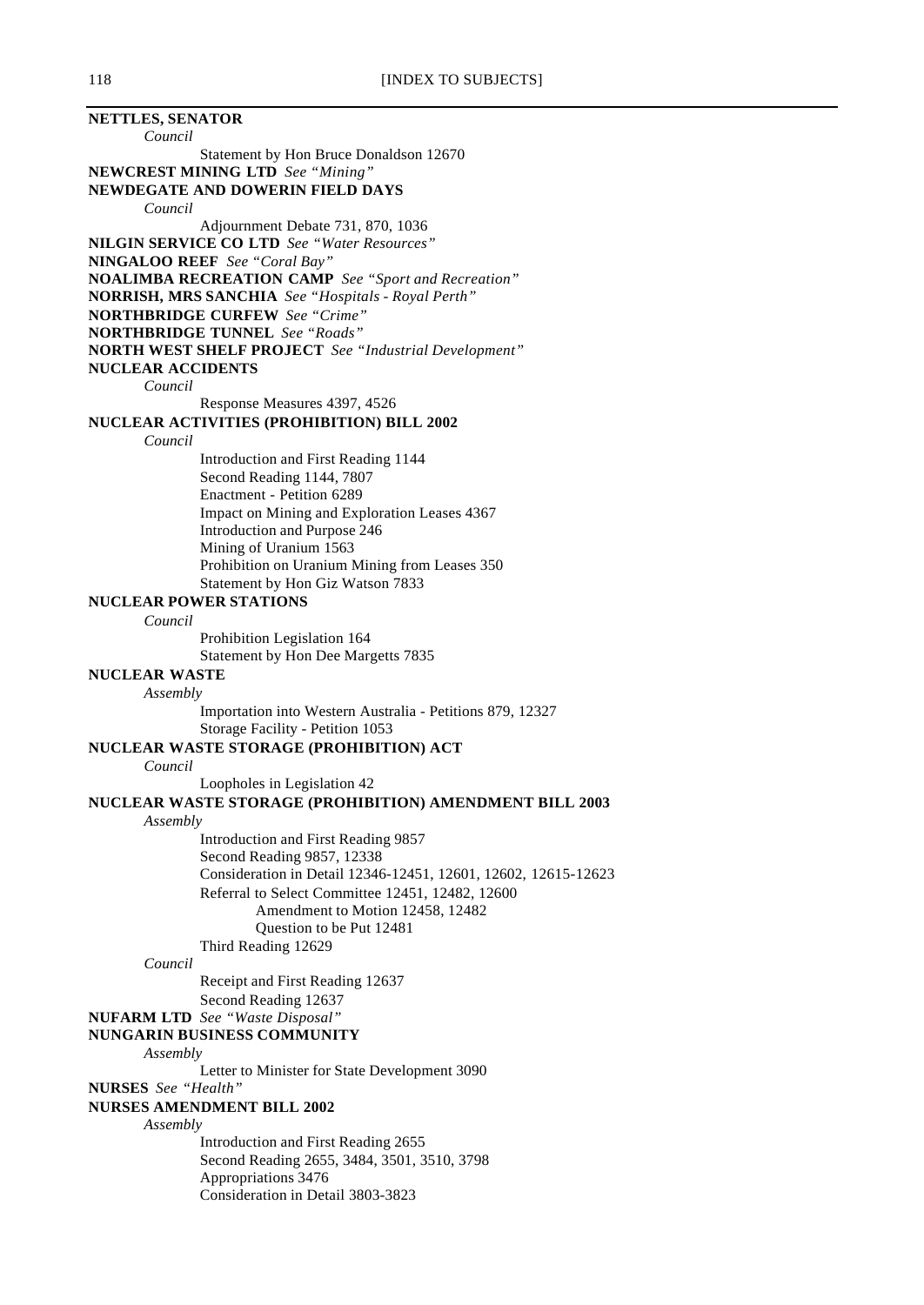# **NURSES AMENDMENT BILL 2002 (continued)**

*Assembly (continued)* Third Reading 3824 Returned 5847 Council's Amendments 5889-5891 Assent 6608

*Council*

Receipt and First Reading 3896 Second Reading 3897, 5639 Committee 5652-5657 Report 5658 Third Reading 5658 Assembly's Message 5928 Assent 6543 **NYLANDER, MR OWEN** *See "Disability Services"*

**O**

### **OATHS, AFFIDAVITS AND STATUTORY DECLARATIONS BILL 2003**

#### *Assembly*

Introduction and First Reading 14290

Second Reading 14290

**OATHS, AFFIDAVITS AND STATUTORY DECLARATIONS (CONSEQUENTIAL PROVISIONS) BILL**

 **2003**

*Assembly*

Introduction and First Reading 14291 Second Reading 14291

#### **OCCUPATIONAL SAFETY AND HEALTH**

#### *Assembly*

Alcohol and Other Drugs in the Workplace - Guidance Note 14984 Building Industry - New Safety Rules 11676 Crane Industry Review - Industries Covered 11562 Elevated Work Platforms - Safety Regulations 10166 Environmental Tobacco Smoke in Workplace 9146, 9793 Government Contracts 9773; Personal Explanation by Minister for Planning and Infrastructure 10827 Longer Working Hours - Review - Statement by Minister for Consumer and Employment Protection 8278 "Safetyline" Magazine 9143 Seating in Workplaces - Statement by Member for Rockingham 4101 Smoke-free Enclosed Public Places - Review 7886, 7887 Tetrahydrocannabinol - Acceptable Level of Impairment in the Workplace 9792 Work-related Deaths Number 8522 Brookton - Record Fine 11535

Work-related Injuries - Statement by Minister for Consumer and Employment Protection 6675 Workplace Bullying - Statement by Minister for Consumer and Employment Protection 5682

#### *Council*

Amendment Regulations (No. 3) 2003 - Disallowance 10101, 10118

Smoke-free Workplaces - Government's Policy 9628

# **OCCUPATIONAL SAFETY AND HEALTH ACT 1984**

#### *Assembly*

Review - Statement by Minister for Consumer and Employment Protection 3477

*Council*

Parliament House 11208

# **OCCUPATIONAL SAFETY AND HEALTH AMENDMENT BILL 2002**

#### *Assembly*

Returned 4591 Assent 4591

#### *Council*

Second Reading 4534 Third Reading 4537 Assent 4887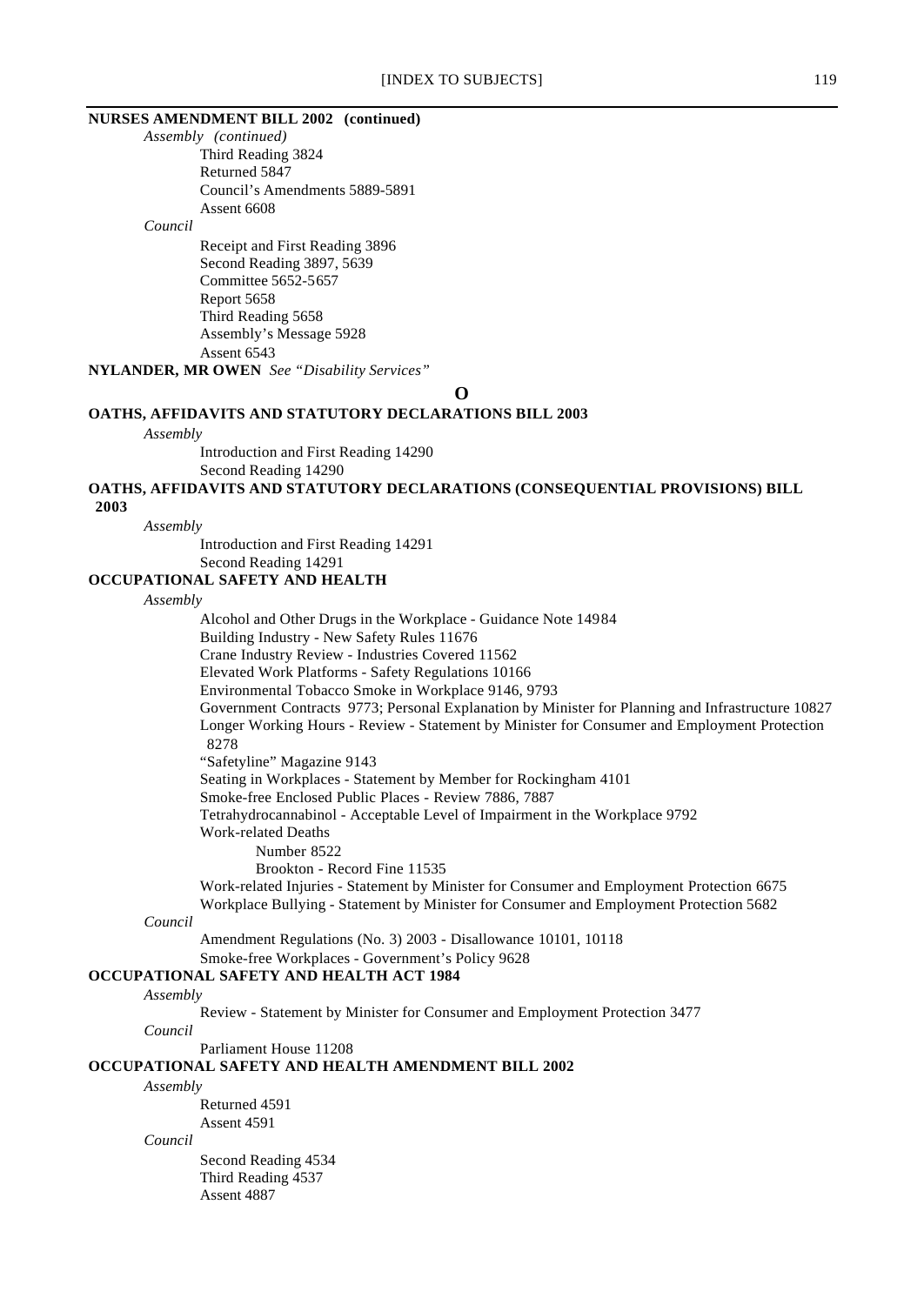| <b>OCEAN GARDENS (INC.) BILL 2003</b>                                                              |  |
|----------------------------------------------------------------------------------------------------|--|
| Assembly                                                                                           |  |
| Introduction and First Reading 12743                                                               |  |
| Second Reading 12743, 13816                                                                        |  |
| Third Reading 13823                                                                                |  |
| Council                                                                                            |  |
| Receipt and First Reading 13847                                                                    |  |
| Second Reading 13847                                                                               |  |
| O'CONNOR, MR JOHN See "Building Industry - Builders Registration Board"                            |  |
| O'DONNELL, MRS ANNE                                                                                |  |
| Assembly                                                                                           |  |
| Churchill Scholarship - Statement by Member for Wagin 9416                                         |  |
| <b>OFFSHORE MINERALS BILL 2001</b>                                                                 |  |
| Assembly                                                                                           |  |
| Appropriations 102                                                                                 |  |
| Returned 6035                                                                                      |  |
| Council's Amendments 6203                                                                          |  |
| Assent 7034                                                                                        |  |
| Council<br>Cognate Debate 5921                                                                     |  |
|                                                                                                    |  |
| Second Reading - Cognate Debate 5921<br>Committee 5924-5927                                        |  |
| Report 5928                                                                                        |  |
| Third Reading 5928                                                                                 |  |
| Assembly's Message 6088                                                                            |  |
| Assent 6943                                                                                        |  |
| OFFSHORE MINERALS (CONSEQUENTIAL AMENDMENTS) BILL 2001                                             |  |
| Assembly                                                                                           |  |
| Returned 6035                                                                                      |  |
| Assent 7034                                                                                        |  |
| Council                                                                                            |  |
| Cognate Debate 5921                                                                                |  |
| Second Reading - Cognate Debate 5921                                                               |  |
| Committee 5928                                                                                     |  |
| Report 5928                                                                                        |  |
| Third Reading 5928                                                                                 |  |
| Assent 6943                                                                                        |  |
| <b>OFFSHORE MINERALS (REGISTRATION FEES) BILL 2001</b>                                             |  |
| Assembly                                                                                           |  |
| Returned 6035                                                                                      |  |
| Assent 7034                                                                                        |  |
| Council                                                                                            |  |
| Cognate Debate 5921                                                                                |  |
| Second Reading - Cognate Debate 5921                                                               |  |
| Committee 5928                                                                                     |  |
| Report 5928                                                                                        |  |
| Third Reading 5928                                                                                 |  |
| Assent 6943                                                                                        |  |
| <b>OIL MALLEE COMPANY OF AUSTRALIA LTD</b> See "Agriculture"                                       |  |
| <b>OKELY, MRS RONA</b>                                                                             |  |
| Assembly                                                                                           |  |
| Statement by Minister for Consumer and Employment Protection 3635                                  |  |
| <b>OLYMPIC GAMES</b> See "Sport and Recreation"                                                    |  |
| <b>OMBUDSMAN, OFFICE OF THE</b> See "Parliamentary Commissioner for Administrative Investigations" |  |
| <b>OMEX SITE</b> See "Pollution"                                                                   |  |
| <b>ONION WEED</b> See "Agriculture"                                                                |  |
| <b>ONSLOW SEAWALL</b>                                                                              |  |
| Council                                                                                            |  |
| Reconstruction 3292                                                                                |  |
| <b>OPERATION MINOTAUR</b> See "Agriculture"                                                        |  |
| <b>OPTIMUM RESOURCES</b> See "Mining"                                                              |  |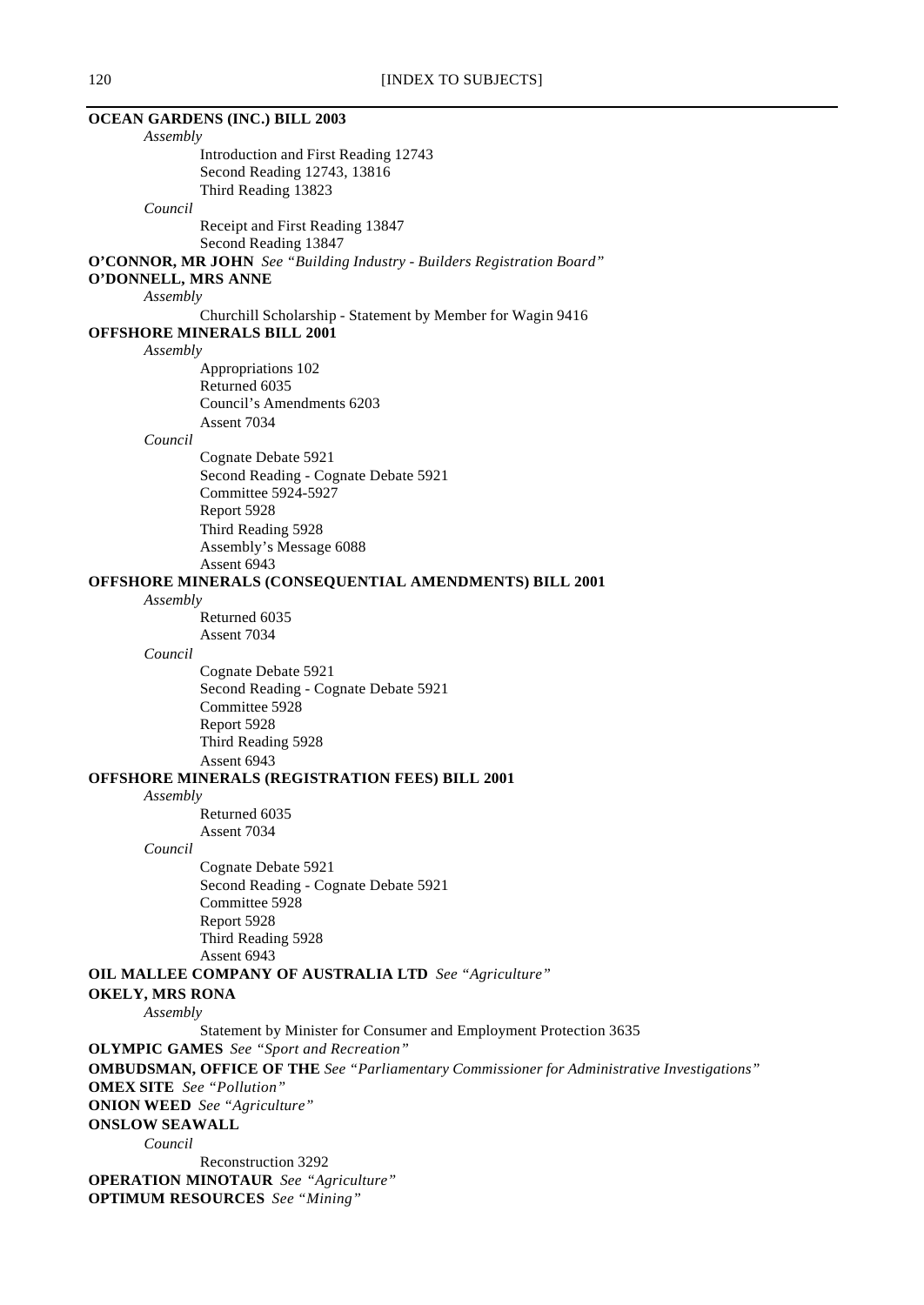**ORD RIVER** *See "Agriculture"* **OVINE JOHNE'S DISEASE** *See "Agriculture"* **OWEN, MR RAYMOND CECIL, MLA** *Assembly* Condolence Motion 4549 **P PAEDOPHILES** *See "Community Development"* **PALMER, JEFF AND GAIL** *See "Fisheries"* **PALMER, MR NATHAN** *See "Disability Services"* **PANIZZA, MR DARRELL** *See "Sport and Recreation"* **PARKER, HON JUSTICE KEVIN** *Assembly* Statement by Attorney General 13487 **PARKER, MR RON** *Council* Australian Interaction Consultants - Ethnographic Survey 14636, 14712 **PARKERVILLE CHILDREN'S HOME** *See "Community Development"* **PARKS AND RESERVES** *Assembly* Alfred Cove - Reserves Sold or Leased 228 Beeliar Regional Park Management Plan 14980 Roe Highway Construction 4561 Bold Park - Capital Funding Allocations and Operational Budget 1758 Canning National Park - Statement by Member for Roleystone 14249 Cape Range National Park - Turtle Conservation Licence 14982 Crown Land Surrounding Sussex Location 4443, Scott River - Management 14552 Drummond Nature Reserve - Freshwater Claypan Wetlands 13201 Fitzgerald River National Park - Controlled Camp Fires - Petition 2171 Freshwater and Marine Fish and Crustaceans - Definition as Wildlife 14542 Greater Preston National Park - Illegal Tree Felling 8344 Ludlow National Park - Arum Lily Control 5897 Management Plans - Agency Responsible 14555 Mt Sandiman Station - Incorporation of Section into National Park 14571 National Parks and Nature Reserves Commitment to Spend \$25 Million 5896 Transfer to Aboriginal Groups 11257 Ningaloo Marine Park CALM's Responsibility 815 Damage from Mooring and Anchoring Activities 819 Turtle Conservation Licence 5583, 14982 Peel Regional - Management 2993 Pickering Brook National Park - Statement by Member for Roleystone 14249 Regional Parks - Small Grants Program 3231 Wellington National Park - Inclusion of Wellington Discovery Forest 7406 Yalgorup National Park - Controlled Burning 10637 Yellagonga Regional Park - Final Management Plan 824 *Council* Beeliar Regional Park - Management Plan 11888 Bungle Bungle National Park - Mindi Mindi Aboriginal Corporation 1004 Cape Arid National Park - Fires 3339 Conservation Reserves - Transferring Ownership to Indigenous Persons 13349 D'Entrecasteaux National Park - Waste Water Discharge from Lactanz Dairy Farm 4057 East Kimberley Nature Reserves - Stray Livestock 11494 Gascoyne-Murchison Region - Goats - Damage 12016 Jurien Bay Marine Park Order 2003 - Motion for Disallowance 14663 Karijini National Park Vandalism of Indigenous Rock Art at Cathedral Pool 9080 Yampire Gorge Road 4366 Kojonup Location 9212 - Amendment of Class A Reserve 1736 - Motion for Disallowance 14020, 14689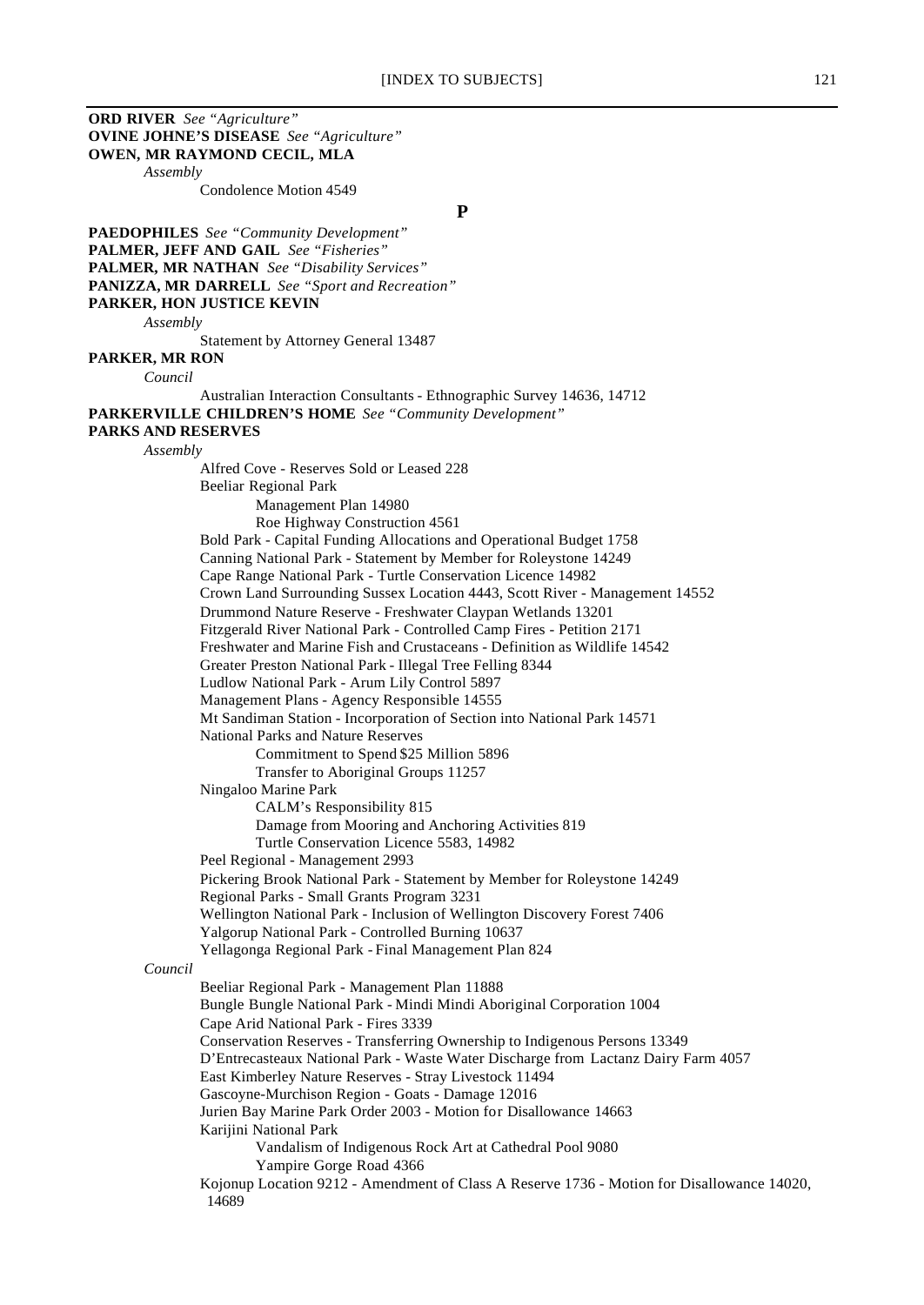**PARKS AND RESERVES (continued)** *Council (continued)* Marine Parks and Reserves Authority Advice to Government 7184 Dr Barry Wilson - Conflict of Interest 350, 462, 702, 1002, 1257, 1454, 1657, 3026, 3434, 3440, 4198, 5019, 5048, 5190, 6952, 7448 Minutes of Meeting 3433 Neerabup National Park Acquisition of Privately-owned Land 6299, 8398, 8414, 8579 Bush Forever Site 383 8578 Point Spring Nature Reserve - Fencing of Boundaries 12922, 13912 Prohibition on Mineral and Petroleum Exploration and Mining 11883, 12025 Scott River National Park - Inclusion of Reserves 13858 Tuart Forest National Park - Management Plan 4364 Wyndham-East Kimberley, Shire of - Town Reserves 740 **PARLIAMENT** *Assembly* Premises Rented or Leased 6041 Prorogation - Statement by Leader of the House 9227 Regional - Albany Sitting - Motion 14057 Sitting Hours 1468 Staff - Driver Fatigue Due to Sitting Hours 6813 *Council* Opening - Visitors Welcomed 1 Parliamentary Services Department - Record-keeping Plan - Statement by President 4182 Prorogation - Statement by Leader of the House 9149 **PARLIAMENT HOUSE** *Assembly* Allocation of Smoking Room 12909 Centenary Celebrations 7516 *Council* Bropho, Mr Robert - Removal from Front of Building 9022 Northern Elevation and Ext ensions - Plans - Statement by President 2315 Occupational Safety and Health Act 11208 Security Upgrade - Statement by Hon Christine Sharp 10255 Smoking Locations - Statements Hon Dee Margetts 12272 President 12386 **PARLIAMENTARY ADOPTION SCHEME** *See "Disability Services"* **PARLIAMENTARY COMMISSIONER FOR ADMINISTRATIVE INVESTIGATIONS** *Assembly* Amalgamation with Office of the Information Commissioner 12199, 12318, 12319 Matter of Public Interest 12327 Recommendation on Compensation - Rejection by Attorney General 8602 **PARLIAMENTARY COUNSEL'S OFFICE** *Council* Legislative Drafting Professionals 14637 **PARLIAMENTARY PRIVILEGE** *See "Members of Parliament"* **PARLIAMENTARY SECRETARIES** *See "Ministers of the Crown"* **PARLIAMENTARY SERVICES COMMITTEE** *Council* Membership - Assembly's Message 445 **PAROLE SYSTEM** *See "Justice, Department of"* **PASPALEY PEARLING COMPANY PTY LTD** *See "Fisheries - Pearl Farm Lease"* **PASTORAL LEASES** *Assembly* Gascoyne Muster, Carnarvon - Statement by Minister for Planning and Infrastructure 11898 Improvements 10880

Mt Sandiman Station - Incorporation of Section into National Park 14571

- Pastoral Lands Board
	- Membership 10880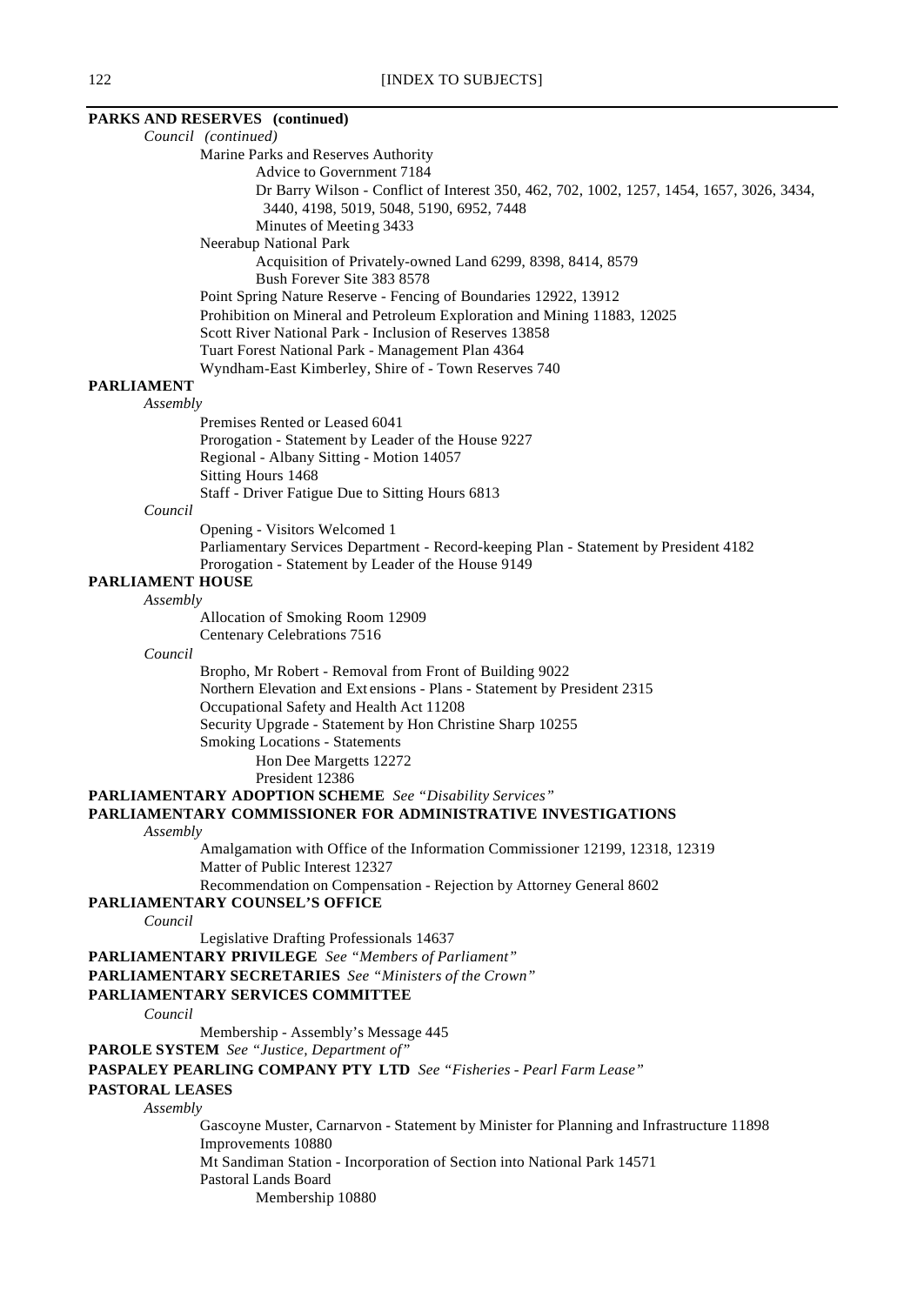| $1.12$ $1.10$ $0.00$ $0.00$ $1.0$                                                                                          |  |
|----------------------------------------------------------------------------------------------------------------------------|--|
| <b>PASTORAL LEASES</b> (continued)                                                                                         |  |
| Assembly (continued)                                                                                                       |  |
| Pastoral Lands Board (continued)                                                                                           |  |
| Robson, Professor Alan - Chairman - Statement by Minister for Planning and Infrastructure                                  |  |
| 8580                                                                                                                       |  |
| Reorganisation - Statement by Minister for Planning and Infrastructure 3343                                                |  |
| Council                                                                                                                    |  |
| Aboriginal Interests - Number Held 14214<br>Aboriginal Living Areas - Establishment 6600                                   |  |
| Aboriginal Pastoral Properties in Kimberley Region - Statement by Hon John Fischer 6460                                    |  |
| Adjournment Debate 4484                                                                                                    |  |
| Amendments to Exclusion Document 13024                                                                                     |  |
| Bulka - Excision of Land 6600                                                                                              |  |
| Derby-West Kimberley, Shire of - Pastoral Lease Exclusions 11053                                                           |  |
| El Questro Station - Excisions 10934                                                                                       |  |
| Excisions 6600, 6601, 6997<br>Exclusions - Freehold Land 10934                                                             |  |
| Feral Goats 4944, 11612                                                                                                    |  |
| International Agreements and Covenants - Impact 13164                                                                      |  |
| Kimberley - Sheep 710                                                                                                      |  |
| Land Management Conditions 4944                                                                                            |  |
| Liveringa Station, Camballin - Land Clearing 11044, 11210                                                                  |  |
| Livestock Straying onto East Kimberley Nature Reserves 11494                                                               |  |
| Meetings of Pastoral Working Groups - Pastoralists and Graziers Association Representative 6601<br>Mt Barnett Station 4024 |  |
| Mt Gibson Station - Field Report on Endangered Flora 11879                                                                 |  |
| Pastoral Industry Working Groups 2481                                                                                      |  |
| Rangeland Reports 12015                                                                                                    |  |
| Reorganisation 3437; Statement by Parliamentary Secretary 3270                                                             |  |
| Windimurra                                                                                                                 |  |
| Correspondence with Pastoral Lands Board 11372                                                                             |  |
| Mining Leases and Exploration and Miscellaneous Licences 1806<br>Purchase by CALM 11880                                    |  |
| Zadow, Mr Dale 5192, 5532, 7013, 8398, 11613                                                                               |  |
| Working Groups - Members and Meetings 6602                                                                                 |  |
| Youanmi Downs Sandstone - Status 11602                                                                                     |  |
| PATERSON, FRASER See "Disability Services"                                                                                 |  |
| PAYNE, MR ROGER See "Environmental Protection, Department of"                                                              |  |
| PAY-ROLL TAX ASSESSMENT BILL 2001                                                                                          |  |
| Assembly<br>Appropriations 102                                                                                             |  |
| Returned 4591                                                                                                              |  |
| Assent 5834                                                                                                                |  |
| Council                                                                                                                    |  |
| Cognate Debate 3759                                                                                                        |  |
| Second Reading - Cognate Debate 3760, 4268                                                                                 |  |
| Third Reading 4268<br>Assent 5759                                                                                          |  |
| PAY-ROLL TAX BILL 2001                                                                                                     |  |
| Assembly                                                                                                                   |  |
| Returned 4591                                                                                                              |  |
| Assent 5834                                                                                                                |  |
| Council                                                                                                                    |  |
| Cognate Debate 3759                                                                                                        |  |
| Second Reading - Cognate Debate 3760, 4268                                                                                 |  |
| Third Reading 4268<br>Assent 5759                                                                                          |  |
| PC COP SYSTEM See "Police"                                                                                                 |  |
| PEMBERTON TRAMWAY COMPANY See "Roads"                                                                                      |  |
| <b>PENNY, MS NEILA</b> See "Aborigines"                                                                                    |  |
| PENTARCH FOREST PRODUCTS PTY LTD See "Forests and Forestry"                                                                |  |
| <b>PEOPLE WHO CARE</b> See "Housing"                                                                                       |  |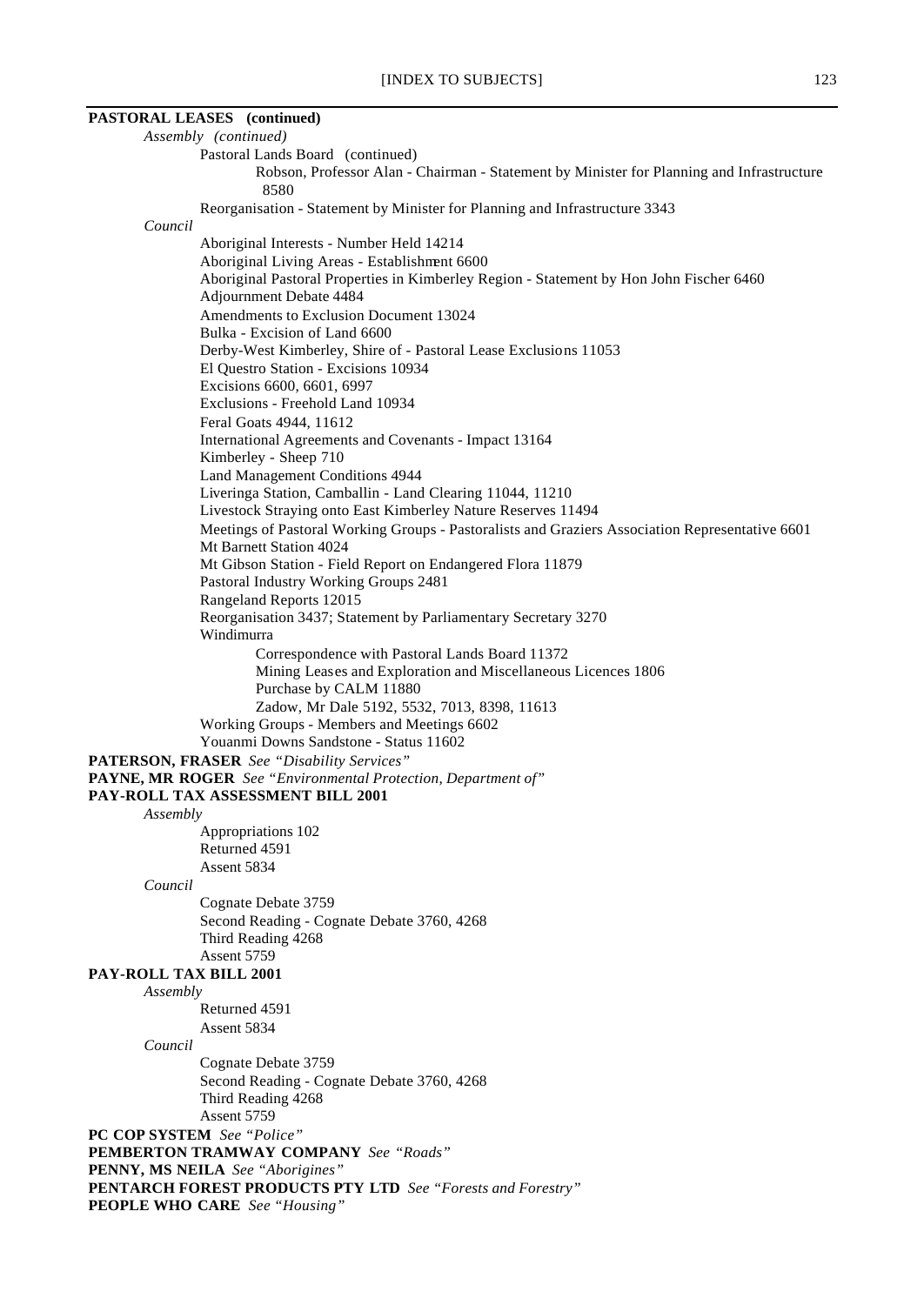| PERTH AIR QUALITY MANAGEMENT PLAN See "Pollution - Air"                                                                                         |  |
|-------------------------------------------------------------------------------------------------------------------------------------------------|--|
| <b>PERTH INTERNATIONAL AIRPORT</b> See "Transport - Air"                                                                                        |  |
| <b>PERTH ENTERTAINMENT CENTRE</b> See "Arts and Culture"                                                                                        |  |
| PERTH INTERNATIONAL CENTRE FOR APPLICATION OF SOLAR ENERGY AMENDMENT BILL 2003                                                                  |  |
| Assembly                                                                                                                                        |  |
| Introduction and First Reading 4712                                                                                                             |  |
| Second Reading 4712, 6143                                                                                                                       |  |
| Appropriations 5093                                                                                                                             |  |
| Consideration in Detail 6179, 6188<br>Third Reading 6188                                                                                        |  |
| Council                                                                                                                                         |  |
| Receipt and First Reading 6262                                                                                                                  |  |
| Second Reading 6263, 6968                                                                                                                       |  |
| Statement by Hon Robin Chapple 7321                                                                                                             |  |
| PERTH-MANDURAH RAILWAY See "Railways - Southern Rail Link"                                                                                      |  |
| <b>PETERS AND BROWNES GROUP</b> See "Agriculture - Milk Prices"                                                                                 |  |
| <b>PETITIONS</b>                                                                                                                                |  |
| Council                                                                                                                                         |  |
| President's Ruling 337                                                                                                                          |  |
| <b>PHOENIX</b> See "Health"                                                                                                                     |  |
| <b>PHYSICAL ACTIVITY TASKFORCE</b> See "Health"                                                                                                 |  |
| PICKETT, MR ALLISTAIR See "Sandover Medal"                                                                                                      |  |
| PIG, POTATO AND POULTRY INDUSTRIES (COMPENSATION LEGISLATION) REPEAL BILL 2003                                                                  |  |
| Assembly                                                                                                                                        |  |
| Introduction and First Reading 13497                                                                                                            |  |
| Second Reading 13498                                                                                                                            |  |
| PINETEC PTY LTD See "Forests and Forestry"                                                                                                      |  |
| <b>PIT STOP PROGRAM</b> See "Health"                                                                                                            |  |
| PKK ENVIRONMENT AND INFRASTRUCTURE PTY LTD See "Industrial Development - Karratha"<br><b>PLANNING</b>                                           |  |
| See also "Coral Bay", "Heritage - Duncraig House" and "Port Kennedy"                                                                            |  |
| Assembly                                                                                                                                        |  |
| Appeals Meetings - Number, Time Limit and Cancellation 4683                                                                                     |  |
| Baldivis - Property Purchases 13549                                                                                                             |  |
| Broome, Shire of - Renal Dialysis Outpatient Hostel in Residential Area 8074                                                                    |  |
| Bunbury, City of - Town Planning Scheme - Delay in Approval 4645                                                                                |  |
| Burns Beach Lot 2 6541; Petition 2524                                                                                                           |  |
| Bushplan-Bush Forever 4655, 4666                                                                                                                |  |
| Busselton - Old Court House Complex 8077                                                                                                        |  |
| Canning Highway - Reservation on Southern Side between Causeway and Canning Bridge 9715                                                         |  |
| Coastal Erosion - Grievance 5337                                                                                                                |  |
| Coastal Planning - Community Involvement 4687                                                                                                   |  |
| Coastal Planning and Land Use Strategies 13308                                                                                                  |  |
| Coastal Zone Council - Independent Chairperson 4688                                                                                             |  |
| Coastwest Grants Program - Funding 13308                                                                                                        |  |
| Commission                                                                                                                                      |  |
| Maylands Boatyard Pty Ltd - Lease 1764-1766, 4630-4635, 8072                                                                                    |  |
| Raffles Hotel Site - Unlawful Actions 6186                                                                                                      |  |
| Dawesville Channel - Sand Bypass System 8502<br>Dialogue with the City 11111, 11255; Statement by Minister for Planning and Infrastructure 8436 |  |
| Donaldson and Warn - Report on Study into Creation of Civic Square 10565                                                                        |  |
| East Perth Redevelopment Authority 12379; Statement by Minister for Planning and Infrastructure                                                 |  |
| 13192                                                                                                                                           |  |
| Exmouth Marina Village - Impact of Government Investment on Ningaloo Reef Resort 2997                                                           |  |
| Greater Bunbury Region Scheme - Grievance 12170                                                                                                 |  |
| Heathcote Site 512, 513, 7103. 13839; Petition 65                                                                                               |  |
| Hillview Hospital Site - Future Use 2311                                                                                                        |  |
| Industrial Sites Review - Geraldton 14257                                                                                                       |  |
| Karel Avenue Bushland - Grievance 11083                                                                                                         |  |
| Kwinana Town Planning Scheme Amendment No 76 - Delays 12377                                                                                     |  |
| Leighton Beach Development - Expansion - Community Consultation 12810                                                                           |  |
| Location 413 Smiths Beach - Tourism and Residential Development 4642                                                                            |  |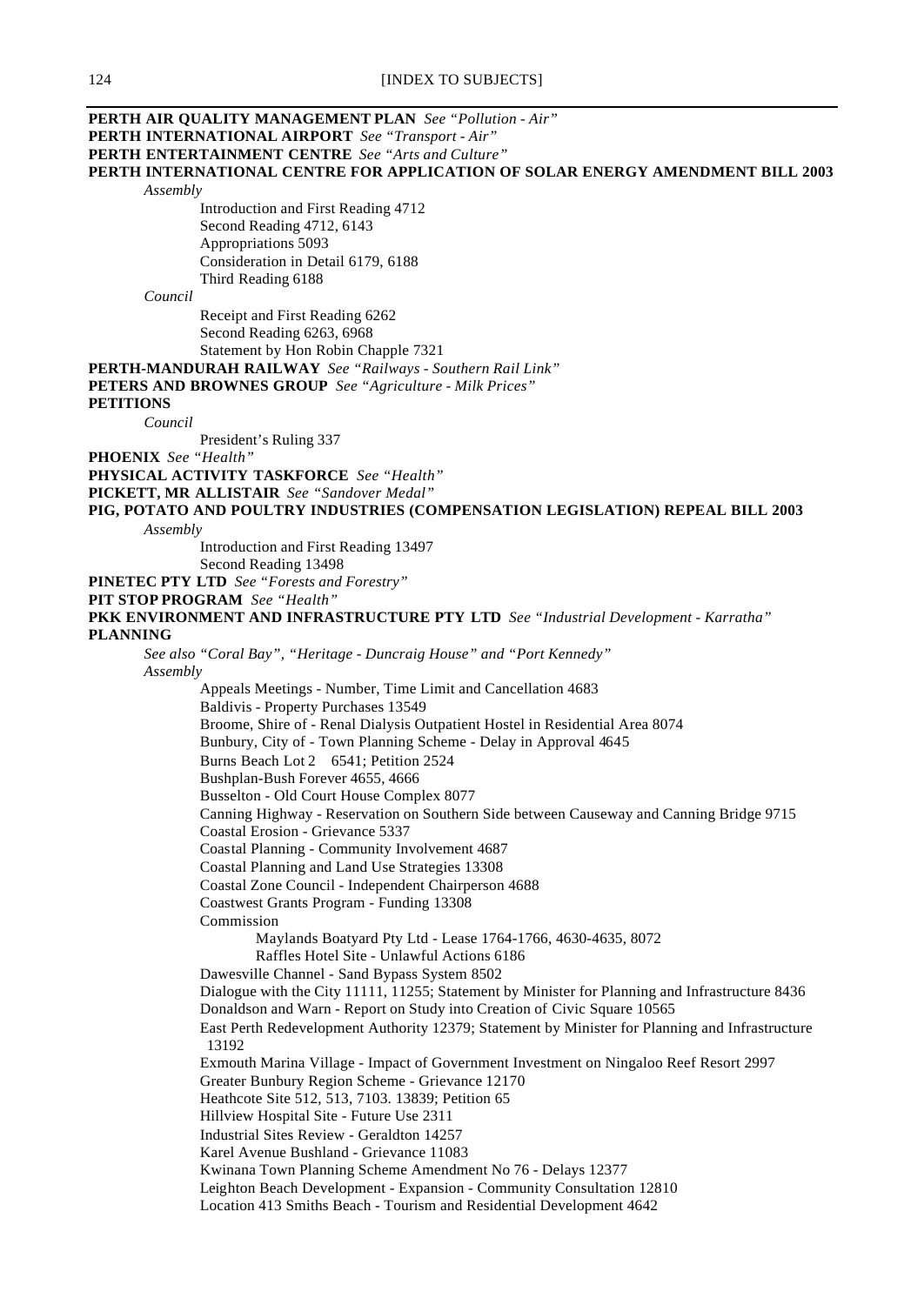| PLANNING (continued) |                                                                                                                                  |
|----------------------|----------------------------------------------------------------------------------------------------------------------------------|
|                      | Assembly (continued)                                                                                                             |
|                      | Lot 30231 Canning Location 32 - Petition 2525                                                                                    |
|                      | Mabel Talbot Park and Henderson Park Reserves - Grievance 3200                                                                   |
|                      | Maddington and Kenwick - Urban Renewal Partnership - Statement by Member for Roleystone 13807                                    |
|                      | Major and Minor Amendments - Criteria for Determination 4691                                                                     |
|                      | <b>Mauds Landing Development</b>                                                                                                 |
|                      | Coral Coast Marina Development Pty Ltd<br>Government Announcement - Travel Costs of Ministerial Staff 12225                      |
|                      | Legality of Decision 11700, 11779, 11902, 12202                                                                                  |
|                      | Future Directions - Statement by Premier 11499                                                                                   |
|                      | Impact of Government Investment in Exmouth Marina Village 2997                                                                   |
|                      | Minister's Biased View 4103                                                                                                      |
|                      | Ningaloo Advertising Campaign 9877                                                                                               |
|                      | Petition 5091                                                                                                                    |
|                      | Rejection Decision - Motion 9895                                                                                                 |
|                      | Maylands Boatyard Pty Ltd 1764-1766, 4630-4635, 8072                                                                             |
|                      | Metropolitan Region Scheme Amendments                                                                                            |
|                      | Clarkson-Butler Amendment - Statement by Min ister for Planning and Infrastructure 11617                                         |
|                      | Fremantle Eastern Bypass                                                                                                         |
|                      | Fremantle Land Resumptions 13697<br>Hearings Committee Report 13606                                                              |
|                      | History of Project 402                                                                                                           |
|                      | Matter of Public Interest 13614; Amendment to Motion 13621                                                                       |
|                      | Motion 413                                                                                                                       |
|                      | Motion for Disallowance 14108                                                                                                    |
|                      | Statement by Minister for Planning and Infrastructure 13367                                                                      |
|                      | Traffic Management 13525                                                                                                         |
|                      | Gnangara Water Mound - Statement by Minister for Planning and Infrastructure 13605                                               |
|                      | No 5 - South East District Omnibus - Statement by Minister for Planning and Infrastructure<br>1459                               |
|                      | No 1016/33 - Western Suburbs Omnibus Amendment No 3 - Statement by Minister for<br>Planning and Infrastructure 2163              |
|                      | No 1019/33 - Townsites in Stoneville and Parkerville - Statement by Minister for Planning<br>and Infrastructure 2654             |
|                      | No 1037/33 - North West Districts Omnibus Amendment No 5 - Statement by Minister for<br>Planning and Infrastructure 2161         |
|                      | No 1038/33 - Thomsons Lake Regional Centre - Statement by Minister for Planning and<br>Infrastructure 1460                       |
|                      | No 1039/33 - Victoria Quay, Port of Fremantle - Statement by Minister for Planning and<br>Infrastructure 15                      |
|                      | No 1040/33 - Tapper Road, Banjup - Statement by Minister for Planning and Infrastructure<br>67                                   |
|                      | No 1041/33 - South West Districts Omnibus (No 5) - Statement by Minister for Planning and<br>Infrastructure 68                   |
|                      | Nos 1043/33, 1044/33 and 1049/33 - Statement by Leader of the House on behalf of                                                 |
|                      | Minister for Planning and Infrastructure 12822<br>No 1054/33 - Western Power Depot, Belmont - Statement by Minister for Planning |
|                      | and Infrastructure 5823                                                                                                          |
|                      | No 1055/33 - Fremantle Eastern Bypass - Statement by Minister for Planning and<br>Infrastructure 2918                            |
|                      | No 1060/33A - Railway Works within a Road Reservation 915, 916, 9305                                                             |
|                      | Swan, City of - Statement by Minister for Planning and Infrastructure 14056                                                      |
|                      | Southern Rail Link 511, 605, 606; Personal Explanation by Minister for Planning                                                  |
|                      | and Infrastructure 535                                                                                                           |
|                      | Mid West Region - Town Planning Schemes 10878                                                                                    |
|                      | Mindarie Marina 2997; Grievance 12172                                                                                            |
|                      | Mundijong Town Site - Town Planning Scheme Amendment 4560; Grievance 5339                                                        |
|                      | Murrah, Shire of - Town Planning Scheme No 4 Amendment No 157<br>8074                                                            |
|                      | Newman - Community Dialogue Planning Initiative 10963                                                                            |
|                      | North East Corridor Extension Strategy - Statement by Minister for Planning and Infrastructure 10640                             |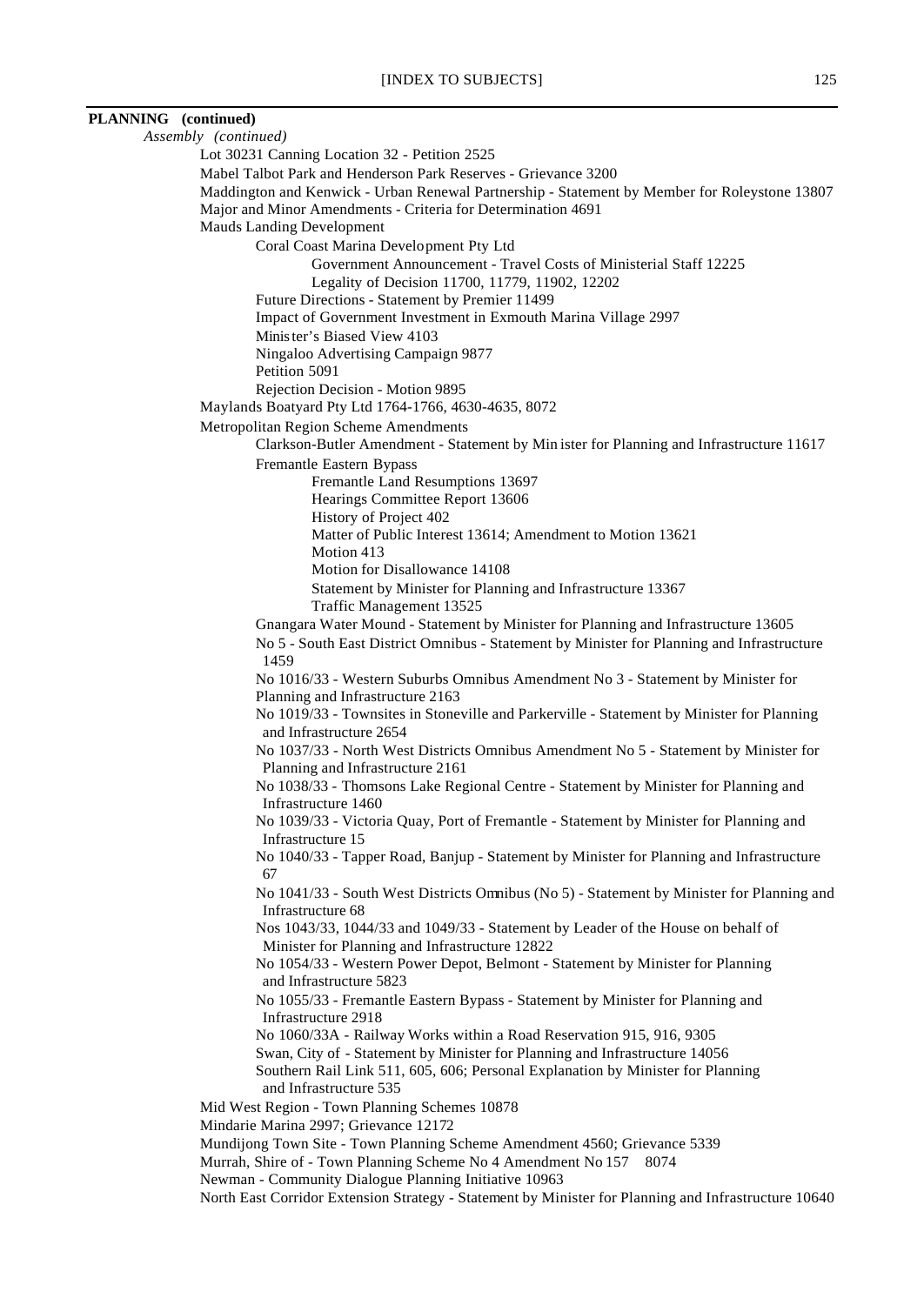| PLANNING (continued)              |                                                                                                                                           |
|-----------------------------------|-------------------------------------------------------------------------------------------------------------------------------------------|
| Assembly (continued)              |                                                                                                                                           |
|                                   | North West                                                                                                                                |
| Groyne Construction Programs 8123 |                                                                                                                                           |
|                                   | Marina Programs 8113<br>Navigational Aids and Nautical Charts - Funding 8123                                                              |
|                                   | River Foreshore Development Programs 7265, 8114                                                                                           |
|                                   | Peel Region Scheme                                                                                                                        |
|                                   | Changes 4644                                                                                                                              |
|                                   | Disallowance 4087, 4141                                                                                                                   |
|                                   | <b>Statements</b>                                                                                                                         |
|                                   | Member for Mandurah 4853                                                                                                                  |
|                                   | Minister for Planning and Infrastructure 2352<br>Planning Appeals and Scheme Amendments - Number to be Determined 2385, 2386              |
|                                   | Planning Ministers' Conference, Adelaide - Statement by Minister for Planning and Infrastructure                                          |
|                                   | 6334                                                                                                                                      |
|                                   | Port Geographe - Groyne Field 9712; Grievance 5337                                                                                        |
|                                   | Port Hedland - Community Dialogue Planning Initiative 10963                                                                               |
|                                   | Public Access Ways - Grievance 7851                                                                                                       |
|                                   | Raffles Hotel Site                                                                                                                        |
|                                   | Artist's Impression 3353, 3500, 4110; Statement by Minister for Planning and Infrastructure<br>3679                                       |
|                                   | Construction of 17-storey Building 1051, 3092                                                                                             |
|                                   | Grievance 7335                                                                                                                            |
|                                   | Heritage Council and WA Planning Commission - Unlawful Actions 6186                                                                       |
|                                   | Impact on Social Value 7103                                                                                                               |
|                                   | Meeting 5090                                                                                                                              |
|                                   | Multiplex's Drawings - Accuracy 4691<br>Petitions 4815, 8157                                                                              |
|                                   | Redevelopment 4563                                                                                                                        |
|                                   | Residential Codes 5584, 5585                                                                                                              |
|                                   | Rockingham Planning and Development Task Force - Staff and Costs 7948                                                                     |
|                                   | Scarborough Senior High School Site 2275, 8728                                                                                            |
|                                   | Siesta Park - Coastal Erosion - Grievance 8932                                                                                            |
|                                   | Signature of Minister's Delegate on Assignment of Lease Documents - Delay 14557<br>Stakehill Wetlands Precinct - Property Purchases 13549 |
|                                   | Subiaco Redevelopment Authority - Statement by Minister for Planning and Infrastructure 13192                                             |
|                                   | Sunset Hospital, Nedlands 1196, 11140; Petitions 6345, 7206, 8931, 9669, 11259                                                            |
|                                   | Swan River Foreshore - Petition 8157                                                                                                      |
|                                   | Swanbourne Senior High School Site - Consultation 3229                                                                                    |
|                                   | Tourism Planning Task Force                                                                                                               |
|                                   | Report - Statement by Minister for Planning and Infrastructure 9856<br>Media Release - Security Measures 3352                             |
|                                   | Town Planning Appeal Tribunal - Statements by Minister for Planning and Infrastructure                                                    |
|                                   | 5221, 7656, 12314                                                                                                                         |
|                                   | Town Planning Scheme Amendments - Backlog 10677                                                                                           |
|                                   | WA Coastlines Document - Cost, Distribution, Purpose and Funding 11318                                                                    |
|                                   | Wireless Hill Park                                                                                                                        |
|                                   | Excision from Class A Reserve 29813 - Motion for Disallowance 14086, 14106, 14295<br>Grievance 11081                                      |
|                                   | Petitions 10826, 11260, 11497, 13676                                                                                                      |
|                                   | Woodcrest Rise, College Grove, Bunbury - Petition 11260                                                                                   |
| Council                           |                                                                                                                                           |
|                                   | Absolon Street, Palmyra - Closure at Both Ends 13147                                                                                      |
|                                   | Ascot Waters Development, Belmont                                                                                                         |
|                                   | Environmental Approval 11836, 11839                                                                                                       |
|                                   | Water Monitoring 14048<br>Augusta-Walpole Coastal Strategy - Consultancy Tender 12147                                                     |
|                                   | Beaches - South Metropolitan Area - Impact of Population Growth 3470                                                                      |
|                                   | Burns Beach Lot 2 5956, 6082, 7837, 8414, 8412; Statement by Hon Giz Watson 6089                                                          |
|                                   | Burns Beach Property Trust - Appeal 1567                                                                                                  |
|                                   | Bushplan-Bush Forever 1737, 1839, 6327                                                                                                    |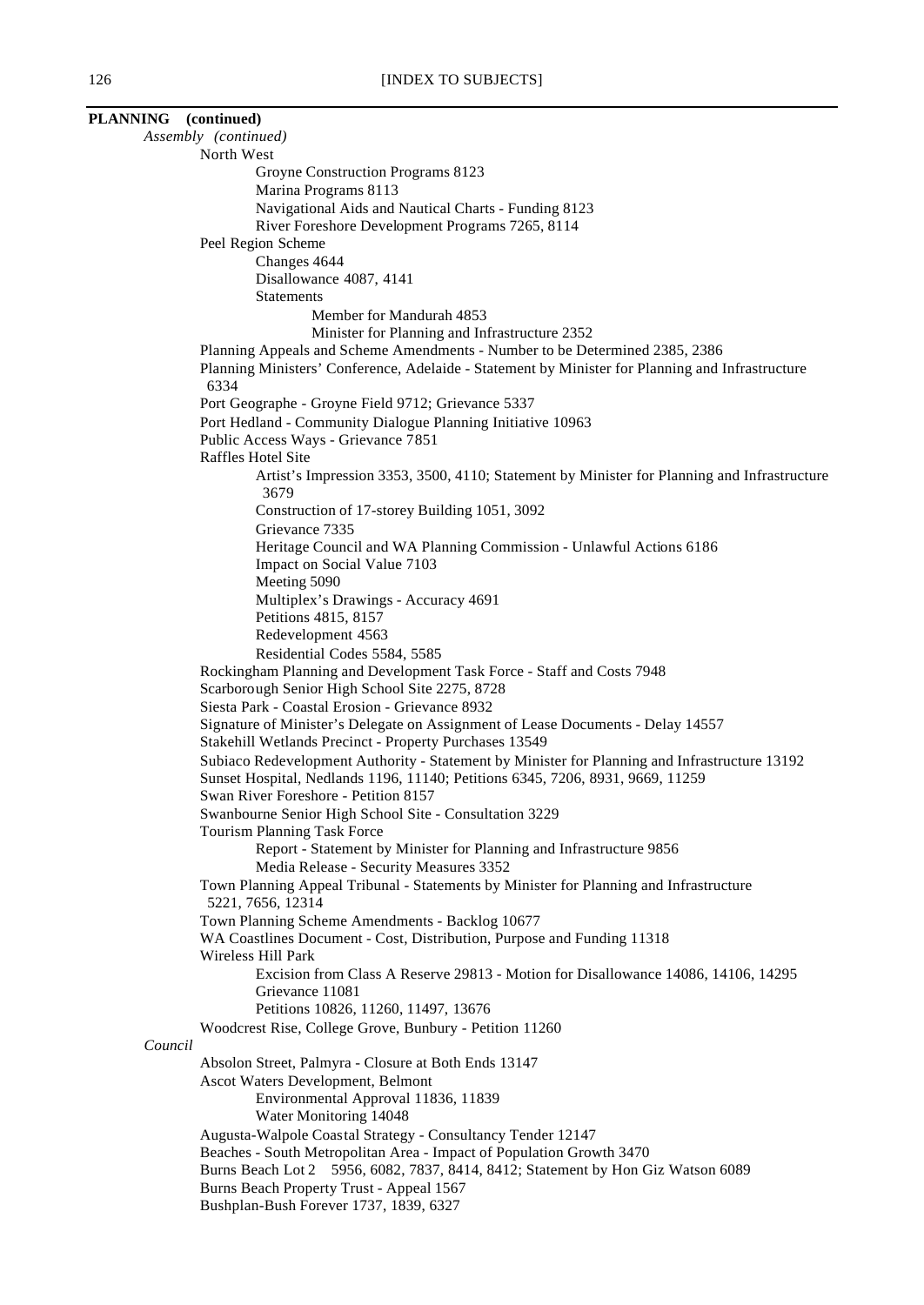# **PLANNING (continued)**

```
Council (continued)
Canal Rocks Pty Ltd versus Shire of Busselton - Consultation 10488
Certificate of Title Volume 1138, Folio 74 - Temopolous Family 1839
Clontarf Hill - Transfer of Management to City of Fremantle 10814
Denmark - Pedestrian Access Way 552
Developer Contributions to Infrastructure Costs Associated with Land Development 12553
Dialogue with the City - Statement by Hon Louise Pratt 11371
Egerton Estate, Ellenbrook - Boundary Extension 1966
Fitzroy Crossing 10788, 11054
Fremantle-Rockingham Controlled Access Highway - Beeliar Regional Park, Cockburn 42
Garland International Pty Ltd Report 9360
Gingin Coast Structure Plan 12926
Hampton Location 135, Kalgoorlie - Granting of Freehold Title 4299
Heathcote Site 467, 2152, 4202, 4257, 4343, 4432, 6325; Petition 537
Hope Valley-Wattleup Redevelopment 5958, 7313, 10778
Kalgoorlie-Boulder - Freehold Lots 2154
Karratha - PKK Environment and Infrastructure Pty Ltd - Report 10935
Kununurra 1452, 10784, 10933
Land in Certificate of Title Volume 1138, Folio 74 - Purchase by WA Planning Commission 348
Leeuwin-Naturaliste Statement of Planning Policy - Smiths Beach 2601
Lendich, Mr Vladimir - Bullsbrook Land 11054
Lennard Brook Easement, Gingin 9972
Lot 502 Sudlow and Phoenix Roads, Bibra Lake - Subdivision 2910
Lot 587 Herbert Street, Broome 13004
Lot 1409 Huntingdale Road, Huntingdale - Rezoning 1453
Lots 293 to 296 Eedle Tce, Bridgetown 3438
Lots 595 and 596 Stakehill Swamp 11177
Mangles Bay, Rockingham - Marina Proposal 4905
Margaret River - WA Planning Commission's Inquiry by Design 36
Mauds Landing Development
        Adjournment Debate 4237
        Advertising Campaign 9581, 10117
        Advice to Government 5529, 7184
        Appeals Process 11598
        Australian Wildlife Conservancy 4251, 4338; Adjournment Debate 4354
        Commercial Conflicts of Interest 4392, 4446
        Coral Coast Marina Development Pty Ltd
                 Advice Prior to Crown Solicitor's Advice 12265, 12429
                 Appeals Committee Composition 11045
                 Agreement with Government 1675
                 Carew-Hopkins, Mr Derek 3726, 3866, 4023, 4198
                 Crown Solicitor's Advice 12002, 12551; Personal Explanation by Hon Norman
                   Moore 12103
                 Solicitor's Advice - Statement by Leader of the House 12103
                 Economic and Social Benefits of Proposal 10745, 11204, 12161, 12569, 14769
                 Environmental Protection Authority's Advice 10111, 12551, 13166, 13913, 13914
                 Environmental Risks and Management Needs 11038, 12569
                 Legality of Decision 12285, 12286, 12430
                 Letter from EPA 10246, 10360
                 Meetings 4392, 4446, 4525
                 Minister's Appeal 3284
                 Premier's Decision on Appeals 12140, 12430
                 Request for Reports on Appeals 12921
                 Statements by Hon Norman Moore 12149, 12271
                 Viability 4024
        Gascoyne Development Commission 2601
        Meetings 4392, 4398, 4525, 6080
        Minister's Biased View 3433, 3440, 3608, 4434
        Minister's Support 2479
        Ningaloo Advertising Campaign 9843
        Premier's Open Letter 9581, 10263
```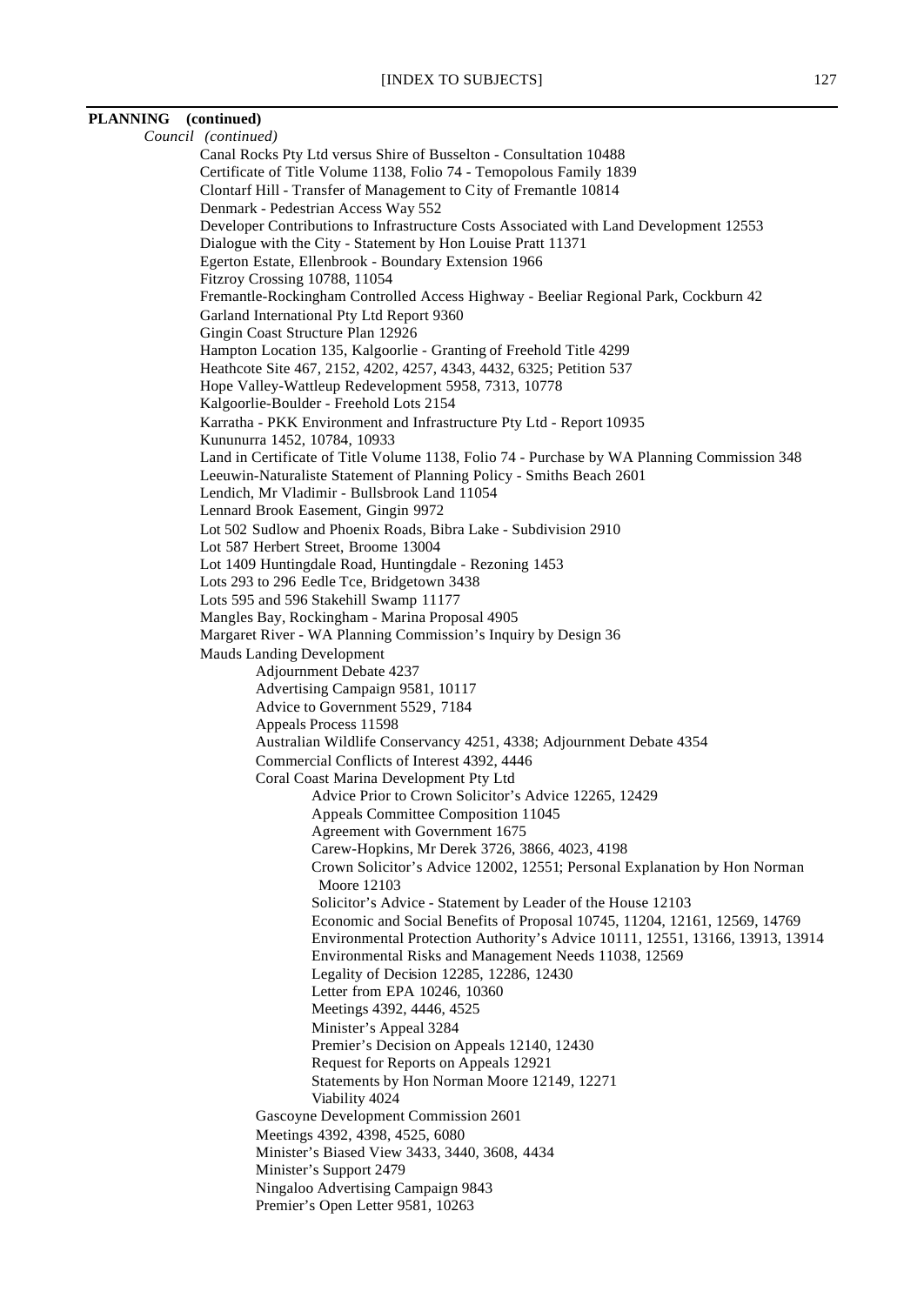|  | Council (continued)                                                                           |
|--|-----------------------------------------------------------------------------------------------|
|  | Mauds Landing Development (continued)                                                         |
|  | Premier's Trip to Coral Bay 9968                                                              |
|  | Rejection Decision 9842                                                                       |
|  | Motion 9949                                                                                   |
|  | Statement by Hon Norman Moore 10094                                                           |
|  | Statements by Hon Norman Moore 6591, 11604, 12010, 12012                                      |
|  | <b>Urgency Motion 4182</b>                                                                    |
|  | Viability 4024                                                                                |
|  | Wilson, Dr Barry 349, 350, 462, 702, 1002, 1257, 1454, 1657, 3026, 3433, 3434, 4198,          |
|  | 5019, 5048, 5190, 6952, 7448                                                                  |
|  | Written Decision 9969                                                                         |
|  | Maylands Boatyard Pty Ltd 1138, 5314                                                          |
|  | Melville, City of - Lot Sizes 12558                                                           |
|  | Metropolitan Region Scheme Amendments                                                         |
|  | Clarkson-Butler Amendment - Statement by Parliamentary Secretary 11822                        |
|  | Fremantle Eastern Bypass - Correction of Answer 14779                                         |
|  | No 5 - South East District Omnibus - Statement by Parliamentary Secretary 1405                |
|  | No 992/33 - Clarkson-Butler - Disallowance 14820                                              |
|  | No 992/33 - Lot 2 Burns Beach 1533                                                            |
|  | No 1016/33 - Western Suburbs Omnibus Amendment No 3 - Statement by                            |
|  | Parliamentary Secretary 2109                                                                  |
|  | No 1019/33 - Townsites in Stoneville and Parkerville<br>Disallowance 5789                     |
|  | Postponement of Consideration 5761                                                            |
|  | Statement by Parliamentary Secretary 2590                                                     |
|  | No 1020/33 - Egerton Estate, Ellenbrook 553                                                   |
|  | No 1028/33 - South East Districts Omnibus (No 5) - Disallowance 4457                          |
|  | No 1037/33 - North West Districts Omnibus Amendment No 5 - Statement by                       |
|  | Parliamentary Secretary 2110                                                                  |
|  | No 1038/33 - Thomsons Lake Regional Centre - Statement by Parliamentary Secretary 1406        |
|  | No 1039/33 - Victoria Quay, Port of Fremantle - Statement by Parliamentary Secretary 33,      |
|  | 10076                                                                                         |
|  | No 1040/33 - Tapper Road, Banjup - Statement by Parliamentary Secretary 32                    |
|  | No 1041/33 - South West Districts Omnibus (No 5) - Statement by Parliamentary Secretary<br>32 |
|  | No 1043/33 - Statement by Parliamentary Secretary 12911                                       |
|  | No 1044/33 - Statement by Parliamentary Secretary 12911                                       |
|  | No 1048/33 - Addition to Urban Zoning West Parade, South Guildford -                          |
|  | Statement by Parliamentary Secretary 14149                                                    |
|  | No 1049/33 - Statement by Parliamentary Secretary 12911                                       |
|  | No 1054/33 - Western Power Depot, Belmont - Statement by Parliamentary Secretary 5761         |
|  | No 1055/33 - Fremantle Eastern Bypass 5055                                                    |
|  | Deletion 865                                                                                  |
|  | Personal Explanation 2861                                                                     |
|  | <b>Statements</b><br>Leader of the House 13331                                                |
|  |                                                                                               |
|  | Parliamentary Secretary 2851<br>Hon Ken Travers 13355                                         |
|  | Submission Period 5196                                                                        |
|  | Tabling of Documents 13350, 14194, 14195                                                      |
|  | Opposition 6325                                                                               |
|  | Roe Highway Stage 8 865                                                                       |
|  | Southern Rail Link 1415, 1805                                                                 |
|  | Mindarie Marina - Zoning 2249                                                                 |
|  | Moore River Estuary Development 12006; Petition 8347                                          |
|  | Nicholson and Thornlie Roads Railway Station Precincts - Study of Land Use and Transport      |
|  | Integration 464                                                                               |
|  | Peel Region Scheme                                                                            |
|  | Adjournment Debate 5558                                                                       |
|  | Disallowance 5537                                                                             |

**PLANNING (continued)**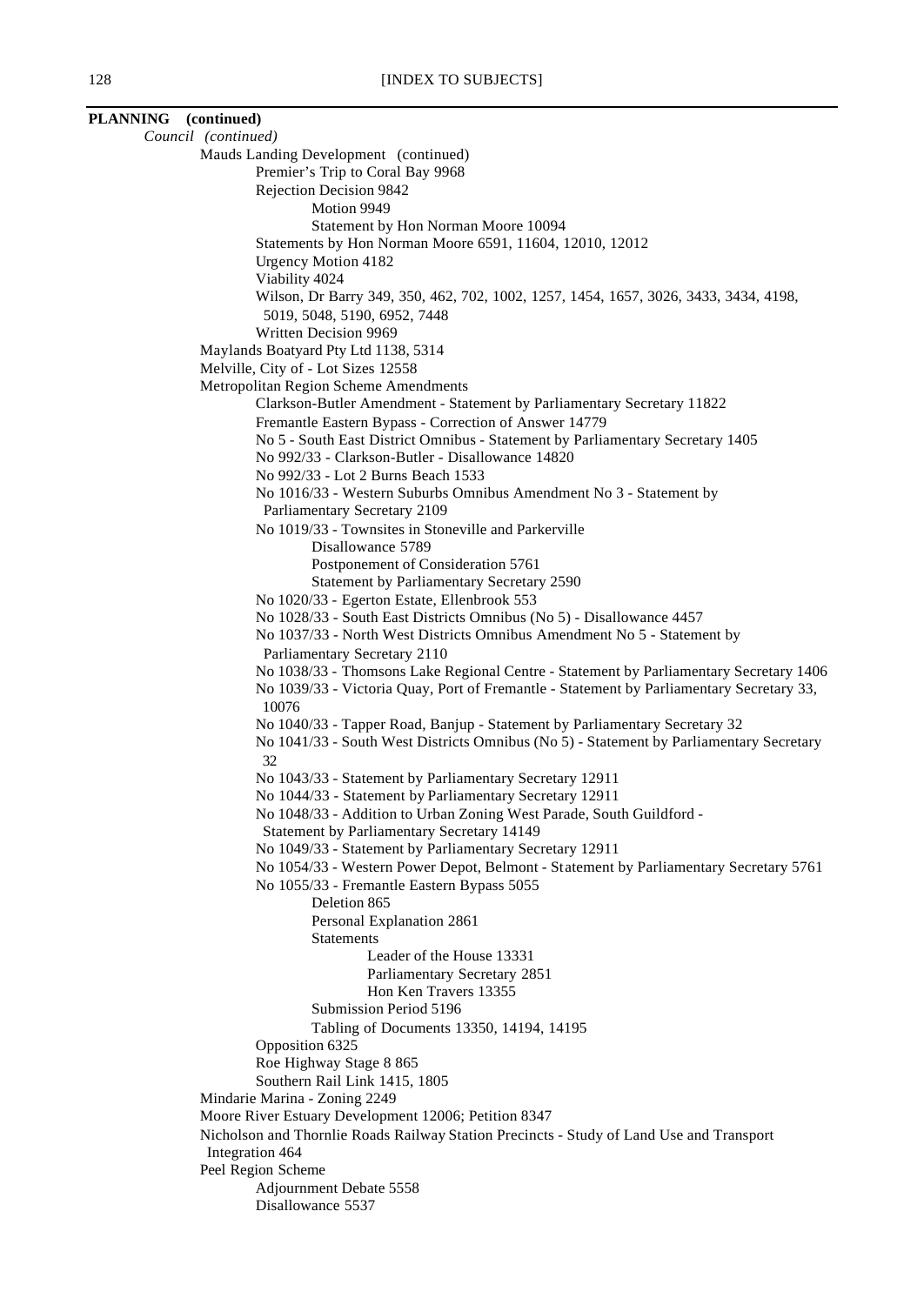# *Council (continued)* Peel Region Scheme (continued) Statements by Minister for Racing and Gaming 2315, 13109, 13576 Perth Airport - Aircraft Noise Forecasts - Maniana 863 Planning Control Area No 75 - Lot 7 Absolon Street and Stock Road, Palmyra - Upgrading 12926 Port Catherine Project 2153, 8396, 9560, 12039 Port Hedland - Coastal Management Plan 2911 Public Open Space - New Residential Developments 1169 Pyrton Site 8363, 9624 Railway Reserves - Reclassification under MRS 5969 Riverslea Gardens, Margaret River - Subdivision Approval 3292 Rockingham Foreshore - Height Restrictions on Buildings 863 Rockingham Marina - Government's Support 14609 Scarborough Senior High School Site - Future Use 14775 Separation Point Marine Precinct 8577, 9634 Shark Lake Industrial Site, Esperance 11209 Smiths Beach Development - Number of Units and Sites Approved 13357 South Beach Urban Development Cockburn-Fremantle Buffer Zone 12046 Landfill 8413, 8576 Methane Gas Trap 9622 Petition 11960 Remediation of Off-site Contamination 9625 Site Remediation and Validation Report 8425, 13366 South West Metropolitan Corridor - Recreational Needs 7458 Stakehill Rural Landowners Group - Land in Baldivis 10247, 11208 Sunset Hospital, Nedlands Future 552 Petitions 3713, 7271 Return from Development 1007

**PLANNING (continued)**

Steering Committee 3471, 3472 Telephone Survey 10246 Zoning 466 Sussex Locations 2143, 2144, 2149, 2150, 2153 and Lots 14 and 15 Margaret River - Rezoning 3177 Swanbourne Senior High School Site - Public Housing 3613 Tourism Planning Task Force Report - Statement by Hon Adele Farina 9850 Town Planning and Development (Appeal) Regulations 2003 - Schedule 1 of the Fees - Disallowance - Order Discharged 11007 Town Planning Appeal Tribunal - BGC (Australia) Pty Ltd - Hearing Process 13081 Town Planning Scheme Amendments - Kununurra and Environs 10783 WA Planning Commission Membership 7453, 7461, 13862 Power of Minister to Direct 11478 Wattleup - Reduction of Population 10939 William Street Bridge - Demolition 9846, 9975 Wireless Hill Park Excision from Class A Reserve 29813 - Motion for Disallowance 14706 Land Excision 9973, 10363, 10748, 10922, 12437, 12669 Petitions 9926, 10055, 10327, 10735, 12634, 12968 Statement by Parliamentary Secretary 11320 Redevelopment 9584 Statement by Hon Simon O'Brien 12013 Tabling of Document 11045 Woodman Point-South Fremantle Coastline - Zoning 3633 Wyndham-East Kimberley, Shire of - Reserve 41812 Planning Approvals Inconsistent with Town Planning Scheme 13028, 13895

# **PLANNING AND INFRASTRUCTURE, DEPARTMENT FOR**

*Assembly*

Auditor General's Report - Statement by Minister for Planning and Infrastructure 12681 Enforcement of Lease Conditions 8074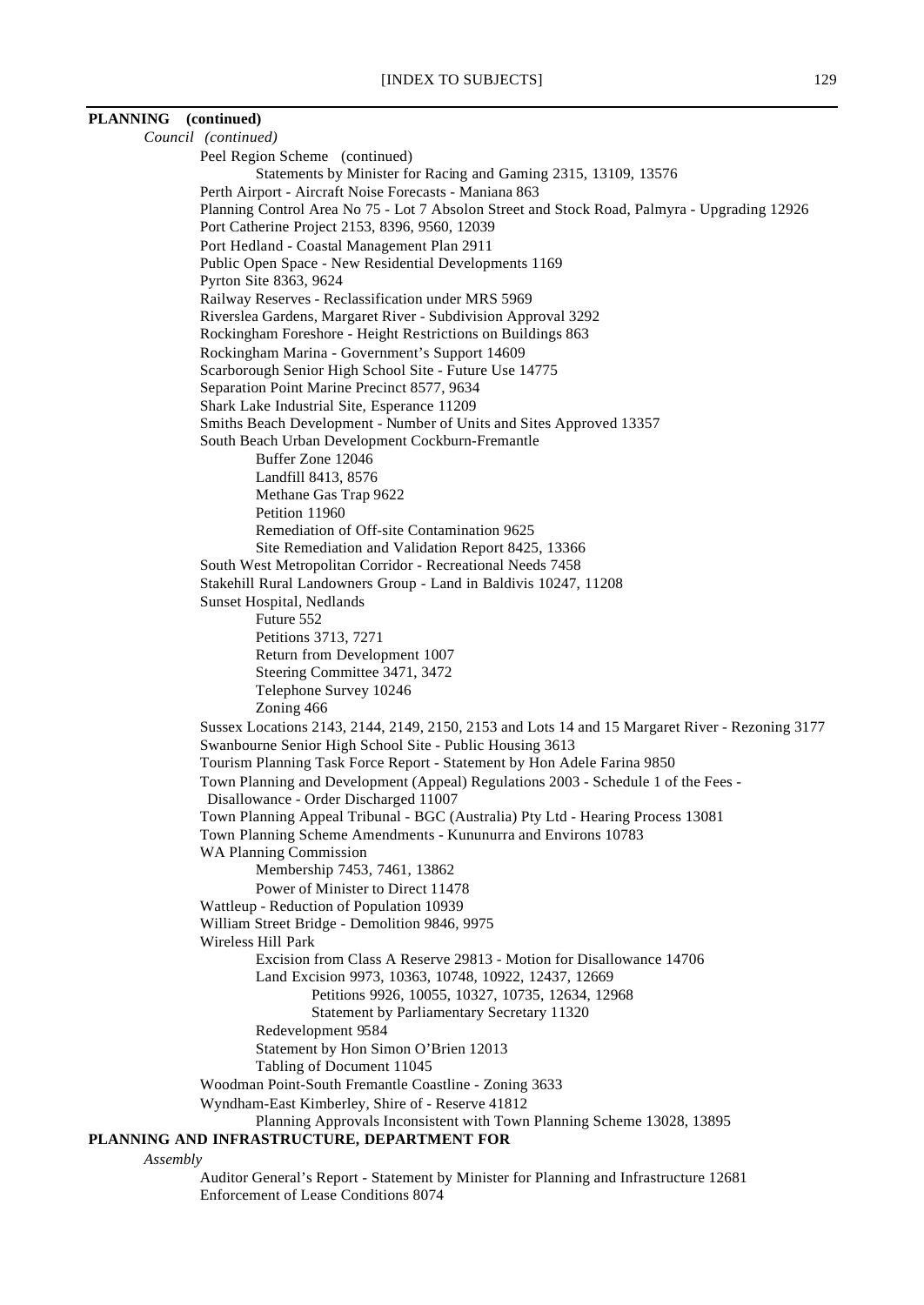# **PLANNING AND INFRASTRUCTURE, DEPARTMENT FOR (continued)**

*Assembly (continued)* Recognition by the Planning Institute of Australia - Statement by Minister for Planning and Infrastructure 6676 Road Transport Section Investigations - Fuel Tanker Truck Rollover Accidents 9308 Web Site - Updating 10873 *Council* International Hydrogen Conference, Broome - Funding 6328 **PLANNING APPEALS AMENDMENT BILL 2001** *Assembly* Appropriations 102 Returned 609 Council's Amendments 753-759 Assent 1568 *Council* Committee 253-268, 360-372, 456-461, 469; Deputy Chairman's Rulings 254, 458 Report 470 Third Reading 470 Assembly's Message 837 Assent 1521 Adjournment Debate 268 **PLANT PESTS AND DISEASES (ERADICATION FUNDS) AMENDMENT BILL 2002** *Assembly* Introduction and First Reading 894 Second Reading 895, 1904 Appropriations 1202 Remaining Stages 1906 Returned 2361 Assent 2525 *Council* Receipt and First Reading 1835 Second Reading 2243; Deputy President's Ruling 2244 Third Reading 2246 Assent 2467 **PLANT PESTS AND DISEASES (ERADICATION FUNDS) AMENDMENT BILL 2003** *Assembly* Introduction and First Reading 11380 Second Reading 11380, 12175 Remaining Stages 12178 Returned 12706 Assent 12864 *Council* Receipt and First Reading 12147 Second Reading 12147, 12638 Remaining Stages 12641 Assent 12911 **PLASTIC BAGS** *See "Environment"* **POISON 10,80** *See "Agriculture"* **POLICE** *See also "Crime", "Mickelberg Case" and "Royal Commission Into Whether There Has Been Any Corrupt or Criminal Conduct by Western Australian Police Officers" Assembly* 48 Positions Available for Redeployment 4644 Accidental Shooting of Maintenance Worker 13268 Act - Review 982 Albany - New Complex 7881 Attendance at the Gathering of the Eagles 14522 Audit of Training Procedures and Equipment 12811 Australind Station - Upgrade - Petition 3785 Ballajura Station - Petitions 3909, 6791 Belmont Station - Number of Officers 1629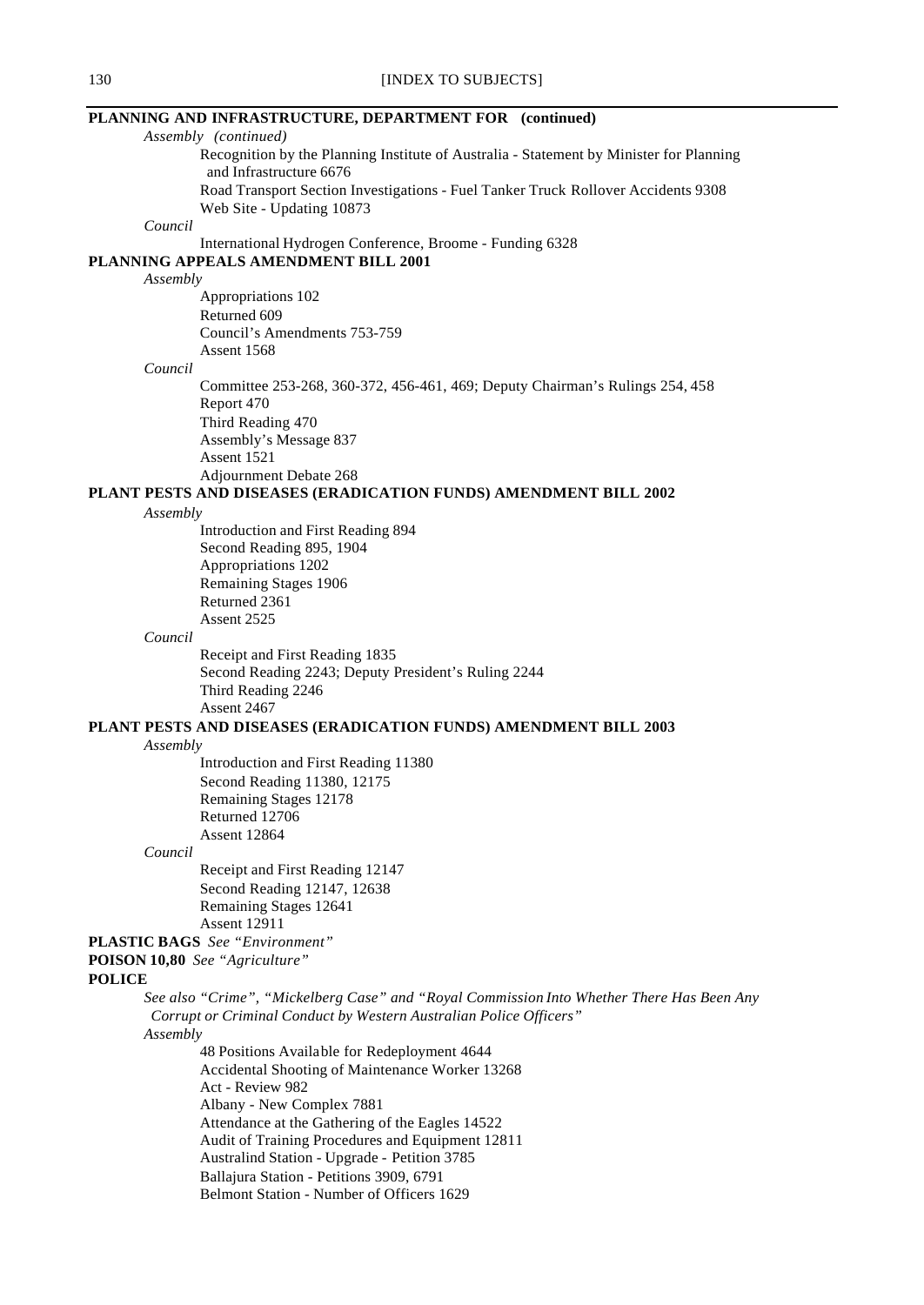# **POLICE (continued)**

*Assembly (continued)* Bikie Gangs DNA Profiling - Statement by Minister for Police and Emergency Services 879 Failure to Wear Helmets 3781 Budget - Breakdown of Items 14527 Building Industry Special Projects Inspectorate - Draft Memorandum of Understanding with Police Service 1761 Bunbury Rapid Response Squad 12609, 12610 CADCOM Project - Abandonment of Part of System 4637 Carnarvon - Antisocial Behaviour - Petition 12445 Child Sex Offenders Register - National Approach 2820 CityNEX Camera Surveillance System 11396 Civilian Police Service Employees - Enterprise Bargaining Agreement 3093 Clairvoyants - Use 3987 Claremont Station - Closure 14349 Clarkson Station - Closure 11783 Clearance Fees - Waiving in Cases of Hardship 9715 Community Operations - Motion 4758 Coolgardie Station - APLO Numbers 11434, 14485 Crime Fighting Success 8891 Crime Stoppers - Advertisement on Drug Dealer Phone-in Day 4558, 4559 Crowd Control Licences 4665, 13270 Custody Escapes, Deaths and Suicides 10701 Number of Escapees 6235 DMR Consulting Pty Ltd - Cost 13267 DNA Testing Back-capture Program 918 Home Burglary and Sexual Assault 4859 National Approach 2820 Number and Dates of Samples 14919 Outlaw Bikie Gangs - Statement by Minister for Police and Emergency Services 879 Processing of Samples 13261 Sex and Drug Offenders 26 Staff Numbers 11677 Success of Program 7679 Dog Squads - Number and Cost 13423 Drink-driving - Christmas Anti-drink Driving Campaign - Statement by Minister for Police and Emergency Services 2918 Driving Offences - Confiscation of Motor Vehicles 9746 Drug-impaired Drivers 13523 Drug Bust 5088 Family Violence - Reports to Department for Community Development 9089 Firearms - Number 9713 Flying Squads - Establishment 666 Fremantle Officer Numbers 9794, 11561 Staff 12685 Full-time Equivalents - Shortfall 13425 Functional Review Taskforce - Cancellation of AIMS Contract 4744 Gang Violence - Statement by Minister for Police and Emergency Services 7514 Glock Pistols Accidental Discharges 6337, 8313, 8315, 9750, 11001 Instructions for Use and Storage 13259 Goldfields-Esperance - Budget 1513, 13259 Government's Pre-election Promises - Motion 14089 Great Northern Highway between Muchea and Wubin - Patrols 12375 Informants - Number 4156 IVIS Technology - Use 8517 Joondalup 3986, 14500, 14501, 14521 Kalgoorlie-Boulder Station 1513, 2994, 3711, 13259, 11434, 14485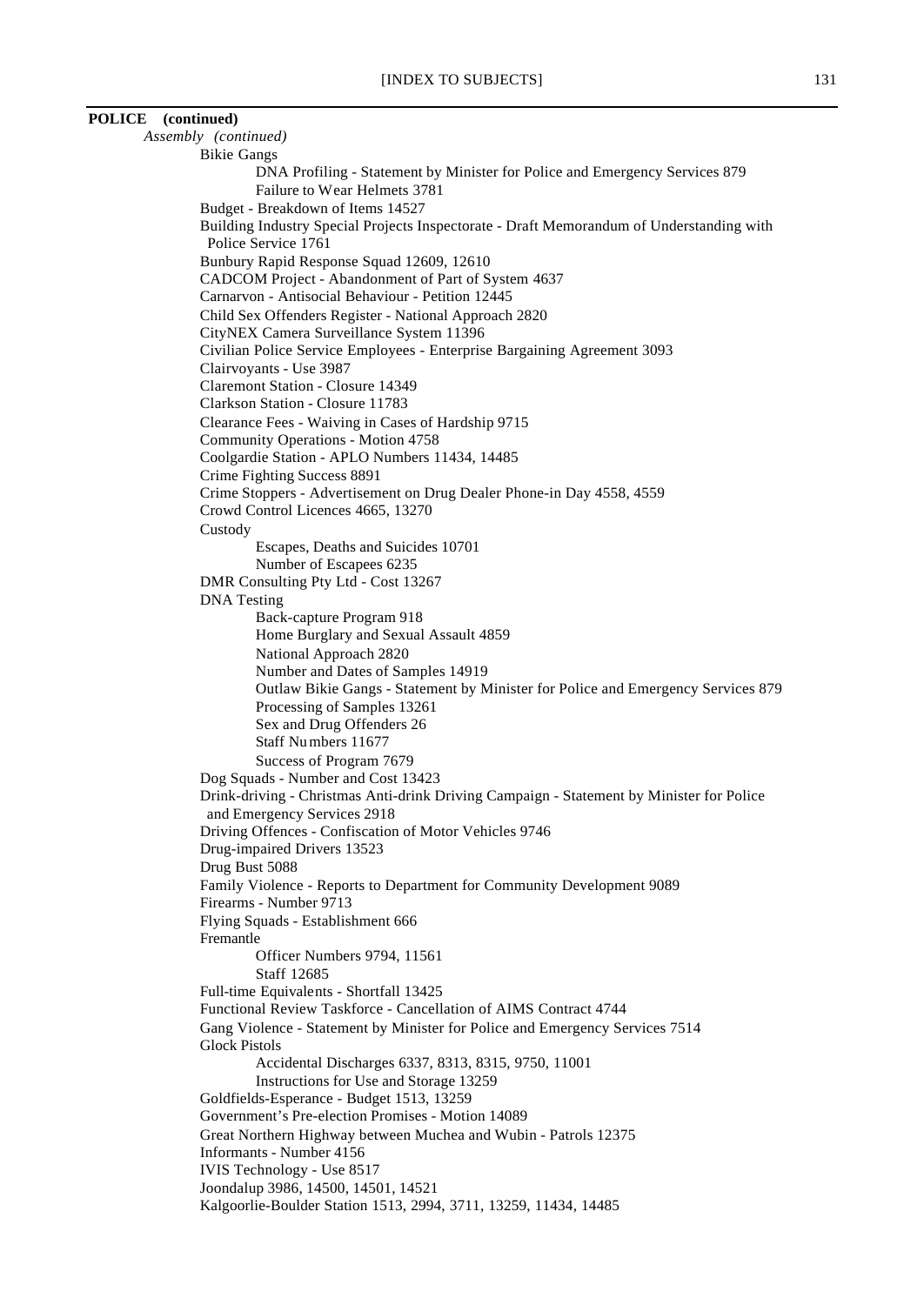# **POLICE (continued)** *Assembly (continued)* Kensington Police Complex - Flags Displayed 1514 Kiara Station - Services and Opening Times 7596 Laverton and Warburton Stations 12378

Lost Man-hours Due to Changes in Court Times and Cancellation of Cases 8073, 12379 Loud Music from Motor Vehicles - Noise Abatement Powers 9743 Major Sporting Events - Allocation of Resources 9743 Menzies Station - Petitions 5835, 5977, 6131, 6791, 7032 Metropolitan Railway System 11434 Midland Station 10031, 12881, 13269, 13426 Moora Visit - Brick Presentations to Premier 13193, 13194 Motorists - Testing for Drugs 12326 Mullewa Station - 44-hour Week 3847 Multanovas Burrows, Mr Ian 664 Country Roads 8001 Locations 4623, 9720 Revenue - Road Safety Initiatives 7028, 7361, 8000 Review of Placement Criteria - Motion 13421 Tabling of List of Expenditure of Revenue 7028 National Automated Fingerprint Identification System 12608 Newman Station - Replacement 9875 North Metropolitan District - RADAR Model 4160 Northam Station - Grievance 5685 Numbers - Increase 12808 Occupational Safety and Health Audit 12376 Offence and Clearance Statistics - Statement by Minister for Police and Emergency Services 14054 **Officers** Charges of Assaulting 686 Legal Representation 1712 Number 1515, 3711, 3712, 4660, 13424; Matter of Public Interest 7887 Overtime Payments 8500 Pay Claim 10588 Private Firearm Ownership 7595 Rates of Pay 10498 Recruitment 7361 Regional and Remote Locations 12066 Stress Leave 3984 Unprofessional Conduct - Penalties 5723 Overtime - Cost 10680 Owner-onus Legislation - Proclamation 8117 Pay Dispute Enterprise Bargaining Negotiations - Statement by Premier 11497 Matter of Public Interest 10967 Newspaper Advertisement 10961, 10962 Opposition's Pay Offer 11108 Petition 11259 Premier's Comments 10960 Resolution 10820, 10821 Porter, Mr Kingsley, Deputy Commissioner (Administration), APM - Retirement - Statement by Minister for Police and Emergency Services 1458 Prosecutions - Reassessment by Special Interagency Unit 7029 Records of Occupations of People Arrested 7596 Recruits - Number and Duties 13262 Red-light Cameras 7028, 7361, 11005 Redundancies for Civilian Administration Positions 3091 Regional and Remote Areas 11905 Reid Highway-Altone Road, Beechboro - Fatal Accident - Failure of Traffic Lights 5830 Response Times for Priority Offences 12377 Royal Commission

Legal Representation for Police Officers 1712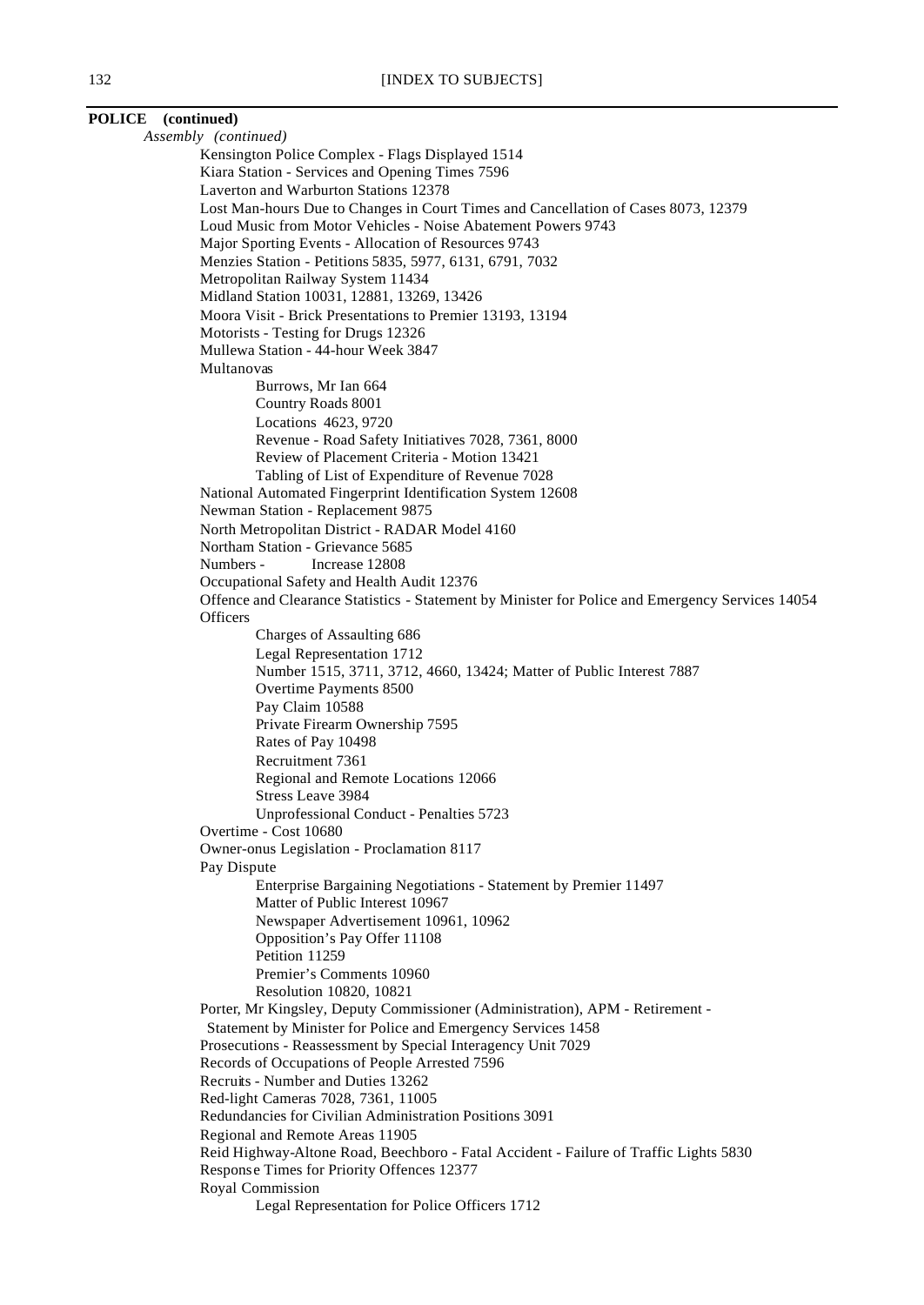# **POLICE (continued)**

*Assembly (continued)* Royal Commission (continued) Mr Lewandowski's Evidence 1866 Sworn Officers Stood Down 8929 Scarborough Beach Car Park - Grievance 12829; Statement by Member for Innaloo 12602 School Crossing Attendants - Travel Allowance 10051 School Crossing and Traffic Wardens - Review 4107, 4108 School Truants - Powers 3711 Section 8 Dismissals - Reform 88 Speeding Offenders - Confiscation of Vehicles 10591 Squads and Units - Names and Purposes 14958 Staff Resignations, Retirements and Dismissals 14969 Stations Closure or Downgrading 4560 Notice of Motion - Removal from Notice Paper - Statement by Deputy Speaker 13614 Interview Rooms and Holding Cells 1514 Number of Stations and Holding Cells 3710 Officer Numbers 3709, 11625, 11627 Percentage Operating Below Authorised Strength 11696, 11697, 11782, 11783 Swan Valley Nyungah Community - Guard or Patrol 14486 Tactical Response Group - Transport by Aircraft 3980 Telephone Calls to Police Stations 8968 Terrorist Threat - Lack of Resources 3345, 3346 Traffic Accidents - Criterion for Reporting to Police 8854 Traffic Management and Road Safety Budget - Underspending 8003, 8183 Vehicle Pursuits - Guidelines 14522 Vehicle Searches - Legislative Authority 9751 Vehicles Prohibition on Officers Taking Vehicles Home 3708 Purchase from States and Territories 3989 Violence Restraining Orders - Enforcement - Seizure of Firearms 10719 Volunteers - Checks at Reduced Rates 10962 Warburton 12810 Warnbro Shooting Incident 10280-10282; Statement by Minister for Police and Emergency Services 10158 Warren-Blackwood Stations - Petitions 7207, 7525, 8008, 8277 Western Australia-Northern Territory Agreement - Statement by Minister for Police and Emergency Services 12446 Yalgoo, Shire of - Aboriginal Police Liaison Officer 2391 *Council* Aircraft - Authority to Carry Dangerous Goods 1418 Anti-terrorist Measures - Additional Staff 4254 Augusta Station - Staffing 12286, 12430 CADCOM Project - Adverse Report by Auditor General 12555 Cannabis Charges and Cautions 7309 Custodial Sentences for Convictions 10942 Child Protection and Family Violence Officers - Appointment 12924 Corporate Assistance 10771 Cue, Mt Magnet and Meekatharra - Staffing Levels 6082 Cyclists Riding on Roads Adjacent to Shared cycleways 10380 Derby 12552, 13018 DNA Testing - Budget Allocation 877 Drugs - Law Enforcement 7448 East Perth Station - Infringement Notice Booklets 3434 Firearms - Number 10249 Forrestfield Station 13010, 13119 Geraldton - Hours Worked by Officers 4933 Great Northern Highway Roadblock between Broome and Wilare Bridge 9972 Statement by Hon John Fischer 10377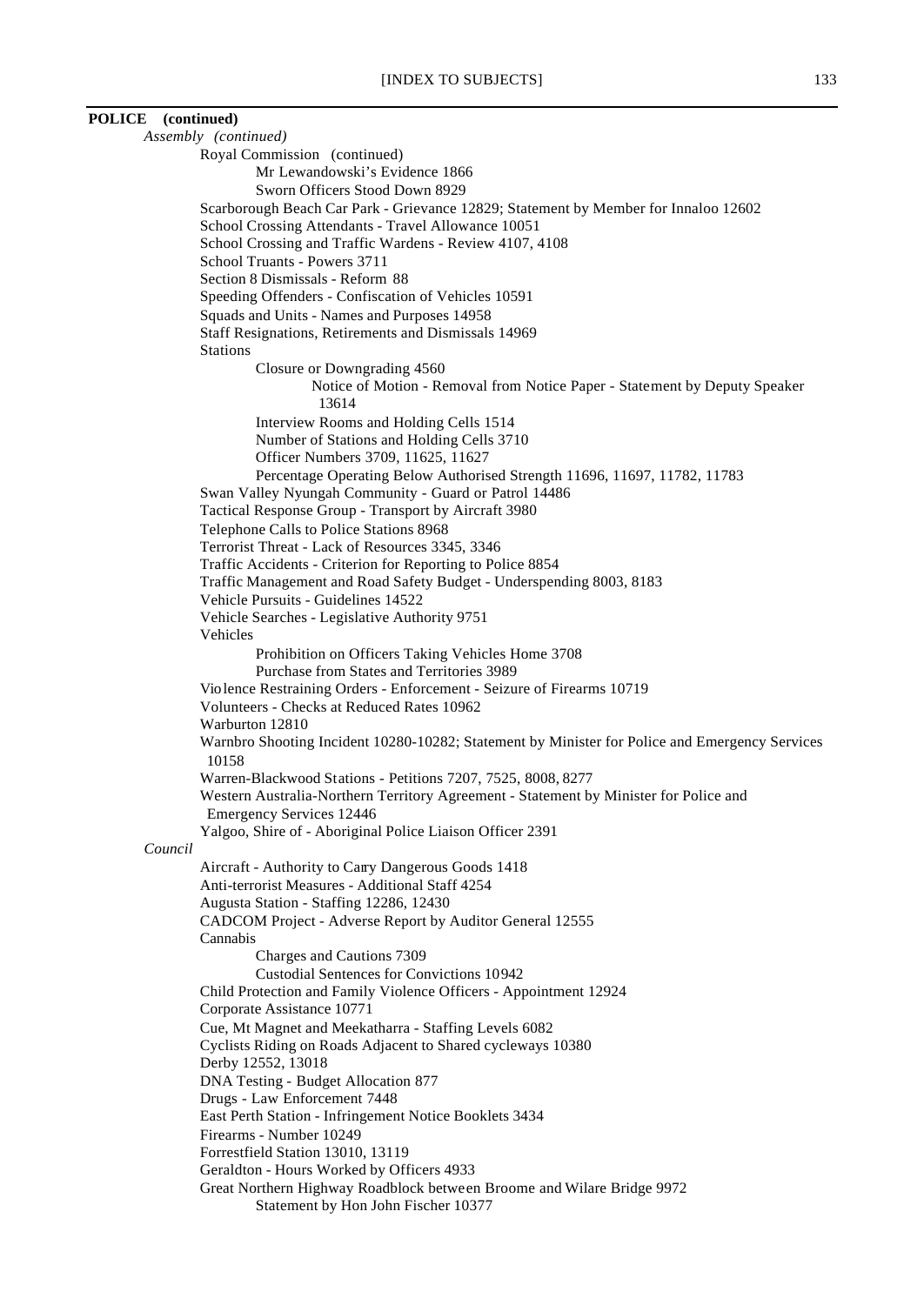# *Council (continued)* Greer, Mr Arthur 2227, 3436, 6083, 7202 Joondalup - Police Presence at Council Meeting 14194 Kalamunda Station 13010, 13119 Multanovas

**POLICE (continued)**

Lesbian and Gay Pride Parade - Officers Marching in Uniform 12432 Mason, Sharon - Murder 2227, 3436, 3731, 6083 Metropolitan Area 872, 4365 Mirrabooka - Report of Drug Dealing 7180 Mounted and Canine Sections - Funding 13117 Mullewa Station - Crime Statistics 12291 Adjournment Debate 3060 Revenue - Road Safety Initiatives 3435 Speeding Fine Revenue and Road Deaths 3873, 4935 Multi-function Police Sites 14836 Non-metropolitan Districts - Staffing Levels 12432 North West Metropolitan District - Statistics 1804, 11174 Numbers South West 245 Western Australia 6283, 6958 **Officers** Active Duty - Number 13471; Statement by Hon Paddy Embry 13477 Annual and Long Service Leave 3066 Attrition Rate 13070 Hours Worked 4933 Number 4023 Recruitment 10938 Retiring - Annual and Long Service Leave 9056, 10771 Pay Dispute - Newspaper Advertisement 11038, 11173 PC Cop System 878 Pilbara District Police Office - Letter about Break-in at Cheeditha Community Aboriginal Group 9622 Plant Material Demonstration in Legislative Assembly - Inquiry 7826 Radar Detectors - Adjournment Debate 3060 Recruits - Number 6958 Red-light Cameras - Revenue - Road Safety Initiatives 3435 Resources - Number 4023 Royal Commission 14638, 14836; Adjournment Debates 1039, 2149 Scott, Detective Frank - Corruption Allegations 4957, 5050 Speakers' Steps, Forrest Place - Recording of Information 5023 Stations - Unmanned 13010 Stock Stealing Squad 1417, 3024 Swan Valley Nyungah Community - Raid 4253 Teachers - Criminal Records Checks - Statement by Hon Alan Cadby 14204 Theft from Vehicles - Preventive Measures 5049 Traffic Accidents - Infringement Notices 7452 United States Warships - Protection - Cost 5969 **POLICE AMENDMENT BILL 2002** *Assembly* Introduction and First Reading 3072 Second Reading 3072, 3916, 3933 Appropriations 3476 Consideration in Detail 3941-3946, 4080-4086 Third Reading 4086 Returned 5724 Assent 5834

*Council*

Receipt and First Reading 4038 Second Reading 4038, 5421 Committee 5552, 5553 Report 5553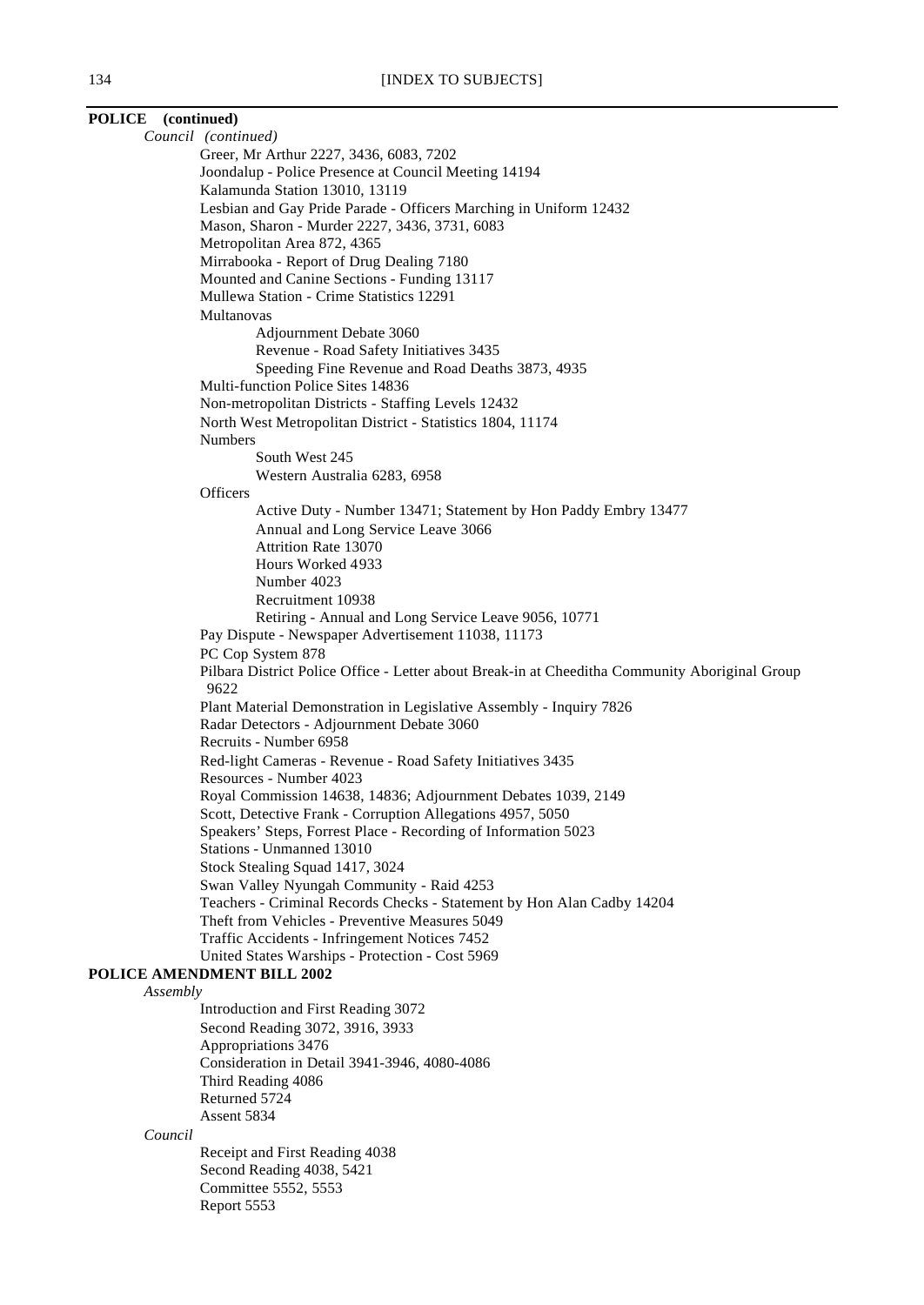# **POLICE AMENDMENT BILL 2002 (continued)**

*Council (continued)* Third Reading 5553 Assent 5759

#### **POLLUTION**

*See also "Alcoa World Alumina Australia", "Environment", "Industrial Development" and "Waste Disposal" Assembly*

Acid Sulfate Soil Problems 10442

Air

HIsmelt Corporation Pty Ltd 402, 1051; Petition 1175 Meeting of Environment Protection and Heritage Council 8311 Noisy and Smoky Motor Vehicles 5755 Perth Air Quality Management Plan 824, 4173 Report on Perth's Air Quality - Implementation 6532 Smoke Haze 2816 Toxic Pollutants - Levels of Exposure 10960 Airborne Mercury 9792 Chemicals - Quantities, Storage, Transportation and Disposal 12808 Heavy Industry - Obligations 9877 Pollution Response Squad - Training 12612 Toodyay - Phenol Contamination of Properties 823 Two Rocks Marina - Fuel Contamination 8137, 8139

Uduc Road, Harvey 1401

Wesfarmers CSBP Ltd - Ashfield Site - Ground Water Monitoring Data 6183

# *Council*

Air Perth Air Quality Management Plan - Development 11887 Wood Smoke Problems 11887 Amcor Contaminated Site, Bibra Lake 1951, 3338 Brickworks Industry - Monitoring of Stack Emissions 737 Chemical Storage Facilities, High Risk - Completion of Inspections 2156 Contaminated Sites BHP Billiton, Newman 8367 Proposed Legislation 1746 Domestic Smoke - Amending Legislation 9562 National Pollutant Inventory - Pollution Emission Figures 7019, 8410 Omex Site - Remediation Costs 3176, 5819 Port Coogee - Remediation of Contamination 9080 Port Hedland - Iron Ore Dust Contamination 14198 Two Rocks Marina - Fuel Contamination 3437 Wesfarmers CSBP Ltd Ashfield Site - Pollution Abatement Notice 6082 Kwinana - Water Licensing Exemption 7179

# **PORT KENNEDY**

*Assembly*

Port Kennedy Development Project 4639-4642, 4697 Statement by Minister for Planning and Infrastructure 479, 9228 Port Kennedy Resorts Pty Ltd - Bond-Guarantee 1780 WA Beach and Golf Resort Pty Ltd - Conditions 10877

#### *Council*

Port Kennedy Development Project Agreement Act - Tabling of Variations 1968 Costs 1966 Deed of Covenant 4341 Environmental Impact 1842 Facilities Consultation and Residential Housing 6329 Funding and Public Consultation 2151 Ownership of Freehold Lots 1968 Priority Public Works 9560 Port Kennedy Golf Course - Ground Water Use 3172, 4062

**PORTER, MR KINGSLEY** *See "Police"* **PORTMAN IRON ORE LTD** *See "Mining"*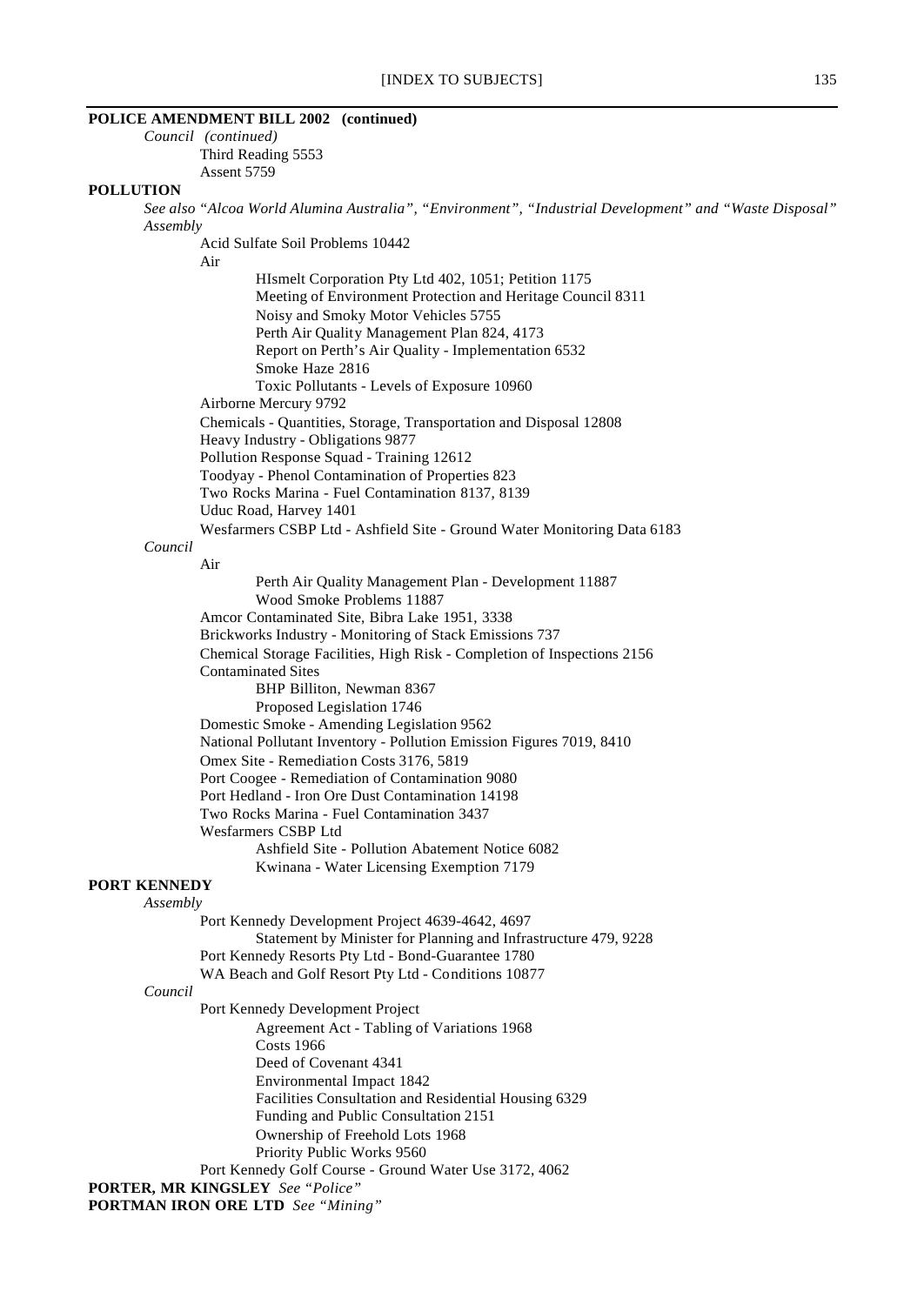# **PORTS AND HARBOURS**

| Assembly |                                                                                                  |  |
|----------|--------------------------------------------------------------------------------------------------|--|
|          | Albany Port Authority - Advertising of Positions on Board 4680                                   |  |
|          | Broome 3495, 3496, 10423, 12863; Statement by Minister for Planning and Infrastructure 5826      |  |
|          | Dampier Port Authority - Port Control Closure - Statement by Minister for Planning and           |  |
|          | Infrastructure 11378                                                                             |  |
|          | Esperance - Port of the Year - Statement by Member for Roe 12855                                 |  |
|          | Esperance Port Authority 3561, 8269; Statement by Minister for Planning and Infrastructure 12447 |  |
|          | Fremantle 4856, 4857; Statement by Minister for Planning and Infrastructure 5562                 |  |
|          | Geraldton Port Authority                                                                         |  |
|          | Dredging Operations 12205                                                                        |  |
|          | Mt Gibson Pty Ltd Project 508, 509                                                               |  |
|          | Port Upgrade 4104                                                                                |  |
|          | Resignation of Chairman and Board Member 394                                                     |  |
|          | Statement by Minister for Planning and Infrastructure 377                                        |  |
|          | Tabling of Documents 396                                                                         |  |
|          | Hillarys Boat Harbour 2997, 10819, 11112                                                         |  |
|          |                                                                                                  |  |
|          | Kimberley Port - Location 12381<br>North West                                                    |  |
|          |                                                                                                  |  |
|          | Boat Harbour Projects 9919                                                                       |  |
|          | Improvement Programs 4668, 4670                                                                  |  |
|          | Port Authority Boards - Diversification of Membership 5090                                       |  |
|          | Port Authority Governance 5582                                                                   |  |
|          | Port Hedland Port Authority - Chairman 10419                                                     |  |
|          | Regional Port Authorities - Appointments 10494                                                   |  |
|          | Small Boat Harbours - Boat Pen Space - Cost 12376                                                |  |
| Council  |                                                                                                  |  |
|          | Black Rocks, King Sound - Port Development 11372                                                 |  |
|          | Broome 6586, 8400, 8684, 8688                                                                    |  |
|          | Bunbury - Fees Paid 866                                                                          |  |
|          | Dampier Public Wharf Expansion 463, 10262                                                        |  |
|          | Fremantle - Freight Trains Leaving Port 14717                                                    |  |
|          | <b>Geraldton Port Authority</b>                                                                  |  |
|          | Data from Seagrass Monitoring Sites 11889, 13145                                                 |  |
|          | Dredging Operations 8567, 9195, 9845, 10089, 10116, 11363                                        |  |
|          | Photosynthetic Active Radiation 9022, 9986                                                       |  |
|          | Port Upgrade 1005, 2156, 9588, 9849                                                              |  |
|          | Hillarys Boat Harbour                                                                            |  |
|          | Cross-subsidisation of Operating Costs 14212                                                     |  |
|          | Department of Fisheries Building 9025                                                            |  |
|          | Jetties 13474                                                                                    |  |
|          | Pen Fees 13144, 13595, 14034                                                                     |  |
|          | Wave Attenuator and Breakwater Extension 13351                                                   |  |
|          | Mangles Bay Marina - Feasibility and Impact Statement 13473                                      |  |
|          | Pen Fees - Income 13144                                                                          |  |
|          | Port Authority Boards - Members' Names and Places of Residence 12030                             |  |
|          | Port Authorities Amendment Regulations 2003 - Disallowance - Order Discharged 7271               |  |
|          | Port Hedland Port Authority - Spoil Bank - Vehicle Access 3470                                   |  |
|          | Rockingham Marina - Government's Support 14609, 14643                                            |  |
|          | Wyndham 162, 1452, 10933                                                                         |  |
|          | PORTS AND MARINE LEGISLATION AMENDMENT BILL 2003                                                 |  |
| Assembly |                                                                                                  |  |
|          | Introduction and First Reading 4830                                                              |  |
|          | Second Reading 4830, 8809                                                                        |  |
|          | Remaining Stages 8812                                                                            |  |
|          | Returned 14106                                                                                   |  |
| Council  |                                                                                                  |  |
|          | Receipt and First Reading 9518                                                                   |  |
|          | Second Reading 9518, 12236                                                                       |  |
|          | Committee 13991-13994                                                                            |  |
|          | Report 13994                                                                                     |  |
|          | Third Reading 13994                                                                              |  |
|          |                                                                                                  |  |
|          |                                                                                                  |  |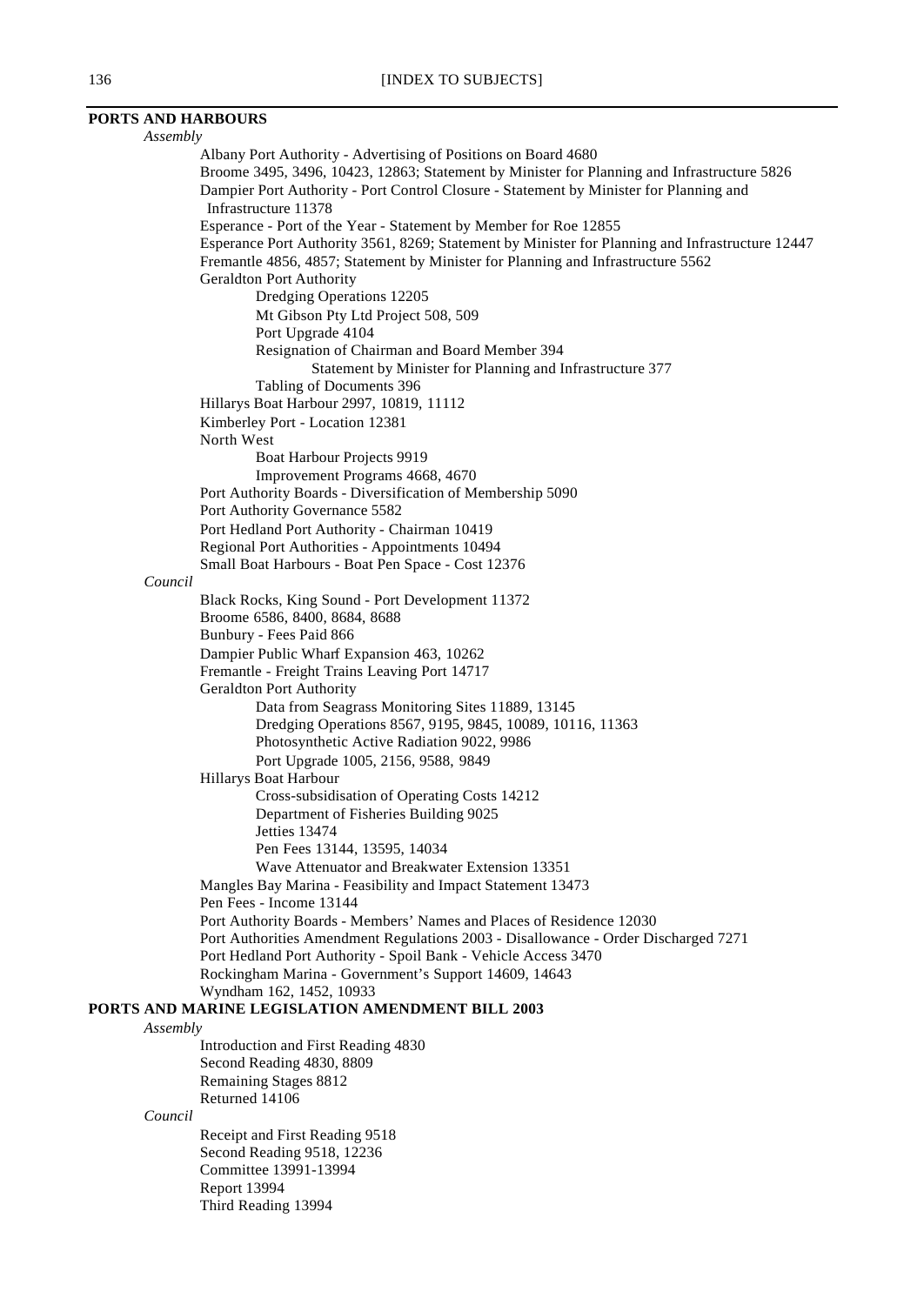# [INDEX TO SUBJECTS] 137

**PPK ENVIRONMENT AND INFRASTRUCTURE** *See "Water and Rivers Commission"* **PREMIER** *See "Ministers of the Crown"* **PREMIER AND CABINET, DEPARTMENT OF THE** *Assembly* Hospitality Accounts 8271 Officers Classified at Level 9 or Higher 7261; Personal Explanation 8159 Policy Office - Corporate Credit Cards 5898 Staff, Vehicles, Mobile Telephones and Credit Cards 13271 *Council* Duty Media Adviser - Weekend of 7 and 8 June 2002 1745 International Hydrogen Conference, Broome - Funding 6328 Office of Premier - New Position for Former Media Adviser 11478 Policy Office - Staff 11042 Vehicle Speeding Fines 9973 **PREPRIMARIES** *See "Schools"* **PRESTIGE COATINGS AND RESTORATIONS** *See "Consumer and Employment Protection"* **PRISONS** *See also "Justice, Department of" Assembly* Acacia 2576, 6487, 6489, 12856; Statement by Minister for Justice and Legal Affairs 9384 Albany Regional - Night Shift Security Procedures 3008 Bandyup 5913, 6487, 6489; Grievance 7337 Broome Regional 13815 Child Rapist - Parole Denial 3232 Court Security and Custodial Services Contract 12855; Statement by Attorney General 478 Drugs 9494, 9495 Eastern Goldfields Regional - Tabling of Report 608 Finn, Mr Shane - Limited Work Release and Home Leave Order - Statement by Attorney General 3477 Golf Lessons for Prisoners 10029 Hakea 6487, 6489, 6683, 7885, 7886 Harding, Mr Richard - Report 2576 HIV and Hepatitis C Programs 9495 Imprisonment Rates - Statement by Attorney General 4710 Nurses - Pay Commitment 3344, 3496 Nyandi-Longmore Site 9509, 9510 Nyandi Prison Redevelopment 2351, 5580; Motion 5276, 5593 Officers - Number, Workers Compensation and Overtime 6239 Paroled Prisoners 3232, 3233 Policy to Reduce Prison Population - Risk to Community - Matter of Public Interest 10500 Prisoners Colour Television Sets and other Recreational Equipment 1517 Complaints of Abuse 1518, 2051, 2052 Escapes from Custody 9139 Regional - Closures 4858, 4859 Riverbank Remand Centre - Missing Electronic Equipment and Whitegoods 7121 Video Games - Review - Motion 11408 Wilful Damage - Cost 1516 *Council* Aboriginal Visitors Scheme 712, 4937 Albany Regional 2483; Adjournment Debate 2644 Arts Programs 5809 Bandyup - Restraints on Prisoners Attending Medical Appointments 7311 Banksia Hill - Staff and Detainee Numbers 7008 Biometric Identification System Trial 7011 Bunbury Regional - Adjournment Debate 5032 Child Rapist - Adjournment Debate 3190 Cost per Prisoner - Saving from Reduced Prisoner Numbers 2514 Death in Custody 7451 Excell, Mr - Pre-release Program 3285 Finn, Mr Shane - Announcement of Early Release 4200 Fires Lit by Prisoners in Cells 4938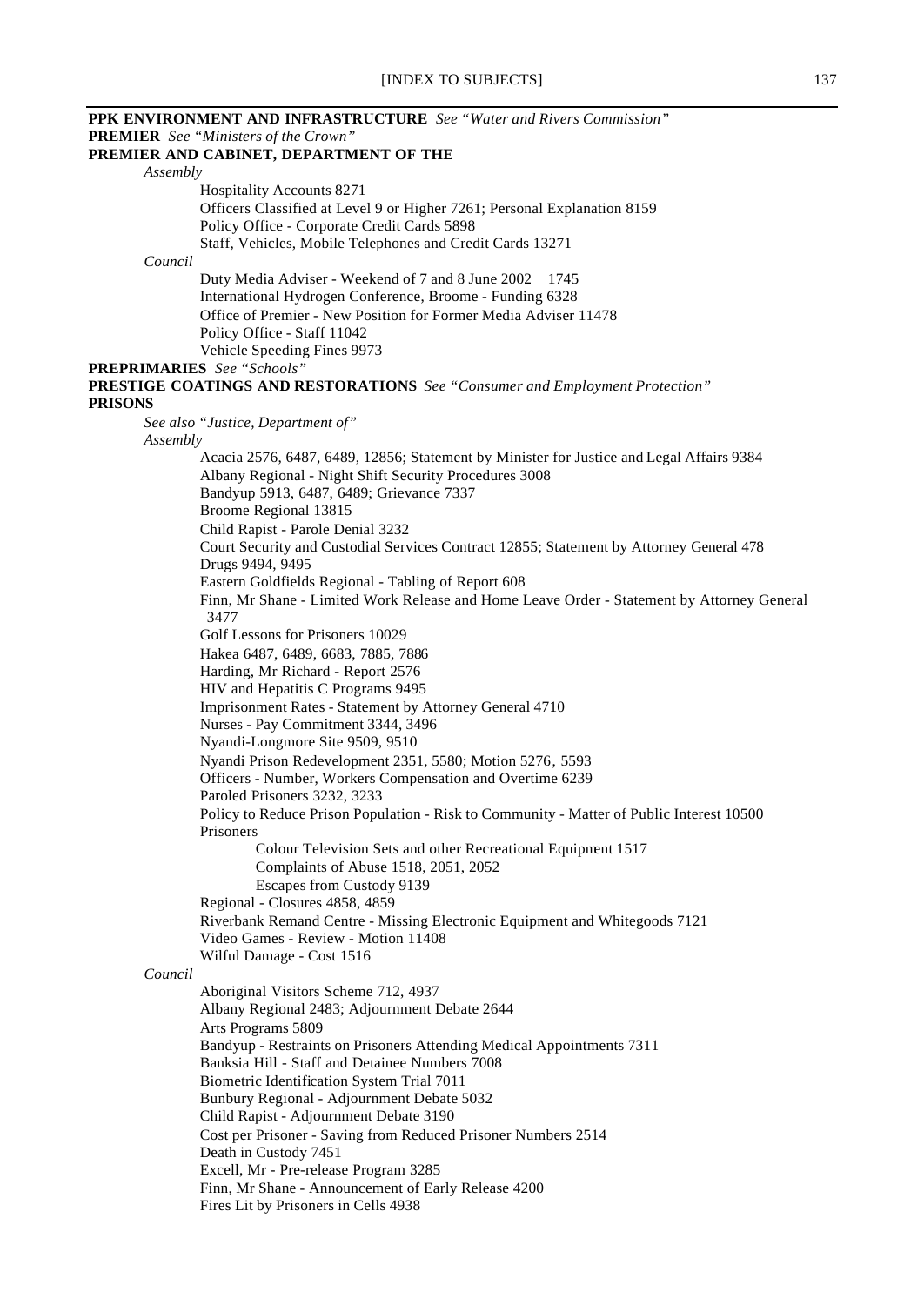| PRISONS (continued)                                                               |
|-----------------------------------------------------------------------------------|
| Council (continued)                                                               |
| Hakea - Sick Leave 3616                                                           |
| Indigenous Prisoners - Homelessness 1263                                          |
| <b>Industrial Disputes 4028</b>                                                   |
| Inspector of Custodial Services 3172, 5313                                        |
| Juvenile Sex Offender and Murderer B - Pre-release Program 3285                   |
| Keating, Mr Paul Stephen - Urinalysis 7013                                        |
| Location of Proposed Women's Prison - Petition 10101                              |
| <b>Nurses</b>                                                                     |
| Adjournment Debate 3767                                                           |
| Industrial Action 3610                                                            |
| Nyandi - Aboriginal Women 10940                                                   |
| Nyandi-Longmore Site - Redevelopment 10116                                        |
| Pre-release Parole and Home Leave Programs 5530                                   |
| Prisoners                                                                         |
| Health - Transfer of Responsibility 4398, 4447                                    |
| Payment of Funeral Expenses 10778                                                 |
| Prisoner F - Parole Board's Decision 3434, 4026, 4200                             |
| Release Programs 3024                                                             |
| Sentenced to Two Years or Less 1456                                               |
| Rangeview Remand Centre 7008, 10935                                               |
| Roebourne Regional - Inspector of Custodial Services Report 5313                  |
| Security Concerns 4940                                                            |
| Thursday Prison Census - Tabling 5955                                             |
| Wimbridge, Prisoner - Sex Offender Treatment Program 4199                         |
| PRISONS AMENDMENT BILL 2002                                                       |
| Assembly                                                                          |
| Returned 6396                                                                     |
| Council's Amendment 6500, 6501                                                    |
| Assent 7034                                                                       |
| Council                                                                           |
| Second Reading 6054, 6290<br>$Ccommitian$ $\epsilon$ 002 $\epsilon$ 00 $\epsilon$ |

Committee 6293-6296 Report 6297 Third Reading 6297 Assembly's Message 6544 Assent 6943

#### **PRIVATE PROPERTY RIGHTS**

*Council*

Protection - Petition 8639

#### **PROCEDURE AND PRIVILEGES COMMITTEE**

*See also "Standing Committee on Procedure and Privileges" Assembly*

> Changes to Prorogation and Extended Sessions - Report 12584, 12587 Code of Conduct for Members of the Legislative Assembly - Report 4879-4884 Membership 11921 Report on Minor Adjustments to the Standing Orders Statement by Speaker 66 Motion 893, 1984 Review of Government's Response to Report on Estimates Committees 2001 and Review of Estimates Committees 2002 5691 Use of Videoconferencing by Legislative Assembly Committees - Second Report 8939

# **PROSTITUTION**

*Assembly*

Control Board - Costs 7227 Legislation - Petitions 8691, 9381, 13614 Number of Prostitutes and Offences 8092 Soliciting in Public Places 7362

#### *Council*

Children - Adjournment Debate 5030 Soliciting in Public Places - Fremantle 7648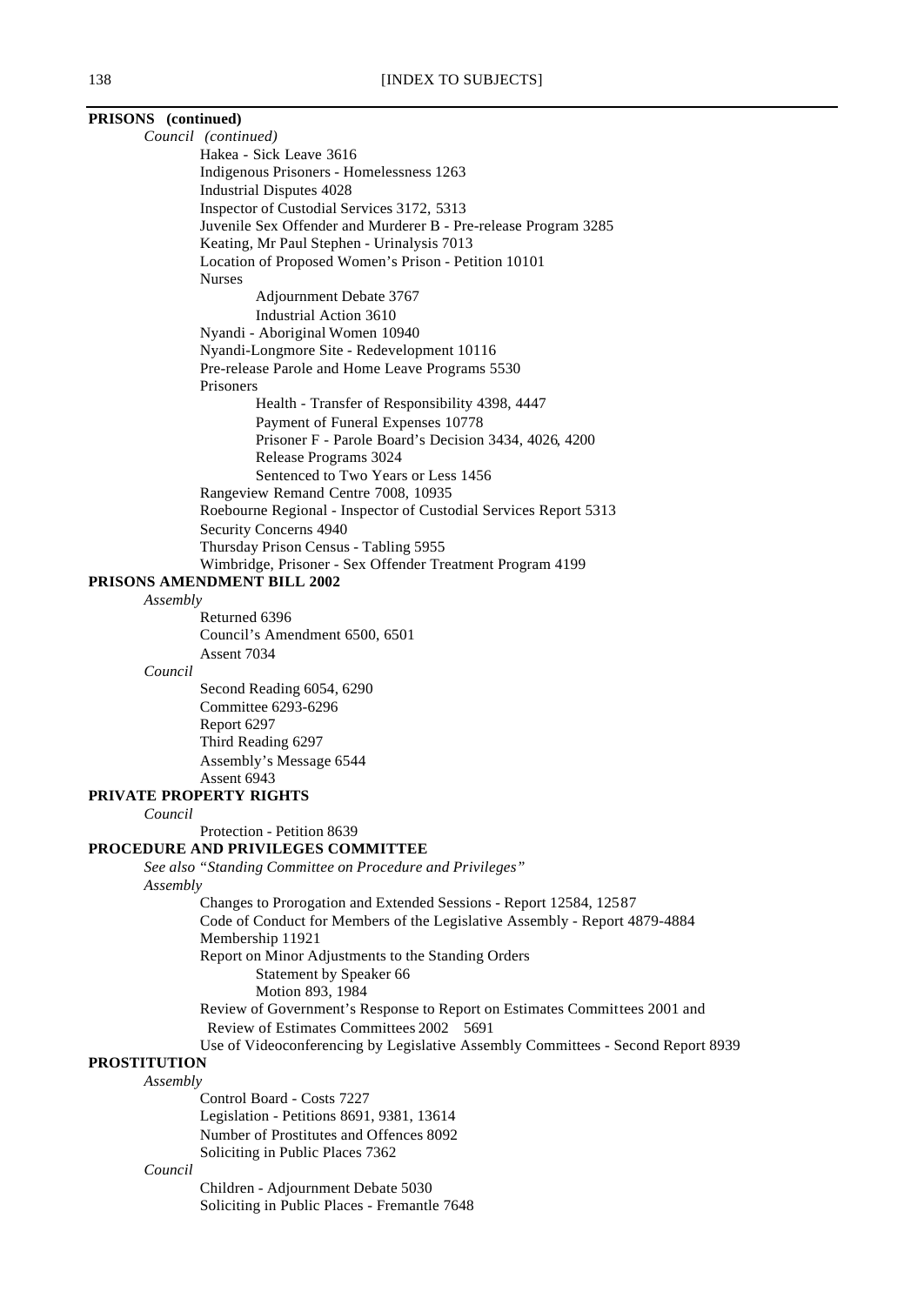# [INDEX TO SUBJECTS] 139 **PROSTITUTION AMENDMENT BILL 2002** *Assembly* Assent 13 *Council* Assent 28 **PROSTITUTION AMENDMENT BILL 2003** *Assembly* Introduction and First Reading 6007 Second Reading 6007, 7069 Consideration in Detail 7073, 7074 Third Reading 7074 Returned 8809 Assent 9101 *Council* Receipt and First Reading 7142 Second Reading 7142, 8763 Third Reading 8774 Assent 9011 **PROSTITUTION CONTROL BILL 2003** *Assembly* Introduction and First Reading 6003 Second Reading 6003, 7045, 8199, 8590, 8594, 8604, 8703, 8731 Appropriations 7034 Standing Orders Suspension 9242 Consideration in Detail 9245, 9246, 9262-9292, 9405-9414, 9427-9442; Question to be Put 9268 Third Reading 9444 Public Consultation - Statement by Minister for Police and Emergency Services 3478 *Council* Receipt and First Reading 9569 Second Reading 9569 Consultation 4027 **PRYCE, MS JACINTA** *See "Disability Services"* **PUBLIC ACCOUNTS COMMITTEE** *Assembly* Annual Report 2001-02 - Tabling 488, 489 Annual Report 2002-03 9999 Auditor General's Annual Report 2001-02 Review 7857, 7859 Statement by Deputy Speaker 5838 Inquiry into Hospital Trust Accounts - Report Statement by Minister for Health 14873 Tabling of Papers 14218-14226; Standing Orders Suspension 14221

International Conference Paper - Statement by Member for Ballajura 7585

Matter of Privilege - Information Divulged - Motion 1172, 1178

Speaker's Ruling 1178

Question to be Put 1187

Dissent from Speaker's Ruling 1188

Membership 12832

New Inquiries - Statement by Speaker 12166

Port Coogee Development - Sixth Report 14228-14231 Report - Statement by Acting Speaker (Mr A.P. O'Gorman) 7392

Statement by Speaker 2653

Visiting Medical Practitioners - Tabling of Papers 4071-4077

**PUBLIC ADMINISTRATION AND FINANCE STANDING COMMITTEE** *See "Standing Committee on Public Administration and Finance"*

**PUBLIC INTEREST DISCLOSURE AMENDMENT BILL 2003**

*Assembly*

Introduction and First Reading 10946 Second Reading 10979 **PUBLIC INTEREST DISCLOSURE BILL 2002**

*Assembly*

Returned 5374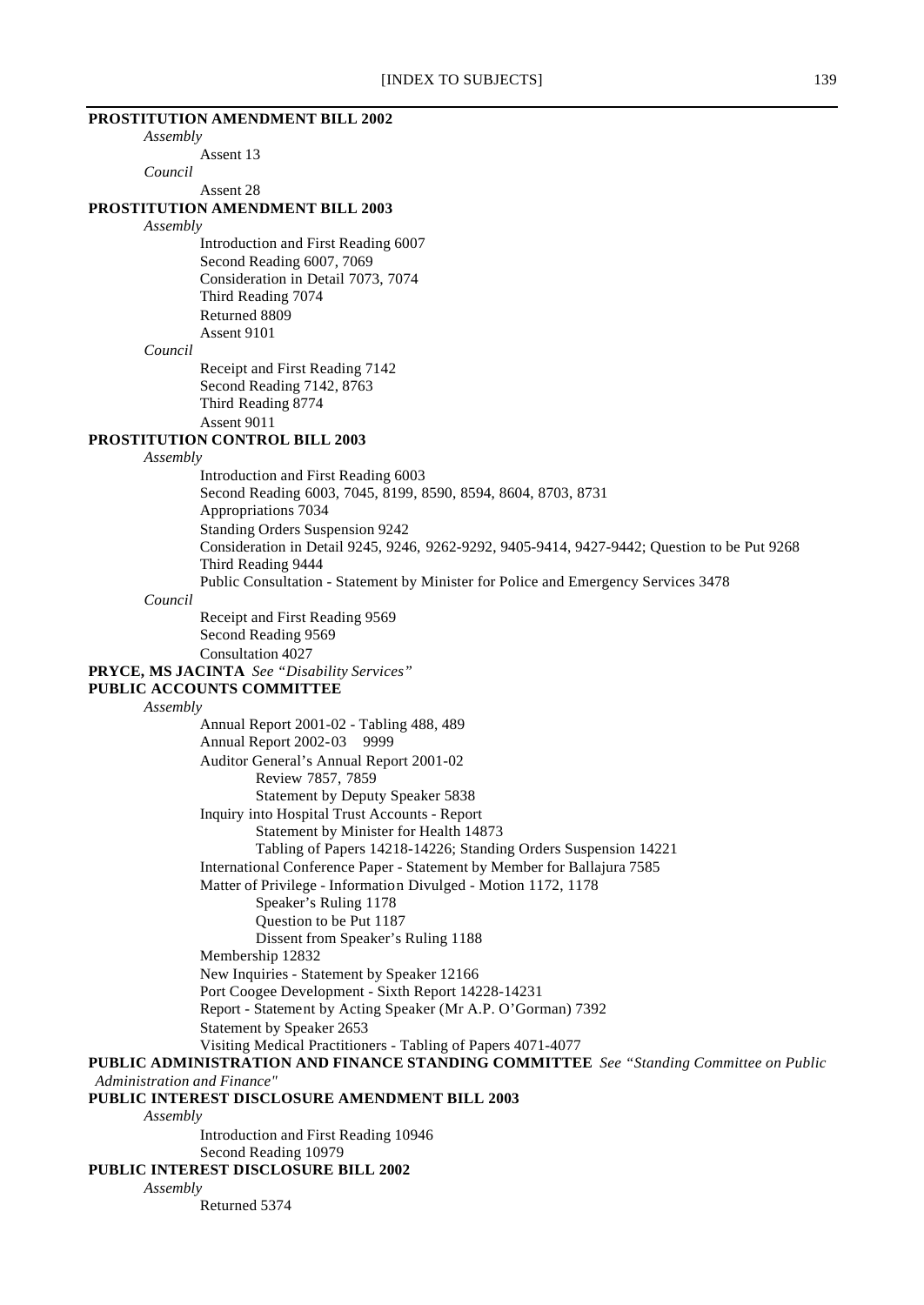# 140 **[INDEX TO SUBJECTS] PUBLIC INTEREST DISCLOSURE BILL 2002 (continued)** *Assembly (continued)* Council's Amendments 5573-5576, 5585, 7260 Assent 8021 *Council* Second Reading 1027, 1032, 1264, 5045, 5056 Committee 5065-5073, 5200-5205; Ruling by Deputy Chairman (Hon Simon O'Brien) 5201 Report 5205 Third Reading 5205 Assembly's Message 5537, 5915-5918, 7123-7126; Progress 5919 Assent 8347 **PUBLIC SECTOR MANAGEMENT ACT 1994** *Assembly* Review - Statement by Minister Assisting the Minister for Public Sector Management 11376 **PUBLIC SECTOR STANDARDS, COMMISSIONER FOR** *Council* Anti-Corruption Commission - Monitoring of Compliance with Code of Ethics 9063 Hine, Mr Phillip - Alleged Breach of Code of Ethics 595 **PUBLIC SERVICE** *See "Government Departments and Agencies"* **PUBLIC TRANSPORT AUTHORITY BILL 2003** *Assembly* Introduction and First Reading 4751 Second Reading 4751, 5847 Appropriations 5093 Consideration in Detail 5875-5889, 6394-6396 Third Reading 6475 Returned 7912 Council's Amendment 7921 Assent 8021 *Council* Receipt and First Reading 6560 Second Reading 6560, 6587, 6977, 7127, 7138, 7271 Committee 7277-7286 Recommittal 7287, 7828 Third Reading 7828 Assembly's Message 7954 Assent 8347 Correction to Second Reading Speech - Statement by Parliamentary Secretary 6944 **PYRTON SITE** *See "Planning"* **Q QANTAS** *See "Transport - Air"* **QUESTIONS ON NOTICE** *Assembly* Answers 8007, 8008, 11258, 11259, 14885

Government's Failure to Provide 11394

Breach of Standing Orders 6998, 7000, 7013 Minister for Education and Training - Statements Hon Alan Cadby 13012 Hon Barbara Scott 13012

Statement by Speaker 11375

Government Expenditure - Failure to Answer 12758

Generic Answers 10720

Unanswered 3353

Answers

*Council*

Statement by Premier 10816

14841

Motion 12775, 12786, 12787, 12794, 12800, 12801, 12803, 12804

1141, 1807, 1956, 2875, 3030, 4205, 4345, 4534, 5961, 6086,6122, 6304, 6305, 6587, 7180, 7315, 7453, 8569, 9028, 10252, 11178, 11179, 11484, 12147, 12271, 12438, 13911, 14778,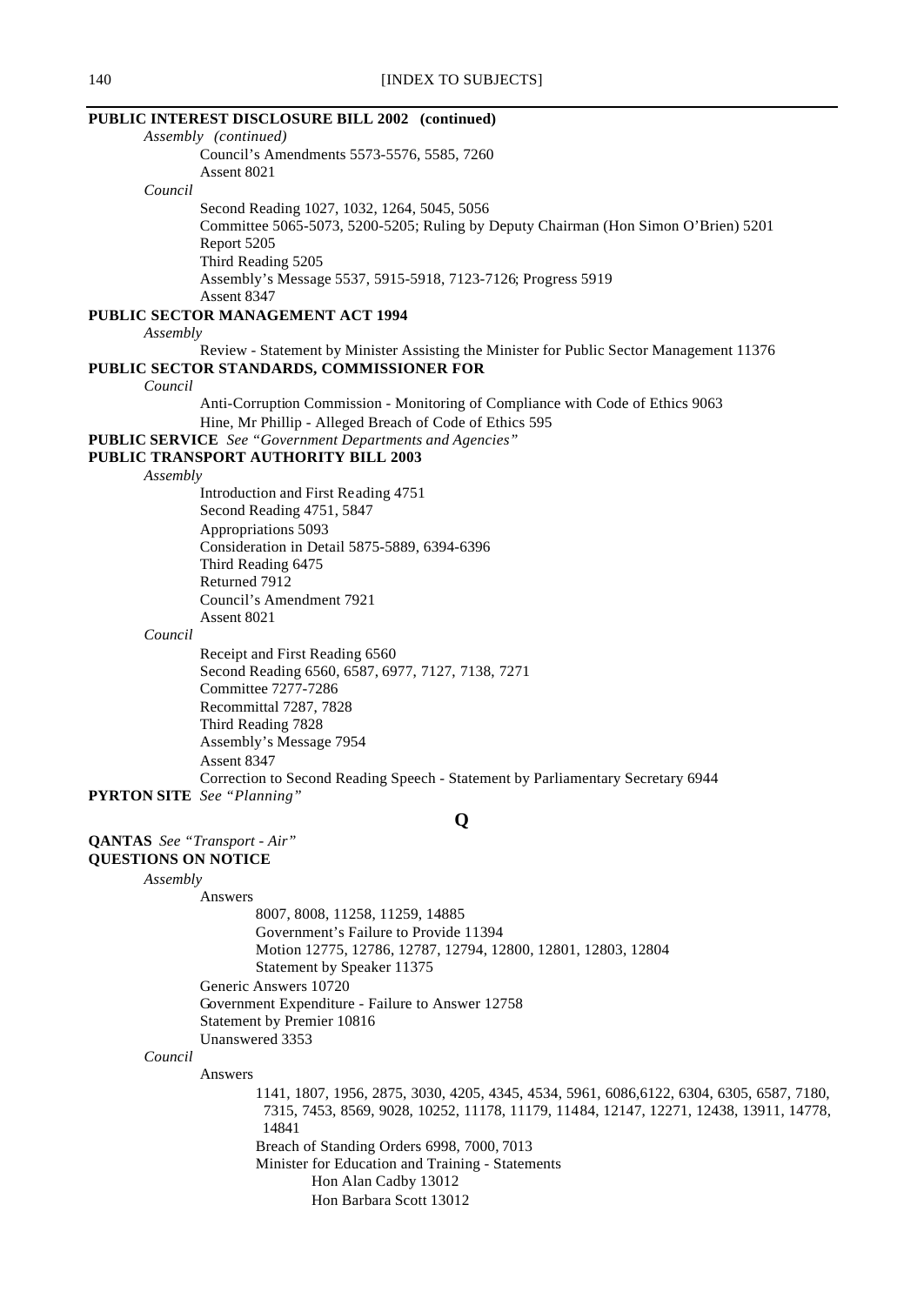#### **QUESTIONS ON NOTICE (continued)**

*Council (continued)*

Answers (continued)

Minister for Education and Training - Statements (continued)

Hon Kim Chance 13013

Statement by Hon Norman Moore 7180

Tabling with Production of Documents - Motion 12409, 12410

Tabling with Production of Documents - Motion - Deputy President (Hon Adele Farina) - Ruling 12410

Tabling with Production of Documents - Withdrawal of Motion 12986

Relevance - Provision of Answers 4301

Standard of Answers from Minister for the Environment and Heritage - Statement by Hon Dee Margetts 8574

Unanswered

10924

Premier's Pledge 11891

#### **QUESTIONS WITHOUT NOTICE**

*Assembly*

Member for Alfred Cove - Statement by Minister for Planning and Infrastructure 3679 Standing Orders Suspension 13388; Question to be Put 13390

*Council*

Answers 1965, 4026, 11176; Adjournment Debates 1964, 5029 No 1514 - Changes to Prepared Answer 5 President of the Legislative Council - Deliberative Vote - Statement by President 2478 Standard of Answers from Minister for the Environment and Heritage - Statement by Hon Dee Margetts 8574

**QUOKKAS** *See "Rottnest Island"*

**R**

**RABBITS** *See "Agriculture"*

#### **RACING**

*See also "Totalisator Agency Board"*

#### *Assembly*

Bookmakers - Telephone and Internet Betting Limits 6541, 7269 Bunbury Trotting and Race Clubs - Turnover and Dividends 2588 Great Southern - Government Assistance 2314 Kalgoorlie - Statement by Member for Eyre 912 Racing and Wagering Western Australia - Board Composition 5363 Racing Radio Collie - Establishment 2215 Kambalda - Establishment 2215

### *Council*

Betting Exchanges on Australian Racing 9582 Betting Transactions - Minimum Levels 4900 Bookmakers - Telephone Betting Limits 2760 British Gambling Exchanges - Impact 6580 Country Race Clubs and Country Racing Reduction in Number of Meetings 1257 Statement by Minister for Racing and Gaming 2107; Motion 13106 Toodyay Picnic Race Day 2229 Cox Plate 2348 Cross-border Betting - Report 4025 Golden Mile Trotting Club - Notification from City of Kalgoorlie-Boulder 743 Lark Hill Racing Complex 2348, 2349 Racing and Wagering Western Australia 2512, 2513, 5191, 5312 Racing Restriction Act - Relocation of Race Meetings - Statement by Minister for Racing and Gaming 13106 Racing Radio - Programming Format Change 10807 Radio Stations - Reception Upgrade 5773 Rules of Harness Racing 1999 - Amendment - Adjournment Debate 1836 Western Australian Trotting Association - Consultation 2345 Western Australian Turf Club - Van Heemst, Mr Ted 1003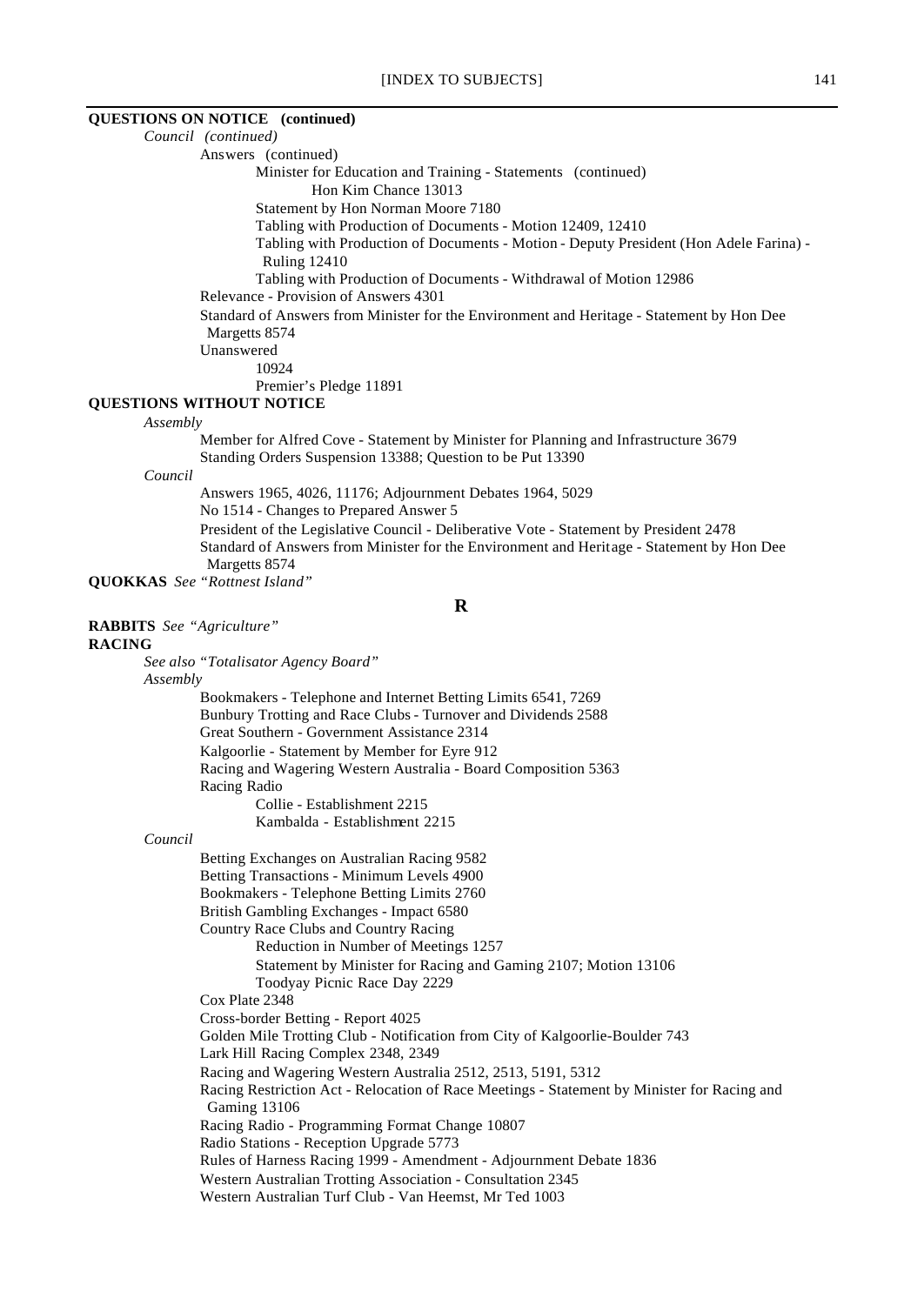# **RACING AND GAMBLING LEGISLATION AMENDMENT AND REPEAL BILL 2003**

| Assembly |                                                             |
|----------|-------------------------------------------------------------|
|          | Introduction and First Reading 5345                         |
|          | Second Reading 5345, 7221                                   |
|          | Appropriations 5452                                         |
|          | Cognate Debate 6356                                         |
|          | Second Reading - Cognate Debate 6356                        |
|          | Remaining Stages 7221                                       |
|          | Returned 8850                                               |
| Council  | Assent 9667                                                 |
|          | Receipt and First Reading 7409                              |
|          | Second Reading 7409                                         |
|          | Cognate Debate 7955                                         |
|          | Second Reading - Cognate Debate 7955, 8532, 8647            |
|          | Committee 8650                                              |
|          | Report 8680                                                 |
|          | Third Reading 8681                                          |
|          | Assent 9517                                                 |
|          | RACING AND WAGERING WESTERN AUSTRALIA BILL 2003             |
| Assembly |                                                             |
|          | Introduction and First Reading 5341                         |
|          | Second Reading 5341                                         |
|          | Appropriations 5452                                         |
|          | Cognate Debate 6356<br>Second Reading - Cognate Debate 6356 |
|          | Consideration in Detail 7074-7090, 7210-7220                |
|          | Third Reading 7390                                          |
|          | Returned 8850                                               |
|          | Council's Amendments 8904-8907, 9003                        |
|          | Assent 9667                                                 |
| Council  |                                                             |
|          | Receipt and First Reading 7412                              |
|          | Second Reading 7413                                         |
|          | Cognate Debate 7955                                         |
|          | Second Reading - Cognate Debate 7955, 8532, 8647            |
|          | Committee 8650-8670, 8679                                   |
|          | Recommittal 8680, 8681                                      |
|          | Report 8681<br>Third Reading 8681                           |
|          | Assembly's Message 9050                                     |
|          | Assent 9517                                                 |
|          | RACING AND WAGERING WESTERN AUSTRALIA TAX BILL 2003         |
| Assembly |                                                             |
|          | Introduction and First Reading 5348                         |
|          | Second Reading 5348, 7221                                   |
|          | Cognate Debate 6356                                         |
|          | Second Reading - Cognate Debate 6356                        |
|          | Consideration in Detail 7221, 7231-7233                     |
|          | Third Reading 7234                                          |
|          | Returned 8850                                               |
| Council  | Assent 9667                                                 |
|          |                                                             |
|          | Receipt and First Reading 7412                              |

Second Reading 7412 Cognate Debate 7955 Second Reading - Cognate Debate 7955, 8532, 8647 Committee 8650 Report 8680 Third Reading 8681 Assent 9517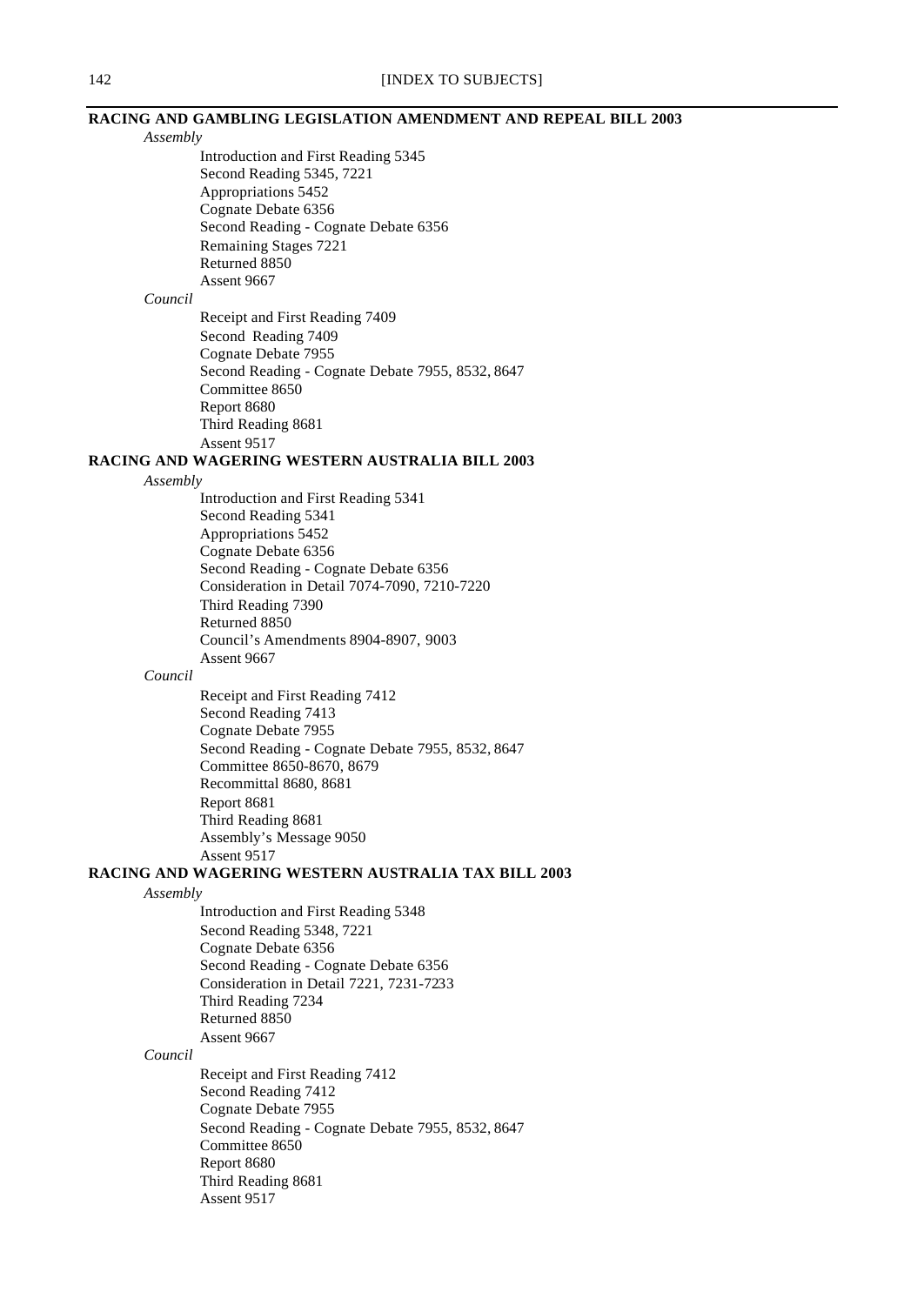|                       | RACING, GAMING AND LIQUOR, DEPARTMENT OF                                                      |
|-----------------------|-----------------------------------------------------------------------------------------------|
| Assembly              |                                                                                               |
|                       | Report - Correction 14915                                                                     |
| Council               |                                                                                               |
|                       | Appeals to Supreme Court 7996                                                                 |
|                       | Staff with Legal Qualifications 5820                                                          |
|                       | <b>RACING RESTRICTION BILL 2003</b>                                                           |
| Assembly              |                                                                                               |
|                       | Introduction and First Reading 5347                                                           |
|                       | Second Reading 5347, 7221                                                                     |
|                       | Cognate Debate 6356                                                                           |
|                       | Second Reading - Cognate Debate 6356                                                          |
|                       | Remaining Stages 7221                                                                         |
|                       | Returned 8850                                                                                 |
|                       | Assent 9667                                                                                   |
| Council               |                                                                                               |
|                       | Receipt and First Reading 7411                                                                |
|                       | Second Reading 7412                                                                           |
|                       | Cognate Debate 7955                                                                           |
|                       | Second Reading - Cognate Debate 7955, 8532, 8647                                              |
|                       | Committee 8650                                                                                |
|                       | Report 8680                                                                                   |
|                       | Third Reading 8681                                                                            |
|                       | Assent 9517                                                                                   |
|                       | RADIOACTIVE MATERIAL See "Mining"                                                             |
| <b>RADIO LOLLIPOP</b> |                                                                                               |
| Assembly              |                                                                                               |
|                       | Statement by Member for Hillarys 11107                                                        |
|                       | <b>RAFFLES HOTEL SITE</b> See "Planning"                                                      |
|                       | RAILWAY (JANDAKOT TO PERTH) BILL 2002                                                         |
| Assembly              |                                                                                               |
|                       | Introduction and First Reading 92                                                             |
|                       | Second Reading 92, 760, 777, 895, 930, 959, 1054, 1062                                        |
|                       | Appropriations 477                                                                            |
|                       | Referral to Joint Select Committee 1068, 1177, 1202, 1285; Question to be Put 1324            |
|                       | <b>Standing Orders Suspension 1325</b>                                                        |
|                       | Consideration in Detail 1336-1369                                                             |
|                       | Question to be Put 1365, 1368                                                                 |
|                       | Standing Orders Suspension 1367                                                               |
|                       | Returned 3501                                                                                 |
|                       | Council's Amendments 3505-3509; Speaker's Ruling 3678                                         |
|                       | Third Reading 1369                                                                            |
|                       | Assent 4591                                                                                   |
| Council               | <b>Urgent Bill 514, 515</b>                                                                   |
|                       |                                                                                               |
|                       | Receipt and First Reading 1442                                                                |
|                       | Second Reading 1442, 3168, 3179, 3271, 3293                                                   |
|                       | Discharge of Order of the Day and Referral to Standing Committee on Public Administration and |
|                       | Finance 2136, 2246, 2494, 2504, 2633, 2900, 3048                                              |
|                       | Adjournment of Debate 2143; Deputy President's Ruling 2143                                    |
|                       | Standing Orders Suspension 3271                                                               |
|                       | Committee 3318-3332; Statement by Chairman 3317                                               |
|                       | Report 3333                                                                                   |
|                       | Third Reading 3333                                                                            |
|                       | Assembly's Message 3604                                                                       |
|                       | Assent 4181                                                                                   |
|                       | Notice of Motion 2852; Statement by President 3019                                            |
| <b>RAILWAYS</b>       | Statement by Hon Peter Foss 3167                                                              |
| Assembly              |                                                                                               |
|                       | Albany - Grain and Woodchip Transport - Grievance 13494                                       |
|                       |                                                                                               |

Argyle Street Crossing, Herne Hill - Risk Assessment 9751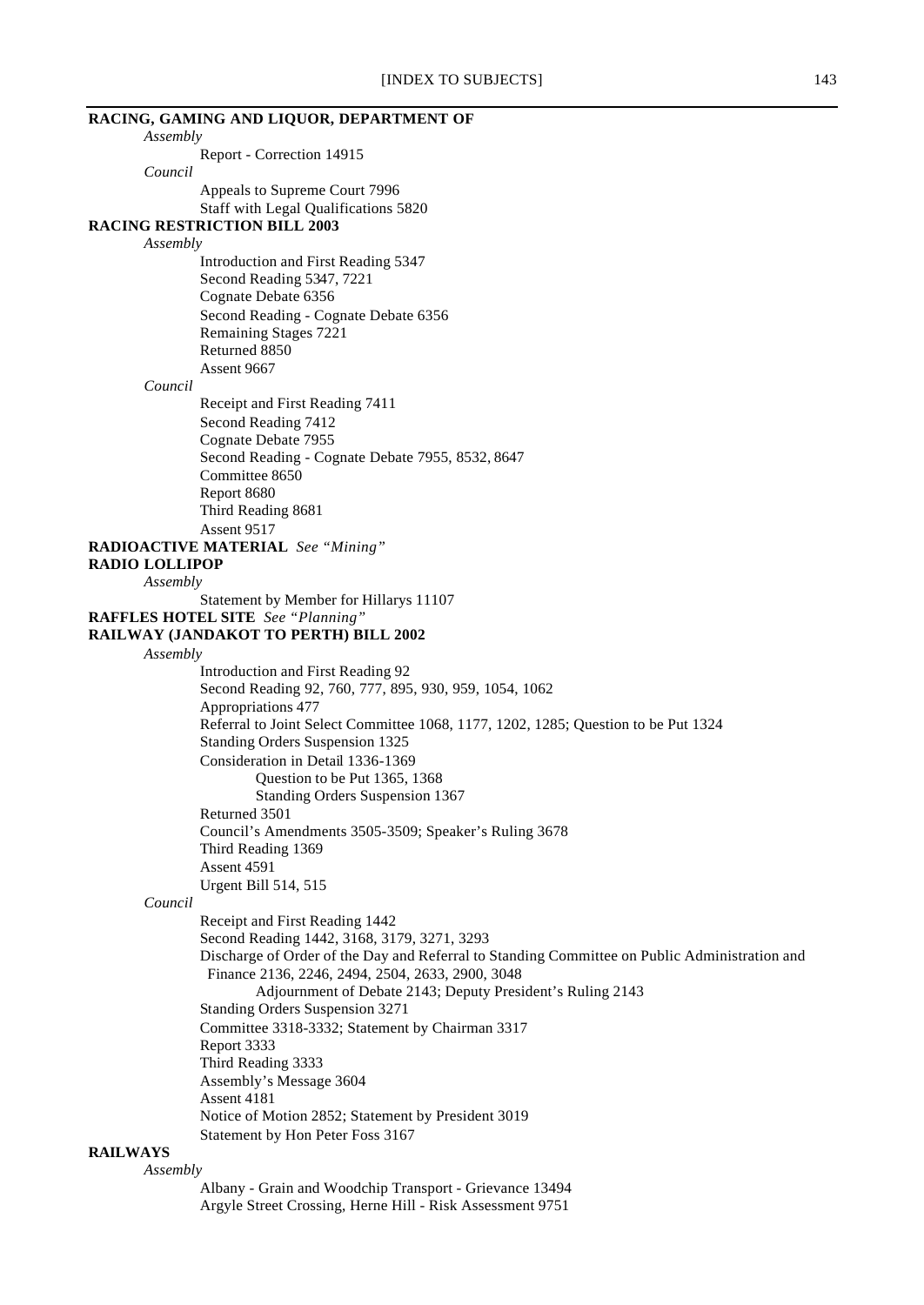| RAILWAYS (continued) |                                                                                                                                             |
|----------------------|---------------------------------------------------------------------------------------------------------------------------------------------|
| Assembly (continued) |                                                                                                                                             |
|                      | Armadale-CBD - Sunday Service 9797                                                                                                          |
|                      | Australind 2994, 4665, 9306; Petition 8009                                                                                                  |
|                      | Crossings - Rumble Strips - Installation 8121                                                                                               |
|                      | Currambine Line 8117, 8122                                                                                                                  |
| Freight              | Female Passengers - Statistics on Safety at Night 4664                                                                                      |
|                      | Increase 9084                                                                                                                               |
|                      | Trains - Safety Issues - Petition 5330                                                                                                      |
|                      | Goongoongup Bridge - Statement by Minister for Planning and Infrastructure 4817                                                             |
|                      | Greenwood Station - Completion 8505                                                                                                         |
|                      | Integrated Rail Transport Planning Report - Market Research Survey 2994                                                                     |
|                      | Joondalup - Special Events Train Services 9727                                                                                              |
|                      | Loch and Grant Streets Stations - Partial Closure 776, 4626                                                                                 |
|                      | Grievance 883                                                                                                                               |
|                      | Statement by Minister for Planning and Infrastructure 598                                                                                   |
|                      | Midland-Fremantle Service - Petition 8796<br>New MetroRail 8005, 12860, 12861; Statements by Minister for Planning and Infrastructure 7999, |
| 8437                 |                                                                                                                                             |
|                      | North West - Programs 4668, 9748                                                                                                            |
|                      | Northern Suburbs Rail Service 3090; Statement by Member for Wanneroo 3668                                                                   |
|                      | <b>Operational Subsidies 4628</b>                                                                                                           |
|                      | Pemberton-Northcliffe Tramway - Traffic Rules 8501                                                                                          |
|                      | Perth-Bunbury - Freight Rail Track 6339<br>Perth Urban Rail Development 6941, 8118, 10636                                                   |
|                      | Police Officers Rostered for Duty 11434                                                                                                     |
|                      | Quinns Road-Hester Avenue 4629, 8116, 8517                                                                                                  |
|                      | Rail Safety - Expenditure 10717                                                                                                             |
|                      | Safety Mechanisms on Locomotives and Rail Crossings - Petition 6471                                                                         |
|                      | Security Barriers - Installation 4628                                                                                                       |
| Security Guards 9728 |                                                                                                                                             |
|                      | South West Metropolitan Railway - Road Reserve 14920                                                                                        |
|                      | South West Passenger Rail Committee - Recommendations 12378                                                                                 |
| Southern Rail Link   | Air Quality Benefits 402                                                                                                                    |
|                      | Architectural Heritage Survey 6187, 8855, 9426                                                                                              |
|                      | Brochures - Number, Cost and Distribution 8121                                                                                              |
|                      | Budget Blow-out 14878-14880                                                                                                                 |
|                      | Budget Details 7358, 9874, 12320, 14876, 14877                                                                                              |
|                      | Buildings on William and Wellington Streets - Heritage Value 9008                                                                           |
|                      | Bus Services - Kwinana Freeway 2999                                                                                                         |
|                      | City Rail Development Project - Demolition of Buildings 4677<br>City Section 7883                                                           |
|                      | Commencement and Completion 9746                                                                                                            |
|                      | Construction, Forestry, Mining and Energy Union - Impact of Activities on Costs 3351, 3352                                                  |
|                      | Cost and Annual Value of Community Service Obligation 399, 400                                                                              |
|                      | Cost Blow-out 12067, 12068, 12201, 12207, 12320, 12324, 12325, 13922                                                                        |
|                      | Matter of Public Interest 13930                                                                                                             |
|                      | Amendment to Motion 13937                                                                                                                   |
|                      | Motion, as Amended 13943                                                                                                                    |
|                      | Cost Comparisons 10163<br>Cost Estimates 2168, 7223, 7224                                                                                   |
|                      | Cost Savings 10025                                                                                                                          |
|                      | Debt Servicing Cost 2387                                                                                                                    |
|                      | Dedicated Busway 4646                                                                                                                       |
|                      | Electricity Usage 4645, 10879, 11957                                                                                                        |
|                      | Feeder Bus Routes 8504                                                                                                                      |
|                      | Foreshore Opportunities 6489                                                                                                                |
|                      | Funding by Debt 3225                                                                                                                        |
|                      | Industrial Relations Laws - Impact on Costs 4648                                                                                            |
|                      | Kwinana Freeway Route - Cost 4622                                                                                                           |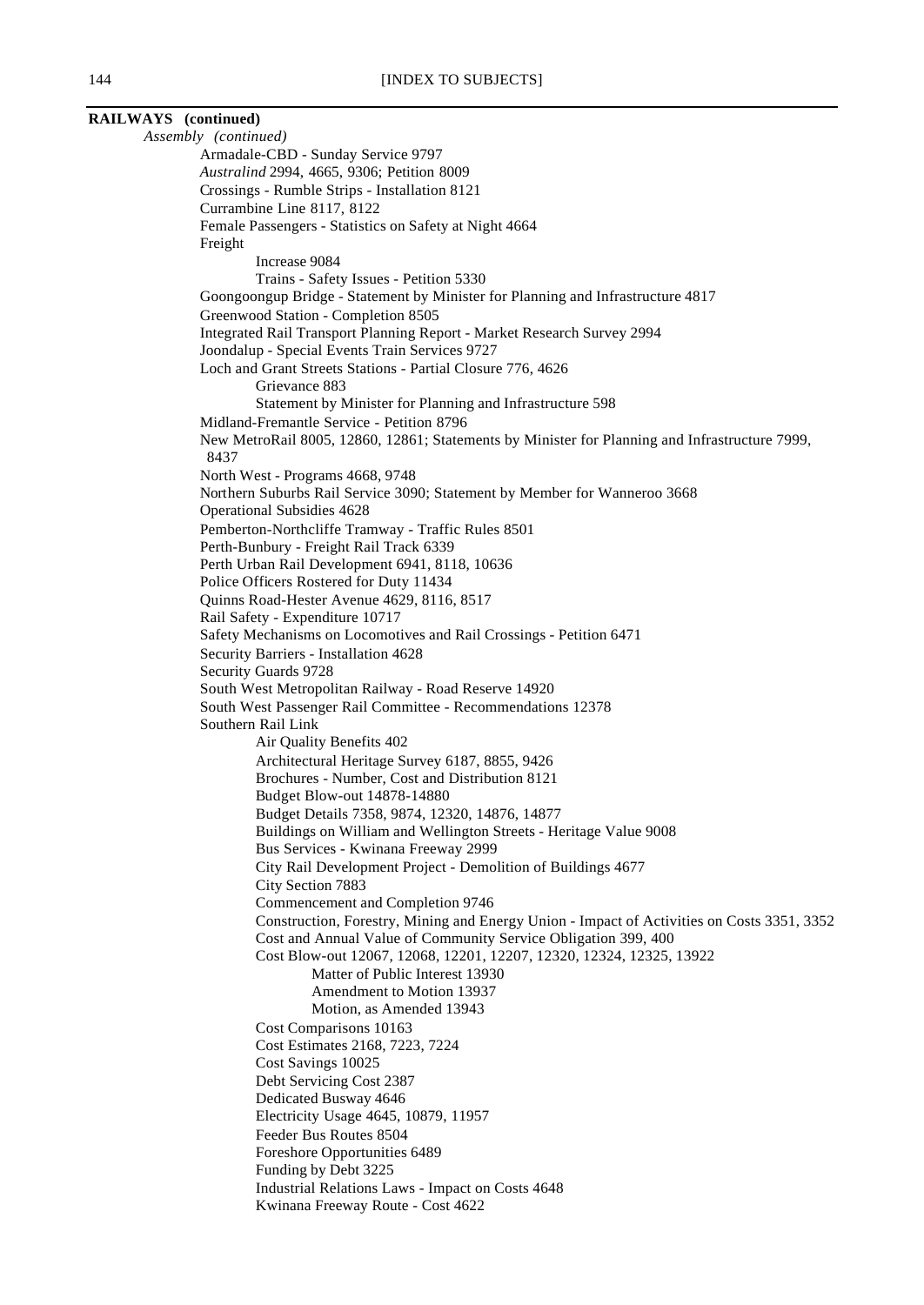| RAILWAYS (continued) |                                                                                                                                   |
|----------------------|-----------------------------------------------------------------------------------------------------------------------------------|
| Assembly (continued) |                                                                                                                                   |
|                      | Southern Rail Link (continued)                                                                                                    |
|                      | Land Resumptions - Cost 280                                                                                                       |
|                      | Leader of the Opposition's Policy 14072                                                                                           |
|                      | Leasing Contracts 11625                                                                                                           |
|                      | Master Plan - Statement by Minister for Planning and Infrastructure 14<br>Matter of Public Interest 2931                          |
|                      | Metropolitan Region Scheme Amendment 511, 605, 606, 8072                                                                          |
|                      | Personal Explanation by Minister for Planning and Infrastructure 535                                                              |
|                      | Metropolitan Regional Improvement Fund - Allocation of Funds 4624                                                                 |
|                      | Minister for Health's Support 917                                                                                                 |
|                      | Ongoing Recurrent Cost Estimate of \$47million 2391                                                                               |
|                      | Openness and Accountability - Matter of Public Interest 1592                                                                      |
|                      | Opposition's Attitude 2519, 2670                                                                                                  |
|                      | Opposition's Policy 11900                                                                                                         |
|                      | Opposition's Transport Spokesperson's Report 2924                                                                                 |
|                      | Passenger Numbers and Travel Times 3677, 13920<br>Patronage Forecasts - Tabling of Paper 4565                                     |
|                      | Perth Heritage Buildings - Impact 7407                                                                                            |
|                      | Petitions 1568, 1971, 6128                                                                                                        |
|                      | Premier's Support 14877                                                                                                           |
|                      | Project Cost 20                                                                                                                   |
|                      | Railcars - Maximum Number of Passengers 8120                                                                                      |
|                      | Ramps and Noise Bunds - Cost 4647                                                                                                 |
|                      | Rockingham-Perth Travel Times 4624                                                                                                |
|                      | Rockingham Residents - Consultation 11702<br>Rockingham Transit System 13925, 13926                                               |
|                      | Rolling Stock 279, 280                                                                                                            |
|                      | Sinking Under the Perth CBD 4635, 8893, 10499                                                                                     |
|                      | Statement by Minister for Planning and Infrastructure 12679                                                                       |
|                      | Soil Testing 5450                                                                                                                 |
|                      | South Perth Station 2815, 2924                                                                                                    |
|                      | South West Suburbs Railway Component - Statement by Minister for Planning and                                                     |
|                      | Infrastructure 14874                                                                                                              |
|                      | State Debt Structure 917, 918<br>Survey of Support for Changed Route 8116                                                         |
|                      | Tabling of Cost Estimates 19                                                                                                      |
|                      | Timetable for Completion 14879                                                                                                    |
|                      | Toilet Facilities on Trains - Cost 4626                                                                                           |
|                      | <b>Transit Guards 8120</b>                                                                                                        |
|                      | Tunnel under Fremantle Road, Mandurah 8340                                                                                        |
|                      | Under Treasurer's Warnings 3226                                                                                                   |
|                      | Urban Enhancements and Streetscape Improvements 5833<br>Wellington and Murray Streets, Perth - Acquisition of Land - Statement by |
|                      | Minister for Planning and Infrastructure 5560                                                                                     |
|                      | William and Wellington Streets Heritage Precinct                                                                                  |
|                      | Motion 12077                                                                                                                      |
|                      | Amendment to Motion 12083                                                                                                         |
|                      | Amendment on the Amendment 12095                                                                                                  |
|                      | Statement by Minister for Planning and Infrastructure 12047                                                                       |
|                      | Buildings 1050, 1051 9802<br>Traffic Bridge - Removal 10680                                                                       |
|                      | Stations - Car Stealing and Burglary 11698, 11700                                                                                 |
|                      | <b>Transit Guards 2995, 11315</b>                                                                                                 |
|                      | Upgrade - Federal Funding 606                                                                                                     |
|                      | Urban Rail Development                                                                                                            |
|                      | Acquisition of Property 604, 605, 1465, 1588                                                                                      |
|                      | Enhanced Travel Demand Modelling 2523, 2672                                                                                       |
|                      | Statement by Minister for Planning and Infrastructure 10384                                                                       |
|                      | Supplementary Master Plan 2522                                                                                                    |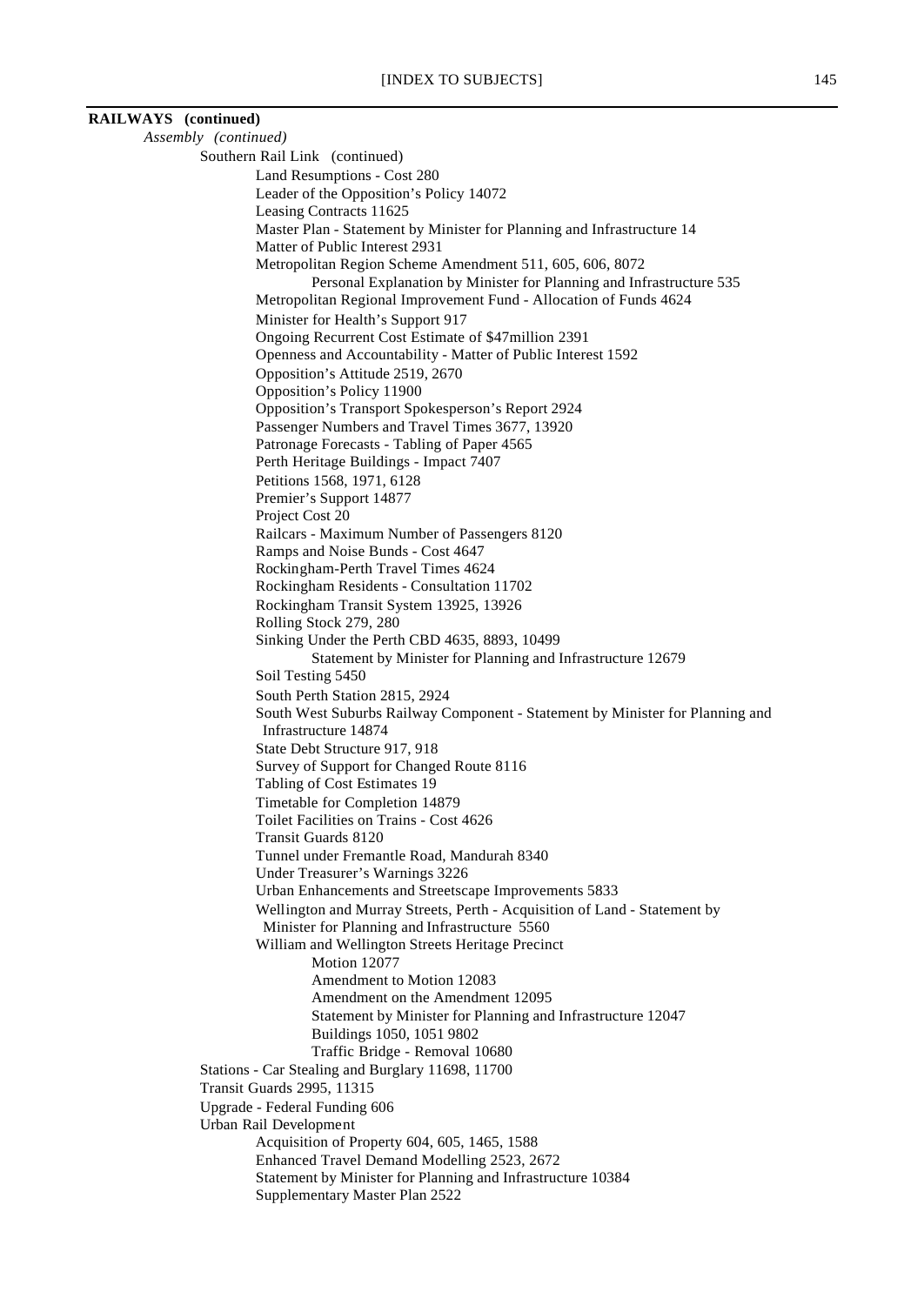| RAILWAYS (continued)                                                                                                                                           |
|----------------------------------------------------------------------------------------------------------------------------------------------------------------|
| Assembly (continued)                                                                                                                                           |
| WA Government Railways Commission - Coach Contracts - Statement by Minister for                                                                                |
| Planning and Infrastructure 597                                                                                                                                |
| Warwick Station - Parking Bays 8137                                                                                                                            |
| Westrail Freight Network - Privatisation 12465                                                                                                                 |
| Whitfords and Warwick Stations - Vehicle Theft from Car Parks 8071                                                                                             |
| Council                                                                                                                                                        |
| Arrests - Number 872<br>Derailed Locomotives - Adjournment Debate 3191                                                                                         |
| Discontinuance Legislation - Delay in Introduction 3440                                                                                                        |
| Doodlakine Station - Closure 9361, 10093, 10811                                                                                                                |
| Freight Network Review - Fremantle Eastern Bypass 36                                                                                                           |
| Fremantle                                                                                                                                                      |
| Freight Trains Leaving Port 14717                                                                                                                              |
| Reduction of Service 4939                                                                                                                                      |
| Kalgoorlie - Relocation of Line for Mining Purposes 3904                                                                                                       |
| Loch and Grant Streets Stations - Partial Closure 10749                                                                                                        |
| Statement by Parliamentary Secretary 539; Motion 12252                                                                                                         |
| Loopline Tourist Railway, Boulder-Kalgoorlie 1274, 4360                                                                                                        |
| Manjimup-Bunbury Line - Woodchips Transport 13351                                                                                                              |
| Narrows Rail Link - Infrastructure Costs 4959                                                                                                                  |
| Nicholson Road and Thornlie Road Railway Station Precincts - Study of Land Use and                                                                             |
| <b>Transport Integration 464</b>                                                                                                                               |
| Northbridge Railway Line - Sinking - Allocation of Land to Parks and Affordable Housing 10803<br>Northern Suburbs Rail Service - Clarkson Extension 4239, 4359 |
| Noxious Weeds - Kalgoorlie-WA Border Railway Track - Control 11365                                                                                             |
| Perth-Albany Line - Reintroduction 13071, 13147                                                                                                                |
| Perth Station - Children Apprehended 10940                                                                                                                     |
| Perth Urban Rail Development                                                                                                                                   |
| Aboriginal Sites 7647, 8362                                                                                                                                    |
| Tabled Paper No 468                                                                                                                                            |
| Author 5318                                                                                                                                                    |
| Lawrence, Dr Peter 6298, 6455                                                                                                                                  |
| Tabled Papers Nos 468 and 841 - Author 5771                                                                                                                    |
| Tabling of Questions and Referral to Standing Committee on Public Administration and                                                                           |
| Finance                                                                                                                                                        |
| Motion 5197, 5521, 5933, 6432<br>Amendment to Motion 5946                                                                                                      |
| Motion, as Amended 6434                                                                                                                                        |
| Statements by President 5933, 5935                                                                                                                             |
| Pine Sawlogs - Amount of Unused Resource 9627                                                                                                                  |
| Reserves - Reclassification under MRS 5969                                                                                                                     |
| Safety at Night 9626                                                                                                                                           |
| Safety Mechanisms on Locomotives and Rail Crossings - Petition 2217                                                                                            |
| Security Personnel - Number 13021                                                                                                                              |
| Southern Rail Link                                                                                                                                             |
| Aboriginal Heritage Sites 8673, 9192, 9356, 9552, 11054, 12045, 13011                                                                                          |
| Annual Cost of Operation 7645                                                                                                                                  |
| Capital Costs and Items of Expenditure 2226, 3734, 4358                                                                                                        |
| Clifton Coney Stevens (WA) Pty Ltd 7821, 8569                                                                                                                  |
| Cost Details 1659, 4297, 13358<br>Expenditure 2348                                                                                                             |
| Horseshoe Bridge 10150                                                                                                                                         |
| Interpeak Lay-off 9373                                                                                                                                         |
| Journey Times 5955                                                                                                                                             |
| Kwinana Freeway Route - Impact of Construction 6095                                                                                                            |
| Lots 595 and 596 Stakehill Swamp - Acquisition 11177                                                                                                           |
| Metropolitan Region Scheme Amendment 1415, 1805                                                                                                                |
| Modelling of Patronage Forecasts 5779, 6580                                                                                                                    |
| Murdoch to CBD Bus Service 4297                                                                                                                                |
| Murray and Wellington Streets Land Resumptions 11210                                                                                                           |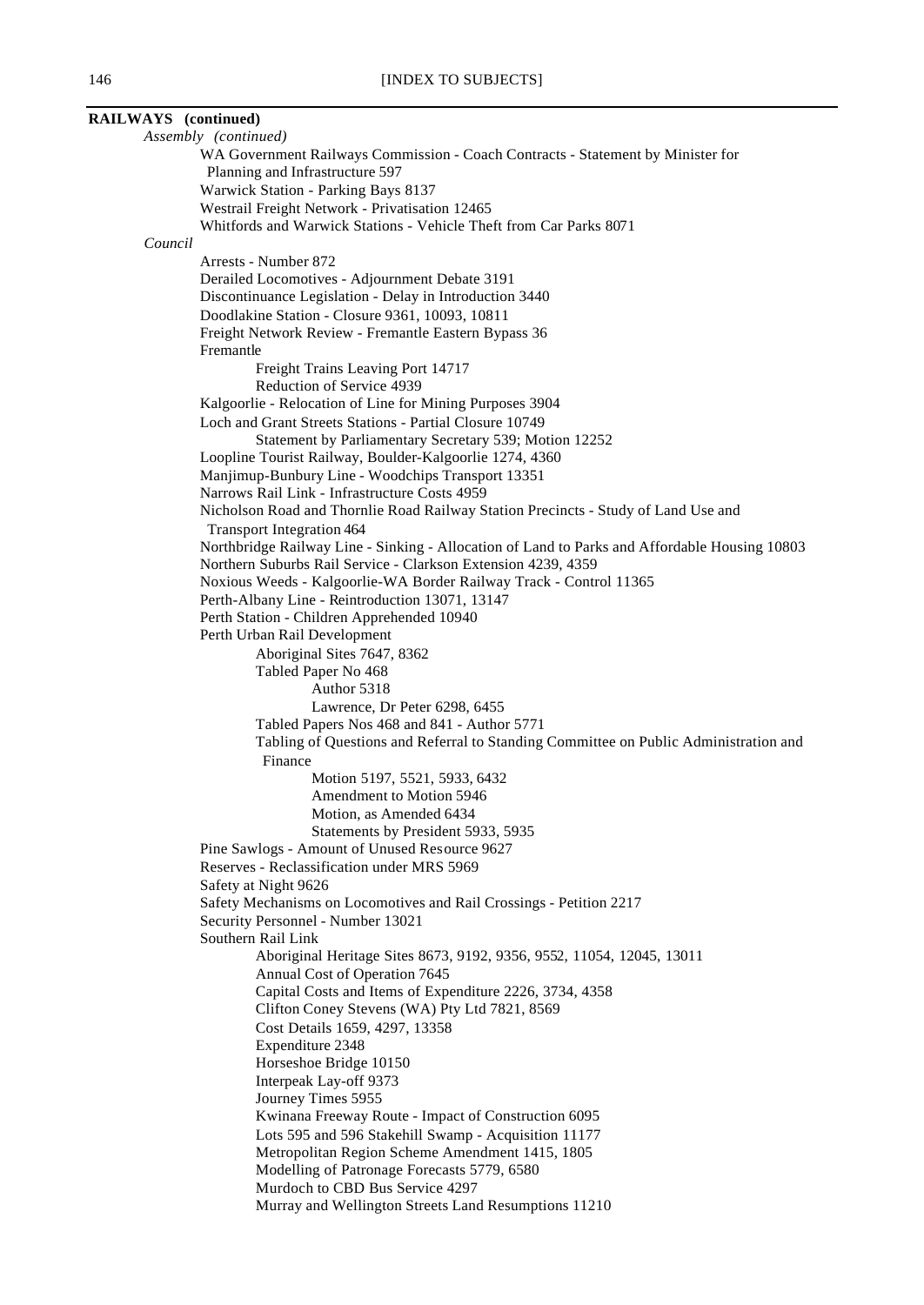| RAILWAYS (continued)                                                                                                                                 |
|------------------------------------------------------------------------------------------------------------------------------------------------------|
| Council (continued)                                                                                                                                  |
| Southern Rail Link (continued)                                                                                                                       |
| Passenger Numbers and Greenhouse Gas Emissions 11610<br>Patronage Forecasts 1416                                                                     |
| Statement by Minister for Agriculture, Forestry and Fisheries 4888                                                                                   |
| Tabling of Paper 3179                                                                                                                                |
| Petitions 537, 1919                                                                                                                                  |
| Risk Assessment Reports - Tabled Papers - Motion 11604                                                                                               |
| Rockingham High-tech Local Transit System 1952                                                                                                       |
| Soil Testing 5410                                                                                                                                    |
| South Perth Station 3026                                                                                                                             |
| Stakehill Rural Landowners Group - Land in Baldivis 10247<br>Statement by Parliamentary Secretary to the Minister for Planning and Infrastructure 31 |
| Tabled Paper No 785 - Asymptote Consulting 5312                                                                                                      |
| Traffic Delays on Roads Caused by Construction 5413                                                                                                  |
| Travel Time Saving 1416                                                                                                                              |
| Wentworth Hotel - Closure 4255                                                                                                                       |
| William Street Tunnel - Risk Analysis 4446, 6096, 7651                                                                                               |
| South West Metropolitan Railway Master Plan - Statement by Parliamentary Secretary -                                                                 |
| Motion 6271, 7439<br>Stations - Car Parking Spaces, Car Stealing and Burglary 11042, 11193, 11209                                                    |
| Urban Rail Development                                                                                                                               |
| Cost 1416                                                                                                                                            |
| Personal Explanation by Hon Peter Foss 3057                                                                                                          |
| Tabling of Questions and Referral to Standing Committee on Public Administration and                                                                 |
| Finance - Motion 4994, 5183                                                                                                                          |
| Vehicles Stolen, Damaged or Burgled at Stations 9618<br>WA Government Railways Commission                                                            |
| Coach Contracts - Statement by Parliamentary Secretary 539; Motion 12254                                                                             |
| Manjimup and Donnybrook Subdivisions 3634                                                                                                            |
| Wubin Rail Line 9848                                                                                                                                 |
| <b>RAINBOW LORIKEETS</b>                                                                                                                             |
| Assembly                                                                                                                                             |
| Threat to Native Species 5897<br><b>RALLY AUSTRALIA</b>                                                                                              |
| Assembly                                                                                                                                             |
| Agreement to Stay in Western Australia 4561, 6187                                                                                                    |
| New Contract 4861, 4862, 7267                                                                                                                        |
| <b>RAYTHEON AUSTRALIA PTY LTD</b> See "Industrial Development"                                                                                       |
| REAL ESTATE AND BUSINESS AGENTS SUPERVISORY BOARD                                                                                                    |
| Assembly<br>Chairperson - Credit Card 11319                                                                                                          |
| Hoad, Mr Michael 3491, 3492                                                                                                                          |
| RECREATIONAL BOATING FACILITIES SCHEME See "Transport"                                                                                               |
| <b>RECYCLING</b> See "Waste Disposal"                                                                                                                |
| <b>REFUGEES</b> See "Immigration"                                                                                                                    |
| REGIONAL DEVELOPMENT                                                                                                                                 |
| See also "Commerce and Trade"<br>Assembly                                                                                                            |
| Buy Local Policy - Australian and New Zealand Government Procurement Agreement 13269                                                                 |
| Centralisation of Procurement Process in Perth 14254                                                                                                 |
| <b>Commissions Act</b>                                                                                                                               |
| Division 2, Section 23(1)(e), Breaches 1789, 2054, 2055, 2312, 3563                                                                                  |
| Review 3001                                                                                                                                          |
| Gascoyne Region                                                                                                                                      |
| Government Policy 4655<br>Government Services 4685, 4686                                                                                             |
| Goldfields-Esperance                                                                                                                                 |
| Development Commission - Chairperson - Credit Card 11819                                                                                             |
| Government Policy 4652                                                                                                                               |
| Government's Policy 512, 3573, 4648                                                                                                                  |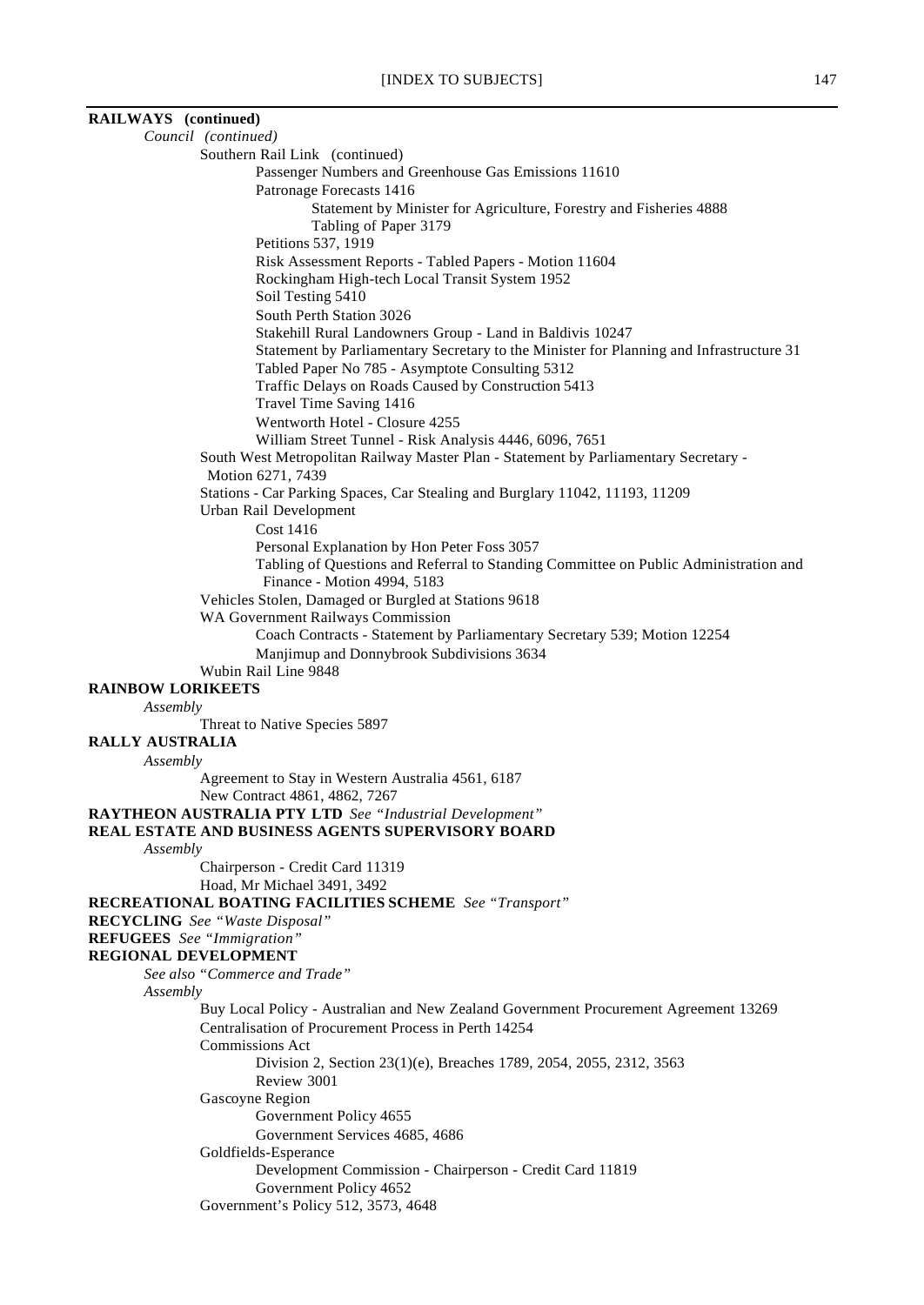### **REGIONAL DEVELOPMENT (continued)**

*Assembly (continued)* Government Services 3988, 3989 Great Southern Development Commission - Wages and Achievements 13276 Government Policy and Services 4651, 4684, 4685 Kimberley - Government Policy and Services 4649, 4650, 4685, 4686 Mid West Region - Government Policy and Services 4652, 4653, 4684, 4685 North West Beachfront Recreation Areas 8268 Programs 8150, 8151 Regional Events Scheme 5909 Regional Infrastructure Funding Programs 9749 Rural and Regional Marketing Assistance Scheme 6400, 6401 Peel Development Commission 14488; Grievance 11746 Peel Region - Government Policy and Services 4654, 4684, 4685 Pilbara - Government Policy and Services 4649, 4685, 4686 Projects and Services - Matter of Public Interest 13203 Regional Collocation Scheme - North West 2719, 2721 Regional Investment Fund - Statement by Premier 5822 Regional Policy Statement for Western Australia - Statement by Minister for Planning and Infrastructure 3341 Regional Telecommunications Inquiry - Terms of Reference 278 South West - Government Policy and Services 4650, 4651, 4684, 4685 South West Development Commission Chief Executive Officer - Mobile Telephone and Government Vehicle 11563 Wages and Achievements 14488 Vasse - Expenditure 10564 Wheatbelt Development Commission - Wages and Achievements 13276 Wheatbelt Region - Government Policy and Services 4653, 4654, 4684, 4685 *Council* Buy Local Policy 2650; Statement by Hon John Fischer 14785 Commissions - Board Members - Na mes and Places of Residence 11884 Financial Assistance Schemes - Double-dipping by State Government Agencies 10113 Fremantle, City of - Prevention and Abatement of Sand Drift Local Law - Order Discharged 4949 Fund Applications and Distribution of Fund 243, 584 Kojonup Shire 468 Gascoyne Development Commission - Mauds Landing Development 2601 Implementation of Government's Policy 3589 Regional Economic Perspectives - Cost of Production and Distribution 13069 Regional Headworks Scheme - Review 3287 Regional Policy Statement for Western Australia - Statement by Minister for Housing and Works 3269 Rural Towns Project - Merredin 4341 Western Australian Regional Manufacturers - Web Site Development 555 **REGIONAL DEVELOPMENT COMMISSIONS AMENDMENT BILL 2002** *Assembly* Leave to Introduce 16 Introduction and First Reading 16 Appropriations 102 Second Reading 498, 2658, 4139 Remaining Stages 4141 Returned 5465 Assent 5834 *Council*

Receipt and First Reading 4236 Second Reading 4236, 5309, 5319 Remaining Stages 5320 Assent 5759

**REGIONAL HERBARIUM PROJECT** *See "Environment"*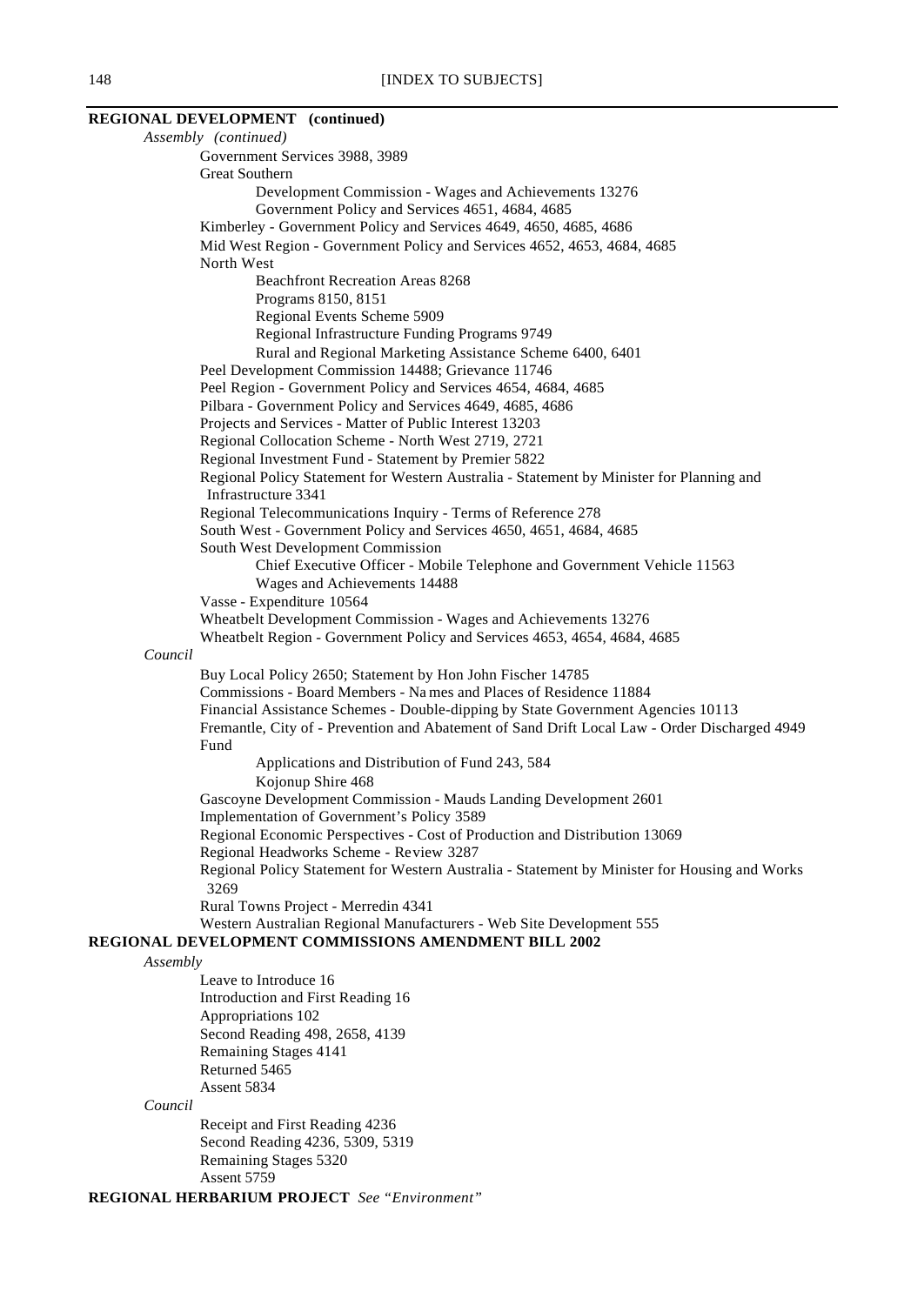# **REGIONAL INVESTMENT FUND BILL 2001**

*Assembly*

Appropriations 102

### **REGULATIONS - DISALLOWANCE**

### *Assembly*

*Council*

Fish Resources Management Amendment Regulations (No 8) 2003 - Motion13406 Fremantle Eastern Bypass - Metropolitan Region Scheme Amendment 14108 Peel Region Scheme 4087, 4141 Wireless Hill Park - Excision from Class A Reserve 29813 - Motion 14086, 14106, 14295 Associations Incorporation Amendment Regulations (No. 2) - Order Discharged 12104 Boddington, Shire of - Health Local Laws 2003 - Order Discharged 13431 Builders' Registration Amendment Regulations 2003 - Order Discharged 13431 Bulk Handling Act Amendment Regulations 2003 - Order Discharged 13431 Bunbury, City of - Local Law Relating to Advertising Devices - Order Discharged 9319 Chattel Securities Amendment Regulations 2003 - Order Discharged 12104 Donnybrook-Balingup, Shire of - Local Law - Eating Areas in Streets and Other Public Places - Order Discharged 2591 Dumbleyung, Shire of - Health Local Laws 2001 - Order Discharged 13431 East Fremantle, Town of - Urban Environment and Nuisance Local Law - Order Discharged 4949 Fish Management Amendment Regulations (No 8) 2002 Clause 5 1644 Fish Resources Management Amendment Regulations (No 6) 2003 - Order Discharged 11007 Fish Resources Management Amendment Regulations (No 8) 2002 Clause 5 1641 Fish Resources Management Amendment Regulations (No 8) 2003 - Motion 14581 Industrial Relations Commission Amendment Regulations (No. 2) 2002 - Order Discharged 3423 Industrial Relations (Employer-Employee Agreements) Regulations 2002 - Order Discharged 2591 Industrial Relations (WA Industrial Appeal Court) Amendment Regulations 2002 - Order Discharged 2591 Jurien Bay Marine Park Order 2003 14663 Kimberley Prawn Fishery Management Plan Amendment 2002 - Order Discharged 1631 Kojonup Location 9212 - Amendment of Class A Reserve 1736 14020, 14689 Kwinana, Town of - Urban Environment and Nuisance Local Law - Order Discharged 13555 Local Court Amendment Rules (No. 2) 2002 - Order Discharged 7271 Melville, City of - Local Law Relating to Signs, Hoardings and Billposting - Order Discharged 3423 Metropolitan Region Scheme Amendment No 992/33 - Clarkson-Butler 14820 Mines Safety and Inspection Amendment Regulations 2002 - Order Discharged 3423 Mining Amendment Regulations 2003 - Order Discharged 12104 Mundaring, Shire of Clause 2.4.13(2) Standing Orders Local Law - Order Discharged 11007 Health Local Laws 2002 - Order Discharged 11008 Occupational Safety and Health Amendment Regulations (No. 3) 2003 - Motion 10101, 10118 Peel Region Scheme 5537 Perth, City of - Amendments to Perth Parking Local Law 1999 - Notice Discharged 8525 Perth (Passenger) Transport Regulations 2002 Regulation 29 - Order Discharged 1631 Pingelly, Shire of - Health Local Laws 2003 - Order Discharged 13029 Port Authorities Amendment Regulations 2003 - Disallowance - Order Discharged 7271 Public Transport Authority Regulations 2003 - Order Discharged 12104 Road Traffic (Vehicle Standards) Regulations 2002 - Order Discharged 2217 Roebourne, Shire of - Local Laws Relating to Fencing - Order Discharged 13029 South East Districts Omnibus (No 5) 4457 State Superannuation Amendment Regulations (No 2) 2002 - Order Discharged 2591 Town Planning and Development (Appeal) Regulations 2003 - Schedule 1 of the Fees - Order Discharged 11007 Townsite Developments in Stoneville and Parkerville 5789 University of Western Australia - Amending Statute No 3 of 2002 - Order Discharged 7271 Vocational Education and Training Amendment Regulations 2002 - Order Discharged 2591 West Coast Rock Lobster Fishery Management Plan Amendment 2003 12105 Wireless Hill Park - Excision from Class A Reserve 29813 - Motion 14706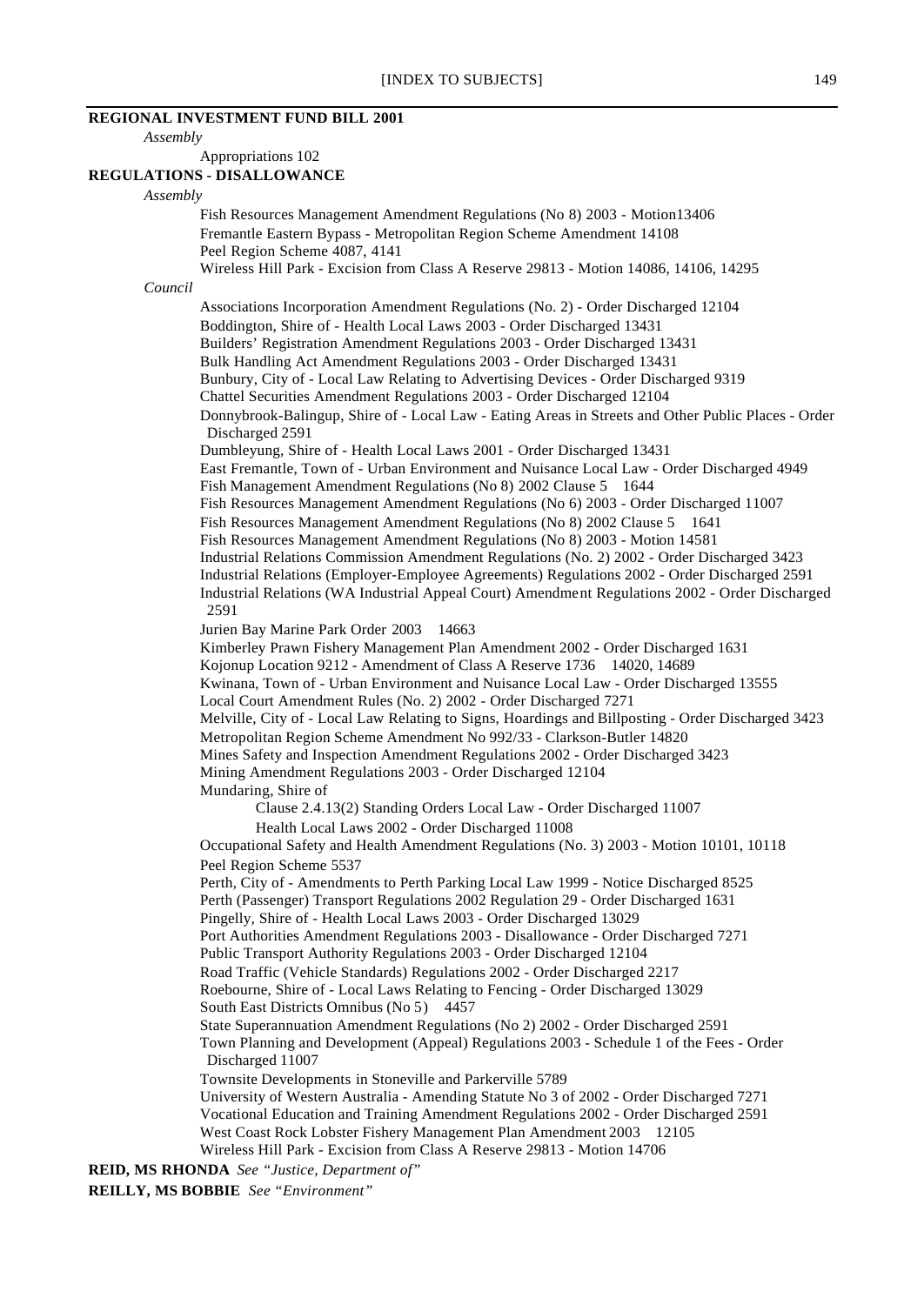# **RESEARCH AND DEVELOPMENT** *Assembly* Microchip Test Facility - Edith Cowan University 510 North West 4667 **RESERVES (DAMPIER TO BUNBURY NATURAL GAS PIPELINE CORRIDOR) BILL 2002** *Assembly* Introduction and First Reading 1573 Second Reading 1573, 3834 Consideration in Detail 3838-3841; Deputy Speaker's Ruling 3841 Third Reading 3842 Returned 6667 Assent 7034 *Council* Receipt and First Reading 3899 Second Reading 3899, 6320, 6427, 6547 Committee 6550-6554 Report 6554 Third Reading 6554 Assent 6943 **RESERVES (RESERVE 43131) BILL 2003** *See also "Select Committee on the Reserves (Reserves 43131) Act 2003" Assembly* Introduction and First Reading 7896 Appropriations 7896 Second Reading 7896 Declaration as Urgent 7897 Consideration in Detail 7904-7912 Third Reading 7912 Returned 8021 Council's Amendments 8021-8060 Council's Message 8581 Assent 8809 *Council* Receipt and First Reading 7949 Standing and Sessional Orders Suspension 7949, 7966 Standing Orders Suspension - Second and Third Reading Stages - Time Management 7966 Second Reading 7967 Amendments to be Put Before Sessional Order Invoked 7978 Committee 7978-7990 Third Reading 7990 Assembly's Message 8358-8360, 8368, 8392; Personal Explanation by Hon Derrick Tomlinson 8394 Assent 9011 Referral to Standing Committee on Legislation - Motion 9171; Amendment to Motion 9177; Motion, as Amended 9183 **RESIDENTIAL TENANCIES ACT 1987** *Assembly* Review - Statement by Minister for Consumer and Employment Protection 881 *Council* Review 3027 **RETAIL SHOPS AND FAIR TRADING LEGISLATION AMENDMENT BILL 2003** *Assembly* Introduction and First Reading 12047 Second Reading 12047, 13739, 13775 Consideration in Detail 13794-13806, 13830-13837 Third Reading 13837 *Council* Receipt and First Reading 13849 Second Reading 13849 **RETAIL TRADING** *See also "Liquor - Liquor Stores" Assembly*

Current Hours Regime - Legality 8889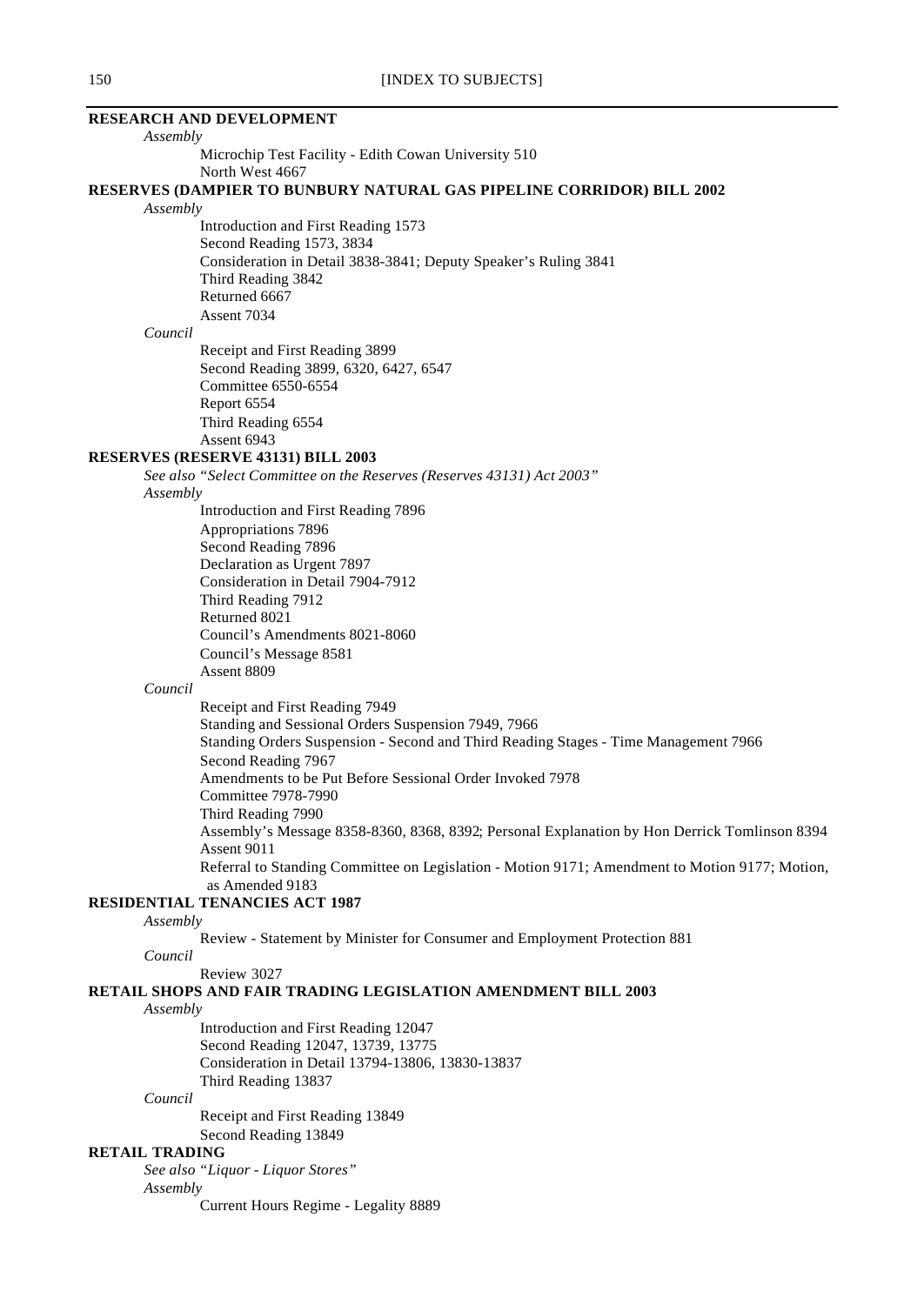# **RETAIL TRADING (continued)**

*Assembly (continued)* Deregulation of Hours

Anti-competitive Behaviour 8312

- Change in Government's Decision 9662
- Competition Policy Guidelines 5366, 5368, 5720, 5721

Federal Government Funding 9231, 9232

Forum 11392

Government's Position 5244 Grievance 6616

Impact of Inflexible Industrial Relations Laws 5997

Implications for Competition 9419

Legislation 11908

Matter of Public Interest 8447 National Competition Council Threat 8503, 9471, 12689

Opposition's Assertion 7523

Penalty Rates 7358

Petitions 5835, 6128, 6608, 6687, 7849

Premier's Announcement 9083

Public Interest Test 8504

Review 6487, 10967

Small Business Development Corporation Submission 8179, 8180, 8309, 8310, 8441 Standing Orders Suspension 8451, 8453, 8456, 8458; Question to be Put 8458

Harvey Norman - Sunday Trading 8968

Illegal - East Perth Residential Home - Grievance 9993

Review of Hours - Opposition Submission 5447

### *Council*

Australia Day - Extended Trading Permits 5049, 5819 Current Hours Regime - Legality 9020 Deregulation of Hours 4396; Adjournment Debate 4484 Statement by Hon Frank Hough 8572 Statement by Hon Peter Foss 13478

# **RETAIL TRADING HOURS AMENDMENT BILL 2003**

*Assembly*

Introduction and First Reading 8875 Second Reading 8907

### **RETIREES WA INC**

*Assembly*

Administration Concerns 9008

# **REVIEWS, COMMITTEES, INQUIRIES AND TASK FORCES**

*Assembly*

Deputy Premier 2999

Establishment 5893; Personal Explanation by Minister for the Environment 14259 Minister for Health - Refusal to Provide Information 2040 Number Membership and Cost 11671

**RICHARDS, MR ROBERT** *See "Disability Services"*

**RICHARDSON, MR TREVOR** *See "Forests and Forestry"*

### **RIGHTS IN WATER AND IRRIGATION ACT 1914**

*Assembly*

Petition 12691

**RIO TINTO EXPLORATION PTY LTD** *See "Mining"*

**RIPLEY, MR JULIAN**

### *Assembly*

Further Information on Conviction 25, 86, 282

Letter from Mr Rupert Gerritsen 2926

Reassessment of Prosecution by Special Interagency Unit 7029

**ROAD SAFETY** *See "Roads"*

### **ROAD TRAFFIC AMENDMENT BILL 2003**

*Assembly*

Introduction and First Reading 11639 Second Reading 11639, 12718 Remaining Stages 12724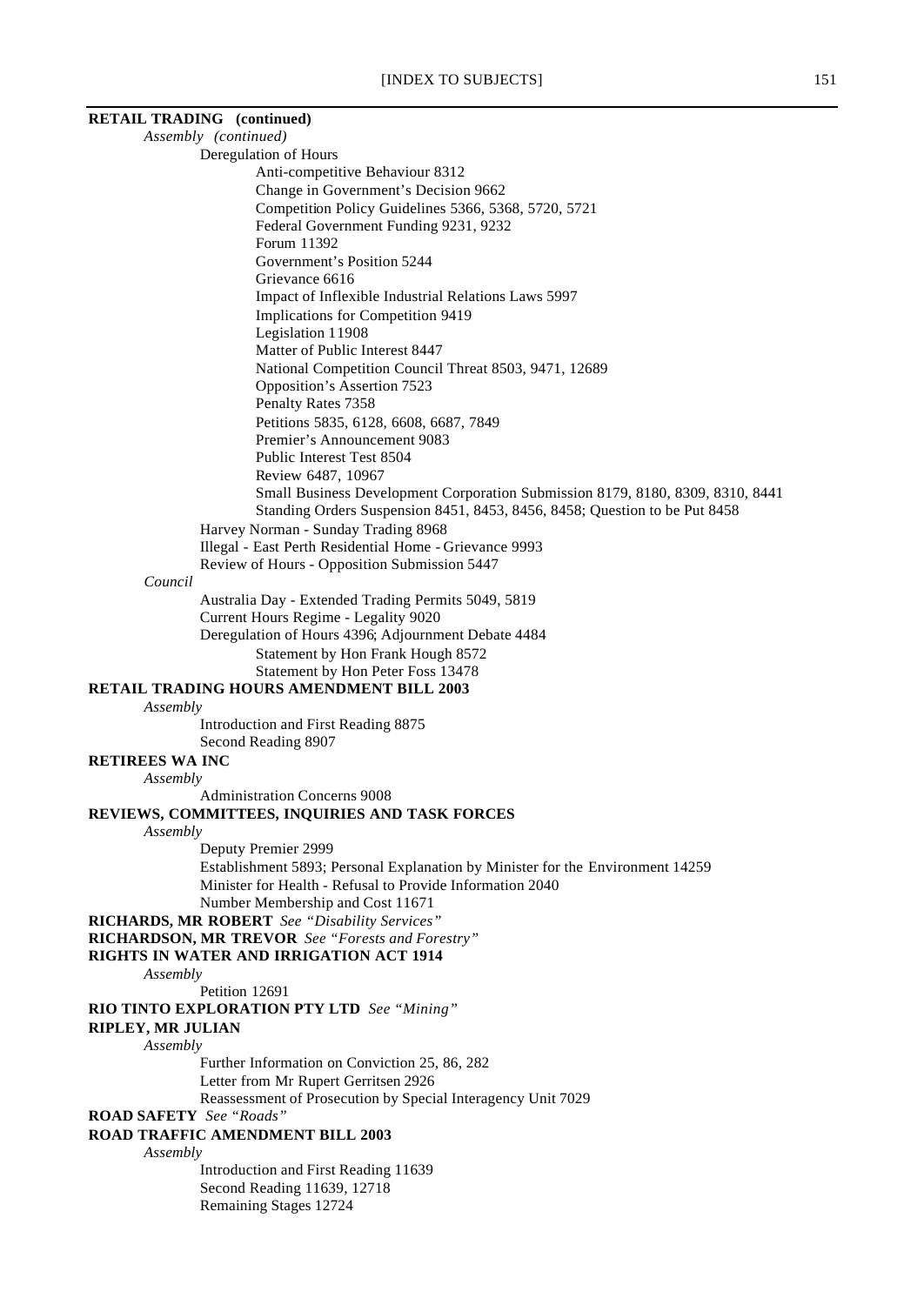# **ROAD TRAFFIC AMENDMENT BILL 2003 (continued)**

*Council*

Receipt and First Reading 12915 Second Reading 12915

### **ROADS**

*Assembly*

Albany Highway - Overtaking Lanes 9307 Albany Road System - Impact of Grain and Woodchip Trucks - Grievance 13494 Bednall Road Bridge - Petition 7849 Brand Highway - Overtaking Lanes 9307 Bridge and Road Construction - Expenditure 9310 Collie-Darkan and Corrigin-Hyden - Safety Concerns - Grievance 12167 Construction Projects - South West 4643 Country - Multanova Use 8001 Denny Road - Maintenance 13307 Freight Networks - Statement by Member for Riverton 3669 Fremantle Eastern Bypass Deletion from Metropolitan Region Scheme 13525 Matter of Public Interest 13614; Amendment to Motion 13621 Motion 413 Motion for Dis allowance 14108 Statement by Minister for Planning and Infrastructure 13367 Expenditure on Advertising Publications and Consultation 9728 Hearings Committee Report 13606 Inclusion in Metropolitan Region Scheme 402 Liberal Land Resumptions 13697 Member for Murdoch's Pledge 2272 Minister's Position 4106 Opposition's Campaign 3493 Petitions 3785, 5093, 6471 Rezoning of Land 12818 Statement by Minister for Planning and Infrastructure 2918, 5220 Submission Form 4105 Fremantle Port 4856, 4857, 14256 Funding Cuts 7224, 7522 Funding - Federal and State 3350, 7677 Great Northern Highway - Overtaking Lanes 9307 Great Southern Region - Expenditure 4676 Greening Freeways - Statement by Member for Carine 8962 Gubinge Road, Broome - Sealing - Petition 66 Hepburn Avenue-Glengarry Drive Roundabout - Statement by Member for Carine 13516 Kwinana Freeway Bus Lanes 3708, 4623 Emergency Services 8118 Extension - Commencement and Completion 9746 Interchange Resurfacing - Statement by Minister for Planning and Infrastructure 5682 Multanova Use 8000 Railway Reserve 3708 Lane Width Reductions - Narrows Bridge 3233 Leach Highway and South Street - Reclassification - Petitions 2170, 2653, 3195, 4590, 6471, 7525 Local Government - Funding 10874; Statement by Member for Kingsley 13806 Logging Roads - Traffic Rules 8501 Mandurah Bypass - Statement by Member for Mandurah 7355 Mandurah - Funding to Seal Road - Grievance 484 Marmion Avenue-Reid Highway-North Beach Road Intersection - Grievance 2354 Matilda Street, Huntingdale - Grievance 486 Mel Maria Catholic Primary - Traffic Zone - Petition 1276 Melville Parade - Concrete Barrier/Fence 8271 Mitchell Freeway - Railway Reserve 3708 Mowen Road - Maintenance 13307 Murdoch Drive, Leach Highway and South Street - Petition 744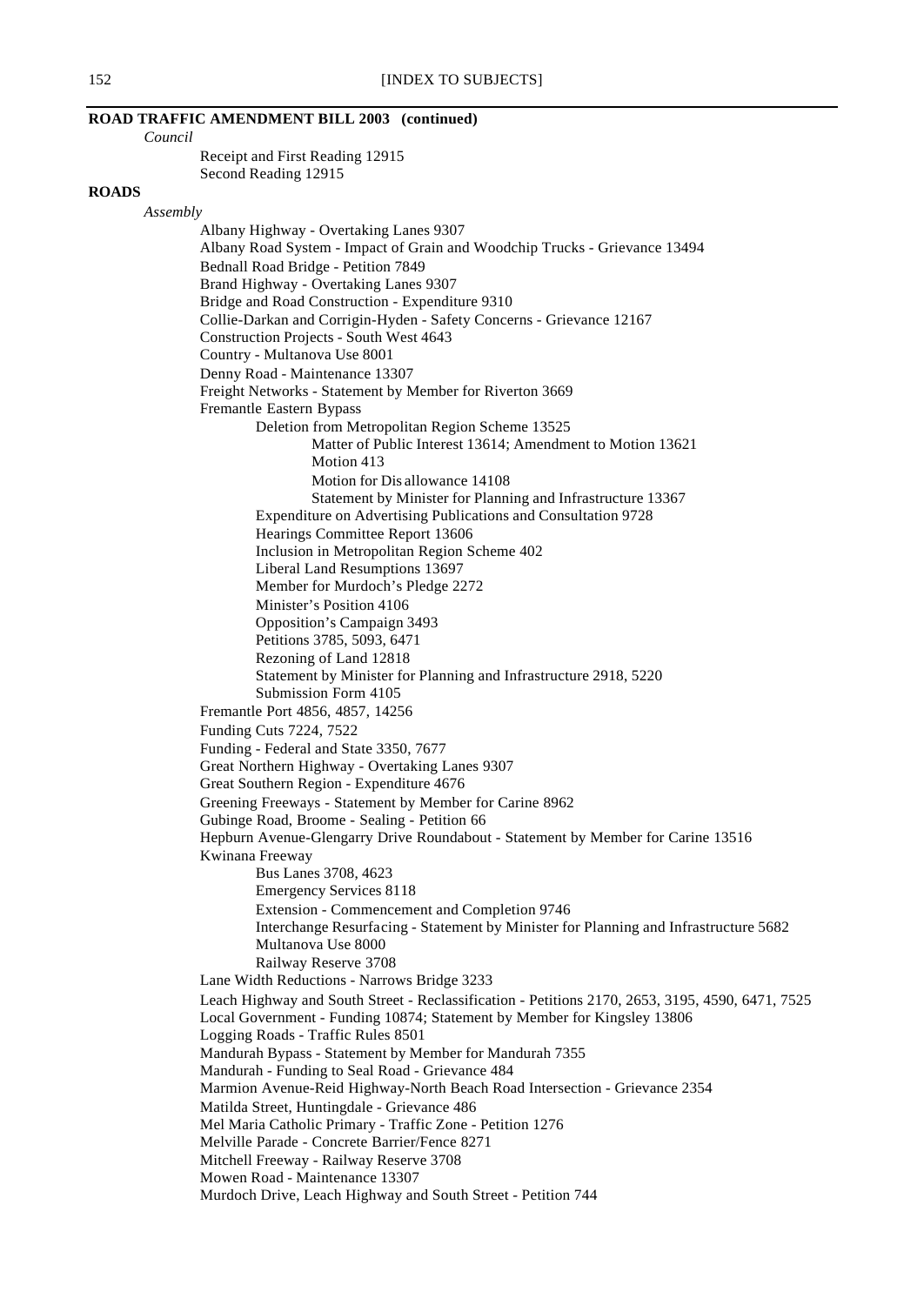# **ROADS (continued)**

| Assembly (continued)                                                                                      |
|-----------------------------------------------------------------------------------------------------------|
| Northbridge Tunnel - Settlement of Claims - Statement by Minister for Planning and Infrastructure<br>4555 |
| North West                                                                                                |
| Bridge Refurbishment 8866                                                                                 |
| Funding 4671                                                                                              |
| Programs 4668, 8111, 8113, 8866, 8868, 9748                                                               |
| Ocean Reef Road-Trappers Drive - Traffic Lights - Petition 13773                                          |
| Old Coast Road, Mandurah                                                                                  |
| Grievance 10384                                                                                           |
| Petitions 1970, 2171, 2652, 3784, 4813, 5837, 7031, 8691, 9380, 12444                                     |
| South of Dawesville - Removal of Trees 14556                                                              |
| Parking Offenders - Statement by Member for Perth 5713                                                    |
| Peel Deviation                                                                                            |
| Commencement and Completion 9746                                                                          |
| Commonwealth Government's View 6679                                                                       |
| Federal Funds 2169, 2170                                                                                  |
| Grievances 8698, 13492                                                                                    |
| Land Acquisition 9471, 9473                                                                               |
| Progress 12069                                                                                            |
| Statement by Member for Dawesville 9415                                                                   |
| Pemberton Tramway Company - Collision on Privately-owned Logging Road 7778                                |
| Preprimaries - 40 km/h School Zones - Statement by Minister for Planning and Infrastructure 11498         |
| Regional Road Groups - Wheatbelt North Group Funding Allocation 9303                                      |
| Regional Roads Program - Cutbacks in Funding 10678, 10679                                                 |
| Reid Highway-Altone Road - Traffic Accident - Statement by Minister for Planning and                      |
| Infrastructure 6335                                                                                       |
| Road Projects - Commencement and Completion Dates 3562                                                    |
| Road Safety<br>Accidents - Company Cars 9138                                                              |
| Australasian Spinal Research Trust - Funding 3348                                                         |
| <b>Black Spots Funding 9089</b>                                                                           |
| Confiscation of Vehicles 10591                                                                            |
| Council - Regional Representation 8005                                                                    |
| Double Demerit Point System 11624                                                                         |
| Driver Fatigue - Parliamentary Sitting Hours 6813                                                         |
| Drug-impaired Drivers 13523                                                                               |
| Duncraig 8115                                                                                             |
| DVD-Television Players in Motor Vehicles - Statement by Member for Rockingham 11777                       |
| Expenditure 10717                                                                                         |
| Implementation of Strategy 8002                                                                           |
| Leader of the National Party - Claims 515                                                                 |
| Resources - Matter of Public Interest 8013                                                                |
| Road Aware Program 1463                                                                                   |
| Road Safety Priority Planners 2003 - Number Printed and Distributed 5508                                  |
| School Areas 1868                                                                                         |
| Speed and Red Light Cameras - Revenue 7361                                                                |
| Speed Campaign 10280                                                                                      |
| Speed Limits on Local Government Roads - Grievance 8700                                                   |
| Test of Motorists for Drugs 12326                                                                         |
| Underspending of Budget 8003, 8183<br>Roads of National Importance - Federal Funding 3088, 3089           |
| Roe Highway                                                                                               |
| Stage 4 3672; Statement by Member for Roleystone 4101                                                     |
| Stage 6 3929; Statement by Minister for Planning and Infrastructure 1569                                  |
| Stage 7 3929                                                                                              |
| Statement by Member for Riverton 3669                                                                     |
| Statements by Minister for Planning and Infrastructure 5079, 10266, 12449                                 |
| 2272, 4561<br>Stage 8                                                                                     |
| Seminole Avenue and Gordon Road Intersection - Petition 2351                                              |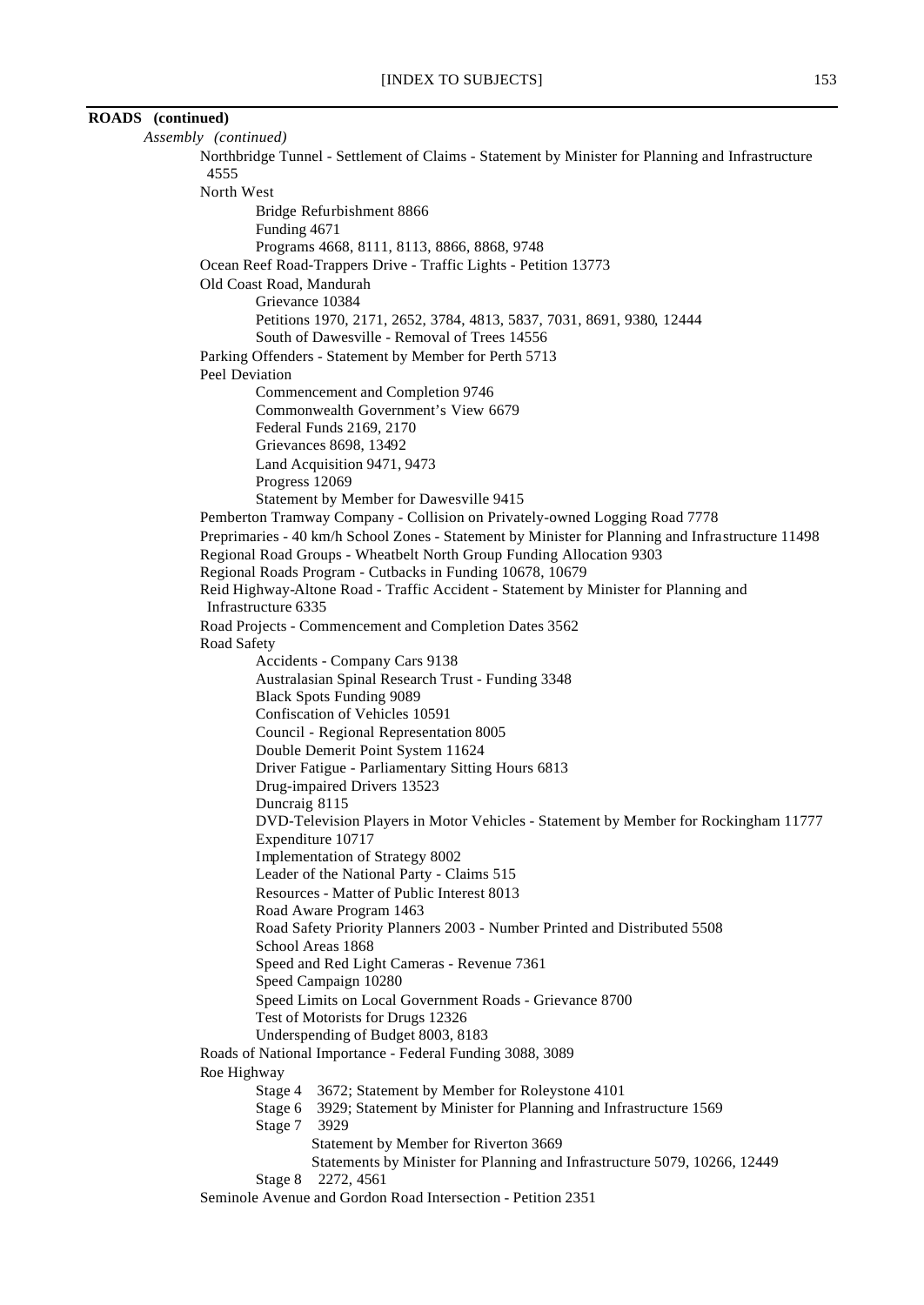**ROADS (continued)** *Assembly (continued)* South Western Highway Donnybrook-Greenbushes 9303 Harvey - Petition 6346 Overtaking Lanes 9307 Weir Road-Uduc Road Intersection - Study 9306 Southern Suburbs - Mixing Passenger Traffic and Heavy Freight Vehicles 8176 Speed Limits - Increase - Remote Areas 403, 517 Stephenson Highway Road Reserves - Retention - Statement by Memb er for Innaloo 2382 Sticks Boulevard-Old Coast Road, Mandurah - Petitions 8008, 8157 Tonkin Highway Extension - "Building the Highway" Publication 7940 Toodyay Bypass - Environmental Survey 8114 Traffic Accidents - Criterion for Reporting to Police 8854 Traffic Noise - Dawesville Petition - Statement by Member for Dawesville 1704 West Coast Highway, Scarborough - Statement by Member for Innaloo 2000 *Council* Albany Highway - Mt Barker Bypass 11835, 12007 Statement by Hon Kim Chance 6094 Statement by Hon Paddy Embry 6092 Australian Prospectors and Miners Hall of Fame 6998, 9206, 10775, 10936 Brookton Highway Corrigin-Hyden Section 4254 Kondinin-Corrigin Section 14771 Bussell Highway Cattle Crossing at Cowaramup3617 Upgrade 704 Busselton Bypass and Strelly Street Intersection - Traffic Lights 3727 Cape Leveque Road East of Broome to One Arm Point Community 11055 Causeway - Vehicle Numbers 2913 Certificate of Title Volume 1138, Folio 74 - Purchase by WA Planning Commission 348 Co-operative Bulk Handling Ltd - Narrakine Storage Facility - Road Safety Concerns 11206 Fatal Accident - Statement by Hon Paddy Embry 7456 Fremantle-Rockingham Controlled Access Highway - Beeliar Regional Park Cockburn 42, 10748 Fremantle Eastern Bypass Adjournment Debates 4042, 5320, 5324 Community Newspaper Advertisements 3290, 3614, 4533 Deletion from Metropolitan Region Scheme 865, 8686-8690, 14779 Statement by Hon Ken Travers 13355 Tabling of Documents 13350, 14194, 14195 High Street, Fremantle - Widening 4027, 4343 Land Reservations 10366, 10367 Metropolitan Region Scheme Amendment No 1055/33 5055 Personal Explanation by Hon Simon O'Brien 1639 Personal Explanation by Hon Barbara Scott 1639 Private Properties or Residences Acquired 4449 Sale of Land 10114 Select Committee Motion 1522, 1534, 1631, 1920, 2478, 2485 Amendment to Motion 1925, 2111, 2232, 2317, 2474 Statement by Leader of the House 13331 Submission Period - Extension 4029, 5196 Urgency Motion 4890 Value of Highway Reserve 12044 Funding Commonwealth - Personal Explanation by Hon Graham Giffard 6436 Condemnation of Government - Motion 9339; Statement by Hon Paddy Embry 9557 Local Government 10942 Mining and Pastoral Region 10248 Garratt Road Bridge - Vehicle Numbers 10939 Geraldton Primary North-south Road Alignment Study - Petition 4435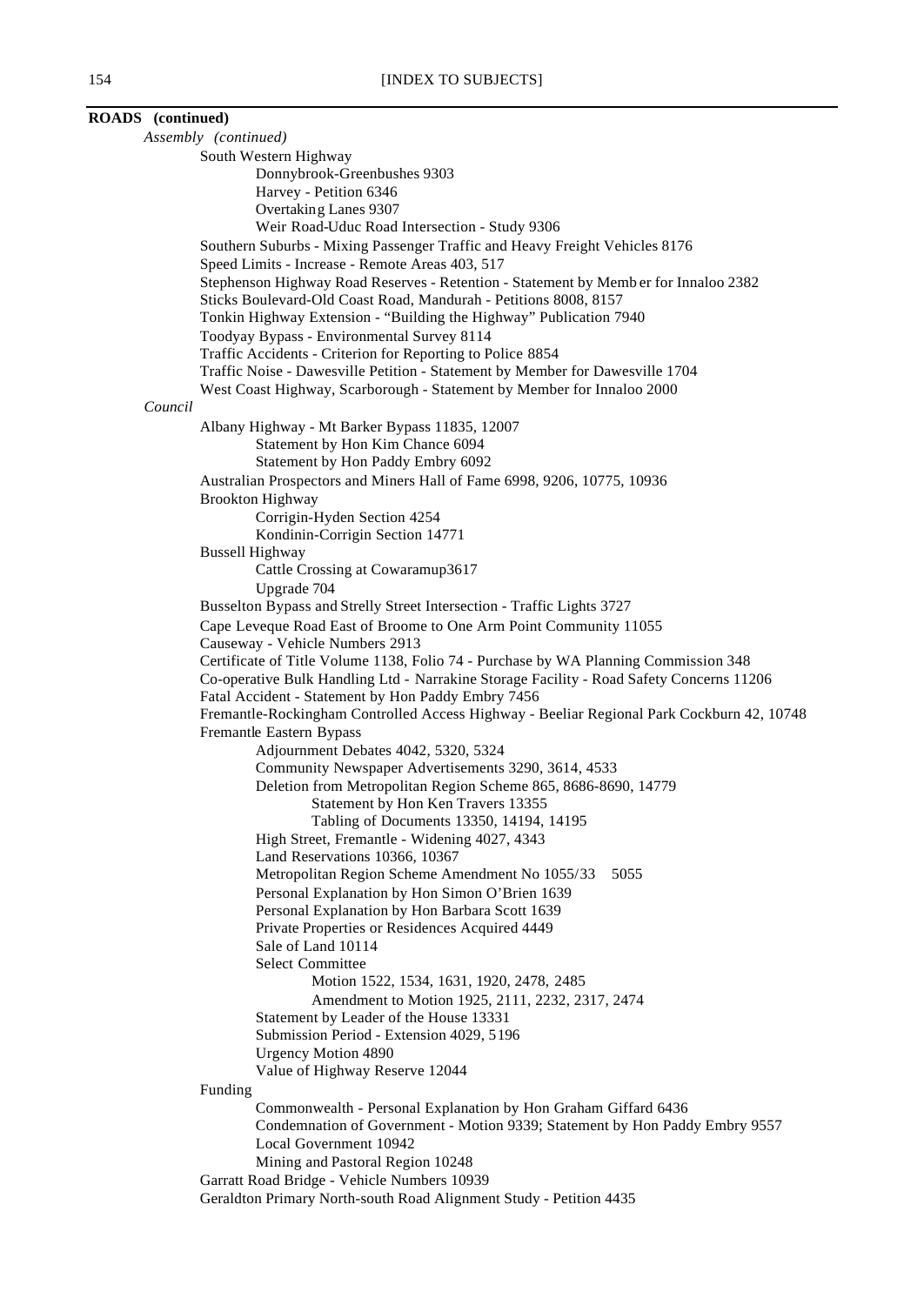# **ROADS (continued)**

| Council (continued)                                                                                                |
|--------------------------------------------------------------------------------------------------------------------|
| Gibbs Street, Boyup Brook - Road Alignment 7475                                                                    |
| Goldfields Highway - Wiluna-Meekatharra 8568                                                                       |
| Great Eastern Highway, Ascot - Traffic Volume 13483                                                                |
| Hepburn Avenue - Extension 1007                                                                                    |
| High Street, Fremantle 2229, 3176, 4027, 4343<br>High Street-Stirling Highway, Fremantle - Turning Lanes 10938     |
| High, Wide-load Corridors 1803, 1840, 4025                                                                         |
| Hodges Drive-Karrinyup Road - Traffic Congestion 7461                                                              |
| Hospital Road - Upgrading 6606                                                                                     |
| Indian Ocean Drive 7825, 8568                                                                                      |
| Kalgoorlie Eastern Bypass Road - Realignment 4301, 4360, 4373, 4546, 7328                                          |
| Petition 4052                                                                                                      |
| Kwinana Freeway - Railway Construction 6095                                                                        |
| Lake Raeside Crossing Upgrade - Funding 7651                                                                       |
| Leach Highway-Stock Road Intersection 12926, 13024, 13147                                                          |
| Lennard Road Easement, Gingin - Paving 8673                                                                        |
| Lime Sands Route 2 - Cost of Consultation Process 1740                                                             |
| Mandurah Bypass Road, Coodanup - Pedestrian Crossing - Petition 10882<br>Meekatharra - Bypass Road 5409            |
| Mitchell Freeway - Exit to Riverside Drive - Closure 14211                                                         |
| Mt Henry Bridge - Aboriginal Site Clearance 9651                                                                   |
| Narrogin-Wagin Link Road - Completion 5534                                                                         |
| Narrows Bridge - Vehicle Numbers 14046                                                                             |
| Native Vegetation Cleared for Road Works 8412                                                                      |
| Northampton-Port Gregory-Kalbarri 12288                                                                            |
| Northbridge Tunnel 2913, 5679, 10154                                                                               |
| Old Perth Road, Bassendean - Reopening 13125                                                                       |
| Orrong Road - Traffic Volume 3875, 4358<br>Peel Deviation - N1.5 and N3 Routes 4252, 4339; Adjournment Debate 5558 |
| Regional Road Groups - Funding 5050, 5660                                                                          |
| <b>Urgency Motion 5397</b>                                                                                         |
| Riverside Drive - Vehicle Numbers 2913                                                                             |
| Road Safety - Aboriginal Road Users 6302                                                                           |
| Road Traffic (Vehicle Standards) Regulations 2002 - Disallowance - Order Discharged 2217                           |
| Road Verge Vegetation - Applications to Clear 3336                                                                 |
| Roe Highway                                                                                                        |
| Extension - Route 12275                                                                                            |
| Stage 4 4027                                                                                                       |
| 4365, 11176<br>Stage 7                                                                                             |
| Stage 8                                                                                                            |
| <b>Cost 4027</b>                                                                                                   |
| Deletion from Metropolitan Region Scheme 865, 12009<br><b>Infrastructure Costs 4959</b>                            |
| Land Reservations 10366, 10367                                                                                     |
| Private Properties or Residences Acquired 4449                                                                     |
| Remarks by Member for Riverton - Statement by Hon Simon O'Brien 14205                                              |
| <b>Route 12041</b>                                                                                                 |
| Rural Areas - Expenditure 11177                                                                                    |
| Shepperton Road, Causeway, Victoria Park - Vehicle Numbers 8413                                                    |
| South Street, Melville-Fremantle - Coordinated Traffic Lights 10939                                                |
| South Western Highway - Shelving of Upgrade 1259                                                                   |
| Speed Limits 246, 350                                                                                              |
| Stephenson Highway Road Reserves 3612, 3871, 4935                                                                  |
| Tom Price-Karratha - Funding of Upgrade 10788                                                                      |
| Tonkin Highway Extension - Tenders 7820<br>Wellington Street - Vehicle Numbers 2913                                |
| William Street - Reduction in Lanes 14211                                                                          |
| Yampire Gorge Road - Closure 4366                                                                                  |
| ROBERMAN, DR BRIAN See "Hospitals - King Edward Memorial Hospital for Women"                                       |
|                                                                                                                    |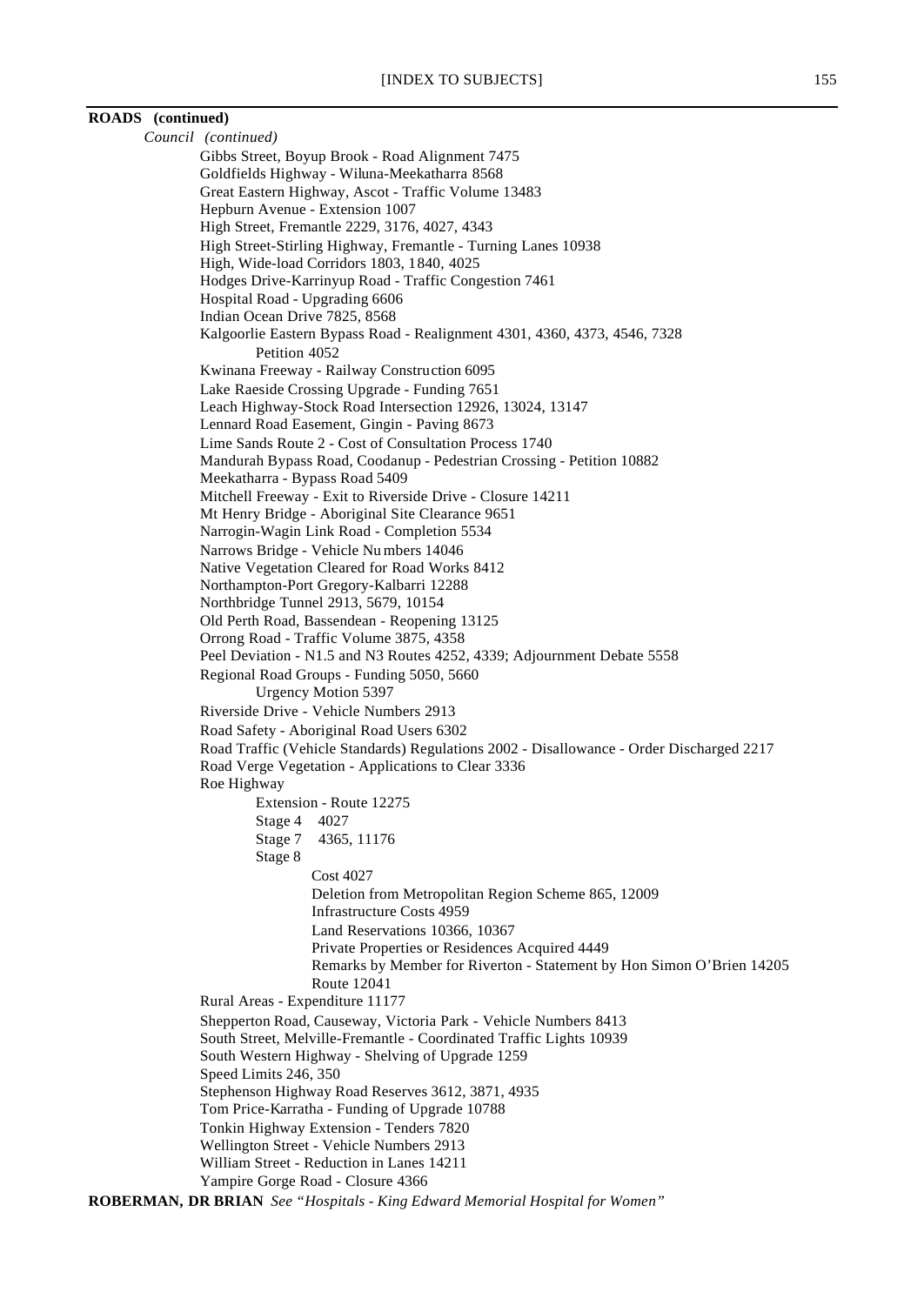| <b>ROBINS, MR DAVID NOEL</b> |                                                                                     |
|------------------------------|-------------------------------------------------------------------------------------|
| Assembly                     |                                                                                     |
|                              | Statement by Minister for the Environment and Heritage 8160                         |
|                              | <b>ROBINSON, MS SALLY ANNE</b> see "Disability Services"                            |
|                              | ROBSON, PROFESSOR ALAN See "Pastoral Leases - Pastoral Lands Board"                 |
|                              | <b>ROBSON REPORT</b> See "Education"                                                |
| <b>ROCKINGHAM</b>            |                                                                                     |
| Assembly                     |                                                                                     |
|                              | Government Achievements - Statement by Member for Rockingham 11106                  |
| ROEBUCK ARTEFACTS            |                                                                                     |
| Assembly                     |                                                                                     |
|                              | Return to Western Australia 664                                                     |
|                              | <b>ROO GULLY WILDLIFE SANCTUARY</b>                                                 |
| Assembly                     |                                                                                     |
|                              | Statement by Member for Collie 10672                                                |
|                              | <b>ROSS RIVER VIRUS</b> See "Health"                                                |
| <b>ROTTNEST ISLAND</b>       |                                                                                     |
| Assembly                     |                                                                                     |
|                              | <b>Accommodation Costs 4102</b>                                                     |
|                              | Accommodation Upgrade and Repair 13608; Motion 13712                                |
|                              | Auditor General's Report 13695                                                      |
|                              | <b>Budget Details 2053</b>                                                          |
|                              | Longreach Units - Maintenance 14554                                                 |
|                              | Management Plan - Implementation of Recommendations 13696, 13697                    |
|                              | New Year's Eve 7362                                                                 |
|                              | Quokkas - Statement by Minister for Tourism 13190                                   |
|                              | School Leavers Week 3091                                                            |
|                              | Storm Damage - Repair Work 11536                                                    |
|                              | Task Force - Role 13607                                                             |
| Council                      |                                                                                     |
|                              | Authority                                                                           |
|                              | Boat Torque Cruises - Outstanding Landing Charges 3727                              |
|                              | Funding 4023, 7820                                                                  |
|                              | Boating Community - Grey and Black Water Disposal 13069                             |
|                              | Funding - Motion 14171, 14183                                                       |
|                              | Kingstown Barracks - Asbestos Roofing 1008                                          |
|                              | Adjournment Debates 1163, 1555                                                      |
|                              | Statement by Hon Paddy Embry 6462                                                   |
|                              | Rottnest Hotel - Leasing Arrangements 4023                                          |
|                              | Statement by Hon Norman Moore 7831                                                  |
|                              | ROYAL COMMISSION INTO ABORIGINAL DEATHS IN CUSTODY                                  |
| Council                      |                                                                                     |
|                              | Recommendations - Implementation 9633                                               |
|                              | ROYAL COMMISSION INTO WHETHER THERE HAS BEEN ANY CORRUPT OR CRIMINAL                |
|                              | <b>CONDUCT BY WESTERN AUSTRALIAN POLICE OFFICERS</b>                                |
|                              | See also "Mickelberg Case" and "Police - Royal Commission"                          |
| Assembly                     |                                                                                     |
|                              | Cabinet Ministers - Naming 4750, 5083, 5084                                         |
|                              | Government's Pre-election Commitment 3494                                           |
|                              | Historical Terms of Reference 688, 2214                                             |
|                              | <b>Interim Report</b>                                                               |
|                              | Allegations Against Ministers of the Crown 5086                                     |
|                              | Statement by Premier 4551<br>Member for Innaloo - Personal Explanation 10031        |
|                              | Mickelberg Case - Reopening of Investigation 767, 769                               |
|                              | Minister for Health - Investigation 4109                                            |
|                              | Police Officers Named - Standing Down 5088, 8929                                    |
| Council                      |                                                                                     |
|                              | Interim Report - Statement by Minister for Agriculture, Forestry and Fisheries 4888 |
|                              | Lack of Evidence 2227                                                               |
|                              | Lovell, Mr Avon - Prosecution for Failure to Cooperate 4938                         |
|                              |                                                                                     |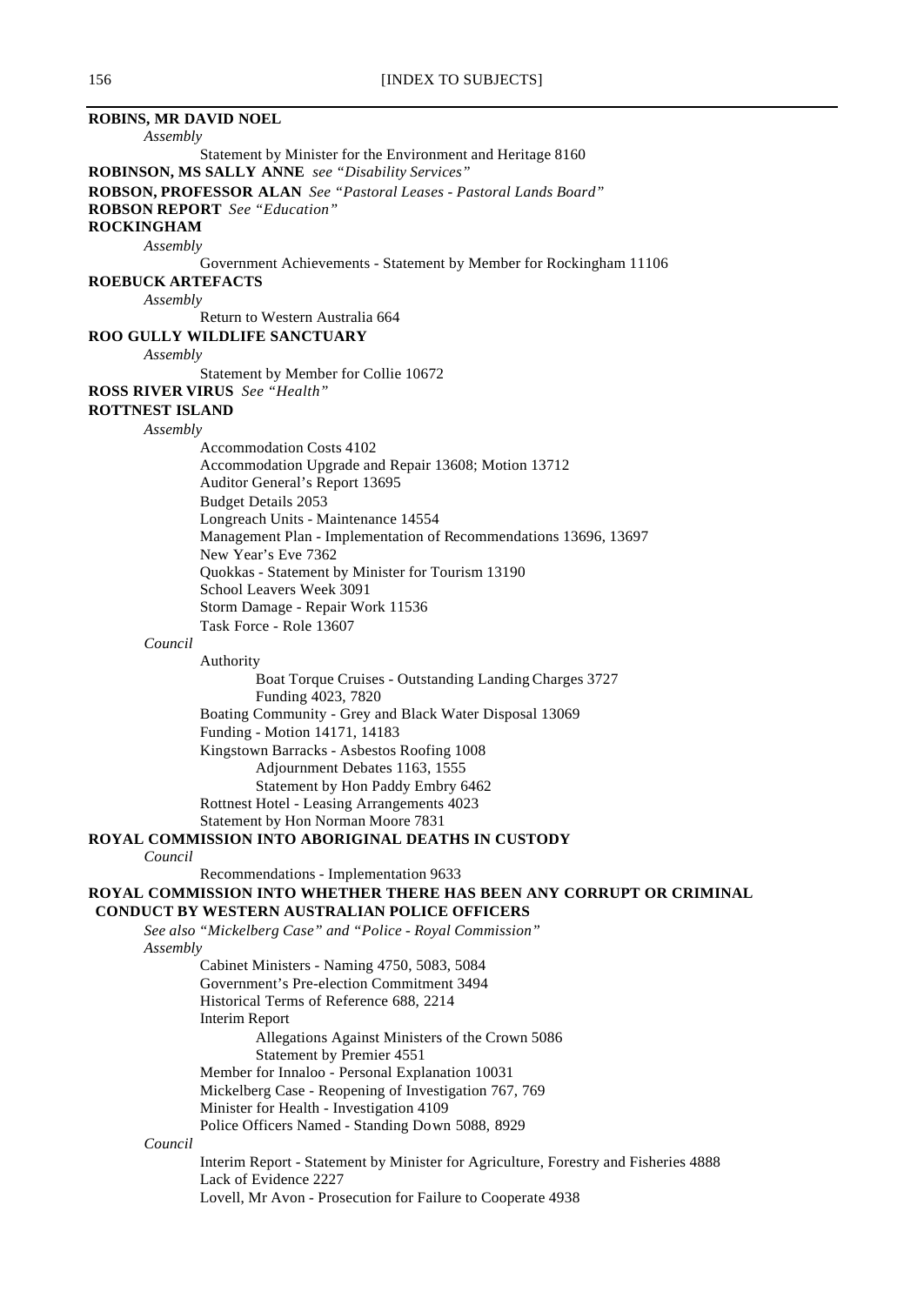# **ROYAL COMMISSION INTO WHETHER THERE HAS BEEN ANY CORRUPT OR CRIMINAL**

 **CONDUCT BY WESTERN AUSTRALIAN POLICE OFFICERS (continued)**

*Council (continued)*

Musarri, Mr - Failure to Cooperate 4938

Submissions by Police Personnel - Restrictions 14638, 14836

### **ROYAL COMMISSION (POLICE) BILL 2002**

*Assembly*

Assent 13

*Council*

Assent 28

### **ROYAL COMMISSIONS AND INQUIRIES**

*Assembly*

Keeping of Records 10638

### **ROYAL FLYING DOCTOR SERVICE** *See "Health"*

### **ROYAL LIFE SAVING SOCIETY OF WA**

*Council*

Public Liability Cover 1005

**RSPCA** *See "Animal Welfare"*

#### **RULINGS**

### *Assembly*

- Acting Speaker (Mr A.J. Dean) Swan River Matter of Public Interest Amendment to Motion 8805 Acting Speaker (Mr A.D. McRae)
	- Code of Conduct for Members of the Assembly Amendment to Motion, as Amended 10660 Acting Speaker (Mr A.P. O'Gorman)
		- Code of Conduct for Members of the Assembly Amendment to Motion 10552

### Deputy Speaker

Cannabis Control Bill 2003 - Consideration in Detail 6894

Reserves (Dampier to Bunbury Natural Gas Pipeline Corridor) Bill 2002 - Consideration in Detail 3841

#### Speaker

Bali Bombings - Anniversary 11894

Corruption and Crime Commission Amendment and Repeal Bill 2003 14896 Leader of the Opposition - Censure Motion 4870 Matter of Privilege - Public Accounts Committee 1178 Minister for Housing Works - Allegations of Ministerial Impropriety - Standing Orders Suspension 9214 National Review of Nursing Education 2002 - Amendment to Motion 1313 Petition 8691 Railway (Jandakot to Perth) Bill 2002 - Council's Amendments 3678 Standing Order No 279 14217 Swan River - Matter of Public Interest - Amendment to Motion 8807

### *Council*

Chairman Acts Amendment and Repeal (Courts and Legal Practice) Bill 2002 - Committee 13155 Conservation and Land Management Amendment Bill 2002 - Committee 3726 Corporations (Consequential Amendments) Bill (No. 2) 2001 - Committee 5762

- Environmental Protection Amendment Bill 2002 Committee 11329, 11330
- Deputy Chairman (Hon Kate Doust) Electricity Industry Bill 2003 Committee 14833
- Deputy Chairman (Hon Jon Ford) Planning Appeals Amendment Bill 2001 Committee 254, 458
- Deputy Chairman (Hon Simon O'Brien) Public Interest Disclosure Bill 2002 5201 Deputy President (Hon George Cash)
	- Acts Amendment and Repeal (Competition Policy) Bill 2002 Second Reading 12645 Address-in-Reply - Motion 1937, 1938
	- Constitution Amendment Bill 2002 2337
	- Fire and Emergency Services Legislation (Emergency Services Levy) Amendment Bill 2002 3447
	- Fremantle Eastern Bypass Adjournment Debate 4042

Railway (Jandakot to Perth) Bill 2002 - Discharge of Order of the Day and Referral to Standing Committee on Public Administration and Finance - Adjournment of Debate 2143 Sittings of the House - Extended after 6.00 pm 2752

Deputy President (Hon Kate Doust) - Environmental Protection Amendment Bill 2002 5026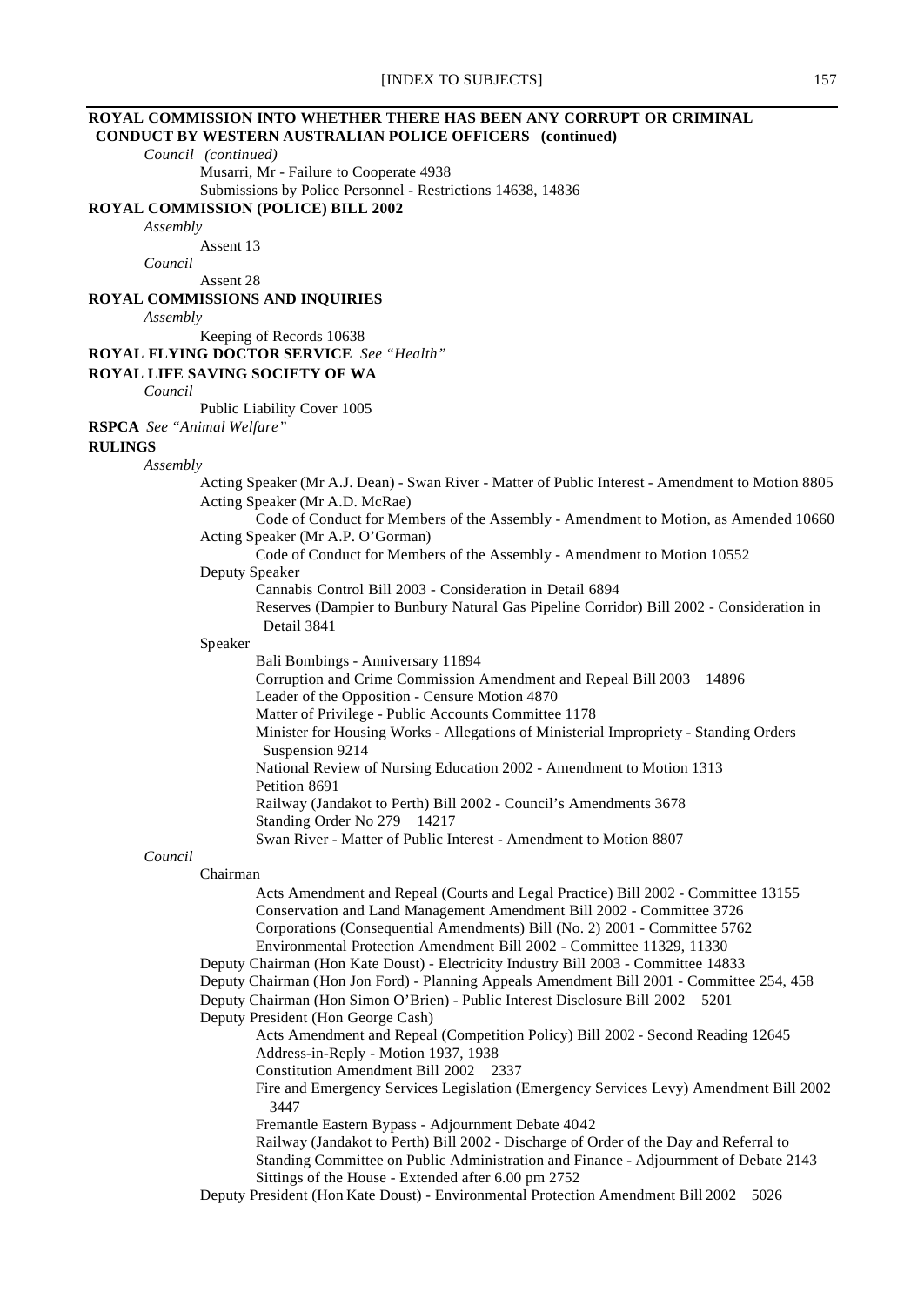# **RULINGS (continued)**

*Council (continued)*

Deputy President (Hon Adele Farina)

Corporal Punishment - Convicted Offenders - Motion 10233

Plant Pests and Diseases (Eradication Funds) Amendment Bill 2002 - Second Reading 2244 Questions on Notice - Answers - Tabling with Production of Documents - Motion 12410 Select Committee into Water Services - Establishment - Amendment to Motion 8544

Deputy President (Hon Simon O'Brien)

Criminal Code Amendment Bill 2003 - Referral to Standing Committee on Uniform Legislation and General Purposes 11598

President

Committees of the House - Reports - Consideration 2735, 3143

Order of Business 2861

Personal Explanation by Hon Peter Foss 3422

Petitions 337

President of the Legislative Council - Deliberative Vote 2600

Standing Committee on Environment and Public Affairs - Proposal to Travel - Motion 4495 Standing Order No 328 - Reference to Committee Inquiry in Second Reading Speech 14199 Yallingup Foreshore Land Bill 2002, Volunteers (Protection from Liability) Bill 2002 and Home Building Contracts Amendment Bill 2002 - Lapsed - Restoration to Notice Paper 1445

**RYBACK, MR WILFRED** *See "Disability Services"*

**S**

|                 | <b>SAFECARE</b> See "Community Development"                                                                 |
|-----------------|-------------------------------------------------------------------------------------------------------------|
|                 | <b>SAFER WA COMMUNITY SECURITY PROGRAM See "Crime"</b>                                                      |
| <b>SALINITY</b> |                                                                                                             |
|                 | See also "Water Resources"                                                                                  |
| Assembly        |                                                                                                             |
|                 | Bilateral Agreement with the Commonwealth Government 7228, 7229                                             |
|                 | Buckingham near Collie - Impact of Logging 7780                                                             |
|                 | Collie Catchment Area - Water Quality 6485                                                                  |
|                 | Engineering Projects - Funding 8599                                                                         |
|                 | Funding 4661, 6336, 6342, 12063                                                                             |
|                 | <b>Infinitree Plantation Program 8438</b>                                                                   |
|                 | National Action Plan for Salinity and Water Quality                                                         |
|                 | Bilateral Agreement - Signing 2928                                                                          |
|                 | <b>Budget Allocation 7885</b>                                                                               |
|                 | Funding 3231, 3232, 6184, 6808, 11536                                                                       |
|                 | Motion 6514                                                                                                 |
|                 | Rural Communities - Funding 1867                                                                            |
|                 | Signing 9876                                                                                                |
|                 | Statement by Premier 3342                                                                                   |
|                 | North West - Funding for Programs 7099                                                                      |
|                 | Oil Mallee Company of Australia Ltd - Funding 775                                                           |
|                 | Steering Committee to Evaluate Engineering Projects - Establishment 517                                     |
| Council         |                                                                                                             |
|                 | Beacon River Valley - Deep Drainage Project Funding 4450                                                    |
|                 | <b>Budget Allocation 7827</b>                                                                               |
|                 | Drainage Systems - Review 5536                                                                              |
|                 | Engineering Evaluation Initiative Projects - Funding 11480, 12435<br>Funding 9637, 12009                    |
|                 | Infinitree Plantation Program 9360, 14714                                                                   |
|                 | Land, Water and Wool Sustainable Grazing on Saline Lands Subprogram - Funding 12558                         |
|                 | Methods to Reduce Escalating Problems - Motion 13450; Statement by Deputy President 13464                   |
|                 | National Action Plan for Salinity and Water Quality 5662, 7451                                              |
|                 | Ord Irrigation Area 11882                                                                                   |
|                 | Packsaddle Plain 9079                                                                                       |
|                 | Research - Funding 11365                                                                                    |
|                 | State Salinity Action Plan - Incentive Schemes for Farmers to Improve Remnant Vegetation<br>Management 9638 |
|                 |                                                                                                             |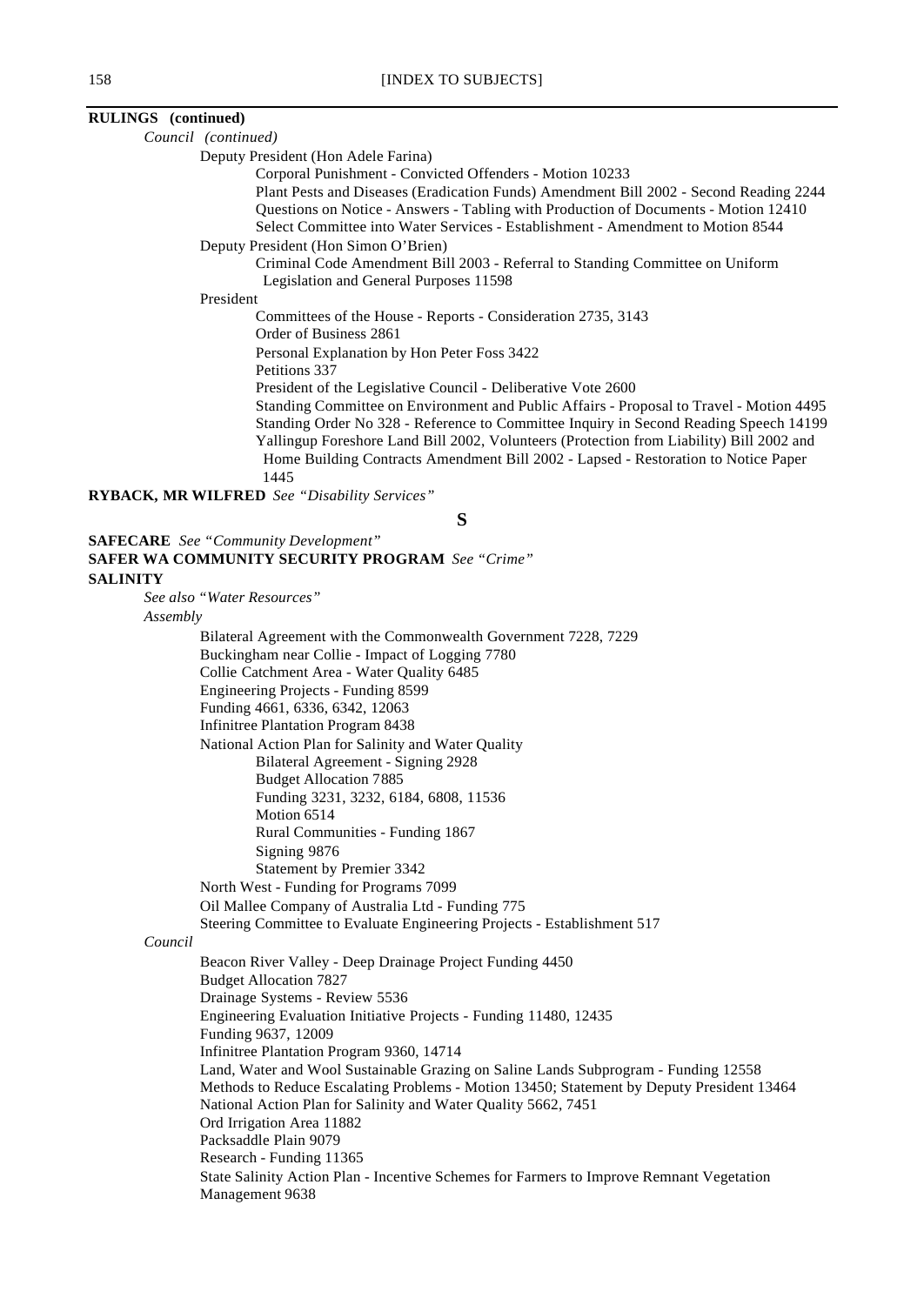| <b>SALINITY</b> (continued)                                                                               |  |
|-----------------------------------------------------------------------------------------------------------|--|
| Council (continued)                                                                                       |  |
| WA Channel Management Group - Funding 10795                                                               |  |
| Wallatin Creek Catchment Project, Doodlakine 13142                                                        |  |
| <b>SAMUEL, MR GRAEME</b> See "Australian Competition and Consumer Commission"                             |  |
| <b>SANDOVER MEDAL</b>                                                                                     |  |
| Assembly                                                                                                  |  |
| Pickett, Mr Allistair - Statement by Member for Dawesville 911                                            |  |
| See "Health"<br><b>SARS</b>                                                                               |  |
| <b>SBS RADIO</b>                                                                                          |  |
| Assembly                                                                                                  |  |
| Grievance 6132<br><b>SCARBOROUGH BEACH</b>                                                                |  |
| Assembly                                                                                                  |  |
| Car Park - Antisocial Behaviour                                                                           |  |
| Grievance 12829                                                                                           |  |
| Statement by Member for Innaloo 12602                                                                     |  |
| Development Limits - Petition 13929                                                                       |  |
| <b>SCARBOROUGH SENIOR HIGH SCHOOL SITE</b> see "Planning"                                                 |  |
| <b>SCHAPPER, MR DEREK</b> See "Industrial Relations - Legislation"                                        |  |
| <b>SCHOOLS</b>                                                                                            |  |
| See also "Education" and "Transport - Buses - School Bus Service"<br>Assembly                             |  |
| Administrators - Briefing Sessions - Acceptance of Hospitality 14530                                      |  |
| Albany - Allegations of Sexual Abuse 9235                                                                 |  |
| Albany Primary - Albany Primary Telegraph - Statement by Member for Albany 7879                           |  |
| Albany Senior High - Bali Schools Education Initiative - Statement by Member for Albany 10671             |  |
| Allendale Primary - Waterwise School Accreditation - Statement by Member for Geraldton 14248              |  |
| Annual Reports 11744                                                                                      |  |
| Beaumaris Primary - Petition 2351                                                                         |  |
| Behaviour Management and Discipline Strategy 601, 828, 10964, 11744                                       |  |
| Belridge Senior High - Rock Eisteddfod - Statement by Member for Joondalup 12604                          |  |
| Broadband Rollout - Benefits 8966                                                                         |  |
| Bullsbrook District High - Upgrade of Toilets 2716                                                        |  |
| Bunbury High - Principal 825                                                                              |  |
| <b>Busselton Senior High</b><br>Bali Bombings 2007                                                        |  |
| Grievance 12826                                                                                           |  |
| Petitions 12690, 13202                                                                                    |  |
| <b>Cadet Programs</b>                                                                                     |  |
| Activities outside School Premises 1053                                                                   |  |
| Funding 3089, 3090, 3228, 4690                                                                            |  |
| Canning Vale High - Implementation Committee - Statement by Member for Southern River 507                 |  |
| Canteens - Guidelines for the Sale of Foodstuffs 11953                                                    |  |
| Chaplaincy Program 7940, 14530                                                                            |  |
| Children's Crossings and Traffic Wardens - Review 4107, 4108                                              |  |
| Christmas Carol Singing 2314                                                                              |  |
| City Beach High - Special Education Unit - Grievance 11499                                                |  |
| Class Sizes 6039, 9470, 9477                                                                              |  |
| Cleaning Contracts 283, 1762, 9423, 9424                                                                  |  |
| Complaints of Physical and Sexual Abuse of Students 1774, 1775                                            |  |
| Computers - Policy on Leasing or Buying 2998                                                              |  |
| Connection through Telstra - North West 3412                                                              |  |
| Cost per Student - Formula for Determining - Review 1127<br>Country High School Hostels - Fees 3675, 4702 |  |
| Cross-boundary Enrolments 9478                                                                            |  |
| Crossing Attendants - Travel Allowance 10051                                                              |  |
| Dalyellup Primary - Design 9751                                                                           |  |
| Darkan District High - Vision Day - Statement by Member for Wagin 6180                                    |  |
| Dawesville Bridge South - New Middle School 1779                                                          |  |
| District High - Review 5582                                                                               |  |
| District Offices - Cost 14354                                                                             |  |
|                                                                                                           |  |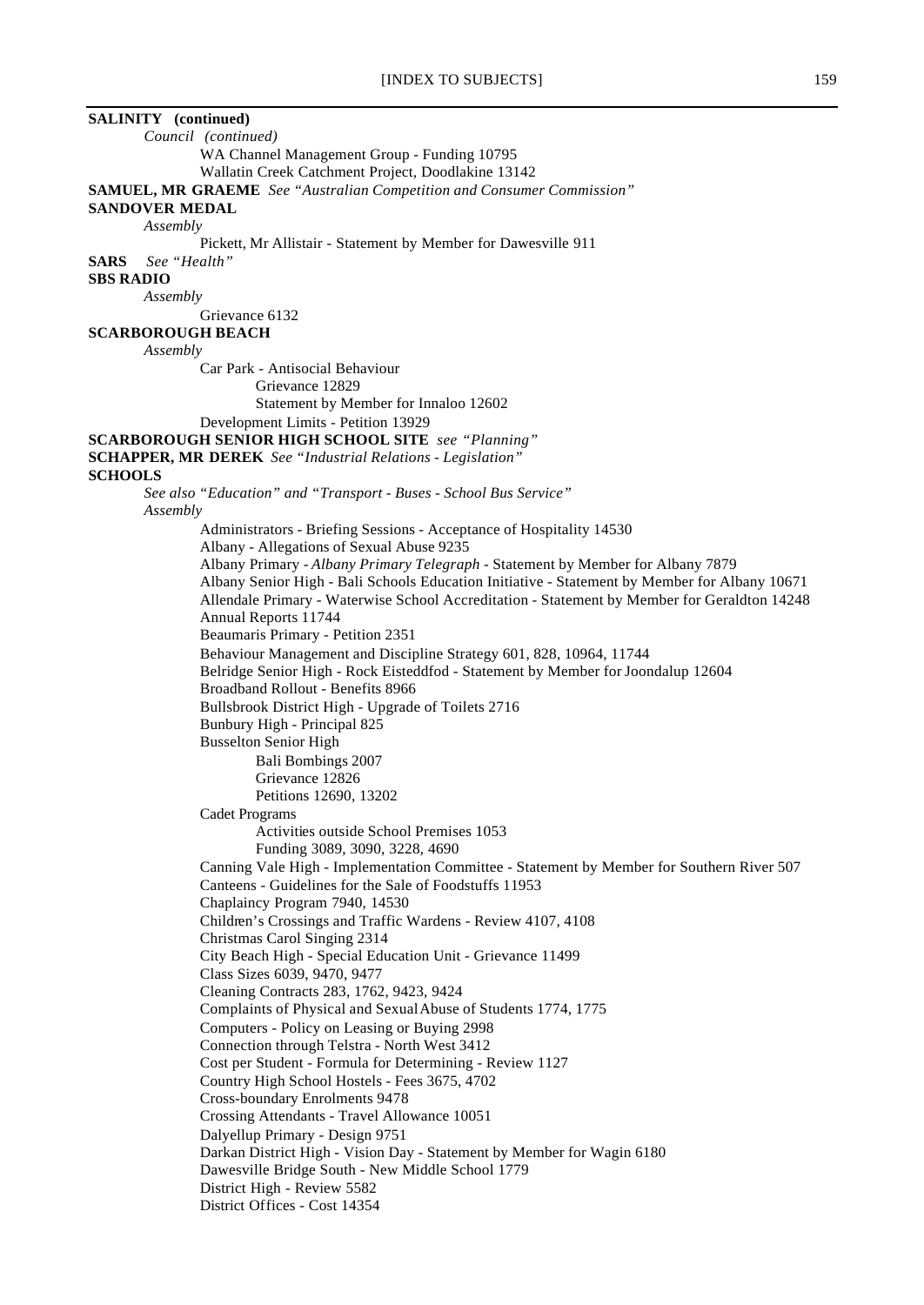| <b>SCHOOLS</b> (continued)                                                                                                                    |
|-----------------------------------------------------------------------------------------------------------------------------------------------|
| Assembly (continued)                                                                                                                          |
| Djidi Djidi Aboriginal School, Bunbury 9420                                                                                                   |
| Duncraig Senior High - Special Education Unit 4168                                                                                            |
| Eastern Hills Senior High - Music Program - Petition 14885                                                                                    |
| Education Assistance Fund - Schools Assisted 672, 2572, 4703                                                                                  |
| Enrolments - Years 8 to 12 5632                                                                                                               |
| Fees<br>Collection Rates - Years 8 to 10 14354                                                                                                |
| Impact of Policy 4108, 5365                                                                                                                   |
| Level of Collection 770, 772, 3673                                                                                                            |
| Statement by Member for Kingsley 508                                                                                                          |
| Full-service Schools - Midvale Multi-agency Service Centre 12323                                                                              |
| Funding 1781, 11744                                                                                                                           |
| Geographe Primary - Grievance 1277                                                                                                            |
| Girrawheen Senior High - Behaviour Management and Discipline Strategy 601                                                                     |
| Gnowangerup Agricultural School 14524; Statement by Minister for Education and Training 14056<br>Goods and Services Purchasing Policy 14541   |
| Governor Stirling Senior High - Music Program 14541                                                                                           |
| Great Mates Program - Statement by Member for Murray-Wellington 10415                                                                         |
| H Index - Vasse Electorate 14519                                                                                                              |
| Halls Head Community College - New Year 8 Students 1778                                                                                       |
| Harvey Primary - Repairs and Refurbishment 14488                                                                                              |
| <b>High Schools</b><br><b>Bank Account Balances 8127</b>                                                                                      |
| Painting and Floor Covering Replacement Program 8130                                                                                          |
| Improvement Program - North West 2584                                                                                                         |
| Inclusivity Program 4177                                                                                                                      |
| Information Technology Plan 2586, 13606                                                                                                       |
| Internet Filtering Mechanisms 11947, 12202                                                                                                    |
| Junior High School Students - Out of School Care - Grievance 8934<br>Kalgoorlie-Boulder - Truancy Officers 2583                               |
| Karratha - Training and Employment Opportunities from Burrup Resource Development Projects<br>5994                                            |
| Kindergartens - School Enrolment Criteria - Statement by Minister for Education and Training 11680<br>Koorabye - Remote Community School 2817 |
| Kwinana Senior High - Major Capital Works - Statement by Minister for Education and Training<br>13917                                         |
| Level 3 - Staffing Formula Changes 773                                                                                                        |
| Level 6 Principals - Appointment 14353                                                                                                        |
| Lutheran College, Dalyellup - Statement by Member for Vasse 912<br>Maintenance 5622, 8130, 14348; Grievance 7333                              |
| Mandurah - Environment Projects - Statement by Member for Mandurah 912                                                                        |
| Margaret River Primary - Education Resources and Support - Grievance 8694                                                                     |
| Mel Maria Catholic Primary - Traffic Zone - Petition 1276; Statement by Member for Alfred Cove<br>1306                                        |
| Melville Primary - Sale of Land 9423, 9665; Petition 13676                                                                                    |
| Midvale Primary-Midvale Multi-agency Service Centre 12323                                                                                     |
| Statement by Minister for Education and Training 12315                                                                                        |
| Military Heritage - Preservation 14255                                                                                                        |
| Mt Magnet District High - Second Deputy Principal 5722                                                                                        |
| Mullaloo Heights Primary - Petition 6129<br>Newton Moore High 825, 985, 14487                                                                 |
| Non-government                                                                                                                                |
| Criteria for Re-registration 11948                                                                                                            |
| Funding                                                                                                                                       |
| Petitions 3784, 3908, 4590, 5092, 5454, 6130, 6344, 6345, 6685, 7206, 7524, 7655,<br>8012, 8158                                               |
| Reduction 5578                                                                                                                                |
| Reorganisation 11786<br><b>Review 11949</b>                                                                                                   |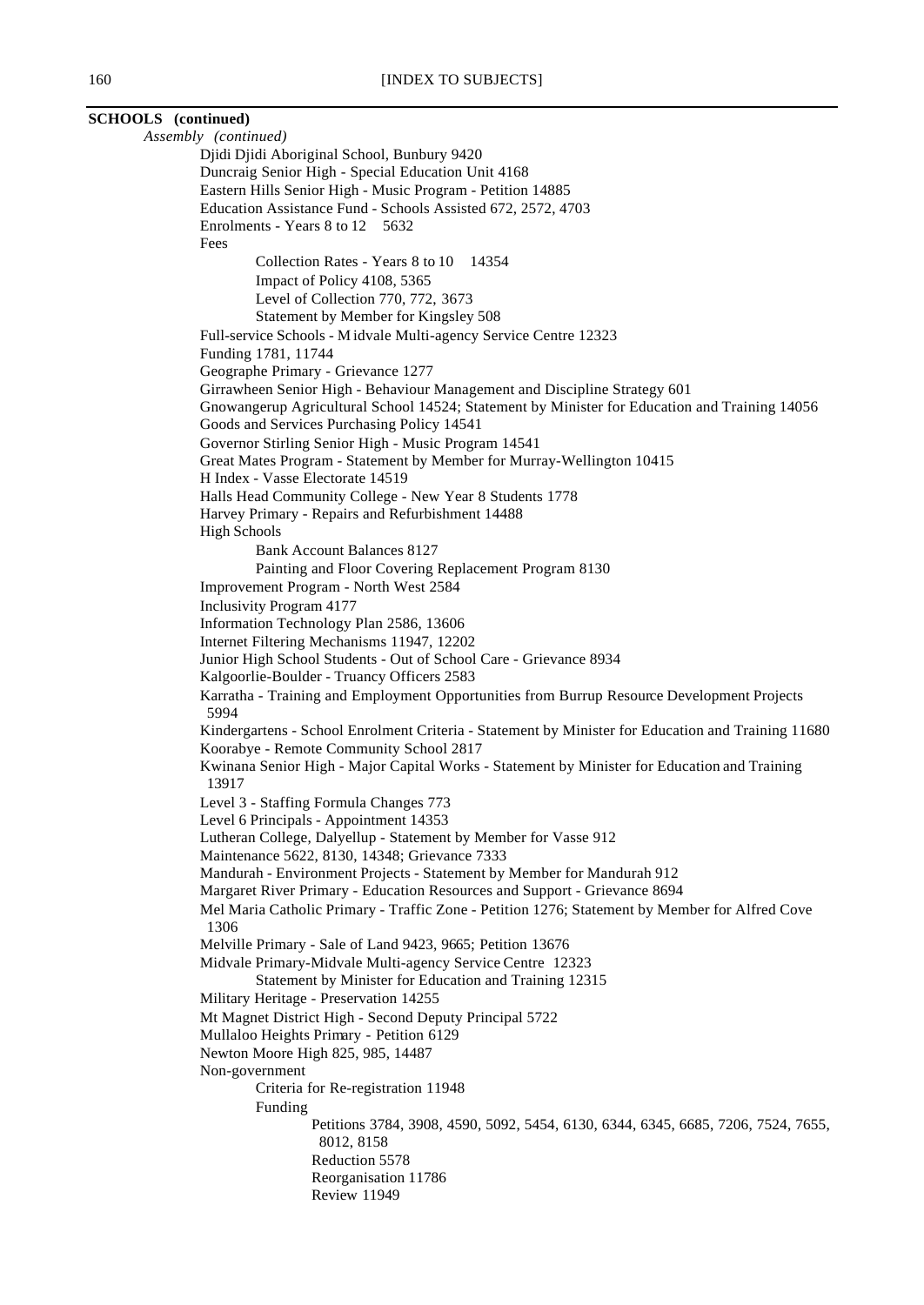| <b>SCHOOLS</b> (continued) |                                                                                                                                                                           |
|----------------------------|---------------------------------------------------------------------------------------------------------------------------------------------------------------------------|
|                            | Assembly (continued)                                                                                                                                                      |
|                            | Non-government (continued)                                                                                                                                                |
|                            | Registration Criteria 11949                                                                                                                                               |
|                            | <b>Student Numbers 9467</b>                                                                                                                                               |
|                            | North Beach Primary - Pedestrian Overpass - Statement by Member for Carine 2811                                                                                           |
|                            | North West                                                                                                                                                                |
|                            | Admin istration Area Upgrades 9747                                                                                                                                        |
|                            | <b>Automatic Irrigation Programs 9474</b>                                                                                                                                 |
|                            | Capital Works Program 5629                                                                                                                                                |
|                            | <b>Construction Projects 9746</b>                                                                                                                                         |
|                            | Covered Assembly Program 5628                                                                                                                                             |
|                            | Expenditure 5511                                                                                                                                                          |
|                            | Facilities for Students with Intellectual Disabilities 5628<br>Information and Communications Technology Programs 5630                                                    |
|                            | Libraries - Expenditure 5630                                                                                                                                              |
|                            | Maintenance Programs 9475                                                                                                                                                 |
|                            | New Facilities 5517                                                                                                                                                       |
|                            | Operation Refresh Program 9474                                                                                                                                            |
|                            | Performing Arts Programs 5512                                                                                                                                             |
|                            | Refurbishment Programs 5517                                                                                                                                               |
|                            | <b>Upgrading Programs 5517</b>                                                                                                                                            |
|                            | Ocean Reef Primary - Statement by Member for Joondalup 2812                                                                                                               |
|                            | Out of School Care - Regulations - Statement by Minister for Community Development 1276, 10639                                                                            |
|                            | Pastoral Care and Extracurricular Activities 11743                                                                                                                        |
|                            | PEAC Classes 3259                                                                                                                                                         |
|                            | Peel Schools Fest 2003 - Statement by Member for Mandurah 12603                                                                                                           |
|                            | Pia Wadjarri Remote Community School - Statement by Minister for Indigenous Affairs 8581                                                                                  |
|                            | Police Background Checks of Employees 1773                                                                                                                                |
|                            | Preprimaries                                                                                                                                                              |
|                            | 40 Kilometre an Hour School Zones - Statement by Minister for Planning and Infrastructure                                                                                 |
|                            | 11498                                                                                                                                                                     |
|                            | Class Sizes 682<br>School Enrolment Criteria - Statement by Minister for Education and Training 11680                                                                     |
|                            | Students Receiving Literacy and Numeracy Assistance 1775                                                                                                                  |
|                            | Primary                                                                                                                                                                   |
|                            | Administration Upgrades 5630                                                                                                                                              |
|                            | Library Upgrades 5518                                                                                                                                                     |
|                            | Number and Staffing 1779                                                                                                                                                  |
|                            | Students Receiving Literacy and Numeracy Assistance 1775                                                                                                                  |
|                            | Toilet Upgrades 5633                                                                                                                                                      |
|                            | Principals - Male and Female 5625                                                                                                                                         |
|                            | Program Maintenance Works Funds - Cuts 4106                                                                                                                               |
|                            | Refurbishment - Funding 14348                                                                                                                                             |
|                            | Regional Areas 5369, 11703                                                                                                                                                |
|                            | <b>Retention Rates 2672</b>                                                                                                                                               |
|                            | River Valley Primary - Bus Service for Students from Roelands 1777                                                                                                        |
|                            | Road Safety 1868                                                                                                                                                          |
|                            | Roleystone District High - Statement by Member for Roleystone 10021                                                                                                       |
|                            | School Grant for Rural Schools - Component for Travel to Ext racurricular Activities 14485<br>Serpentine Primary - Petition 2524; Statement by Member for Roleystone 3225 |
|                            | Staff 14349, 14354                                                                                                                                                        |
|                            | Student Numbers 3259, 9467                                                                                                                                                |
|                            | Support to Students on War in Iraq 5996                                                                                                                                   |
|                            | Technology Upgrades 3781                                                                                                                                                  |
|                            | Truants - Police Powers 3711                                                                                                                                              |
|                            | Upper Swan Primary - Completion of Renovations 14486                                                                                                                      |
|                            | Vandalism 2928                                                                                                                                                            |
|                            | Vasse Primary - Security System 5755                                                                                                                                      |
|                            | Vocational Education and Training - Expansion of Programs 11743                                                                                                           |
|                            | Wanneroo Primary and Junior Primary 5237                                                                                                                                  |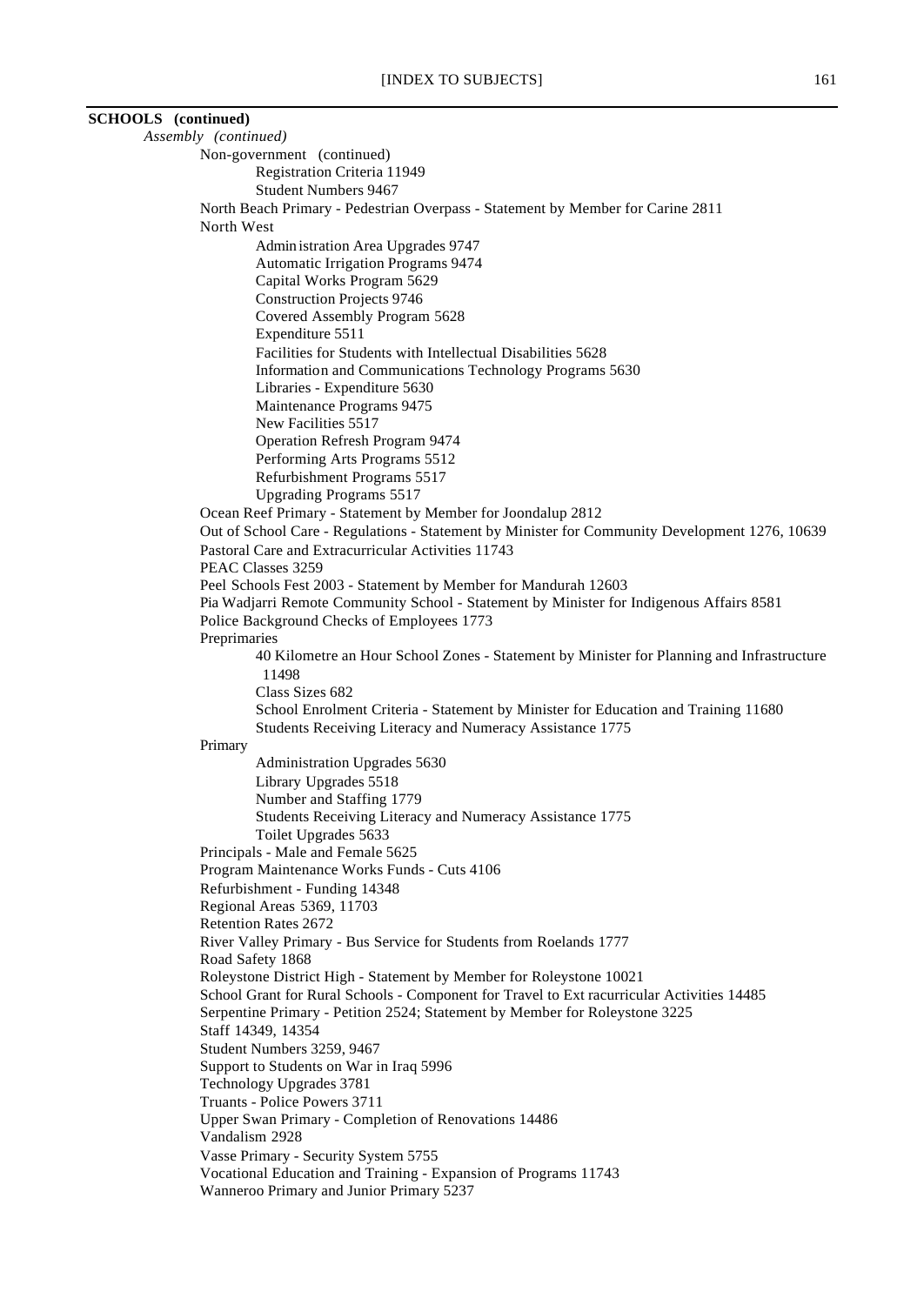| <b>SCHOOLS</b> (continued) |                                                                                                                       |
|----------------------------|-----------------------------------------------------------------------------------------------------------------------|
|                            | Assembly (continued)                                                                                                  |
|                            | Wilful Damage - Cost 1771                                                                                             |
|                            | Willetton Senior High - Statement by Member for Riverton 1706                                                         |
|                            | Year 10 Students 8132                                                                                                 |
|                            | Year 11 Students - Students Studying a Language Other Than English 14355                                              |
|                            | Year Levels Repeated and Skipped 1776                                                                                 |
|                            | Yealering Primary - Statement by Member for Wagin 4100                                                                |
|                            | Years 11 and 12 - Compulsory School Years 4559                                                                        |
| Council                    |                                                                                                                       |
|                            | Armadale Primary - Structural Faults 3290                                                                             |
|                            | <b>Breakfast Clubs 9557</b>                                                                                           |
|                            | Busselton Senior High - Fast Track Program 5196                                                                       |
|                            | Cadet Programs 9021; Adjournment Debate 2775                                                                          |
|                            | Carine Senior High - Bullying 4396                                                                                    |
|                            | Carnarvon - New Private School 3173                                                                                   |
|                            | Catholic - Government Funding - Adjournment Debate 60                                                                 |
|                            | Class Sizes 1660                                                                                                      |
|                            | Coolbellup - Closure of Primary Schools 10797                                                                         |
|                            | Country Areas - Remedial Teachers 13859                                                                               |
|                            | Craigie Senior High - Sale 7822                                                                                       |
|                            | Dandaragan Primary                                                                                                    |
|                            | Class Sizes and Classrooms 12038, 13007, 13861                                                                        |
|                            | Four-year-olds 2871, 3178, 3731, 4340<br>Drug Education Program - Funding 7449, 12928, 13912, 14642                   |
|                            | Duncraig Primary - Sale of Land 14049                                                                                 |
|                            | East Hamersley Primary - Staffing Levels 861                                                                          |
|                            | Enrolments - Statistics 14771                                                                                         |
|                            | Esperance Senior High - Funding 6083                                                                                  |
|                            | Expenditure 592                                                                                                       |
|                            | Fees - Sanctions on Students for Non-payment 4939                                                                     |
|                            | Flinders Park Primary, Albany - Septic Tank Overflow 6081                                                             |
|                            | Fremantle Primary 5194, 5409                                                                                          |
|                            | Funding                                                                                                               |
|                            | Average Per Student Funding 14606                                                                                     |
|                            | Petition 3855                                                                                                         |
|                            | Geographe Primary - Personal Explanation 1263                                                                         |
|                            | Girrawheen Senior High - Adjournment Debate 475; Statement by Hon Ray Halligan 10371                                  |
|                            | Hand Washing that Includes the Use of Soap - WorkSafe Guidance Notes 14838                                            |
|                            | Islamic 3730, 5810                                                                                                    |
|                            | Kindergartens                                                                                                         |
|                            | Class Sizes 12668, 13009, 13067, 14723                                                                                |
|                            | Early Childhood Teachers 13009<br>Rural Areas - Early Childhood Support Officer 3025                                  |
|                            | Kingstown Barracks Rottnest Island - Asbestos Roofing 1008; Adjournment Debate 1163                                   |
|                            | Kununurra Primary - Deterioration of Buildings 6582                                                                   |
|                            | Lockridge Senior High - Fees - Access to School Ball 7643, 9078                                                       |
|                            | Mandurah Catholic College - Visit by Girls to Port Hedland Detention Centre 14771                                     |
|                            | Margaret River Senior High 4063, 8673, 9567                                                                           |
|                            | Melville High and Melville Primary - Sale 4259                                                                        |
|                            | Mindarie High - Doric Constructions Pty Ltd Contract 159, 1423                                                        |
|                            | Newton Moore Senior High - Aboriginal Children 3610, 10362, 14635                                                     |
|                            | Ngaanyatjarra Lands School 5973                                                                                       |
|                            | Non-government - Funding - Petitions 3990, 4181, 4240, 4304, 4377, 4435, 4490, 4887, 7122, 7599,                      |
|                            | 8525                                                                                                                  |
|                            | Non-profit Private Country School - Water Efficiency Rebate 6298                                                      |
|                            | Out of School Care - Regulations 1137                                                                                 |
|                            | Preprimaries - Class Sizes 2229, 2763                                                                                 |
|                            | Primary                                                                                                               |
|                            | Class Sizes 2229, 2763                                                                                                |
|                            | Four-year-olds 2871, 3178, 3731, 4340<br>Pupil-free Days - Death of 12-year-old in High Speed Vehicle Collision 10365 |
|                            |                                                                                                                       |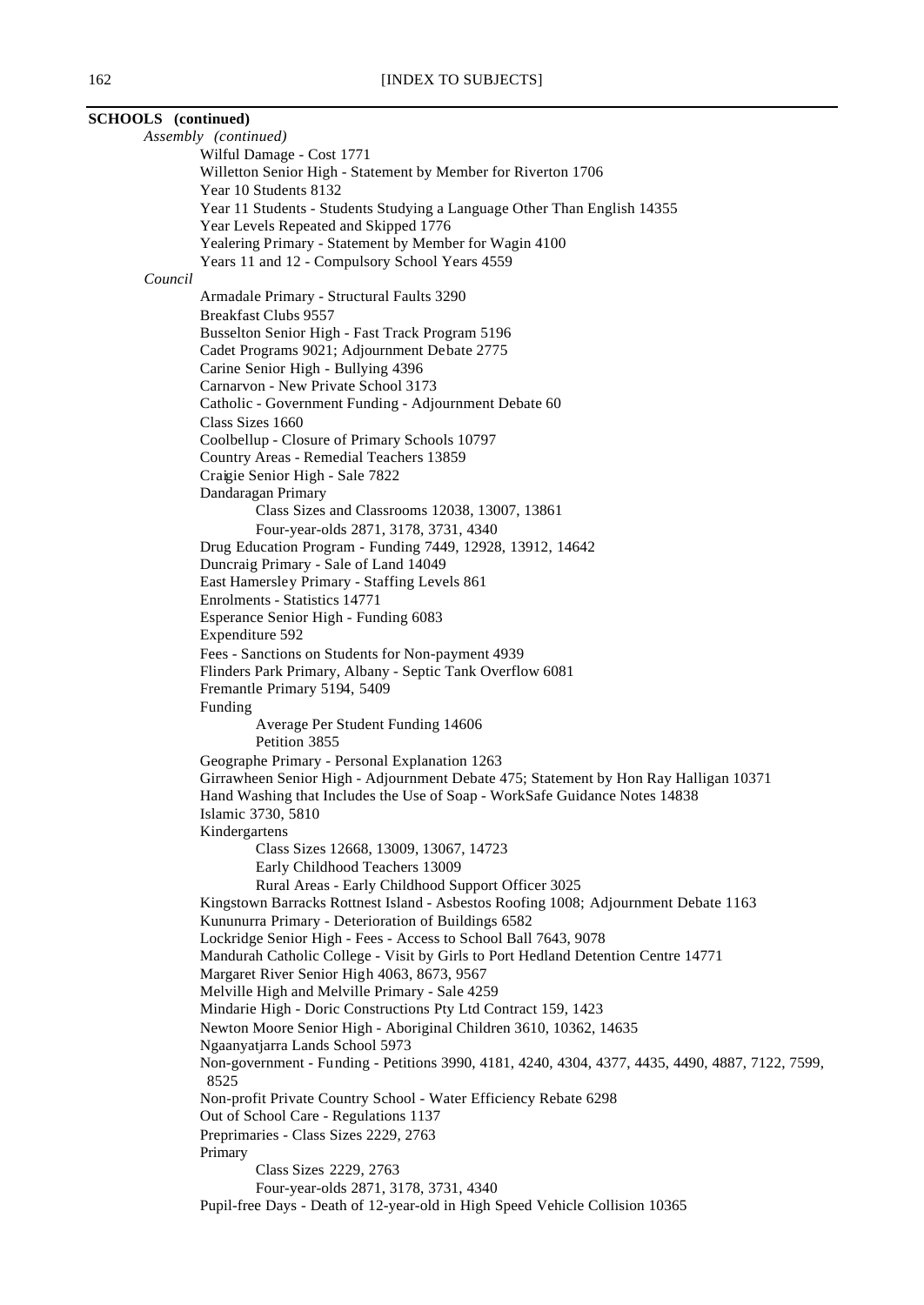# **SCHOOLS (continued)**

*Council (continued)*

Roebourne Primary - Statement by Hon John Fischer 9200

Secret Harbour Middle - Construction 7479

South Fremantle Senior High - Music Centre Funding 351, 7179

South Hedland Primary - Roof and Ceiling Repairs 7476

St Cecilia's Catholic School, Port Hedland - Closure 2870

Staff - Inappropriate Behaviour or Relationships with Children 14642, 14711, 14802

Statement by Hon Alan Cadby 14720

Wattleup Primary - Student Numbers 10798

Woodbridge Primary - Temporary Relocation 5774

# **SCIENCE AND TECHNOLOGY**

*Assembly*

Innovation Fund Projects - North West 3413 New Science Programs 276 Premier's Science Awards - Statement by Premier 2516 Research in Western Australia - Statement by Premier 13603

Science Initiatives 10023

**SCOTT, DETECTIVE FRANK** *See "Police"*

**SCOTT, MR ALLIE** *See "Seniors"*

**SCREENWEST** *See "Arts and Culture"*

## **SELECT COMMITTEE INTO CHILD ABUSE IN WESTERN AUSTRALIA**

*Assembly*

Establishment

Motion 1880, 2289

Amendment to Motion 1890, 2285; Statement by Acting Speaker (Mr P.W. Andrews) 2301 **SELECT COMMITTEE INTO DEPARTMENT OF AGRICULTURE AND AGRICULTURE PROTECTION**

 **BOARD**

#### *Assembly*

Motion 7238, 7691

### **SELECT COMMITTEE INTO THE DAIRY INDUSTRY IN WESTERN AUSTRALIA**

*Assembly*

Establishment

Motion 8614, 9246 Amendment to Motion 9247 Motion, as Amended 9257

Appointment of Members 9258

### **SELECT COMMITTEE INTO THE FREMANTLE EASTERN BYPASS**

*Council*

Motion 1522, 1534, 1631, 1920, 2478, 2485

Amendment to Motion 1925, 2111, 2217, 2232, 2317, 2474

# **SELECT COMMITTEE INTO THE WESTERN AUSTRALIAN ABORIGINAL COMMUNITY**

# **CONTROLLED HEALTH ORGANISATION**

*Assembly*

Motion 10301

Amendment to Motion 10324, 10608 Motion, as Amended 10615

# **SELECT COMMITTEE INTO WATER SERVICES**

*Council*

Establishment

Motion 6436 Amendment to Motion 6452, 7151, 8543; Deputy President's Ruling 8544 Substituted Motion 8544 Amendment to Substituted Motion 8544 Substituted Motion, as Amended 8545

### **SELECT COMMITTEE ON ADVOCACY FOR CHILDREN (APPOINTMENT OF A COMMISSIONER FOR CHILDREN)**

*Council*

Establishment

Motion 7623 Amendment to Motion 7639, 8546 Motion, as Amended 8551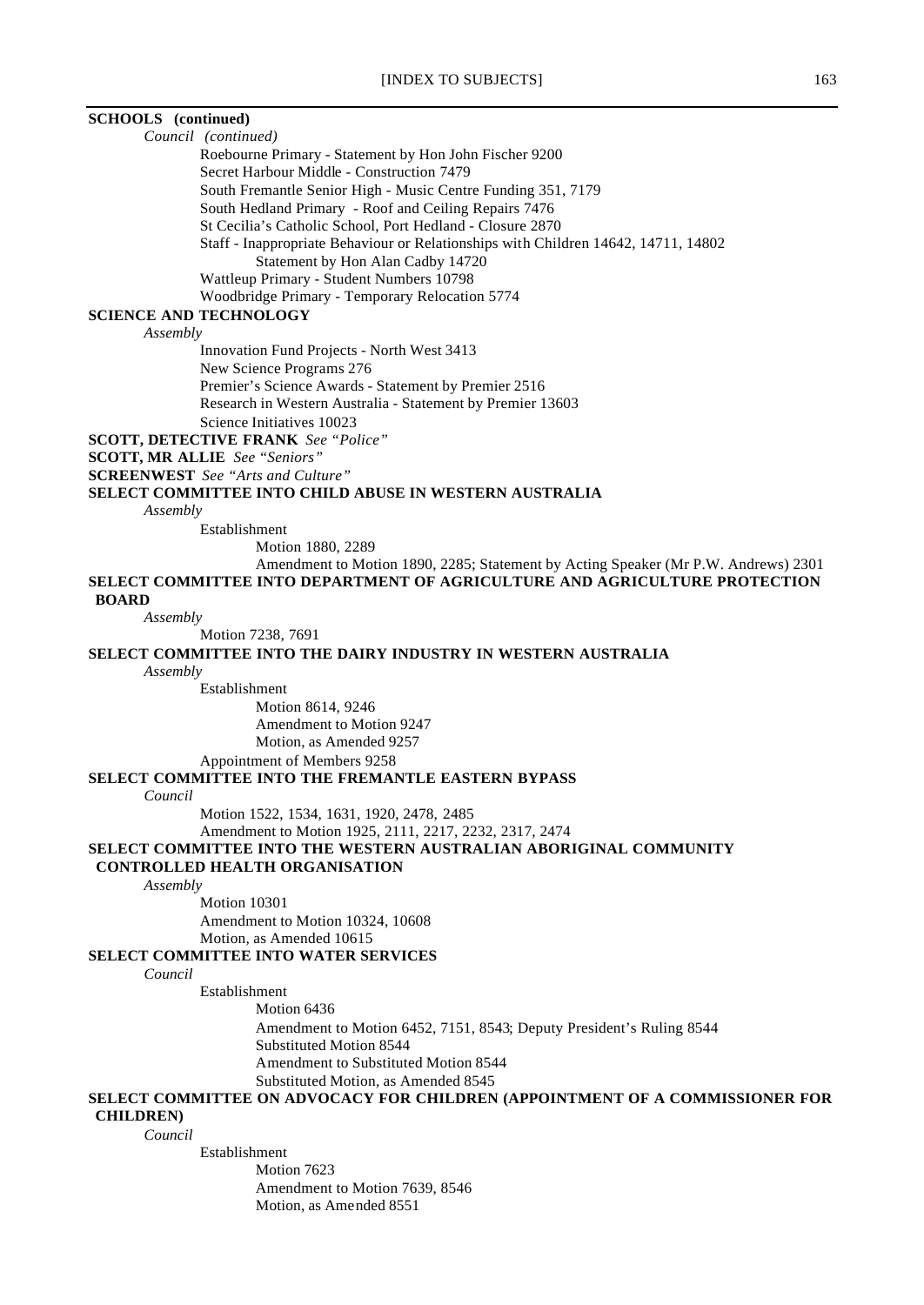# **SELECT COMMITTEE ON ADVOCACY FOR CHILDREN (APPOINTMENT OF A COMMISSIONER FOR**

# **CHILDREN) (continued)**

*Council (continued)* Appointment of Members 9319 Membership 13844 Proposal to Travel - Special Report 13844

### **SELECT COMMITTEE ON RULES, ORDERS AND USAGE OF THE HOUSE**

*Council*

Leave to Move Motion 3990 Establishment 3990 Appointment of Members 3991 Interim Report 4976 Special Report - Extension of Time 4948 Final Report 5200, 5286, 5636 Adoption of Proposed Orders 5285

# **SELECT COMMITTEE ON THE INFILL SEWERAGE SCHEME**

*Assembly*

Establishment - Motion 2301, 2687

# **SELECT COMMITTEE ON THE RESERVES (RESERVE 43131) ACT 2003**

*See also "Reserves (Reserves 43131) Act 2003 - Referral to Standing Committee on Legislation" Council*

Appointment of Members 9518

# **SENIORS**

### *Assembly*

Active Ageing Task Force 1196; Statement by Minister for Seniors and Youth 8280 Aged-care Oral Health Program - North West 3265 Bottled Gas Rebate - Petitions 5559, 6128, 7031, 8012, 8278, 8447 Card - Extension of Benefits to People with Disabilities - Statement by Member for Rockingham 6642 Council Rebates - Grievance 5333 Dental Subsidy Scheme 278 Elder Abuse - Statement by Minister for Seniors 3068 Fare Concessions Interstate 6038 General Practitioners - Home or Hostel Visits 6185 International Federation on Ageing Sixth Global Conference - Statements by Minister for Seniors 1569, 2517 Lifetime Links Grants - North West 3414 Local Government and Water Rates Concessions 13548, 13551, 13552 Mandurah City Senior Citizens Centre - Lauder, Ms Jan - Statement by Member for Mandurah 13806 North West 5514, 6036, 6037 Physiotherapy and Mobility Classes - Funding Cuts 11623 Riverton Seniors Awards - Statement by Member for Riverton 12854 Safety Inspections of Homes 3852 Seniors Awards - Statement by Minister for Seniors 12680 Supporting our Seniors and Disabled - Statement by Member for Mandurah 2811

# *Council*

Geraldton - Airconditioning Rebate 864

Scott, Mr Allie - Southern Senior of the Year - Adjournment Debate 1447

### **SENTENCE ADMINISTRATION BILL 2002**

### *Assembly*

Introduction and First Reading 175 Second Reading 175, 2664, 2686, 2981 As to Cognate Debate 2664 Consideration in Detail 2988, 3245-3256, 3635-3668, 3692 Third Reading 3694 Appropriations 4080 Returned 9461 Council's Amendments 9461-9464 Assent 9668

### *Council*

Receipt and First Reading 4036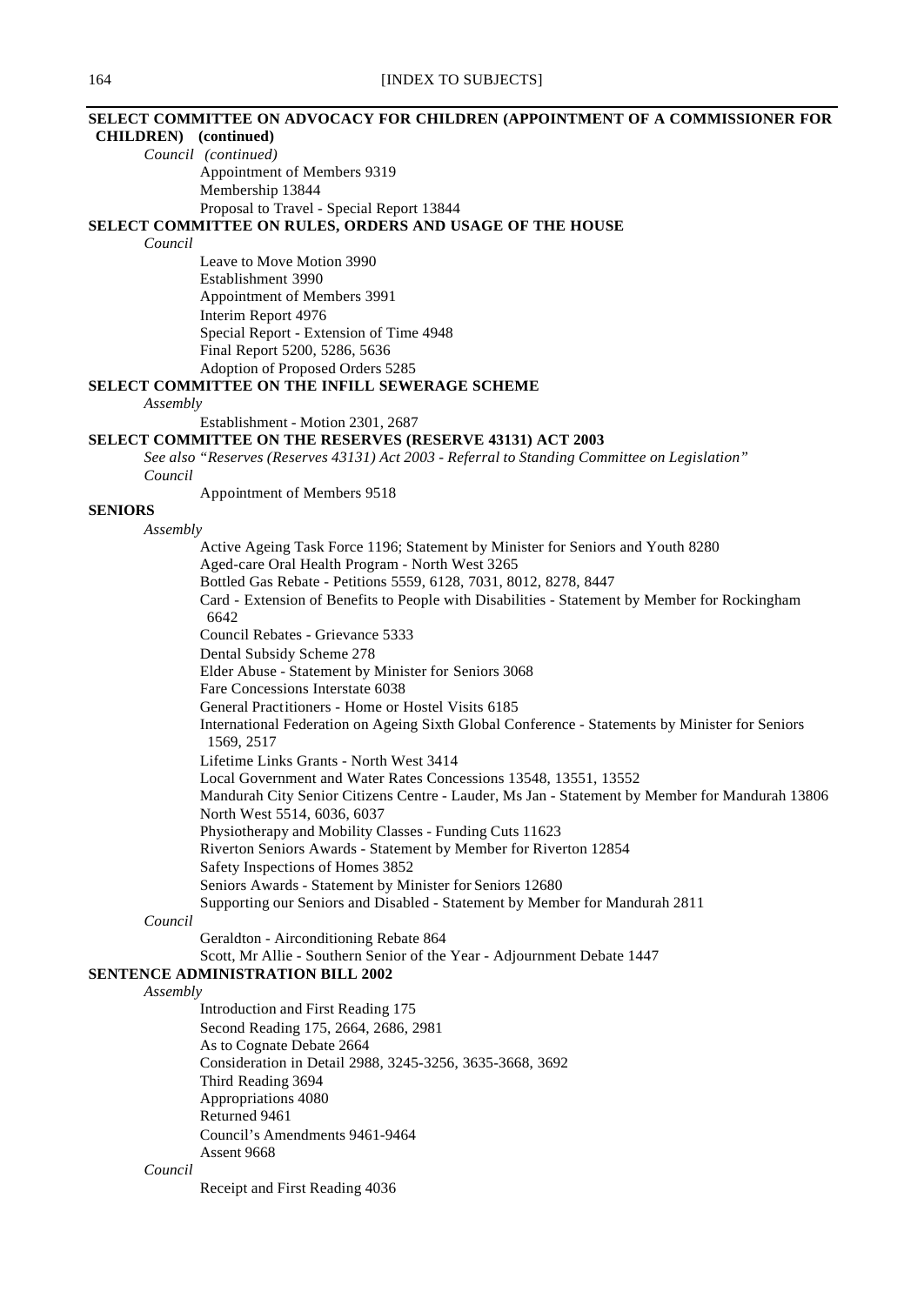# **SENTENCE ADMINISTRATION BILL 2002 (continued)**

*Council (continued)* Second Reading 4036 Second Reading Discharged and Referral to Legislation Committee 4501 Cognate Debate 9159 Second Reading - Cognate Debate 9160 Committee 9338, 9339, 9363-9367 Report 9367 Third Reading 9367 Assembly's Message 9521 Assent 9569 **SENTENCING LEGISLATION** *Assembly* Changes - Improvements 14253 Child Offenders - Esperance - Petition 5329 Criminal Offences - Maximum Jail Term of Six Months or Less 1760 Six-year Sentences - Parole 2674 *Council* Inequities - Adjournment Debate 3467 **SENTENCING LEGISLATION AMENDMENT AND REPEAL BILL 2002** *Assembly* Introduction and First Reading 177 Second Reading 177, 2665, 2676 Consideration in Detail 2979, 3635, 3695-3702 Third Reading 3703 Returned 9458 Council's Amendments 9458-9460 Assent 9668 *Council* Receipt and First Reading 3763 Second Reading 3764 Referral to Standing Committee on Legislation 4500, 4501 Cognate Debate 9159 Second Reading - Cognate Debate 9160, 9166, 9168 Committee 9169-9171, 9335-9339; Statement by Deputy Chairman (Hon Simon O'Brien) 9169 Report 9367 Third Reading 9367 Assembly's Messages 9521 Assent 9569 **SEPTEMBER 11, 2001** *Assembly* Anniversary - Statement by Speaker 11077 Commemoration - Statement by Speaker 744 *Council* Adjournment Debate 732 Commemoration - Statement by President 696 **SERONG, BRIGADIER FRANCIS PHILIP** *Council* Death - Adjournment Debate 2150 **SERPENTINE RIVER** *Assembly* Guide Poles 7924 **SERVICE STATIONS** *Assembly* Use of Mobile Phones while Refuelling Motor Vehicles 11314 **SERVICES JOBLINK** *See "Employment and Training - Training"* **SESSIONAL ORDERS** *Council* Continuation and Amendment - Motion 14842 Suspension 9549, 14592, 14842 **SEVERE ACUTE RESPIRATORY SYNDROME** *See "Health - SARS"*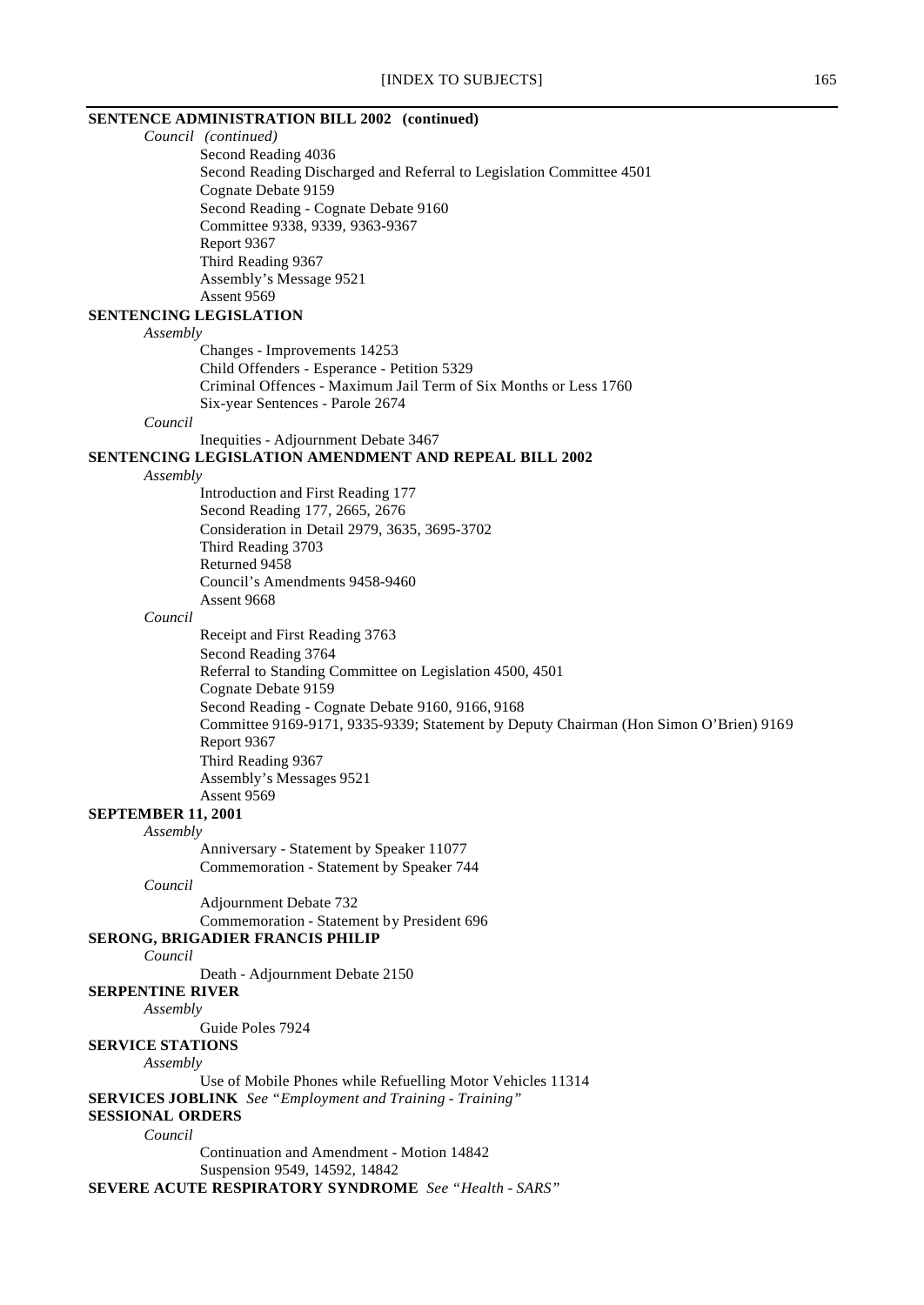|                              | <b>SEWERAGE</b> See also "Waste Disposal"                                                        |
|------------------------------|--------------------------------------------------------------------------------------------------|
| Assembly                     |                                                                                                  |
|                              | Capel - Treatment Plant and Infill Program 1781                                                  |
|                              | Commercial Properties - Connection to Reticulated Systems 8155                                   |
|                              | Conlon Street, Waterford 8153, 8154                                                              |
|                              | Falcon - Petition 4709                                                                           |
|                              | Infill Sewerage Program                                                                          |
|                              | Busselton 2215                                                                                   |
|                              | Cannington 9A and 9C 10442                                                                       |
|                              | Criteria for Determining Priority 9147                                                           |
|                              | Grievance 4823                                                                                   |
|                              | North West 5178                                                                                  |
|                              | Petition 744                                                                                     |
|                              | Select Committee - Establishment - Motion 2301, 2687                                             |
|                              | Statement by Member for Dawesville 5361                                                          |
|                              | Murray and Serpentine Rivers - Leakage from Septic Tanks 8155, 9006                              |
|                              | North West - Waste Water Treatment Plants - Expenditure 5181                                     |
|                              | Ravenswood Hotel - Deep Sewerage Connection 14542                                                |
|                              | Sewage Spills 12380, 14983                                                                       |
|                              | Timewell Road Treatment Plant, Albany 13985                                                      |
|                              | Walpole Waste Water Treatment Plant - Effluent Overflow 5754                                     |
|                              | Waterford 9147                                                                                   |
| Council                      |                                                                                                  |
|                              | Beenyup Waste Water Treatment Plant - Noise Complaints 11204                                     |
|                              | Busselton Waste Water Treatment Plant - Industrial Liquid Waste 5319                             |
|                              | Canning River - Leakage 12037                                                                    |
|                              | Flinders Park Primary School, Albany 6081<br>Gnarabup Waste Water Treatment Plant - Petition 337 |
|                              | Heseltine Park Pumping Station, Busselton - Petition 337                                         |
|                              | Infill Sewerage Program 2875, 11614                                                              |
|                              | Kwinana Waste Water Recycling Plant - Cost 1263, 1420                                            |
|                              | Lancelin - Infrastructure 6955, 8417                                                             |
|                              | Port Hedland Sewage Treatment Ponds - Tjalka Boorda Aboriginal Community 5960                    |
|                              | Rottnest Island - Boating Community 13069                                                        |
|                              | Shark Bay 10780                                                                                  |
|                              | Subiaco Waste Water Treatment Plant - Sewage Outfall at Swanbourne Beach 1456                    |
|                              | Walpole Waste Water Treatment Plant - Audit Report 10811                                         |
|                              | Waste Water - Use 2121                                                                           |
|                              | Waste Water Treatment Plants - Industrial Liquid Waste 6607                                      |
|                              | <b>SEXTON, MR PETER</b> See "Disability Services"                                                |
|                              | SHARED-USE PATH, EAST PERTH-MAYLANDS See "Transport - Cycleways"                                 |
| <b>SHARK PATROL</b>          |                                                                                                  |
| Assembly                     |                                                                                                  |
|                              | Extension to Mandurah - Grievance 1978                                                           |
|                              | Grievance 12822                                                                                  |
| <b>SHIPPING INDUSTRY</b>     |                                                                                                  |
| Assembly                     |                                                                                                  |
|                              | Coastal Shipping - Federal Government Actions 4863                                               |
|                              | Royal Australian Navy - Patrol Boat Tender 766, 9417; Statement by Member for Rockingham 3224    |
|                              | <b>SHOPPING TROLLEYS</b> See "Environment"                                                       |
|                              | <b>SHURMER, MS SARAH</b> See "Disability Services"                                               |
|                              | <b>SIMCOA OPERATIONS PTY LTD</b> See "Fuel and Energy - Electricity"                             |
|                              | SIMPSON, DONNA AND VIKKI                                                                         |
| Assembly                     |                                                                                                  |
|                              | Statement by Member for Albany 6641                                                              |
| <b>SITTINGS OF THE HOUSE</b> |                                                                                                  |
| Assembly                     |                                                                                                  |
|                              | Days and Hours 19                                                                                |
|                              | Sitting Dates for 2003 - Statement by Leader of the House 1677                                   |
| Council                      |                                                                                                  |
|                              | Adjournment Debate 4041, 4046                                                                    |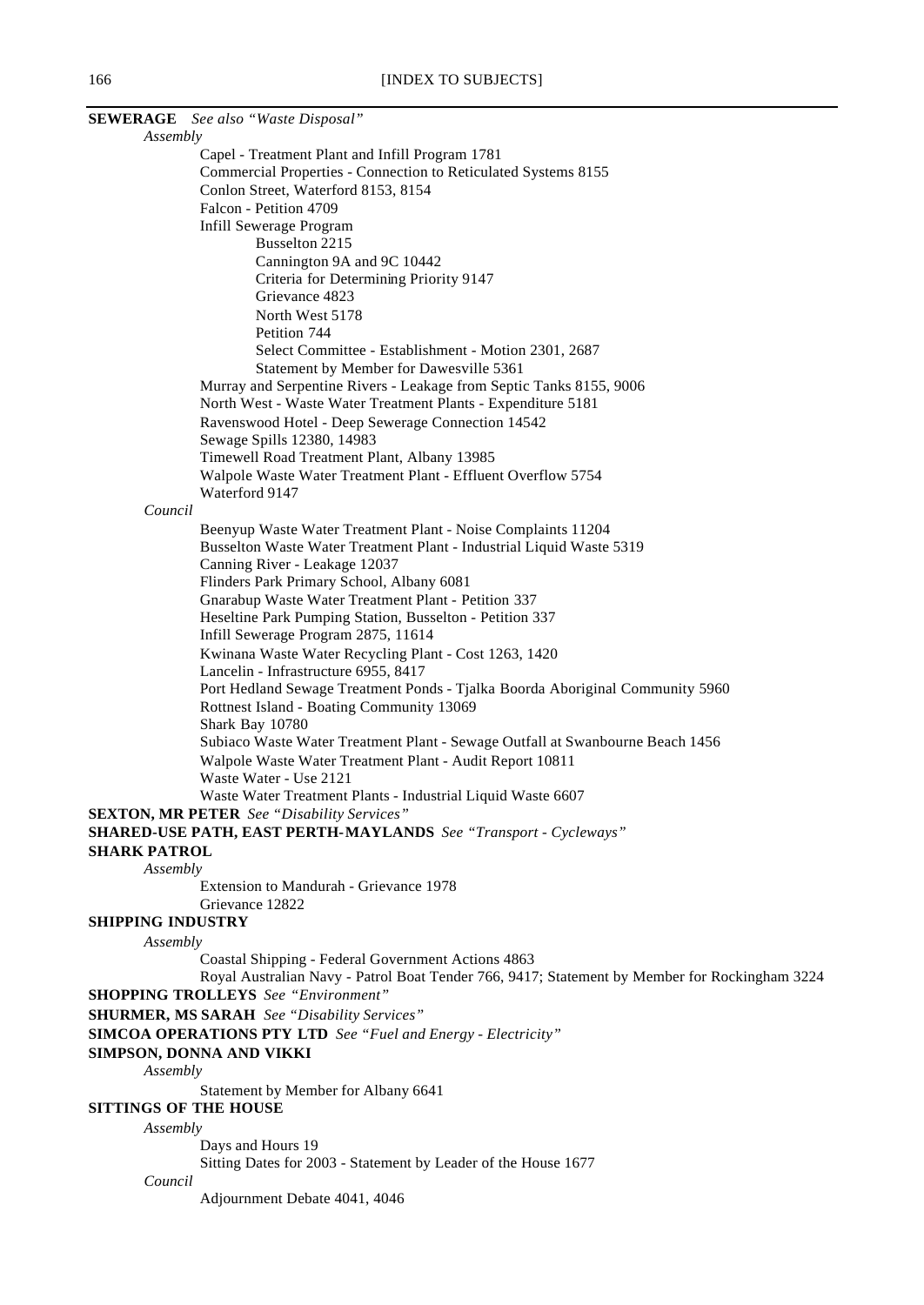# **SITTINGS OF THE HOUSE (continued)** *Council (continued)* Days and Hours 1809 Motion 2468 Amendment to Motion 2471 Extended Hours 471, 3270, 8391 Motion 2751; Amendment to Motion 2754 Deputy President's Ruling 2752 New Sitting Arrangements - Adjournment Debate 5670 Sessional Orders Suspension 7960, 9367 Sitting Dates for 2003 - Statement by Leader of the House 3269 **SKATE PARKS** *See "Youth"* **SKILL UP FOR THE BURRUP** *See "Employment and Training - Training"* **SKIN CANCER** *See "Health"* **SKINNER REPORT** *See "Justice, Department of - High-risk Offenders - Review of Management Practices"* **SKIPPERS AVIATION PTY LTD** *See "Transport - Air"* **SKY JETTY PROJECT** *"See "Forest sand Forestry"* **SMALL BUSINESS** *Assembly* Beachside Cafe, Albany - Investigation 2169 Business Enterprise Centres - Closure 10420 Business Migration Program - Statement by Minister for Small Business 10640 Commercial Tenancy Rights 775 Electricity Prices - Reduction 13518 Energy Reforms 12760, 12764 First Steps Online Program 1197, 1198 Goods and Services Tax - Impact 5998 Government's Approval Rating 3671 Government Consultation 8180 Home-based Business Forum 6648 Insurance Costs 10024, 10025 November Sensis Business Index - Small and Medium Enterprises 13609 Statement by Minister for Planning and Infrastructure 13605 Penalty Rates - Impact - Government Assistance 11818 Review of Government Services 11561 Small Business Matters Article 914 Stamp Duty - Rental Businesses - Grievance 890 Tax on Hire Items 6941 Unfair Dismissal Laws - Impact 4678 *Council* Improvement Program - Closure 6278 Manual Slide Credit Card Facilities 12435 **SMALL BUSINESS DEVELOPMENT CORPORATION** *Assembly* Industrial Relations Legislation - Advertisements 4699 Submission on Deregulation of Retail Trading Hours 8179, 8180, 8309, 8310, 8441 **SMALL BUSINESS DEVELOPMENT CORPORATION ACT** *Assembly* Review 5892; Statement by Minister for Small Business 597 **SMITH, MR DENIS IAN** *See "Local Government - Joondalup, City of - Chief Executive Officer"* **SMITH, MR GRAEME** *Assembly* Principal of the Year Award 2002 - Statement by Minister for Education and Training 5823 **SMOKE-FREE WORKPLACES** *See "Occupational Safety and Health"* **SMOKING** *See "Health"* **SOLAR ECLIPSE SUNGLASSES** *See "Consumer and Employment Protection"* **SOLAR HOT WATER SYSTEMS** *See "Fuel and Energy"* **SORRY DAY** *See "Aborigines"* **SOUTH WEST 24** *See "Health - South West Mental Health Service"* **SOUTH WEST METROPOLITAN RAILWAY** *See "Railways - Southern Rail Link"*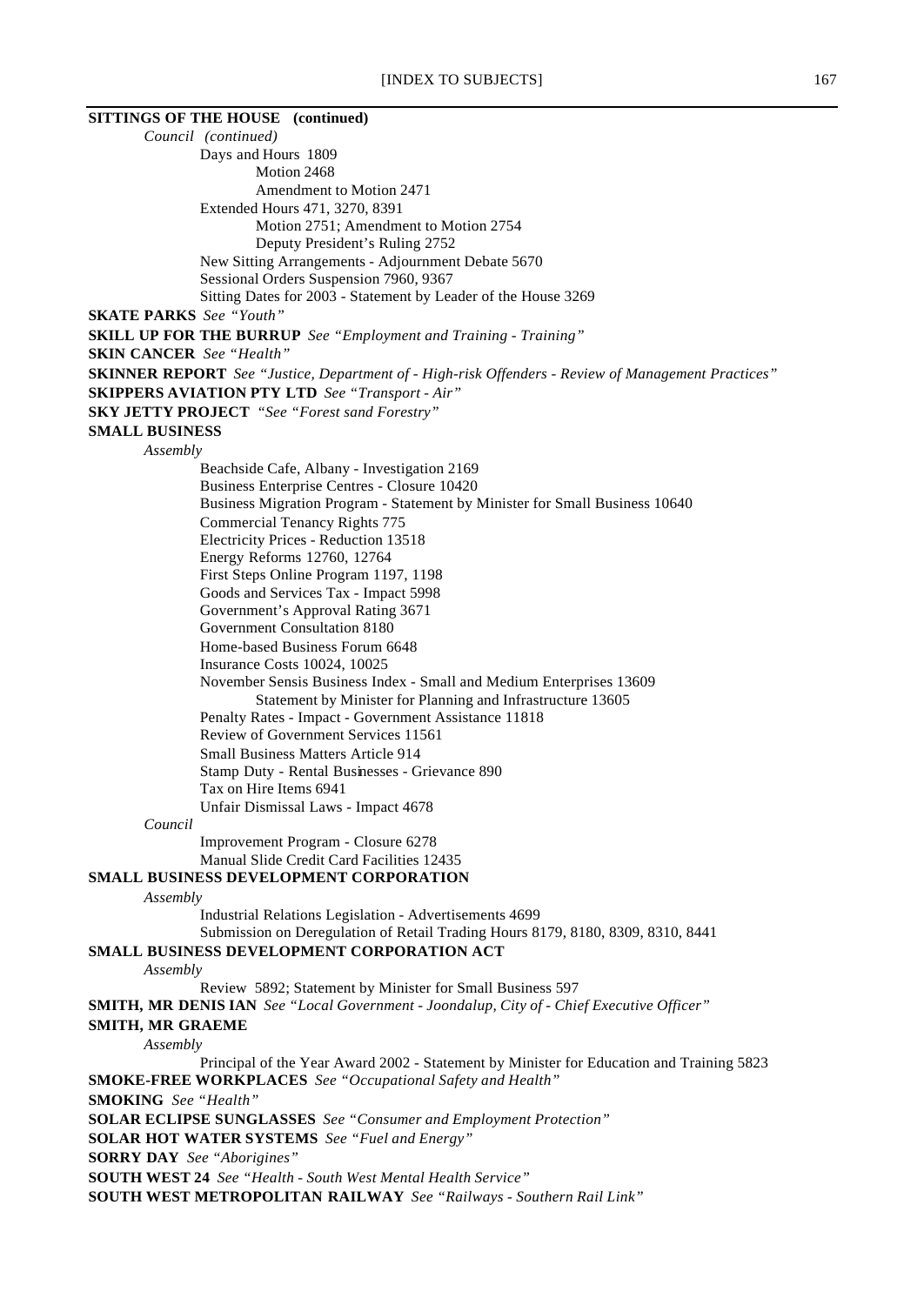**SOUTHERN BRUSH-TAILED PHASCOGALES** *Council* Mortalities 1260, 2124 **SPEAKERS' STEPS** *Council* Forrest Place - Police Activity 5023 **SPEED LIMITS** *See "Roads"* **SPORT AND RECREATION** *Assembly* Albany Surf Life Saving Club - Statement by Member for Albany 8722 Australian Football League Funds for Football Development in WA 6814 Recognition of Grassroots Football - Statement by Member for Wagin 8721 Statement by Member for Albany 9414 Televising of Matches - Statement by Member for Wagin 4854 Australian Surf Life Saving Association - Annual Championship 2007-09 8004 Avon Descent - Funding 2848 Barbagallo Raceway, Wanneroo - Grievance 12824 Burswood Dome - Future 2008 Carey Park Football Club - Statement by Member for Bunbury 12854 Community Sport and Recreation Facilities Fund Program - Grants 2588 Country Sport Enrichment Scheme 5512 East Perth Football Club - Grand Final - Statement by Member for Murray-Wellington 912 Edith Cowan University Joondalup Soccer Club - Statement by Member for Dawesville 1704 Events in the North West - Funding 2848 Geraldton Junior and Senior Motocross Club - Grievance 2782 Grants for Elite Sportspeople 9493 Hall of Champions - Statement by Minister for Sport and Recreation 2919 Hills Football Association - Benefits from Government's Commitment to Junior Football 7779 Hopman Cup - Venue 1200, 3980 Indian National Sports Plan - Statement by Minister for Sport and Recreation 13367 Indigenous Population - Improvement of Facilities 5085 Junior Football - Government's Commitment 7779 Multi-sports Stadiums - North West 3006 Narrogin Leisure Centre - Statement by Member for Wagin 1705 National Basketball League Game, Kalgoorlie 12614 Noalimba Recreation Camp 827, 2818, 3000 North West Country Sport Enrichment Scheme 5512 Funding 2847, 3411, 9474 Multicultural Leisure and Sporting Programs 9006 Programs 7947 Safety Standards in Outdoor Recreational Industry 9476 Sporting Redevelopment Programs 5629 Walking Trails - Expenditure 5182 Olympic Games - Government Assistance to Athletes 6681 Panizza, Mr Darrell - Statement by Member for Wagin 11776 Peel Region Athletic Scholarship Awards - Statement by Member for Dawesville 7355 Peel Thunder Football Club - Statement by Member for Dawesville 4099, 10021, 14248 Perth Oval 2819, 3003, 8794 Rockingham - Recreational Social Centre for People with Mental Illness - Petition 6686 Rugby World Cup - Benefits 10499, 13524 **Soccer** Restructuring of Administration in WA - Grievance 11505 Sports Stadium at Perth Oval 8794 State Government Assistance 8006 Sporting Facilities - Priority List 1519 Sporting Hall of Fame - North West 3005 State Sporting Associations Grants - North West 3005 Strategic Directions for Western Australian Sport and Recreation 2003-2005 - Statement by Minister for Sport and Recreation 5561 Surf-lifesaving Clubs - Statement by Member for Innaloo 6642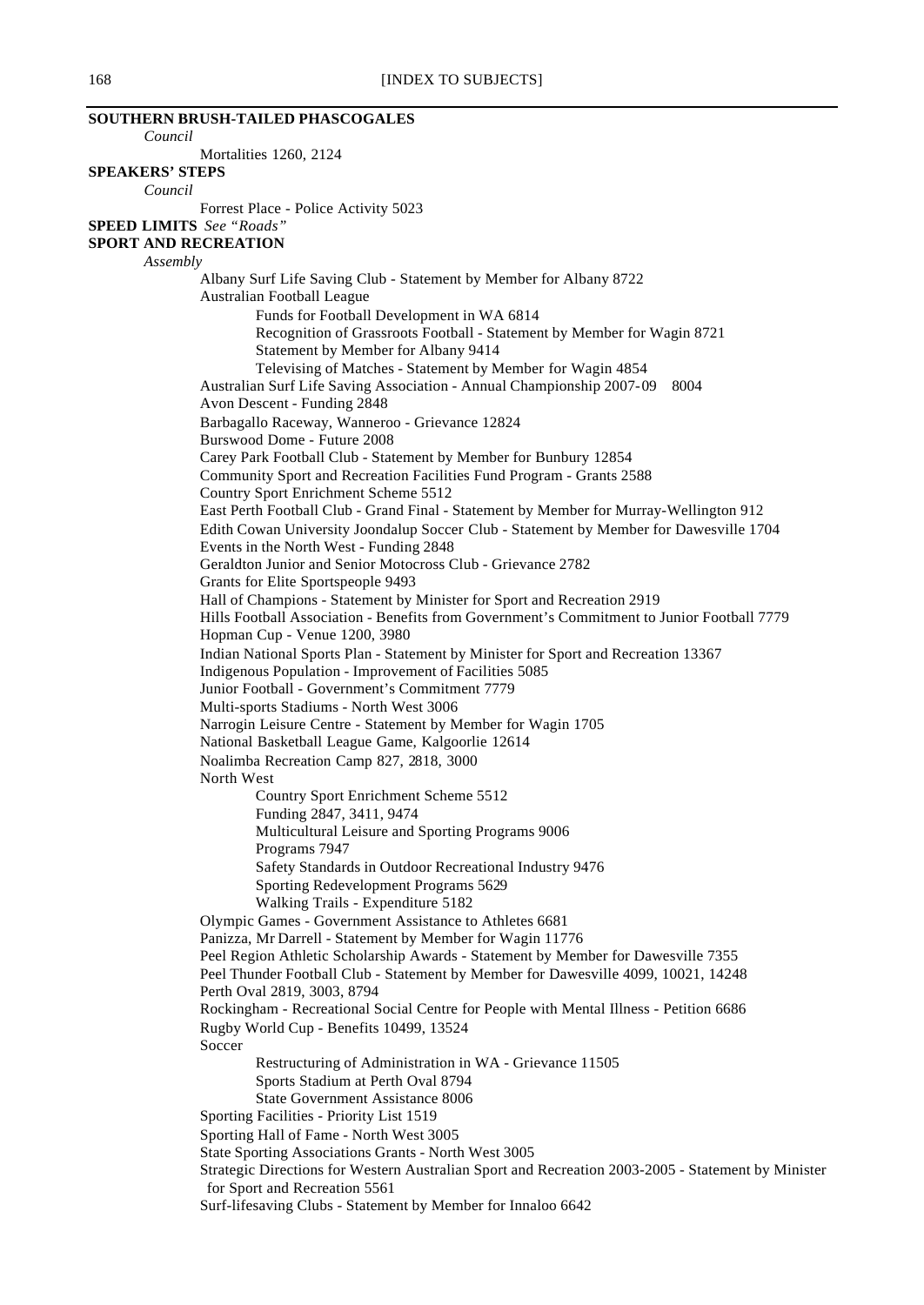# **SPORT AND RECREATION (continued)**

*Assembly (continued)* Swan IC Soccer Club - Statement by Member for Swan Hills 11529 Tennis Stadium - Location 4159 Trailswest 828, 2587 Travel Costs for Sportspeople - Statement by Minister for Sport and Recreation 11379 WA Little Athletics - Arena Joondalup - Grievance 1283 Walking Trails - Improvement 828 Warren Area - Petition 4066 West Perth Football Club - Premiership - Statement by Member for Joondalup 12196 Western Australian Institute of Sport Athlete of the Year - Statement by Minister for Sport and Recreation 2919 World Peace Soccer Game - Statement by Member for Innaloo 13516 *Council* Boxwood Hill Sporting Complex 14031; Statement by Hon Paddy Embry 14038 "De-dorking" Sport and Recreation Organisations 2225 Hopman Cup - Funding 14836 Kwinana International Motorplex - Impact of Noise on Hope Valley Residents 14770 Ledge Point Golf Club - Government Funding - Adjournment Debate 1554 Noalimba Recreation Camp 38, 554, 11361 Pemberton Sports Club - Government Property Purchase 11194 Rugby World Cup - Extended Hours for Liquor Outlets 10246, 10252, 10807 Speedway Commission Western Australian - Statutory Authority 5023, 5410 Subiaco Oval - Statement by Hon Norman Moore 9197 Tom Hoad Cup - Statement by Hon Ljiljanna Ravlich 14786 Wanneroo Basketball Association - Relocation 5194 Water Polo - State Under 20s Team 4453 **SPRINGFIELD RETIREMENT VILLAGE** *See "Local Government"* **ST ANDREWS IDEA PROJECT** *Assembly* Previous Government's Involvement 2572 **ST VINCENT DE PAUL SOCIETY** *Assembly* Meahan, Mr John - New National President - Statement by Member for Girrawheen 8962 **STALLARD FAMILY** *Assembly* Statement by Member for Bunbury 7879 **STAMP AMENDMENT BILL 2001** *Assembly* Appropriations 102 Recommittal 1691, 1692 Consideration in Detail 1692, 1693 Third Reading 1904 Returned 4591 Council's Amendment 4726, 4727 Assent 5834 *Council* Receipt and First Reading 1835 Second Reading 3603, 3758, 4267 Committee 4267 Report 4267 Third Reading 4267 Assembly's Message 4899 Assent 5759 **STAMP AMENDMENT (BUDGET) BILL 2002** *Assembly* Assent 13 *Council* Assent 28 **STAMP AMENDMENT (BUDGET) BILL 2003** *Assembly* Introduction and First Reading 7526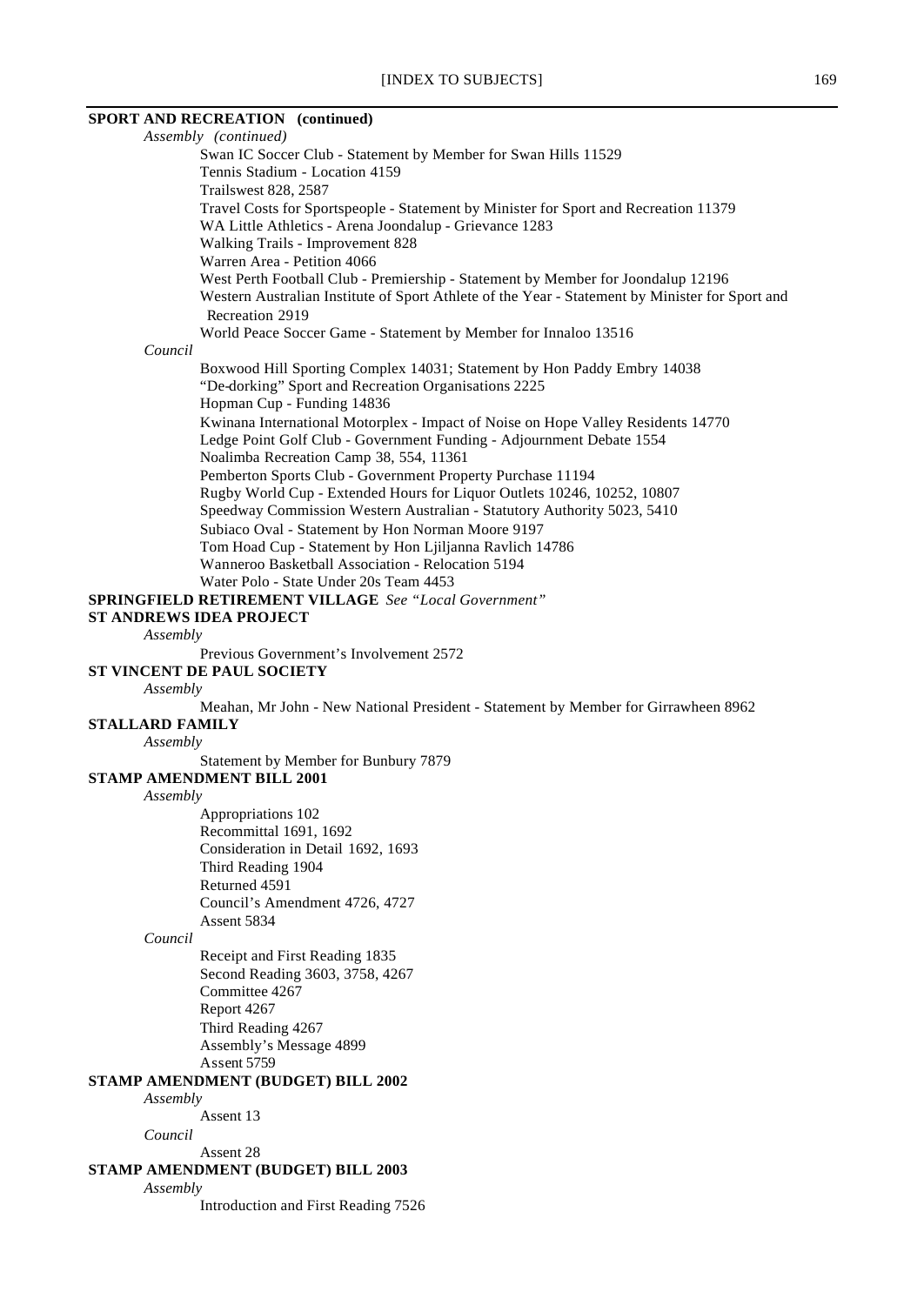### **STAMP AMENDMENT (BUDGET) BILL 2003 (continued)** *Assembly (continued)*

Second Reading 7526, 8479 Consideration in Detail 8496-8498 Third Reading 8498 Returned 9426 Assent 9667 *Council* Receipt and First Reading 8681 Second Reading 8681, 9324 Committee 9334 Report 9334 Third Reading 9334 Assent 9569 **STAMP DUTY** *See "State Finance"* **STANDING COMMITTEE ON ENVIRONMENT AND PUBLIC AFFAIRS** *Council* Gene Technology Bill 2001 and Gene Technology Amendment Bill 2001 Extension of Time 9011 Motion 1663, 4497 Proposal to Travel Motion 4493; President's Ruling 4495 Report 4011, 4318, 4490 Petition Opposing the Gnarabup Waste Water Treatment Plant - Third Report 1792, 4313 Petition Presented by Mr Barry Granville Waller Seventh Report Motions 8756, 9550, 10076, 10087, 10368, 14156 Amendment to Motion 14158 Motion, as Amended 14159 Special Report 3991, 4035 Sessional Report on Inquiries and Petitions - Second Report 1521, 1930, 2326, 3998 Sewage Pumping Station in Heseltine Park, Glenlea Road, Busselton - Establishment - Petition - Fourth Report 4378, 5001; Addendum 4490 Swimming Pool Fencing Adjournment Debate 4986 Sixth Report 4378, 5005, 6264, 7435; Statement by Minister for Housing and Works 4889 **STANDING COMMITTEE ON LEGISLATION** *Council* Corruption and Crime Commission Act 2003 and Corruption and Crime Commission Amendment Bill 2003;Twenty-first Report - Tabling 14623 Criminal Investigation (Exceptional Powers) and Fortification Removal Bill 2001 - Government's Response to Report 4524 Environmental Protection Amendment Bill 2002 - Report - Extension of Time 7464 Overview of the Committee's Operations for the First Session of the Thirty-sixth Parliament - Seventeenth Report 2111, 4318 Sentencing Bills - Report - Extension of Time 4994, 6944, 7464 State Administrative Tribunal Bills - Extension of Time 11821, 13843 Statutes (Repeals and Minor Amendments) Bill 2001 - Extension of Time 6944; Report 8348 Taxation Bills - Sixteenth Report 1792 **STANDING COMMITTEE ON PROCEDURE AND PRIVILEGES** *See also "Procedure and Privileges Committee" Council* Fourth Report - Part I 1542; Parts I and II 1929 Standing Order No 230(b) - Motion 2316, 2317 Standing Order No 61A - Consideration of Committee Reports - Sixth Report 3034, 3582 Standing Order No 73 - Time Limits on Speeches - Fifth Report Motion 1666, 2732, 3143, 3151, 3998, 4318, 7443; President's Ruling 2735; Progress 2735 Order Discharged and Referral to Standing Committee on Procedure and Privileges - Motion 9548; Amendment to Motion 9549; Motion, as Amended 9549

### **STANDING COMMITTEE ON PUBLIC ADMINISTRATION AND FINANCE**

*Council*

Appointment of Electoral Commissioner - Motion 33, 43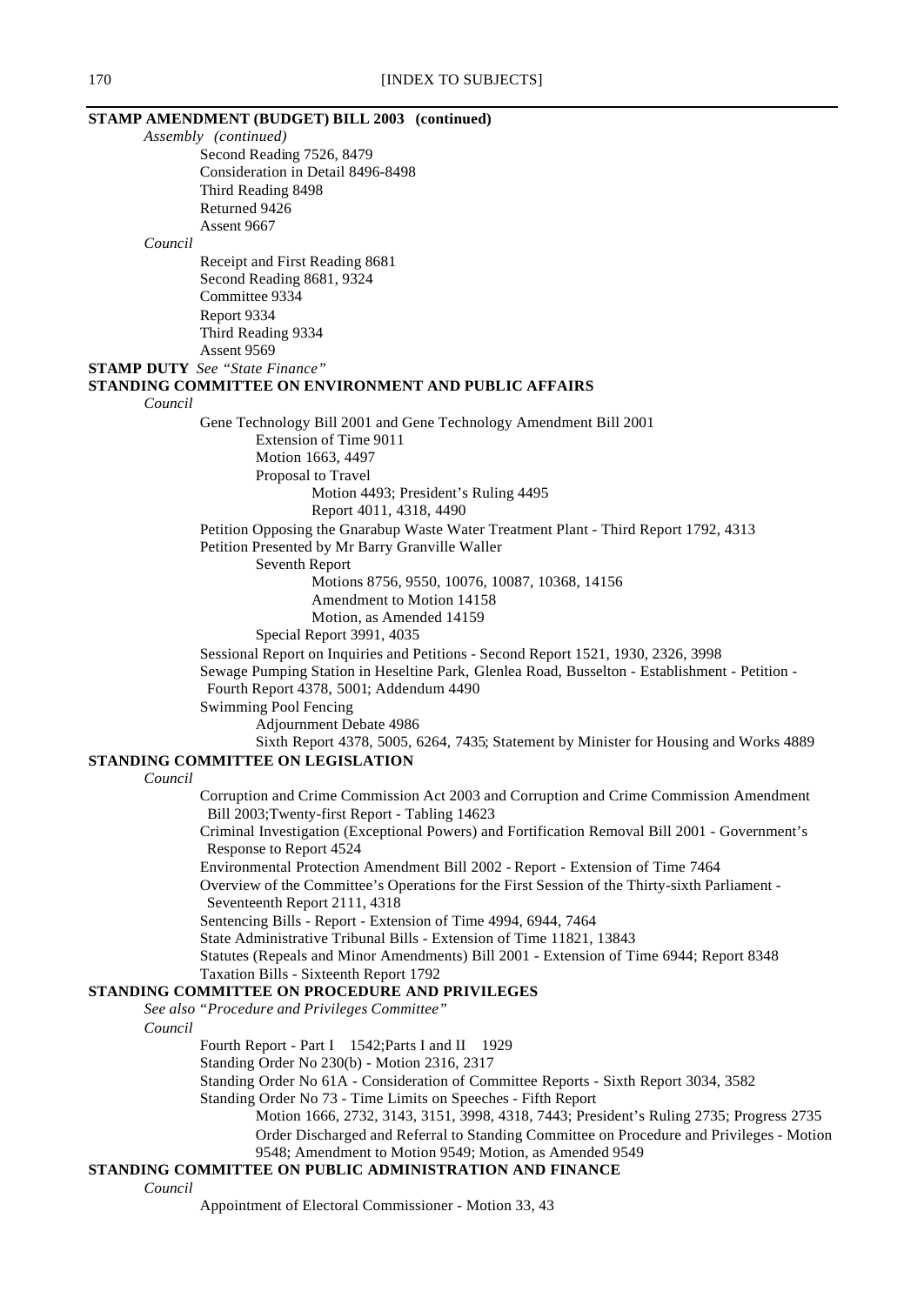|                           | STANDING COMMITTEE ON PUBLIC ADMINISTRATION AND FINANCE (continued)                                 |
|---------------------------|-----------------------------------------------------------------------------------------------------|
| Council (continued)       |                                                                                                     |
|                           | Economic Regulation Authority Bill 2002 - Report - Extension of Time 7464                           |
|                           | Local Government Act 1995 - Sixth Report 14825                                                      |
|                           | Local Government Rating System and Distribution of Funds - Motion 10234                             |
|                           | Petition on Western Power's Underground Power Policy - Fifth Report 14779                           |
|                           | Sessional Overview of the Committee's Operation - Second Report 1663, 3998                          |
|                           | Transfer of Management of the Fremantle Cemetery to the Metropolitan Cemeteries Board               |
|                           | Extension of Reporting Time 12911                                                                   |
|                           | Fourth Report 14669                                                                                 |
|                           | STANDING COMMITTEE ON UNIFORM LEGISLATION AND GENERAL PURPOSES                                      |
| Council                   |                                                                                                     |
|                           | Acts Amendment and Repeal (Competition Policy) Bill 2002                                            |
|                           | Extension of Time 6943                                                                              |
|                           | Report 8348                                                                                         |
|                           | Censorship Amendment Bill 2002<br>Extension of Time 337                                             |
|                           |                                                                                                     |
|                           | Third Report 1919                                                                                   |
|                           | Commonwealth Powers (De Facto Relationships) Bill 2003 - Extension of Reporting Time 14623          |
|                           | Consumer Credit (Western Australia) Amendment Bill 2002 - Ninth Report 6943                         |
|                           | Criminal Code Amendment Bill 2003                                                                   |
|                           | Extension of Time 11821, 12911                                                                      |
|                           | Twelfth Report 13843                                                                                |
|                           | Gas Pipelines Access (Western Australia) (Reviews) Amendment Bill 2003 - Eighth Report 6543         |
|                           | Higher Education Bill 2003<br>Extension of Time 9569                                                |
|                           | Eleventh Report 11195                                                                               |
|                           | Special Report - Addendum to the Eleventh Report 11437                                              |
|                           | Human Reproductive Technology Bills - Thirteenth Report 14710                                       |
|                           | National Crime Authority (State Provisions) Amendment Bill 2002                                     |
|                           |                                                                                                     |
|                           | Extension of Time 338, 3134<br>Report 3618                                                          |
|                           | Terrorism (Commonwealth Powers) Bill 2002 - Sixth Report 4304                                       |
|                           | Trans-Tasman Mutual Recognition (Western Australia) Bill 2002                                       |
|                           | Extension of Time 338                                                                               |
|                           | Fourth Report 1919                                                                                  |
|                           | Unclaimed Money (Superannuation and RSA Providers) Bill 2002 - Seventh Report 5915                  |
|                           | Work of the Committee in the First Session of the Thirty-sixth Parliament - Second Report 338, 446  |
| <b>STANDING ORDERS</b>    |                                                                                                     |
|                           | "See also "Procedure and Privileges Committee" and "Standing Committee on Procedure and Privileges" |
| Assembly                  |                                                                                                     |
|                           | Amendments - Statement by Leader of the House 597                                                   |
|                           | No 90 - Suspension - Motion 893, 1984                                                               |
|                           | No 279 - Ruling by Speaker 14217                                                                    |
|                           | Suspension - Completion of Matter of Public Interest 1602                                           |
| Council                   |                                                                                                     |
|                           | No 72 - Suspension 1792                                                                             |
|                           | No 73 - Amendment - Motion 130, 132; Amendment to Question 140, 338                                 |
|                           | Nos 208 and 209 - Amendment - Motion 5666                                                           |
|                           | No 230 - Amendment - Motion 14691                                                                   |
|                           | No 328 - Reference to Committee Inquiry in Second Reading Speech - Ruling by President 14199        |
|                           | Suspension                                                                                          |
|                           | Adjournment of the House 5666                                                                       |
|                           | Orders of the Day Nos 184 and 199<br>9536                                                           |
|                           | Sessional Order Amended and Continued, and Other Matters 14842                                      |
| <b>STARLING, MS ERICA</b> |                                                                                                     |
| Assembly                  |                                                                                                     |
|                           | Statement by Member for Greenough 6181                                                              |
|                           | STATE ADMINISTRATIVE TRIBUNAL                                                                       |
| Assembly                  |                                                                                                     |
|                           |                                                                                                     |

Establishment 6205 Office Space 5753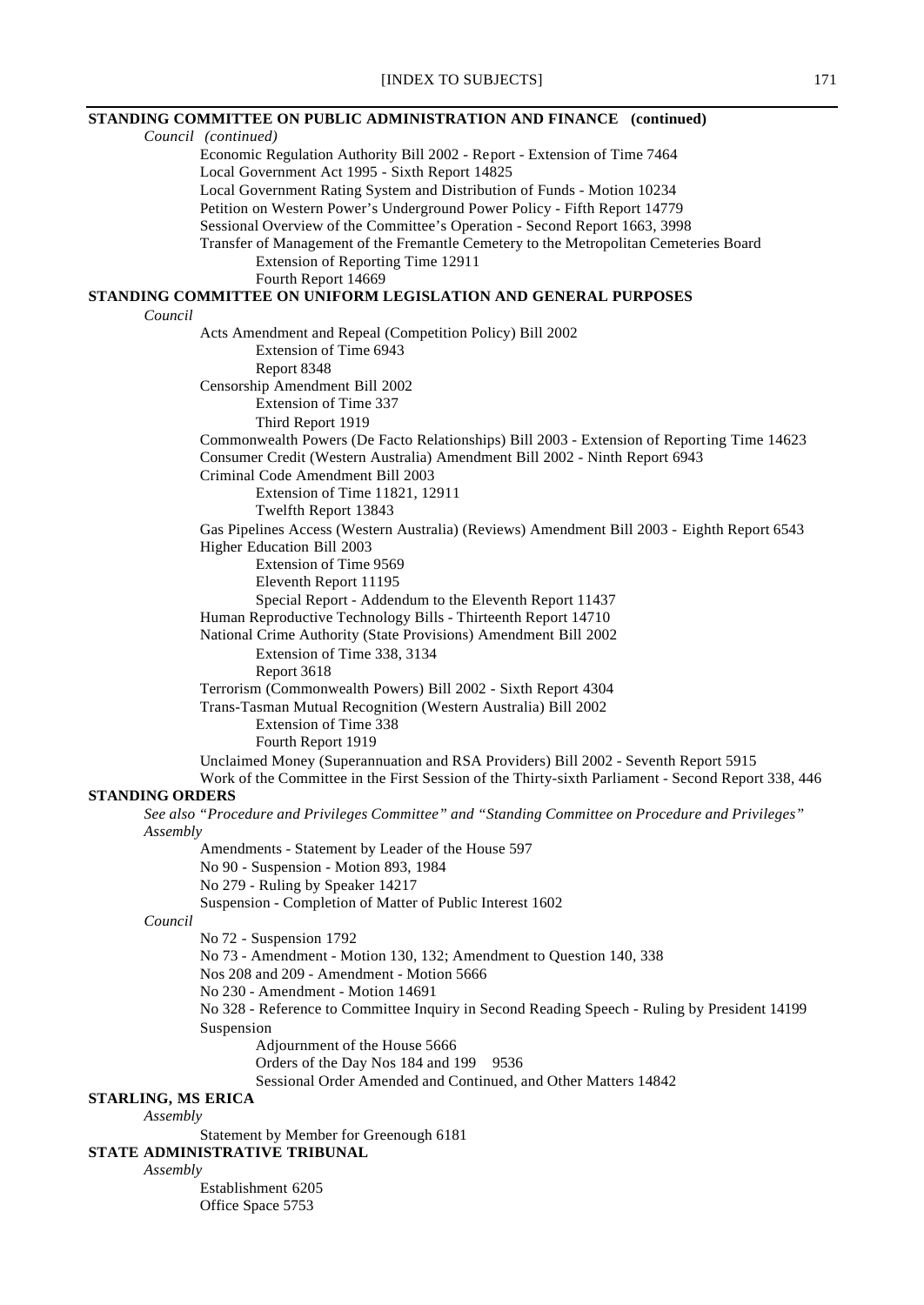# **STATE ADMINISTRATIVE TRIBUNAL (continued)**

*Assembly (continued)*

Staff 6776 *Council*

Statement by Hon Barry House 10924 Task Force Report 3874 Veterinary Surgeons - Complaints 10789

**STATE ADMINISTRATIVE TRIBUNAL BILL 2003**

### *Assembly*

Introduction and First Reading 9102 Second Reading 9102 Appropriations 9668 Cognate Debate 9683 Second Reading - Cognate Debate 9683, 10002 Consideration in Detail 10008-10020, 10032-10049 Third Reading 10428

### *Council*

Receipt and First Reading 10736 Second Reading 10736 Order Discharged and Referral to Standing Committee on Legislation 11195

# **STATE ADMINISTRATIVE TRIBUNAL (CONFERRAL OF JURISDICTION) AMENDMENT AND**

 **REPEAL BILL 2003** *Assembly*

Introduction and First Reading 9104 Second Reading 9104, 10394 Appropriations 9668 Cognate Debate 9683 Second Reading - Cognate Debate 9683, 10002 Consideration in Detail 10268-10280, 10289-10299, 10395-10404 Standing Orders Suspension 10424 Third Reading 10425 Statement by Deputy Speaker 10394

*Council*

Receipt and First Reading 10735 Second Reading 10735 Order Discharged and Referral to Standing Committee on Legislation 11195

# **STATE BOATING COUNCIL**

*Assembly*

Appointment of Chairman - Statement by Minister for Planning and Infrastructure 11246

# **STATE BUDGET**

*Assembly* Agriculture, Forestry and Salinity 9313 Agriculture Initiatives 9787 Education Initiatives 9783 Environment Initiatives 9785-9788 Funding Cuts 7223 Leader of the Opposition's Comment 1585 Presentation - Statement by Speaker 7034 Radio Advertisements 7357 Road Funding - Cut 7522 State Debt - Comments by Leader of the Opposition 6811 Surplus 1710, 6811, 11619 Underlying Position of State's Finances 7024 Water Resources - Payout Ratio 8871

# *Council*

Cash Deficits 9361 Estimates for 2004-05 589 Government's Self-promotion Campaign 8433 Recurrent Expenditure and Capital Works Programs - Deferment or Cancellation 6988-6997, 7184 Revenue Estimates 12268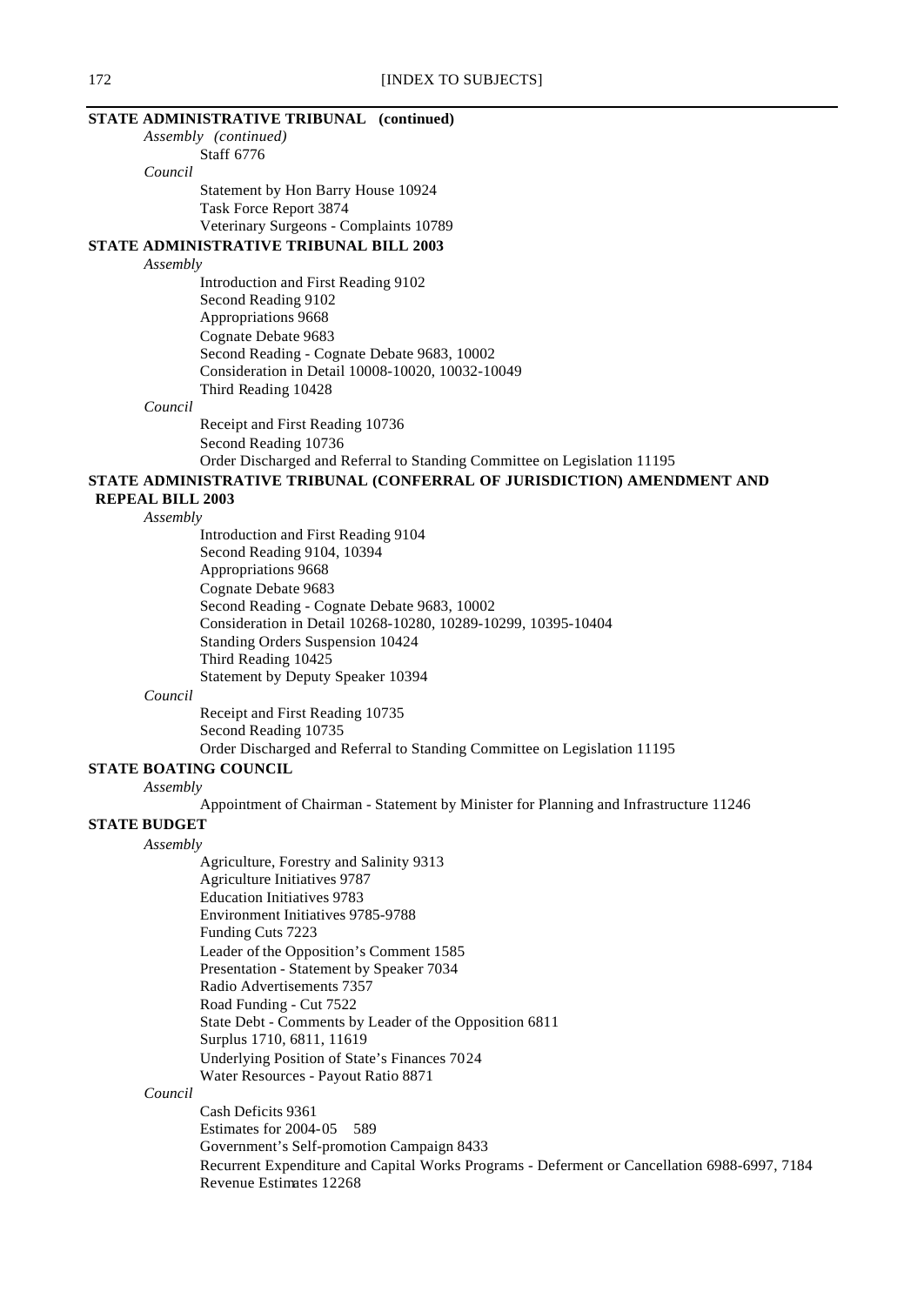| <b>STATE FINANCE</b>                   | See also "Taxation"                                                                           |
|----------------------------------------|-----------------------------------------------------------------------------------------------|
| Assembly                               |                                                                                               |
|                                        | Capital Spending 3225                                                                         |
|                                        | <b>Commonwealth Grants Commission</b>                                                         |
|                                        | Funding Cut 4744, 4747, 7022                                                                  |
|                                        | Payments 6685                                                                                 |
|                                        | Delta Electricity and Access Economics Investment Monitor 7222                                |
|                                        | Federal Budget Weaknesses - Implications for Western Australia 5719                           |
|                                        | Government Financial Results Report 2001-02 1586; Statement by Treasurer 1568                 |
|                                        | Government Financial Results Report 2002-03 - Statement by Treasurer 11618                    |
|                                        | Government Spending in 2002-03 11697                                                          |
|                                        | Moody's Investors Service Credit Rating 11533                                                 |
|                                        | Oil and Gas Royalties - State-operated Investment Fund 1586                                   |
|                                        | Revised Government Financial Strategy Statement - Statement by Treasurer 2516                 |
|                                        | <b>Stamp Duty</b>                                                                             |
|                                        | Community Banks - Concessions 2573                                                            |
|                                        | Grievances 890, 8286                                                                          |
|                                        | Lot 131 The Cutting, Mosman Park 14541                                                        |
|                                        | State Accounts Figures 599                                                                    |
|                                        | State Debt 770, 7022, 7516, 7524, 7672, 7673                                                  |
|                                        | Taxes and Charges                                                                             |
|                                        | Business Insurance Premiums 10024, 10025                                                      |
|                                        | Claim by Federal Minister 2385                                                                |
|                                        | Increases 8440; Matter of Public Interest 7034<br>Pre-election Promise 7221                   |
|                                        | Tobacco Franchise Fees - High Court Decision 512                                              |
|                                        | Treasurers Conference - Outcome 5828                                                          |
| Council                                |                                                                                               |
|                                        | Burswood International Resort Casino - Impact of Tax Changes 1419                             |
|                                        | Consolidated Fund - Balance 1008                                                              |
|                                        | Drought - Economic Impact 3729                                                                |
|                                        | Financial Assistance or Incentives to Companies 3029, 3066                                    |
|                                        | Government Financial Results Report 2001-02 2911; Statement by Minister for Racing and Gaming |
| 1521                                   |                                                                                               |
|                                        | <b>Interest Rates 9064</b>                                                                    |
|                                        | Land Tax - New Assessments 2483                                                               |
|                                        | Revenue - Increases 5218                                                                      |
|                                        | Revised Government Financial Strategy Statement - Statement by Leader of the House 2468       |
|                                        | <b>Stamp Duty</b>                                                                             |
|                                        | Commercial Goods Bought through Hire Purchase Agreements 12004                                |
|                                        | De Facto Relationships 6280                                                                   |
|                                        | Exemptions for Drought-affected Farmers 2868                                                  |
|                                        | Motor Vehicles - Petition 696                                                                 |
|                                        | Property Purchases 12043                                                                      |
|                                        | Unbudgeted Capital Loan Repayments 9064                                                       |
|                                        | STATE GOVERNMENT INSURANCE OFFICE                                                             |
| Assembly                               |                                                                                               |
|                                        | Media Release 12467, 12468                                                                    |
|                                        | Privatisation - Government's Position 12469                                                   |
| <b>STATE LAW PUBLISHER</b><br>Assembly |                                                                                               |
|                                        | Internet Site - Petition 1053; Statement by Member for Warren-Blackwood 1305                  |
| <b>STATE RECORDS OFFICE</b>            |                                                                                               |
| Assembly                               |                                                                                               |
|                                        | Assessment of Official Records - WA Inc 9798                                                  |
| <b>STATE REVENUE, OFFICE OF</b>        |                                                                                               |
| Assembly                               |                                                                                               |
|                                        | Building Companies Audited 13304                                                              |
|                                        | Companies Audited 13304                                                                       |
|                                        | Employment Agency Classification - Payroll Tax 13305                                          |
|                                        | Reclassification of Contractors as Employees 13304                                            |
|                                        | <b>STATHY, MS RAELENE</b> See "Disability Services"                                           |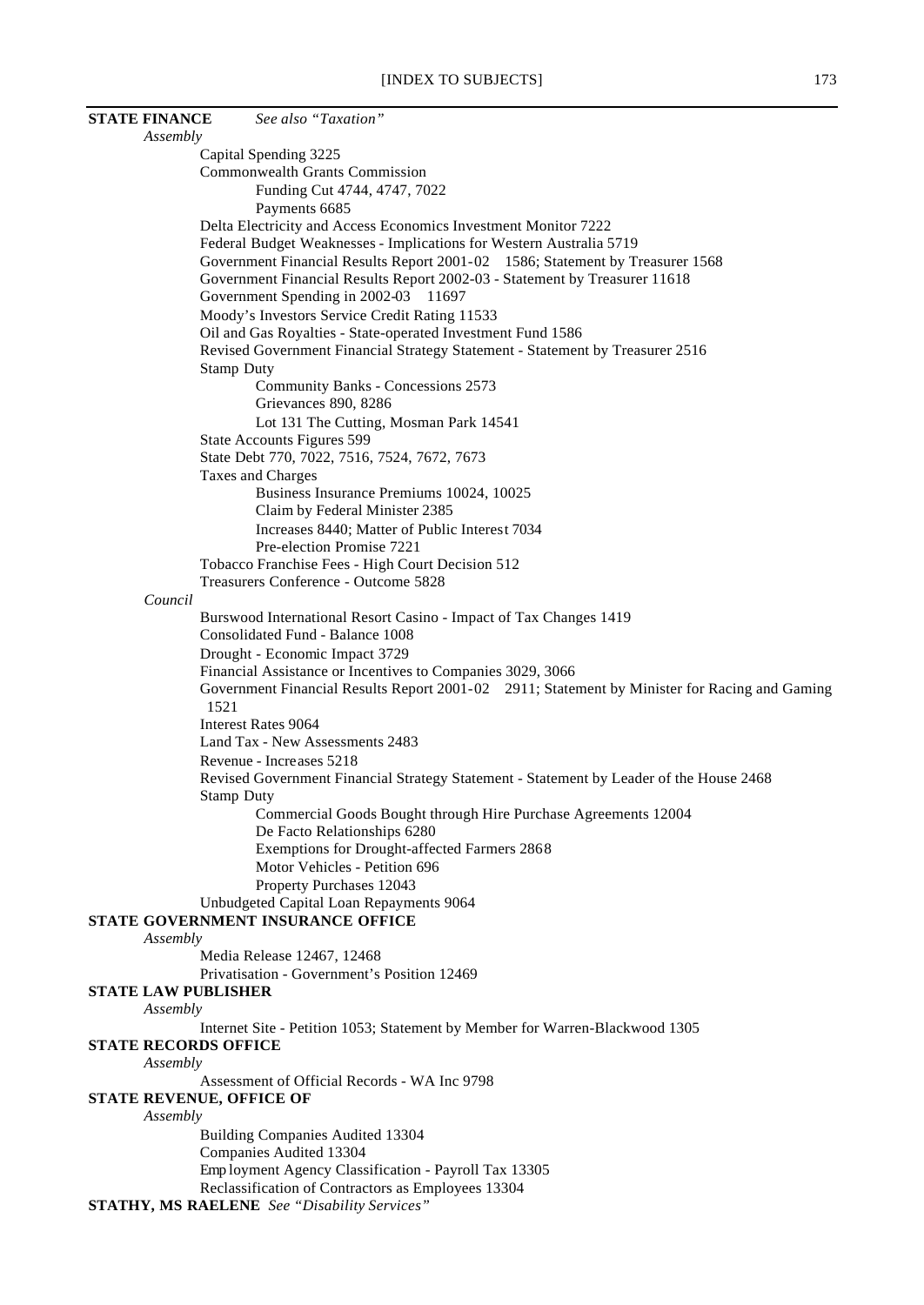| STATUTES (REPEALS AND MINOR AMENDMENTS) BILL 2001                                             |
|-----------------------------------------------------------------------------------------------|
| Assembly                                                                                      |
| Receipt and First Reading 12806                                                               |
| Second Reading 12806, 14279                                                                   |
| Consideration in Detail 14284-14289                                                           |
| Third Reading 14289                                                                           |
| Council                                                                                       |
| Restoration to Notice Paper - Motion 344                                                      |
| Order Discharged and Bill Referred to the Standing Committee on Legislation 5320              |
| Second Reading 12243, 12395                                                                   |
| Committee 12396-12405                                                                         |
| Report 12511                                                                                  |
| Third Reading 12638                                                                           |
| Returned 14575                                                                                |
| <b>STEPHENSON AND WARD BIOMEDICAL INCINERATOR</b> See "Waste Disposal"                        |
| <b>STEWART, MS AMANDA</b> See "Disability Services"                                           |
| <b>STIRLING HOUSE HOSTEL</b>                                                                  |
| Assembly                                                                                      |
| Alcohol Consumption - Leader of the Opposition 3347; Personal Explanation 3476                |
| STRATEGIC MANAGEMENT COUNCIL                                                                  |
| Council                                                                                       |
| Membership - Meetings and Role 5821                                                           |
| <b>SUCCESSION LAW</b>                                                                         |
|                                                                                               |
| Assembly                                                                                      |
| Reform 11954                                                                                  |
| Council                                                                                       |
| Reform 11835                                                                                  |
| <b>SUCKLING, MR KARL</b> See "Australian Young Rural Ambassador"                              |
| <b>SULLIVAN, MR RICK</b> See "Disability Services"                                            |
| <b>SUNSET HOSPITAL SITE</b> See "Planning"                                                    |
| <b>SUPERANNUATION</b>                                                                         |
| Assembly                                                                                      |
| Changes - Increased Compliance Costs for Business 1588                                        |
| Council                                                                                       |
| State Superannuation Amendment Regulations (No 2) 2002 - Disallowance - Order Discharged 2591 |
| Western Australian Local Government Superannuation Plan - Investment in Cedar Property Group  |
| 593                                                                                           |
| <b>SUPERSTAR LEO AND SUPERSTAR VIRGO</b> See "Gambling"                                       |
| <b>SURF LIFESAVING</b> See "Sport and Recreation"                                             |
| <b>SUSPENSION OF MEMBER</b>                                                                   |
| Assembly                                                                                      |
| Member for Warren-Blackwood 211, 6341                                                         |
| SUSTAINABILITY STRATEGY                                                                       |
| Assembly                                                                                      |
| <b>Advertising Campaign 11249</b>                                                             |
| Agencies 11253                                                                                |
| Focus and Advertising 11248                                                                   |
| Printing, Designing and Advertising Costs 11395, 11909                                        |
| Salinity and Algal Bloom Crises 11536                                                         |
| Statement by Premier 11375                                                                    |
| Swan River 11398                                                                              |
| <b>SWANBOURNE SENIOR HIGH SCHOOL SITE</b> See "Planning"                                      |
| <b>SWAN RIVER</b>                                                                             |
| Assembly                                                                                      |
| Ban on Recreational Fishing 8787                                                              |
| Environmental Health - Motion 9259                                                            |
| Fish Deaths 8004, 8181, 8182                                                                  |
| Great Gardens Initiative 11398                                                                |
| Matter of Public Interest 8797; Amendment to Motion 8805; Ruling by Acting Speaker            |
| (Mr A.J. Dean) 8805; Dissent from Ruling 8806; Ruling by Speaker 8807                         |
| Petition 8157                                                                                 |
| Regulation of Drainage Water and Pollutants 14542                                             |
|                                                                                               |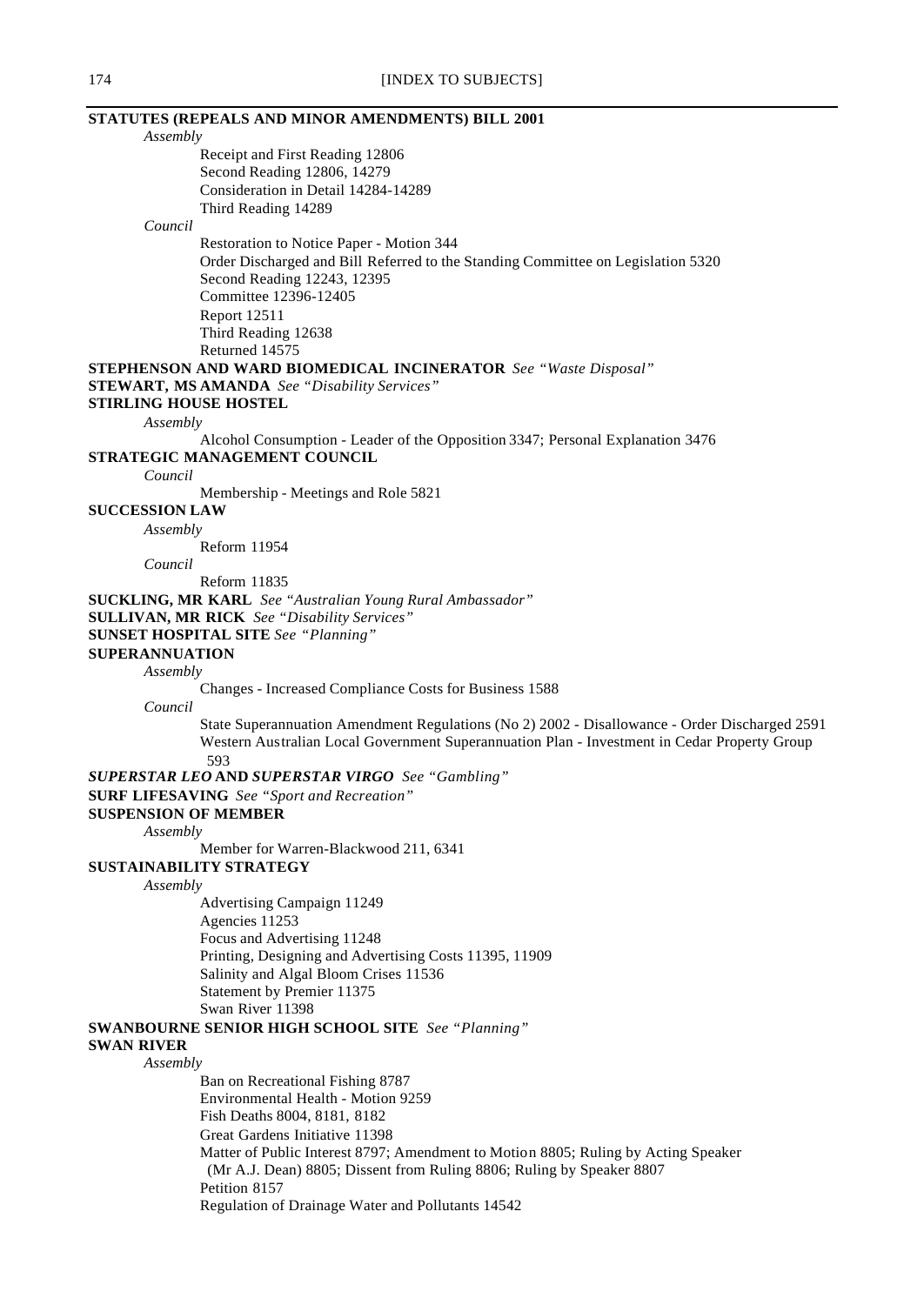| <b>SWAN RIVER</b> (continued)                                                                                                        |
|--------------------------------------------------------------------------------------------------------------------------------------|
| Assembly (continued)                                                                                                                 |
| Riverplan 8788, 8789, 8890, 8968                                                                                                     |
| Sewage Discharge from Boats - Monitoring 10879                                                                                       |
| Sustainability Strategy 11398                                                                                                        |
| Urban Drainage - Impact - Statement by Minister for the Environment 14055<br>Walls Adjacent to Sir James Mitchell Park - Damage 9799 |
| Council                                                                                                                              |
| Fish Deaths - Autopsy and Chemical Analysis Report 13358                                                                             |
| Licences to Discharge Waste 13024                                                                                                    |
| Water Quality Investigation - Elevated Levels of Contaminants 10800                                                                  |
| <b>SWAN RIVER COLONY</b>                                                                                                             |
| Assembly                                                                                                                             |
| One Hundred and Seventy-fifth Anniversary - Celebrations 7516                                                                        |
| <b>SWAN RIVER TRUST</b><br>Assembly                                                                                                  |
| Budget Cut 8004                                                                                                                      |
| Scientific Patrol Boat 14077                                                                                                         |
| Council                                                                                                                              |
| Development Applications - Number 9634                                                                                               |
| Management Program 9553, 10247                                                                                                       |
| <b>SWAN VALLEY PLANNING ACT 1995</b>                                                                                                 |
| Assembly                                                                                                                             |
| Review 8854                                                                                                                          |
| Council                                                                                                                              |
| Review 13860<br><b>SWAN VILLAGE OF CARE</b>                                                                                          |
| Assembly                                                                                                                             |
| Nyandi Prison Redevelopment 5580; Motion 5593; Petition 2351                                                                         |
| <b>SWERF</b> See "Waste Disposal - Waste-to-energy Projects"                                                                         |
| <b>SWIMMING POOLS</b>                                                                                                                |
| Assembly                                                                                                                             |
| Dampier - Grievance 9391                                                                                                             |
| Council                                                                                                                              |
| <b>Isolation Fencing</b>                                                                                                             |
| Adjournment Debate 4986                                                                                                              |
| Standing Committee on Environment and Public Affairs - Report - Statement by Minister for                                            |
| Housing and Works 4889                                                                                                               |
| Leonora - Government Funding 2764                                                                                                    |
| Statement by Hon Norman Moore 7831<br>Subsidies to Local Government 5053                                                             |
|                                                                                                                                      |
| T                                                                                                                                    |
| <b>TABLED PAPERS</b>                                                                                                                 |
| Assembly                                                                                                                             |
| No 1450 - Error - Statements                                                                                                         |
| Minister for Planning and Infrastructure 11499<br>Speaker 11629                                                                      |
| Council                                                                                                                              |
| No 1450 - Error - Statement by Parliamentary Secretary 11566                                                                         |
| <b>TAXATION</b>                                                                                                                      |
| See also "State Finance"                                                                                                             |
| Assembly                                                                                                                             |
| Goods and Services Tax 5998, 10674                                                                                                   |
| Increase - Impact on Average Worker 6239                                                                                             |
| Land Tax $13310$                                                                                                                     |
| Payroll Tax                                                                                                                          |
| Applications for Information about Assessments - Refusals 13551                                                                      |
| Assessments of Employee-like Contractors 3499, 3500                                                                                  |
| Back Taxes, Fines and Penalties and Revenue 13305                                                                                    |
| <b>Employment Agency Classification 13305</b><br>Relief - Mr Burke and Mr Grill 5445, 5446, 5723, 5724, 6642, 6643                   |
|                                                                                                                                      |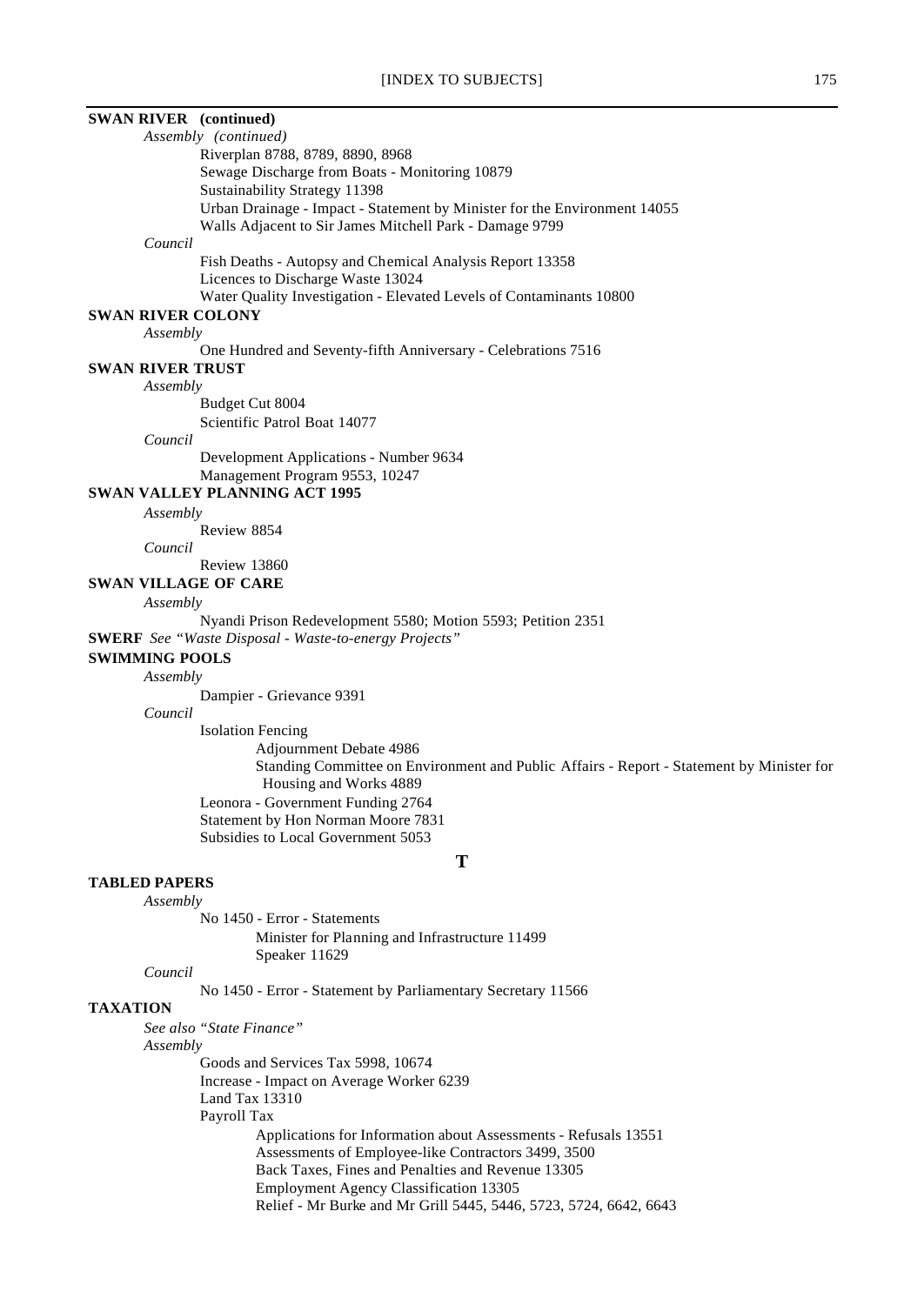| <b>TAXATION</b> (continued)                                                                                                                        |  |  |
|----------------------------------------------------------------------------------------------------------------------------------------------------|--|--|
| Assembly (continued)                                                                                                                               |  |  |
| Payroll Tax (continued)                                                                                                                            |  |  |
| Revenue 13303                                                                                                                                      |  |  |
| Tobacco Tax Windfall 1708                                                                                                                          |  |  |
| Council                                                                                                                                            |  |  |
| Casino Tax - Shortfall 10808                                                                                                                       |  |  |
| Land Tax Exemptions - Residential Building Delays 11366                                                                                            |  |  |
| Payroll Tax<br>Amnesty - Mr Brian Burke 4524; Personal Explanation by Minister for Racing and Gaming                                               |  |  |
| 6086                                                                                                                                               |  |  |
| Changes 589, 4906, 4957                                                                                                                            |  |  |
| Reductions for Drought-affected Farmers 2868                                                                                                       |  |  |
| Reform - Tax-free Threshold 5316, 5662                                                                                                             |  |  |
| Petroleum Resource Rent Tax 10745                                                                                                                  |  |  |
| <b>TAXATION ADMINISTRATION BILL 2001</b>                                                                                                           |  |  |
| Assembly                                                                                                                                           |  |  |
| Appropriations 102<br>Returned 4591                                                                                                                |  |  |
| Council's Amendments 4727, 4734-4742, 4752-4758, 4838-4843                                                                                         |  |  |
| Assent 5834                                                                                                                                        |  |  |
| Council                                                                                                                                            |  |  |
| Referral to Standing Committee on Legislation 49                                                                                                   |  |  |
| Cognate Debate 3745                                                                                                                                |  |  |
| Second Reading - Cognate Debate 3745, 3878                                                                                                         |  |  |
| Committee 3880-3882, 4011-4022, 4030-4035, 4206-4222                                                                                               |  |  |
| Recommittal 3884-3896                                                                                                                              |  |  |
| Report 3884, 4266                                                                                                                                  |  |  |
| Third Reading 4266                                                                                                                                 |  |  |
| Assembly's Message 4899                                                                                                                            |  |  |
| Assent 5759                                                                                                                                        |  |  |
| Government Response to Report of the Standing Committee on Legislation 2349<br><b>TAXATION ADMINISTRATION (CONSEQUENTIAL PROVISIONS) BILL 2001</b> |  |  |
| Assembly                                                                                                                                           |  |  |
| Returned 4591                                                                                                                                      |  |  |
| Assent 5834                                                                                                                                        |  |  |
| Council                                                                                                                                            |  |  |
| Referral to Standing Committee on Legislation 49                                                                                                   |  |  |
| Cognate Debate 3745                                                                                                                                |  |  |
| Second Reading - Cognate Debate 3745, 3878                                                                                                         |  |  |
| Committee 3883                                                                                                                                     |  |  |
| Report 3884, 4266                                                                                                                                  |  |  |
| Third Reading 4267                                                                                                                                 |  |  |
| Assent 5759                                                                                                                                        |  |  |
| <b>TAXATION ADMINISTRATION (CONSEQUENTIAL PROVISIONS) (TAXING) BILL 2001</b>                                                                       |  |  |
| Assembly<br>Returned 4591                                                                                                                          |  |  |
| Assent 5834                                                                                                                                        |  |  |
| Council                                                                                                                                            |  |  |
| Referral to Standing Committee on Legislation 49                                                                                                   |  |  |
| Cognate Debate 3745                                                                                                                                |  |  |
| Second Reading - Cognate Debate 3745, 3878                                                                                                         |  |  |
| Committee 3883                                                                                                                                     |  |  |
| Report 3884, 4266                                                                                                                                  |  |  |
| Third Reading 4267                                                                                                                                 |  |  |
| Assent 5759                                                                                                                                        |  |  |
| <b>TAXES AND CHARGES</b> See "State Finance"                                                                                                       |  |  |
| <b>TAXI AMENDMENT BILL 2003</b>                                                                                                                    |  |  |

*Assembly*

Introduction and First Reading 10184 Second Reading 10184, 11381, 11401 Consideration in Detail 11402-11406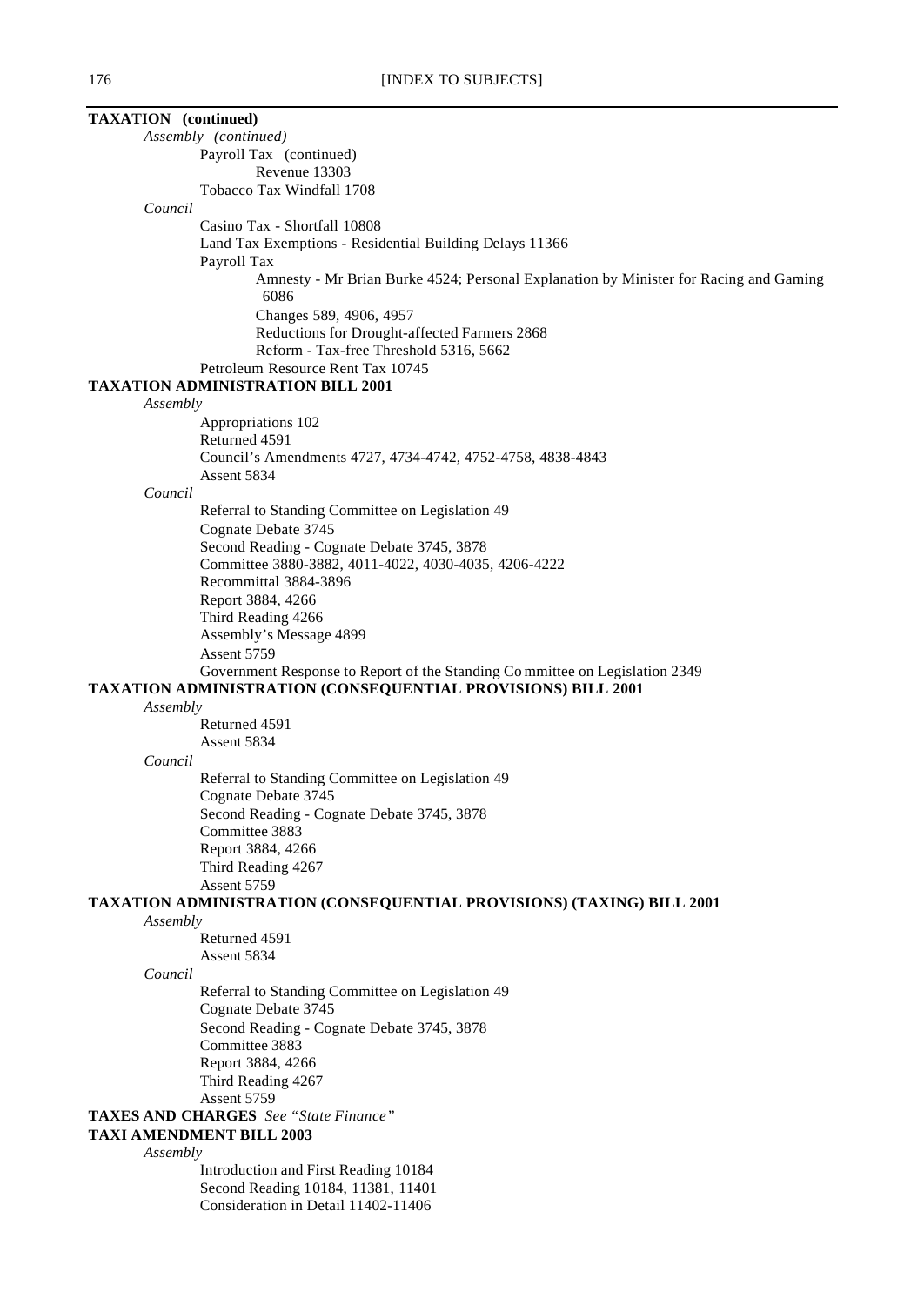### **TAXI AMENDMENT BILL 2003 (continued)**

*Assembly (continued)* Third Reading 11520 Returned 14241 Council's Amendments 14241, 14243 *Council*

Receipt and First Reading 11579 Second Reading 11579, 12408, 13431 Committee 13441-13450, 13475-13477, 13555-13574 Recommittal 13855, 13856 As to Remaining Stages 13990 Report 13990 Third Reading 13990 Assembly's Message 14199

### **TAXIS**

#### *Assembly*

Burke, Mr Brian - Lobbying Activity 10162, 10285 Country Taxi Industry Review - Statement by Minister for Planning and Infrastructure 13677 Demerit Point Penalty System 4672 Industry Reform - Motion 10622 Multipurpose - Seatbelts 8120 Multipurpose Taxi Customer Service Charter 8115 Plate Allocation - Busselton and Dunsborough 8868 Plate Buyback Program 5365, 10566 Plate Leases - Level of Interest 14257 Public Liability Insurance - Review 4663, 4672 Restructuring of Industry - Statement by Minister for Planning and Infrastructure 9659 Survey on Deregulation of Industry 8597 Taxi Industry Forum - Statement by Minister for Planning and Infrastructure 4553

## *Council*

Additional Plates - Increases in Categories 9843 Country Taxi Plates - Annual Renewable Licence 3173 Deregulation of Industry 10260; Statement by Hon Peter Foss 13478 Fares - CPI Increase 3173 Northern Territory - Deregulation 6080 Restructuring of Industry 3291 Tetrahydrocannabinol - Maximum Amount for Drivers 7178

# **TEACHERS** *See "Education"*

**TELECOMMUNICATIONS**

*See also "Telstra"*

*Assembly*

- Infrastructure in Regional Areas 11622
- Mobile Telephones Use while Refuelling Motor Vehicles 11314
- Mullaloo Mobile Telephone Facility Petition 285
- Network WA National Communications Fund Project Statement by Premier 12680
- Networking the Nation Program North West 3572
- Regional Telecommunications Inquiry 278, 1466, 2386
- Rural Areas Statement by Member for Vasse 13516
- Statewide Telecommunications Enhancement Program North West 3571

### *Council*

Mobile Telephones - Coverage in Western Australia 244; Statement by Hon Paddy Embry 6093 Needs Assessment 12267

Security Arrangements for Infrastructure 13164

# **TELLER AND ASSOCIATES**

*Council*

Dealings with Department 6081

# **TELSTRA**

*Assembly* Electronic Dividend Payments 8869

Privatisation 9425, 11622

### *Council*

Statement by Hon Paddy Embry 9371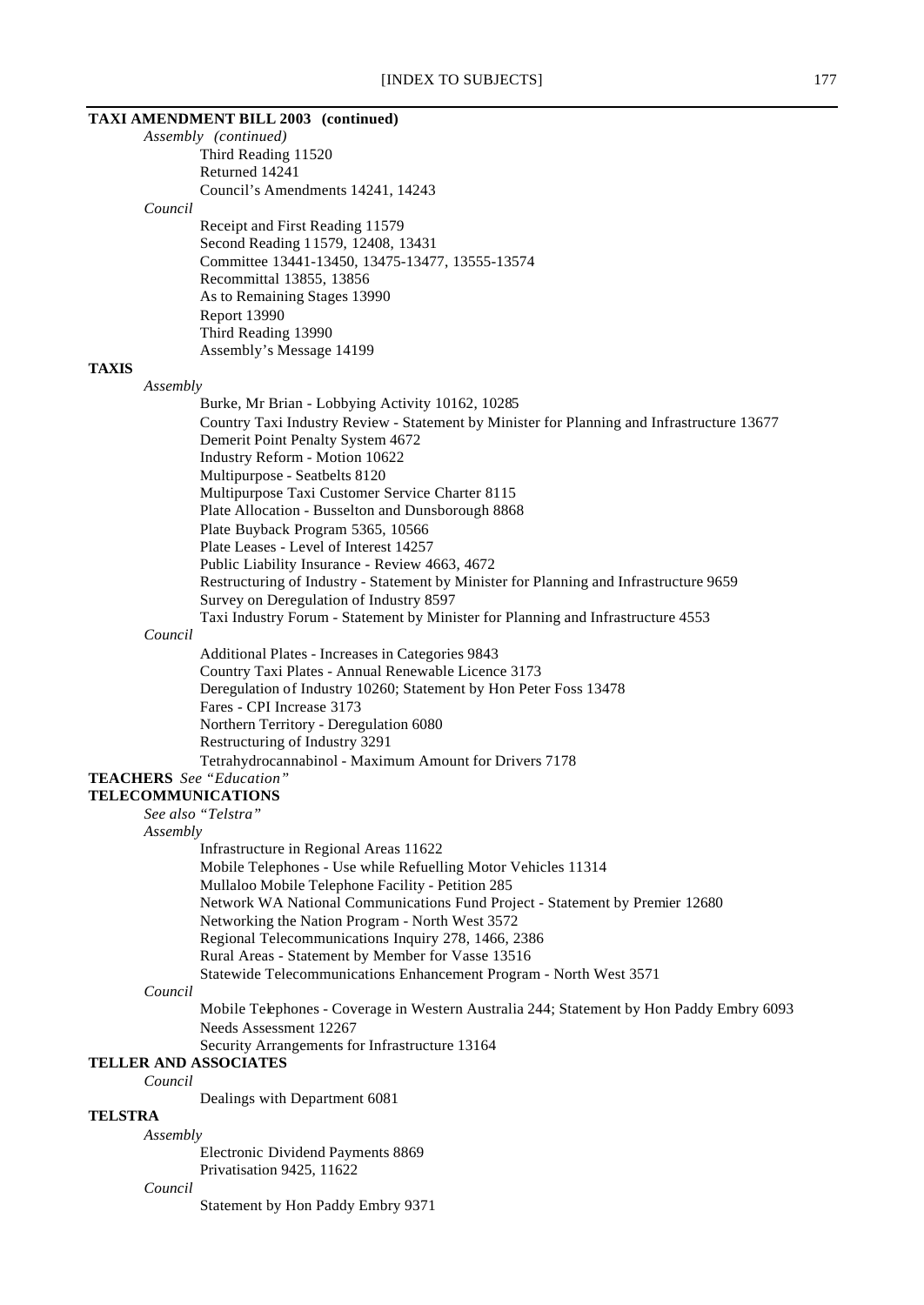| TEMBY, MRS THERESE See "Education"                                                         |
|--------------------------------------------------------------------------------------------|
| <b>TERRORISM</b>                                                                           |
| See also "Bali Bombings" and "September 11, 2001"                                          |
| Council                                                                                    |
| Pilbara - Protection from Attack 5533                                                      |
| TERRORISM (COMMONWEALTH POWERS) BILL 2002                                                  |
| Assembly                                                                                   |
|                                                                                            |
| Introduction and First Reading 3355                                                        |
| Standing Orders Suspension 3355                                                            |
| Second Reading 3356, 3524                                                                  |
| Consideration in Detail 3549-3556                                                          |
| Third Reading 3556                                                                         |
| Returned 4591                                                                              |
| Assent 4591                                                                                |
| Council                                                                                    |
|                                                                                            |
| Receipt and First Reading 3627<br>Second Reading 3627, 4324                                |
| Report of Standing Committee on Uniform Legislation and General Purposes                   |
| Motion 3855; Amendment to Motion 3856; Personal Explanation - Hon Murray Criddle           |
|                                                                                            |
| 3860; Motion, as Amended 3862                                                              |
| Standing Orders Suspension 3863, 4304, 4313                                                |
| Third Reading 4345                                                                         |
| Assent 4887                                                                                |
| Cumulative Risk Study - Adjournment Debate 3632                                            |
| <b>TETRAHYDROCANNABINOL</b> See "Health"                                                   |
| THE WEST AUSTRALIAN                                                                        |
| Council                                                                                    |
|                                                                                            |
| Kununurra Delivery 1452                                                                    |
| THIRTYNINERS' ASSOCIATION OF AUSTRALIA See "Defence Forces"                                |
| <b>THORNTON, MS JEAN</b> See "Health - Department"                                         |
| <b>THREE-HORNED BEDSTRAW</b> See "Agriculture"                                             |
| <b>TOM HOAD CUP</b> See "Sport and Recreation"                                             |
| TONKIN, PREMIER JOHN                                                                       |
| Council                                                                                    |
| Infrastructure and Landmarks Named After 4546                                              |
| TORR, MS JOAN                                                                              |
|                                                                                            |
| Council                                                                                    |
| Adjournment Debate 4930                                                                    |
| TOTALISATOR AGENCY BOARD                                                                   |
| Assembly                                                                                   |
| Sports Betting Account and Fixed Odds Betting 8149                                         |
| Council                                                                                    |
| Bonus Payment 5531                                                                         |
| Funds - Distribution - Adjournment Debate 5554                                             |
|                                                                                            |
| Turnover Tax 5772                                                                          |
| TOTALISATOR AGENCY BOARD BETTING (MODIFICATION OF OPERATION) AMENDMENT BILL                |
| 2002                                                                                       |
| Assembly                                                                                   |
| Assent 13                                                                                  |
| Council                                                                                    |
| Assent 28                                                                                  |
| <b>TOTAL WASTE MANAGEMENT</b> See "Waste Disposal"                                         |
| <b>TOURISM</b>                                                                             |
| See also "Coral Bay" and "Planning - Mauds Landing Development"                            |
|                                                                                            |
| Assembly                                                                                   |
| \$5 million Crisis Funding - Statement by Minister for Tourism 5822                        |
| 10-year Plan 6412                                                                          |
| Australian Surf Life Saving Association's Annual Championship 2007-09 - Hosting by WA 8004 |
| <b>Budget Allocations 9496</b>                                                             |
| Busselton Interpretive Centre Jetty and Underwater Observatory 14254                       |
| Commission                                                                                 |
| Chairperson - Credit Card 12506                                                            |
|                                                                                            |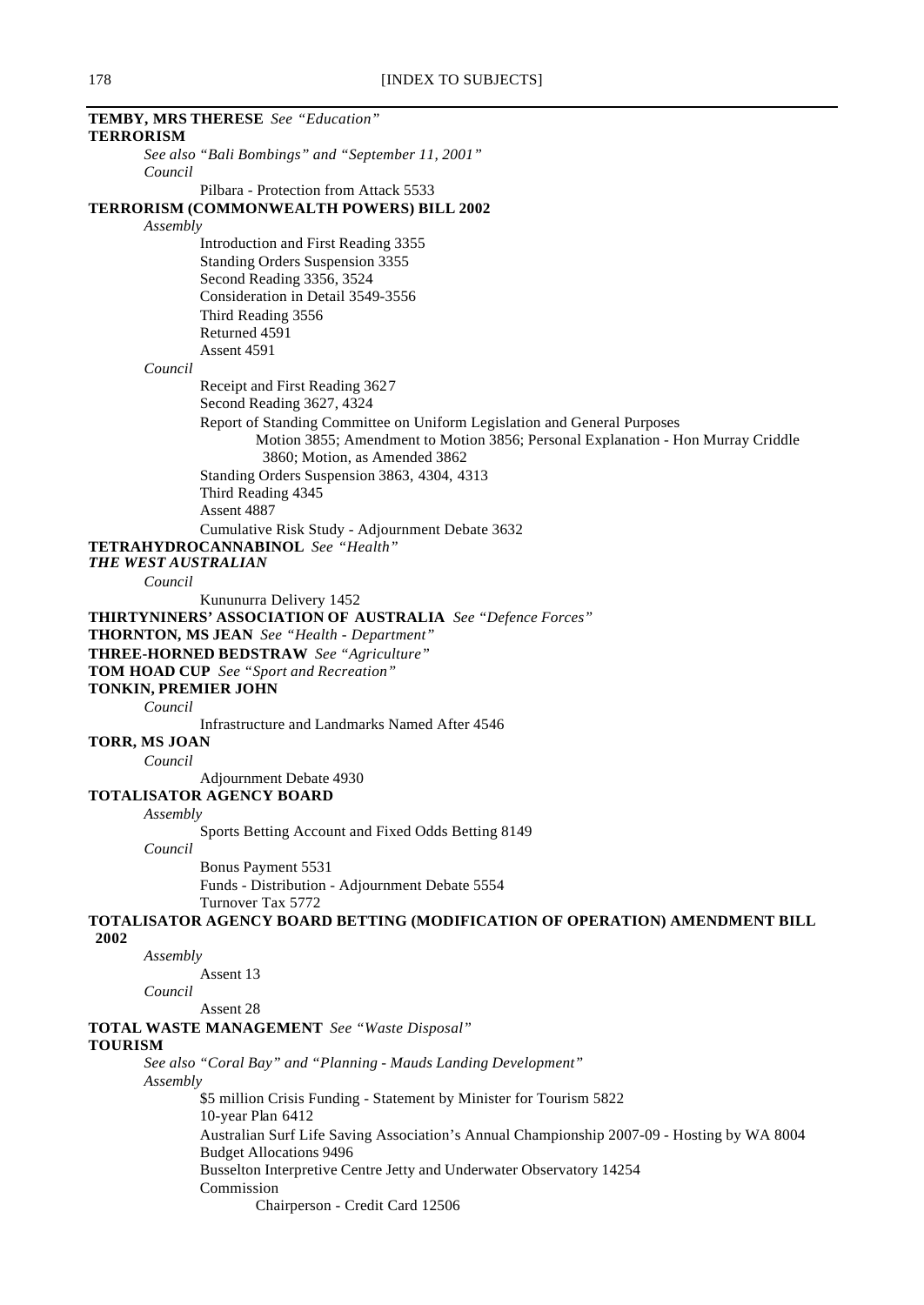# **TOURISM (continued)**

*Assembly (continued)* Commission (continued) Offshore Marketing Budget - Cuts 3927 Conventions and Exhibitions 9236 Coral Bay - Licences 815 Crisis Marketing Funds 9310 Diamond Tree Sky Lift 745, 5584, 9879 Downturn - Impact on Casual Employees 9512 Economic and Employment Value - Education of the Community 9087 Election Commitment 5993, 7517 Event Tourism - Future Economic Benefits 13520 Federal Government's White Paper 13612 Golden Heartland Tourism Awards - Statement by Member for Merredin 10414 Heartlands Regional Tourism Awards - Statement by Member for Wagin 507, 10672 International Travel Downturn - Government Assistance 8273 International Visitors - Emirates Services 6412 Iraq War - Impact 6343 Lack of Government Support - Motion 1603 Lake Argyle Tourist Village - Redevelopment - Statement by Minister for Planning and Infrastructure 8000 Nature-based - Revenue 986 New Concept for State Tourism Strategy - Grievance 13488 North West - Funding of Programs 6406, 6540 Pathways Forward: Strategic Plan 2003-2008 - Statement by Minister for Tourism 10944 Pemberton Visitors Centre - Tourist Bureau - Petition 4067 Perth Hills Area - Statement by Member for Roleystone 6181 Portfolio - Elevation of Status - Matter of Public Interest 2822 Professionalism in Industry 7405 SARS - Impact 6343, 7027 Sky Jetty Project - Petition 745 Slowdown - International Visitors 7267 State Tourism Strategy 9666 Tourism Planning Task Force Report 3352; Statement by Minister for Planning and Infrastructure 9856 US Navy Sea-swap Operations 2926 Workplace Relations Legislation 1590; Motion 1603 *Council* Aircraft, Long-range - Perth Stopovers 2484 Bunbury Regional Events Unit 9970 Diamond Tree Sky Lift 6586, 13008; Statement by Hon Robyn McSweeney 14037 Lake Kununurra and Ord River - Landing Rights 12031 Loopline Tourist Railway, Boulder-Kalgoorlie 1274, 4360 Ningaloo Station - Briefing 5811-5817, 5971-5973, 6120, 6121 Northcliffe - Unsealed Roads 13469 Regional Investment Fund - Infrastructure Funded 13022 Tourism Planning Task Force Report - Statement by Hon Adele Farina 9850 United States Servicepersons - Figures of Dollar Worth 10921 Whale Watching, Augusta and Dunsborough - Facilities for the Disabled 4062 Wildlife Interaction Permits - Number Issued 1840 **TOX FREE SOLUTIONS** *See "Waste Disposal"* **TRACEY, MR WILL** *See "Industrial Relations"* **TRADE PRACTICES ACT** *Assembly* Commonwealth - Criminal Sanctions 2523 Review - Statement by Minister for Consumer and Employment Protection 172 **TRAINING** *See "Employment and Training"* **TRANSFIELD SERVICES** *See "Employment and Training - Apprentices"* **TRANS-TASMAN MUTUAL RECOGNITION (WESTERN AUSTRALIA) BILL 2002**

*Council*

Leave to Introduce 10 Introduction and First Reading 10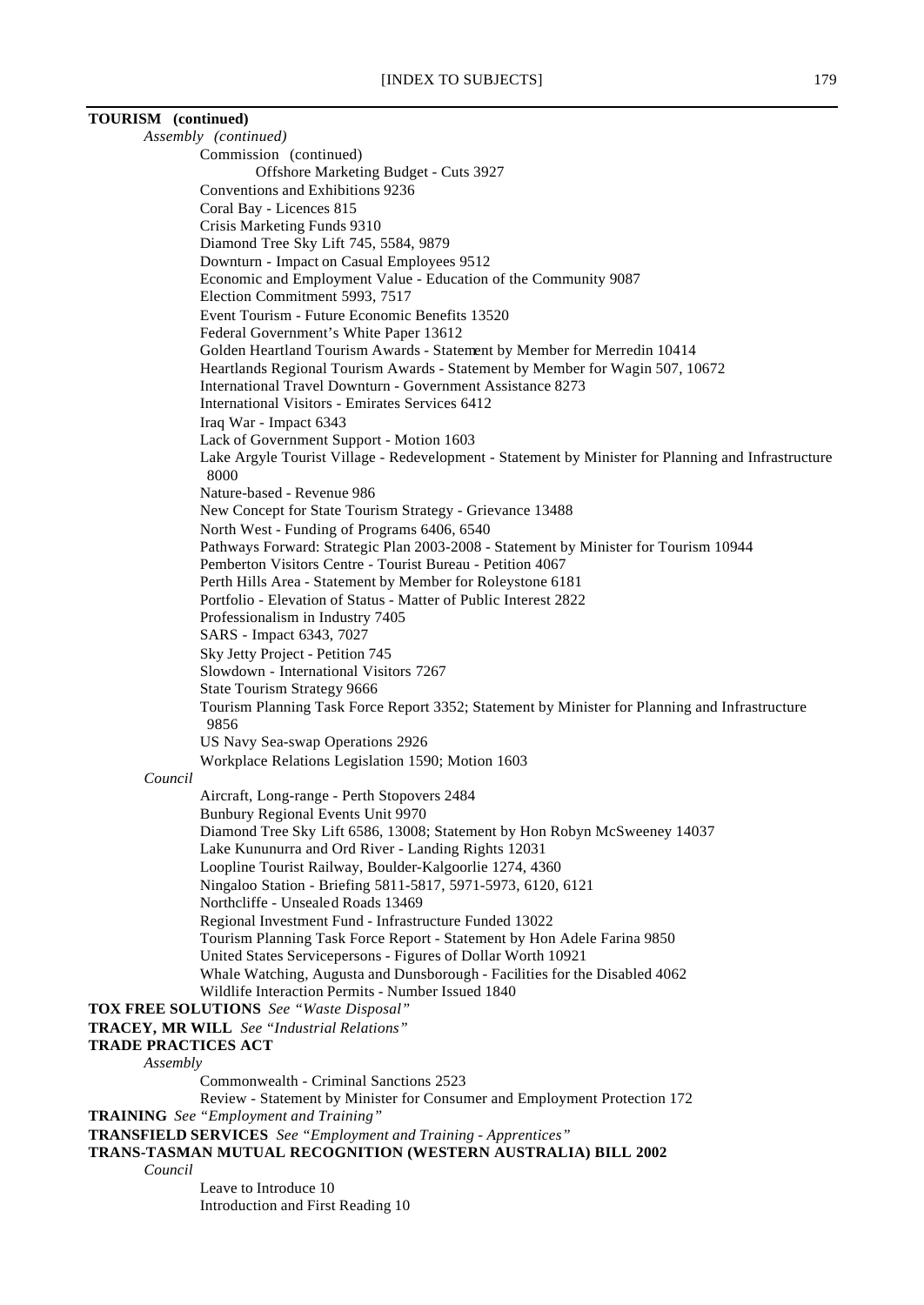# **TRANS-TASMAN MUTUAL RECOGNITION (WESTERN AUSTRALIA) BILL 2002 (continued)** *Council (continued)* Second Reading 3602, 12406 **TRANSFER OF LAND AMENDMENT BILL 2001** *Assembly* Appropriations 102 Returned 5681 Assent 5834 *Council* Second Reading 5406, 5414 Committee 5418-5421 Report 5421 Third Reading 5421 Assent 5759 **TRANSPORT** *See also "Railways", "Roads" and "Taxis" Assembly* Air Ansett Australia Ltd - Levy 6646 Broome Airport - Statement by Mr Dick Smith 10591 Centenary of Flight 2003 Air Show - Statement by Member for Murray-Wellington 13808 Fly In, Fly Out Charter Services - Statement by Minister for Planning and Infrastructure 7515 Kimberley Airfreight Service - Petition 10639 National Airspace System 8443; Statements by Minister for Planning and Infrastructure 11681, 12742 North West 4657 Regional Airports New Services 10823 Removal of Front-line Emergency Response Crews 5241 Statement by Minister for Planning and Infrastructure 10158 Safety - Statement by Minister for Planning and Infrastructure 10491 Skippers Aviation Pty Ltd - Statement by Minister for Planning and Infrastructure 8160 Western Australian Services - Statement by Minister for Planning and Infrastructure 5332 AusLink Proposal 1590 Australian Transport Council - Statement by Minister for Planning and Infrastructure 882 Ballajura - Improvements 4644 Bicycle Bells - Compulsory Use - Statement by Member for Albany 5714 Boat Driver Training - Compulsory Course 13200 Buses Armadale-CBD 9797 Bunbury - Grievance 10390 Bus and Omnibus Licences - Grievance 1975 Busselton Town Bus Service - Petition 4590 Canning Bridge-CBD 4646 Drivers - Number and Stress Leave 8075 Kalamu nda - Reduction in Number of Drivers 4636 Kwinana Freeway Bus Service - Cancellation 3925 Mandurah-Dawesville - New Buses and Terminal 4639 Perth-Mandurah Petitions 7031, 8580, 8691, 9380 Statement by Member for Dawesville 6641 Rockingham-Fremantle Bus Transit System 4625 Route Changes and City Bus Stop Relocations - Advertising 8341 School Bus Service Contract Finalisation 8444 Lesmurdie and Kalamunda Schools - Grievance 12577 Minister's Refusal to Grant Rolling Leases to Operators 13382, 13383 River Valley Primary 1777 Subsidy - Statement by Member for Vasse 2382

Southern Coast Transit 2168

Special Licence Operators - Safety Regulations 8865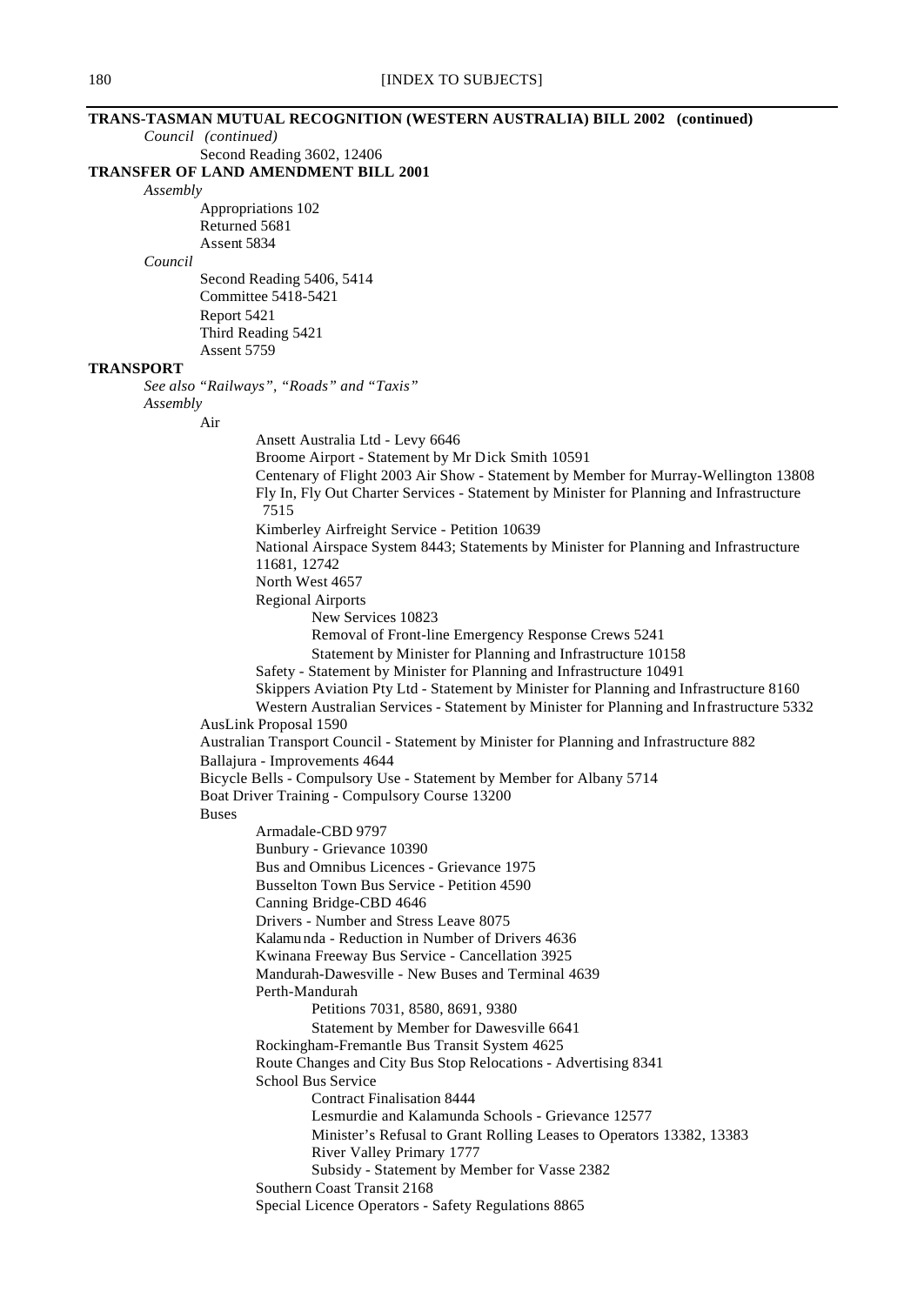| <b>TRANSPORT</b> (continued) |                                                                                                              |
|------------------------------|--------------------------------------------------------------------------------------------------------------|
|                              | Assembly (continued)                                                                                         |
|                              | Buses (continued)                                                                                            |
|                              | <b>Transit Guards 9307</b>                                                                                   |
|                              | Charter Vehicles 4676                                                                                        |
|                              | Concessional Fares - Changes 9730                                                                            |
|                              | Country - Funding 4802                                                                                       |
|                              | Country Pathways Scheme - North West 8112                                                                    |
|                              | Cycleways                                                                                                    |
|                              | Infrastructure Funding 5450<br>Statement by Minister for Planning and Infrastructure 8786                    |
|                              | Cycling Infrastructure - North West 8112                                                                     |
|                              | Cyclists - Use of Bells 8513                                                                                 |
|                              | Department - Telephone Service - Waiting Times 9714                                                          |
|                              | Eastern Goldfields                                                                                           |
|                              | Grievance 10643                                                                                              |
|                              | Transport Board - Mine Site Charter Transport 10875                                                          |
|                              | Freight                                                                                                      |
|                              | Coastal Shipping and Rail Freight 9084                                                                       |
|                              | Network Reform - Grievance 12580                                                                             |
|                              | Planning - South Metropolitan Corridor 1467                                                                  |
|                              | Fuel Tanker Trucks - Rollover Accidents 8148, 9308                                                           |
|                              | Geraldton - Southern Transport Corridor Project 4104                                                         |
|                              | Geraldton and the Mid West - Infrastructure 86                                                               |
|                              | Hay Bales 7928, 13674                                                                                        |
|                              | Heavy Haulage Transport Units - Kalgoorlie-Coolgardie 2993<br>Heavy Vehicle Advisory Group - Membership 4629 |
|                              | <b>Licensing Centres</b>                                                                                     |
|                              | <b>EFTPOS Facilities 9772</b>                                                                                |
|                              | Metropolitan - Staff, Funding and Practical Tests for New Drivers Licences 8075                              |
|                              | Performance - Statement by Minister for Planning and Infrastructure 9082                                     |
|                              | Replacement Licences - Fee 10565                                                                             |
|                              | Shenton Park - Closure - Grievance 10641                                                                     |
|                              | South West 12381                                                                                             |
|                              | Waiting Time for Practical Test 8075, 10878                                                                  |
|                              | Metropolitan - Funding 4802                                                                                  |
|                              | Mobile Caravan Licences - Classifications 9797                                                               |
|                              | North West                                                                                                   |
|                              | Expenditure 5179                                                                                             |
|                              | Improvements in Accessibility for People with Disabilities 8269                                              |
|                              | Infrastructure Programs 8339<br>Passenger Transport 4671                                                     |
|                              | Services Upgrade 4668                                                                                        |
|                              | Recreational Boating Facilities Scheme 2995; Statement by Minister for Planning and Infrastructure           |
|                              | 9990                                                                                                         |
|                              | Regional Areas - Audits 9731                                                                                 |
|                              | Road Coaches - Purchase - Statement by Minister for Planning and Infrastructure 597                          |
|                              | Rockingham Central City Transit Service - Steering Committee 4622                                            |
|                              | Seniors Cardholders - Access to Fare Concessions Interstate 6038                                             |
|                              | Shared-use Paths - Statement by Minister for Planning and Infrastructure 8786                                |
|                              | South Metropolitan Region 5369; Grievance 4825                                                               |
|                              | Subsidies - Cost 8119                                                                                        |
|                              | Transperth                                                                                                   |
|                              | Mandurah 11392                                                                                               |
|                              | <b>Transit Guards 9307</b>                                                                                   |
|                              | Unrestricted Travel Passes for Disabled Voluntary Community Workers - Petition 9226<br>TravelSmart           |
|                              | Grievance 7855                                                                                               |
|                              | Statement by Minister for Planning and Infrastructure 11077                                                  |
| Council                      |                                                                                                              |
|                              | Air                                                                                                          |
|                              |                                                                                                              |

Intrastate Air Services - Review 3874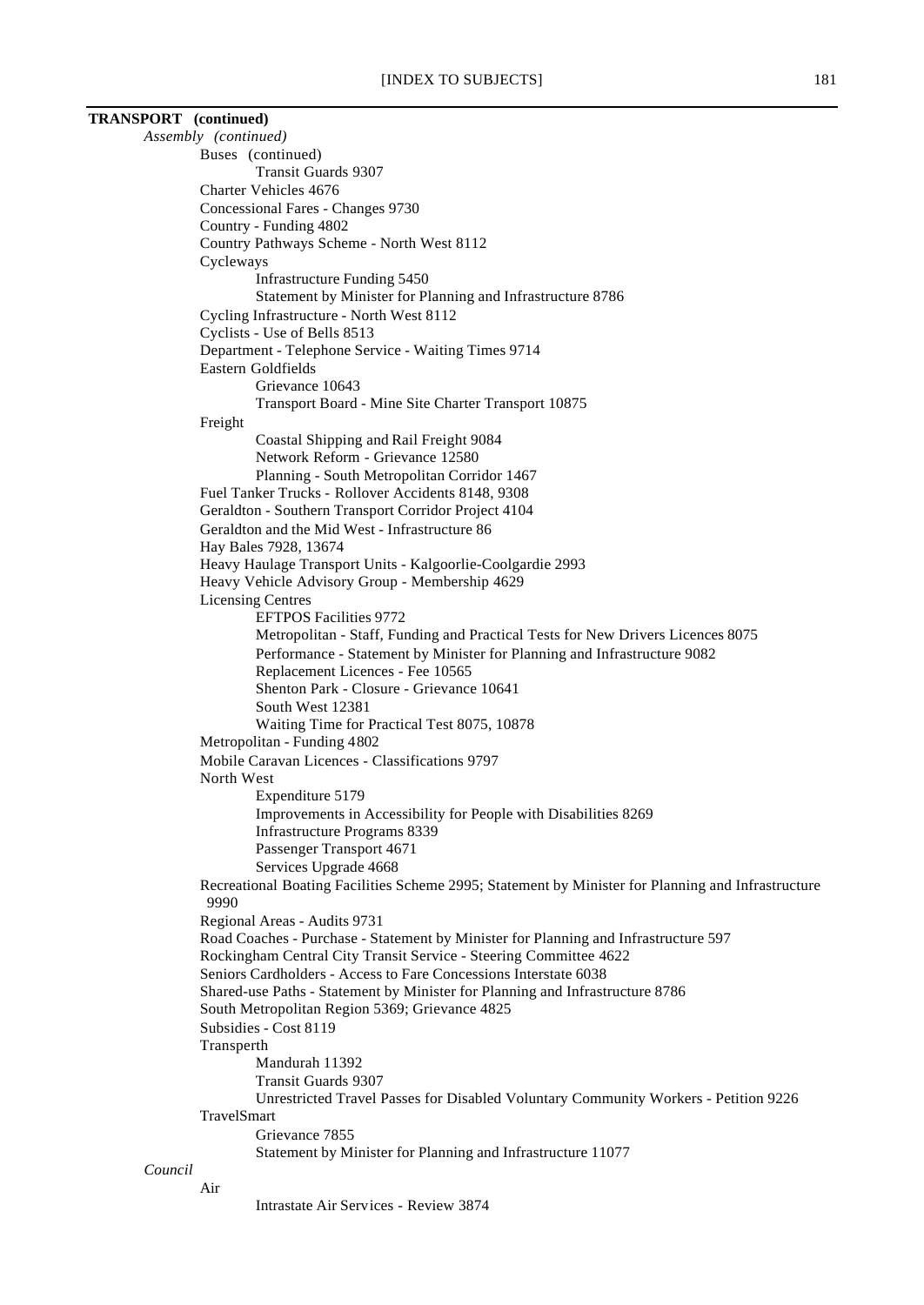| TRANSPORT (continued) |                                                                                               |
|-----------------------|-----------------------------------------------------------------------------------------------|
|                       | Council (continued)                                                                           |
|                       | Air (continued)                                                                               |
|                       | Long-range Aircraft - Perth Stopovers 2484                                                    |
|                       | National Airspace System - Federal Government Changes - Statement by Hon Paddy Embry<br>13477 |
|                       | Onslow Airfield - Statement by Hon John Fischer 5963                                          |
|                       | Perth-Broome Air Freight Service - Petition 9149                                              |
|                       | Perth International Airport                                                                   |
|                       | Aircraft Noise Restrictions - Maniana 863                                                     |
|                       | High Conservation Value Land 14713                                                            |
|                       | Military Flights - Statistics 12160                                                           |
|                       | Qantas Air Services                                                                           |
|                       | Freight Capacity into the North of Western Australia 4340                                     |
|                       | Melbourne-Broome - Statement by Minister for Local Government and Regional                    |
|                       | Development 3575                                                                              |
|                       | Regional Airports - Removal of Front-line Emergency Response Crews - Statement by Hon         |
|                       | John Fischer 6090                                                                             |
|                       | Shark Bay Airport - Power Supplies 11862                                                      |
|                       | <b>Skywest Airlines Pty Ltd</b>                                                               |
|                       | Fokker F100 Jet 4446, 4525, 4530                                                              |
|                       | Laverton Air Service 5414                                                                     |
|                       | <b>Travel Costs - Statements</b>                                                              |
|                       | Hon John Fischer 11488                                                                        |
|                       | Hon Ken Travers 11607                                                                         |
|                       | Bicycle Helmets - Medical Exemptions 2153                                                     |
|                       | <b>Buses</b>                                                                                  |
|                       | Contract - Review 13469                                                                       |
|                       | Drivers - Cannabis Use 7178, 7481<br>Gas-fuelled Vehicles and Fuel Cell Trials 6464           |
|                       | Kwinana Freeway Bus Service - Passenger Numbers 1838                                          |
|                       | Local Government Grants for Bus Stop Infrastructure 14209                                     |
|                       | Murdoch-CBD Service 4297                                                                      |
|                       | School Bus Service                                                                            |
|                       | Adjournment Debate 1671                                                                       |
|                       | Augusta Students - Fare Concessions 8673, 9567                                                |
|                       | Busselton-Yallingup Steiner School Bus Route - Replacement Bus 4447                           |
|                       | Composite Rate Model 4029                                                                     |
|                       | Contract - Review 13469                                                                       |
|                       | Contractors' Back Pay Arrangements 13357                                                      |
|                       | Fare Concessions for Country Students 7821; Petition 10055                                    |
|                       | Garaging Allowance 7643                                                                       |
|                       | Marble Bar 4531                                                                               |
|                       | Replacement of Old Buses 4905                                                                 |
|                       | Subsidy - Petition 10055                                                                      |
|                       | Student Concessions - South West - Adjournment Debate 5322                                    |
|                       | Cycleways                                                                                     |
|                       | Country Areas 468                                                                             |
|                       | Cyclists Riding on Roads Adjacent to Shared Cycleways 10380                                   |
|                       | East Perth-Maylands 165, 346, 1740, 2151, 13359                                               |
|                       | Perth Bicycle Network - Completion 8414                                                       |
|                       | Perth City 468                                                                                |
|                       | Cyclists - Number and Accidents 2250                                                          |
|                       | Department                                                                                    |
|                       | 1995 Enterprise Bargaining Agreement 1170<br>Winzer, Mr Neil 1954, 14636                      |
|                       | Driver Fatigue 9588, 12556                                                                    |
|                       | Eastern Goldfields Transport Board                                                            |
|                       | Act - Machinery of Government Report 10930                                                    |
|                       | Document Tabling - Statement by Minister for Government Enterprises 13129                     |
|                       | Heavy Haulage Transport Units                                                                 |
|                       | Audits 2482                                                                                   |
|                       |                                                                                               |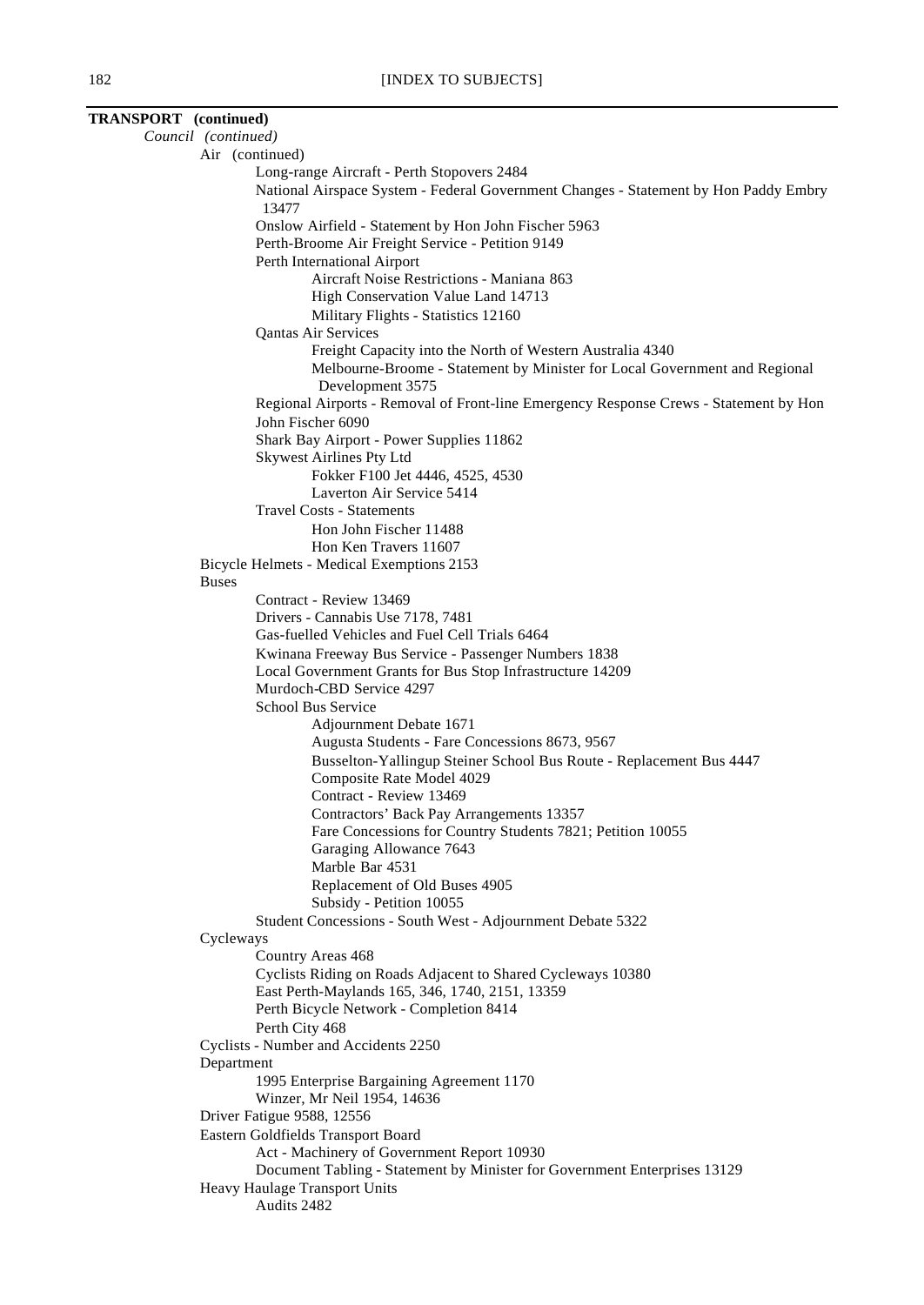| TRANSPORT (continued) |                                                                                                   |
|-----------------------|---------------------------------------------------------------------------------------------------|
|                       | Council (continued)                                                                               |
|                       | Heavy Haulage Transport Units (continued)                                                         |
|                       | Enforcement of Road Detours 10250                                                                 |
|                       | Escort Pilots 12029, 13078, 13079                                                                 |
|                       | Shortage of Drivers for Grain Carting 12004                                                       |
|                       | <b>Licensing Centres</b>                                                                          |
|                       | Graduated Driver Training and Licensing System 1736, 7175, 9055                                   |
|                       | Motor Bike Licensing - Restriction of Times 8411                                                  |
|                       | Waiting Time for Practical Test 8685, 13080                                                       |
|                       | Livestock - Fatigue Management Regulations 6459, 7477, 11603                                      |
|                       | Mitchell Corporation - Road Trains 12028, 12029                                                   |
|                       | Narrogin - Road Train Traffic 5534                                                                |
|                       | Nullarbor Plain - Road-rail Service 346                                                           |
|                       | Oversize Permits 2762                                                                             |
|                       | Overwidth Loads of Hay and Straw - Restrictions on Travel 5051                                    |
|                       | Perth (Passenger) Transport Regulations 2002 Regulation 29 - Disallowance - Order Discharged 1631 |
|                       | Public Transport Authority Regulations 2003 - Disallowance - Order Discharged 12104               |
|                       | Road Coaches - Purchase - Statement by Parliamentary Secretary 539                                |
|                       | Rockingham Central City Transit Service - Steering Committee 3175                                 |
|                       |                                                                                                   |
|                       | Safety at Night 9626                                                                              |
|                       | South Metropolitan Region - Local Impacts Committee 4399                                          |
|                       | Southern Suburbs - Adjournment Debate 4928                                                        |
|                       | Transperth                                                                                        |
|                       | Cannabis Policy for Bus Drivers 7481                                                              |
|                       | Unrestricted Travel Passes for Disabled Voluntary Community Workers - Petition 9011               |
|                       | TravelSmart -                                                                                     |
|                       | <b>Budget Allocation 5970</b>                                                                     |
|                       | Extension to New Metropolitan Areas 9563                                                          |
|                       | Funding and Operation 2249                                                                        |
|                       | Western Australian Export Grain Transportation and Handling Agreement 10154                       |
|                       | <b>TREASURER</b> See "Ministers of the Crown"                                                     |
|                       | TREASURER'S ADVANCE AUTHORISATION BILL 2002                                                       |
| Assembly              |                                                                                                   |
|                       | Assent 13                                                                                         |
| Council               |                                                                                                   |
|                       | Assent 28                                                                                         |
|                       | <b>TREASURER'S ADVANCE AUTHORISATION BILL 2003</b>                                                |
| Assembly              |                                                                                                   |
|                       | Introduction and First Reading 8162                                                               |
|                       | Second Reading 8162, 9105                                                                         |
|                       | Appropriations 8183                                                                               |
|                       | Declaration as Urgent 9105                                                                        |
|                       | Remaining Stages 9128                                                                             |
|                       | Returned 9671                                                                                     |
|                       | Assent 9667                                                                                       |
| Council               |                                                                                                   |
|                       | Receipt and First Reading 9320                                                                    |
|                       | Second Reading 9320, 9545                                                                         |
|                       | Remaining Stages 9548                                                                             |
|                       | Assent 9569                                                                                       |
|                       | TREASURY AND FINANCE, DEPARTMENT OF                                                               |
| Council               |                                                                                                   |
|                       | Tender No 221/2003 - Political and Public Administration Services 4903                            |
|                       | <b>TREE PLANTATION AGREEMENTS BILL 2002</b>                                                       |
|                       |                                                                                                   |
| Assembly              |                                                                                                   |
|                       | Cognate Debate 2276                                                                               |
|                       | Second Reading - Cognate Debate 2276                                                              |
|                       | Consideration in Detail 2283, 2284                                                                |
|                       | Second Reading 2283                                                                               |

Third Reading 2361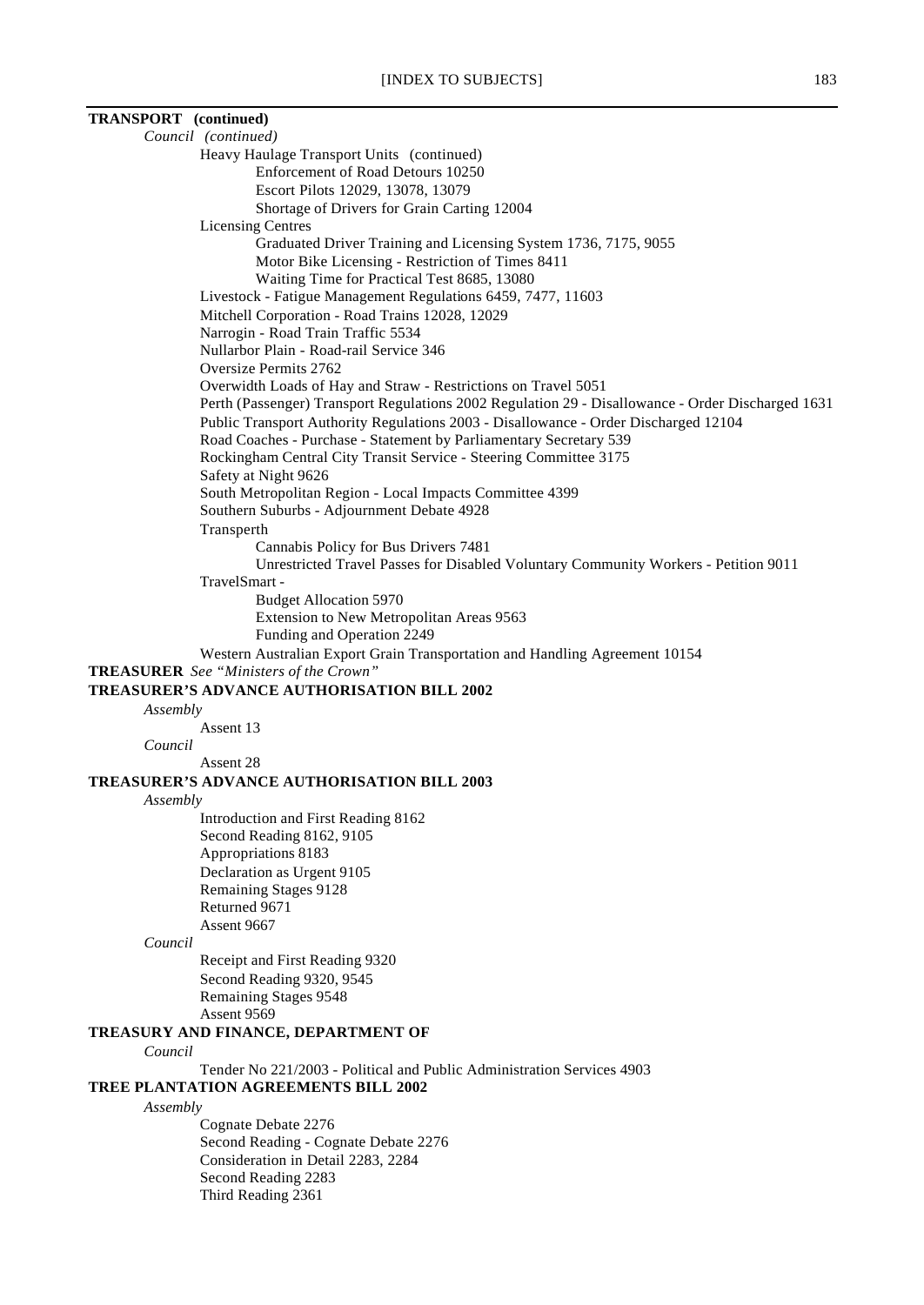|                      | TREE PLANTATION AGREEMENTS BILL 2002 (continued)                          |
|----------------------|---------------------------------------------------------------------------|
| Assembly (continued) |                                                                           |
|                      | Returned 6188                                                             |
|                      | Assent 9667                                                               |
| Council              |                                                                           |
|                      | Receipt and First Reading 2340                                            |
|                      | Second Reading 2340                                                       |
|                      | Cognate Debate 5658                                                       |
|                      | Second Reading - Cognate Debate 5658, 5770, 5780                          |
|                      | Committee 5930                                                            |
|                      | Report 6051                                                               |
|                      | Third Reading 6051                                                        |
|                      | Assent 9569                                                               |
|                      | <b>TREMAINE, MR GARY</b> See "Environment"                                |
|                      | TROWBRIDGE, REAR ADMIRAL SIR RICHARD JOHN                                 |
| Assembly             |                                                                           |
|                      | Condolence Motion 7514                                                    |
| Council              |                                                                           |
|                      | Condolence Motion 7463                                                    |
|                      | TRUSTEES OF WESTERN AUSTRALIA LIMITED (TRANSFER OF BUSINESS) BILL 2002    |
| Assembly             |                                                                           |
|                      | Returned 6667                                                             |
|                      | Assent 7034                                                               |
| Council              |                                                                           |
|                      | Second Reading 6322                                                       |
|                      | Remaining Stages 6324                                                     |
|                      | Assent 6943                                                               |
| TRY, MR JOHN ERIC    |                                                                           |
| Council              |                                                                           |
| <b>TS BROOME</b>     | Statement by Hon Kate Doust 14036                                         |
|                      |                                                                           |
| Assembly             | Petition 14215                                                            |
|                      | <b>TURPIN, MR BORIS</b> See "Disability Services"                         |
| <b>TWO ROCKS</b>     |                                                                           |
| Assembly             |                                                                           |
|                      | Marina 7113, 8137, 8139                                                   |
|                      | Seagrass Management - Statement by Member for Wanneroo 5714               |
| Council              |                                                                           |
|                      | Two Rocks Marina - Fuel Contamination 3437                                |
|                      | U                                                                         |
|                      |                                                                           |
|                      | UNCLAIMED MONEY (SUPERANNUATION AND RSA PROVIDERS) BILL 2002              |
| Assembly             |                                                                           |
|                      | Introduction and First Reading 3912<br>Second Reading 3912, 4843          |
|                      | Appropriations 3947                                                       |
|                      | Third Reading 4845                                                        |
|                      | Returned 6482                                                             |
|                      | Assent 7034                                                               |
| Council              |                                                                           |
|                      | Receipt and First Reading 4899                                            |
|                      | Second Reading 4899, 6418                                                 |
|                      | Remaining Stages 6427                                                     |
|                      | Assent 6943                                                               |
|                      | <b>UNEMPLOYMENT</b> See "Employment and Training"                         |
|                      | <b>UNHIDING VISIBILITY PROJECT</b> See "Arts and Culture"                 |
|                      | UNIFIED BUDDHIST CHURCH OF VIETNAM                                        |
| Assembly             |                                                                           |
|                      | Petition 12326                                                            |
|                      | UNIFORM LEGISLATION AND GENERAL PURPOSES STANDING COMMITTEE See "Standing |
|                      |                                                                           |

*Committee on Uniform Legislation and General Purposes"*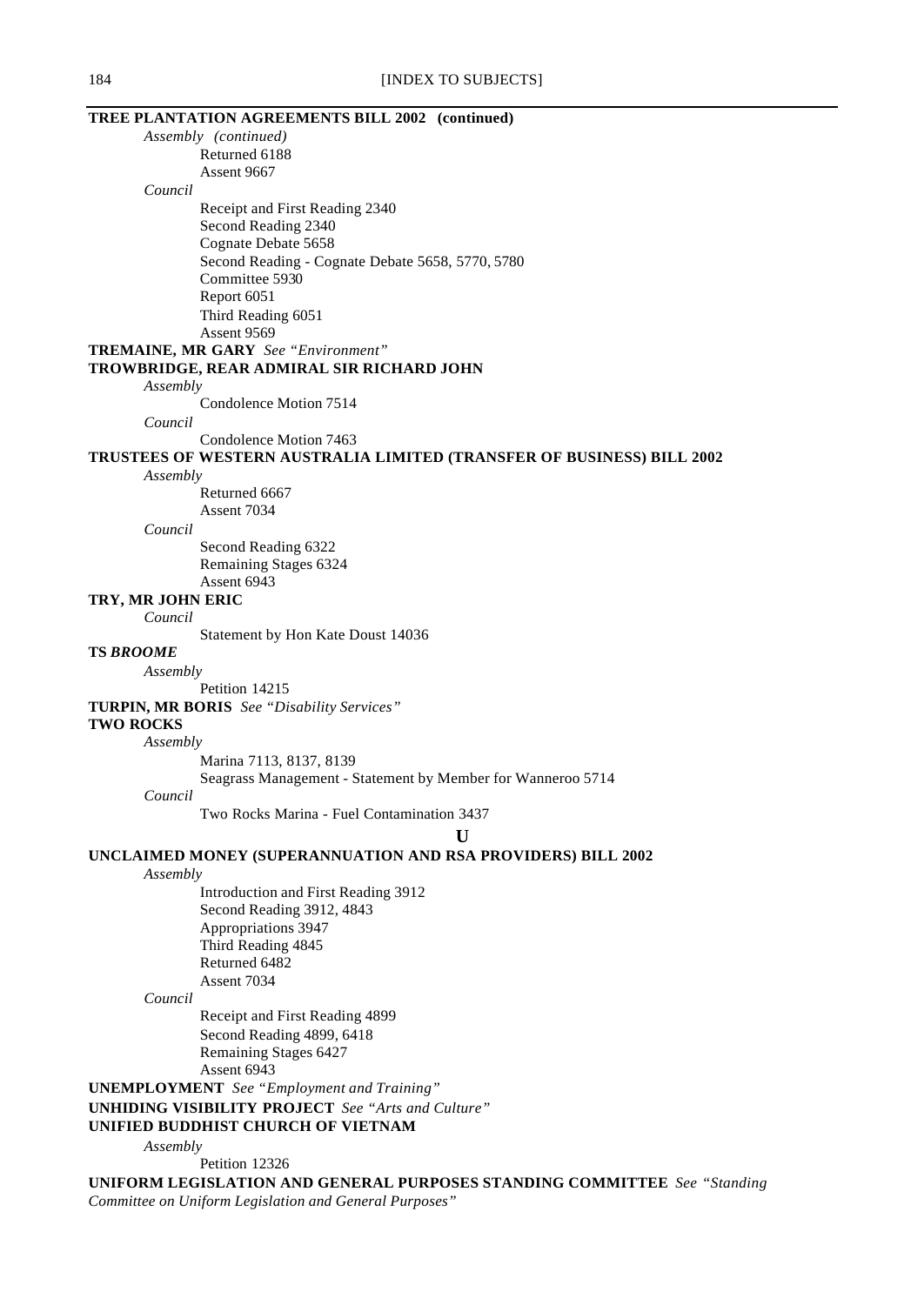| <b>UNIONS</b> See "Industrial Relations"                                                                |  |
|---------------------------------------------------------------------------------------------------------|--|
| <b>UNITED ARAB EMIRATES</b>                                                                             |  |
| Assembly                                                                                                |  |
| Trade Mission - Statement by Premier 4710<br><b>UNITED STATES OF AMERICA</b>                            |  |
| See also "Defence Forces" and "Iraq War"                                                                |  |
| Assembly                                                                                                |  |
| Anniversary of Terrorist Attack - Statement by Speaker 11077                                            |  |
| Energy Market - Potential for W Economy 13809                                                           |  |
| Support for Military - Prime Minister's Statement 3932                                                  |  |
| United States Navy Sea-swap Operations 2926; Petition 5559                                              |  |
| Visit by Member for Rockingham - Statement 507                                                          |  |
| Council                                                                                                 |  |
| Australia's Support for Military Action in Iraq                                                         |  |
| Adjournment Debate 5215                                                                                 |  |
| Motion 2591, 2729, 2852, 3010, 3134, 3423, 3575, 3713, 3992, 4190, 4241                                 |  |
| Bush, President - Visit to Australia<br>Behaviour of Senators Brown and Nettles - Statements            |  |
| Hon Bruce Donaldson 12670                                                                               |  |
| Hon Jim Scott 12673                                                                                     |  |
| Statement by Hon Dee Margetts 12563                                                                     |  |
| Nuclear-powered Warships - Labor Party Policy 4957                                                      |  |
| Opposition to Proposed War on Iraq - Urgency Motion 5037                                                |  |
| Servicepersons' Worth to Economy of WA 10921                                                            |  |
| Support for Military - Urgency Motion 1407                                                              |  |
| Unilateral Military Action - Adjournment Debate 1672                                                    |  |
| <b>United States Navy</b>                                                                               |  |
| Australian Marine Complex 12160, 12161                                                                  |  |
| Discussions with Local Officials and Politicians 12158<br>Discussions with Washington Consultants 12275 |  |
| HMAS Stirling Ammunition Facility - Nuclear Weapons 12569                                               |  |
| Investigations into Ability of Australian Marine Complex to Meet Needs 12158                            |  |
| Sea-swap Operations                                                                                     |  |
| <b>Community Consultation 4528</b>                                                                      |  |
| Coordination 12275                                                                                      |  |
| Correspondence with US Government 6282                                                                  |  |
| <b>Evaluation of Trial 5024</b>                                                                         |  |
| Impact on Ecologically Sustainable Development 9986                                                     |  |
| Infrastructure 12159                                                                                    |  |
| Minister's Visit to US 9193                                                                             |  |
| Nature and Volume of Freight Transports 11884<br>Petitions 4377, 8347, 9149, 14669                      |  |
| Tabling of Correspondence 5537, 8397, 9556                                                              |  |
| Task Force 12159                                                                                        |  |
| Warships - Cost of Police Protection 5969                                                               |  |
| <b>UNIVERSITIES</b>                                                                                     |  |
| Assembly                                                                                                |  |
| Curtin University of Technology                                                                         |  |
| Centre of Excellence in Applied Organic Geochemistry - Statement by Minister for                        |  |
| Education and Training 12448                                                                            |  |
| Podiatry Course - Grievance 10388                                                                       |  |
| Sarawak Campus - Statement by Minister for Education 1974<br><b>Edith Cowan University</b>              |  |
| Joondalup Soccer Club - Statement by Member for Dawesville 1704                                         |  |
| Microchip Test Facility 510                                                                             |  |
| Fees - Increase 7673                                                                                    |  |
| Funding - Impact of Federal Government's Approach 10288                                                 |  |
| Graduates                                                                                               |  |
| Maths, Science, LOTE and Information Technology 2574                                                    |  |
| Teaching Qualifications 2574                                                                            |  |
| <b>Guild Fees</b>                                                                                       |  |
| Allocation 2520, 2521                                                                                   |  |
|                                                                                                         |  |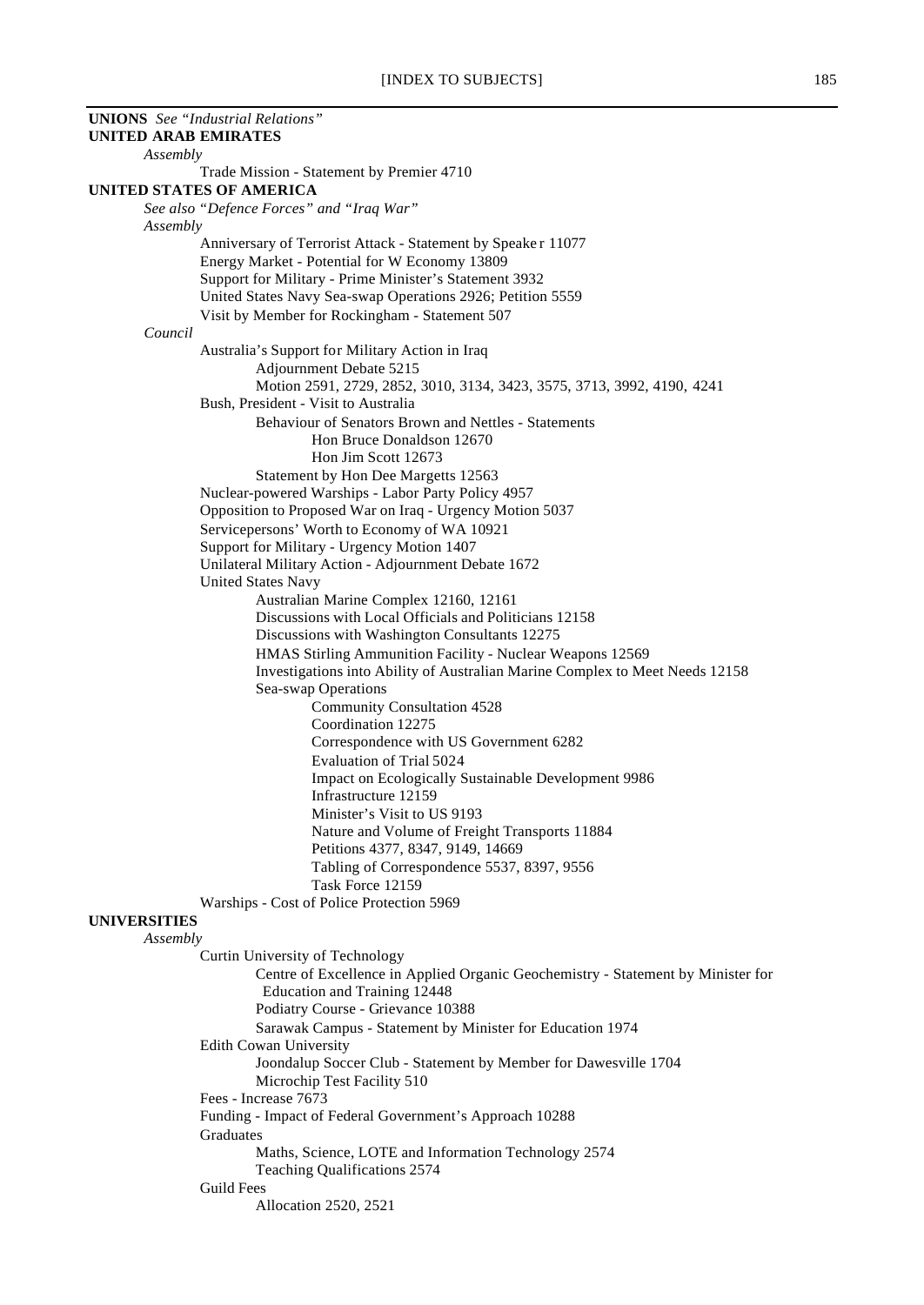**UNIVERSITIES (continued)** *Assembly (continued)* Guild Fees (continued) Compulsory - Petitions 2782, 2930 Murdoch - Pilbara - Study Funding 8142 Services and Amenities Fee - 206, 207, 5447 University of Notre Dame Australia - International Sustainability Events - Statement by Minister for the Environment 10568 University of Western Australia Centre of Excellence in Applied Organic Geochemistry - Statement by Minister for Education and Training 12448 National Union of Students - Contribution 2521 Pathfinder Fund 1713 Underwood Avenue Bushland 7116 *Council* Student Places - Adjournment Debate 3060 University of Western Australia Amending Statute No.3 of 2002 - Disallowance - Order Discharged 7271 Hackett, Mr Winthrop - Bequest 1738 **V VACSWIM** *See "Education"* **VAN DER MYE, DR STEPHEN** *See "Western Power - Managing Director"* **VAN HEEMST, MR TED** *See "Racing - Western Australian Turf Club"* **VETERINARY PREPARATIONS AND ANIMAL FEEDING STUFFS AMENDMENT BILL 2003** *Council* Introduction and First Reading 7122 Second Reading 7122 **VETERINARY SURGEONS BOARD** *Council* Complaints 10789 **VEXATIOUS PROCEEDINGS RESTRICTION BILL 2002** *Assembly* Returned 663 Assent 1285 Charges against Australian Citizens by People from Overseas 5757 *Council* Second Reading 571, 573, 574 Third Reading 574 Assent 1235 **VICTIMS OF CRIME AMENDMENT BILL 2003** *Assembly* Introduction and First Reading 4714 Second Reading 4715, 9295, 11085 Consideration in Detail 11087-11100 Third Reading 11407, 11508 *Council* Receipt and First Reading 11485 Second Reading 11485 **VICTORIA PARK PHARMACY** *See 'Health"* **VINNICOMBE, DR PATRICIA**

*Assembly*

Statement by Minister for State Development 5825

*Council*

Statements

Hon Robin Chapple 5962

Parliamentary Secretary 5760

**VIRULENT INFECTIOUS BURSAL DISEASE** *See "Agriculture"*

**VITAMIN A PROGRAM** *see "Health"*

# **VOLUNTARY EUTHANASIA BILL 2002**

*Council*

Introduction and First Reading 1128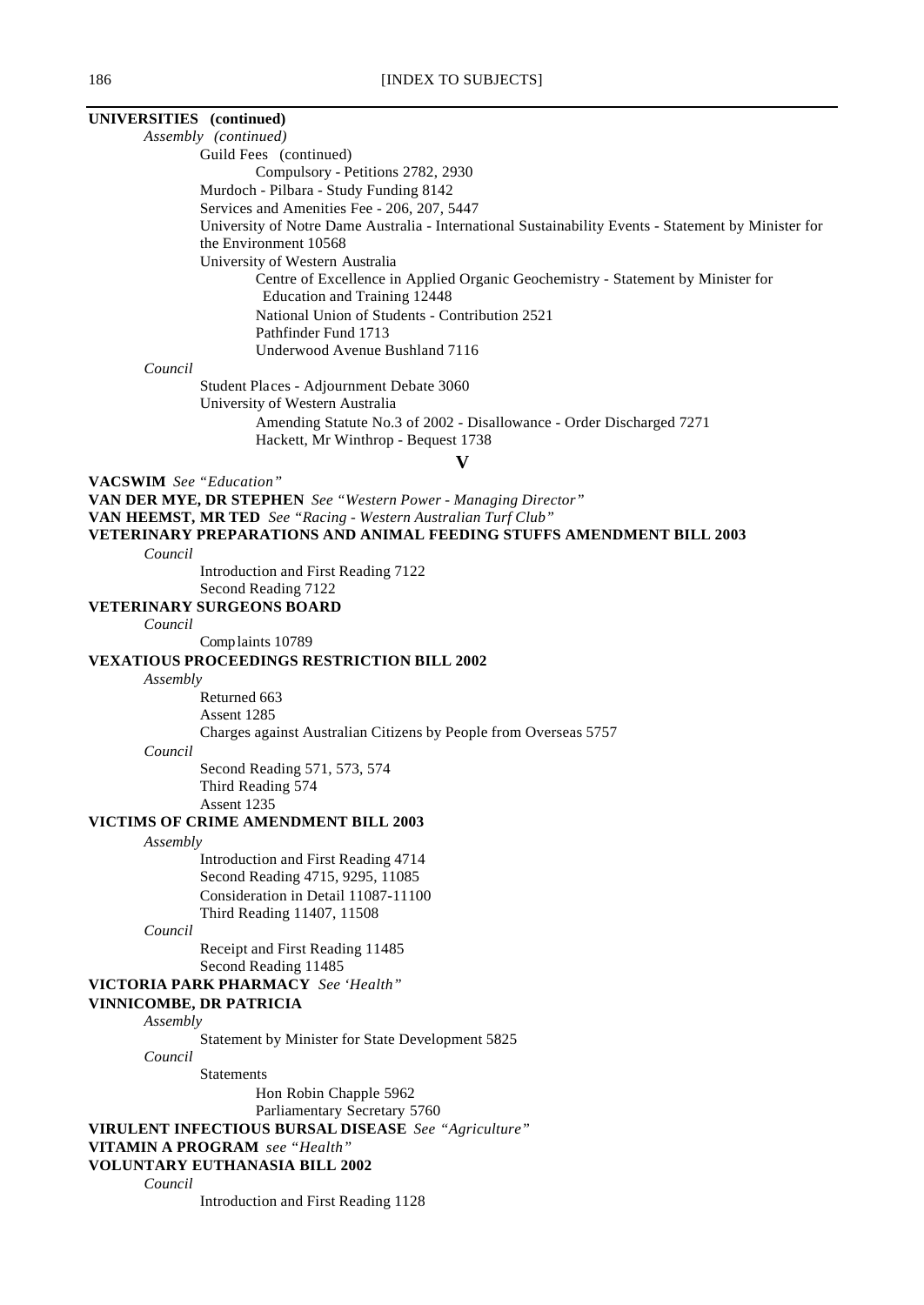## **VOLUNTARY EUTHANASIA BILL 2002 (continued)**

*Council (continued)* Referral to Standing Committee on Uniform Legislation and General Purposes 1128 Second Reading 1128 Statement by President 1441

#### **VOLUNTEERS**

*Assembly*

Consultation on Government Policy Decisions 11900 National Volunteer Week - Statement by Minister for Community Development 7658 Peel Volunteer Resource Centre - Statement by Member for Mandurah 12195 Police Checks - Reduced Rates 10962 Statement by Minister for Community Development 14216 Thank a Volunteer Day - Statement by Minister for Community Development 4067 Volunteer Resource Centres - Grants - Statement by Minister for Community Development 881 Volunteering Compact - Rural and Remote Western Australia 206 Volunteering WA - Student Community Involvement Program 4168, 5445

#### *Council*

Not-for-profit Health Organisations - Funding Cuts 12142, 12290, 13143

#### **VOLUNTEERS (PROTECTION FROM LIABILITY) BILL 2002**

#### *Assembly*

Appropriations 102

Reinstatement on Notice Paper - Council's Message - Motion 379; Amendment to Motion 389, 404; Motion, Amended 407 Council's Message 1387, 1511; Motion 1489 Council's Amendments 2840, 2841 Returned 2793 Assent 3355 Reintroduction 275

#### *Council*

Assembly's Message 446, 1445; President's Ruling 1445 Receipt and First Reading 1446 Reinstatement on Notice Paper - Assembly's Message - Cognate Debate 1158, 1246 Second Reading 1831, 2616 Committee 2628-2632 Report 2632 Third Reading 2632 Assembly's Message 2775 Assent 3269

**W**

**WAGERUP ALUMINA REFINERY** *See "Alcoa World Alumina Australia"* **WAGIN HISTORICAL VILLAGE**

*Assembly*

Statement by Member for Wagin 2001

**WA HARMONY WEEK** *See "Citizenship and Multicultural Interests"*

**WALKER, MR PAT** *See "Consumer and Employment Protection"*

# **WALKLEY AWARDS FOR EXCELLENCE IN JOURNALISM**

*Assembly*

Spagnolo, Mr Joe - Statement by Member for Bunbury 2383

# **WALLER, MR BARRY GRANVILLE**

*Council*

False Allegation - Petition 537

# **WAMBENGERS**

*Council*

Mortalities 1260, 2124

#### **WANDERING FESTIVAL**

*Assembly*

Statement by Member for Wagin 7356

**WAND REPORT** *See "Native Title"*

**WANNEROO AGRICULTURAL SHOW** *See "Agriculture"*

**WANSLEA FAMILY SERVICES** *See "Community Development*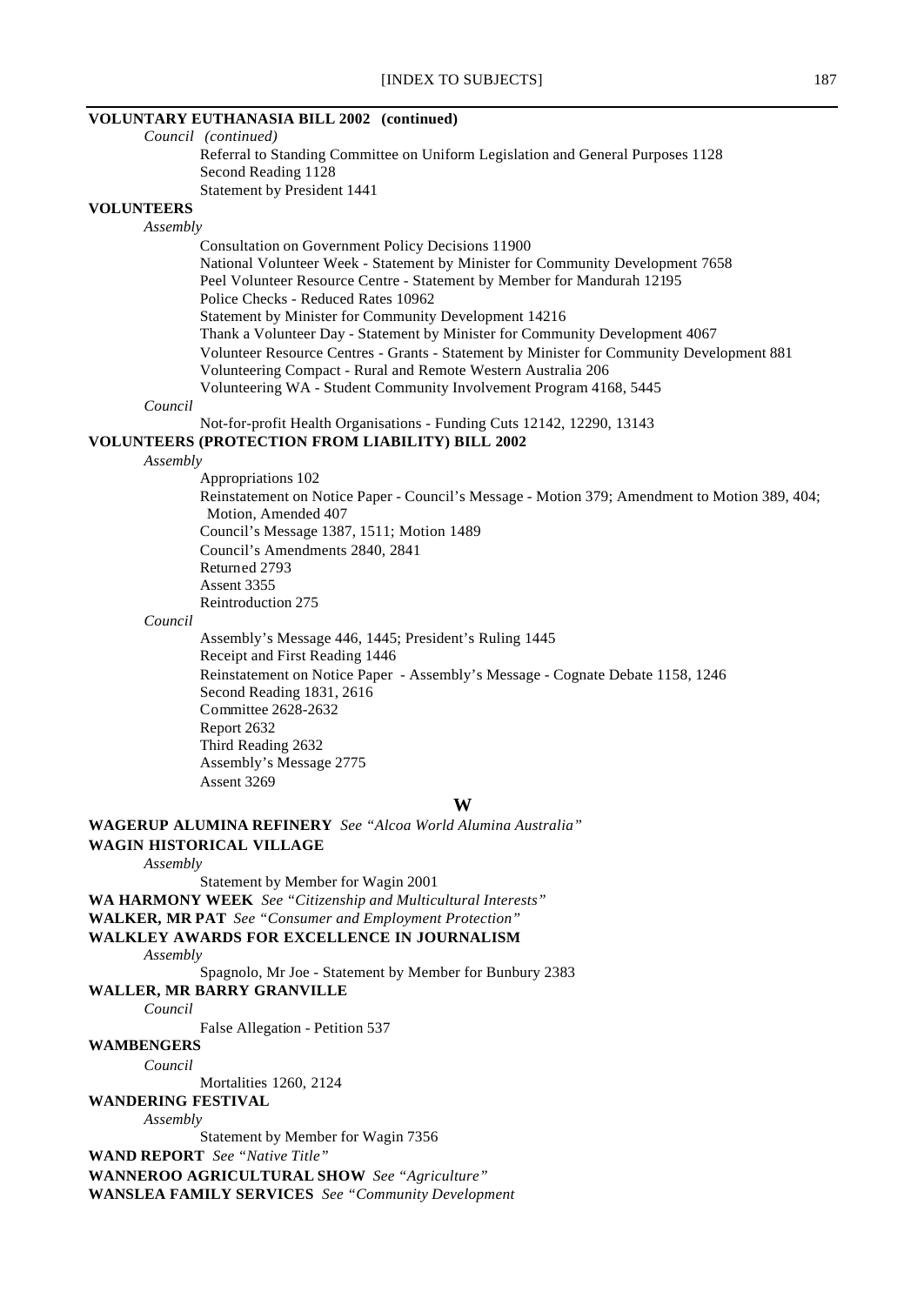| WARD, MR TOM          |                                                                                                                                               |
|-----------------------|-----------------------------------------------------------------------------------------------------------------------------------------------|
| Assembly              |                                                                                                                                               |
|                       | Community Service Record - Statement by Member for Greenough 3225                                                                             |
|                       | <b>WARDS OF THE STATE</b> See "Community Development"<br><b>WARREN-BLACKWOOD AREA</b>                                                         |
| Assembly              |                                                                                                                                               |
|                       | Impact of Government Policies - Petitions 2652, 2930, 3785                                                                                    |
| Council               |                                                                                                                                               |
| <b>WASTE DISPOSAL</b> | Call Centre - Housing and Works Department of 3617                                                                                            |
|                       | See also "Sewerage"                                                                                                                           |
| Assembly              |                                                                                                                                               |
|                       | Atlas Waste - Licence Conditions for Mirrabooka Landfill and Recycling Site 13273                                                             |
|                       | Batteries, Motor Oils and Tyres 13273                                                                                                         |
|                       | Bellevue Community Consultative Committee - Membership, Meetings and Remuneration 826                                                         |
|                       | Brookdale Community Reference Group - Reconvening 8790, 8791<br>Brookdale Liquid Waste Treatment Facility 4557, 4558, 4562, 4563, 5831, 14253 |
|                       | Statement by Minister for the Environment and Heritage 4551                                                                                   |
|                       | Hazardous Waste - Management and Regulation - Statement by Minister for the Environment 13604                                                 |
|                       | Hazardous Waste Solutions Site, Bellevue - Statement by Minister for the Environment and Heritage                                             |
|                       | 1850                                                                                                                                          |
|                       | Mindarie Regional Council Waste Disposal Plant - Grievance 5683<br>Perth Metropolitan Area - Total Tonnage 12819                              |
|                       | Recycling                                                                                                                                     |
|                       | Legislation - Manufacturers' Waste Product Packaging 14525                                                                                    |
|                       | Pot Recyclers, Midvale 13699                                                                                                                  |
|                       | Resource Recovery Rebate Scheme - City of Stirling 11741<br>Total Waste Management, Kalgoorlie-Boulder                                        |
|                       | Motion 5255; Question to be Put 5270                                                                                                          |
|                       | Personal Explanation by Minister for the Environment and Heritage 9464                                                                        |
|                       | Petitions 5837, 5978, 6130, 6345, 6469, 6686, 7031, 7207, 7330, 8010, 8159, 8795, 8873,                                                       |
|                       | 9225                                                                                                                                          |
|                       | Toxic Waste Dumping - Reporting Requirements 5087<br>Trucks - Wash-out Facilities 7406                                                        |
|                       | Waste Management and Recycling Fund - North West 3007                                                                                         |
|                       | Waste Management Board - Chairperson - Credit Card 12380                                                                                      |
|                       | Waste-to-energy Projects 1866; Statement by Member for Roleystone 2000                                                                        |
| Council               | Atlas Waste                                                                                                                                   |
|                       | Calingiri - Ground Water 3613, 4547                                                                                                           |
|                       | City of Stirling 9848, 12003, 13120                                                                                                           |
|                       | Noranda - Planning Permission for Digester 8676                                                                                               |
|                       | Planning Permission for Digester 11182                                                                                                        |
|                       | Weighbridge Dockets for Waste Delivery to Tamala Park Landfill 734, 1738<br>Weight of Water and Contaminants 1563                             |
|                       | Barrow Island - Incinerator 9359                                                                                                              |
|                       | Brookdale Community Reference Group 9023, 9645, 9983, 11880                                                                                   |
|                       | Brookdale Liquid Waste Treatment Facility                                                                                                     |
|                       | Department of Environmental Protection 5219, 7003                                                                                             |
|                       | Fugitive Emissions 6279<br>Graffiti at Community Health Centre 9561                                                                           |
|                       | Grease Trap Waste 9059                                                                                                                        |
|                       | Inventory and Site Inspection Report 9987                                                                                                     |
|                       | Records of Toxic Materials 5049                                                                                                               |
|                       | Reviews 5535                                                                                                                                  |
|                       | Waste Taken without Approvals and Closure 5315, 6605<br>Cardup, Shale Road Landfill Tip 1847, 10795, 10796                                    |
|                       | Cleanaway Technical Services - Brookdale Facility 5196                                                                                        |
|                       | Compost Trials - South Metropolitan Regional Council 8428                                                                                     |
|                       | Discharge into Marine Environment 6460, 7018, 13024                                                                                           |
|                       | Global Olivine Waste-to-energy Plant, Kwinana - Joint Venture 734                                                                             |
|                       | Government Departments and Agencies - Targets for Waste Reduction and Recycling 12040                                                         |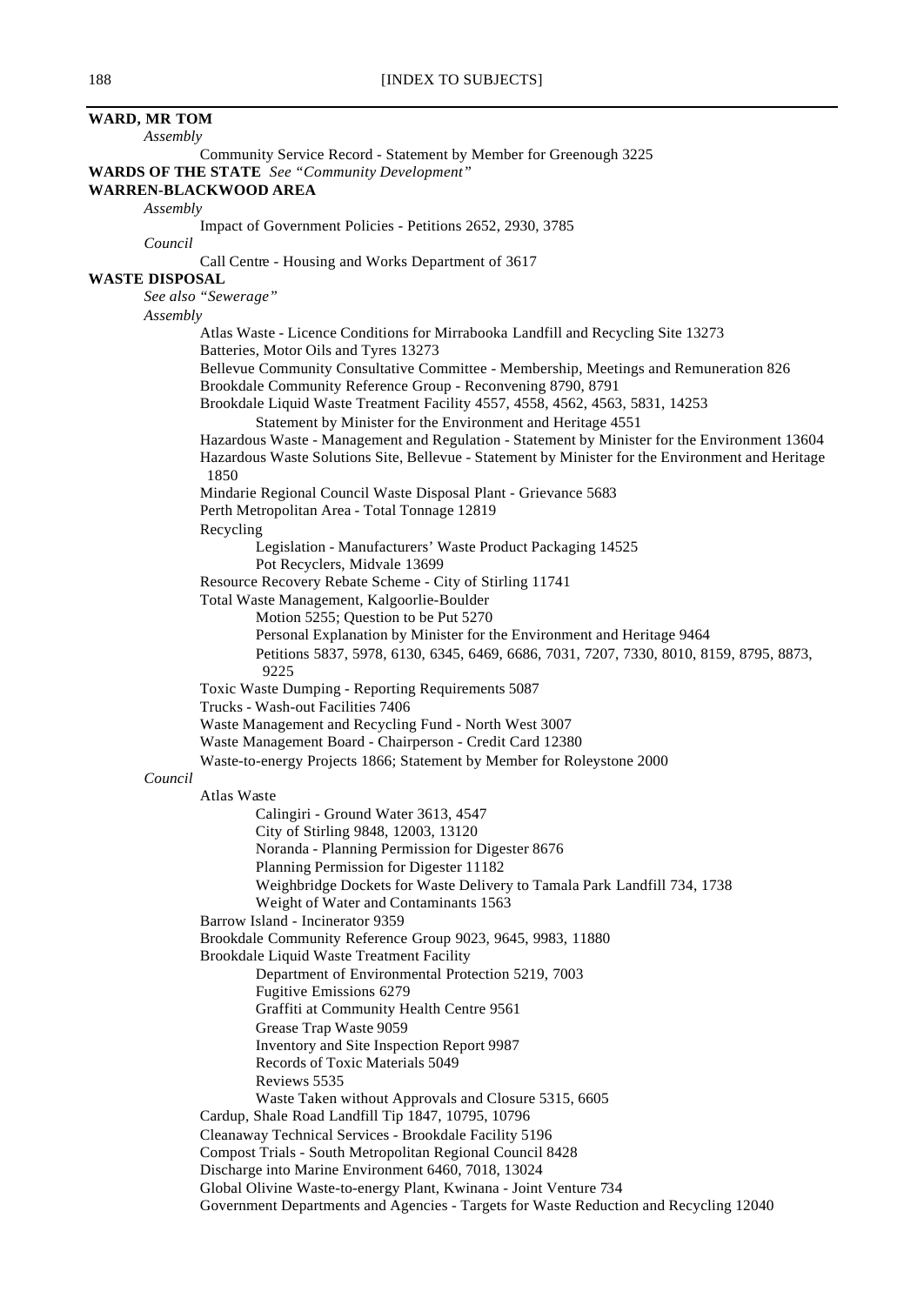#### **WASTE DISPOSAL (continued)**

Remaining Stages 5122

Returned 6667

*Council (continued)* Government Policy 6098 Hazardous Waste Solutions Site, Bellevue - Environmental Audit and Review 737 Henderson Landfill Facility - Ground Water Monitoring and Landfill Liner 13358 Kalgoorlie-Boulder, Yarri Road Waste Disposal Ponds and Tip Facility - Licence Conditions 4053 Kalgoorlie Liquid Waste Disposal Companies - Breach of Licence Conditions 5678 Marine Environment - Licences to Discharge Waste 10798 Mungari Industrial Estate - Waste-to-energy Plant 4931, 7996 No 5 Greenfield Street, South Hedland Rural Estate - Licence for Waste Disposal 9643 No 972 Leehey Street, Wedgefield, Port Hedland - Licence for Waste Disposal 9622 Nufarm Ltd - Licence for Disposal of Chemicals 13896 Resource Recovery Rebate Scheme 6301; Report No 7 - Tabling 7848 Stephenson and Ward Biomedical Incinerator - Emission Scrubbing Devices - Bypass Incidents 1846 Stirling, City of - Waste Management System 9848, 12003, 13120 Thomas Road Waste Mound - Expansion 3289 Total Waste Management, Kalgoorlie-Boulder Depth to Ground Water 9650 Enforcement of Licence Conditions 7002 Evaporation Ponds 7823 Licence Agreement 4959 Licence Conditions 11071, 12953 Monitoring Bores 7001 Odours 7840 Solid Waste Treatment 9060 Toxic Waste from Brookdale Waste Facility 7002 Tox Free Solutions - Waste Processor at Kwinana 246, 13348 Truck Tyres - Reuse as Lawn Top Dressing 1274 Waste-to-landfill Levy - Review 8428 Waste Control Pty Ltd, Bellevue - Breaches of Dangerous Goods Regulations 13903, 13904 Waste Management and Recycling Fund 247, 2226, 8427 Waste Management Authority - Establishment 8429 Waste-to-energy Projects - Maddington 2765 Waste Tyres - Disposal and Recycling 5679 **WASTE MANAGEMENT BILL** *Council* Introduction 2159 **WATER AND RIVERS COMMISSION** *Assembly* Funding Increase 11704 PPK Environment and Infrastructure 13771 Review 6648 *Council* Budget 2002-03 - Unspent Moneys 9642 Discretionary Powers 5194 Estimates Committee - Correction to Answer 9027 Ground Water Management Areas - Target for Excess Use 9640 Improving Rivers and Estuaries - Partnerships 9638 Major Initiatives for 2003-04 9636 National Action Plan-Natural Heritage Trust - Budget 9640 Penalties for Breaches of Licence Conditions 9644 Policy for Public Drinking Water Source Areas 9642 Report of Mr Carew-Hopkins - Tabling 11360 Rural Water Supply Assistance Budget 9638 Water Allocation Policies - Unspent Money 9643 Yarragadee Aquifer - Advice 6297 **WATER BOARDS AMENDMENT BILL 2002** *Assembly* Introduction and First Reading 3204 Second Reading 3204, 5117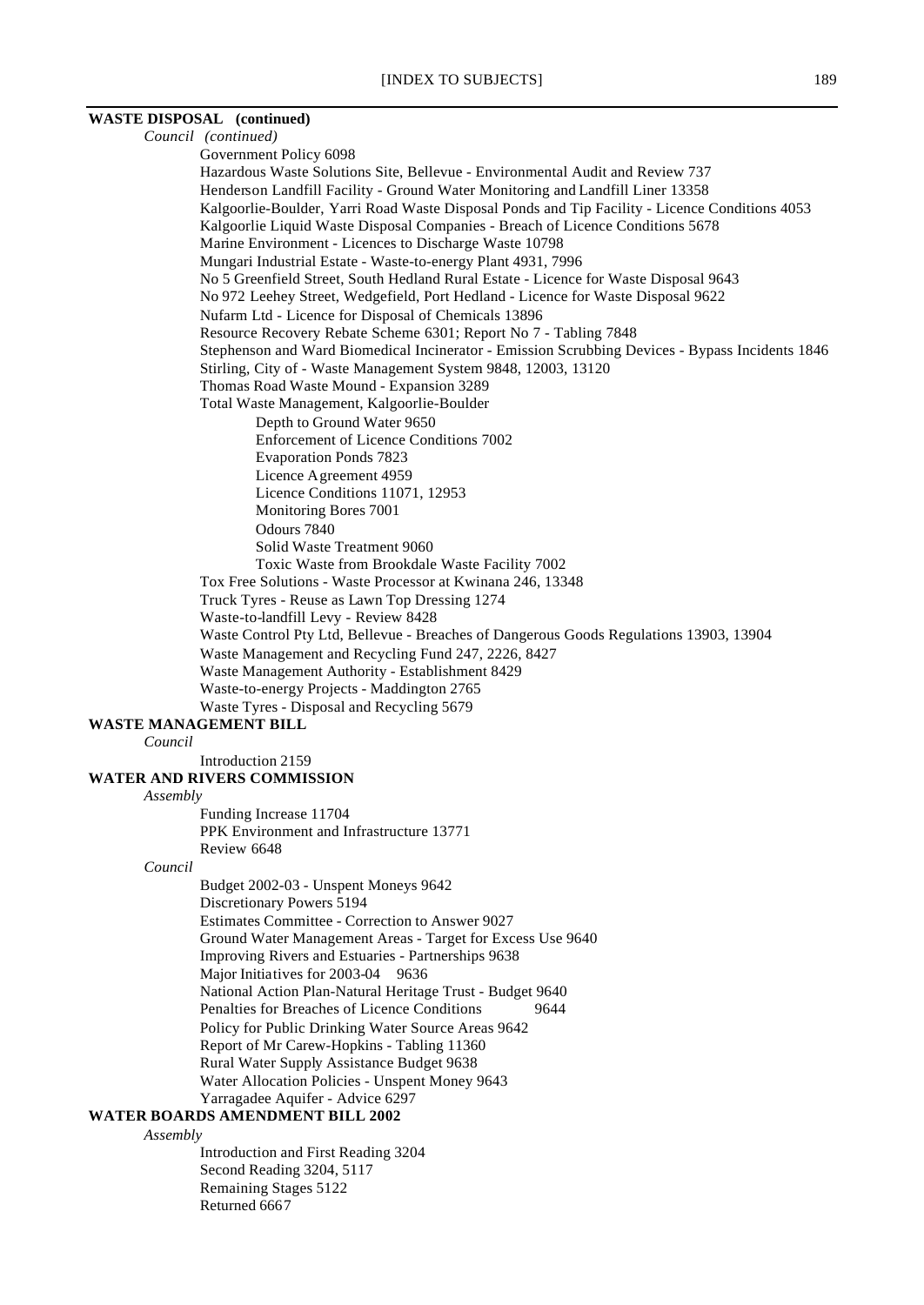|                          | <b>WATER BOARDS AMENDMENT BILL 2002 (continued)</b>                                                  |
|--------------------------|------------------------------------------------------------------------------------------------------|
|                          | Assembly (continued)                                                                                 |
|                          | Assent 7034                                                                                          |
| Council                  |                                                                                                      |
|                          | Receipt and First Reading 5215                                                                       |
|                          | Second Reading 5215, 6558                                                                            |
|                          | Third Reading 6560                                                                                   |
|                          | Assent 6943                                                                                          |
|                          | <b>WATER CONSERVATION AND MANAGEMENT BILL 2003</b>                                                   |
| Assembly                 |                                                                                                      |
|                          | Introduction and First Reading 10268                                                                 |
|                          | Second Reading 10299                                                                                 |
| <b>WATER CORPORATION</b> |                                                                                                      |
| Assembly                 |                                                                                                      |
|                          | Advertising Campaign 8272                                                                            |
|                          | Computer Sciences Corporation - Information Technology Contract 2269<br>Dividend - Payout Ratio 8871 |
|                          | Forecast Dividend 87                                                                                 |
|                          | Karrinyup - Sale of Land 9508                                                                        |
|                          | Significant and Major Incidents Reported - Tabling of List 1788                                      |
|                          | Subdivision of Residential Lots - New Water Main to Complete the Loop - Grievance 11504              |
| Council                  |                                                                                                      |
|                          | Answers to Questions 14610                                                                           |
|                          | Burrup Water Supply - Water Supply 8361                                                              |
|                          | Computer Sciences Corporation - Information Technology Contract 859, 1003, 1140                      |
|                          | Desalination of Water - Hydraulic Head Pressure 862                                                  |
|                          | Dividend - Increase 7308; Statement by Minister for Government Enterprises 8348                      |
|                          | Lake Navarino Forest Resort - Water Supply 14030                                                     |
|                          | Market Equity Pty Ltd                                                                                |
|                          | Public Figures Test 5664                                                                             |
|                          | Survey                                                                                               |
|                          | Inclusion of Premier's Name 5770, 5954; Statement by Hon Norman Moore 5961                           |
|                          | Results 4900, 4955, 4956, 5048, 5197                                                                 |
|                          | Market Surveys - Details 5801                                                                        |
|                          | Ministerial Responsibility 5407                                                                      |
|                          | Mount Eliza House - Renovation for Corporate Entertainment 2230                                      |
|                          | Newdegate Rifle Range 2605; Adjournment Debate 2777                                                  |
|                          | Recurrent and Capital Works Programs 4205, 4936                                                      |
|                          | Revenue Estimates 6579, 7448                                                                         |
|                          | Tender No MN-02-10963 - Welding Repairs to Greater Southern Towns Water Supply Pipelines 1662        |
|                          | Water Meters - Accuracy 13118                                                                        |
|                          | Water Shortage - Misleading Information 10088                                                        |
| <b>WATER RESOURCES</b>   |                                                                                                      |
|                          | See also "Salinity", "Select Committee into Water Services" and "Swan River"                         |
| Assembly                 |                                                                                                      |
|                          | Albany and Great Southern - Expenditure on Infrastructure 10880                                      |
|                          | AQ2 Pty Ltd - Awards for Excellence - Statement by Member for Wagin 3224                             |
|                          | Bores - Water Users' Charge 7675, 7676, 7883                                                         |
|                          | Busselton Water Board - Renewal of Appointments 983                                                  |
|                          | <b>Canning River</b>                                                                                 |
|                          | Great Gardens Initiative 11398                                                                       |
|                          | Regulation of Drainage Water and Pollutants 14542                                                    |
|                          | Sewage Discharge from Boats - Monitoring 10879                                                       |
|                          | Urban Drainage - Impact - Statement by Minister for the Environment 14055<br><b>Catchment Areas</b>  |
|                          | Controlled Burns and Clearing 692                                                                    |
|                          | Forest Management Plan 1048, 1049                                                                    |
|                          | Management - Responsible Agency and Funding 14543                                                    |
|                          | Chemicals - Data 13986                                                                               |
|                          | Chlorination - Changes to Ovarian Function 8147, 8520                                                |
|                          | Collie Catchment Area - Water Quality 6485                                                           |
|                          | Community Water Forums - Advertisement for Hon Adele Farina 1461, 1462, 1469                         |
|                          |                                                                                                      |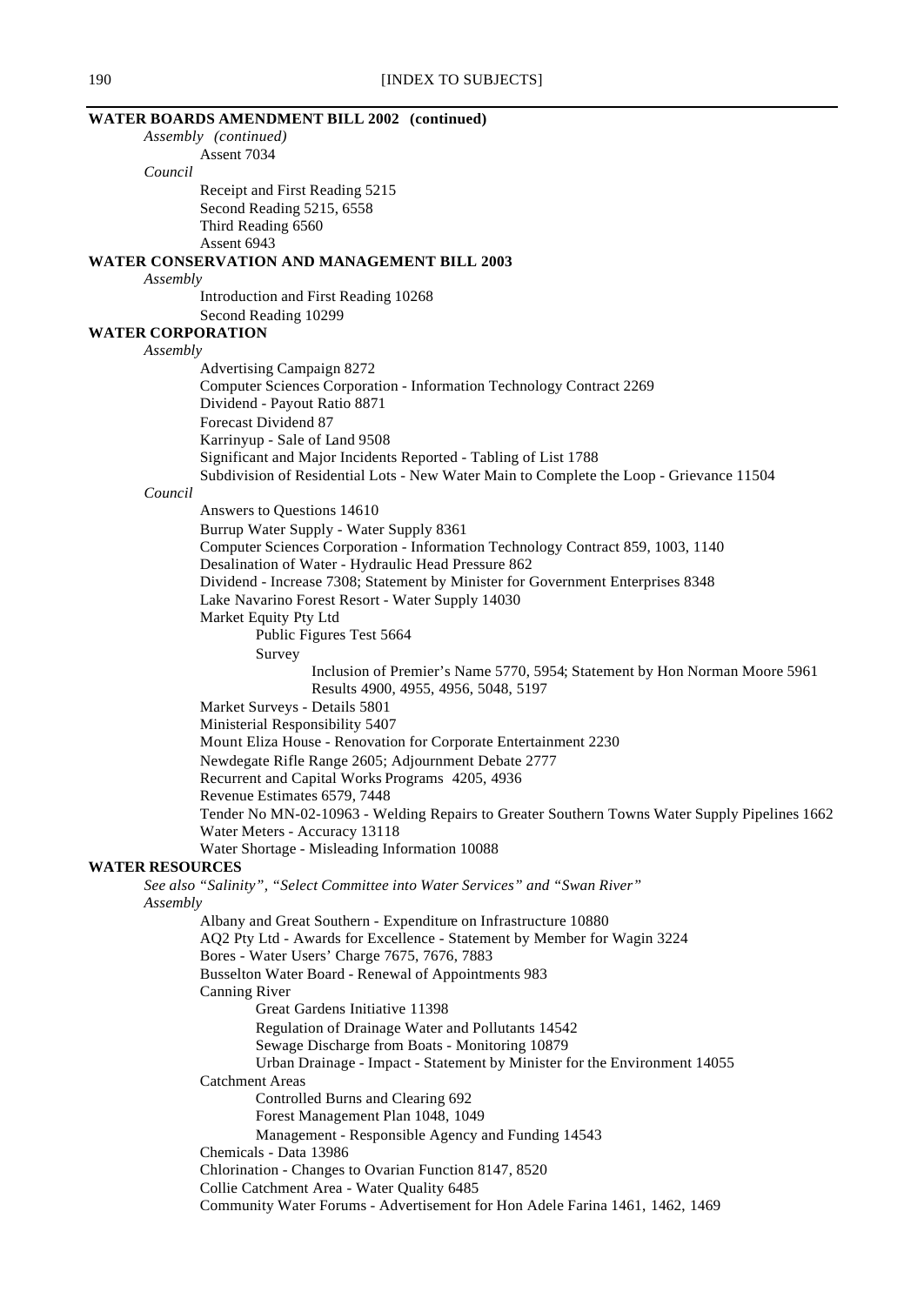# **WATER RESOURCES (continued)** *Assembly (continued)* Dandalup-Karnet Water Mound - Gazettal 984 Dunsborough - Fluoride Levels of Bores 8149 Farm Dams - Management Charges 7883 Motion 7693, 8200 Petitions 10170, 10383 Farm Water Grants 2849; Statement by Minister for the Environment and Heritage 4816 Farm Water Supplies - Petition 9671 Farms and Mines - Management Fee 7675, 7676 Gnangara Water Mound Infrastructure 13605

Metropolitan Region Scheme Amendment - Statement by Minister for Planning and Pine Plantation Harvesting 5623 Goldfields Report on Alternative Water Source 607 Water Strategy 2038 Great Gardens Initiative 11398 Ground Water Exploration and Monitoring 13267 Regional Areas 3349, 3350 Swan Coastal Plain - Monitoring Program 1787 Harris River Dam - Removal of Additional Water 5753 Harvey Dam - Use for Perth Water Supplies 2005 Inquiry - Statement by Member for Eyre 8963 Jandakot Structure Plan - Water Resource Management Strategy 13772 Kalgoorlie-Boulder - Conservation Initiatives 12384 Laverton - Water Treatment Plant 10881 Lefroy Brook - Petitions 8012, 8157 Leonora - Water Treatment Plant 10881 Management Auditor General's Report 11252; Personal Explanation 11313 Charges - Motion 7693, 8200 Expiry of Notice of Motion - Statement by Speaker 13368 Matter of Public Interest 2391 Manjimup and Nannup Shires - Petitions 9091, 9224 Minister for Water Resources - Appointment 3573 Murray River - Degradation - Petition 2931 North West - Funding for Programs 2419, 2420, 5518, 7781 Peel Waterways Economic Development and Recreation Management Plan 9793, 12226 Power Boats - Number 14553 Peel-Harvey Estuarine System - Nutrients 13675 Pipeline - Kimberley-Perth 2716 Preston Beach 685; Grievance 7849; Petition 8159 Rates - Seniors' and Pensioners' Concessions 13548, 13551, 13552, 14524 Regional Western Australia - Sustainable Water Supply - Motion 3950 Serpentine River Degradation - Petition 2931 Guide Poles 7924 South West District from the Shire of Waroona including Capel - Total Annual Water Allocation 12906 South West Drainage Division - Pipehead Storage and Drinking Water Supply Sites 985 Southern-Wongong River - Water Flow 981 Springfield Retirement Village - Rates Rebates 5508 State Reference Network Gauging Stations - Closure 981 Toodyay - Phenol Contamination 823 Underground Water - Use 692 Water Efficiency Incentives - Consumption Levels 8094 Water Forums 3417, 3418 Water Restrictions - Manjimup - Statement by Member for Warren-Blackwood 2000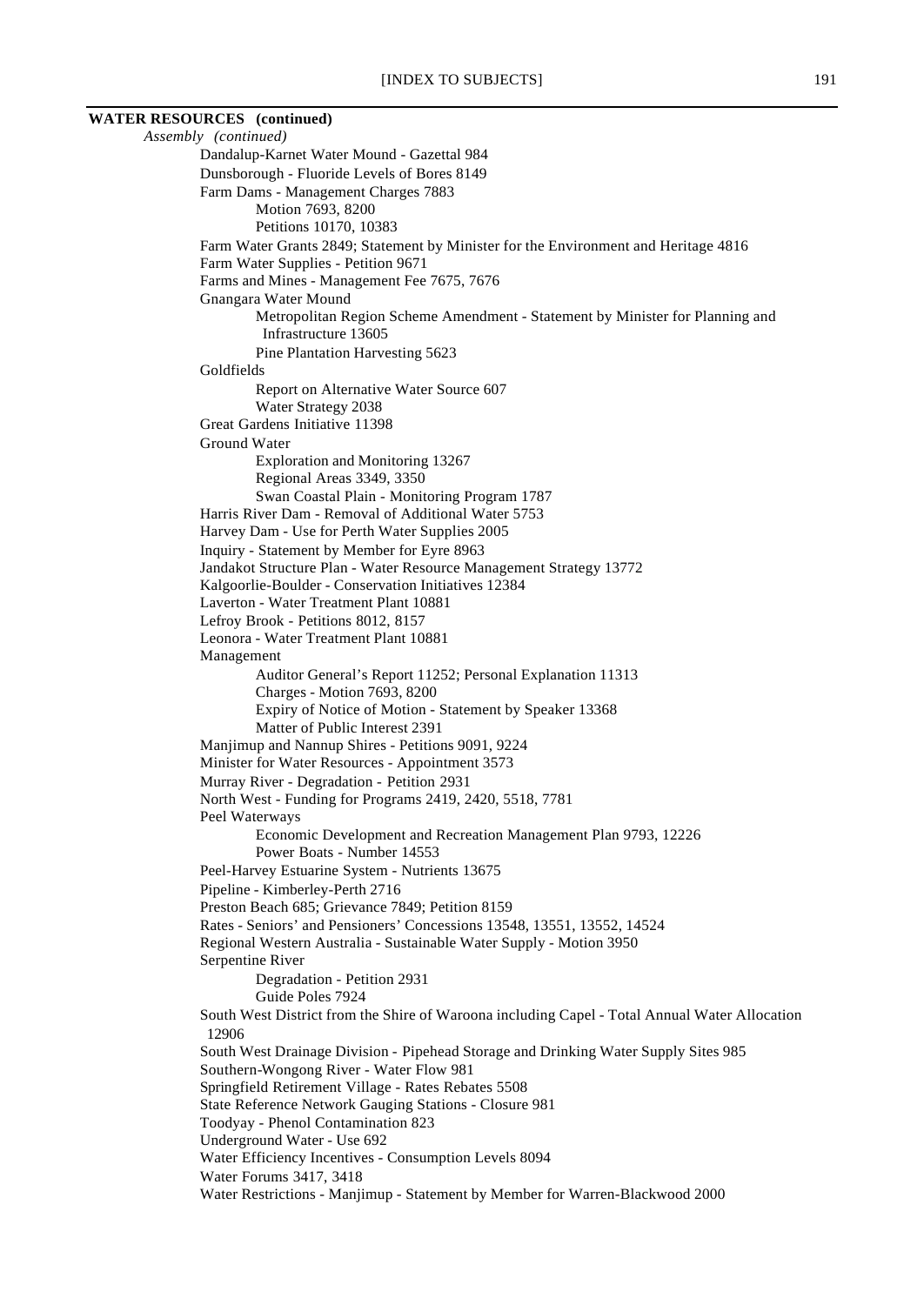# **WATER RESOURCES (continued)**

*Assembly (continued)* Water Services Coordination Act - Review - Statement by Leader of the House on behalf of Minister for the Environment 12445 Water Shortage - Dam Storage Levels 397 Water Symposium 3417; Statement by Premier 2653 Water Tanks - Incentives to Install 3417 Waterwise Rebate Program 4855 Wellington Dam 2420, 6812 Wokalup and Samson Brook Dams - Connection to the Stirling Dam to Perth Pipe 5510 Yarragadee Aquifer 3008, 7092, 7524, 8444, 8445 Petitions 7032, 8010, 8277, 8446, 9670 *Council* 155 Kilolitres per Annum Consumption Target 5191 Adjournment Debate 3770 Advertising Campaign - Costs 5311 Alcoa - Wagerup and Pinjarra Refineries 12434 Aquifers - Extraction Rate 4251, 4344 Avon River - Tamarix Parviflora 10778, 10779 Bores 4339, 6083, 7477, 7642, 13122 Canning Dam - Catchment Area 14615 Canning River 12037, 13024 Catchment Areas - Protection 2765 Champion Lakes Recreational Facility 6276 Charges 2760, 2872 Chittering - Application for Planning Consent for Water Supply System 9635 Class 1 Regional Towns - Increased Prices 7480 Community Water Forums 1446, 4433 Consumption Figures 5311 Deep Drainage - Assessment of Downstream Impact 1418 Desalinated Seawater - Piping from Esperance to Kalgoorlie-Boulder 13066, 13593 Doust Water Brake - Evaluation 4203 Farm Dams - Management Charges 7642, 10112, 10477; Statement by Hon Barry House 10483 Farm Water Grants Scheme 6456, 6458 Front-loading Washing Machines - Water Consumption 4904 Gascoyne 1261; Statement by Hon John Fischer 9558 Gascoyne River - Tamarix Aphylla 10778, 10779 Gnangara Land Use and Water Management Strategy 1742, 1844, 6304 Gnangara Mound Extraction Rates 4991 Impact of Pine Plantation Clearing 4448, 4991, 8416 Protection Policy 14026, 14034 Threatened Species 6302 Gnangara Park Management Plan 1743, 3023, 3906 Goldfields - Report on Alternative Water Source 1657 Ground Water 900 Rockingham Road, Henderson 12431 Applications to Increase Extraction 5676, 5801, 14027, 14605, 14606, 14610 Bore Fields Developed 1455 Development Options 6085 Extraction - Environmental Problems 6586 Extraction and Replenishment Rate 4199 Hydrocarbon Contamination 1848 Perth Region 13003, 13346, 14192 Supply Bores Turned Off 13346, 13352; Statement by Hon Norman Moore 13352 Sustainable Yield - Perth Region 13071 Hamilton Hill Area - Water Quality 12926 Harris River Dam 734, 3436, 4905 Harvey Dam 10245, 10476 Harvey Water - Offer of Extra Three Gigalitres for Perth Market 10361, 13010 Hough Brook 345, 1139, 1745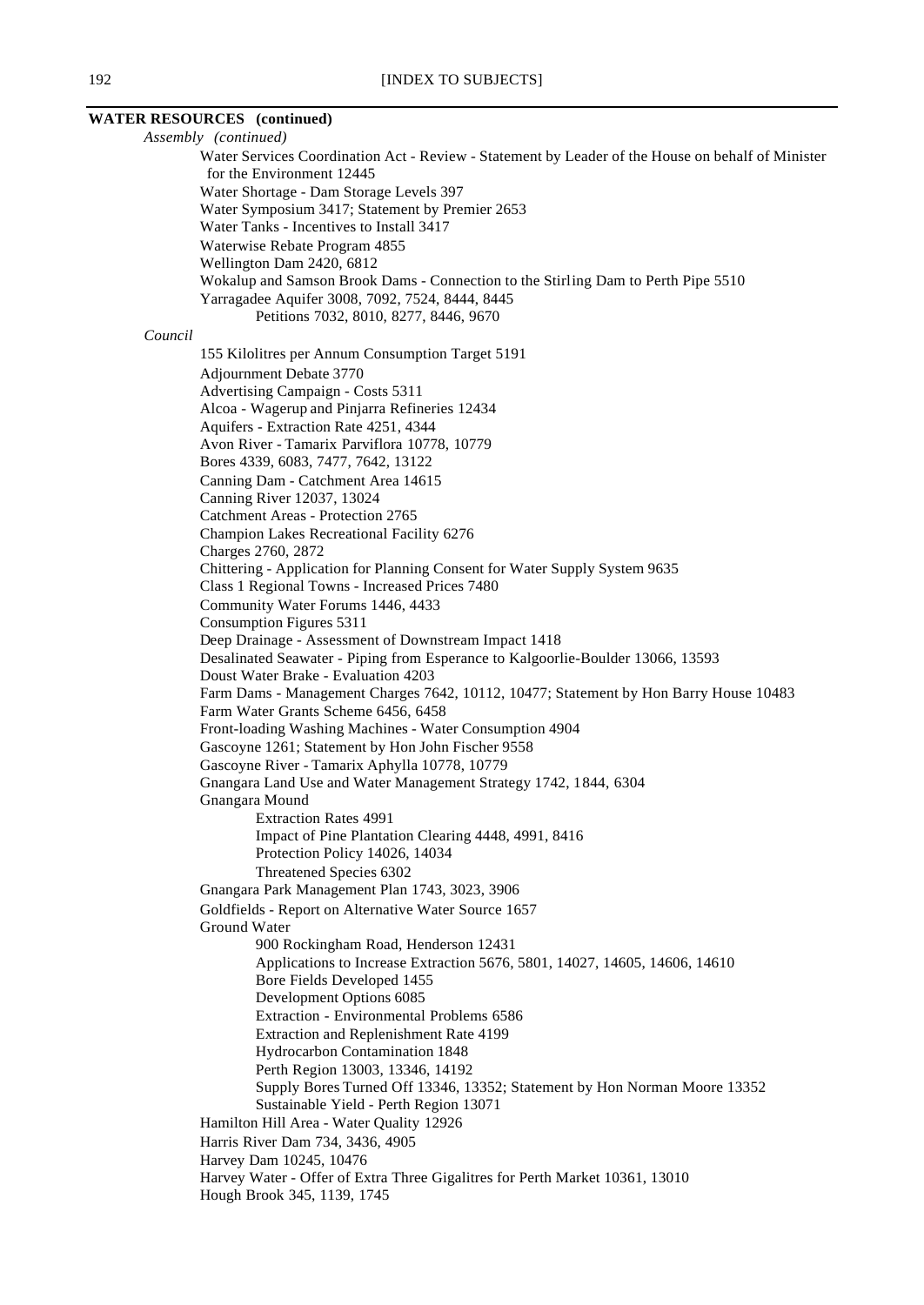# **WATER RESOURCES (continued)**

*Council (continued)* Integrated Water Supply Scheme - Increase in Water from Ground Water and Surface Water Sources 5407 Kalgoorlie 7450, 12665, 14049 Kimberley Pipeline Project - Petition 4887 Kununurra 10364, 10786, 10787, 14633 Lake Kununurra and Ord River - Control Maintenance and Management 12031 Laverton - Water Quality 5817 Lefroy Brook - Contamination Prevention 5774 Legislation - Review 465 Manjimup, Shire of - Statement by Hon Barry House 9199 Marine Environment - Licences to Discharge Waste 10798 Mathews, J.B. - Ground Water Area Well Licence 1421 Merredin - Evaporation Ponds 4341 Metropolitan Area - Supplementation of Supplies 11837 Mines - Management Fee 7642 Mundaring Weir - Catchment Area 14615 Murray River - Water Quality 9057 Nannup, Shire of - Statement by Hon Barry House 9199 Narembeen-Avon Drainage Works - Soil Conservation Notice 1950 Narembeen Deep Drainage Project 551, 1741, 3336 Newman - Ground Water Contamination 8367, 11174 Nilgin Service Co Ltd - Licensing of Employees 4940 Non-profit Private Country School - Water Efficiency Rebate 6298 Perth's Dams - Water Volume 4252 Perth Households - Annual Water Consumption 1746 Perth Integrated Water Supply Scheme 13116, 13140, 13467 Planning for Future Water Supplies for WA - Motion 12136 Port Gregory 6084 Port Kennedy Golf Course - Ground Water Use 3172, 4062 Price Increases - Protection of Large Families 5191 Quinninup 13125 Rainwater Tanks - Installation 40 Rebate - Number and Value of Cash Rebates 8564 Samson Brook Dam - Expansion 13915 Scott Coastal Plain 14769, 14777 Scott River Basin - Ground Water 6 Secret Harbour Golf Course - Ground Water Use 3172, 4062 Serpentine River - Water Quality 9057 Shark Bay Cemetery - Pipeline Charges 10780 State Water Strategy 5407, 5530, 13857 Statements Hon Nick Griffiths 14617 Hon Norman Moore 14616 Strategic Management Unit - Hatt, Mr David 872 Strategy Developments 1134 Stream and River Logging Buffers - Review 3473 Wallatin Creek Catchment Project, Doodlakine 13142 Waste Water - Use 2121 Water-saving Devices - Evaluations 4203 Water and Energy-efficient Homes - Environmental Building Code 40 Water Flows into Dams 12669 Water Management District Committees 9357, 9655 Water Regulation, Office of 9639-9641 Water Restrictions 1839, 9551, 11837, 13003, 13064, 14634 Water Royalty 4204, 4205 Water Services Coordination Act - Review 8368, 12667, 13006 Tabling by Leader of the House - Motion 12411; Amendment to Motion 12427, 13336 Water Shortage - Tabling of Documents 6454 Wellington Dam 9637, 12144 Whitlock Creek - Dredge Spoil 12038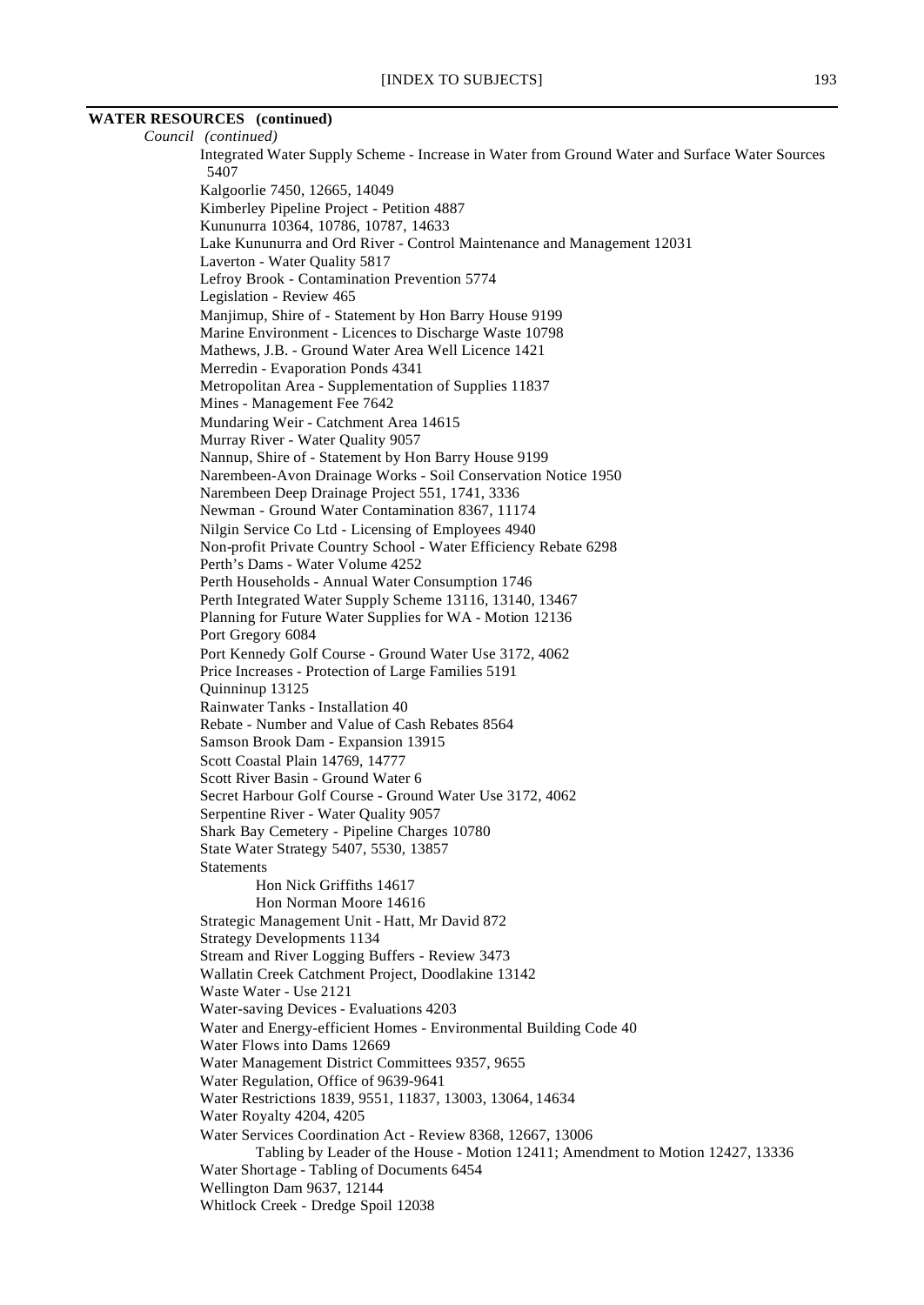| <b>WATER RESOURCES</b> (continued) |                                                                                           |
|------------------------------------|-------------------------------------------------------------------------------------------|
| Council (continued)                |                                                                                           |
|                                    | Yarragadee Aquifer                                                                        |
|                                    | Champion Lakes Water-based Recreation Facility 6276                                       |
|                                    | City Supply 7312                                                                          |
|                                    | Development 6080, 6085                                                                    |
|                                    | Drilling of Additional Bores 2121                                                         |
|                                    | Extraction Rate 10798-10800, 10922, 12044, 12162, 14615                                   |
|                                    | Metropolitan Southern Bores 8563                                                          |
|                                    | South West                                                                                |
|                                    | Annual Recharge 14769                                                                     |
|                                    | Water Extraction 9192, 12010, 12961, 12962, 14711                                         |
|                                    | Testing 5659, 7324<br>Three New Bores 5327                                                |
|                                    | Water and Rivers Commission Advice 6297                                                   |
|                                    | Yenyening Lakes System 9974                                                               |
|                                    | Yuna Chapman Valley Water Pipeline 4531                                                   |
|                                    | <b>WATER RESOURCES MANAGEMENT (ADMINISTRATION) BILL 2003</b>                              |
| Assembly                           |                                                                                           |
|                                    | Introduction and First Reading 12748                                                      |
|                                    | Second Reading 12748, 13975                                                               |
|                                    | Appropriations 13214                                                                      |
|                                    | Cognate Debate 13943                                                                      |
|                                    | Second Reading - Cognate Debate 13943                                                     |
|                                    | Consideration in Detail 13975-13979                                                       |
|                                    | Third Reading 13979                                                                       |
| Council                            |                                                                                           |
|                                    | Receipt and First Reading 14153                                                           |
|                                    | Second Reading 14153                                                                      |
| <b>WATKINS, CHRISTIE</b>           |                                                                                           |
| Council                            |                                                                                           |
|                                    | Death - Adjournment Debate 272                                                            |
| <b>WEDGE-TAILED EAGLES</b>         | <b>WEALTH CREATION SEMINARS</b> See "Consumer and Employment Protection"                  |
| Council                            |                                                                                           |
|                                    | Number 9026                                                                               |
|                                    | <b>WELKER ENVIRONMENTAL CONSULTANCY</b> See "Consultants"                                 |
|                                    | WELKER, MR CHARLIE See "Government Departments and Agencies"                              |
| <b>WELLINGTON SURPLUS STORES</b>   |                                                                                           |
| Assembly                           |                                                                                           |
|                                    | Sale of Knives - Statement by Member for Nedlands 5713                                    |
| <b>WENTWORTH HOTEL</b>             |                                                                                           |
| Council                            |                                                                                           |
|                                    | Closure for Construction of Southern Rail Link 4255                                       |
|                                    | <b>WESBEAM PTY LTD</b> See "Forests and Forestry"                                         |
|                                    | <b>WESFARMERS CSBP LTD</b> See "Pollution"                                                |
|                                    | <b>WESPINE INDUSTRIES PTY LTD</b> See "Forests and Forestry"                              |
|                                    | <b>WESTERN AGRICULTURAL INDUSTRIES</b> See "Agriculture - Cotton Industry West Kimberley" |
|                                    | WESTERN AUSTRALIAN COLLEGE OF TEACHING BILL 2003                                          |
| Assembly                           | Introduction and First Reading 9858                                                       |
|                                    | Second Reading 9858, 11278                                                                |
|                                    | Appropriations 9918                                                                       |
|                                    | Consideration in Detail 11406, 11407, 11528, 11529, 11540-11559                           |
|                                    | Third Reading 11771, 11774                                                                |
| Council                            |                                                                                           |
|                                    | Receipt and First Reading 11823                                                           |
|                                    | Second Reading 11823, 13885, 13996                                                        |
|                                    | WESTERN AUSTRALIAN LAND AUTHORITY AMENDMENT BILL 2003                                     |
| Assembly                           |                                                                                           |
|                                    | Introduction and First Reading 6473                                                       |

Second Reading 6473, 8823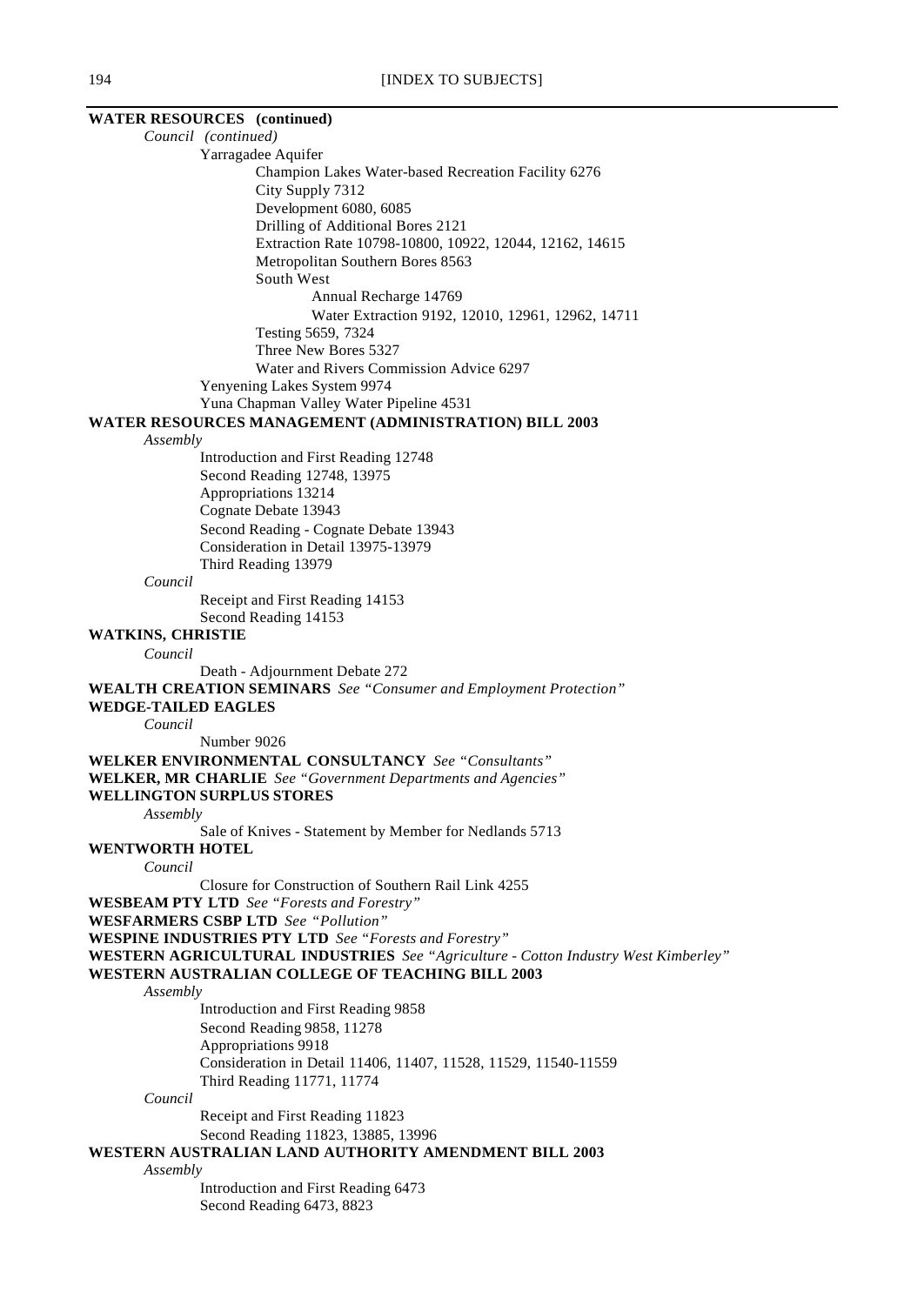# **WESTERN AUSTRALIAN LAND AUTHORITY AMENDMENT BILL 2003 (continued)** *Assembly (continued)* Appropriations 6497 Consideration in Detail 8983 Third Reading 8984 *Council* Receipt and First Reading 9048 Second Reading 9048 **WESTERN AUSTRALIAN MEAT MARKETING CO-OPERATIVE LIMITED (SHARES) BILL 2002** *Assembly* Receipt 4591 First Reading 4716 Second Reading 4716, 5393 Remaining Stages 5394 Assent 5834 *Council* Introduction and First Reading 715 Second Reading 715, 4537 Third Reading 4538 Returned 5404 Assent 5759 **WESTERN AUSTRALIAN PLANNING COMMISSION AMENDMENT BILL 2003** *Assembly* Introduction and First Reading 10569 Second Reading 10569, 12349 Appropriations 11629 Remaining Stages 12352 Returned 14057 Assent 14896 *Council* Receipt and First Reading 12405 Second Reading 12405, 13574 Remaining Stages 13885 Assent 14724 **WESTERN AUSTRALIAN REGIONAL MANUFACTURERS** *See "Regional Development"* **WESTERN AUSTRALIAN RIFLE ASSOCIATION** *Council* Newdegate Rifle Range - Lease Charges 2605; Adjournment Debate 2777 **WESTERN AUSTRALIAN TOURISM COMMISSION AMENDMENT BILL 2003** *Assembly* Introduction and First Reading 6142 Second Reading 6142, 8877 Appropriations 6188 Remaining Stages 8884 Returned 12326 Assent 12572 *Council* Receipt and First Reading 9048 Second Reading 9048, 12227 Remaining Stages 12236 Assent 12511 **WESTERN METALS** *See "Mining"* **WESTERN POWER** *See also "Fuel and Energy" Assembly* Albany 4691, 10875

Bowey Property, Kulin - Cost of Power Connection 10028 Bremer Bay - Power Supplies 12200, 12321, 12323, 12466 Broadband Telecommunications Network Trial, Victoria Park 9234 Budget Allocations 9506 Carlotta - Power Outages - Statement by Member for Warren-Blackwood 11529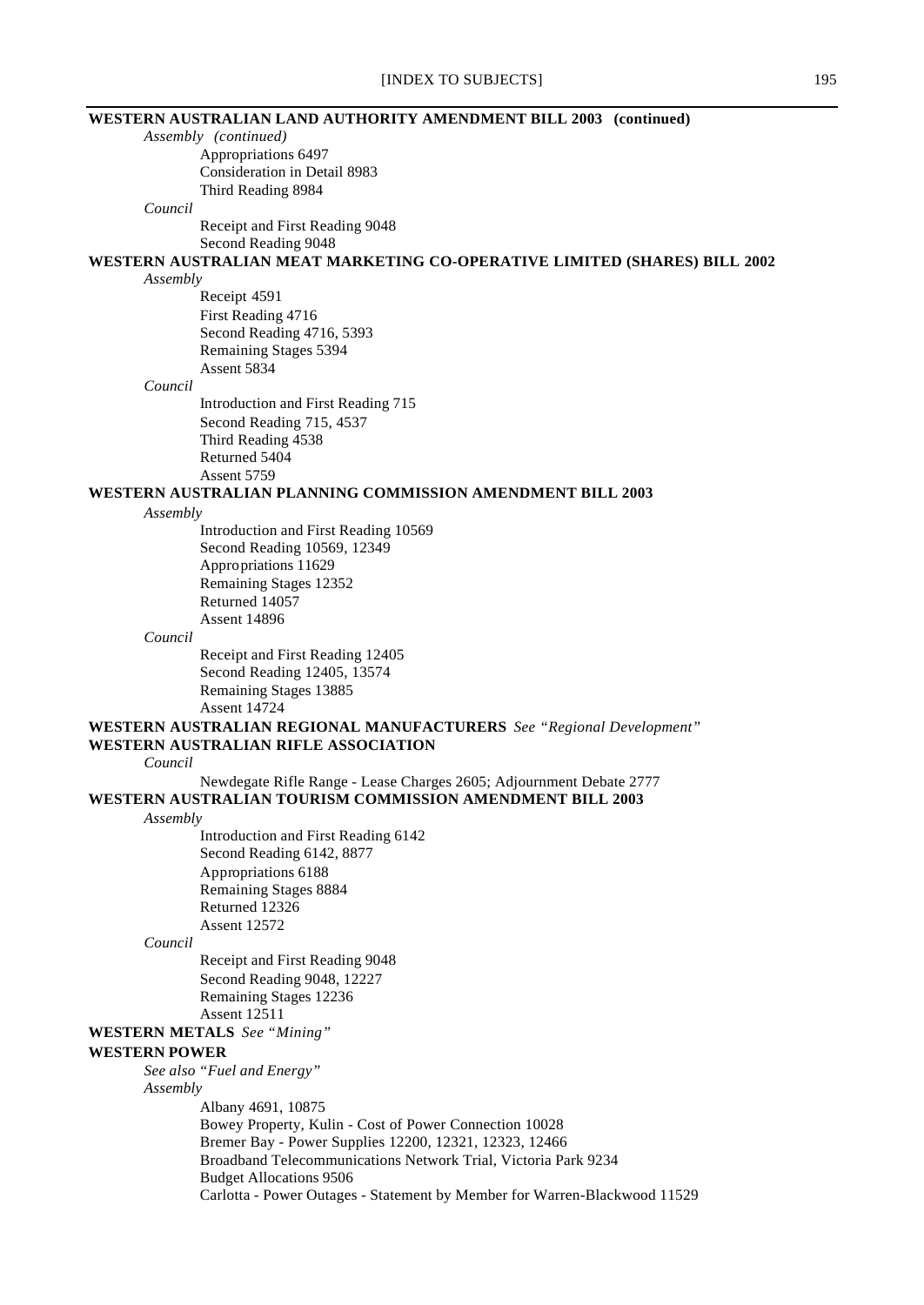|                   | <b>WESTERN POWER</b> (continued)                                                                               |
|-------------------|----------------------------------------------------------------------------------------------------------------|
|                   | Assembly (continued)                                                                                           |
|                   | Chairman                                                                                                       |
|                   | Credit Card 13270                                                                                              |
|                   | Letter to Minister for Energy - Tabling 10441                                                                  |
|                   | Complaints - Grievance 8284                                                                                    |
|                   | Denmark - Reconnections 10875                                                                                  |
|                   | Disaggregation                                                                                                 |
|                   | Benefits to Small Business 12760                                                                               |
|                   | Electricity Prices 2390, 12760, 12764<br>Fall in Value 1868, 1869                                              |
|                   | Kemerton Peak-load Gas Turbines 12765                                                                          |
|                   | Electricity Generation - Transmission and Distribution Efficiencies 14520                                      |
|                   | Electricity Maintenance Program - Statement by Minister for Energy 10157                                       |
|                   | Electricity Outage - Darlington-Mundaring Area 6411                                                            |
|                   | Electricity Prices - Reduction 13200, 13201, 13518                                                             |
|                   | Electricity Supplies - Contingency Arrangements 12686, 12687                                                   |
|                   | Electricity Supply to Regional Western Australia - Matter of Public Interest 5455                              |
|                   | Inquiry into Infrastructure and Customer Service - Motion 12492                                                |
|                   | Kalbarri - Maintenance 12614; Statement by Member for Greenough 11530                                          |
|                   | Katanning - Reconnections 10875                                                                                |
|                   | Kings Park Parkland - Funding 8343                                                                             |
|                   | <b>Managing Director</b>                                                                                       |
|                   | Conditions of Employment 10029, 10965, 11109, 11249, 11258, 11393, 11954                                       |
|                   | Directorships and Board Memberships 10161                                                                      |
|                   | Limousine Service Account 10423                                                                                |
|                   | Statements by Minister for Energy 10050, 10492, 11248                                                          |
|                   | Trips to Melbourne 10158, 10159, 10421, 12816                                                                  |
|                   | Mid West Facilities 12614                                                                                      |
|                   | Grievance 5689                                                                                                 |
|                   | Mt Barker - Reconnections 10875<br>Pensioner Rebates 1760                                                      |
|                   | Power Poles - Rural and Regional Areas 5509                                                                    |
|                   | Privatisation 2922, 12759                                                                                      |
|                   | Regional Power Connections - Grievance 10386                                                                   |
|                   | Traffic Accident - Reid Highway-Altone Road - Statement by Minister for Planning and                           |
|                   | Infrastructure 6335                                                                                            |
|                   | Wheatbelt - Power Supplies 12200, 12321, 12323, 12466                                                          |
| Council           |                                                                                                                |
|                   | Access Requirements Regulations for Entry to Grid 3874, 4030, 5772                                             |
|                   | Average Unit Cost - Publication 4303                                                                           |
|                   | Boxwood Hill Sporting Complex 14031; Statement by Hon Paddy Embry 14038                                        |
|                   | Disaggregation 10809, 12025                                                                                    |
|                   | Eiszele, Mr David - Employment Contracts 4201, 4448, 4533, 5050                                                |
|                   | Personal Explanation by Hon Tom Stephens 4889                                                                  |
|                   | Tabling of Papers 5397; Motion Discharged from Notice Paper 12409<br><b>Electricity Tariff Reduction 10092</b> |
|                   | Emergency Line - Inquiries - Time Limit to Respond 14668                                                       |
|                   | Forest Hill Vineyard - Electricity Supply 4025, 4030, 8579                                                     |
|                   | Kwinana Power Station - Industrial Dispute 13591, 14616                                                        |
|                   | Kyoto Protocol - Impact 1261                                                                                   |
|                   | Shark Bay Airport - Power Supplies 11862                                                                       |
|                   | Statement by Hon Paddy Embry 9371                                                                              |
|                   | Underground Power - Petition 696                                                                               |
|                   | Waterloo-Busselton Electricity Transmission Line - Petition 337                                                |
|                   | Wyndham - Electricity Meter Readings 4902, 5438                                                                |
|                   | <b>WESTERN SWAMP TORTOISE</b> See "Environment"                                                                |
|                   | <b>WESTFIELD PREMIER'S EDUCATION SCHOLARSHIP</b> see "Education"                                               |
| WHEELER, MS KYLIE |                                                                                                                |
| Assembly          |                                                                                                                |

Statement by Speaker 596 **WIESE, MS BARBARA** *See "Ministers of the Crown - Premier"*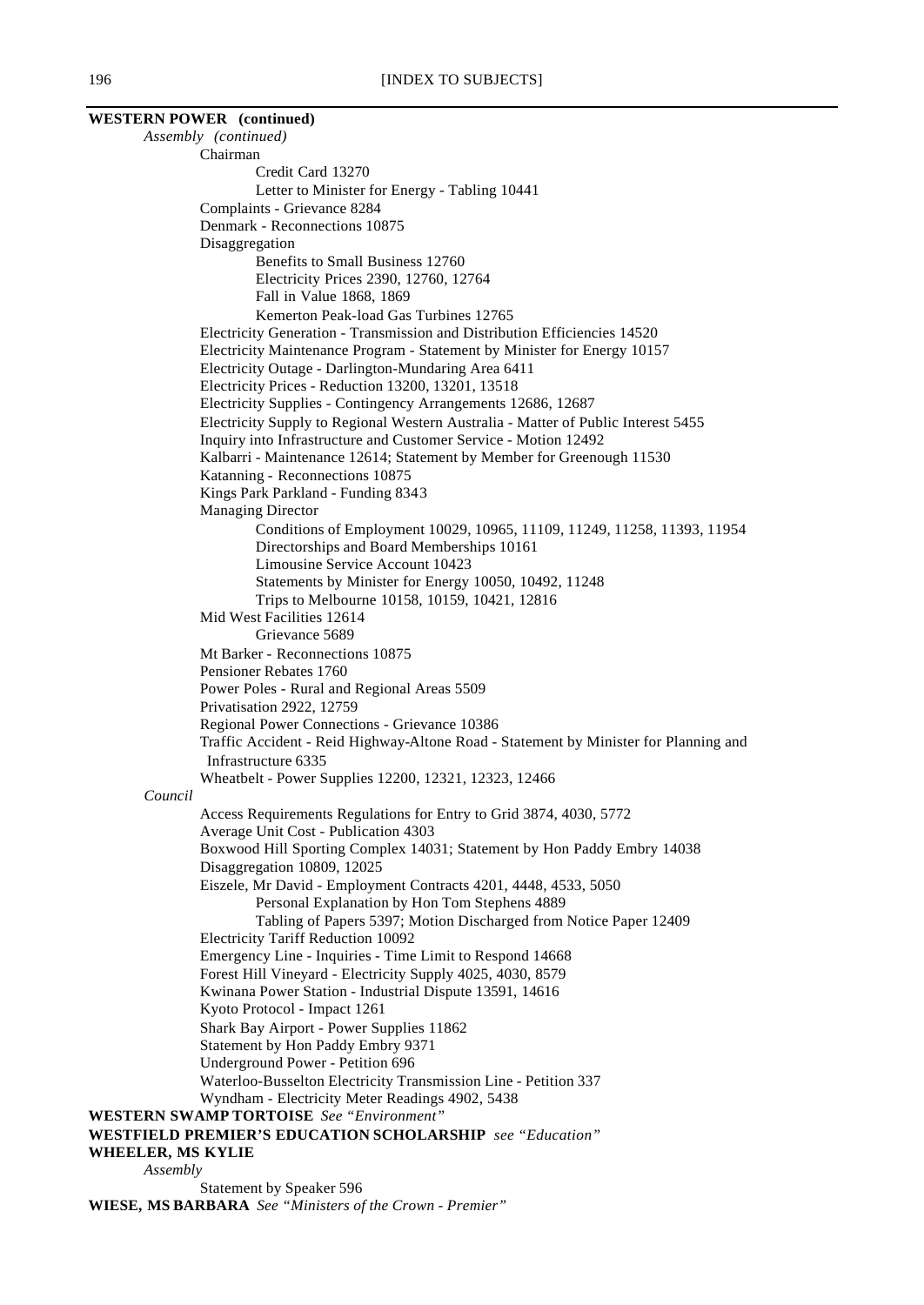| <b>WILD DOGS</b> See "Agriculture" |                                                                                                                                                     |
|------------------------------------|-----------------------------------------------------------------------------------------------------------------------------------------------------|
|                                    | WILDLIFE CONSERVATION (FAUNA PROTECTION) AMENDMENT BILL 2002                                                                                        |
| Assembly                           |                                                                                                                                                     |
|                                    | Petition 7207                                                                                                                                       |
| Council                            |                                                                                                                                                     |
|                                    | Introduction and First Reading 3159                                                                                                                 |
|                                    | Second Reading 3159, 7471, 7481, 7805                                                                                                               |
|                                    | <b>WILDLIFE INTERACTION PERMITS</b> See "Tourism"                                                                                                   |
|                                    | WILSON, DR BARRY See "Planning - Mauds Landing Development"<br><b>WIMBRIDGE, PRISONER</b> See "Prisons"                                             |
|                                    | <b>WINZER, MR NEIL</b> See "Transport - Department"                                                                                                 |
|                                    | <b>WIRELESS HILL PARK</b> See "Planning"                                                                                                            |
| <b>WITTENOOM</b>                   |                                                                                                                                                     |
| Council                            |                                                                                                                                                     |
|                                    | Clean-up Operations 6278                                                                                                                            |
|                                    | Purchase of Properties 3471                                                                                                                         |
| <b>WOMEN'S INTERESTS</b>           |                                                                                                                                                     |
| Assembly                           |                                                                                                                                                     |
|                                    | International Women's Day - Statement by Minister for Women's Interests, Seniors and Youth 5080<br>Women's Refuge Group - Funding - North West 4167 |
|                                    | Women on Wellness Conference - Statement by Minister for Women's Interests, Seniors and Youth<br>3070                                               |
| Council                            |                                                                                                                                                     |
|                                    | International Women's Day - Adjournment Debate 5034                                                                                                 |
|                                    | Wonthella House, Geraldton - Extension 1953                                                                                                         |
|                                    | WOOD PROCESSING (WESBEAM) AGREEMENT BILL 2002                                                                                                       |
| Assembly                           |                                                                                                                                                     |
|                                    | Introduction and First Reading 285                                                                                                                  |
|                                    | Second Reading 285, 940                                                                                                                             |
|                                    | Third Reading 959<br>Assent 1850                                                                                                                    |
| Council                            |                                                                                                                                                     |
|                                    | Receipt and First Reading 1033                                                                                                                      |
|                                    | Second Reading 1033, 1543, 1650, 1663                                                                                                               |
|                                    | Third Reading 1665                                                                                                                                  |
|                                    | Assent 1792                                                                                                                                         |
|                                    | <b>WOOD PROCESSING (WESFI) AGREEMENT ACT 2000</b> See "Forests and Forestry"                                                                        |
|                                    | <b>WOODSIDE PETROLEUM LTD</b> See "Industrial Development - Burrup Peninsula"                                                                       |
|                                    | <b>WOOKEY, MS DARRYL</b> See "Information Commissioner"                                                                                             |
|                                    | <b>WORKCOVER</b> See "Workers Compensation"                                                                                                         |
| <b>WORKERS COMPENSATION</b>        |                                                                                                                                                     |
|                                    |                                                                                                                                                     |
|                                    | See also "Industrial Relations" and "WorkSafe Western Australia"                                                                                    |
| Assembly                           | Assessment of Injured Workers - Use of American Guide 4178                                                                                          |
|                                    | Employers Indemnity Supplementation Fund Surcharge - Statement by Minister for Consumer and<br><b>Employment Protection 5681</b>                    |
|                                    | Legislation - Time Limit for and Access to Common Law Claims 1763<br>Outstanding Claims - Cost 3932                                                 |
|                                    | Referral for Treatment - Four-week Time Limit 8891, 8892                                                                                            |
|                                    | Reform 3931, 4700                                                                                                                                   |
| Council                            | WorkCover WA - Conciliation and Review Directorate - Determination of Degree of Disability 9144                                                     |
|                                    |                                                                                                                                                     |
|                                    | Amendments to Legislation - Common Law Rights of Workers 2231<br>Chiropractic Profession 12966                                                      |
|                                    | Degree of Disability 12033                                                                                                                          |
|                                    | Legislation - Support for Changes 2347                                                                                                              |
|                                    | McCarthy, Mr Brendan - Evidence to Committee 2602                                                                                                   |
|                                    | Validity of Claims 2606                                                                                                                             |
|                                    | WorkCover WA                                                                                                                                        |
|                                    | Deadline to Lodge Common Law Claim 2228, 3027, 3178                                                                                                 |
|                                    | Review of Legislation - Motion 12125                                                                                                                |
|                                    |                                                                                                                                                     |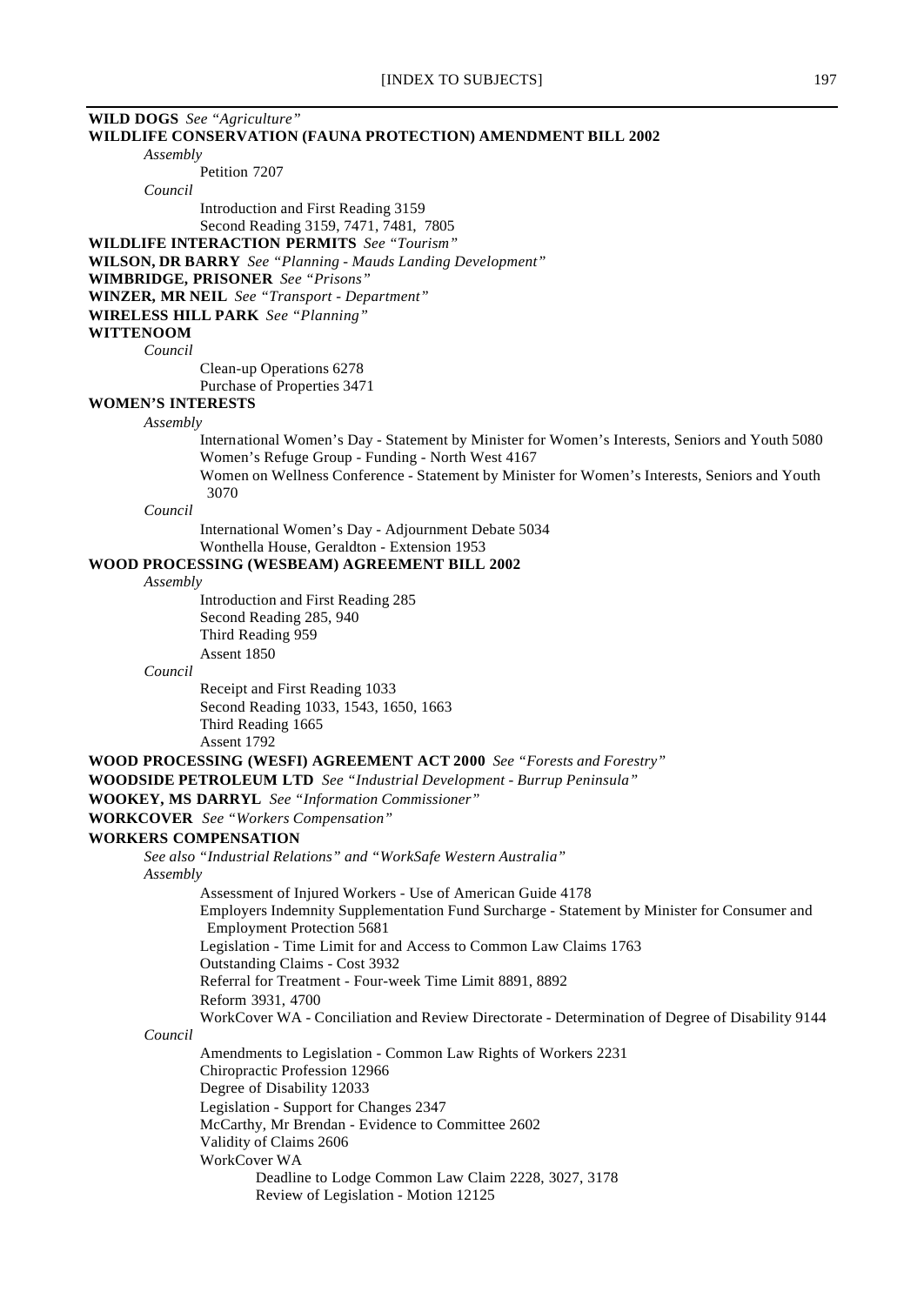#### **WORKERS' COMPENSATION AND REHABILITATION (ACTS OF TERRORISM) BILL 2002**

*Assembly*

Introduction and First Reading 378 Second Reading 378, 1511 Appropriations 477 Remaining Stages 1512 Returned 3235 Assent 3355

*Council*

Receipt and First Reading 1446 Second Reading 2768, 3047 Third Reading 3048 Assent 3269

#### **WORKERS' COMPENSATION AND REHABILITATION COMMISSION**

#### *Assembly*

Report - Correction 14915

**WORKPLACE AGREEMENTS** *See "Industrial Relations"*

## **WORKPLACE RELATIONS AMENDMENT (TERMINATION OF EMPLOYMENT) BILL 2002** *Assembly*

Rejection by Senate - State Government's Reaction 10593

**WORKSAFE WESTERN AUSTRALIA**

*See also "Industrial Relations" and "Workers Compensation"*

*Assembly*

Building and Construction Site Inspections and Reports 5177

Buildings on the Corner of William and Murray Streets, Perth - Asbestos 1767, 4879

Crane Accidents 5173, 11956

Crane Safety Standards Working Group 4698

Statement by Minister for Consumer and Employment Protection 11746

Grants for Training 5177

Inspectors - Number 7224

Safety Complaints - Construction, Forestry, Mining and Energy Union 1467

Safetyline Magazine 9143

Warning Notices to Builder - CFMEU Involvement 10594

Workplace Death, Brookton - Record Fine 11535

### *Council*

Driver Fatigue Regulations and Codes - Review 12556 Elevated Work Platforms - Legislation 7824 Guidance Note - Hand Washing that Includes the Use of Soap 14838 Improvement Notices Issued to Anti-Corruption Commission 8431 Inquiry into Fire at Lancelin - Statement by Hon Dee Margetts 7455

**WORSLEY ALUMINA PTY LTD** *See "Industrial Development"*

#### **WYALKATCHEM**

*Assembly*

Australian Tidy Towns Competition Winner - Statement by Member for Merredin 6641

# **X**

**XANTHIS, MR COLIN** *See "Aborigines - Aboriginal Health, Office of"*

## **Y**

# **YALLINGUP FORESHORE LAND BILL 2002**

#### *Assembly*

*Council*

Appropriations 102 Reinstatement on Notice Paper - Council's Message Motion 379; Amendment to Motion 389, 404; Motion, as Amended 407 Council's Message 1387, 1511; Motion 1489 Assembly's Message 445, 1445; President's Ruling 1445

Reinstatement on Notice Paper - Assembly's Message - Cognate Debate 1158, 1246 Receipt and First Reading 1446

Second Reading 4269, 7417, 7428, 7464

Order Discharged and Referral to Standing Committee on Legislation 7471